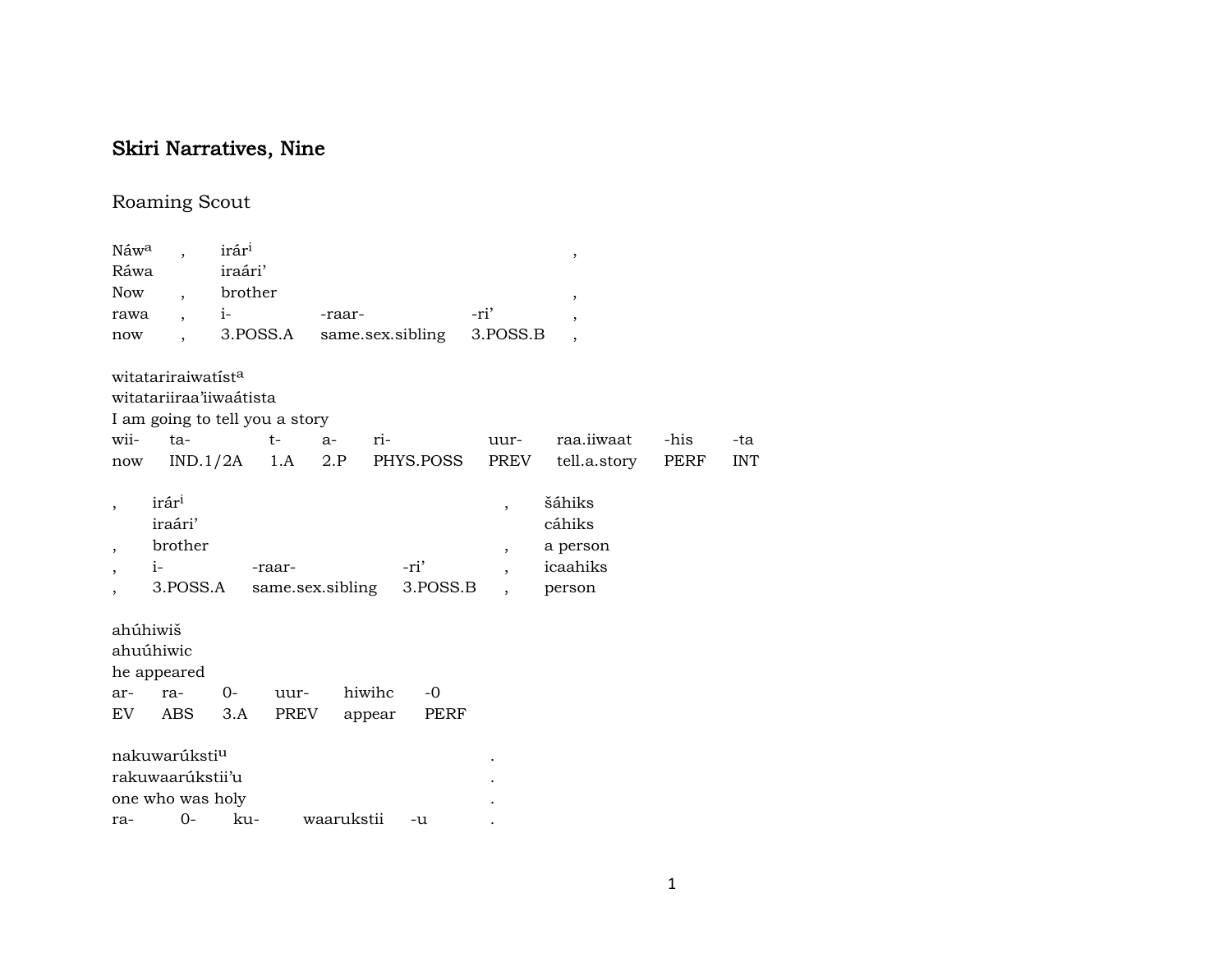| INF.A                                                 | 3.A                         | INF.B                   | be.holy    |          | SUB.D               |        |          |             |
|-------------------------------------------------------|-----------------------------|-------------------------|------------|----------|---------------------|--------|----------|-------------|
| Irár <sup>i</sup><br>Iraári'<br><b>Brother</b>        |                             |                         |            |          |                     | ,<br>, |          |             |
| $i-$                                                  |                             | -raar-                  |            | -ri'     |                     |        |          |             |
| 3.POSS.A                                              |                             | same.sex.sibling        |            | 3.POSS.B |                     | ,      |          |             |
|                                                       |                             |                         |            |          |                     |        |          |             |
| witúkspari<br>witúkspari'<br>he was going around      |                             |                         |            |          |                     |        |          |             |
| wi-                                                   | ti-                         | $0-$                    | uks-       | warii    |                     |        |          | -:hus       |
| QUOT IND.3A                                           |                             | 3.A                     | <b>AOR</b> |          | be.going.about.IMPF |        |          | <b>IMPF</b> |
| parísu<br>paariisu'<br>a hunter<br>paariis-<br>hunter | $-u^{\prime}$<br><b>NOM</b> |                         |            |          |                     |        |          |             |
| witukstárasp <sup>i</sup>                             |                             |                         |            |          |                     |        |          |             |
| Witukstáraspi'                                        |                             |                         |            |          |                     |        |          |             |
|                                                       |                             | He was looking for them |            |          |                     |        |          |             |
| wi-                                                   | ti-                         | $O -$                   | uks-       | raar-    |                     |        | raspii   | -0          |
| QUOT                                                  | IND.3A                      | 3.A                     | AOR        |          | 3PL.INAN.P          |        | look.for | PERF        |
|                                                       |                             |                         |            |          |                     |        |          |             |
| kítuks                                                |                             | Hiru                    | Aaháwu     |          |                     |        |          |             |
| kítuks                                                |                             | Hiru                    | a          | aháwu'   |                     |        |          |             |
| beavers                                               |                             | Then                    | and        |          | they were going     |        |          |             |
| kituks                                                |                             | hiruu                   | a          | ar-      | ra-                 | $0-$   | wu       | -:hus       |
| beaver                                                | $\ddot{\phantom{a}}$        | then                    | and        | EV       | ABS                 | 3.A    | go.PL    | <b>IMPF</b> |
|                                                       |                             |                         |            |          |                     |        |          |             |

kíškurakuháru<sup>a</sup> rakuuháruu'a kícku'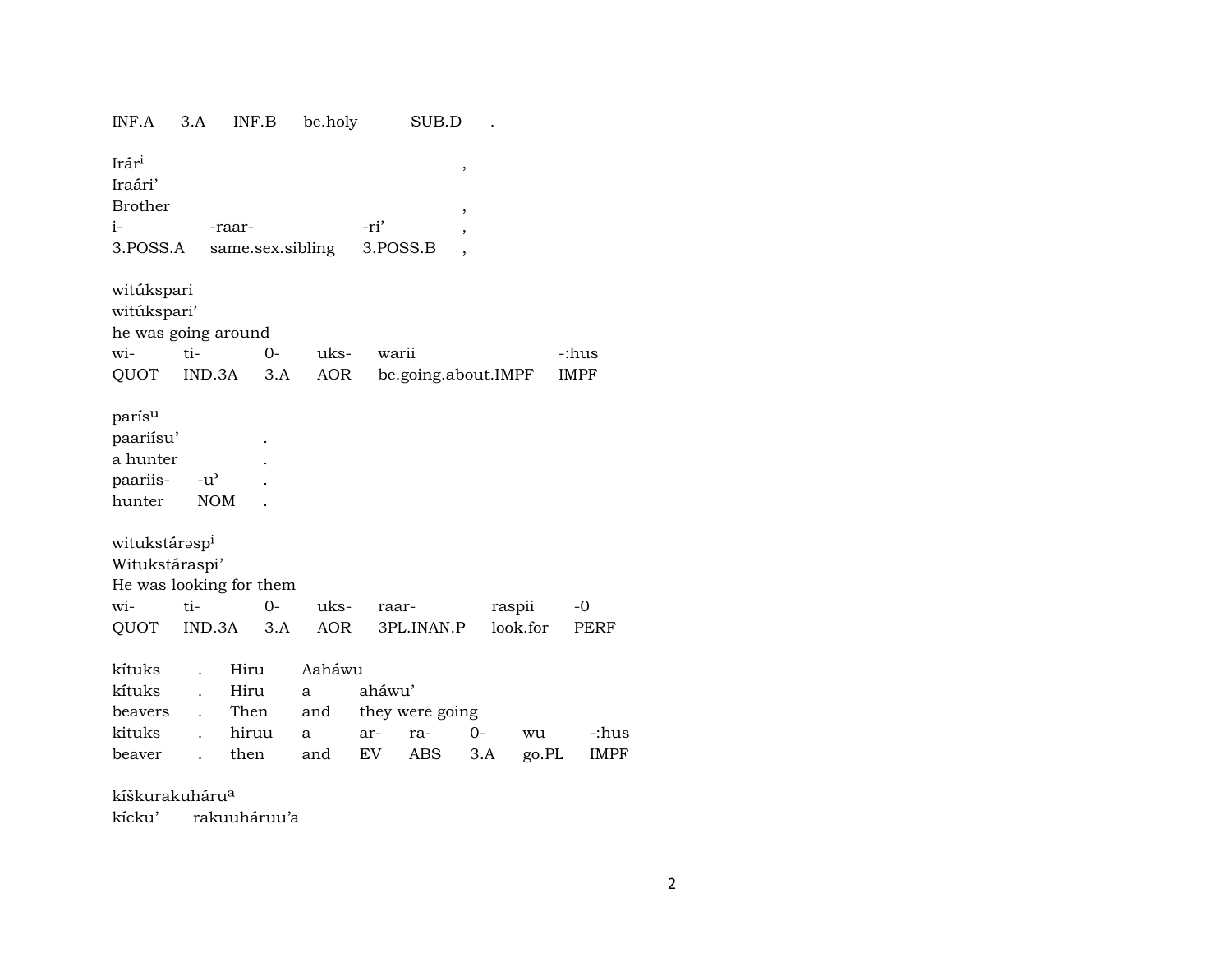| a few                            |       | there being                 |            |                        |       |          |      |         |             |    |          |                          |      |
|----------------------------------|-------|-----------------------------|------------|------------------------|-------|----------|------|---------|-------------|----|----------|--------------------------|------|
| kicku                            |       | ra-                         | $O -$      | ku-                    |       | ut-      |      |         | raar.uu     |    | -a       |                          |      |
| several                          |       | INF.A                       | 3.A        |                        | INF.B | PREV     |      |         | be.a.number |    | SUB.1    |                          |      |
|                                  |       |                             |            |                        |       |          |      |         |             |    |          |                          |      |
| šáhiks                           |       | pi̇̃ta                      |            |                        |       |          |      |         |             |    |          |                          |      |
| cáhiks                           |       | piíta                       |            |                        |       |          |      |         |             |    |          |                          |      |
| persons                          |       | men                         |            |                        |       |          |      |         |             |    |          |                          |      |
| icaahiks                         |       | wiita                       |            |                        |       |          |      |         |             |    |          |                          |      |
| person                           |       | man                         |            |                        |       |          |      |         |             |    |          |                          |      |
|                                  |       |                             |            |                        |       |          |      |         |             |    |          |                          |      |
| Kukúhuharusúhuks<br>Kukúhuuháru' |       |                             |            |                        |       |          |      |         |             |    |          | súhuks                   |      |
| They numbered about              |       |                             |            |                        |       |          |      |         |             |    |          | five                     |      |
| ku-                              |       | kuur-                       | ra-        | 0-                     |       | ut-      |      |         |             | -0 |          | suhuks                   |      |
| <b>INDF</b>                      |       | <b>DUB</b>                  | <b>ABS</b> | 3.A                    |       | PREV     |      | raar.uu | be.a.number |    | PERF     | five                     |      |
|                                  |       |                             |            |                        |       |          |      |         |             |    |          |                          |      |
|                                  |       | Hiruirikuháhura             |            |                        |       |          |      |         |             |    |          |                          |      |
| Hiru                             |       |                             |            | iriikúhaahúraa         |       |          |      |         |             |    |          | $\, ,$                   |      |
|                                  | There |                             |            | wherever the place was |       |          |      |         |             |    |          | $\, ,$                   |      |
|                                  | hiruu | irii-                       |            | kuur-                  |       | ra-      | $0-$ |         | huraar      | -0 |          | $\overline{\phantom{a}}$ |      |
|                                  | there | where                       |            | <b>DUB</b>             |       | ABS.     | 3.A  |         | be.land     |    | PERF     | $\overline{\phantom{a}}$ |      |
|                                  |       |                             |            |                        |       |          |      |         |             |    |          |                          |      |
| irár <sup>i</sup>                |       |                             |            |                        |       |          |      | $\, ,$  |             |    |          |                          |      |
| iraári'                          |       |                             |            |                        |       |          |      |         |             |    |          |                          |      |
| brother                          |       |                             |            |                        |       |          |      |         |             |    |          |                          |      |
| $i-$                             |       | -raar-                      |            |                        |       | -ri'     |      |         |             |    |          |                          |      |
| 3.POSS.A                         |       |                             |            | same.sex.sibling       |       | 3.POSS.B |      |         |             |    |          |                          |      |
|                                  |       |                             |            |                        |       |          |      |         |             |    |          |                          |      |
| híahitatahúru                    |       |                             |            |                        |       |          |      |         |             |    |          |                          |      |
| hi                               |       | ahiitattahúru'              |            |                        |       |          |      |         |             |    |          |                          |      |
| and                              |       | they were attacked by them* |            |                        |       |          |      |         |             |    |          |                          |      |
| hi                               | ar-   | ra-                         |            | $O -$                  | ir-   |          | ut-  |         | ak-         |    | rahur.uu |                          | -0   |
| and                              | EV    | ABS                         |            | 3.A                    | PL.3A |          | PREV |         | PL.AN.3P    |    | attack   |                          | PERF |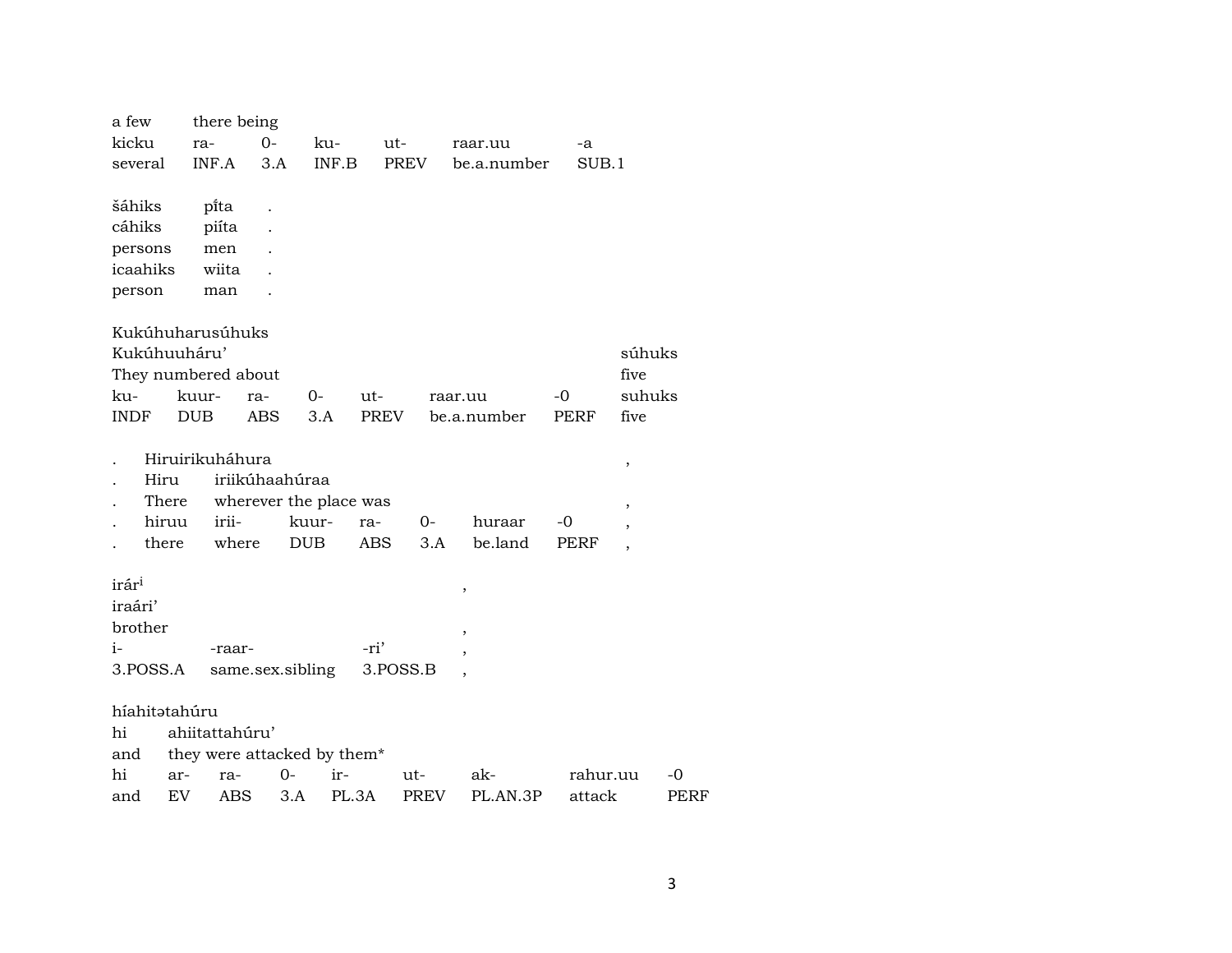| kátahk <sup>a</sup><br>kátahka<br>enemy<br>katahkaa<br>foreign.tribe |                          | ,                   |       |                            |             |                 |                           |             |
|----------------------------------------------------------------------|--------------------------|---------------------|-------|----------------------------|-------------|-----------------|---------------------------|-------------|
| híahitatahúru,<br>hi                                                 |                          | ahiitattahúru'      |       |                            |             |                 |                           |             |
| and                                                                  |                          |                     |       | they were attacked by them |             |                 |                           |             |
| hi                                                                   | ar-                      | ra-                 | $0-$  | ir-                        | ut-         | ak-             | rahur.uu                  | -0          |
| and                                                                  | EV                       | <b>ABS</b>          | 3.A   | PL.3A                      | <b>PREV</b> | PL.AN.3P        | attack                    | <b>PERF</b> |
| aahiraipiráriwit <sup>i</sup> tn                                     |                          |                     |       |                            |             |                 |                           |             |
| a                                                                    |                          | ahiirapiraáriwiitit |       |                            |             |                 |                           |             |
| and                                                                  |                          | they attacked them  |       |                            |             |                 |                           |             |
| a                                                                    | ar-                      | ra-                 | $0 -$ | ir-                        | ak-         |                 | wiraar.ri.wi.itik<br>$-0$ |             |
| and                                                                  | <b>EV</b>                | <b>ABS</b>          | 3.A   | PL.3A                      | PL.AN.3P    |                 | begin.attacking           | PERF        |
|                                                                      |                          |                     |       |                            |             |                 |                           |             |
|                                                                      |                          |                     |       |                            |             |                 |                           |             |
|                                                                      |                          |                     |       |                            |             |                 |                           |             |
|                                                                      |                          |                     |       |                            |             |                 |                           |             |
|                                                                      |                          |                     |       |                            |             |                 |                           |             |
|                                                                      |                          |                     |       |                            |             |                 |                           |             |
| Náw <sup>a</sup>                                                     |                          | irár <sup>i</sup>   |       |                            |             |                 | $\,$                      |             |
| Ráwa                                                                 |                          | iraári'             |       |                            |             |                 |                           |             |
| Now                                                                  | $\overline{\phantom{a}}$ | brother             |       |                            |             |                 | ,                         |             |
| rawa                                                                 |                          | $i-$                |       | -raar-                     |             | -ri'            |                           |             |
| now                                                                  |                          | 3.POSS.A            |       | same.sex.sibling           |             | 3.POSS.B        |                           |             |
| wisiríhkutitn                                                        |                          |                     |       |                            |             |                 | ,                         |             |
| wisiríhkuutit                                                        |                          |                     |       |                            |             |                 |                           |             |
| they killed him                                                      |                          |                     |       |                            |             |                 |                           |             |
| wii-                                                                 | $si-$                    | ri-                 |       | $0 -$<br>ir-               |             | kuut.ik<br>$-0$ |                           |             |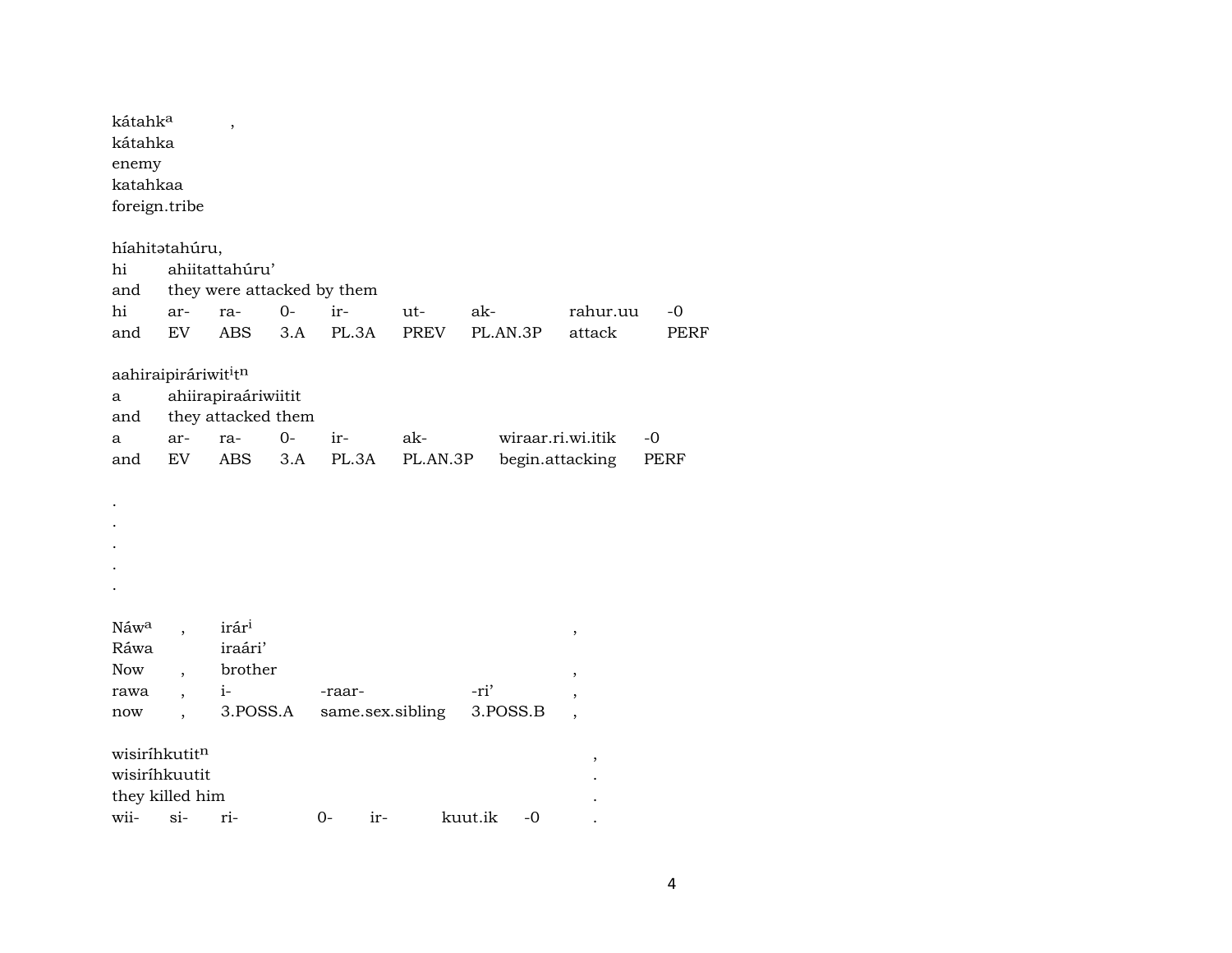| now                                                                                                                   |                                                 | DU     | CONT.3A                        |            | 3.A         |             | PL.3A       | kill  |                          |     | PERF                     |                  |                          |    |             |       |
|-----------------------------------------------------------------------------------------------------------------------|-------------------------------------------------|--------|--------------------------------|------------|-------------|-------------|-------------|-------|--------------------------|-----|--------------------------|------------------|--------------------------|----|-------------|-------|
| iwisirihkútik <sup>a</sup><br>Iwisirihkuútika                                                                         |                                                 |        | That one they killed           |            |             |             |             |       |                          |     |                          |                  |                          |    |             |       |
| $ii-$                                                                                                                 |                                                 | wii-   | $si-$                          | ra-        |             | $0-$        | ir-         |       | kuut.ik                  |     | -a                       |                  |                          |    |             |       |
| that                                                                                                                  |                                                 | now    | $\mathop{\rm DU}\nolimits$     | <b>ABS</b> |             | 3.A         | PL.3A       |       | kill                     |     | SUB.1                    |                  |                          |    |             |       |
| nikuwitisáa<br>rikuwitiisá'a                                                                                          |                                                 |        | that one was named             |            |             |             |             |       |                          |     | $\overline{\phantom{a}}$ | ihi<br>ihi<br>uh | $\overline{\phantom{a}}$ |    |             |       |
| riku-                                                                                                                 |                                                 | wi-    |                                | ti-        |             | $0-$        | asar        |       | $\overline{\phantom{0}}$ |     | $\overline{\phantom{a}}$ | ihii             | $\overline{\phantom{a}}$ |    |             |       |
| that.is                                                                                                               |                                                 | QUOT   |                                | IND.3A     |             | 3.A         | be.named    |       |                          | EX  | $\overline{\phantom{a}}$ | uh               | $\overline{\phantom{a}}$ |    |             |       |
| Pahukátawa<br>Paahukaátawa<br>Pahukatawa<br>Paahukaatawa<br>Pahukatawa<br>witirahákuk <sup>i</sup><br>Witi'<br>He was |                                                 |        |                                |            |             |             |             |       | irahaákuki<br>one of us  |     |                          |                  |                          |    |             |       |
| wi-                                                                                                                   |                                                 | ti-    |                                | $0-$       | $\mathbf 0$ | $-0$        |             | $ii-$ | ra-                      |     | $t-$                     |                  | rak-                     | 0  | -ka'uk      | $-i$  |
| QUOT                                                                                                                  |                                                 | IND.3A |                                | 3.A        | be          | PERF        |             | that  |                          | ABS | 1.A                      |                  | $1/2.$ PL                | be | <b>DIST</b> | SUB.2 |
| $\bullet$<br>$\bullet$<br>$\ddot{\phantom{a}}$<br>$\ddot{\phantom{0}}$                                                | Škiríwiti<br>Ckíri<br>Skiri<br>ickirir<br>Skiri |        | wití'<br>he was<br>wi-<br>QUOT | ti-        | IND.3A      | $0-$<br>3.A | $\mathbf 0$ | be    | $-0$<br>PERF             |     |                          |                  |                          |    |             |       |
| Irár <sup>i</sup><br>Iraári'                                                                                          |                                                 |        |                                |            |             |             |             |       | ,                        |     |                          |                  |                          |    |             |       |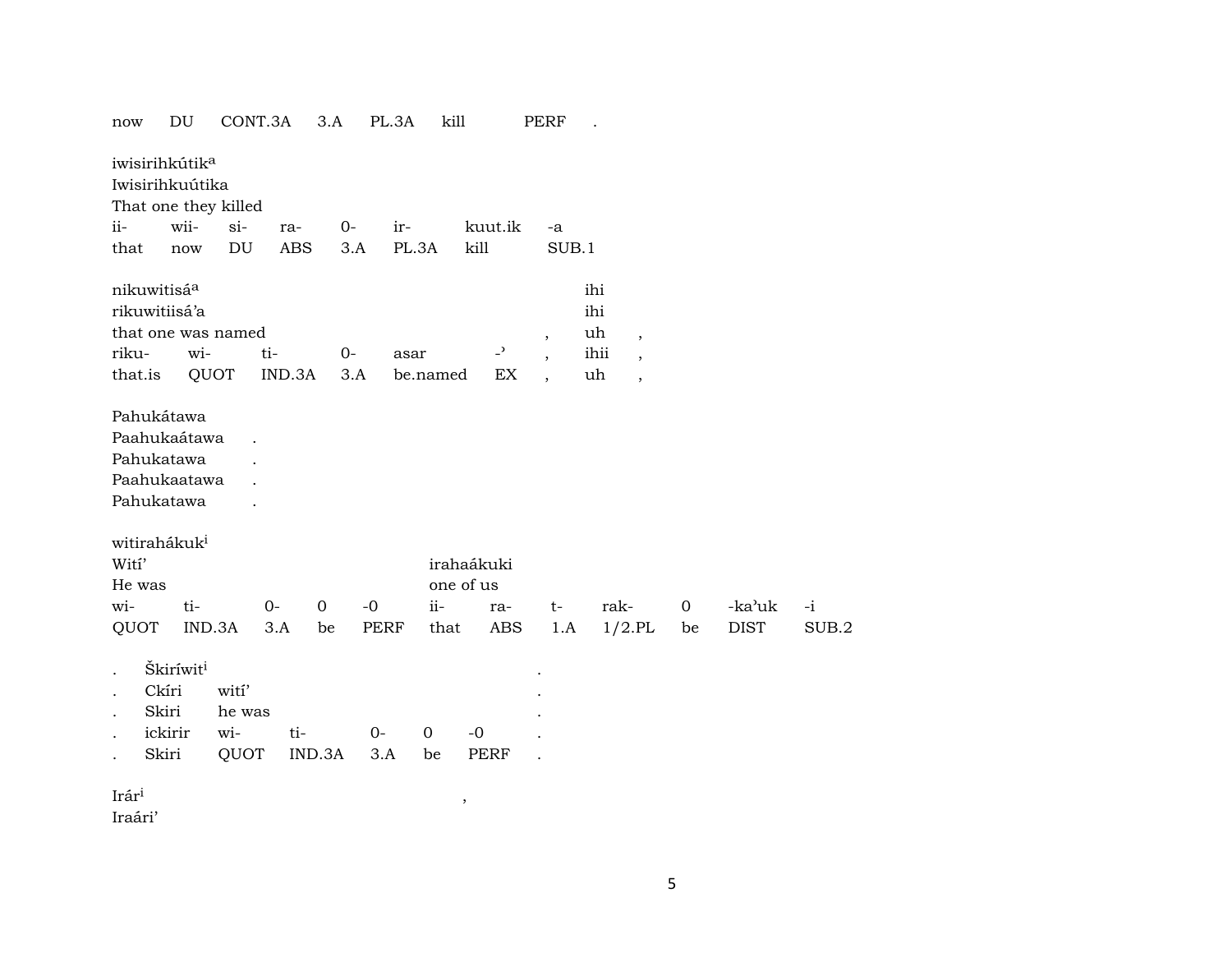| <b>Brother</b>                  |                |                |                    |       |                                           |          | $\overline{ }$   |      |             |      |          |       |
|---------------------------------|----------------|----------------|--------------------|-------|-------------------------------------------|----------|------------------|------|-------------|------|----------|-------|
| $i-$                            |                | -raar-         |                    |       | -ri'                                      |          |                  |      |             |      |          |       |
| 3.POSS.A                        |                |                | same.sex.sibling   |       |                                           | 3.POSS.B |                  |      |             |      |          |       |
|                                 |                |                |                    |       |                                           |          |                  |      |             |      |          |       |
| hirukaraahiratáhar <sup>i</sup> |                |                |                    |       |                                           |          |                  |      |             |      |          |       |
| hiru                            |                |                | kara'ahiraatáhaari |       |                                           |          |                  |      |             |      |          |       |
| then                            |                |                |                    |       | it was not long afterwards                |          |                  |      |             |      |          |       |
| hiruu                           | kara-          |                | ar-                | ri-   |                                           | $O -$    | raa.tahaari      |      |             | -0   |          |       |
| then                            | <b>NEG</b>     |                | EV                 |       | CONT.3A                                   | 3.A      | time.to.be.close |      |             | PERF |          |       |
| witiraki <sup>a</sup>           |                |                |                    |       |                                           |          |                  |      | $\,$        |      |          |       |
| Witiraakii'a                    |                |                |                    |       |                                           |          |                  |      |             |      |          |       |
| It was later                    |                |                |                    |       |                                           |          |                  |      |             |      |          |       |
| wi-                             | ti-            |                | 0-                 |       | raa.kii                                   |          | -aar             | -0   |             |      |          |       |
| QUOT                            |                | IND.3A         | 3.A                |       | be.a.long.time                            |          | <b>INCH</b>      | PERF |             |      |          |       |
| hiaharahkatáat <sup>n</sup>     |                |                |                    |       |                                           |          |                  |      |             |      |          |       |
| Hi                              |                | aharaahkatá'at |                    |       |                                           |          |                  |      |             |      |          |       |
| And                             |                |                | they went hunting  |       |                                           |          |                  |      |             |      |          |       |
| hi                              | ar-            | ra-            | $0-$               |       | raar-                                     |          | kata.at          |      | -0          |      |          |       |
| and                             | EV             | ABS            | 3.A                |       | PL.INDV.A                                 |          | go.hunting       |      | PERF        |      |          |       |
| wiahakataráhka <sup>a</sup>     |                |                |                    |       |                                           |          |                  |      |             |      |          |       |
| wi'ahaakataaraáhkaa'a           |                |                |                    |       |                                           |          |                  |      |             |      |          |       |
|                                 |                |                |                    |       | when the green grass comes up (ie spring) |          |                  |      |             |      |          |       |
| wii-                            | ar-            | ra-            |                    | $0 -$ | $a-$                                      |          | kataar-          |      | raar-       |      | kaa.a    | -0    |
| when                            | EV.            | ABS            |                    | 3.A   | PREV.3A                                   |          | green.grass      |      | PL          |      | come.out | SUB.4 |
|                                 |                |                |                    |       |                                           |          |                  |      |             |      |          |       |
| hiaharahkátaatn                 |                |                |                    |       |                                           |          |                  |      |             |      |          |       |
| hi                              | aharaahkáta'at |                |                    |       |                                           |          |                  |      |             |      |          |       |
| and                             |                |                | they went hunting  |       |                                           |          |                  |      |             |      |          |       |
| hi                              | ar-            | ra-            | $0-$               |       | raar-                                     |          | kata.at          |      | -0          |      |          |       |
| and                             | EV             | ABS            | 3.A                |       | PL.INDV.A                                 |          | go.hunting       |      | <b>PERF</b> |      |          |       |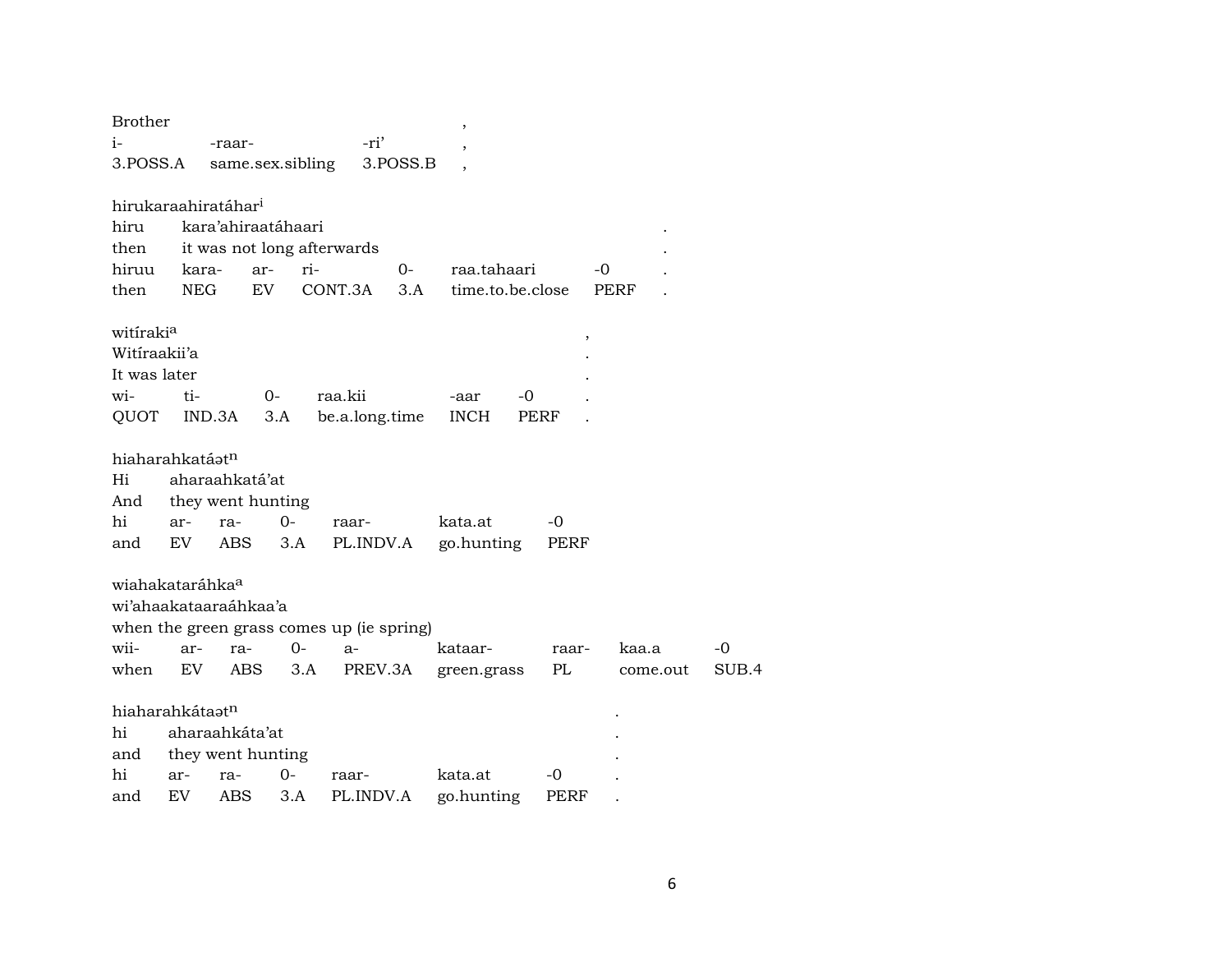|                                                                       |                                                                                     | Hihirurikuahatakúwišp <sup>a</sup>                       |                         |                                 |                                                  |         |        |             |      |
|-----------------------------------------------------------------------|-------------------------------------------------------------------------------------|----------------------------------------------------------|-------------------------|---------------------------------|--------------------------------------------------|---------|--------|-------------|------|
| Hi                                                                    | hiru                                                                                |                                                          | riku'ahattakúwicpaa'    |                                 |                                                  |         |        |             |      |
| And                                                                   | then                                                                                |                                                          |                         | that is where the group arrived |                                                  |         |        |             |      |
| hi                                                                    | hiruu                                                                               | riku-                                                    | ar-                     | $0-$<br>ra-                     | $a-$                                             | aktaku- | wic.a  | -wa         | -0   |
| and                                                                   | then                                                                                | that.is                                                  | <b>EV</b>               | <b>ABS</b><br>3.A               | PREV.3A                                          | group   | arrive | <b>DIST</b> | PERF |
| iriahás <sup>a</sup><br>irii'ahaása<br>where he lay<br>irii-<br>where | ar-<br>$\mathop{\rm EV}\nolimits$                                                   | ra-<br><b>ABS</b>                                        | 0-<br>sa<br>3.A         | $-0$<br>be.lying                | SUB.3                                            |         |        |             |      |
| siahihkútik <sup>a</sup>                                              | si'ahihkuútika<br>after they killed him                                             |                                                          |                         |                                 |                                                  |         |        |             |      |
| $\sin$                                                                | ar-<br>ra-                                                                          | $O -$                                                    | ir-                     | kuut.ik                         | -a                                               |         |        |             |      |
| DU                                                                    | ${\rm EV}$<br><b>ABS</b>                                                            | 3.A                                                      | PL.3A                   | kill                            | SUB.1                                            |         |        |             |      |
| Hiru<br>Then<br>hiruu                                                 | Hiruahirahwišatn<br>ahirahwicat<br>they arrived<br>ar-                              | ri-                                                      | $O-$                    | raar-                           | wic.at                                           | -0      |        |             |      |
| then                                                                  | EV                                                                                  | CONT.3A                                                  | 3.A                     | PL.INDV.A                       | arrive                                           | PERF    |        |             |      |
| irii-                                                                 | irisiahikútik <sup>a</sup><br>iriisi'ahihkuútika<br>where they killed him<br>$\sin$ | ar-<br>ra-                                               | $0-$                    | ir-                             | kuut.ik                                          | -a      |        |             |      |
| where                                                                 | DU                                                                                  | EV                                                       | <b>ABS</b><br>3.A       | PL.3A                           | kill                                             | SUB.1   |        |             |      |
| Hi<br>And<br>hi                                                       | ríhuksu'<br>only<br>rihuks                                                          | Hirihuksuwihiruahiháktiwik <sup>u</sup><br>$-u^{\prime}$ | wihiru<br>there<br>wii- | hiruu                           | ahiháktiwiiku<br>sticks were piled<br>ri-<br>ar- | $0-$    | haak-  | riwii.kus   | -0   |
|                                                                       |                                                                                     |                                                          |                         |                                 |                                                  |         |        |             |      |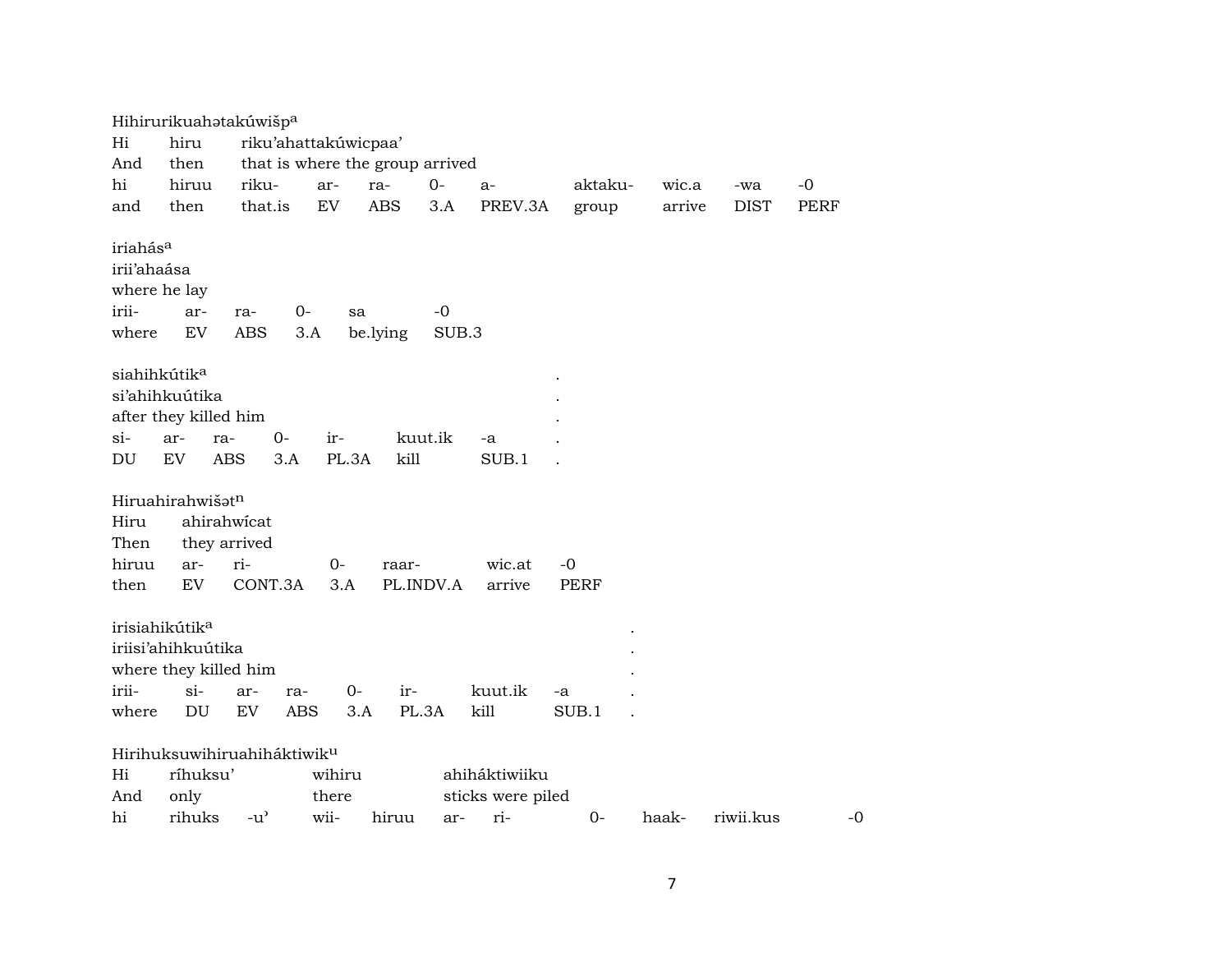| and                   | alone                                          | $\rm{NOM}$                   | now  | there                                         | EV    | CONT.3A             | 3.A         | wood            | be.a.large.pile | <b>PERF</b> |
|-----------------------|------------------------------------------------|------------------------------|------|-----------------------------------------------|-------|---------------------|-------------|-----------------|-----------------|-------------|
| $^\mathrm{^{^\circ}}$ |                                                |                              |      |                                               |       |                     |             |                 |                 |             |
|                       |                                                |                              |      |                                               |       |                     |             |                 |                 |             |
|                       |                                                |                              |      |                                               |       |                     |             |                 |                 |             |
|                       |                                                |                              |      |                                               |       |                     |             |                 |                 |             |
|                       | sikuhikskíhu<br>sikuúhikskiihu                 | where they had counted coups |      |                                               |       |                     |             |                 |                 |             |
| $si-$                 | kuur-                                          | ra-                          | $0-$ | ir-                                           | uks-  | kii                 | -hus        |                 |                 |             |
| DU                    | ${\rm DUB}$                                    | <b>ABS</b>                   | 3.A  | PL.3A                                         | AOR   | kill.in.battle      |             | <b>IMPF.SUB</b> |                 |             |
|                       |                                                |                              |      |                                               |       |                     |             |                 |                 |             |
|                       |                                                |                              |      |                                               |       |                     |             |                 |                 |             |
|                       |                                                |                              |      |                                               |       |                     |             |                 |                 |             |
|                       |                                                |                              |      |                                               |       |                     |             |                 |                 |             |
|                       |                                                |                              |      |                                               |       |                     |             |                 |                 |             |
|                       | Awihiruahirikstašpa                            |                              |      |                                               |       |                     |             |                 |                 |             |
| A<br>And              | wihiru<br>there                                |                              |      | ahirikstúcpa<br>there were arrows lying about |       |                     |             |                 |                 |             |
| a                     | wii-                                           | hiruu                        | ar-  | ri-                                           | $O -$ | riiks-              | ra.uc       | -wa             | $-0$            |             |
| and                   | now                                            | there                        | EV   | CONT.3A                                       | 3.A   | arrow               | be.lying.PL | <b>DIST</b>     | PERF            |             |
|                       |                                                |                              |      |                                               |       |                     |             |                 |                 |             |
|                       | irisikuhíkšak <sup>u</sup><br>iriisikuuhíkcaku |                              |      |                                               |       |                     |             |                 |                 |             |
|                       |                                                | the ones they were shooting  |      |                                               |       |                     |             |                 |                 |             |
| irii-                 | $si-$                                          | kuur-                        | ra-  | $0-$                                          | ir-   | uks-<br>cak         | -hus        |                 |                 |             |
| that                  | $\mathop{\rm DU}\nolimits$                     | <b>DUB</b>                   | ABS  | 3.A                                           | PL.3A | <b>AOR</b><br>shoot |             | IMPF.SUB        |                 |             |
| atirakáwiu            |                                                |                              |      |                                               |       |                     |             |                 |                 |             |
| а                     | tiraakáwi'u'                                   |                              |      |                                               |       |                     |             |                 |                 |             |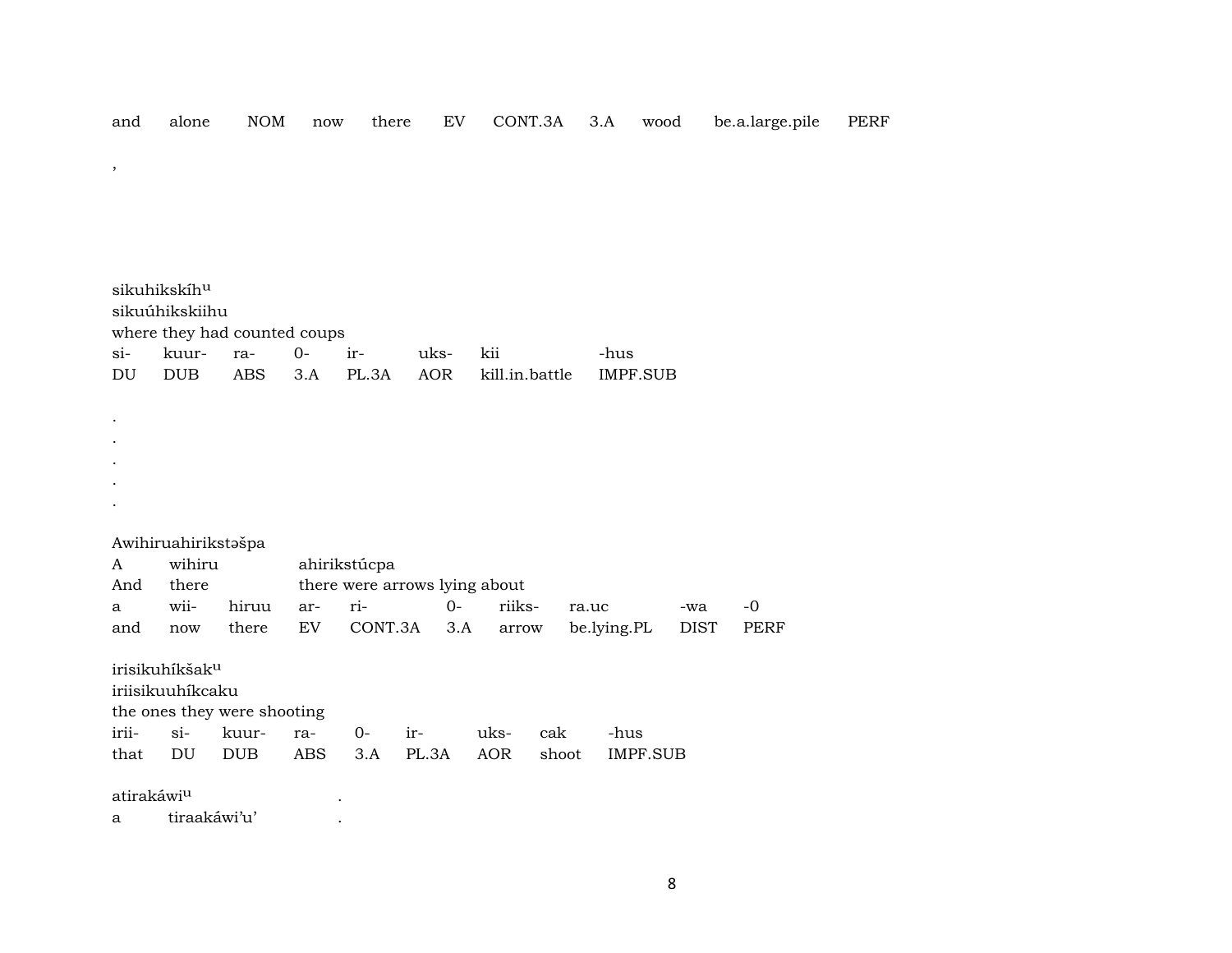| and<br>a<br>and        | shells<br>tiraak.awi<br>bullet                                            | $-u$ <sup><math>\prime</math></sup><br>$\rm{NOM}$     |                                       |                                             |            |                |                |               |                   |                     |                     |                      |
|------------------------|---------------------------------------------------------------------------|-------------------------------------------------------|---------------------------------------|---------------------------------------------|------------|----------------|----------------|---------------|-------------------|---------------------|---------------------|----------------------|
| Hi<br>And<br>hi<br>and | Hiwihirukukaraahikisku<br>wihiru<br>there<br>wii-<br>$\operatorname{now}$ | hiruu<br>there                                        | kukara'ahikisku<br>ku-<br><b>INDF</b> | there was not a bone<br>kara-<br><b>NEG</b> | ar-<br>EV  | ri-<br>CONT.3A | $0-$<br>3.A    | kiis-<br>bone | kus<br>be.sitting | $-0$<br>PERF        |                     |                      |
|                        |                                                                           |                                                       |                                       |                                             |            |                |                |               |                   |                     |                     |                      |
| Hiru<br>Then           | Hirusiahiriraraspihšítitn                                                 | si'ahiriiraaraspihcítit<br>they began to look for him |                                       |                                             |            |                |                |               |                   |                     |                     |                      |
| hiruu<br>then          | $si-$<br>DU                                                               | ar-<br>EV                                             | $0-$<br>ra-<br><b>ABS</b><br>3.A      | ir-<br>PL.3A                                | ri-        | PHYS.POSS      | uur-<br>POSS.P | raar-         | 3PL.INAN.P        | raspii<br>look.for  | -his<br><b>PERF</b> | -itik<br><b>INCH</b> |
| $\cdot$                |                                                                           |                                                       |                                       |                                             |            |                |                |               |                   |                     |                     |                      |
|                        | ahiruwitaruksawaštáhwari                                                  |                                                       |                                       |                                             |            |                |                |               |                   |                     |                     |                      |
| A<br>And               | hiru<br>then                                                              |                                                       | witaruksawactáhwari'                  | they would even walk around                 |            |                |                |               |                   |                     |                     |                      |
| a                      | hiruu                                                                     | wi-                                                   | ti-                                   | $0-$                                        | ar-        | uks-           | awahc-         | raar-         | warii             |                     |                     | -:hus                |
| and                    | then                                                                      | QUOT                                                  | IND.3A                                | 3.A                                         | ${\rm EV}$ | <b>AOR</b>     | even           | PL.INDV.A     |                   | be.going.about.IMPF |                     | <b>IMPF</b>          |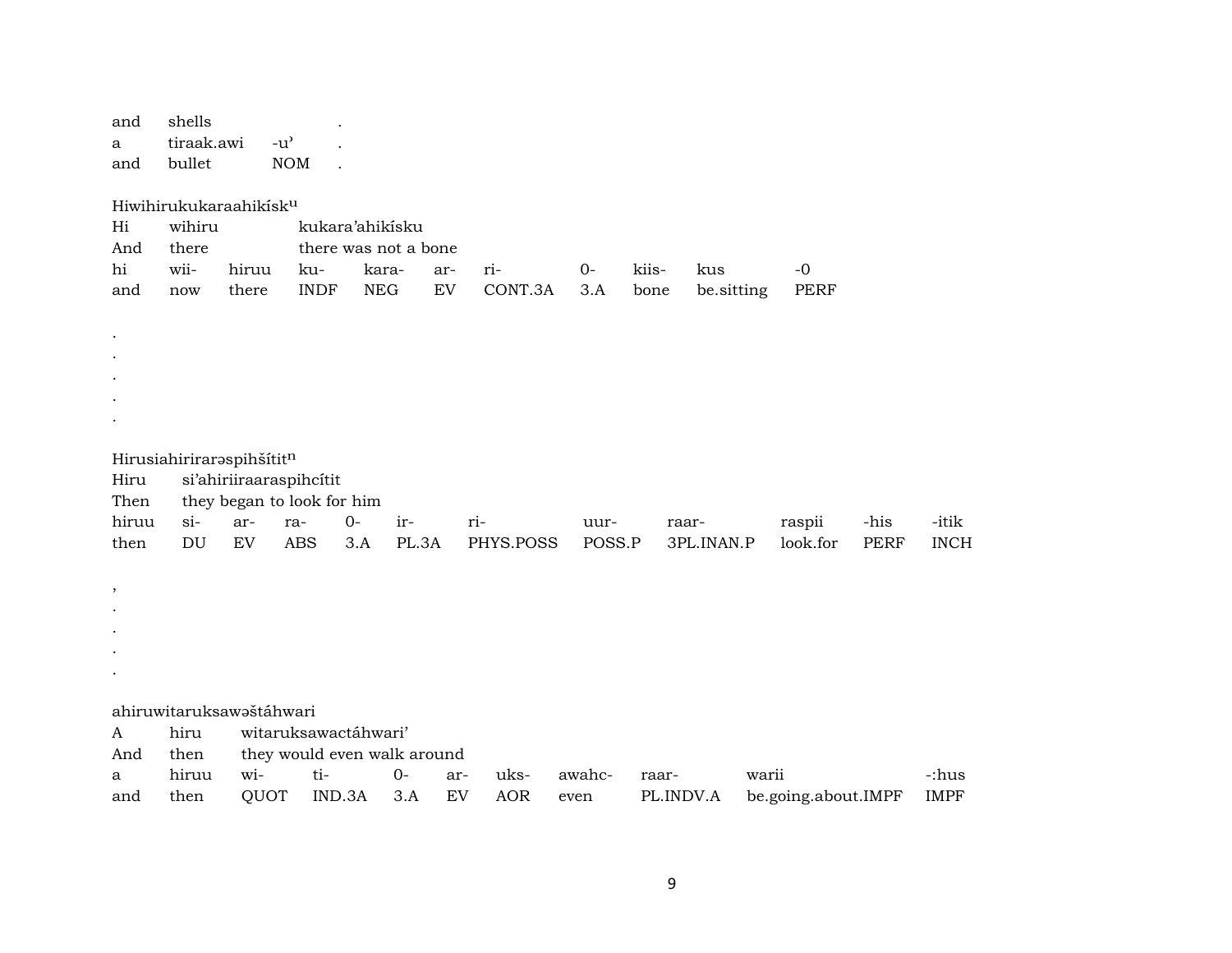| hikirikisirihkisurásist <sup>a</sup>                           |                          |                           |       |          |                          |             |            |
|----------------------------------------------------------------|--------------------------|---------------------------|-------|----------|--------------------------|-------------|------------|
| hi                                                             | kíriki sirihkiisurásista |                           |       |          |                          |             |            |
| and                                                            | they did not find bones  |                           |       |          |                          |             |            |
| hi<br>kirikii                                                  | $si-$<br>ra-             | $0-$                      | ir-   | kiis-    | huras                    | -his        | -ta        |
| what<br>and                                                    | DU<br><b>ABS</b>         | 3.A                       | PL.3A | bone     | find                     | <b>PERF</b> | <b>INT</b> |
|                                                                |                          |                           |       |          |                          |             |            |
|                                                                |                          |                           |       |          |                          |             |            |
|                                                                |                          |                           |       |          |                          |             |            |
|                                                                |                          |                           |       |          |                          |             |            |
|                                                                |                          |                           |       |          |                          |             |            |
|                                                                |                          |                           |       |          |                          |             |            |
|                                                                |                          |                           |       |          |                          |             |            |
| Náw <sup>a</sup>                                               | irári                    |                           |       |          | $\, ,$                   |             |            |
| Ráwa                                                           | iraári <sup>3</sup>      |                           |       |          |                          |             |            |
| Now<br>$\overline{\phantom{a}}$                                | brother                  |                           |       |          | $\overline{\phantom{a}}$ |             |            |
| rawa<br>$\overline{ }$ ,                                       | $i-$                     | -raar-                    |       | $-ri$    |                          |             |            |
| now                                                            | 3.POSS.A                 | same.sex.sibling          |       | 3.POSS.B |                          |             |            |
| wiaharákir <sup>u</sup><br>wi'aharaákiiru<br>after a long time |                          |                           |       |          |                          |             |            |
| wii-<br>ar-                                                    | $0-$<br>ra-              | raa.kiir                  | -u    |          |                          |             |            |
| when<br>EV                                                     | 3.A<br>ABS               | be.long                   | SUB.D |          |                          |             |            |
| ahatakúwari<br>ahattakúwari<br>they traveled in a group<br>ra- | aktaku-<br>$O -$         | warii                     |       |          | -:hus                    | ,           |            |
| ar-<br>ABS<br>EV                                               | 3.A                      | group be.going.about.IMPF |       |          | <b>IMPF</b>              |             |            |
|                                                                |                          |                           |       |          |                          |             |            |
| witirákia<br>witiraakii'a<br>it was a long time                |                          |                           |       |          |                          |             |            |
| wi-<br>ti-                                                     | $0-$                     | raa.kii                   | -aar  | -0       |                          |             |            |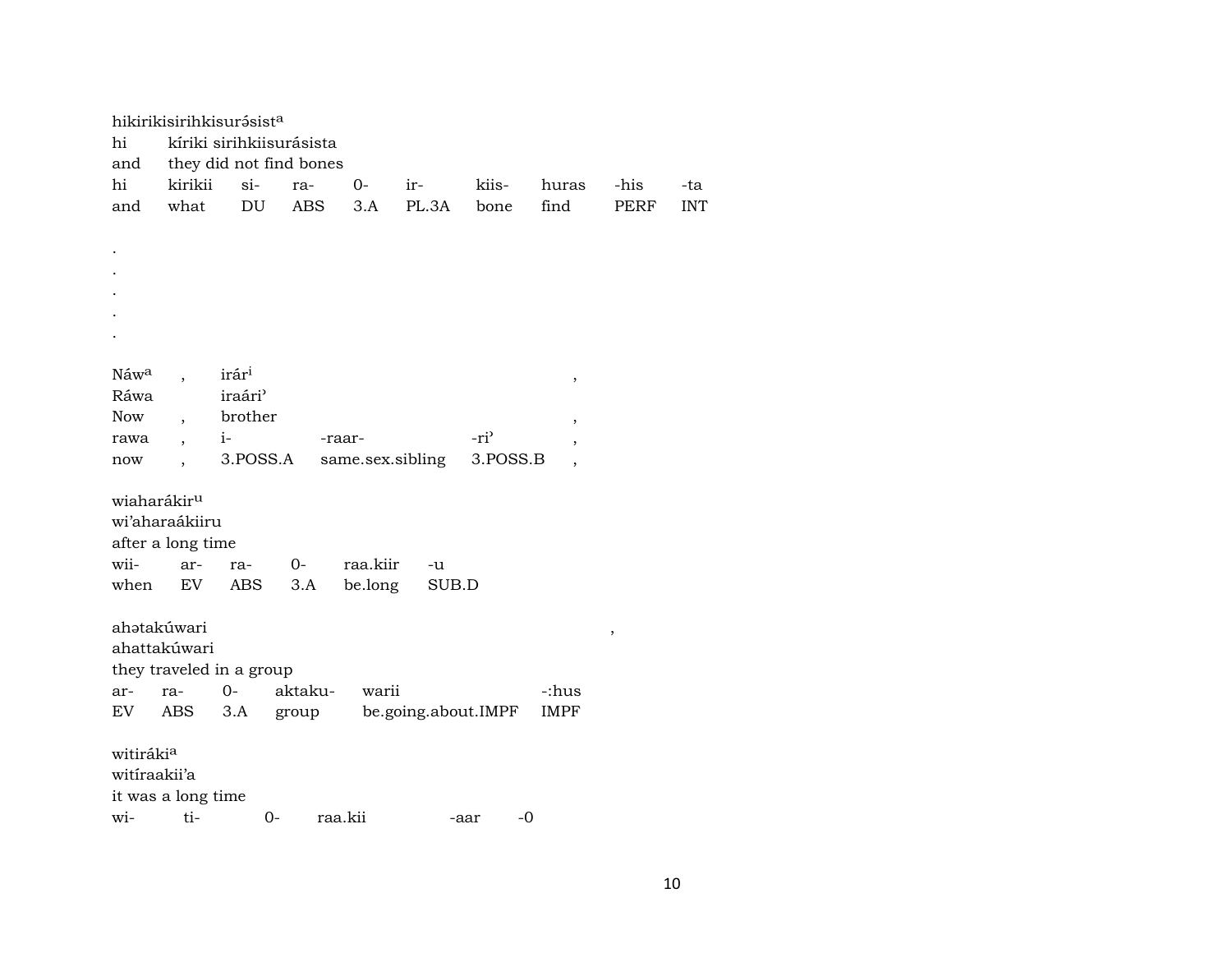| QUOT                                                                                             | IND.3A                                          | 3.A                                    |             | be.a.long.time | <b>INCH</b>      | PERF        |    |      |
|--------------------------------------------------------------------------------------------------|-------------------------------------------------|----------------------------------------|-------------|----------------|------------------|-------------|----|------|
| irikuhuhikatíharar <sup>u</sup><br>iriikúhuuhikatíhaaráru'<br>however many years it was<br>irii- | kuur-                                           | ra-                                    | $0-$        | $ut -$         | rikatihaar-      | raar-       | uu | -0   |
| what                                                                                             | <b>DUB</b>                                      | ABS                                    | 3.A         | PREV           | be.a.year        | PL          | be | PERF |
| hi<br>and<br>hi<br>and                                                                           | híahuhíwiš<br>ar-<br>EV                         | ahuuhíwic<br>he appeared<br>ra-<br>ABS | $0-$<br>3.A | uur-<br>PREV   | hiwihc<br>appear | -0<br>PERF  |    |      |
| Hiahawáku<br>Hi<br>And<br>hi<br>and                                                              | ahawáku'<br>he said<br>ar-<br>ra-<br>EV.<br>ABS | 0-<br>3.A                              | say         | waka'u         | -0<br>PERF       |             |    |      |
| irikúhutišís <sup>u</sup><br>iriikúhuuticiisu<br>one that was related to him                     |                                                 |                                        |             |                |                  |             |    |      |
| irii-                                                                                            | kuur-                                           | ra-                                    | $0-$        | ut-            | icis             | -:hus       |    |      |
| that                                                                                             | <b>DUB</b>                                      | ABS                                    | 3.A         | PREV           | be.related.to    | <b>IMPF</b> |    |      |
| Pahukátawa<br>Paahukaátawa<br>Pahukatawa<br>Paahukaatawa<br>Pahukatawa                           |                                                 | $\overline{\phantom{a}}$               |             |                |                  |             |    |      |
| asiwitiruhwakúraw <sup>u</sup>                                                                   |                                                 |                                        |             |                |                  |             |    |      |

a siwitiiruhwakuúrawu'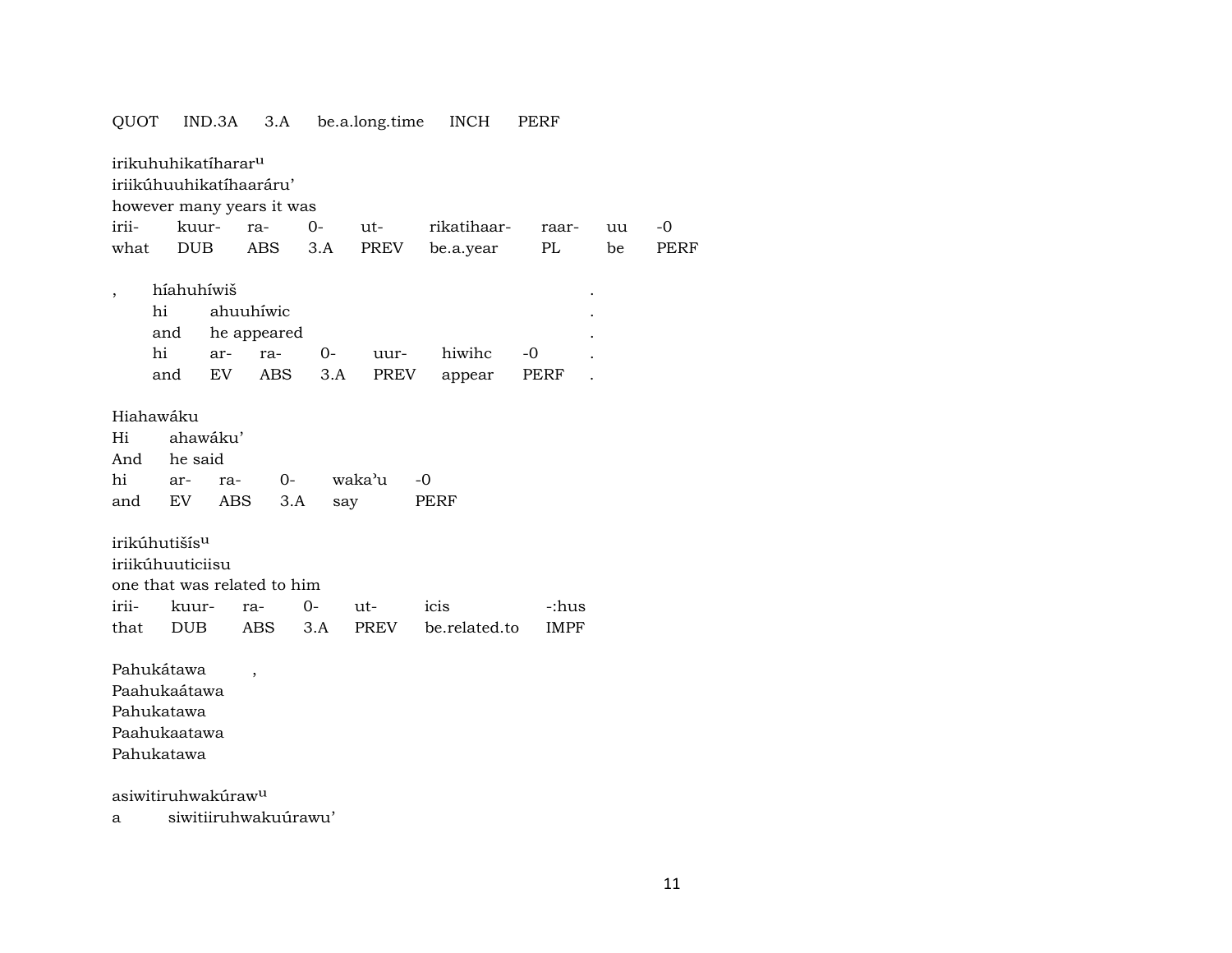| and          |                         |                    |             | they doubted what he said |                |                                  |                            |      |         |        |             |
|--------------|-------------------------|--------------------|-------------|---------------------------|----------------|----------------------------------|----------------------------|------|---------|--------|-------------|
| $\mathbf{a}$ | $si-$<br>DU             | wi-                |             | ti-                       | $O -$          | ir-                              | ar-                        | uur- | wakuur- | raa.wu | -:hus       |
| and          |                         |                    | QUOT        | IND.3A                    | 3.A            | PL.3A                            | EV                         | PREV | word    | doubt  | <b>IMPF</b> |
|              | Iaharáki <sup>a</sup>   |                    |             |                           |                |                                  |                            |      |         |        |             |
| I            |                         |                    | aharaakii'a |                           |                |                                  |                            |      |         |        |             |
|              | And                     |                    |             | it was awhile later       |                |                                  |                            |      |         |        |             |
| $\mathbf{i}$ |                         | ar-                | ra-         | $O -$                     | raa.kii        |                                  | -aar                       | $-0$ |         |        |             |
|              | and                     | EV                 | ABS         | 3.A                       |                | be.a.long.time                   | <b>INCH</b>                | PERF |         |        |             |
|              | wikuháraki <sup>a</sup> |                    |             |                           |                |                                  |                            |      |         |        |             |
|              |                         | Wikuuháraakii'a    |             |                           |                |                                  |                            |      |         |        |             |
|              |                         | It was a long time |             |                           |                |                                  |                            |      |         |        |             |
| wii-         |                         | kuur-              | ra-         | $0-$                      | raa.kii        |                                  | -aar                       | $-0$ |         |        |             |
| now          | <b>DUB</b>              |                    | ABS         | 3.A                       | be.a.long.time |                                  | <b>INCH</b>                | PERF |         |        |             |
|              |                         |                    |             |                           |                |                                  |                            |      |         |        |             |
|              |                         | siahawawáktiku     |             |                           |                |                                  |                            |      |         |        |             |
|              |                         | si'ahawaawáktiku   |             |                           |                |                                  |                            |      |         |        |             |
|              |                         | their (du) talking |             |                           |                |                                  |                            |      |         |        |             |
| si-          | ar-                     | ra-                | $0-$        |                           | waa.wak.tik    | -hus                             |                            |      |         |        |             |
| DU           | EV                      | <b>ABS</b>         | 3.A         | talk                      |                |                                  | IMPF.SUB                   |      |         |        |             |
| Wítiwaku     |                         |                    |             |                           |                |                                  | $\boldsymbol{\mathcal{C}}$ |      |         |        |             |
|              | Witiwáku'               |                    |             |                           |                | $\,$                             | $\epsilon$                 |      |         |        |             |
| He said      |                         |                    |             |                           |                |                                  | $\epsilon\epsilon$         |      |         |        |             |
| wi-          |                         | ti-                | $O -$       | waka'u                    | $-0$           |                                  | $\mathbf{H}$               |      |         |        |             |
| QUOT         |                         | IND.3A             | 3.A         | say                       |                | $\overline{\phantom{a}}$<br>PERF | н                          |      |         |        |             |
|              |                         |                    |             |                           |                | $\overline{\phantom{a}}$         |                            |      |         |        |             |
| Tatpari      |                         |                    |             |                           |                | $\, ,$                           |                            |      |         |        |             |
| Tátpari'     |                         |                    |             |                           |                |                                  |                            |      |         |        |             |
| I go around  |                         |                    |             |                           |                |                                  |                            |      |         |        |             |
|              |                         |                    |             |                           |                |                                  |                            |      |         |        |             |
| ta-          |                         | $t-$               | warii       |                           | $-0$           |                                  |                            |      |         |        |             |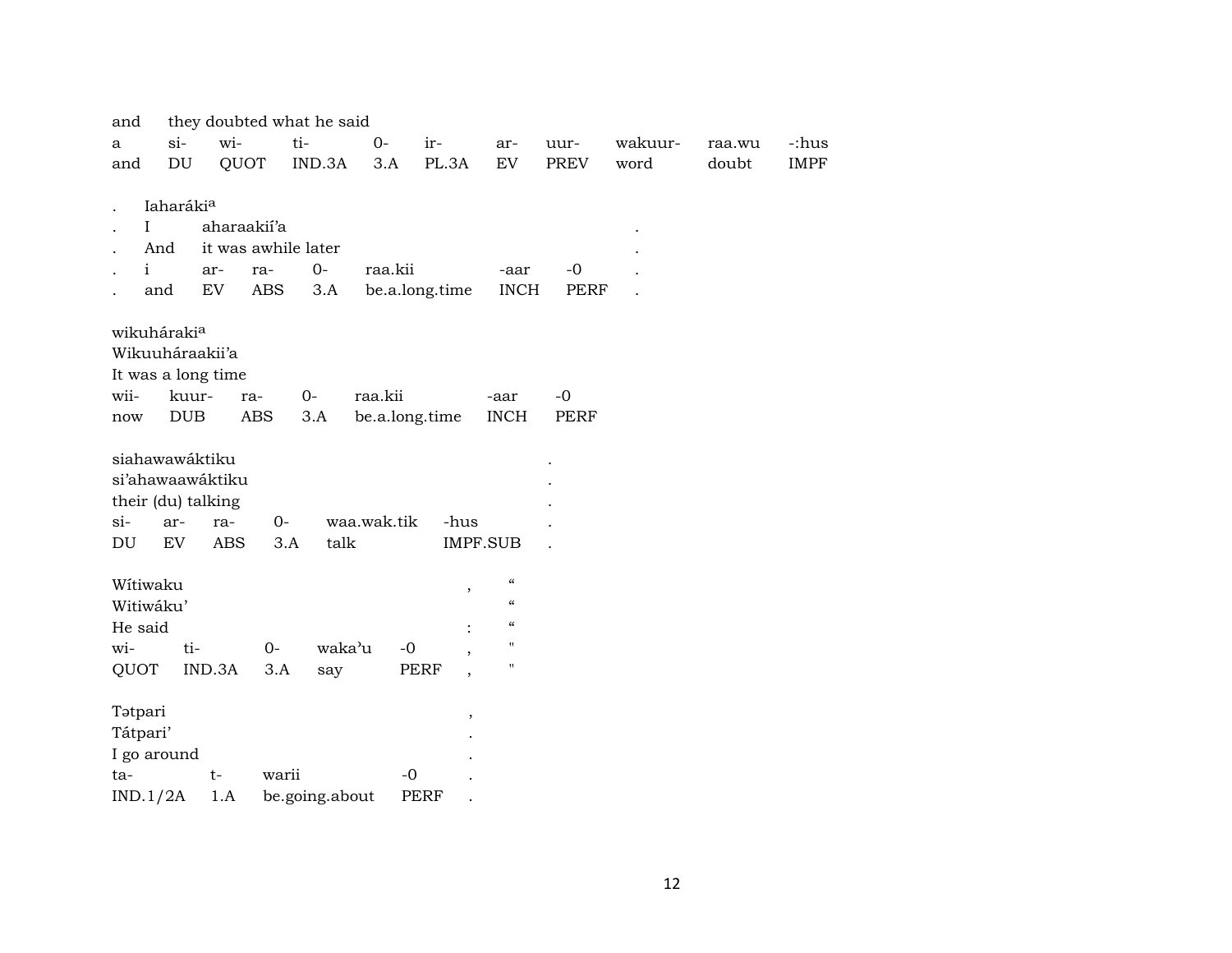| kakikúhurahəš<br>Kaakikuúhurahac |           |                  |                      |         |                      |            |                          |                            |       |
|----------------------------------|-----------|------------------|----------------------|---------|----------------------|------------|--------------------------|----------------------------|-------|
| I did not die                    |           |                  |                      |         |                      |            |                          |                            |       |
| kaaki-                           |           | ku-              |                      | hurahac | -0                   |            |                          |                            |       |
| NEG.IND.3A                       |           | 1.P              | die                  |         | PERF                 |            |                          |                            |       |
| nakuhúrahuš                      |           |                  |                      |         | $\ddot{\phantom{0}}$ | Náwa       |                          |                            |       |
| rakuhúrahac                      |           |                  |                      |         |                      | Ráwa       |                          |                            |       |
| when I died                      |           |                  |                      |         |                      | <b>Now</b> |                          |                            |       |
| ra-                              | ku-       | hurahac          |                      | $-0$    |                      | rawa       |                          |                            |       |
| ABS                              | 1.P       | die              |                      | SUB.4   |                      | now        |                          |                            |       |
| hitirətpari                      |           |                  |                      |         |                      |            |                          |                            |       |
| hi                               | tirátpari |                  |                      |         |                      |            |                          |                            |       |
| and                              |           | when I go around |                      |         |                      |            |                          |                            |       |
| hi                               | tii-      | ra-              | $t-$                 | warii   |                      |            |                          | -hus                       |       |
| and                              | when      | ABS              |                      | 1.A     | be.going.about.IMPF  |            |                          | IMPF.SUB                   |       |
| tattirahútaw <sup>i</sup>        |           |                  |                      |         |                      |            |                          |                            |       |
| tat                              |           |                  |                      |         | tirahútawi           |            |                          |                            |       |
| I am                             |           |                  |                      |         | this wind            |            |                          |                            |       |
| ta-                              |           | t-               | $\mathbf 0$          | $-0$    | tii-                 | ra-        | $0-$                     | huta                       | -wi   |
| IND.1/2A                         |           | 1.A              | be                   | PERF    | this                 | ABS        | 3.A                      | be.windy                   | SUB.L |
| П                                |           | Nikuwitiwáku     |                      |         |                      |            |                          | $\, ,$                     |       |
| н                                |           | Rikuwitiwáku'    |                      |         |                      |            |                          |                            |       |
| н                                |           |                  | That is what he said |         |                      |            |                          |                            |       |
| н                                | riku-     |                  | wi-                  | ti-     | 0-                   |            | waka'u                   | -0                         |       |
| Η                                |           | that.is          | QUOT                 | IND.3A  | 3.A                  | say        |                          | PERF                       |       |
|                                  |           |                  |                      |         |                      |            |                          |                            |       |
| aahawáku                         |           |                  |                      |         |                      |            | $\overline{\phantom{a}}$ | $\epsilon$                 |       |
| A                                | ahawáku'  |                  |                      |         |                      |            |                          | $\boldsymbol{\mathcal{C}}$ |       |
| And                              | he said   |                  |                      |         |                      |            |                          | $\pmb{\zeta}\pmb{\zeta}$   |       |
| a                                | ar-       | ra-              | 0-                   | waka'u  | -0                   |            | $\overline{\phantom{a}}$ | $\pmb{\mathsf{H}}$         |       |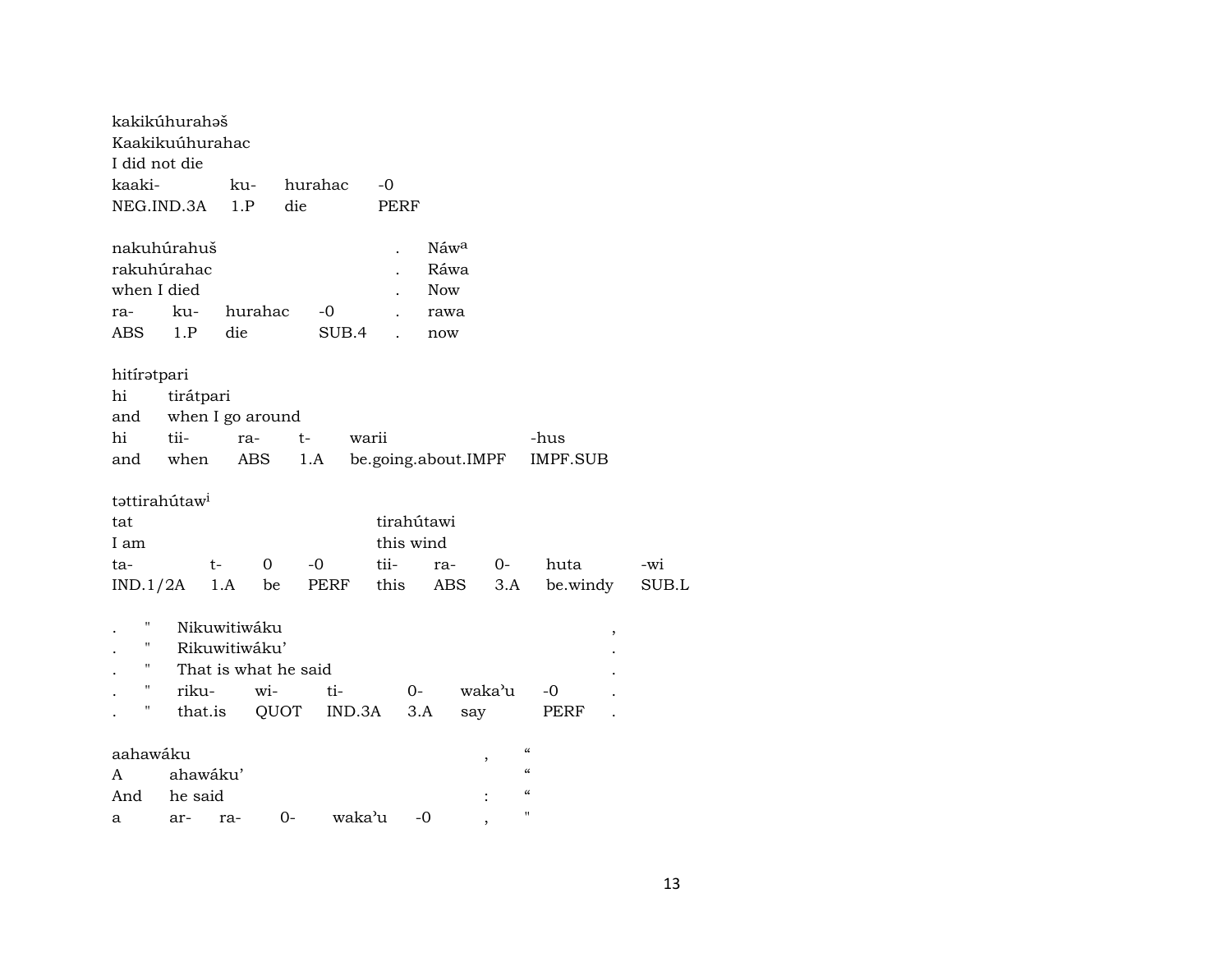| and                 | EV                            | ABS                            | 3.A                      | say        |                                     | PERF        | $\, ,$   | .,          |             |                            |          |       |
|---------------------|-------------------------------|--------------------------------|--------------------------|------------|-------------------------------------|-------------|----------|-------------|-------------|----------------------------|----------|-------|
| Hikitúritn          |                               |                                |                          |            |                                     |             |          |             |             |                            |          |       |
| Hi                  | kítuu'u'                      |                                | rit                      |            |                                     |             |          |             |             |                            |          |       |
| And                 | all                           |                                | I am                     |            |                                     |             |          |             |             |                            |          |       |
| hi                  | kituu                         | $-u'$                          | rii-                     |            | $t-$                                | $\mathbf 0$ | $-0$     |             |             |                            |          |       |
| and                 | all                           | <b>NOM</b>                     |                          | ASSR       | 1.A                                 | be          | PERF     |             |             |                            |          |       |
|                     | rahurarahkítu                 |                                |                          |            |                                     | tət         |          |             |             |                            | $\, ,$   |       |
|                     |                               | Rahuraaraahkituu'u'            |                          |            |                                     | tat         |          |             |             |                            |          |       |
|                     | All the animals               |                                |                          |            |                                     | I am        |          |             |             |                            |          |       |
| rahuraar-           |                               | raar-                          | kituu                    |            | $-u$ <sup><math>\prime</math></sup> | ta-         |          | $t-$        | $\mathbf 0$ | $-0$                       |          |       |
| animal              |                               | PL                             | all                      |            | NOM                                 |             | IND.1/2A | 1.A         | be          | <b>PERF</b>                |          |       |
|                     | atirakusuhukátas <sup>a</sup> |                                |                          |            |                                     |             |          |             |             |                            |          |       |
| a                   |                               | tirakuusuhuhkátasa             |                          |            |                                     |             |          |             |             |                            |          |       |
| and                 |                               | these flocks flying in the sky |                          |            |                                     |             |          |             |             |                            |          |       |
| а                   | tii-                          | ra-                            | $0-$                     |            | kus.uhuur-                          |             | kata-    |             |             |                            | sa       | $-0$  |
| and                 | this                          | <b>ABS</b>                     | 3.A                      | flock      |                                     |             |          |             |             | against.a.vertical.surface | be.lying | SUB.3 |
| níkušk <sup>i</sup> |                               | kitutat                        |                          |            |                                     |             |          |             |             |                            |          |       |
| ríkucki             |                               | kítuu'u'                       |                          |            | tat                                 |             |          |             |             |                            |          |       |
| birds               |                               | all                            |                          |            | I am                                |             |          |             |             |                            |          |       |
| rikuc               | -kis                          | kituu                          | $-u'$                    |            | ta-                                 |             | $t-$     | $\mathbf 0$ | $-0$        |                            |          |       |
| bird                | DIM                           | all                            |                          | $\rm{NOM}$ |                                     | IND.1/2A    | 1.A      | be          | PERF        |                            |          |       |
| Náw <sup>a</sup>    | $\overline{\phantom{a}}$      | híihi                          |                          |            | $\,$                                |             |          |             |             |                            |          |       |
| ráwa                |                               | hi                             |                          | ihi        |                                     |             |          |             |             |                            |          |       |
| now                 |                               | and                            | $\overline{\phantom{a}}$ | uh         | $\overline{\phantom{a}}$            |             |          |             |             |                            |          |       |
| rawa                |                               | hi                             |                          | ihii       | $\cdot$                             |             |          |             |             |                            |          |       |
| now                 |                               | and                            | $\overline{ }$ ,         | uh         | $\overline{\phantom{a}}$            |             |          |             |             |                            |          |       |
| tirátpari           |                               |                                |                          |            |                                     |             |          |             | kitu        |                            |          |       |
| tirátpari           |                               |                                |                          |            |                                     |             |          |             |             | kítuu'u'                   |          |       |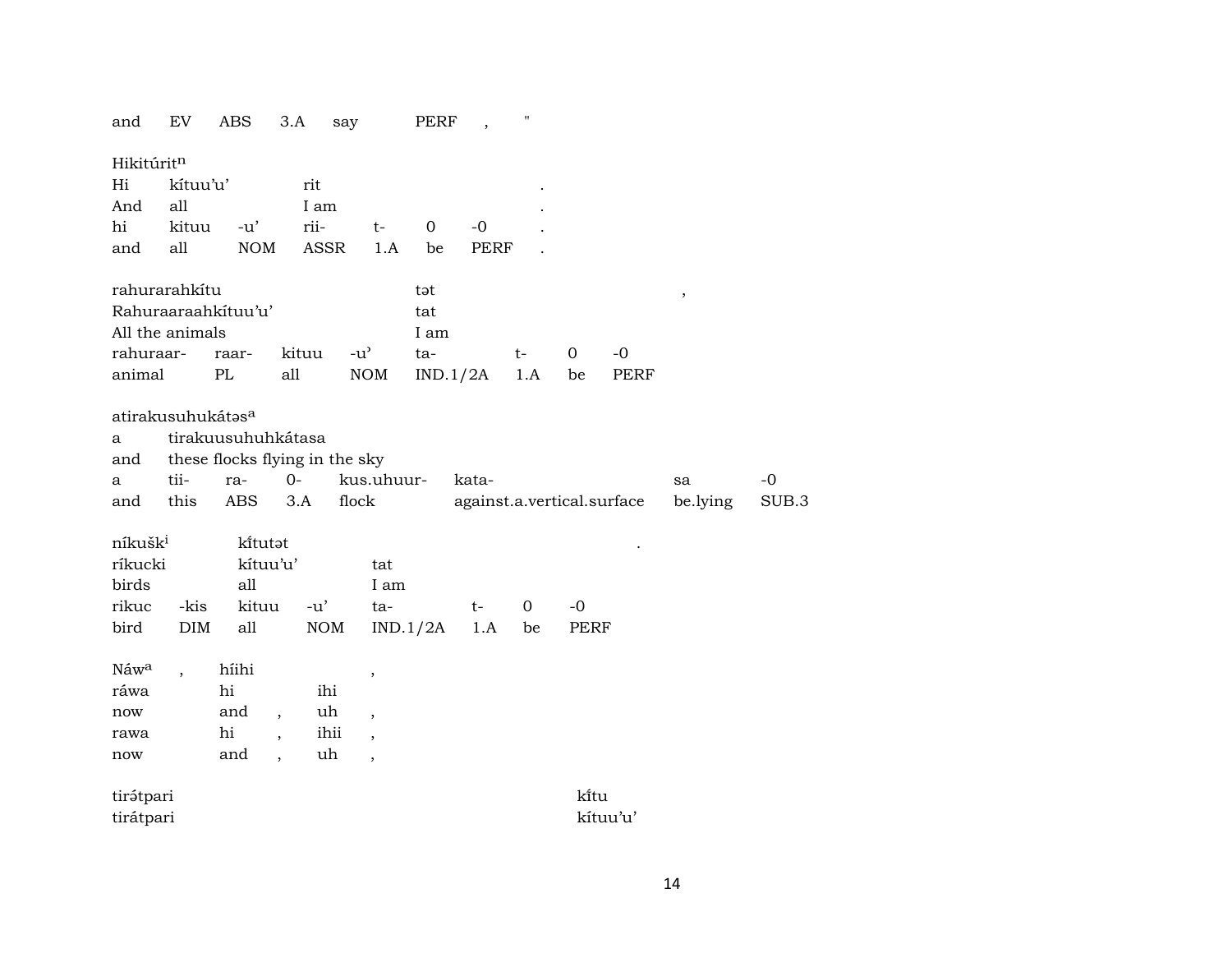|                                        | when I go around |       |                     |     |                 |       |                 |                    | all                                    |            |
|----------------------------------------|------------------|-------|---------------------|-----|-----------------|-------|-----------------|--------------------|----------------------------------------|------------|
| tii-                                   | ra-              | $t-$  | warii               |     |                 |       | -hus            |                    | kituu                                  | -u'        |
| when                                   | ABS              | 1.A   | be.going.about.IMPF |     |                 |       | <b>IMPF.SUB</b> |                    | all                                    | <b>NOM</b> |
|                                        |                  |       |                     |     |                 |       |                 | Ħ                  |                                        |            |
| tirahúraš <sup>a</sup>                 |                  |       |                     |     |                 |       |                 | Ħ                  |                                        |            |
| tirahúraahca                           |                  |       |                     |     |                 |       |                 | Ħ                  |                                        |            |
| this earth                             |                  |       |                     |     |                 |       |                 | $\pmb{\mathsf{H}}$ |                                        |            |
| tii-                                   | ra-              | $0-$  | huraar-             | sa  |                 | $-0$  |                 | $\mathbf{H}$       |                                        |            |
| this                                   | ABS              | 3.A   | earth               |     | be.lying        | SUB.3 |                 |                    |                                        |            |
| Wítiwawaku                             |                  |       |                     |     |                 |       |                 |                    | $\boldsymbol{\zeta}\boldsymbol{\zeta}$ |            |
|                                        | Witiwaawáku'     |       |                     |     |                 |       |                 | $\, ,$             | $\epsilon$                             |            |
| He said that                           |                  |       |                     |     |                 |       |                 |                    | $\epsilon$                             |            |
| wi-                                    | ti-              | $0-$  | waa-                |     | waka'u          | -0    |                 | $\, ,$             | "                                      |            |
| QUOT                                   | IND.3A           |       | <b>DIST</b><br>3.A  |     | say             | PERF  |                 |                    | $\pmb{\mathsf{H}}$                     |            |
|                                        |                  |       |                     |     |                 |       |                 |                    |                                        |            |
| Kitu                                   |                  | tət   |                     |     |                 |       |                 |                    |                                        |            |
| Kítuu'u'                               |                  | tat   |                     |     |                 |       |                 |                    |                                        |            |
| All                                    |                  | I am  |                     |     |                 |       |                 |                    |                                        |            |
| kituu                                  | $-u'$            | ta-   |                     | t-  | $\Omega$        | -0    |                 |                    |                                        |            |
| all                                    | <b>NOM</b>       |       | IND.1/2A            | 1.A | be              | PERF  |                 |                    |                                        |            |
|                                        |                  |       |                     |     |                 |       |                 |                    |                                        |            |
| tirahúraš <sup>a</sup><br>tirahúraahca |                  |       |                     |     |                 |       |                 | a                  |                                        |            |
|                                        |                  |       |                     |     |                 |       |                 | a                  |                                        |            |
| this earth                             |                  |       |                     |     |                 |       |                 | and                |                                        |            |
| tii-                                   | ra-              | $0 -$ | huraar-             | sa  |                 | $-0$  |                 | a                  |                                        |            |
| this                                   | <b>ABS</b>       | 3.A   | earth               |     | be.lying        | SUB.3 |                 | and                |                                        |            |
| tirahapáw <sup>i</sup>                 |                  |       |                     |     |                 |       |                 |                    | а<br>$\pmb{\mathcal{I}}$               |            |
| tiráhaapaawi                           |                  |       |                     |     |                 |       |                 |                    | a                                      |            |
| these trees                            |                  |       |                     |     |                 |       |                 |                    | and                                    |            |
| tii-                                   | ra-              | 0-    | haak-               | waa |                 |       | -wi             |                    | a                                      |            |
| this                                   | ABS              | 3.A   | wood                |     | be.upright.DIST |       | SUB.L           |                    | and                                    |            |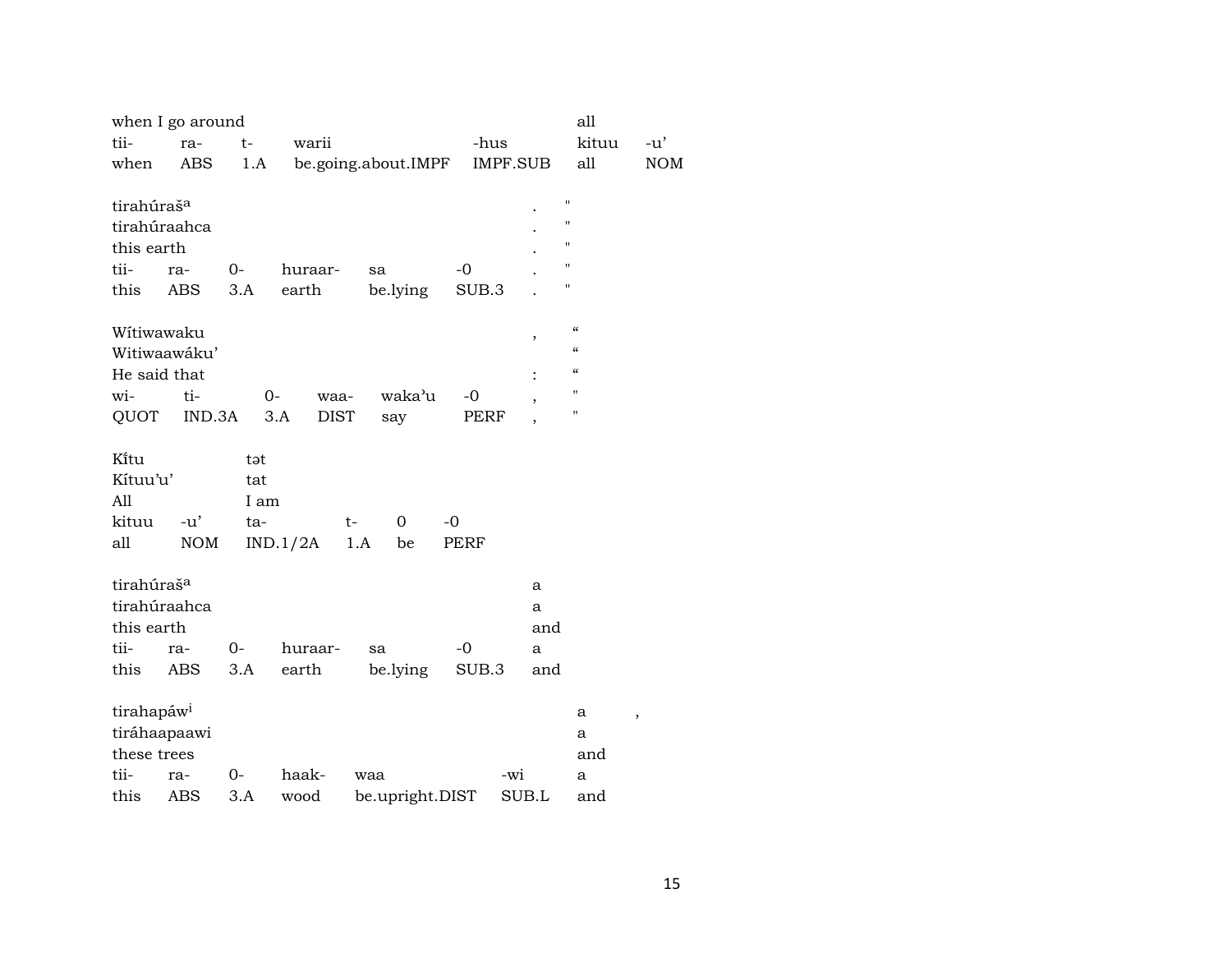| tirahíhwaw <sup>i</sup> |               |               |                      |        |                           |     |                                             |    | $\, ,$                   |                          |                          |    |
|-------------------------|---------------|---------------|----------------------|--------|---------------------------|-----|---------------------------------------------|----|--------------------------|--------------------------|--------------------------|----|
| tiráhihwaawi            |               |               |                      |        |                           |     |                                             |    |                          |                          |                          |    |
|                         | these grasses |               |                      |        |                           |     |                                             |    | $\,$                     |                          |                          |    |
| tii-                    | ra-           | $O-$          | hiir                 | waa    |                           |     | -wi                                         |    | $\overline{\phantom{a}}$ |                          |                          |    |
| this                    | ABS           | 3.A           | grass                |        | be.upright.DIST           |     | SUB.L                                       |    | $\overline{\phantom{a}}$ |                          |                          |    |
|                         |               |               |                      |        |                           |     |                                             |    |                          |                          |                          |    |
| ki̇̃tu                  |               |               | tirakīšuhatn         |        |                           |     |                                             |    |                          |                          |                          |    |
| kítuu'u'                |               |               | tirákiicuhat         |        |                           |     |                                             |    |                          |                          |                          |    |
| all                     |               |               | this water           |        |                           |     |                                             |    |                          |                          |                          |    |
| kituu                   | $-u'$         | tii-          | ra-                  | 0-     | kiic-                     |     | u.hak                                       |    |                          |                          | $-0$                     |    |
| all                     | <b>NOM</b>    |               | this                 | ABS    | 3.A                       |     | water extend.in.a.line                      |    |                          |                          | SUB.4                    |    |
|                         |               |               |                      |        |                           |     |                                             |    |                          |                          |                          |    |
| $\pmb{\mathsf{H}}$      |               | Rikuwitiwáku  |                      |        |                           |     |                                             |    |                          | ,                        |                          |    |
| 11                      |               | Rikuwitiwáku' |                      |        |                           |     |                                             |    |                          |                          |                          |    |
| $\pmb{\mathsf{H}}$      |               |               | That is what he said |        |                           |     |                                             |    |                          | $\overline{\phantom{a}}$ |                          |    |
| $\pmb{\mathsf{H}}$      | riku-         |               | wi-                  | ti-    | $O-$                      |     | waka'u                                      | -0 |                          | $\overline{ }$           |                          |    |
| н                       | that.is       |               | QUOT                 | IND.3A | 3.A                       | say |                                             |    | PERF                     | $\overline{ }$           |                          |    |
|                         |               |               |                      |        |                           |     |                                             |    |                          |                          |                          |    |
| irár <sup>i</sup>       |               |               |                      |        |                           | ,   |                                             |    |                          |                          |                          |    |
| iraári'                 |               |               |                      |        |                           |     |                                             |    |                          |                          |                          |    |
| brother                 |               |               |                      |        |                           |     |                                             |    |                          |                          |                          |    |
| i-                      |               | -raar-        |                      | -ri'   |                           |     |                                             |    |                          |                          |                          |    |
| 3.POSS.A                |               |               |                      |        | same.sex.sibling 3.POSS.B |     |                                             |    |                          |                          |                          |    |
|                         |               |               |                      |        |                           |     |                                             |    |                          |                          |                          |    |
| aahawáku                |               |               |                      |        |                           |     | $\boldsymbol{\zeta}\boldsymbol{\zeta}$<br>, |    | Híruha                   |                          |                          |    |
| A                       | ahawáku'      |               |                      |        |                           |     | $\boldsymbol{\zeta}\boldsymbol{\zeta}$      |    | Hiru                     |                          |                          | ha |
| And                     | he said       |               |                      |        |                           |     | $\boldsymbol{\zeta}\boldsymbol{\zeta}$      |    | There                    |                          | $\overline{\phantom{a}}$ | ha |
| a                       | ar-           | ra-           | $0-$                 | waka'u | $-0$                      |     | "<br>$\overline{\phantom{a}}$               |    | hiruu                    |                          | $\overline{\phantom{a}}$ | ha |
| and                     | <b>EV</b>     | <b>ABS</b>    | 3.A                  | say    | PERF                      |     | $\pmb{\mathsf{H}}$                          |    | there                    |                          | ,                        | ha |
|                         |               |               |                      |        |                           |     |                                             |    |                          |                          |                          |    |

, ,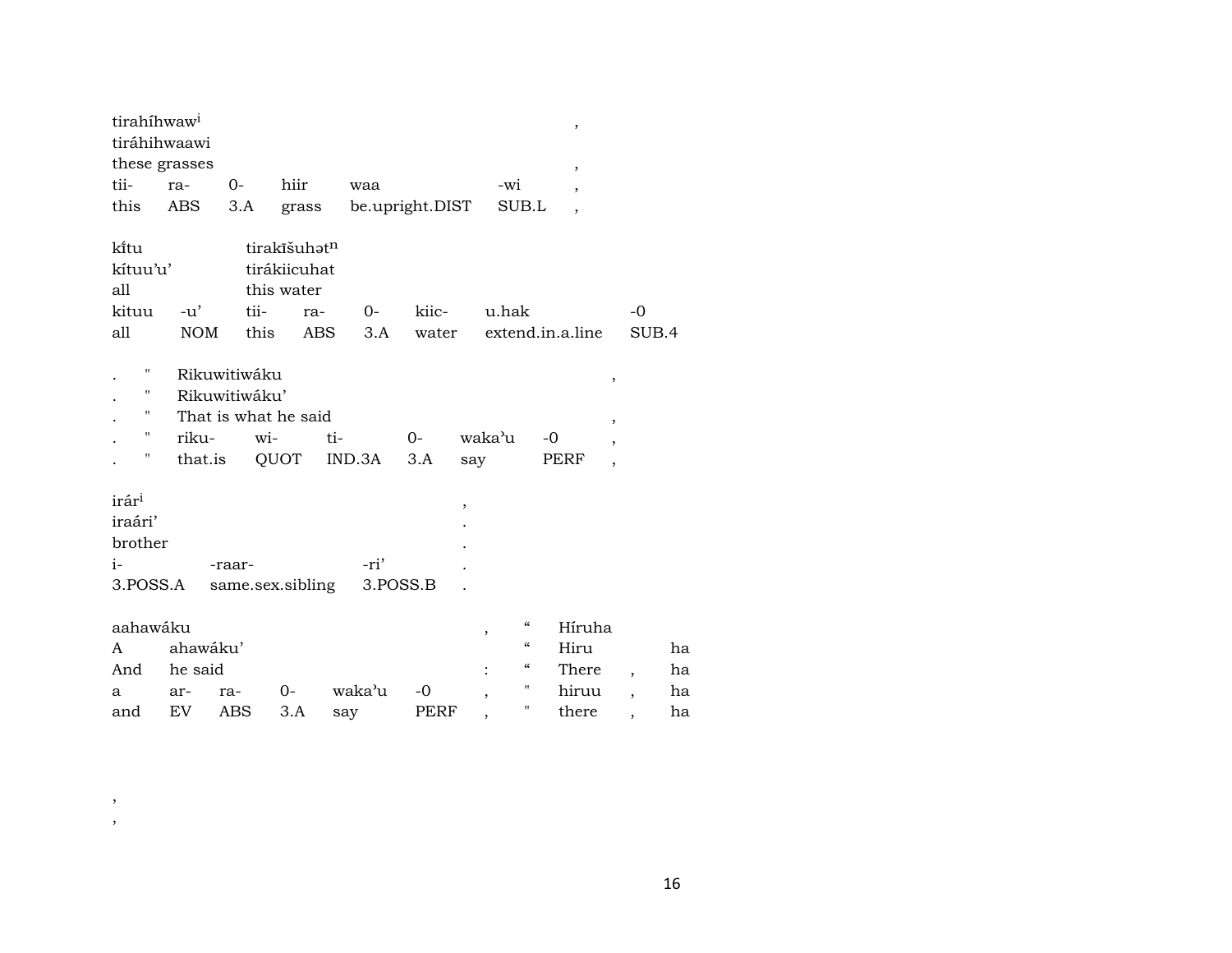|                                                                                  | tikaratikáispu<br>tikaraatikaá'ispu<br>my not going into the village |                     |                                                |                     |                     |     |                         |            |       |                 |             |
|----------------------------------------------------------------------------------|----------------------------------------------------------------------|---------------------|------------------------------------------------|---------------------|---------------------|-----|-------------------------|------------|-------|-----------------|-------------|
| tii-                                                                             | ka-                                                                  | ra-                 | $t-$                                           | $i-$                | kaa-                |     | iis.wu                  |            | -hus  |                 |             |
| this                                                                             | <b>NEG</b>                                                           | <b>ABS</b>          | 1.A                                            | <b>SEQ</b>          | inside              |     | go.out.of.sight.IMPF    |            |       | <b>IMPF.SUB</b> |             |
| tirátpari<br>tirátpari<br>tii-<br>this                                           | when I go about<br>ra-<br><b>ABS</b>                                 | $t-$<br>1.A         | warii                                          | be.going.about.IMPF |                     |     | -hus<br><b>IMPF.SUB</b> | $\, ,$     |       |                 |             |
| ístu<br>again                                                                    | ístusiahikukisikíra <sup>u</sup>                                     | si'ahikukisikiiha'u | when they made me alive                        |                     |                     |     |                         |            |       |                 |             |
| istu                                                                             | $si-$                                                                | ar-                 | ri-                                            |                     | $O -$               | ku- | kisikit                 | ra'uk      | $-0$  |                 |             |
| again                                                                            | DU                                                                   | EV                  | CONT.3A                                        |                     | 3.A                 | 1.P | be.alive                | make       | SUB.3 |                 |             |
| $\overline{\phantom{a}}$<br>$\overline{\phantom{a}}$<br>$\overline{\phantom{a}}$ |                                                                      |                     |                                                |                     |                     |     |                         |            |       |                 |             |
|                                                                                  | hisikarahikuráruras                                                  |                     |                                                |                     |                     |     |                         |            |       |                 |             |
| hi<br>and                                                                        |                                                                      |                     | sikaraahikuuraáruras<br>they did not find mine |                     |                     |     |                         |            |       |                 |             |
| hi                                                                               | $si-$                                                                | kara-               | ar-                                            | ri-                 |                     | ku- | uur-                    | raar-      |       | huras           | $-0$        |
| and                                                                              | DU                                                                   | <b>NEG</b>          | EV                                             | CONT.3A             |                     | 1.P | POSS.P                  | 3PL.INAN.P |       | find            | <b>PERF</b> |
| pákskirar <sup>u</sup>                                                           | pákskiraaru'                                                         |                     |                                                | н<br>н              | Ahawáku<br>Ahawáku' |     |                         |            |       |                 |             |

,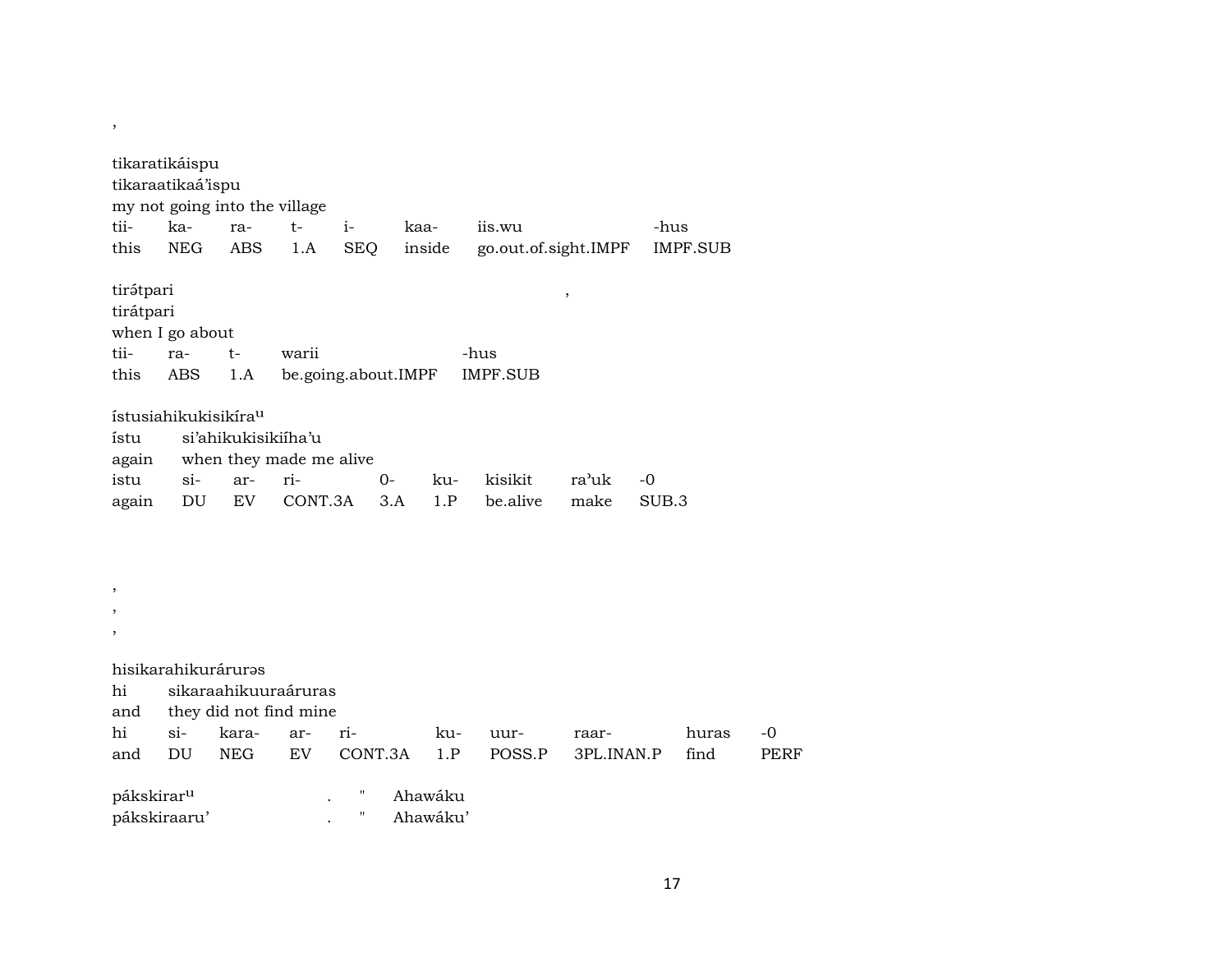| brains              |                                                                                           |               |                            | н    | He said             |                     |            |                                                                                      |                              |             |
|---------------------|-------------------------------------------------------------------------------------------|---------------|----------------------------|------|---------------------|---------------------|------------|--------------------------------------------------------------------------------------|------------------------------|-------------|
| paks-               | kiraar-                                                                                   | $-u^{\prime}$ |                            | Н    | ar-                 | ra-                 | 0-         |                                                                                      | waka'u                       | $-0$        |
| head                | liquid                                                                                    |               | <b>NOM</b>                 | Н    | EV                  | ABS                 | 3.A        | say                                                                                  |                              | <b>PERF</b> |
|                     | irár <sup>i</sup><br>iraári'<br>brother<br>$i-$<br>3.POSS.A                               |               | -raar-<br>same.sex.sibling |      | -ri'                | 3.POSS.B            | $\, ,$     | $\boldsymbol{\zeta}\boldsymbol{\zeta}$<br>$\epsilon\epsilon$<br>$\epsilon$<br>"<br>" | Hi<br>Hi<br>And<br>hi<br>and |             |
| tirátpari           |                                                                                           |               |                            |      |                     |                     |            |                                                                                      |                              |             |
| tirátpari           |                                                                                           |               |                            |      |                     |                     |            |                                                                                      |                              |             |
|                     | when I go about                                                                           |               |                            |      |                     |                     |            |                                                                                      |                              |             |
| tii-                | ra-                                                                                       | t-            | warii                      |      |                     |                     | -hus       |                                                                                      |                              |             |
| when                | ABS                                                                                       | 1.A           |                            |      | be.going.about.IMPF |                     | IMPF.SUB   |                                                                                      |                              |             |
| $si-$<br>DU         | sikarahikuráru<br>sikaraahikuuráru<br>they did not give them to me<br>kara-<br><b>NEG</b> | ar-<br>EV     | ri-<br>CONT.3A             |      | ku-<br>1.P          | raar-<br>3PL.INAN.P |            | uh<br>give                                                                           | -0<br>PERF                   |             |
| kara-<br><b>NEG</b> | Karaháwiš <sup>a</sup><br>Karaahaáwica'<br>He did not arrive<br>ar-<br>EV                 | ra-<br>ABS    | $0-$<br>3.A                | $a-$ | PREV.3A             | wic.a<br>arrive     | -0<br>PERF |                                                                                      |                              |             |
|                     | irikuhikukaríhəš<br>irikuuhikúkaríhac<br>that one ate up mine                             |               |                            |      |                     |                     |            |                                                                                      |                              |             |
| irii-               | ku-                                                                                       | ar-           | ri-                        |      | 0-                  | ku-                 | karihac    |                                                                                      | -0                           |             |
| that                | <b>INDF</b>                                                                               | EV            | CONT.3A                    |      | 3.A                 | 1.P                 | consume    |                                                                                      | PERF                         |             |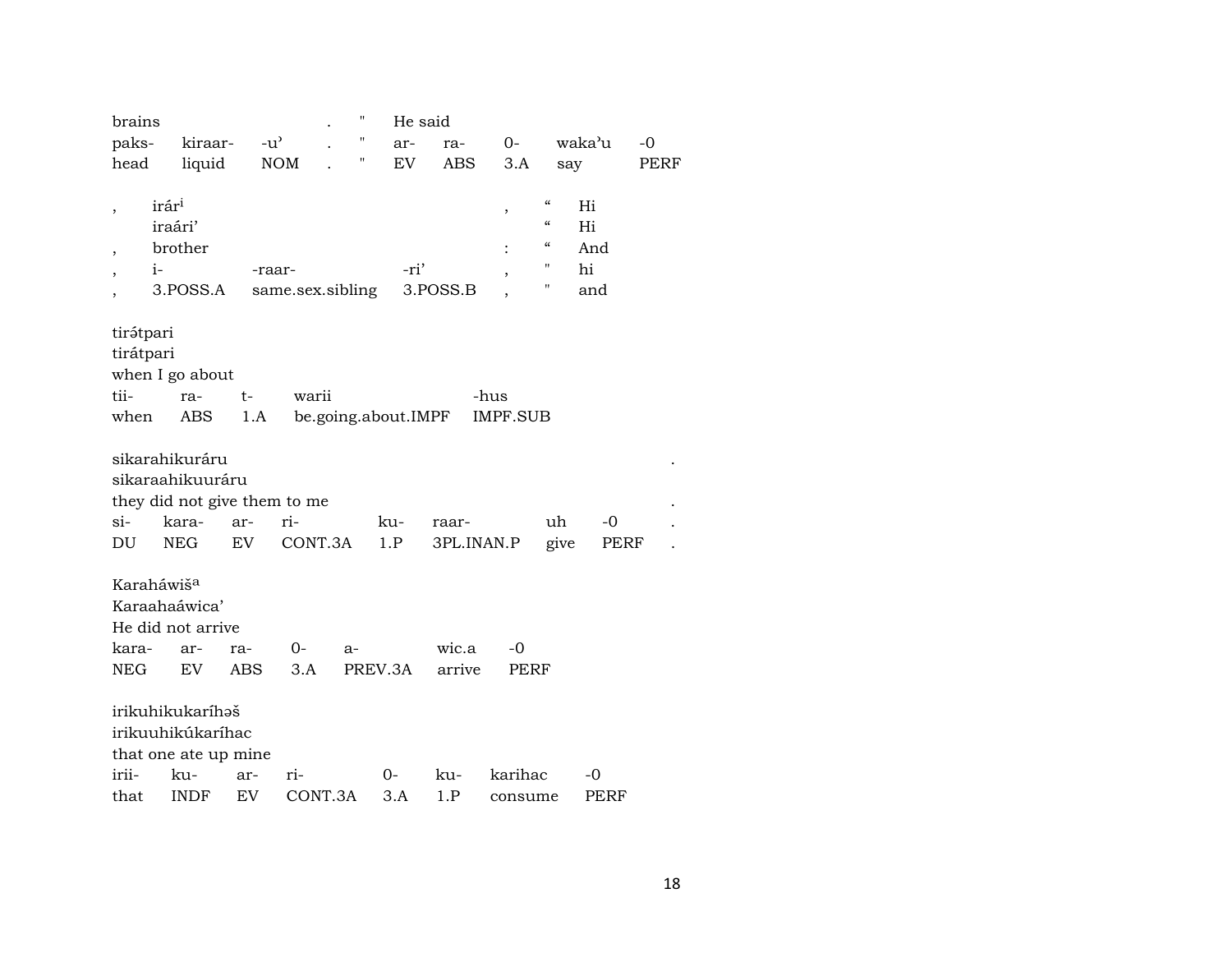| pákskirar <sup>u</sup> |                               |                      |               |                  |        |                          |                 |       |                    |
|------------------------|-------------------------------|----------------------|---------------|------------------|--------|--------------------------|-----------------|-------|--------------------|
|                        | pákskiraaru'                  |                      |               |                  |        |                          |                 |       |                    |
| brains                 |                               |                      |               |                  |        |                          |                 |       |                    |
| paks-                  | kiraar-                       |                      | $-u^{\prime}$ |                  |        |                          |                 |       |                    |
| head                   | liquid                        |                      | <b>NOM</b>    |                  |        |                          |                 |       |                    |
| Nikutuhá               |                               |                      |               |                  |        |                          |                 |       |                    |
| Rikutuuhá'             |                               |                      |               |                  |        |                          |                 |       |                    |
|                        | That is the reason            |                      |               |                  |        |                          |                 |       |                    |
| riku-                  | ti-                           |                      | $O -$         | ut-              | raa-   | 0                        | -0              |       |                    |
| that.is                |                               | IND.3A               | 3.A           | PREV             | way    | be                       | PERF            |       |                    |
|                        | tikaratuhwakarír <sup>a</sup> |                      |               |                  |        |                          |                 |       |                    |
|                        |                               | tikaraatuhwákariira  |               |                  |        |                          |                 |       |                    |
|                        |                               | my not speaking well |               |                  |        |                          |                 |       | ,                  |
| tii-                   | ka-                           | ra-                  | t-            | uur-             | wakar- |                          | hiir            | -a    |                    |
| this                   | <b>NEG</b>                    | <b>ABS</b>           | 1.A           | PREV             | voice  |                          | be.good         | SUB.1 |                    |
|                        | tikaratiwawáktiku             |                      |               |                  |        |                          |                 |       | $\mathbf{H}$       |
|                        |                               | tikaraatiwaawáktiku  |               |                  |        |                          |                 |       | $\blacksquare$     |
|                        | my not speaking               |                      |               |                  |        |                          |                 |       | $\pmb{\mathsf{H}}$ |
| tii-                   | ka-                           | ra-                  | t-            | $i-$             |        | waa.wak.tik              | -hus            |       | п                  |
| this                   | <b>NEG</b>                    | ABS                  | 1.A           | <b>SEQ</b>       | talk   |                          | <b>IMPF.SUB</b> |       | п                  |
| Náwa                   |                               | irár <sup>i</sup>    |               |                  |        |                          |                 | ,     |                    |
| Ráwa                   |                               | iraári'              |               |                  |        |                          |                 |       |                    |
| <b>Now</b>             |                               | brother              |               |                  |        |                          |                 |       |                    |
| rawa                   |                               | $i-$                 |               | -raar-           |        |                          | -ri'            |       |                    |
| now                    |                               | 3.POSS.A             |               | same.sex.sibling |        |                          | 3.POSS.B        |       |                    |
| ahawáku                |                               |                      |               |                  | ,      | $\epsilon$               | Híihi           |       | ,                  |
| ahawáku'               |                               |                      |               |                  |        | "                        | Hi              | ihi   |                    |
| he said                |                               |                      |               |                  |        | $\mathcal{C}\mathcal{C}$ | And             | uh    |                    |
| ar-                    | ra-                           | $0-$                 | waka'u        | $-0$             |        | п                        | hi              | ihii  |                    |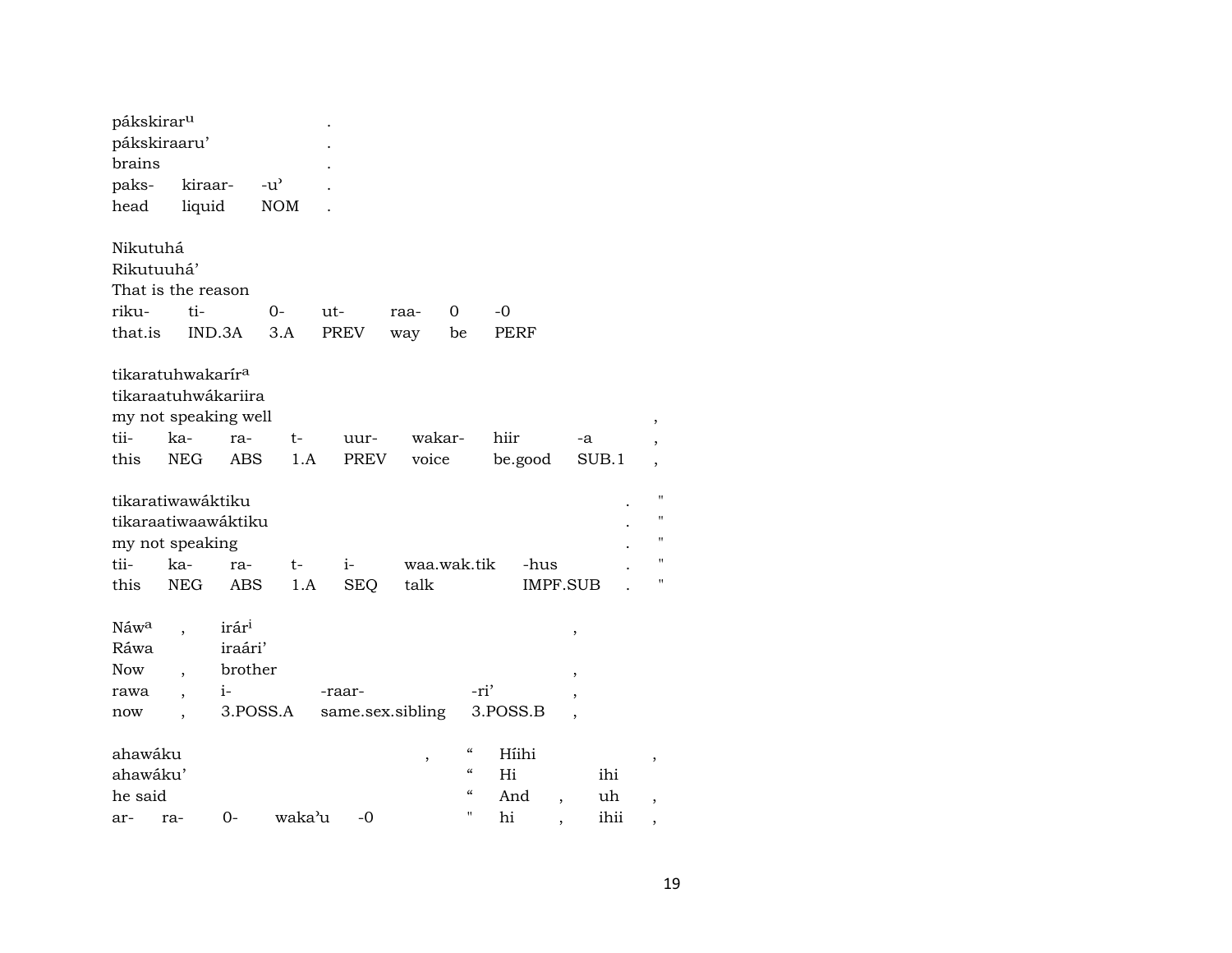| EV                  | <b>ABS</b>                | 3.A     | say                                                        |                | <b>PERF</b> | $\pmb{\mathsf{H}}$ | and         | uh                | $\overline{\phantom{a}}$ |                             |      |            |        |         |                      |                 |
|---------------------|---------------------------|---------|------------------------------------------------------------|----------------|-------------|--------------------|-------------|-------------------|--------------------------|-----------------------------|------|------------|--------|---------|----------------------|-----------------|
|                     |                           |         | narusikuruhikurahkawáhitn<br>raaruusikuruuhikuurahkawaáhit |                |             |                    |             |                   |                          |                             |      |            |        |         |                      |                 |
|                     |                           |         | they just spread them in mine                              |                |             |                    |             |                   |                          |                             |      |            |        |         |                      |                 |
| raa-                | ruu-                      | $si-$   |                                                            | kuruur-        | ri-         | $O -$              | ku-         | uur-              |                          | raar-                       |      | ka-        |        | waa.hik | $-0$                 |                 |
| just                | then                      | DU      | <b>DUB</b>                                                 |                | CONT.3A     | 3.A                | 1.P         | POSS.P            |                          | 3PL.INAN.P                  |      | in         | spread |         | <b>PERF</b>          |                 |
| páksir <sup>i</sup> |                           |         | káuktu                                                     |                |             |                    |             |                   |                          |                             |      |            |        |         |                      |                 |
| páksiri'            |                           |         | ká'uktu'                                                   |                |             |                    |             |                   |                          |                             |      |            |        |         |                      |                 |
|                     | on the head               |         | downy feathers                                             |                |             |                    |             |                   |                          |                             |      |            |        |         |                      |                 |
| paks-               | -hiri <sup>3</sup>        |         | ka'uk.ru'                                                  |                |             |                    |             |                   |                          |                             |      |            |        |         |                      |                 |
| head                | LOC                       |         | downy.feather                                              |                |             |                    |             |                   |                          |                             |      |            |        |         |                      |                 |
|                     |                           |         |                                                            |                |             |                    |             |                   |                          |                             |      |            |        |         |                      |                 |
|                     | Nikutuhatikaratikáispu    |         |                                                            |                |             |                    |             |                   |                          |                             |      |            |        |         |                      |                 |
|                     | Rikutuuhá'                |         |                                                            |                |             |                    |             | tikaraatikaá'ispu |                          |                             |      |            |        |         |                      |                 |
|                     | That is the reason        |         |                                                            |                |             |                    |             |                   |                          | my not entering the village |      |            |        |         |                      |                 |
| riku-               | ti-                       |         | $O -$                                                      | ut-            | raa-        | $\mathbf 0$        | $-0$        | tii-              | ka-                      | ra-                         | $t-$ | $i-$       |        | kaa-    | iis.wu               | -hus            |
| that.is             |                           | IND.3A  | 3.A                                                        | <b>PREV</b>    | way         | be                 | <b>PERF</b> | this              | <b>NEG</b>               | <b>ABS</b>                  | 1.A  | <b>SEQ</b> |        | inside  | go.out.of.sight.IMPF | <b>IMPF.SUB</b> |
|                     |                           |         |                                                            |                |             |                    |             |                   |                          |                             |      |            |        |         |                      |                 |
| $\bullet$           | Náwa                      | $\cdot$ | hikuhíkuru                                                 |                |             |                    |             |                   |                          |                             |      |            |        |         |                      |                 |
|                     | Ráwa                      |         | hi                                                         | kuuhíkuru'     |             |                    |             |                   |                          |                             |      |            |        |         |                      |                 |
|                     | <b>Now</b>                |         | and                                                        | He made me     |             |                    |             |                   |                          |                             |      |            |        |         |                      |                 |
|                     | rawa                      |         | hi                                                         | kuur-          | ri-         | $0-$               | ku-         | ra'uk             |                          | $-0$                        |      |            |        |         |                      |                 |
|                     | now                       |         | and                                                        | <b>DUB</b>     | CONT.3A     | 3.A                | 1.P         | make              |                          | <b>PERF</b>                 |      |            |        |         |                      |                 |
| atías               |                           |         | tirakítaku                                                 |                |             |                    |             |                   |                          |                             |      |            |        |         |                      |                 |
| Atí'as              |                           |         | tirakítaku                                                 |                |             |                    |             |                   |                          |                             |      |            |        |         |                      |                 |
| our Father          |                           |         |                                                            | this one above |             |                    |             |                   |                          |                             |      |            |        |         |                      |                 |
|                     |                           |         |                                                            |                |             |                    |             |                   |                          |                             |      |            |        |         |                      |                 |
| ati-                | as                        |         | tii-                                                       | ra-            | $O-$        | kita-              | kus         |                   | $-0$                     |                             |      |            |        |         |                      |                 |
| 1.POSS              |                           | father  | this                                                       | <b>ABS</b>     | 3.A         | on.top             | be.sitting  |                   | SUB.4                    |                             |      |            |        |         |                      |                 |
|                     | ratakuharíka <sup>a</sup> |         |                                                            |                |             |                    |             |                   |                          |                             |      |            |        |         |                      |                 |

rataakuuhaaríkaa'a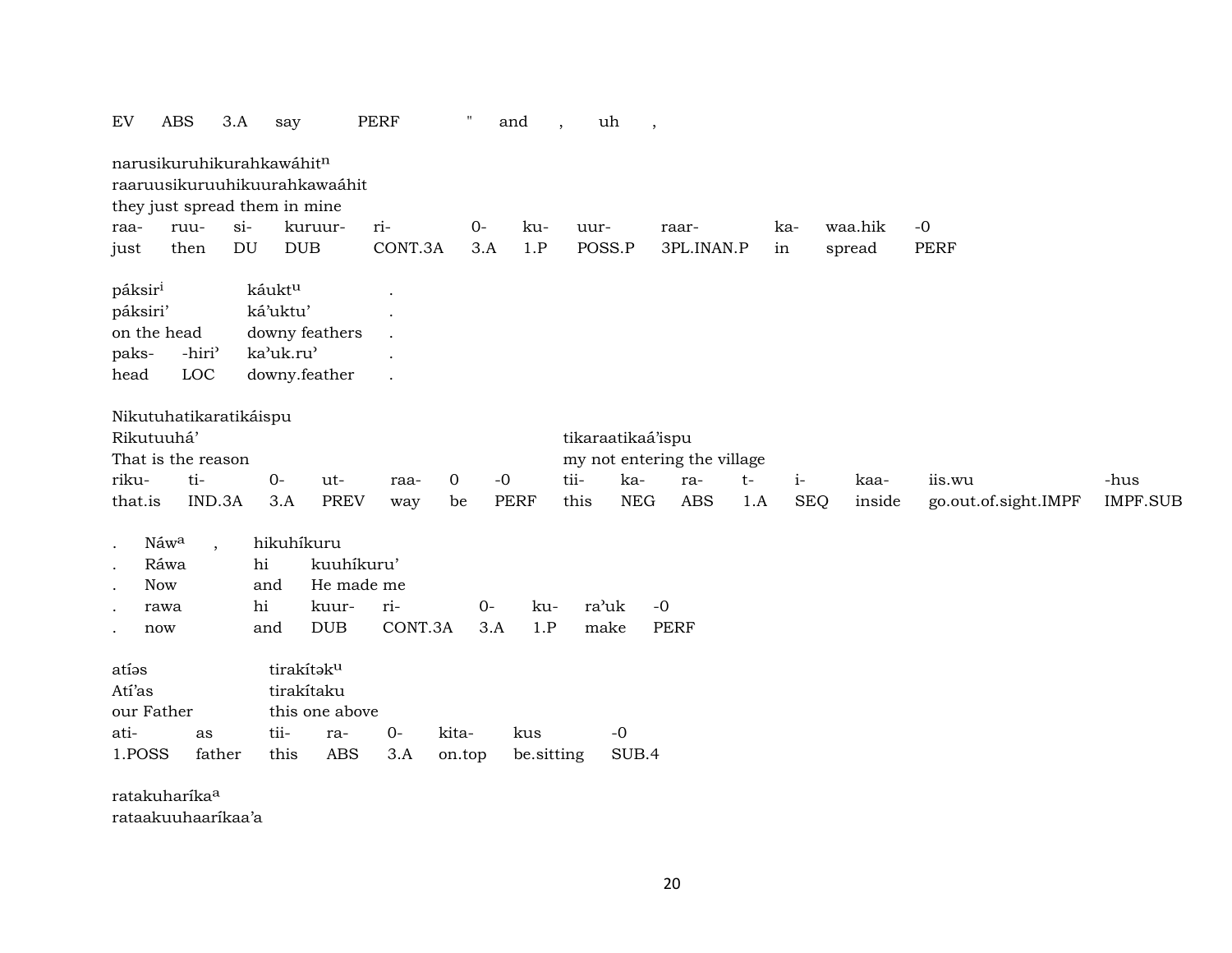|                                                                                                    | for me to tell it to you                       |                                                            |                                                                    |                           |                     |             |                           |            |      |             |                  |       |
|----------------------------------------------------------------------------------------------------|------------------------------------------------|------------------------------------------------------------|--------------------------------------------------------------------|---------------------------|---------------------|-------------|---------------------------|------------|------|-------------|------------------|-------|
| ra-                                                                                                | $t-$                                           | ir-                                                        | a-                                                                 | ku-                       | ut-                 |             | raa.ri.kaa.a              | $-0$       |      |             |                  |       |
| INF.A                                                                                              | 1.A                                            | PREV.1/2A                                                  | $2.P$                                                              | $\textsf{INF}.\textsf{B}$ | <b>PREV</b>         | tell.to     |                           | SUB.4      |      |             |                  |       |
| $\ddot{\phantom{0}}$<br>$\cdot$<br><b>Now</b><br>$\cdot$<br>$\cdot$<br>now<br>$\ddot{\phantom{0}}$ | Náwa<br>$\ddot{\phantom{0}}$<br>Ráwa<br>rawa   | $\mathbf{i}$<br>$\mathbf{i}$<br>and<br>$\mathbf{i}$<br>and | ákitar <sup>u</sup><br>ákitaaru'<br>the tribe<br>akitaar-<br>tribe | $-u'$<br>$\rm{NOM}$       |                     |             |                           |            |      |             |                  |       |
|                                                                                                    | nituhárikahista                                |                                                            |                                                                    |                           |                     |             |                           |            |      |             |                  |       |
|                                                                                                    | rituuhaárikaahista                             |                                                            |                                                                    |                           |                     |             |                           |            |      |             |                  |       |
|                                                                                                    | I am going to tell them                        |                                                            |                                                                    |                           |                     |             |                           |            |      |             |                  |       |
| rii-                                                                                               | $t-$                                           | ir-                                                        | $a-$                                                               | ut-                       | raa.ri.kaa.a        |             | -his                      | -ta        |      |             |                  |       |
| <b>ASSR</b>                                                                                        | 1.A                                            | <b>PREV.1/2A</b>                                           | 2.P                                                                | <b>PREV</b>               | tell.to             |             | <b>PERF</b>               | <b>INT</b> |      |             |                  |       |
|                                                                                                    |                                                |                                                            |                                                                    |                           |                     |             |                           |            |      |             |                  |       |
| tátpari                                                                                            |                                                |                                                            |                                                                    |                           | ákitar <sup>u</sup> |             |                           |            |      |             |                  |       |
| tátpari'                                                                                           |                                                |                                                            |                                                                    |                           | ákitaaru'           |             |                           |            |      |             |                  |       |
| I live                                                                                             |                                                |                                                            |                                                                    |                           | tribe               |             |                           |            |      |             |                  |       |
| ta-                                                                                                | $t-$                                           | warii                                                      |                                                                    | $-0$                      | akitaar-            | $-u'$       |                           |            |      |             |                  |       |
| IND.1/2A                                                                                           | 1.A                                            |                                                            | be.going.about                                                     | <b>PERF</b>               | tribe               |             | <b>NOM</b>                |            |      |             |                  |       |
| Hiru<br>Then                                                                                       | Hirutatiritatiráwa<br>tatiiriíta<br>I know him |                                                            |                                                                    |                           |                     |             | Tiráwaahat<br>the Heavens |            |      |             |                  |       |
| hiruu                                                                                              | ta-                                            | $t-$                                                       | ir-                                                                |                           | iita<br>$-0$        |             | tii-                      | ra-        | $0-$ | waa-        | ahak             | $-0$  |
| then                                                                                               | IND.1/2A                                       | 1.A                                                        | <b>PREV.1/2A</b>                                                   |                           | know                | <b>PERF</b> | this                      | <b>ABS</b> | 3.A  | <b>DIST</b> | extend.in.a.line | SUB.4 |
|                                                                                                    |                                                |                                                            |                                                                    |                           |                     |             |                           |            |      |             |                  |       |
| áhiru                                                                                              |                                                | kitu                                                       |                                                                    |                           |                     |             |                           |            |      |             |                  |       |
| $\mathbf{a}$                                                                                       | hiru                                           | kítuu'u'                                                   |                                                                    |                           |                     |             |                           |            |      |             |                  |       |
| and                                                                                                | then                                           | everything                                                 |                                                                    |                           |                     |             |                           |            |      |             |                  |       |
| a                                                                                                  | hiruu                                          | kituu                                                      | $-u'$                                                              |                           |                     |             |                           |            |      |             |                  |       |
| and                                                                                                | then                                           | all                                                        | <b>NOM</b>                                                         |                           |                     |             |                           |            |      |             |                  |       |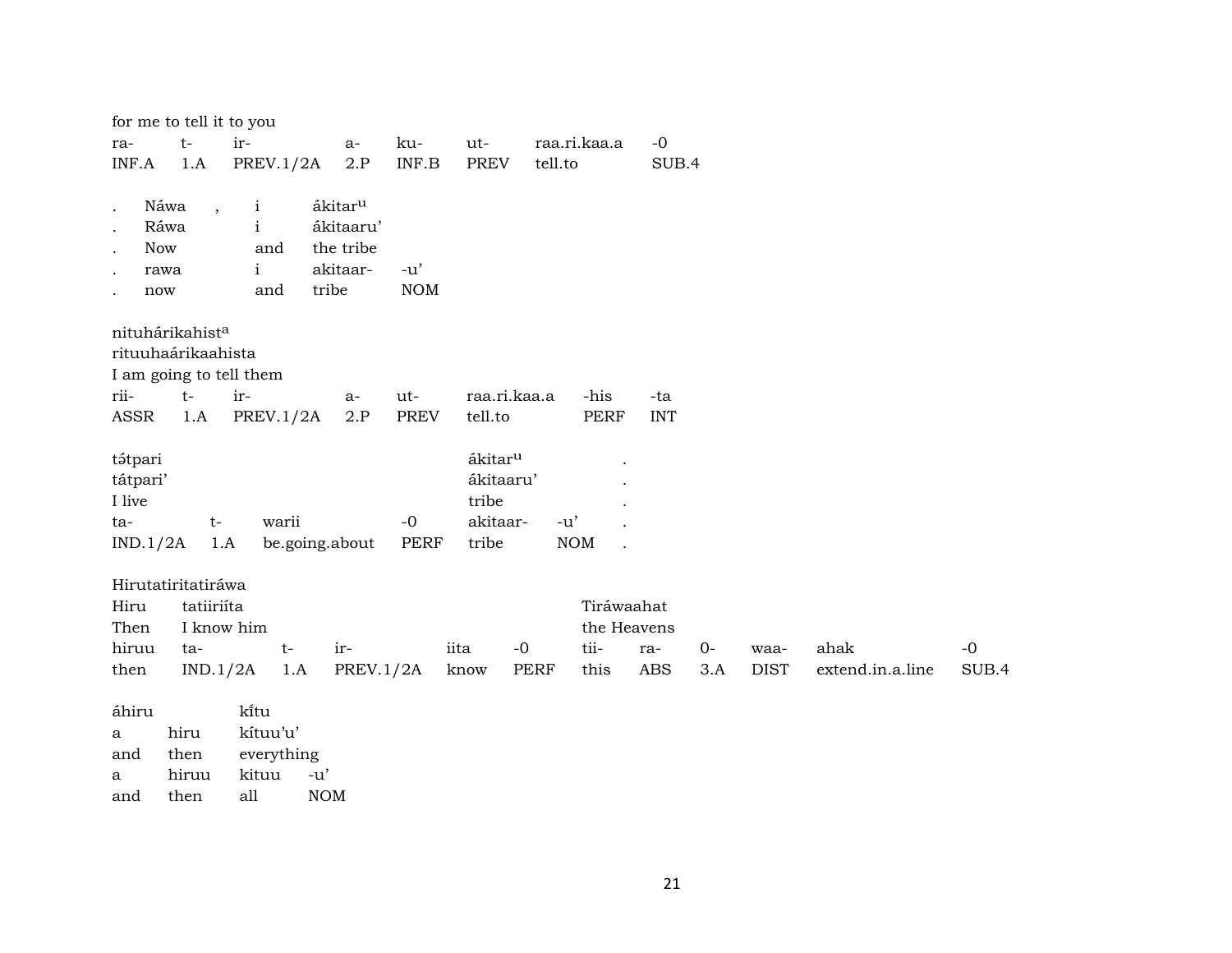| nitiráit <sup>a</sup><br>riitiraá'iita<br>I do know it                                                                                                   |                                                               |                        |                           |                  |                   |                                                                        |              |   |
|----------------------------------------------------------------------------------------------------------------------------------------------------------|---------------------------------------------------------------|------------------------|---------------------------|------------------|-------------------|------------------------------------------------------------------------|--------------|---|
| rii-<br>$t-$                                                                                                                                             | ir-                                                           |                        | raa.iita                  | $-0$             |                   |                                                                        |              |   |
| ASSR<br>1.A                                                                                                                                              | PREV.1/2A                                                     |                        | know                      | PERF             |                   |                                                                        |              |   |
| irirutawahuksuráwaw <sup>i</sup><br>iriruutawaahaksúrahwaawi<br>there where the heavens border (ie where heaven and earth meet)<br>irii-<br>ra-<br>where | $O-$<br>ABS<br>3.A                                            | $ut-$<br>PREV          | a.waa.hak.his-<br>heavens |                  | huraar<br>be.land | -waa<br><b>DIST</b>                                                    | -wi<br>SUB.L |   |
| Aritiráit <sup>a</sup><br>A<br>And<br>a                                                                                                                  | riitiraá'iita<br>I do know it<br>rii-<br>$t-$<br>and ASSR 1.A | ir-                    | PREV.1/2A                 | raa.iita<br>know | -0<br>PERF        |                                                                        |              |   |
| tirawawáriki                                                                                                                                             |                                                               |                        |                           |                  |                   | hupírit <sup>n</sup>                                                   |              |   |
| tirawaawaáriki                                                                                                                                           |                                                               |                        |                           |                  |                   | huupírit                                                               |              |   |
| these various ones                                                                                                                                       |                                                               |                        |                           |                  |                   | stars                                                                  |              |   |
| tii-<br>ra-                                                                                                                                              | $0-$                                                          | waawa-                 | arik                      |                  | $-i$              | huupirik                                                               |              | н |
| this<br>ABS                                                                                                                                              | 3.A                                                           | <b>DIST</b>            | be.standing               |                  | SUB.2             | star                                                                   |              | п |
| Nikuwitiwákahu<br>Rikuwitiwákaahu'<br>That is what he was saying<br>riku-<br>wi-<br>that.is                                                              | ti-<br>QUOT                                                   | $O -$<br>IND.3A<br>3.A | waka                      | say.IMPF         | -:hus<br>IMPF     | Pahukátawa<br>Paahukaátawa<br>Pahukatawa<br>Paahukaatawa<br>Pahukatawa |              |   |

- , "
- $\cdot$  "
- $\cdot$  "
- .  $\qquad$  "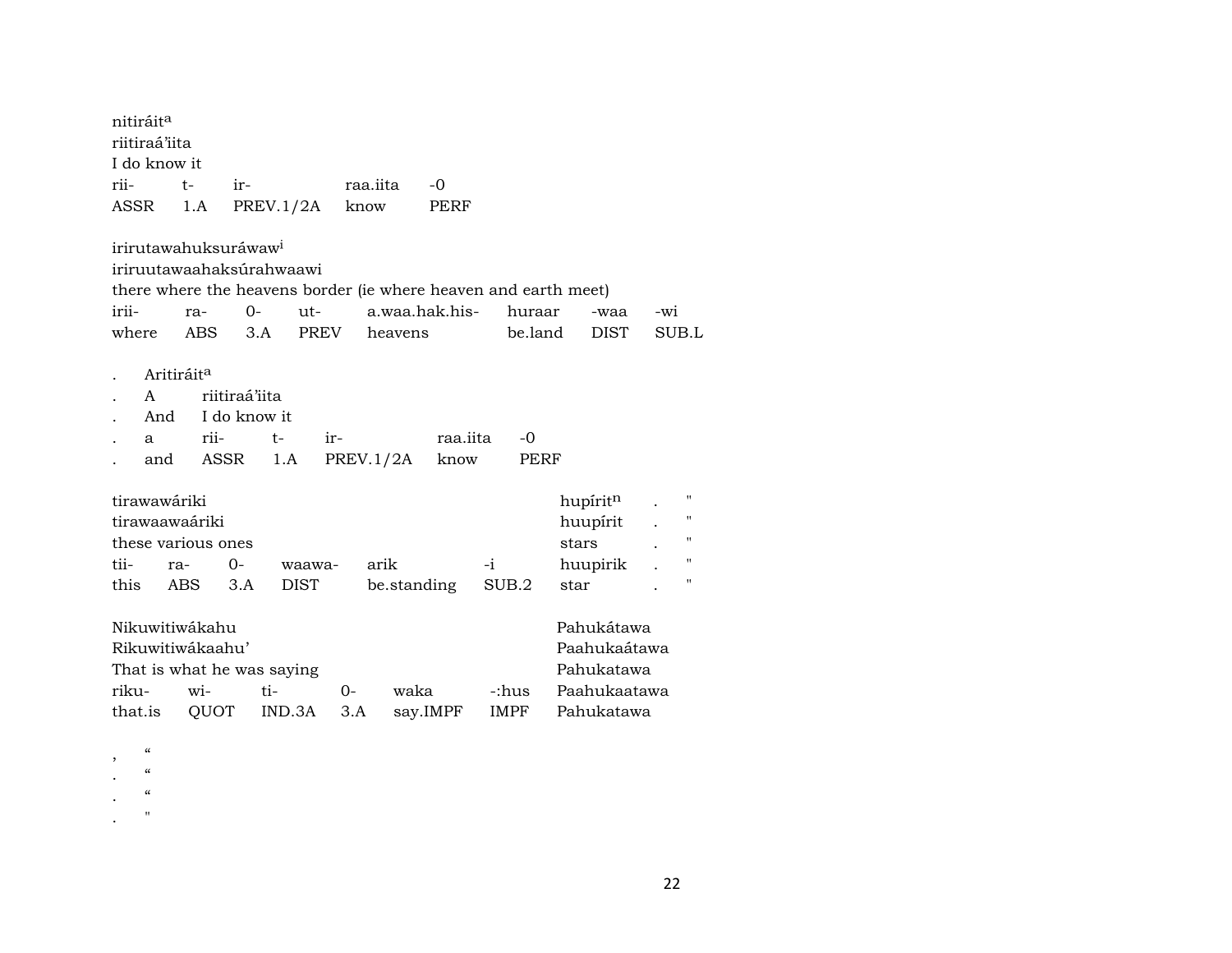## $\frac{1}{2} \left( \frac{1}{2} \right)$  ,  $\frac{1}{2} \left( \frac{1}{2} \right)$

|                                                                                                                             |                                                     | Akituritikahurárit <sup>a</sup>                                            |                         |                             |                          |                 |                                       |               |      |      |
|-----------------------------------------------------------------------------------------------------------------------------|-----------------------------------------------------|----------------------------------------------------------------------------|-------------------------|-----------------------------|--------------------------|-----------------|---------------------------------------|---------------|------|------|
| A                                                                                                                           | kítuu'u'                                            |                                                                            |                         | riitiikaahuraáriita         |                          |                 |                                       |               |      |      |
| And                                                                                                                         | all                                                 |                                                                            |                         | I know the world            |                          |                 |                                       |               |      |      |
| a                                                                                                                           | kituu                                               | -u'                                                                        | rii-                    | $t-$                        |                          | ir-             |                                       | kaahuraar-    | iita | $-0$ |
| and                                                                                                                         | all                                                 | <b>NOM</b>                                                                 |                         | ASSR                        | 1.A                      |                 | PREV.1/2a                             | earth         | know | PERF |
| $\overline{\phantom{a}}$<br>$\overline{\phantom{a}}$<br>nitirít <sup>a</sup><br>riitiiriíta<br>I do know it<br>rii-<br>ASSR | a<br>$\mathbf{a}$<br>and<br>a<br>and<br>$t-$<br>1.A | tirahúraš <sup>a</sup><br>tirahúraahca<br>this land<br>tii-<br>this<br>ir- | ra-<br>ABS<br>PREV.1/2A | $0-$<br>3.A<br>iita<br>know | huraar-<br>earth<br>$-0$ | sa<br>PERF      | be.lying<br>a<br>a<br>and<br>a<br>and | $-0$<br>SUB.3 |      |      |
| tirahápaw <sup>i</sup><br>tirahaápaawi<br>these trees<br>tii-<br>this                                                       | ra-<br>ABS                                          | 0-<br>3.A                                                                  | haak-<br>wood           | waa                         |                          | be.upright.DIST | -wi<br>SUB.L                          |               |      |      |
| nitiríta<br>riitiiriíta<br>I do know it<br>rii-<br>ASSR                                                                     | $t-$<br>1.A                                         | ir-                                                                        | PREV.1/2A               | iita<br>know                | $-0$                     | PERF            |                                       |               |      |      |
| tirakíšuhatn                                                                                                                |                                                     |                                                                            |                         |                             |                          |                 |                                       |               |      |      |
| Tirakiícuhat                                                                                                                |                                                     |                                                                            |                         |                             |                          |                 |                                       |               |      |      |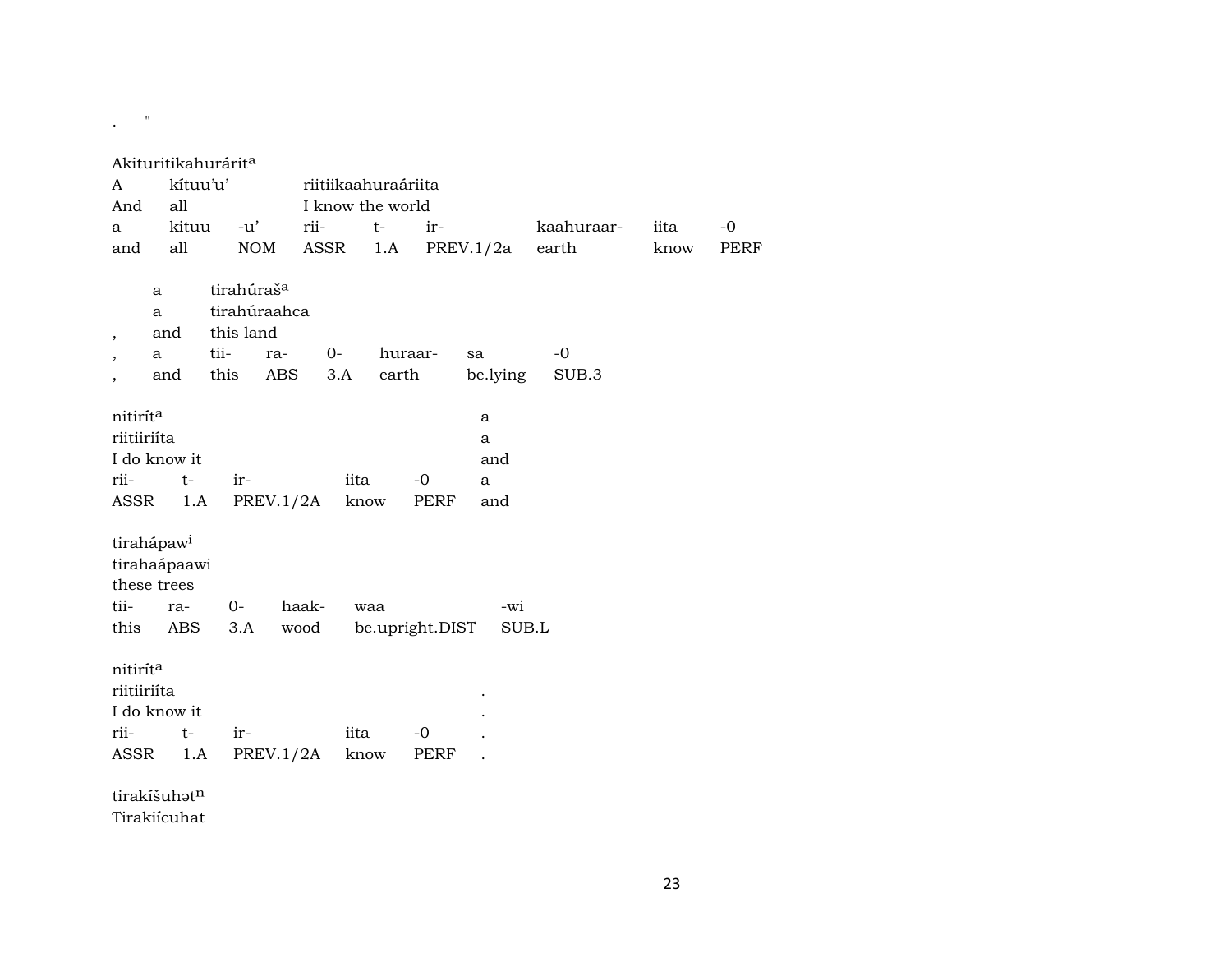|                                        |                 | This water that extends    |                       |                     |      |      |                           |                         |
|----------------------------------------|-----------------|----------------------------|-----------------------|---------------------|------|------|---------------------------|-------------------------|
| tii-                                   | ra-             | $O -$                      | kiic-                 | uhak                |      | $-0$ |                           |                         |
| this                                   | ABS             | 3.A                        | water                 | extend.in.a.line    |      |      | SUB.4                     |                         |
|                                        |                 |                            |                       |                     |      |      |                           |                         |
| tatiráit <sup>a</sup>                  |                 |                            |                       |                     |      |      | A<br>$\ddot{\phantom{0}}$ |                         |
| tatiraá'iita                           |                 |                            |                       |                     |      |      | A                         |                         |
| I know it                              |                 |                            |                       |                     |      |      | And                       |                         |
| ta-                                    |                 | $t-$<br>ir-                |                       | raa.iita            | $-0$ |      | a                         |                         |
| IND.1/2A                               |                 | 1.A                        | PREV.1/2A             | know                |      | PERF | and                       |                         |
|                                        |                 |                            |                       |                     |      |      |                           |                         |
| ritiráit <sup>a</sup><br>riitiraá'iita |                 |                            |                       |                     |      |      |                           |                         |
| I do know it                           |                 |                            |                       |                     |      |      |                           |                         |
| rii-                                   | $t-$            | ir-                        |                       | raa.iita            | $-0$ |      |                           |                         |
| ASSR                                   | 1.A             |                            | PREV.1/2A             | know                | PERF |      |                           |                         |
|                                        |                 |                            |                       |                     |      |      |                           |                         |
| irikúhuatn                             |                 |                            |                       |                     |      |      | ákitar <sup>u</sup>       |                         |
| irikúhuu'ut                            |                 |                            |                       |                     |      |      | ákitaaru'                 |                         |
|                                        | the way it goes |                            |                       |                     |      |      | tribe                     |                         |
| irii-                                  | kuur-           | ra-                        | $0-$                  | $ut-$               | 0    | $-2$ | akitaar-                  | -u'                     |
| what                                   | <b>DUB</b>      | <b>ABS</b>                 | 3.A                   | PREV                | be   | EX   | tribe                     | <b>NOM</b>              |
|                                        |                 |                            |                       |                     |      |      |                           |                         |
| tirašíhwari                            |                 |                            |                       |                     |      |      |                           | $\pmb{\mathsf{H}}$<br>, |
| tiracíhwari                            |                 |                            |                       |                     |      |      |                           | $\pmb{\mathsf{H}}$      |
| this of ours                           |                 |                            |                       |                     |      |      |                           | $\pmb{\mathsf{H}}$      |
| tii-                                   | ra-             | aciir-                     | warii                 |                     |      | -hus |                           | $\pmb{\mathsf{H}}$      |
| this                                   | ABS             | IN.DU.A                    |                       | be.going.about.IMPF |      |      | IMPF.SUB                  | Ħ                       |
|                                        |                 |                            |                       |                     |      |      |                           |                         |
| Náw <sup>a</sup>                       |                 | rikuwitiwákah <sup>u</sup> |                       |                     |      |      |                           |                         |
| Ráwa                                   |                 |                            | rikuwitiwákaahu'      |                     |      |      |                           |                         |
| <b>Now</b>                             |                 |                            | that was what he said |                     |      |      |                           |                         |
| rawa                                   |                 | riku-                      | wi-                   | ti-                 | $0-$ |      | waka                      | -:hus                   |
| now                                    |                 | that.is                    | QUOT                  | IND.3A              | 3.A  |      | say.IMPF                  | <b>IMPF</b>             |

 $\,$  ,

 $\ddot{\cdot}$ 

 $\,$ 

 $\overline{\phantom{a}}$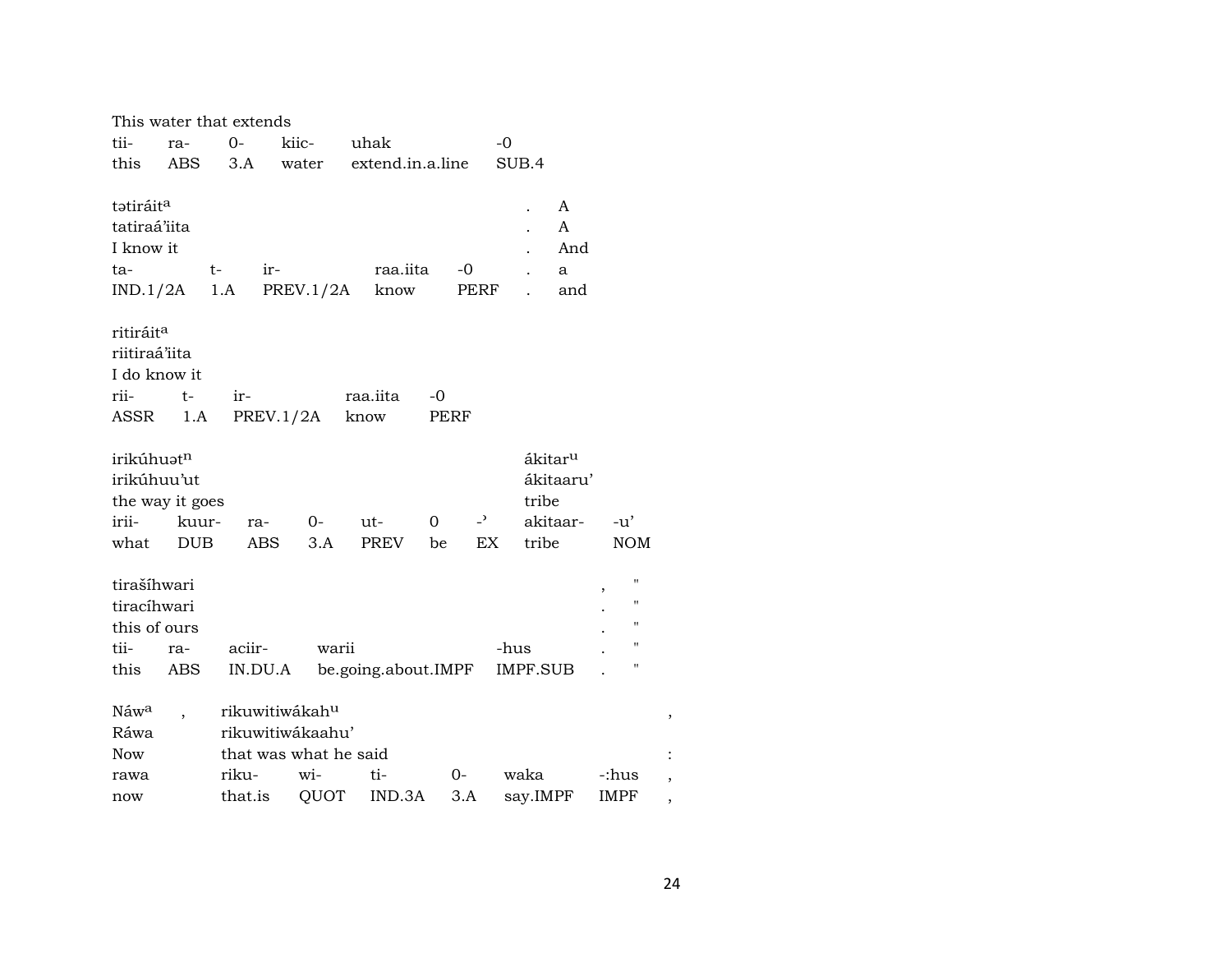| $\epsilon\epsilon$ |  |  |  |
|--------------------|--|--|--|
| "                  |  |  |  |
| $\epsilon\epsilon$ |  |  |  |
| $\blacksquare$     |  |  |  |
| $\blacksquare$     |  |  |  |

| Siahikúwaha <sup>a</sup> |                  |                                          |  |          |  |     |           |      |  |  |
|--------------------------|------------------|------------------------------------------|--|----------|--|-----|-----------|------|--|--|
|                          | Si'ahikuwahaa'a' |                                          |  |          |  |     |           |      |  |  |
| They raised me up        |                  |                                          |  |          |  |     |           |      |  |  |
|                          |                  | $si$ - $ar$ - $ri$ - $0$ -               |  | $a-$ ir- |  | ku- | waha.a -0 |      |  |  |
| DU                       |                  | EV CONT.3A 3.A PREV.3A PL.3A 1.P lift.up |  |          |  |     |           | PERF |  |  |

nahurarakíturatakuhárikah<sup>u</sup>

| rahuraaraahkituu'u' |                 |           |     | rataakuuhaárikaahu |                           |                                   |    |     |      |              |          |  |  |
|---------------------|-----------------|-----------|-----|--------------------|---------------------------|-----------------------------------|----|-----|------|--------------|----------|--|--|
|                     | all the animals |           |     |                    | for me to be telling you  |                                   |    |     |      |              |          |  |  |
| rahuraar-           | raar-           | kituu -u' |     | ra-                | $\mathbf{t}$ $\mathbf{t}$ | $ir-$                             | а- | ku- | ut-  | raa.ri.kaa.a | -hus     |  |  |
| animal              | PL              | all       | NOM |                    |                           | INF.A $1.A$ PREV.1/2A $2.P$ INF.B |    |     | PREV | tell to      | IMPF.SUB |  |  |

| п. | Náw <sup>a</sup> i , |  | irár <sup>i</sup> |                                         |      |
|----|----------------------|--|-------------------|-----------------------------------------|------|
|    | Ráwa i               |  | iraári'           |                                         |      |
|    | Now                  |  | and , brother     |                                         |      |
|    | rawa i               |  | $i-1$             | -raar-                                  | -ri' |
| ., | now                  |  |                   | and, 3.POSS.A same.sex.sibling 3.POSS.B |      |

 $\overline{\phantom{a}}$ 

- $\overline{\phantom{a}}$
- $\overline{\phantom{a}}$
- $\, ,$

tiwiratuharíka<sup>a</sup>

tiwiratuuhaaríkaa'a

this that I have revealed to you

tiiwii $t-$  irraa.ri.kaa.a -0 ra $a$ ut-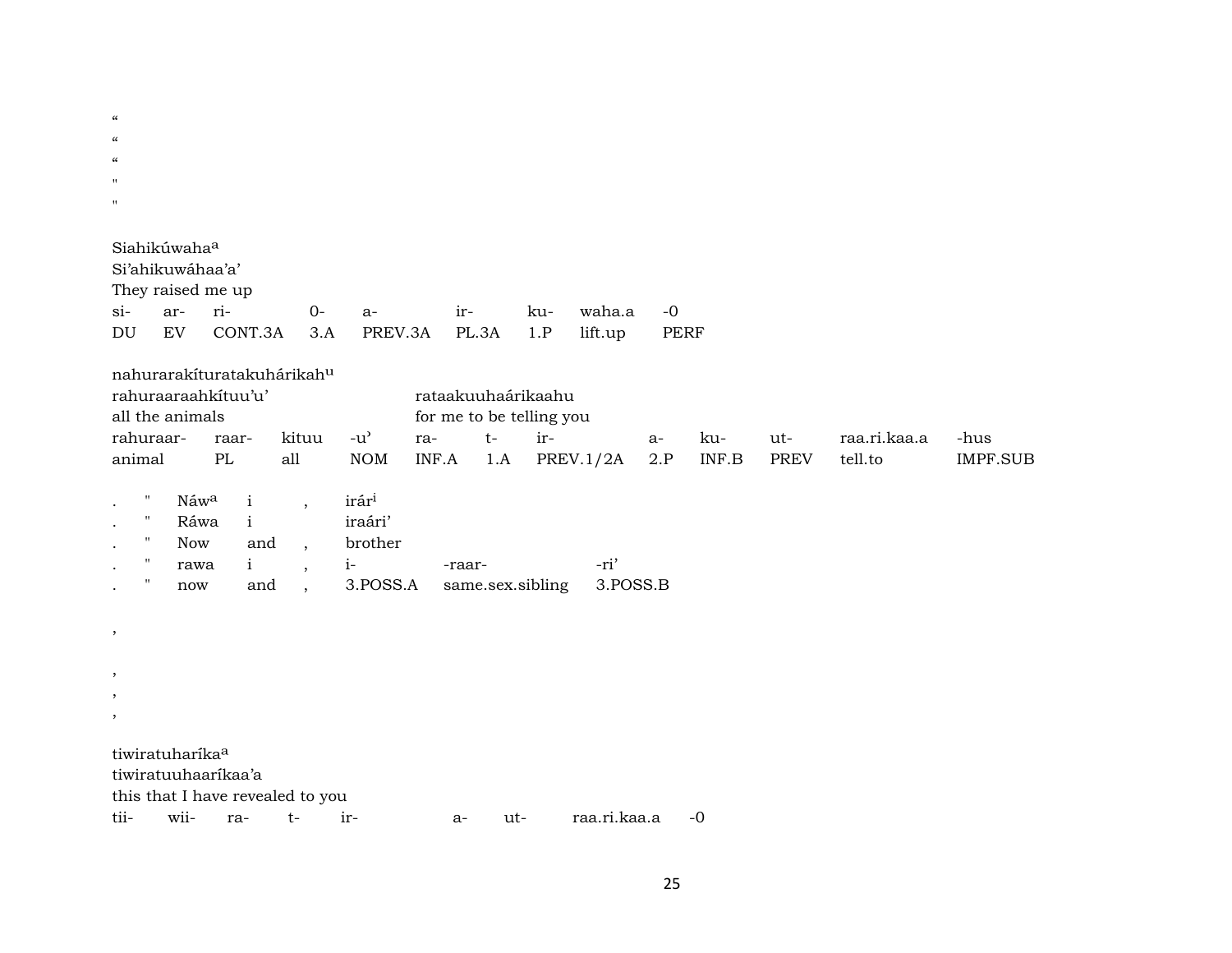| this              | now                                               | ABS                                                                 | 1.A             | PREV.1/2A      |                 | 2.P | PREV                  |               | tell.to             | SUB.4                 |              |
|-------------------|---------------------------------------------------|---------------------------------------------------------------------|-----------------|----------------|-----------------|-----|-----------------------|---------------|---------------------|-----------------------|--------------|
|                   | tirəskurətkawawúku                                | tiraskuuratkawaawúku<br>while you have been listening               |                 |                |                 |     |                       |               |                     |                       |              |
| tii-              | ra-                                               | $S-$                                                                | ku-             | uur-           | atka'uk         |     | -waawa                |               | -hus                |                       |              |
| this              | <b>ABS</b>                                        | 2.A                                                                 | INF.B           | PREV           | listen          |     | <b>DIST</b>           |               | <b>IMPF.SUB</b>     |                       |              |
|                   |                                                   |                                                                     |                 |                |                 |     |                       |               |                     |                       |              |
|                   | nikutiraítus <sup>i</sup> tn<br>rikutiraa'iitusit |                                                                     |                 |                |                 |     |                       |               |                     |                       |              |
|                   | these are the stories                             |                                                                     |                 |                |                 |     |                       |               |                     |                       |              |
| riku-             | ti-                                               |                                                                     | $O -$           | raa.iit.us     | -ik             |     | $-0$                  |               |                     |                       |              |
| that.is           | IND.3A                                            |                                                                     | 3.A             | be.a.story     | <b>DIST</b>     |     | <b>PERF</b>           |               |                     |                       |              |
| ra-<br><b>ABS</b> | naturakatkawáwa <sup>u</sup><br>t-<br>1.A         | ratuuraakatkawaawa'u<br>what I have heard from them<br>uur-<br>PREV | ak-<br>PL.AN.3P |                | atka'uk<br>hear |     | -waawa<br><b>DIST</b> | $-0$<br>SUB.3 |                     |                       |              |
| kúrahus           |                                                   |                                                                     |                 |                |                 |     |                       |               |                     |                       |              |
| kúrahus           |                                                   |                                                                     |                 |                |                 |     |                       |               |                     |                       |              |
| the priests       |                                                   |                                                                     |                 |                |                 |     |                       |               |                     |                       |              |
| kurahuus          |                                                   |                                                                     |                 |                |                 |     |                       |               |                     |                       |              |
| priest            |                                                   |                                                                     |                 |                |                 |     |                       |               |                     |                       |              |
| riku-<br>that.is  | Nikuwitarúhkita<br>Rikuwitarúhkita<br>wi-<br>QUOT | That one was the reason<br>ti-                                      | IND.3A          | 0-<br>3.A      | $a-$<br>PREV.3A |     | ri-<br>PHYS.POSS      |               | uur-<br><b>PREV</b> | kita<br>be.the.reason | $-0$<br>PERF |
| Pahukátawa        |                                                   |                                                                     | witiwáruksti    |                |                 |     |                       |               |                     | $\, ,$                |              |
|                   | Paahukaátawa                                      |                                                                     |                 | Witiwaáruksti' |                 |     |                       |               |                     |                       |              |
|                   |                                                   |                                                                     |                 |                |                 |     |                       |               |                     |                       |              |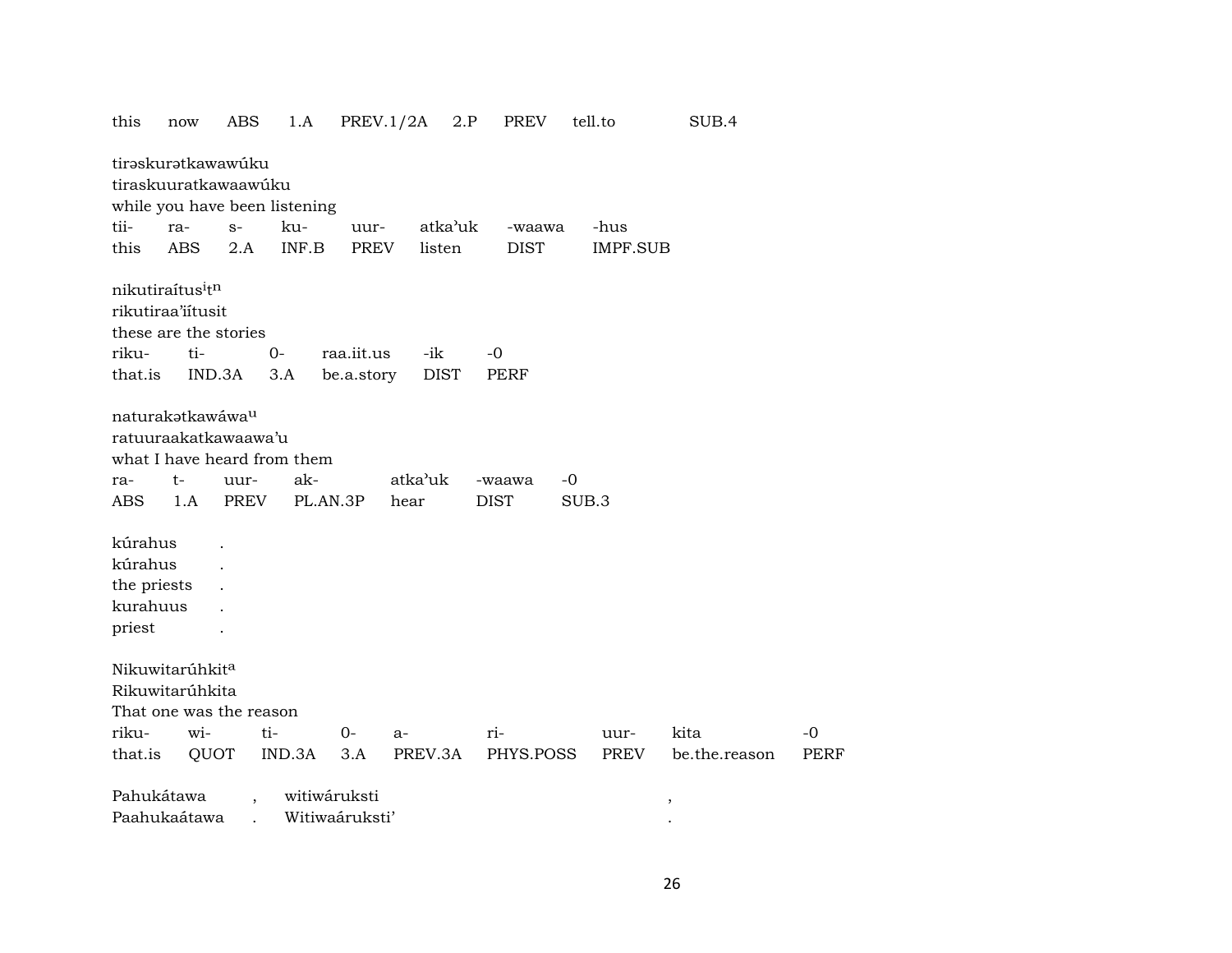| Pahukatawa                  |                |            | He was holy               |                     |                    |            |             |       |                |
|-----------------------------|----------------|------------|---------------------------|---------------------|--------------------|------------|-------------|-------|----------------|
| Paahukaatawa                |                | wi-        |                           | ti-                 | $O -$              | waarukstii |             | $-0$  |                |
| Pahukatawa                  |                |            | QUOT                      | IND.3A              | 3.A                | be.holy    |             | PERF  |                |
|                             |                |            |                           |                     |                    |            |             |       |                |
| witiwaku                    |                |            |                           |                     | ,                  | $\epsilon$ |             |       |                |
| Witiwáku'                   |                |            |                           |                     |                    | $\epsilon$ |             |       |                |
| He said                     |                |            |                           |                     |                    | $\epsilon$ |             |       |                |
| wi-                         | ti-            | $0-$       | waka'u                    | $-0$                |                    | Ħ          |             |       |                |
| QUOT                        | IND.3A         | 3.A        | say                       | <b>PERF</b>         |                    | п          |             |       |                |
|                             |                |            |                           |                     |                    |            |             |       |                |
| Tatpáruksti                 |                |            |                           |                     | $\pmb{\mathsf{H}}$ |            |             |       |                |
| Tatpaáruksti'               |                |            |                           |                     |                    |            |             |       |                |
| I am holy                   |                |            |                           |                     |                    |            |             |       |                |
| ta-                         | t-             | waarukstii |                           | -0                  |                    |            |             |       |                |
| IND.1/2A                    | 1.A            | be.holy    |                           | PERF                |                    |            |             |       |                |
|                             |                |            |                           |                     |                    |            |             |       |                |
| Hirutiráspari               |                |            |                           |                     |                    |            |             |       |                |
| Hiru                        | tiráspari      |            |                           |                     |                    |            |             |       |                |
| There                       | while you live |            |                           |                     |                    |            |             |       |                |
| hiruu                       | tii-           | ra-        | $S-$                      | warii               |                    |            | -hus        |       |                |
| there                       | when           | ABS        | 2.A                       | be.going.about.IMPF |                    |            | IMPF.SUB    |       |                |
|                             |                |            |                           |                     |                    |            |             |       |                |
| kasirurapírihu <sup>u</sup> |                |            |                           |                     |                    |            |             |       |                |
| kaasiruuraapírihu'u         |                |            |                           |                     |                    |            |             |       |                |
| you must value them         |                |            |                           |                     |                    |            |             |       |                |
| kaas-                       | $S-$           | ir-        |                           | ri-                 |                    | uur-       | raapi.rihur |       | $\overline{a}$ |
| POT.2A                      | 2.A            | PREV.1/2A  |                           | PHYS.POSS           |                    | PREV       | value       |       | EX             |
|                             |                |            |                           |                     |                    |            |             |       |                |
| kapáhšu                     |                |            | tirastarah <sup>a</sup> , |                     |                    |            |             |       |                |
| kápahcu'                    |                |            | tirástaraaha              |                     |                    |            |             |       |                |
| herbs                       |                |            | these you have            |                     |                    |            |             |       |                |
| kapahc-                     | $-u^{\prime}$  | tii-       | ra-                       | $S-$                | raar-              |            | raah        | -a    |                |
| root                        | <b>NOM</b>     | this       | ABS                       | 2.A                 |                    | 3PL.INAN.P | have        | SUB.1 |                |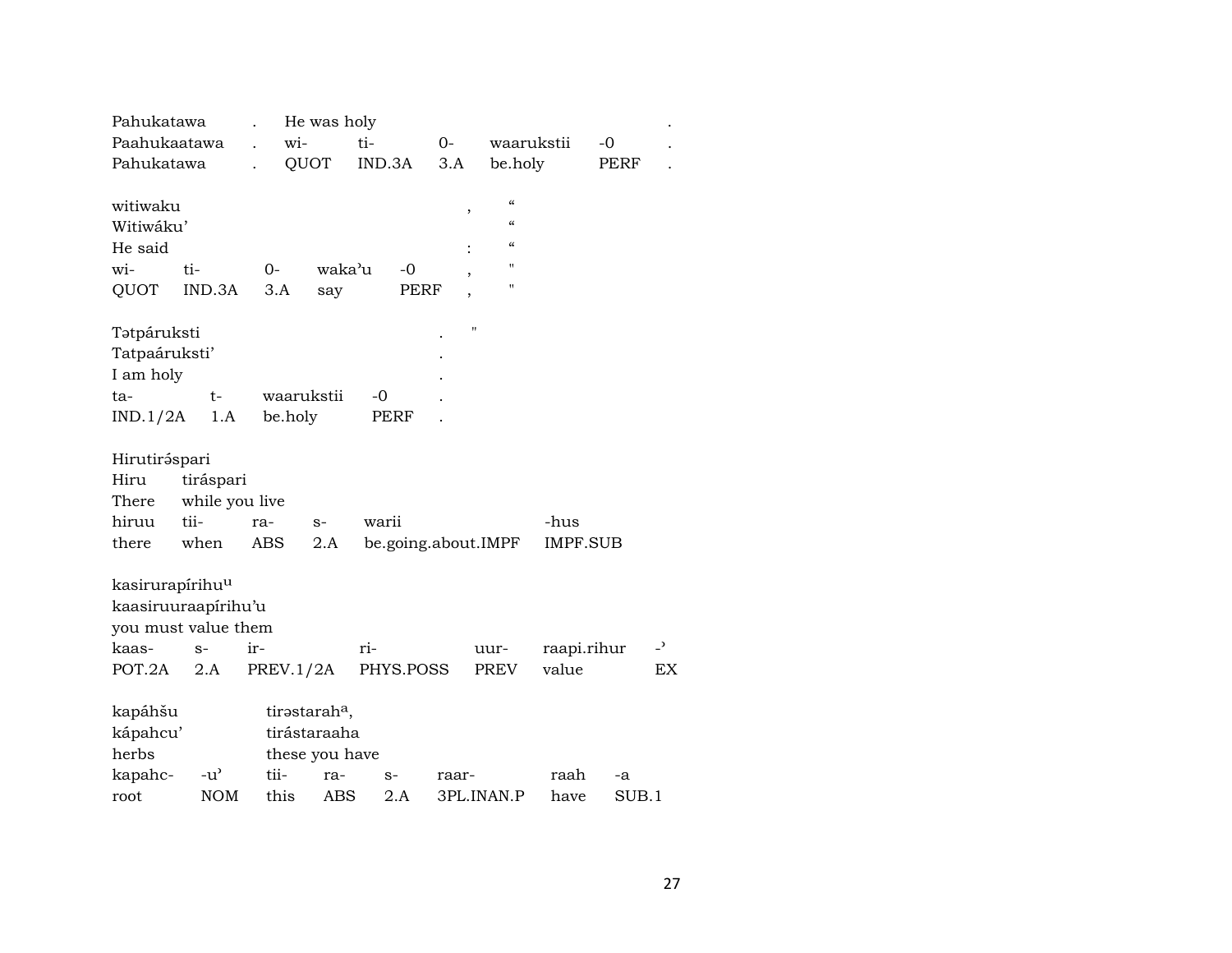|                         | nakuharihtawawi           |                 |                                  |              |                    |                     |                     |          |                       |                     |              |
|-------------------------|---------------------------|-----------------|----------------------------------|--------------|--------------------|---------------------|---------------------|----------|-----------------------|---------------------|--------------|
|                         | rakuuhaaríhtawaawi        |                 |                                  |              |                    |                     |                     |          |                       |                     |              |
|                         |                           |                 | when one has them under his belt |              |                    |                     |                     |          |                       |                     |              |
| ra-<br>INF.A            | $O -$<br>3.A              | $a-$<br>PREV.3A |                                  | ku-<br>INF.B | ut-<br><b>PREV</b> | raar-<br>3PL.INAN.P |                     | ihta     | have.under.one's.belt | -waa<br><b>DIST</b> | -wi<br>SUB.L |
|                         |                           |                 |                                  |              |                    |                     |                     |          |                       |                     |              |
|                         | nakurarúhkuk <sup>i</sup> |                 |                                  |              |                    |                     |                     |          |                       |                     |              |
|                         | rakurarúhkuki             |                 |                                  |              |                    |                     |                     |          |                       |                     |              |
|                         | when he carries them      |                 |                                  |              |                    |                     |                     |          |                       |                     |              |
| ra-                     | $O -$                     | ku-             | raar-                            |              |                    | ruhka'uk            | $-i$                |          |                       |                     |              |
| INF.A                   | 3.A                       | INF.B           |                                  | 3PL.INAN.P   |                    | have.DIST           | SUB.2               |          |                       |                     |              |
|                         |                           |                 |                                  |              |                    |                     |                     |          |                       |                     |              |
|                         | irirakuksawáhšata         |                 |                                  |              |                    |                     |                     |          |                       |                     |              |
|                         | iriirakuksawáhcata        |                 |                                  |              |                    |                     |                     |          |                       |                     |              |
|                         | wherever you may even go  |                 |                                  |              |                    |                     |                     |          |                       |                     |              |
| irii-                   | ra-                       | $0-$            | ku-                              |              | uks-               | awahc-              | at                  | -a       |                       |                     |              |
| where                   | INF.A                     | 3.A             | INF.B                            |              | <b>JUSS</b>        | even                | go                  | SUB.1    |                       |                     |              |
| tírawaruksti            |                           |                 |                                  |              |                    |                     |                     |          |                       |                     |              |
|                         | Tíraawaaruksti'           |                 |                                  |              |                    |                     |                     |          |                       |                     |              |
|                         | It is a mysterious way    |                 |                                  |              |                    |                     |                     |          |                       |                     |              |
| ti-                     | $0-$                      | raa-            |                                  | waarukstii   | $-0$               |                     |                     |          |                       |                     |              |
| IND.3A                  | 3.A                       | way             | be.holy                          |              | <b>PERF</b>        |                     |                     |          |                       |                     |              |
|                         |                           |                 |                                  |              |                    |                     |                     |          |                       |                     |              |
| tirástarah <sup>a</sup> |                           |                 |                                  |              |                    |                     | kápahš <sup>u</sup> |          |                       |                     |              |
| tirástaraaha            |                           |                 |                                  |              |                    |                     |                     | kápahcu' |                       |                     |              |
|                         | these you have            |                 |                                  |              |                    |                     | roots               |          |                       |                     |              |
| tii-                    | ra-                       | $S-$            | raar-                            |              | raah               | $-a$                | kapahc-             |          | $-u'$                 |                     |              |
| this                    | ABS                       | 2.A             | 3PL.INAN.P                       |              | have               | SUB.1               | root                |          | <b>NOM</b>            |                     |              |
|                         |                           |                 |                                  |              |                    |                     |                     |          |                       |                     |              |
| н                       |                           |                 |                                  |              |                    |                     |                     |          |                       |                     |              |

- "
- "
- 
- $\mathbf{u}$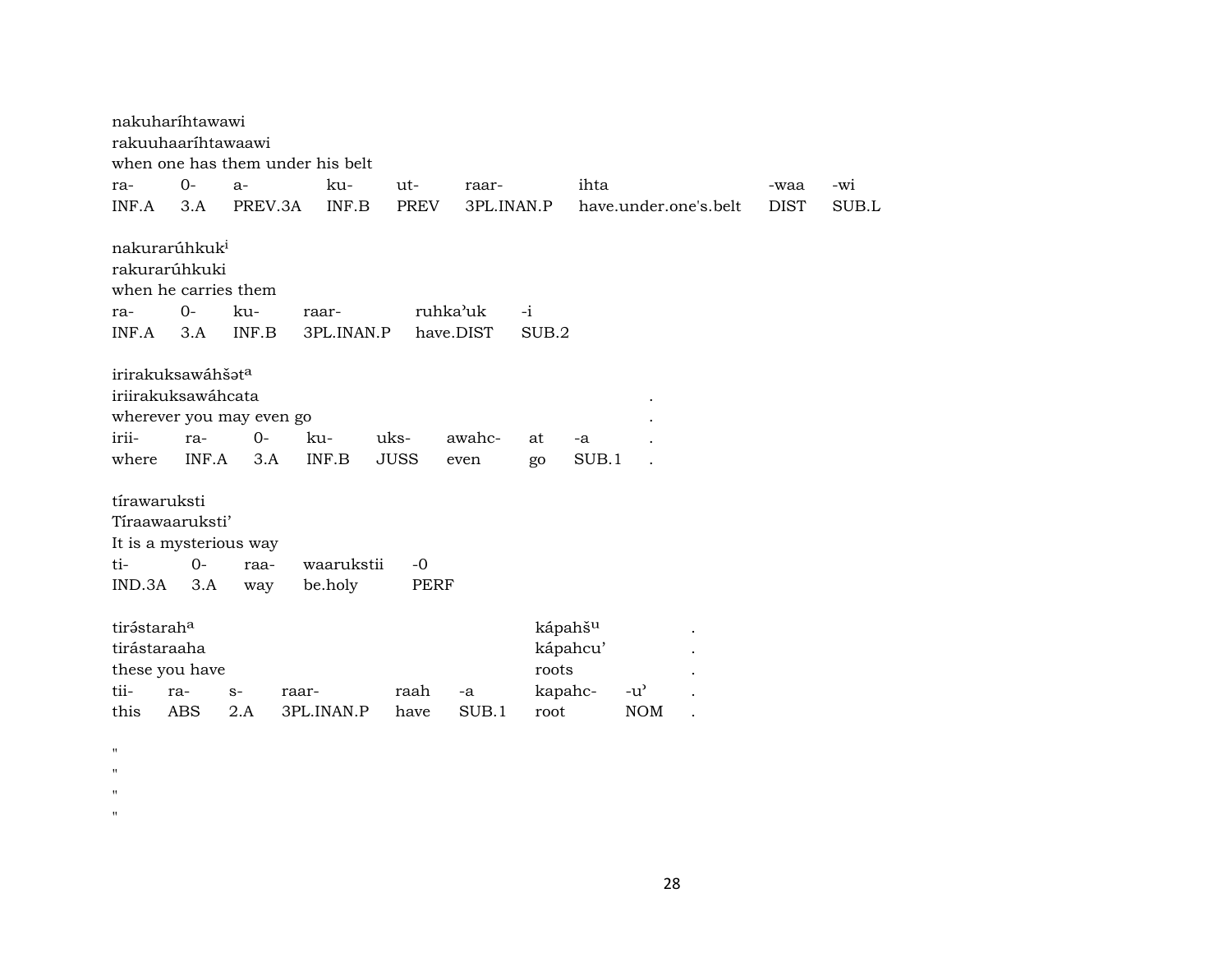| Náwa<br>Ráwa<br><b>Now</b><br>rawa<br>now                                   | $\overline{\phantom{a}}$<br>$i-$<br>$\overline{\phantom{a}}$<br>$\ddot{\phantom{0}}$ | irár <sup>i</sup><br>iraári'<br>brother<br>3.POSS.A | -raar-<br>same.sex.sibling |                      |              | -ri'<br>3.POSS.B         | ,<br>$^\mathrm{\textdegree}$<br>$\overline{\phantom{a}}$<br>$\overline{\phantom{a}}$ |                                                                                                                                      |                                       |
|-----------------------------------------------------------------------------|--------------------------------------------------------------------------------------|-----------------------------------------------------|----------------------------|----------------------|--------------|--------------------------|--------------------------------------------------------------------------------------|--------------------------------------------------------------------------------------------------------------------------------------|---------------------------------------|
| nikuwitiwáku<br>rikuwitiwáku'<br>that one said<br>riku-<br>that.is          | wi-<br>QUOT                                                                          | ti-                                                 | $0-$<br>$IND.3A$ 3.A       | waka'u<br>say        |              | -0<br>PERF               | $\, ,$<br>,                                                                          | $\boldsymbol{\zeta}\boldsymbol{\zeta}$<br>$\boldsymbol{\zeta}\boldsymbol{\zeta}$<br>$\boldsymbol{\zeta}\boldsymbol{\zeta}$<br>"<br>П | Hiru<br>Hiru<br>Then<br>hiruu<br>then |
| tatiráit <sup>a</sup><br>tatiraá'iita<br>I know it<br>ta-<br>$IND.1/2A$ 1.A | t-                                                                                   | ir-                                                 | PREV.1/2A know             | raa.iita             | $-0$         | PERF                     |                                                                                      |                                                                                                                                      |                                       |
| kītutiráwahatn<br>kítuu'u'<br>all<br>kituu<br>all                           | $-u'$<br><b>NOM</b>                                                                  | Tiráwaahat<br>the Heavens<br>tii-<br>this           | $O-$<br>ra-<br>ABS.<br>3.A |                      | waa-<br>DIST | ahak<br>extend.in.a.line |                                                                                      |                                                                                                                                      | -0<br>SUB.4                           |
| Iríruta<br>irii-<br>what                                                    | Iriíruuta<br>The way it is<br>ra-                                                    | $0-$<br>ABS<br>3.A                                  | ut-<br>PREV                | $\overline{0}$<br>be | -a<br>SUB.1  |                          |                                                                                      |                                                                                                                                      |                                       |
| kītutətirahətaw <sup>i</sup><br>kítuu'u'                                    |                                                                                      | tat                                                 |                            |                      |              |                          | tirahútawi                                                                           |                                                                                                                                      |                                       |

 $\mathbf{u}$  .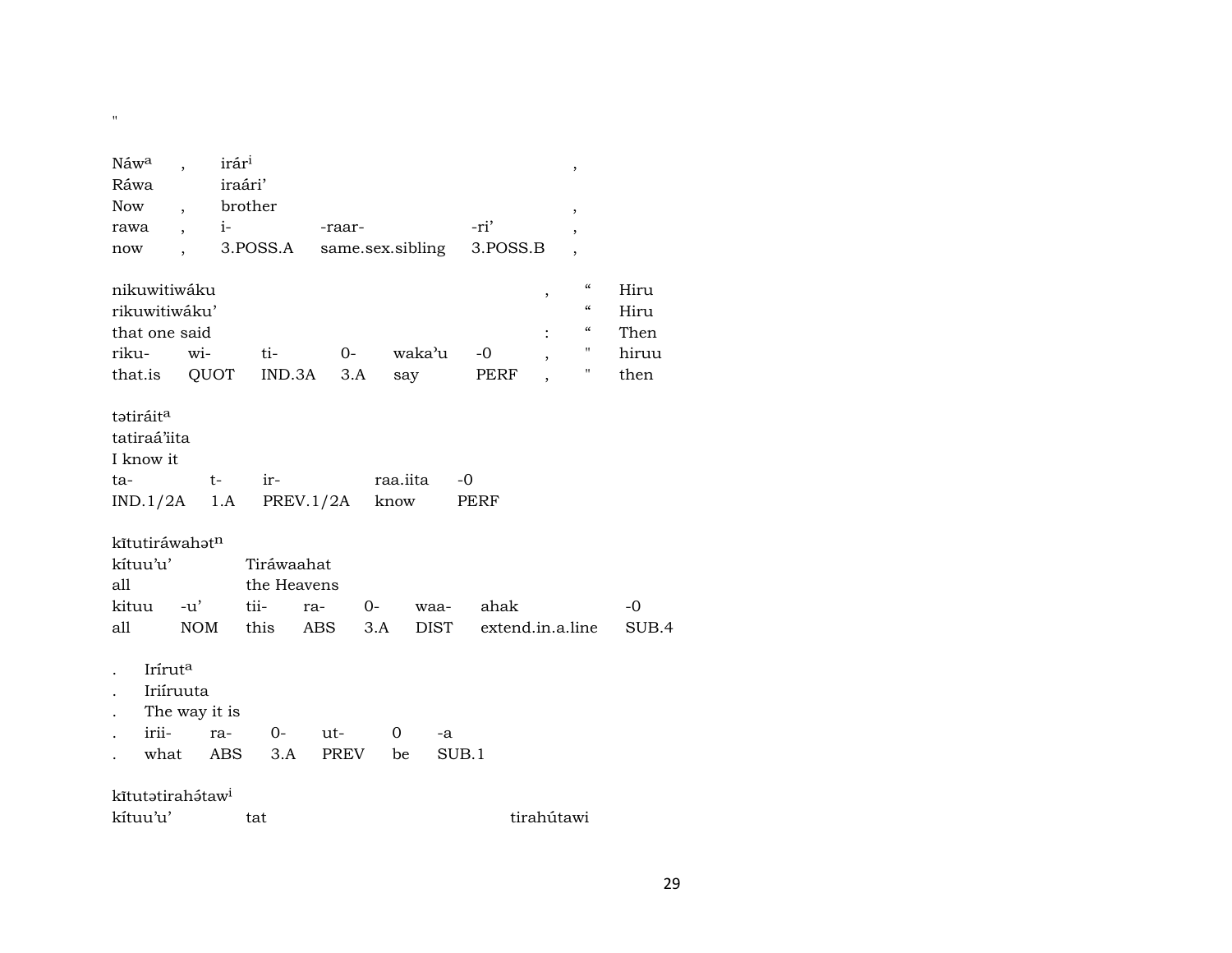| all                              |                             | I am              |                     |                |           | this wind                            |                          |          |                          |       |
|----------------------------------|-----------------------------|-------------------|---------------------|----------------|-----------|--------------------------------------|--------------------------|----------|--------------------------|-------|
| kituu                            | $-u'$                       | ta-               | $t-$                | $\overline{0}$ | $-0$      | tii-                                 | ra-                      | $0-$     | huta                     | -wi   |
| all                              | NOM                         | IND.1/2A          | 1.A                 | be             | PERF      | this                                 | ABS                      | 3.A      | be windy                 | SUB.L |
|                                  |                             |                   |                     |                |           |                                      |                          |          |                          |       |
|                                  | Ahawáku                     |                   |                     |                |           | $\boldsymbol{\mathcal{C}}$<br>$\, ,$ |                          |          |                          |       |
| н                                | Ahawáku'                    |                   |                     |                |           | $\boldsymbol{\mathcal{C}}$           |                          |          |                          |       |
| $\mathbf{H}$                     | He said                     |                   |                     |                |           | $\boldsymbol{\mathcal{C}}$           |                          |          |                          |       |
| $\pmb{\mathsf{H}}$               | ar-                         | $O -$<br>ra-      | waka'u              |                | $-0$      | $\pmb{\mathsf{H}}$<br>$\overline{ }$ |                          |          |                          |       |
| Н                                | EV                          | <b>ABS</b><br>3.A | say                 |                | PERF      | П                                    |                          |          |                          |       |
|                                  |                             |                   |                     |                |           |                                      |                          |          |                          |       |
|                                  | Tatirurapírihu <sup>u</sup> |                   |                     |                |           |                                      |                          |          |                          |       |
|                                  | Tatiruuraapírihu'u          |                   |                     |                |           |                                      |                          |          |                          |       |
| I value it                       |                             |                   |                     |                |           |                                      |                          |          |                          |       |
| ta-                              | $t-$                        | ir-               |                     | ri-            |           | uur-                                 | raapi.rihur              |          | $\overline{\phantom{0}}$ |       |
| IND.1/2A                         | 1.A                         |                   | PREV.1/2A           |                | PHYS.POSS | PREV                                 | value                    |          | EX                       |       |
|                                  |                             |                   |                     |                |           |                                      |                          |          |                          |       |
| tirátpari                        |                             |                   |                     |                |           |                                      | $\, ,$                   |          |                          |       |
| tirátpari                        |                             |                   |                     |                |           |                                      |                          |          |                          |       |
| while I live                     |                             |                   |                     |                |           |                                      | ,                        |          |                          |       |
| tii-                             | ra-                         | warii<br>$t-$     |                     |                | -hus      |                                      |                          |          |                          |       |
| this                             | ABS                         | 1.A               | be.going.about.IMPF |                |           | <b>IMPF.SUB</b>                      | $\overline{\phantom{a}}$ |          |                          |       |
|                                  |                             |                   |                     |                |           |                                      |                          |          |                          |       |
| ihitiråsu                        |                             |                   |                     |                |           |                                      | šahiksíšahiks            |          |                          |       |
| ihi                              | tíraasu                     |                   |                     |                |           |                                      | cahiksícahiks            |          |                          |       |
| uh<br>$\overline{\phantom{a}}$   |                             | you here          |                     |                |           | Indians                              |                          |          |                          |       |
| ihii<br>$\overline{\phantom{a}}$ | tii-                        | ra-               | $S-$                | uu             | $-0$      | icaahiks                             |                          | icaahiks |                          |       |
| uh<br>$\ddot{\phantom{1}}$       | here                        | ABS               | 2.A                 | be             | SUB.4     | person                               |                          | person   |                          |       |
|                                  |                             |                   |                     |                |           |                                      |                          |          |                          |       |
| arík <sup>a</sup>                |                             |                   |                     |                |           |                                      |                          |          |                          |       |
| aríka                            |                             |                   |                     |                |           |                                      |                          |          |                          |       |
| One Horn                         | $\overline{\phantom{a}}$    |                   |                     |                |           |                                      |                          |          |                          |       |
| arika                            | $\overline{\phantom{a}}$    |                   |                     |                |           |                                      |                          |          |                          |       |

horn ,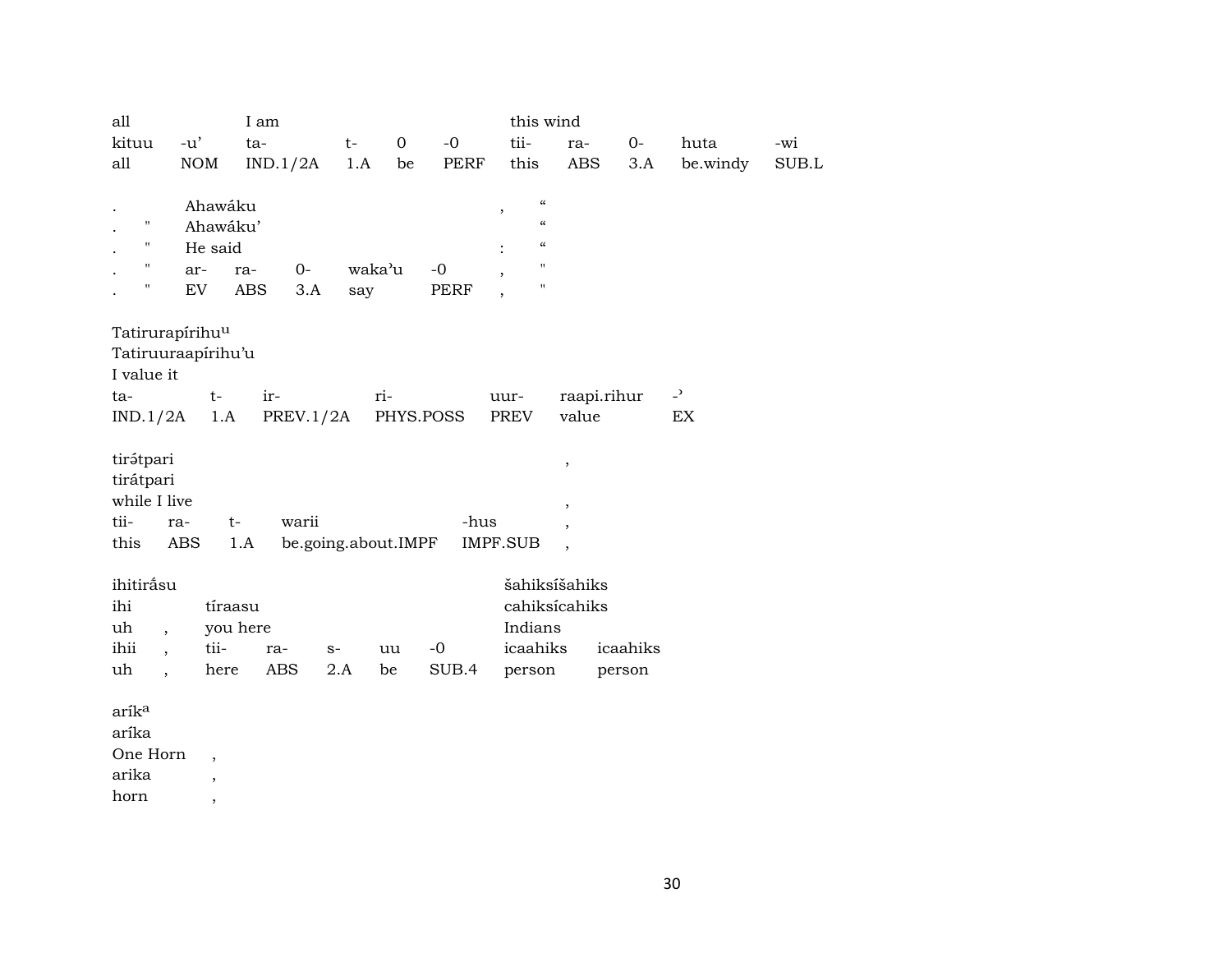| aríka<br>rakiihaárasaaru<br>the dance that is named<br>One Horn<br>$0-$<br>arika<br>kiihaar-<br>ra-<br>asar<br>-u<br>be.a.dance<br><b>ABS</b><br>3.A<br>SUB.D<br>horn<br>be.named<br>Arík <sup>a</sup><br>Aríka<br>One Horn<br>arika<br>horn<br>irikasiriratakáahu<br>irikaasiriirattahkaá'aahu'<br>you (pl) must dance that<br>irii-<br>rak-<br>kaas-<br>ir-<br>ri-<br>-:hus<br>$S-$<br>uur-<br>kaa.a<br>raar-<br>POT.2A<br>$1/2$ .PL<br>that<br>2.A<br>PREV.1/2A<br>PHYS.POSS<br>PREV<br>PL.INDV.A<br><b>IMPF</b><br>dance<br>$\boldsymbol{\zeta}\boldsymbol{\zeta}$<br>Ahawáku<br>,<br>$\pmb{\zeta}\pmb{\zeta}$<br>Ħ<br>Ahawáku'<br>$\pmb{\zeta}\pmb{\zeta}$<br>11<br>He said<br>11<br>waka'u<br>$O -$<br>$-0$<br>ar-<br>ra- | arikarákiharasar <sup>u</sup> |     |     |             |                    |  |  |  |
|---------------------------------------------------------------------------------------------------------------------------------------------------------------------------------------------------------------------------------------------------------------------------------------------------------------------------------------------------------------------------------------------------------------------------------------------------------------------------------------------------------------------------------------------------------------------------------------------------------------------------------------------------------------------------------------------------------------------------------|-------------------------------|-----|-----|-------------|--------------------|--|--|--|
|                                                                                                                                                                                                                                                                                                                                                                                                                                                                                                                                                                                                                                                                                                                                 |                               |     |     |             |                    |  |  |  |
|                                                                                                                                                                                                                                                                                                                                                                                                                                                                                                                                                                                                                                                                                                                                 |                               |     |     |             |                    |  |  |  |
|                                                                                                                                                                                                                                                                                                                                                                                                                                                                                                                                                                                                                                                                                                                                 |                               |     |     |             |                    |  |  |  |
|                                                                                                                                                                                                                                                                                                                                                                                                                                                                                                                                                                                                                                                                                                                                 |                               |     |     |             |                    |  |  |  |
|                                                                                                                                                                                                                                                                                                                                                                                                                                                                                                                                                                                                                                                                                                                                 |                               |     |     |             |                    |  |  |  |
|                                                                                                                                                                                                                                                                                                                                                                                                                                                                                                                                                                                                                                                                                                                                 |                               |     |     |             |                    |  |  |  |
|                                                                                                                                                                                                                                                                                                                                                                                                                                                                                                                                                                                                                                                                                                                                 |                               |     |     |             |                    |  |  |  |
|                                                                                                                                                                                                                                                                                                                                                                                                                                                                                                                                                                                                                                                                                                                                 |                               |     |     |             |                    |  |  |  |
|                                                                                                                                                                                                                                                                                                                                                                                                                                                                                                                                                                                                                                                                                                                                 |                               |     |     |             |                    |  |  |  |
|                                                                                                                                                                                                                                                                                                                                                                                                                                                                                                                                                                                                                                                                                                                                 |                               |     |     |             |                    |  |  |  |
|                                                                                                                                                                                                                                                                                                                                                                                                                                                                                                                                                                                                                                                                                                                                 |                               |     |     |             |                    |  |  |  |
|                                                                                                                                                                                                                                                                                                                                                                                                                                                                                                                                                                                                                                                                                                                                 |                               |     |     |             |                    |  |  |  |
|                                                                                                                                                                                                                                                                                                                                                                                                                                                                                                                                                                                                                                                                                                                                 |                               |     |     |             |                    |  |  |  |
|                                                                                                                                                                                                                                                                                                                                                                                                                                                                                                                                                                                                                                                                                                                                 |                               |     |     |             |                    |  |  |  |
|                                                                                                                                                                                                                                                                                                                                                                                                                                                                                                                                                                                                                                                                                                                                 |                               |     |     |             |                    |  |  |  |
|                                                                                                                                                                                                                                                                                                                                                                                                                                                                                                                                                                                                                                                                                                                                 |                               |     |     |             |                    |  |  |  |
|                                                                                                                                                                                                                                                                                                                                                                                                                                                                                                                                                                                                                                                                                                                                 |                               |     |     |             |                    |  |  |  |
|                                                                                                                                                                                                                                                                                                                                                                                                                                                                                                                                                                                                                                                                                                                                 |                               |     |     |             |                    |  |  |  |
|                                                                                                                                                                                                                                                                                                                                                                                                                                                                                                                                                                                                                                                                                                                                 |                               |     |     |             |                    |  |  |  |
|                                                                                                                                                                                                                                                                                                                                                                                                                                                                                                                                                                                                                                                                                                                                 |                               |     |     |             |                    |  |  |  |
| EV<br>ABS                                                                                                                                                                                                                                                                                                                                                                                                                                                                                                                                                                                                                                                                                                                       | $\pmb{\mathsf{H}}$            | 3.A | say | <b>PERF</b> | $\pmb{\mathsf{H}}$ |  |  |  |
|                                                                                                                                                                                                                                                                                                                                                                                                                                                                                                                                                                                                                                                                                                                                 |                               |     |     |             |                    |  |  |  |
| Wirakúrahkahu                                                                                                                                                                                                                                                                                                                                                                                                                                                                                                                                                                                                                                                                                                                   |                               |     |     |             |                    |  |  |  |
| Wiraakúraahkaahu                                                                                                                                                                                                                                                                                                                                                                                                                                                                                                                                                                                                                                                                                                                |                               |     |     |             |                    |  |  |  |
| When they are dancing                                                                                                                                                                                                                                                                                                                                                                                                                                                                                                                                                                                                                                                                                                           |                               |     |     |             |                    |  |  |  |
| wii-<br>$0-$<br>ra-<br>-hus<br>ku-<br>kaa.a<br>raar-<br>$a-$                                                                                                                                                                                                                                                                                                                                                                                                                                                                                                                                                                                                                                                                    |                               |     |     |             |                    |  |  |  |
| when<br>INF.A<br>3.A<br>PREV.3A<br>INF.B<br>PL.INDV.A<br><b>IMPF.SUB</b><br>dance                                                                                                                                                                                                                                                                                                                                                                                                                                                                                                                                                                                                                                               |                               |     |     |             |                    |  |  |  |
|                                                                                                                                                                                                                                                                                                                                                                                                                                                                                                                                                                                                                                                                                                                                 |                               |     |     |             |                    |  |  |  |
| hitiraráhkuškiiš                                                                                                                                                                                                                                                                                                                                                                                                                                                                                                                                                                                                                                                                                                                |                               |     |     |             |                    |  |  |  |
| hi<br>tirarahkúcki'ic                                                                                                                                                                                                                                                                                                                                                                                                                                                                                                                                                                                                                                                                                                           |                               |     |     |             |                    |  |  |  |
| they must be painted with white clay<br>and                                                                                                                                                                                                                                                                                                                                                                                                                                                                                                                                                                                                                                                                                     |                               |     |     |             |                    |  |  |  |
| $\overline{\phantom{0}}$<br>hi<br>$0 -$<br>ti-<br>raar.kuc.kiic<br>raar-<br>$\overline{\phantom{a}}$                                                                                                                                                                                                                                                                                                                                                                                                                                                                                                                                                                                                                            |                               |     |     |             |                    |  |  |  |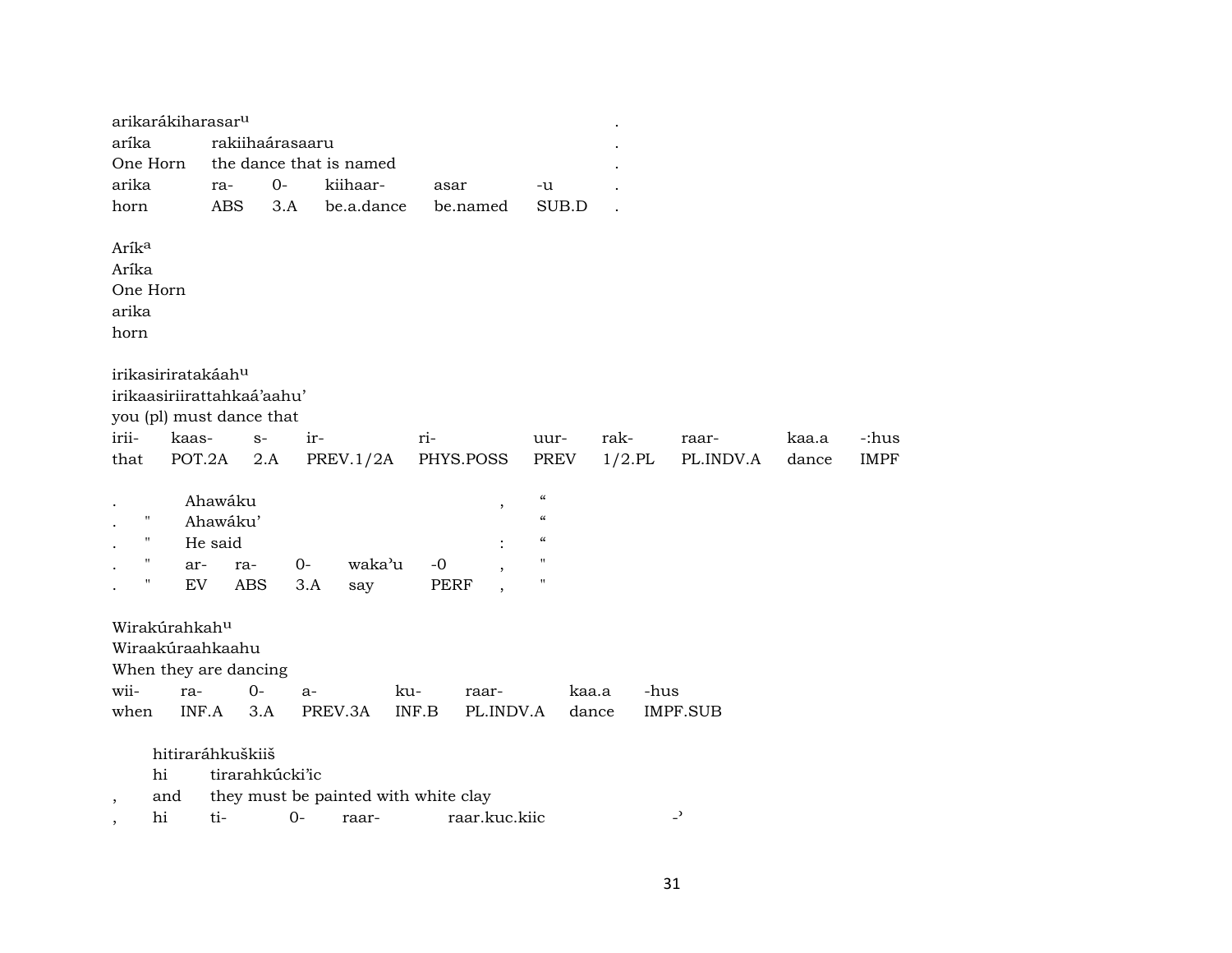## , and IND.3A 3.A PL.iNDV.A be.painted.with.white.clay EX

| atirapaksk <sup>a</sup> |                                     |        |                           |       |           |      | ihi  |  |  |
|-------------------------|-------------------------------------|--------|---------------------------|-------|-----------|------|------|--|--|
| a                       | tirahpákska                         |        |                           |       |           |      | ihi  |  |  |
| and                     | they must have the head in it<br>uh |        |                           |       |           |      |      |  |  |
| a                       | $t_{1-}$                            | $()$ - | raar-                     | paks- | kaa       | $-0$ | ihii |  |  |
| and                     |                                     |        | IND.3A 3.A PL.INDV.A head |       | be inside | PERF | uh   |  |  |

| kīwīkukišákus <sup>u</sup> |                    |               |        | ٠         | "                 |
|----------------------------|--------------------|---------------|--------|-----------|-------------------|
| kíwiiku'                   |                    | kicákusu'     |        |           | "                 |
| buffalo bull               |                    | buffalo scalp |        | $\bullet$ | $^{\prime\prime}$ |
| kiwiik                     | $-11$ <sup>2</sup> | kijc.ca.kus   | $-11'$ |           |                   |
| buffalo bull               | NOM.               | buffalo mane  | NOM    |           | "                 |

| Ahawáku  |     |         |           |      |        |          | nawa,      | " |
|----------|-----|---------|-----------|------|--------|----------|------------|---|
| Ahawáku' |     | Ráwa    |           |      |        |          |            |   |
| He said  |     |         |           |      | $\sim$ | $\alpha$ | <b>Now</b> |   |
| ar-      | ra- | $-$ 0-  | waka'u -0 |      |        |          | rawa       |   |
| EV       |     | ABS 3.A | sav       | PERF |        |          | now        |   |
|          |     |         |           |      |        |          |            |   |

| tatihwicáhista       |       |  |     |                                                        |  |  |  |  |  |  |
|----------------------|-------|--|-----|--------------------------------------------------------|--|--|--|--|--|--|
| I am going to arrive |       |  |     |                                                        |  |  |  |  |  |  |
| $ir-$                |       |  | -ta |                                                        |  |  |  |  |  |  |
|                      |       |  |     |                                                        |  |  |  |  |  |  |
|                      | $+ -$ |  |     | wic.a -his<br>$IND.1/2A$ 1.A PREV.1/2A arrive PERF INT |  |  |  |  |  |  |

| kakírakirukst <sup>a</sup>       |      |                     |  |  |            |  |  |  |
|----------------------------------|------|---------------------|--|--|------------|--|--|--|
| Kaakíraakiiruksta                |      |                     |  |  |            |  |  |  |
| It is not going to be long       |      |                     |  |  |            |  |  |  |
| kaaki-                           | $O-$ | raa.kiir ra'uk -his |  |  | -ta        |  |  |  |
| NEG.IND.3A 3.A be.long make PERF |      |                     |  |  | <b>INT</b> |  |  |  |

tatiwišáhist $^{\rm a}$ tatihwicáhista .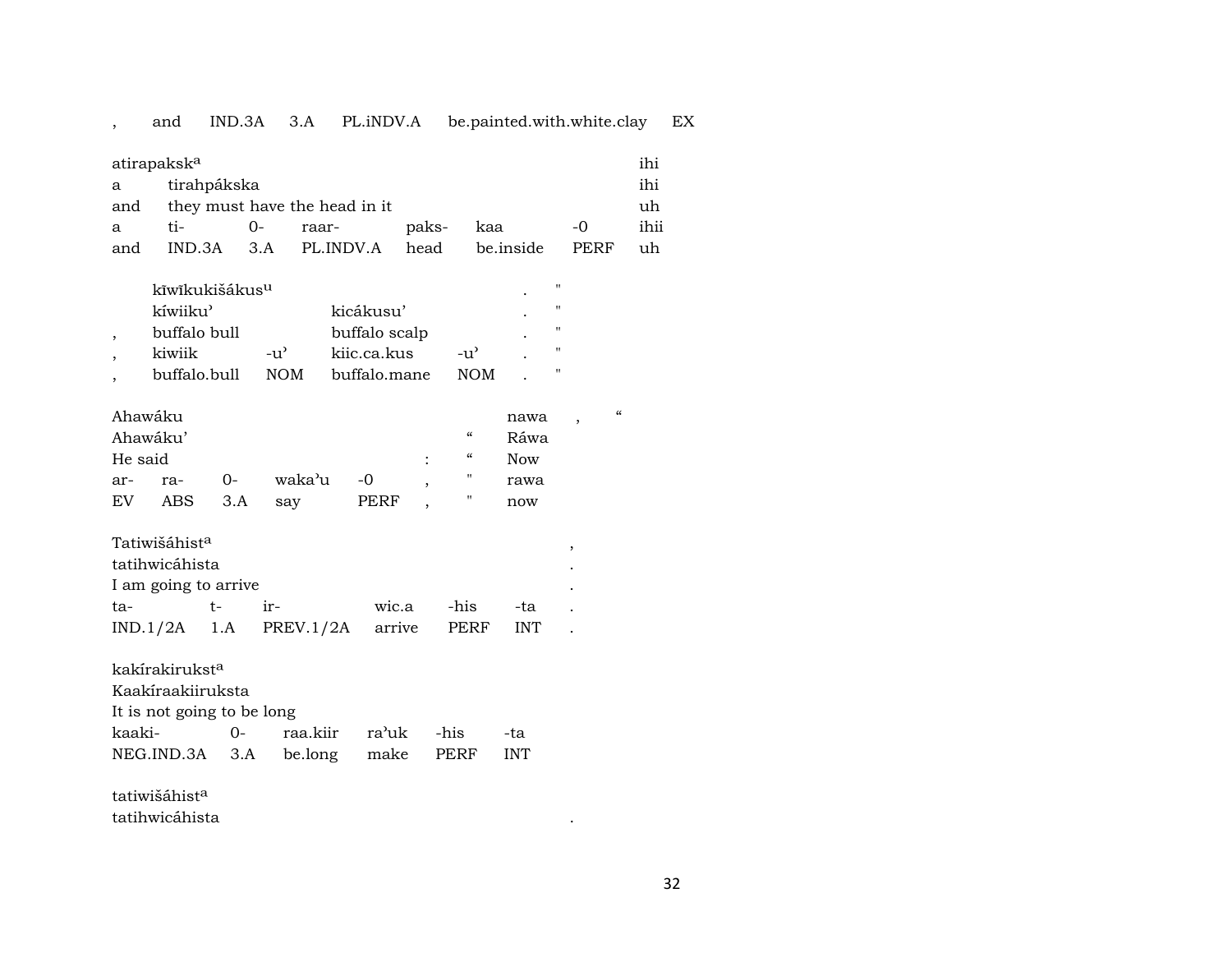|                                                    | I am going to arrive                      |         |       |             |                                                  |             |                   |  |
|----------------------------------------------------|-------------------------------------------|---------|-------|-------------|--------------------------------------------------|-------------|-------------------|--|
| ta-                                                | $t-$                                      |         | ir-   |             | wic.a                                            | -his        | -ta               |  |
|                                                    | $IND.1/2A$ 1.A PREV.1/2A                  |         |       |             | arrive                                           | PERF        | <b>INT</b>        |  |
| witurár <sup>u</sup><br>Wituúhaaru'<br>wi-<br>QUOT | He has planned it<br>ti-                  |         | 0-    | ut-         | raar.uu<br>IND.3A 3.A PREV be.a.number           |             | -0<br><b>PERF</b> |  |
| ákitar <sup>u</sup><br>ákitaaru'<br>tribe<br>tribe | akitaar- -u'<br><b>NOM</b>                |         |       |             |                                                  |             |                   |  |
| tirararúhat <sup>n</sup><br>tíraraaruhat<br>tii-   | these (people extending)<br>ra-           | $0-$    | raar- |             | u.hak<br>this ABS 3.A PL.iNDV.A extend.in.a.line |             | $-0$<br>SUB.4     |  |
| tíirirəsku<br>tí'iriirasku<br>tii-                 | here where you are<br>irii-<br>here where | ra-     | ABS   | $S-$<br>2.A | kus<br>be.sitting                                | -0<br>SUB.4 |                   |  |
| nakúwiša<br>raákuwica*<br>to arrive<br>ra-         | 0-                                        | a-      |       | ku-         | wic.a                                            | -0          |                   |  |
| INF.A                                              | 3.A                                       | PREV.3A |       | INF.B       | arrive                                           | SUB.4       |                   |  |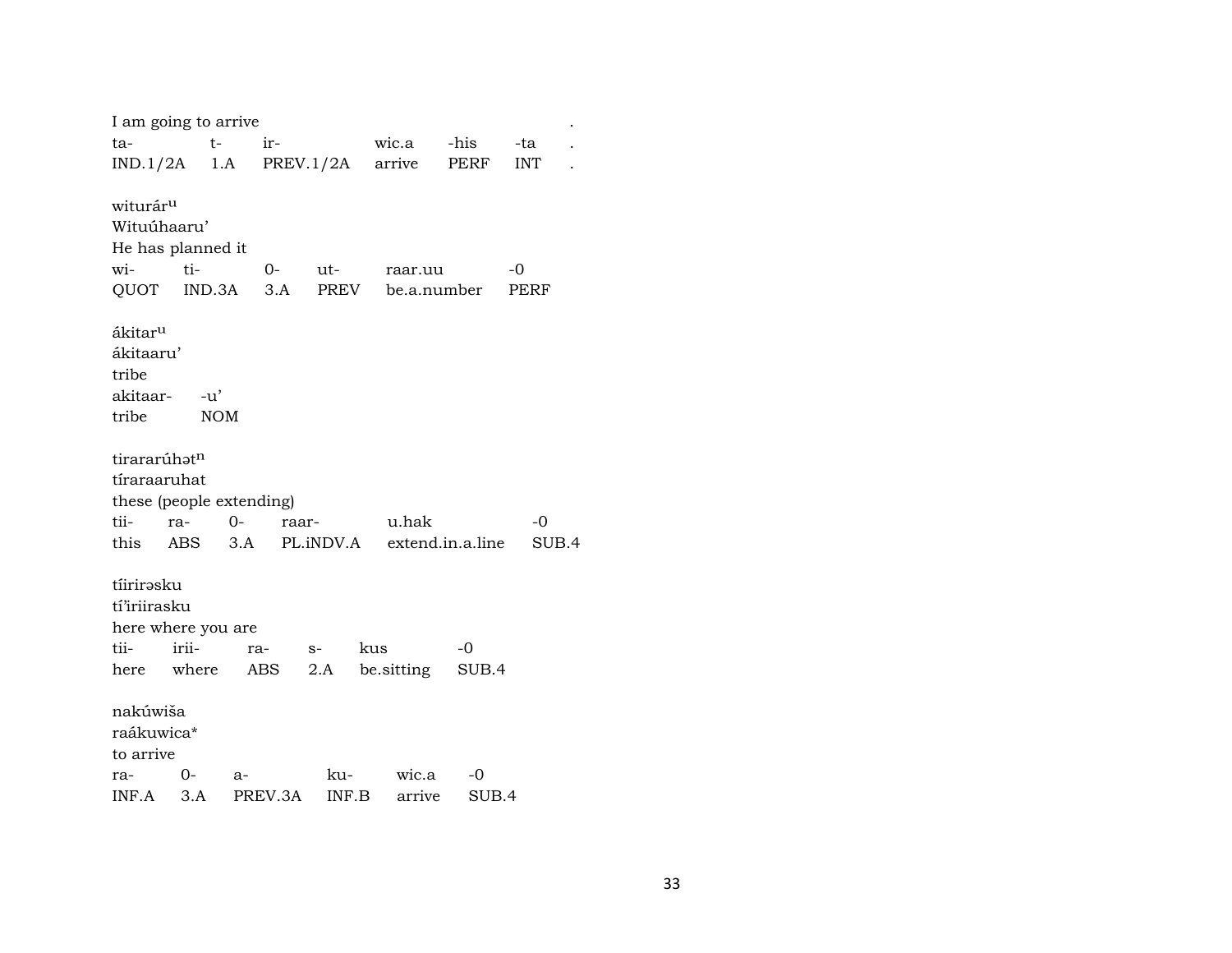| nakuriwárik <sup>a</sup><br>rakuriwárika<br>to kill him |            |                             |      |            |                  |      | $\pmb{\mathsf{H}}$<br>$\pmb{\mathsf{H}}$<br>$^{\prime}$ |   |   |            |
|---------------------------------------------------------|------------|-----------------------------|------|------------|------------------|------|---------------------------------------------------------|---|---|------------|
| ra-                                                     | $0-$       | ku-                         |      | ri.warik   | -a               |      | $\pmb{\mathsf{H}}$                                      |   |   |            |
|                                                         |            |                             |      |            |                  |      | п                                                       |   |   |            |
| INF.A                                                   | 3.A        | INF.B                       |      | get.rid.of | SUB.1            |      |                                                         |   |   |            |
| Náw <sup>a</sup>                                        |            | irár <sup>i</sup>           |      |            |                  |      |                                                         | , |   |            |
| Ráwa                                                    |            | iraári'                     |      |            |                  |      |                                                         |   |   |            |
| <b>Now</b>                                              |            | brother                     |      |            |                  |      |                                                         | , |   |            |
| rawa                                                    |            | $i$ -                       |      | -raar-     |                  | -ri' |                                                         |   |   |            |
| now                                                     |            | 3.POSS.A                    |      |            | same.sex.sibling |      | 3.POSS.B                                                |   |   |            |
|                                                         |            |                             |      |            |                  |      |                                                         |   |   |            |
| witiraki                                                |            |                             |      |            |                  |      |                                                         |   |   |            |
| witiraakii                                              |            |                             |      |            |                  |      |                                                         |   |   |            |
| it was a long time                                      |            |                             |      |            |                  |      |                                                         |   |   |            |
| wi-                                                     | ti-        |                             | $O-$ | raa.kiir   | -0               |      |                                                         |   |   |            |
| QUOT IND.3A                                             |            |                             | 3.A  | be.long    | PERF             |      |                                                         |   |   |            |
|                                                         |            |                             |      |            |                  |      |                                                         |   |   |            |
| hiahawiša                                               |            |                             |      |            |                  |      |                                                         |   |   |            |
| hi                                                      | ahawica'   |                             |      |            |                  |      |                                                         |   |   |            |
| and                                                     | he arrived |                             |      |            |                  |      |                                                         |   |   |            |
| hi                                                      | ar-        | ra-                         | $O-$ | a-         | wic.a            |      | -0                                                      |   |   |            |
| and                                                     | EV         | ABS                         | 3.A  | PREV.3A    | arrive           |      | PERF                                                    |   |   |            |
|                                                         |            |                             |      |            |                  |      |                                                         |   |   |            |
| Aahawáku                                                |            |                             |      |            |                  |      |                                                         |   |   |            |
| A                                                       | ahawáku'   |                             |      |            |                  |      |                                                         |   |   |            |
| And                                                     | he said    |                             |      |            |                  |      |                                                         |   |   |            |
| a                                                       | ar-        | ra-                         | $0-$ | waka'u     | $-0$             |      |                                                         |   |   |            |
| and                                                     | EV         | ABS                         | 3.A  | say        | PERF             |      |                                                         |   |   |            |
|                                                         |            |                             |      |            |                  |      |                                                         |   |   |            |
| irisiahawawáktiku                                       |            |                             |      |            |                  |      |                                                         |   | , |            |
|                                                         |            | iriisi'ahawaawáktiku        |      |            |                  |      |                                                         |   |   |            |
|                                                         |            | the one he was talking with |      |            |                  |      |                                                         |   |   | $\epsilon$ |
| irii-                                                   | $\sin$     | ar-                         | ra-  | 0-         | waa.wak.tik      |      | -hus                                                    |   |   | Ħ          |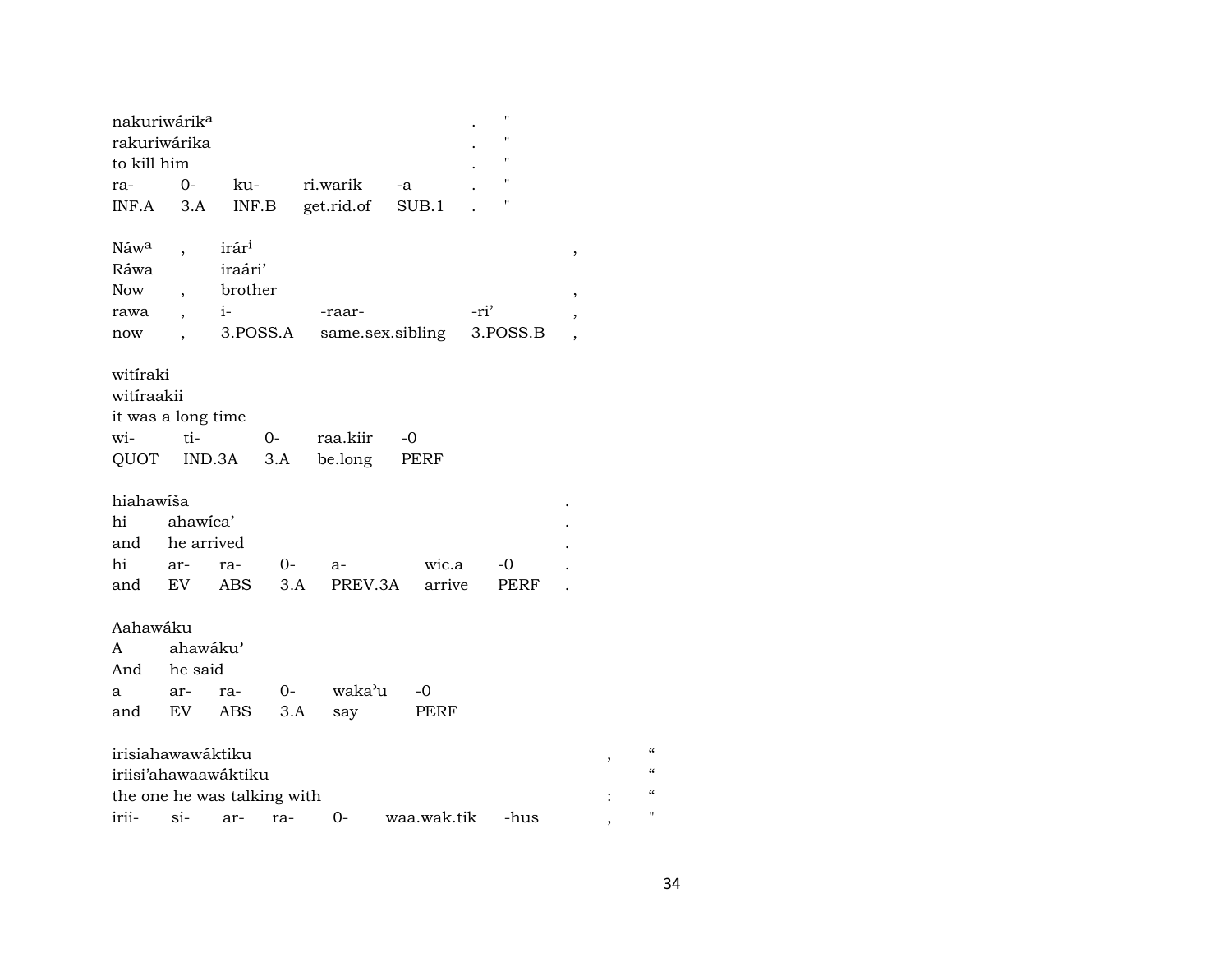that DU EV ABS 3.A talk IMPF.SUB , "

| IMPF.SUB |  |
|----------|--|
|----------|--|

| Náw <sup>a</sup><br>Ráwa<br>Now<br>rawa |     | Ħ<br>Ħ<br>Ħ<br>Ħ<br>" | Ahawáku<br>A<br>And<br>a | ahawáku'<br>he said<br>ar- | ra-    | $O -$ | waka'u |                | -0         |      |                          |
|-----------------------------------------|-----|-----------------------|--------------------------|----------------------------|--------|-------|--------|----------------|------------|------|--------------------------|
| now                                     |     |                       | and                      | EV                         | ABS    | 3.A   | say    |                | PERF       |      |                          |
|                                         |     |                       |                          |                            |        |       |        |                |            |      |                          |
| aháwiša                                 |     |                       |                          |                            |        |       |        | ,              | $\epsilon$ | Ihi  |                          |
| ahaawica                                |     |                       |                          |                            |        |       |        |                | $\epsilon$ | Ihi  |                          |
| when he arrived                         |     |                       |                          |                            |        |       |        | $\ddot{\cdot}$ | $\epsilon$ | Uh   | $\overline{\phantom{a}}$ |
| ar-                                     | ra- | 0-                    | $a-$                     |                            | wic.a  | -0    |        | ,              | "          | ihii | $\overline{\phantom{a}}$ |
| EV                                      | ABS | 3.A                   |                          | PREV.3A                    | arrive |       | SUB.4  | $\cdot$        | 11         | uh   | $\overline{\phantom{a}}$ |

| kusuksuhuhúwirikit <sup>n</sup><br>$\mathrm{S} \mathsf{a}$ sk $\mathrm{a}$ |  |  |  |                                                                       |      |          |  |  |  |  |
|----------------------------------------------------------------------------|--|--|--|-----------------------------------------------------------------------|------|----------|--|--|--|--|
| cáski'<br>kuusuksuhuuhuuwirikit                                            |  |  |  |                                                                       |      |          |  |  |  |  |
| put the fire out at last<br>a little                                       |  |  |  |                                                                       |      |          |  |  |  |  |
|                                                                            |  |  |  | kuus-                         uks-         uhur-         huuwirik.ihk | $-0$ | caski'it |  |  |  |  |
|                                                                            |  |  |  | POT.1/3A 3.A JUSS finally extinguish.a.fire PERF a.little             |      |          |  |  |  |  |

. " Ahawáku'

! " He said

|  |                | ar- $ra-$ 0- $waka'u$ -0 |      |
|--|----------------|--------------------------|------|
|  | EV ABS 3.A say |                          | PERF |

| irisiahawawáktik <sup>u</sup> |  |  |                      |     |                  |          |  |  |  |  |
|-------------------------------|--|--|----------------------|-----|------------------|----------|--|--|--|--|
| iriisi'ahawaawáktiku          |  |  |                      |     |                  |          |  |  |  |  |
| the one he was talking with   |  |  |                      |     |                  |          |  |  |  |  |
|                               |  |  | irii- si- ar- ra- 0- |     | waa.wak.tik -hus |          |  |  |  |  |
| that                          |  |  | DU EV ABS            | 3 A | talk             | IMPF.SUB |  |  |  |  |

 $\rm N$ áw<sup>a</sup> witík<sup>u</sup> Ráwa witiíku .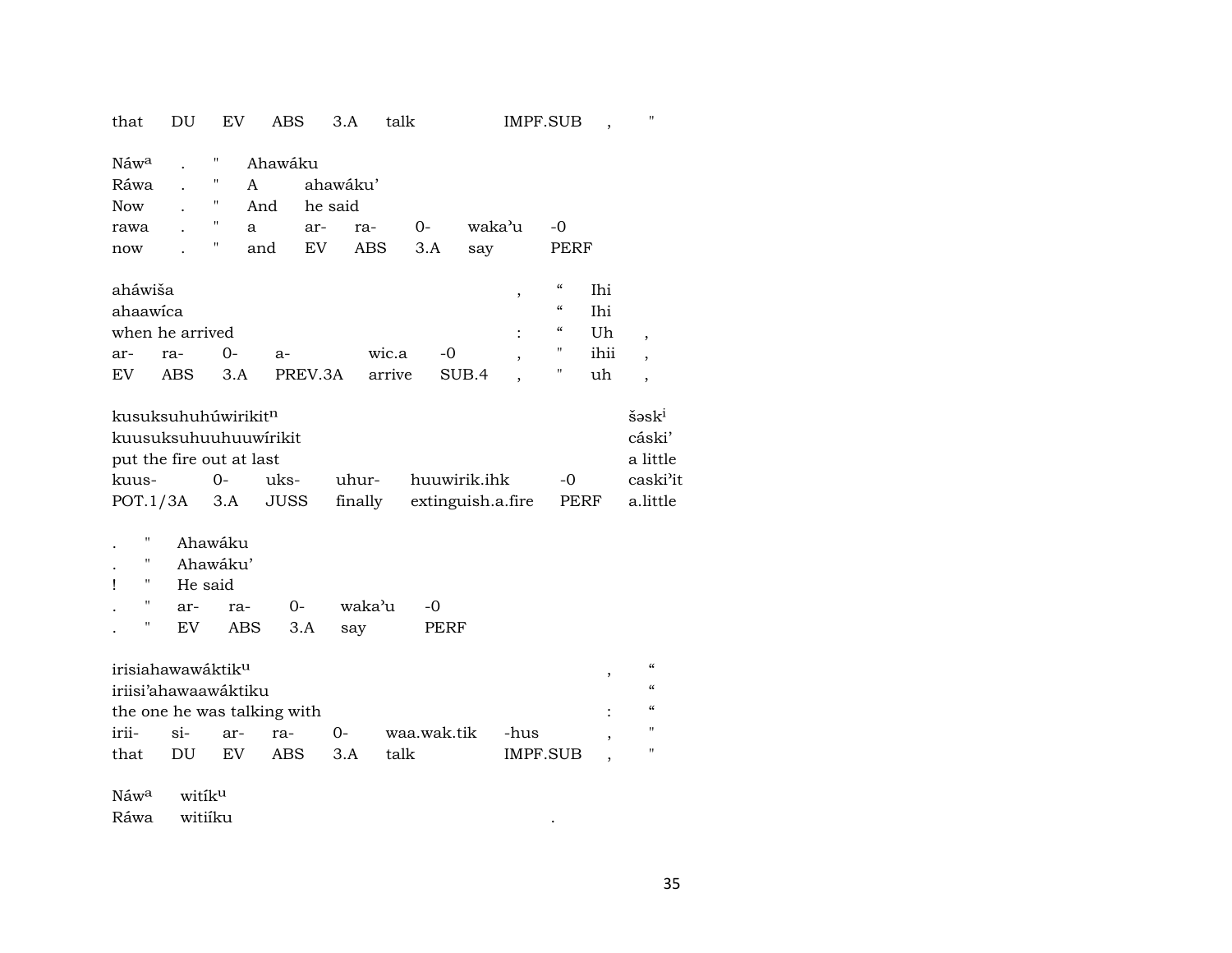| <b>Now</b>       |                             | he sits there              |           |                    |            |        |          |               |            |              |
|------------------|-----------------------------|----------------------------|-----------|--------------------|------------|--------|----------|---------------|------------|--------------|
| rawa             | wi-                         | ti-                        |           | $0-$               | kus        |        | $-0$     |               |            |              |
| now              | QUOT                        |                            | IND.3A    | 3.A                | be.sitting |        | PERF     |               |            |              |
|                  |                             |                            |           |                    |            |        |          |               |            |              |
| hawiráwiša       |                             |                            |           |                    |            |        |          |               | Pahukátawa |              |
|                  | Haawiiraáwica'              |                            |           |                    |            |        |          |               |            | Paahukaátawa |
|                  | Now he has arrived          |                            |           |                    |            |        |          |               | Pahukatawa |              |
| haa-             | wii-                        | ra-                        | $0-$      | $a-$               |            | wic.a  |          | -0            |            | Paahukaatawa |
| here             | now                         | <b>ABS</b>                 | 3.A       | PREV.3A            |            | arrive |          | PERF          | Pahukatawa |              |
|                  |                             |                            |           |                    |            |        |          |               |            |              |
|                  | náw <sup>a</sup>            | hi                         |           | šahikstahkītu      |            |        |          |               |            |              |
|                  | Ráwa                        | hi                         |           | cáhikstaahkituu'u' |            |        |          |               |            |              |
|                  | <b>Now</b>                  | and                        |           | everyone           |            |        |          |               |            |              |
|                  | rawa                        | hi                         |           | icaahiks-          |            | raar-  | kituu    | $-u^{\prime}$ |            |              |
|                  | now                         | and                        |           | person             | PL         |        | all      | <b>NOM</b>    |            |              |
|                  |                             |                            |           |                    |            |        |          |               |            |              |
|                  | ahəstətahukuht <sup>a</sup> |                            |           |                    |            |        |          |               |            |              |
|                  | ahastattaaruúkuhta          |                            |           |                    |            |        |          |               |            |              |
|                  |                             | you are going to go inside |           |                    |            |        |          |               |            |              |
| ar-              | ra-                         | $S-$                       | rak-      | raar-              |            |        | huuk-    | uh            | -ta        |              |
| EV               | ABS                         | 2.A                        | $1/2$ .PL |                    | PL.INDV.A  | into   |          | go.INT        | <b>INT</b> |              |
| Ħ                |                             |                            |           |                    |            |        |          |               |            |              |
| Ħ                |                             |                            |           |                    |            |        |          |               |            |              |
|                  |                             |                            |           |                    |            |        |          |               |            |              |
| Ħ                |                             |                            |           |                    |            |        |          |               |            |              |
| п                |                             |                            |           |                    |            |        |          |               |            |              |
|                  |                             |                            |           |                    |            |        |          |               |            |              |
| Náw <sup>a</sup> |                             | irár <sup>i</sup>          |           |                    |            |        |          |               |            |              |
| Ráwa             |                             | iraári'                    |           |                    |            |        |          |               | $\,$       |              |
| <b>Now</b>       |                             | brother                    |           |                    |            |        |          |               | ,          |              |
| rawa             |                             | $i-$                       |           | -raar-             |            |        | -ri'     |               |            |              |
| now              |                             | 3.POSS.A                   |           | same.sex.sibling   |            |        | 3.POSS.B |               | ,          |              |
|                  |                             |                            |           |                    |            |        |          |               |            |              |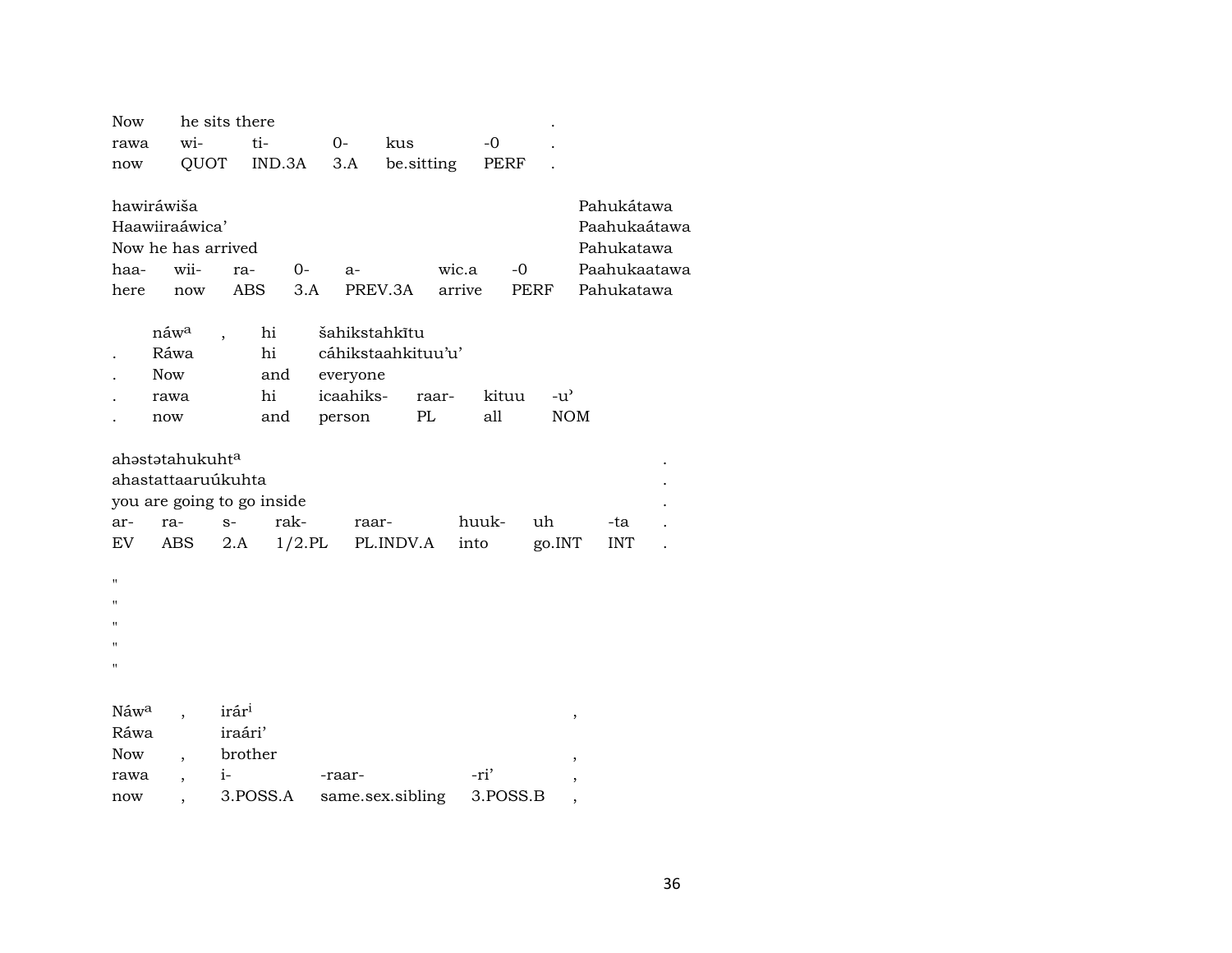| rikuwitiíta          | nikuwititaiwiraráhukata<br>this is what they did |       |                      |            |                                        |             |                 |             |                | iwirárahuukata<br>when they went inside |                      |      |           |       |    |       |
|----------------------|--------------------------------------------------|-------|----------------------|------------|----------------------------------------|-------------|-----------------|-------------|----------------|-----------------------------------------|----------------------|------|-----------|-------|----|-------|
| riku-                | wi-                                              |       | ti-                  | $0-$       | ir-                                    | ut-         | aar             | $-0$        | $ii -$         | wii-                                    | ra-                  | $0-$ | raar-     | huuk- | at | -a    |
| that.is              | QUOT                                             |       | IND.3A               | 3.A        | PL.3A                                  | <b>PREV</b> | do              | <b>PERF</b> | when           | when                                    | $\operatorname{ABS}$ | 3.A  | PL.INDV.A | into  | go | SUB.1 |
|                      |                                                  |       |                      |            |                                        |             |                 |             |                |                                         |                      |      |           |       |    |       |
|                      |                                                  |       |                      |            |                                        |             |                 |             |                |                                         |                      |      |           |       |    |       |
| $\bullet$            |                                                  |       |                      |            |                                        |             |                 |             |                |                                         |                      |      |           |       |    |       |
| $\cdot$              |                                                  |       |                      |            |                                        |             |                 |             |                |                                         |                      |      |           |       |    |       |
| $\ddot{\phantom{0}}$ |                                                  |       |                      |            |                                        |             |                 |             |                |                                         |                      |      |           |       |    |       |
| $\bullet$            |                                                  |       |                      |            |                                        |             |                 |             |                |                                         |                      |      |           |       |    |       |
|                      | hiiriwikukuharátawi                              |       |                      |            |                                        |             |                 |             |                |                                         |                      |      |           |       |    |       |
| Hi                   |                                                  |       | iriwikukuuharaátawi' |            |                                        |             |                 |             |                |                                         |                      |      |           |       |    |       |
| And                  |                                                  |       |                      |            | it has apparently always been that way |             |                 |             |                |                                         |                      |      |           |       |    |       |
| hi                   | irii-                                            | wii-  | ku-                  | kuur-      | ra-                                    | $0-$        | raa-            | tawi        | $-0$           |                                         |                      |      |           |       |    |       |
| and                  | that                                             | now   | <b>INDF</b>          | <b>DUB</b> | ABS                                    | 3.A         | way             | be.among    |                | <b>PERF</b>                             |                      |      |           |       |    |       |
| šáhiks               |                                                  |       |                      |            |                                        |             |                 |             |                |                                         |                      |      |           |       |    |       |
| cáhiks               |                                                  |       |                      |            |                                        |             |                 |             |                |                                         |                      |      |           |       |    |       |
| people               |                                                  |       |                      |            |                                        |             |                 |             |                |                                         |                      |      |           |       |    |       |
| icaahiks             |                                                  |       |                      |            |                                        |             |                 |             |                |                                         |                      |      |           |       |    |       |
| person               |                                                  |       |                      |            |                                        |             |                 |             |                |                                         |                      |      |           |       |    |       |
|                      |                                                  |       |                      |            |                                        |             |                 |             |                |                                         |                      |      |           |       |    |       |
|                      | nakuwakúrawu                                     |       |                      |            |                                        |             |                 |             |                |                                         |                      |      |           |       |    |       |
|                      | rakuhwakuúrawu<br>that one doubts him            |       |                      |            |                                        |             |                 |             |                |                                         |                      |      |           |       |    |       |
| ra-                  | $0-$                                             | ku-   | uur-                 |            | wakuur-                                | raa.wu      | -hus            |             |                |                                         |                      |      |           |       |    |       |
| INF.A                | 3.A                                              | INF.B | <b>PREV</b>          |            | word                                   | doubt       | <b>IMPF.SUB</b> |             | $\overline{a}$ |                                         |                      |      |           |       |    |       |
|                      |                                                  |       |                      |            |                                        |             |                 |             |                |                                         |                      |      |           |       |    |       |
| A                    | šáhiks                                           |       | nákuk <sup>u</sup>   |            |                                        |             |                 |             |                |                                         |                      |      |           |       |    |       |
| A                    | cáhiks                                           |       | rákuuku              |            |                                        |             |                 |             |                |                                         |                      |      |           |       |    |       |
| And                  | a person                                         |       | his being            |            |                                        |             |                 |             |                |                                         |                      |      |           |       |    |       |
| a                    | icaahiks                                         |       | ra-                  | $0 -$      | ku-                                    | uk<br>$-u$  |                 |             |                |                                         |                      |      |           |       |    |       |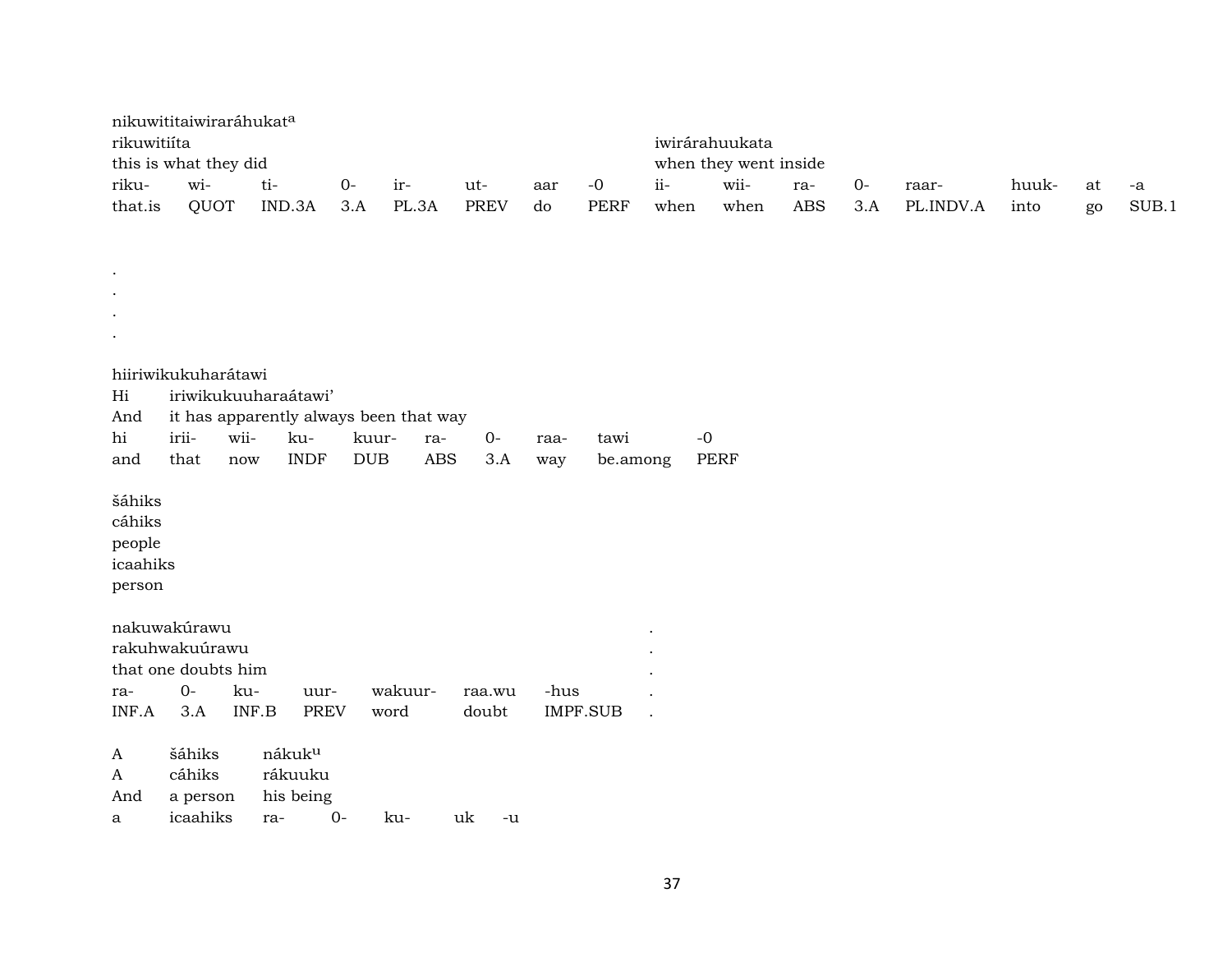| and                          | person            | INF.A                                                                             | 3.A        | INF.B       | be                       | SUB.D      |                         |   |
|------------------------------|-------------------|-----------------------------------------------------------------------------------|------------|-------------|--------------------------|------------|-------------------------|---|
|                              |                   | irirakukaawašpákahu<br>iriirakuksawacpaákahu<br>whatever one might even be saying |            |             |                          |            |                         |   |
| irii-                        | ra-               | $0-$                                                                              | ku-        | uks-        | awahc-                   | waaka      | -hus                    |   |
| what                         | INF.A             | 3.A                                                                               | INF.B      | <b>JUSS</b> | even                     | say.IMPF   | IMPF.SUB                |   |
|                              | hisitiwakúrawu    |                                                                                   |            |             |                          |            |                         |   |
| hi                           |                   | sitihwakuúrawu'                                                                   |            |             |                          |            |                         |   |
| and                          |                   | they doubt his words,                                                             |            |             |                          |            |                         |   |
| hi                           | $\sin$            | ti-                                                                               | $O -$      | ir-         | wakuur-                  | raa.wu     | -:hus                   |   |
| and                          | DU                | IND.3A                                                                            | 3.A        | PL.3A       | word                     | doubt      | <b>IMPF</b>             |   |
|                              |                   |                                                                                   |            |             |                          |            |                         |   |
| akihitarariks                |                   |                                                                                   |            |             |                          |            | Náw <sup>a</sup>        | , |
| aki                          |                   | $\hbox{hi}$                                                                       | tiíraariks |             |                          |            | Ráwa                    |   |
| and here                     |                   | and                                                                               | it is true |             |                          |            | <b>Now</b>              |   |
| $a-$                         | ki                | hi                                                                                | ti-        | $0-$        | raariks                  | $-0$       | rawa                    |   |
| and                          | there             | and                                                                               | IND.3A     | 3.A         | be.true                  | PERF       | now                     |   |
| irár <sup>i</sup><br>iraári' |                   |                                                                                   |            |             | ,                        |            |                         |   |
| brother                      |                   |                                                                                   |            |             | $\overline{\phantom{a}}$ |            |                         |   |
| $i-$                         |                   | -raar-                                                                            |            | -ri'        | ,                        |            |                         |   |
| 3.POSS.A                     |                   | same.sex.sibling                                                                  |            | 3.POSS.B    |                          |            |                         |   |
| iwiaháku<br>iwi'ahaáku       |                   |                                                                                   |            |             |                          |            |                         |   |
|                              | when he sat there |                                                                                   |            |             |                          |            |                         |   |
| ii-                          | wii-              | ar-                                                                               | ra-        | 0-          | kus                      | -0         |                         |   |
| when                         | when              | EV                                                                                | ABS        | 3.A         | be sitting               | SUB.4      |                         |   |
|                              | Hiruahiwáku       |                                                                                   |            |             |                          | $\epsilon$ | Šəskírarit <sup>n</sup> |   |
| hiru                         |                   | ahiwáku'                                                                          |            |             |                          | $\epsilon$ | Caskiírarit             |   |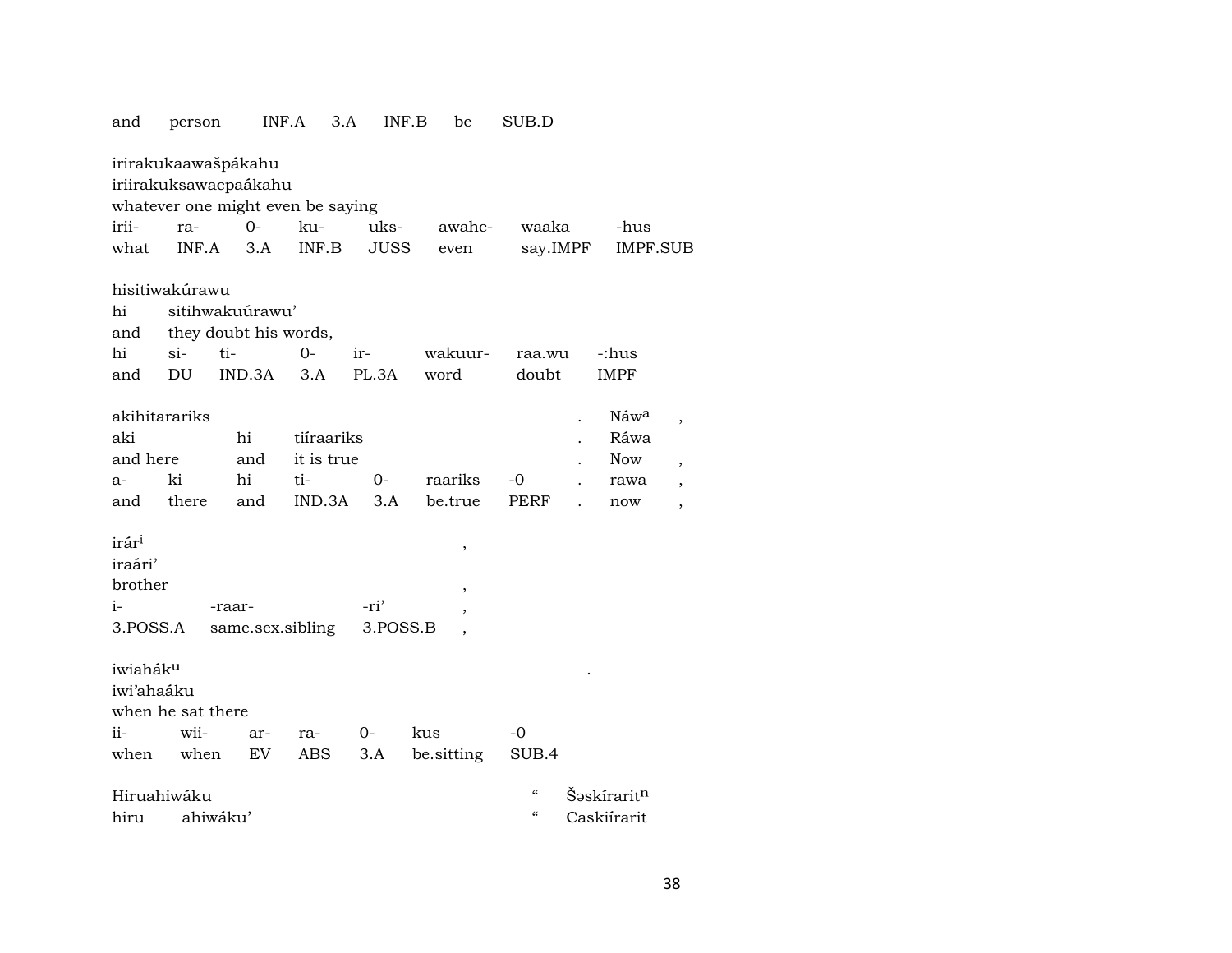| then                                                                            | he said:                 |                                                               |             |                                       |       | $\epsilon\epsilon$ | Just a little bit        |        |                          |                     |
|---------------------------------------------------------------------------------|--------------------------|---------------------------------------------------------------|-------------|---------------------------------------|-------|--------------------|--------------------------|--------|--------------------------|---------------------|
| hiruu                                                                           | ar-                      | ri-                                                           | $0-$        | waka'u                                | $-0$  | Ħ                  | caskii                   | raarit |                          |                     |
| then                                                                            | EV                       | CONT.3A                                                       | 3.A         | say                                   | PERF  | Ħ                  | a.little                 | really |                          |                     |
| kirasiriruháhtaw <sup>u</sup><br>kira<br>perhaps                                | $i-$                     | kíra siriiruhaáhtawu<br>let the fire be brighter<br>CONT.1/2A | $S-$<br>2.A | ir-<br>POSS.1/2A                      | ri-   | PHYS.POSS          | uur-<br>POSS.A           |        | uhaar.ta.wuh<br>brighten | $-0$<br><b>PERF</b> |
| $\mathbf{H}$<br>$\blacksquare$<br>$\pmb{\mathsf{H}}$<br>$\pmb{\mathsf{H}}$<br>н |                          |                                                               |             |                                       |       |                    |                          |        |                          |                     |
| Hiahihátirarišais                                                               |                          |                                                               |             |                                       |       |                    |                          |        |                          |                     |
| Hi                                                                              |                          | ahihaáttiiraaríca'is                                          |             |                                       |       |                    |                          |        |                          |                     |
| And                                                                             |                          |                                                               |             | he put smoldering sticks on the coals |       |                    |                          |        |                          |                     |
| hi                                                                              | ar-                      | ri-                                                           | $0 -$       | haak.tiir-                            | raar- | ica.is             |                          | $-0$   |                          |                     |
| and                                                                             | EV                       | CONT.3A                                                       | 3.A         | firebrand                             | PL    |                    | put.on.coals             | PERF   |                          |                     |
|                                                                                 |                          |                                                               |             |                                       |       |                    |                          |        |                          |                     |
| hiwihiruahiku<br>hi                                                             | wihiru                   |                                                               | ahiíku      |                                       |       |                    |                          |        |                          |                     |
| and                                                                             | there                    |                                                               | he sat      |                                       |       |                    |                          |        |                          |                     |
| hi                                                                              | wii-                     | hiruu                                                         | ri-<br>ar-  |                                       | $0-$  | kus                | $-0$                     |        |                          |                     |
| and                                                                             | now                      | there                                                         | EV          | CONT.3A                               | 3.A   | be.sitting         | PERF                     |        |                          |                     |
|                                                                                 |                          |                                                               |             |                                       |       |                    |                          |        |                          |                     |
| Náwa                                                                            | $\overline{\phantom{a}}$ | irár <sup>i</sup>                                             |             |                                       |       |                    | $\, ,$                   |        |                          |                     |
| Ráwa                                                                            |                          | iraári'                                                       |             |                                       |       |                    |                          |        |                          |                     |
| <b>Now</b>                                                                      |                          | brother                                                       |             |                                       |       |                    | $\overline{\phantom{a}}$ |        |                          |                     |
| rawa                                                                            | $\overline{ }$           | $i-$                                                          | -raar-      |                                       | -ri'  |                    |                          |        |                          |                     |
| now                                                                             | ,                        | 3.POSS.A                                                      |             | same.sex.sibling                      |       | 3.POSS.B           | $\, ,$                   |        |                          |                     |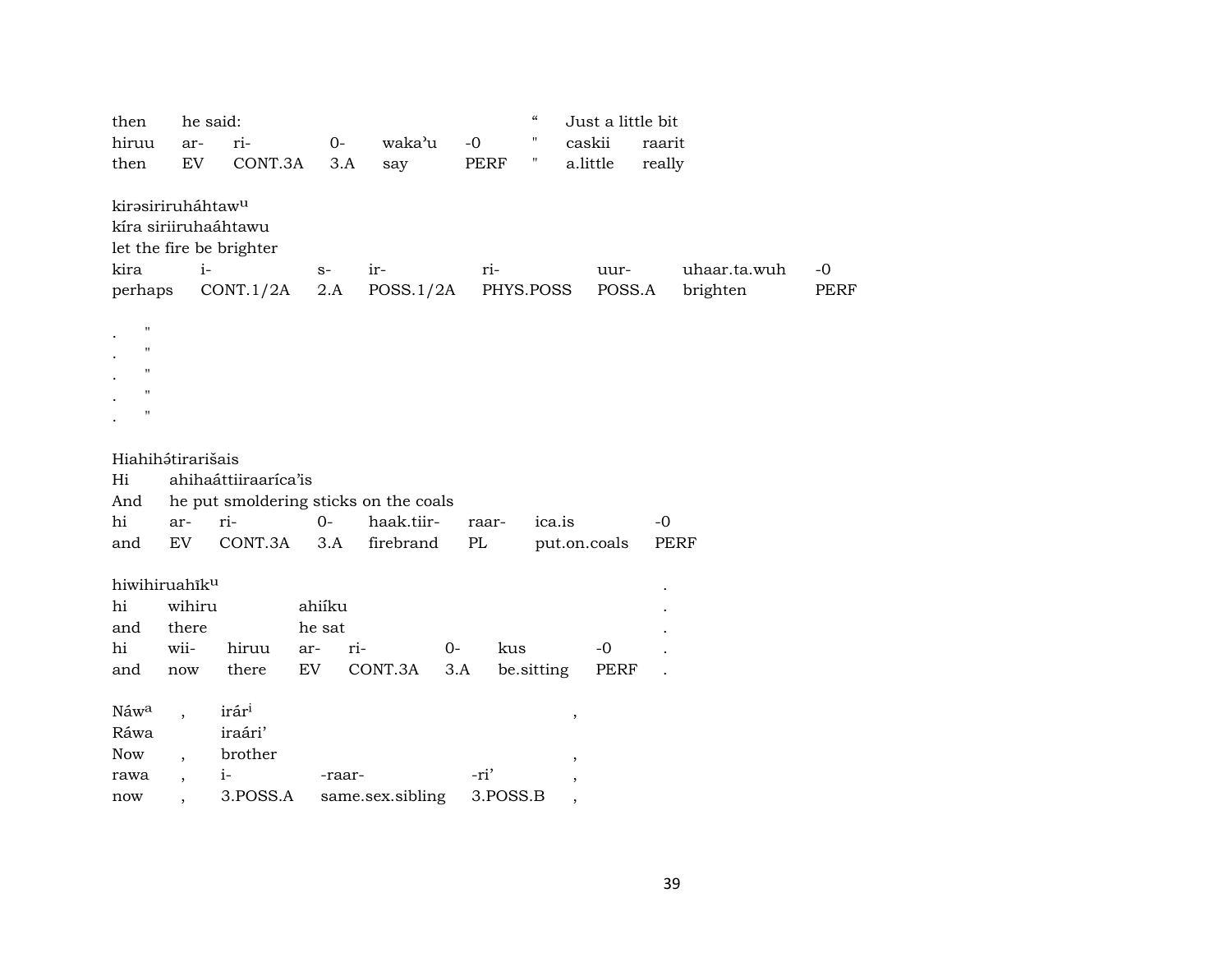| tiwisiahitkúsirit <sup>n</sup><br>tiwisi'ahitkúsiirit<br>when they saw him seated |                                                                                           |                                  |         |                   |                          |                                                     |                                          |                                                    |             |            |       |
|-----------------------------------------------------------------------------------|-------------------------------------------------------------------------------------------|----------------------------------|---------|-------------------|--------------------------|-----------------------------------------------------|------------------------------------------|----------------------------------------------------|-------------|------------|-------|
| tii-                                                                              | wii-                                                                                      | $\sin$                           | ar-     | ra-               | 0-                       | ir-                                                 | ut-                                      | kus                                                |             | iirik      | -0    |
| when                                                                              | when                                                                                      | DU                               | EV      | <b>ABS</b>        | 3.A                      | PL.3A                                               | PREV                                     |                                                    | be.sitting  | see        | SUB.4 |
| šahíkswit <sup>i</sup><br>cáhiks<br>a person<br>icaahiks<br>person                | witi'<br>he was<br>wi-<br>QUOT                                                            | ti-                              | IND.3A  | $0-$<br>3.A       | $\overline{0}$<br>be     | $-0$<br>PERF                                        | hi<br>hi<br>and<br>hi<br>and             | šáhiks<br>cáhiks<br>a person<br>icaahiks<br>person |             |            |       |
| káraahi<br>kára'ahi'<br>he was not<br>kara-<br><b>NEG</b>                         | ar-<br>EV                                                                                 | ri-<br>CONT.3A                   | 0<br>be | -0<br><b>PERF</b> | $\vdots$                 |                                                     |                                          |                                                    |             |            |       |
| isiritkarahíškat <sup>a</sup><br>Isiírit<br>Plainly                               |                                                                                           | karaahíckata<br>his face was not |         |                   |                          |                                                     |                                          |                                                    |             |            |       |
| isii.rik                                                                          |                                                                                           | kara-                            | ar-     | ri-               |                          | 0-                                                  | icka                                     |                                                    | -0          | -ta        |       |
| in.plain.sight                                                                    |                                                                                           | <b>NEG</b>                       | EV      | CONT.3A           |                          | 3.A                                                 | be.one's.face                            |                                                    | <b>PERF</b> | <b>INT</b> |       |
| kuur-<br><b>DUB</b>                                                               | Kuhaškarišaúatn<br>Kuhaackariíca'uu'ut<br>His had soot over his face<br>ra-<br><b>ABS</b> | 0-<br>3.A                        |         | icka-<br>face     | ra.ica'uuht<br>be.sooted |                                                     | $\, ,$<br>$\overline{\phantom{a}}$<br>EX |                                                    |             |            |       |
| kuhəškákatiit <sup>n</sup><br>Kuhaackákatii'it<br>His face was black<br>kuur-     | ra-                                                                                       | $0-$                             | icka    | katiit            |                          | $\, ,$<br>$^\mathrm{,}$<br>$\overline{\phantom{0}}$ |                                          |                                                    |             |            |       |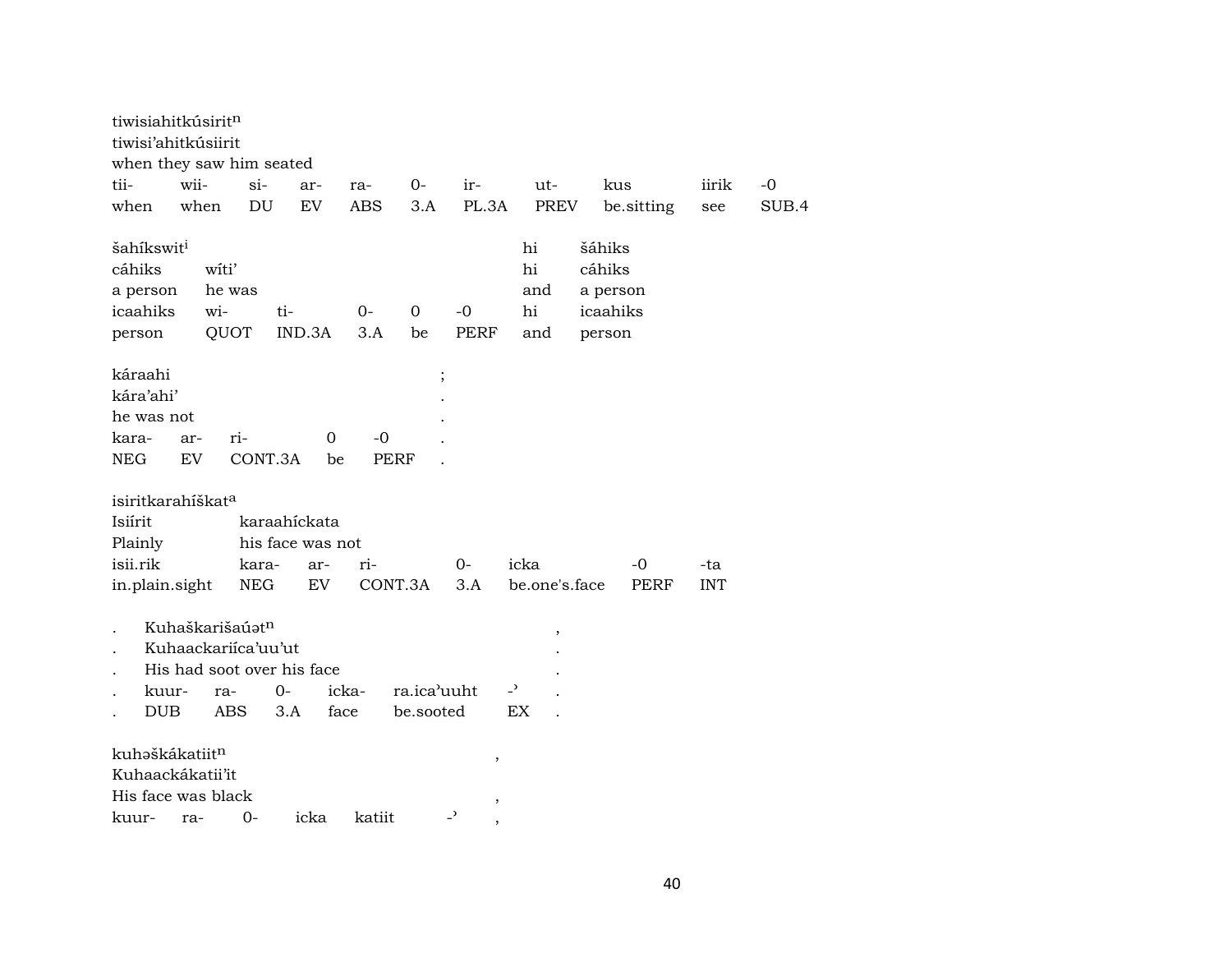## DUB ABS 3.A face be.black EX , i sirítkarahíškat<sup>a</sup> isiírit karaahíckata plain his face was not isii.rik kara- ar- ri- 0- icka -0 -ta in.plain.sight NEG EV CONT.3A 3.A be.one's.face PERF INT . Aahawáku A ahawáku' " And he said: . a ar- ra- 0- waka"u -0 " . and EV ABS 3.A say PERF " tiratpakastaritn Tiratpaakástarit What I am going to say tii- ra- t- waak -as -ta -rit this ABS 1.A say.SUB IMPF.IRR INT INT.SUB šáhiks cáhiks person (i.e., enemy) icaahiks person witúhwiš° . witúhwica' . he has arrived to fight . wi- ti- 0- a- uur- wic.a -0 .

QUOT IND.3A 3.A PREV.3A PREV arrive.to.attack PERF .

Wirutiratáhari

Wiruutiraatáhaari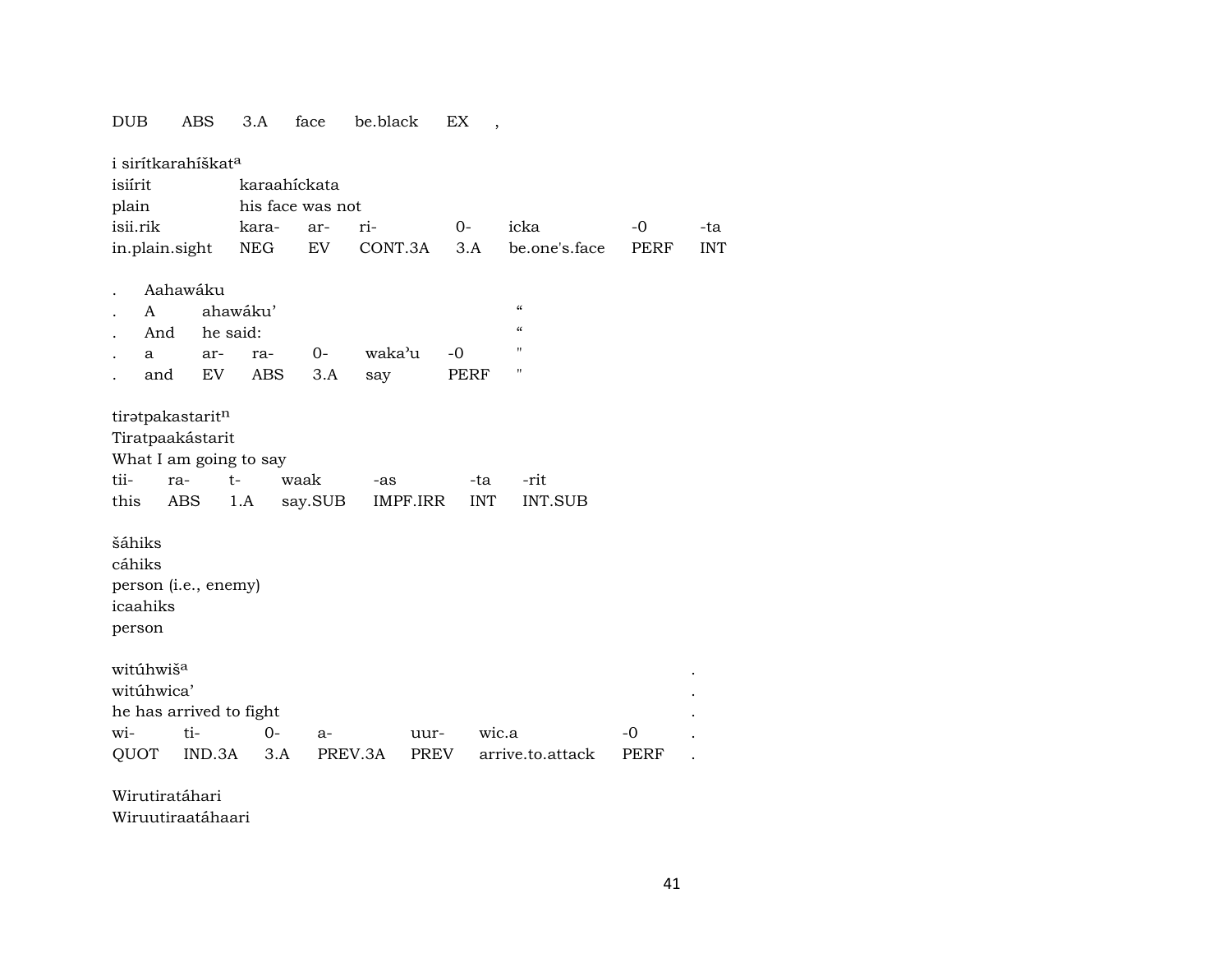| wii-<br>now                                                 | Now they are close<br>ruu-<br>then                                                        | ti-<br>IND.3A       | $0-$<br>3.A                                                          | ir-<br>PL.3A         | raa.tahaari<br>be.close |             | $-0$<br>PERF                                                                     |               |               |              |                    |                  |                         |               |
|-------------------------------------------------------------|-------------------------------------------------------------------------------------------|---------------------|----------------------------------------------------------------------|----------------------|-------------------------|-------------|----------------------------------------------------------------------------------|---------------|---------------|--------------|--------------------|------------------|-------------------------|---------------|
| tii-<br>here                                                | tiharašíhtaharuhatn<br>tihaaracihtahaáruhat<br>here where we are living<br>haa-<br>here   | ra-<br><b>ABS</b>   | aciir-<br>IN.DU.A                                                    | tahaari<br>be.close  |                         | u.hak       | extend.in.a.line                                                                 | $-0$<br>SUB.4 |               |              |                    |                  |                         |               |
| $\bullet$<br>$\bullet$<br>$\cdot$<br>$\bullet$<br>$\bullet$ |                                                                                           |                     |                                                                      |                      |                         |             |                                                                                  |               |               |              |                    |                  |                         |               |
| $\mathbf I$<br>And<br>$\mathbf{i}$<br>and                   | Irítiškaratakusúhuraríka <sup>a</sup><br>riíticka'<br>I want<br>rii-<br>ASSR              | $t-$<br>1.A         | wicka<br>want                                                        | $-0$<br><b>PERF</b>  | ra-<br>INF.A            | $t-$<br>1.A | rataakuucuhuuraarikaa'a<br>for me to tell you at last<br>ir-<br><b>PREV.1/2A</b> |               | $a-$<br>$2.P$ | ku-<br>INF.B | ut-<br><b>PREV</b> | uhur-<br>finally | raa.ri.kaa.a<br>tell.to | $-0$<br>SUB.4 |
| $\bullet$<br>$\cdot$<br>$\cdot$<br>$\bullet$                | $\mathbf{i}$<br>Náwa<br>$\mathbf{i}$<br>Ráwa<br><b>Now</b><br>$\mathbf{i}$<br>rawa<br>now | and<br>irii-<br>and | irirakuwitska<br>iriirakuwícka'a<br>whatever you want<br>ra-<br>what | $0-$<br>INF.A<br>3.A | ku-<br>INF.B            |             | wicka<br>$-a$<br>want                                                            | SUB.1         |               |              |                    |                  |                         |               |
| rákutar <sup>a</sup><br>to do<br>irii-<br>what              | iriirákuutaara<br>ra-<br>INF.A                                                            | $0-$<br>3.A         | ku-<br>INF.B                                                         | ut-<br><b>PREV</b>   | aar<br>do               | -a<br>SUB.1 |                                                                                  |               |               |              |                    |                  |                         |               |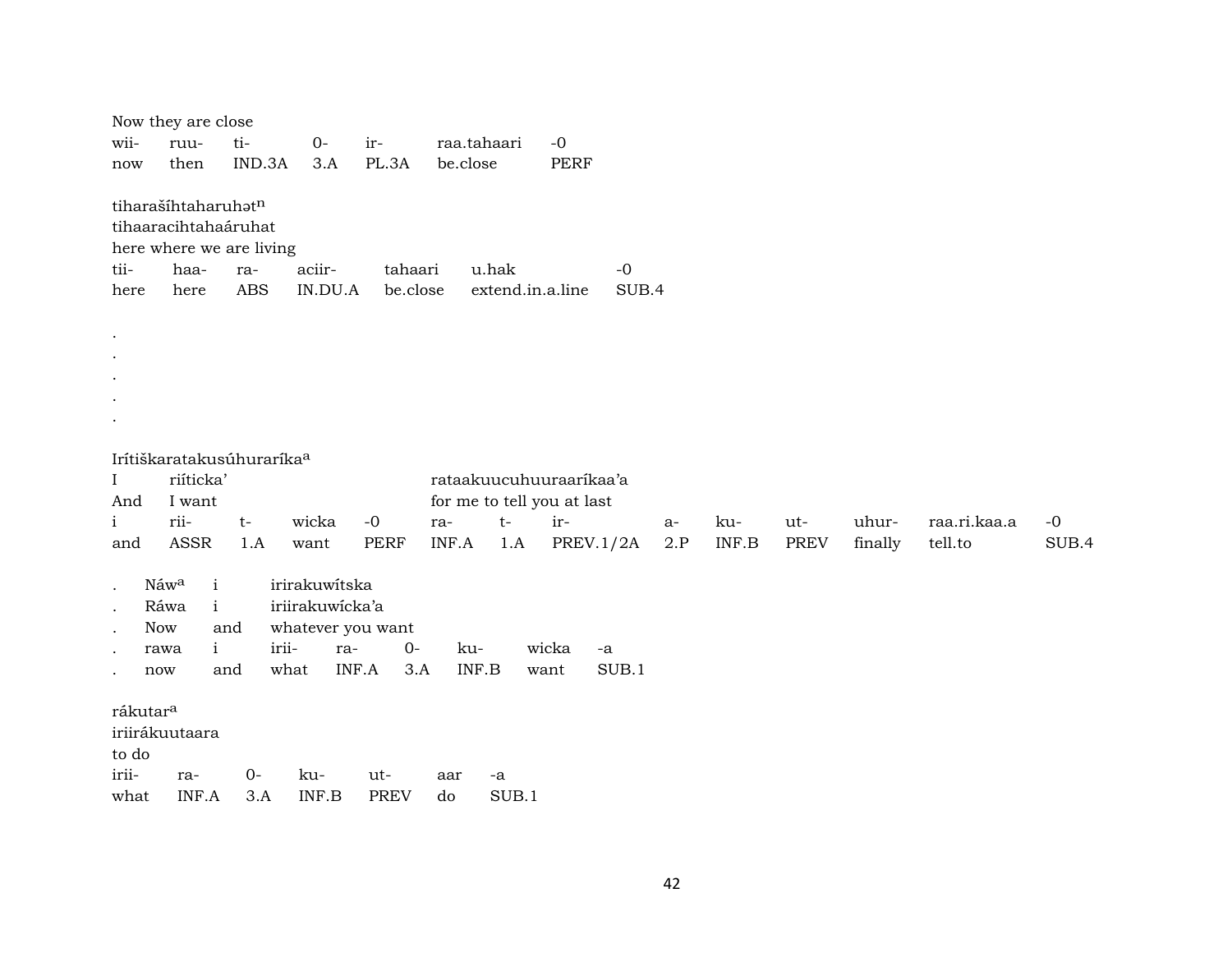| hítuša<br>hi tuucaá'<br>rise<br>hi<br>and                        | ti-<br>IND.3A            |                     | $0-$<br>3.A                                  | a-            | PREV.3A     | uca.a<br>rise                                                                          |                    | $-0$<br>PERF      | I         |                                  |              |                                        |                     |
|------------------------------------------------------------------|--------------------------|---------------------|----------------------------------------------|---------------|-------------|----------------------------------------------------------------------------------------|--------------------|-------------------|-----------|----------------------------------|--------------|----------------------------------------|---------------------|
| hítiwaku<br>Hi tiwáku'<br>Say<br>hi<br>and                       | ti-<br>IND.3A            |                     | $0-$<br>3.A                                  | waka'u<br>say |             | $-0$<br>PERF                                                                           |                    |                   |           |                                  |              |                                        |                     |
| tihakustúšia<br>Tihaakustúci'a<br>I will do this<br>tii-<br>this | haa-<br>here             |                     | kuus-<br>POT.1/3A                            |               | $t-$<br>1.A | ut-<br>PREV                                                                            | $i-$<br><b>SEQ</b> |                   | aar<br>do | $-0$<br><b>PERF</b>              |              |                                        |                     |
| Táku'<br>Someone<br>taku<br>$_{\mathrm{LOC}}$                    |                          | kara-<br><b>NEG</b> | Takukararikuwakurarúhuks <sup>a</sup><br>ra- | INF.A         | $0-$<br>3.A | kararikuhwakuraaruúhuksa'<br>don't let him make an excessive demand<br>$a-$<br>PREV.3A |                    | ir-<br><b>OBV</b> |           | ku-<br>$\textsf{INF}.\textsf{B}$ | uur-<br>PREV | wakuur.raaruuhuks.a<br>demand.too.much | $-0$<br><b>PERF</b> |
| п<br>$\pmb{\mathsf{H}}$<br>$\mathbf{H}$<br>п                     |                          |                     |                                              |               |             |                                                                                        |                    |                   |           |                                  |              |                                        |                     |
| Náwa<br>Ráwa<br><b>Now</b><br>rawa                               | $\overline{\phantom{a}}$ | irári<br>$i-$       | iraári'<br>brother                           |               | -raar-      |                                                                                        |                    | -ri'              |           | $\, ,$<br>$\, ,$                 |              |                                        |                     |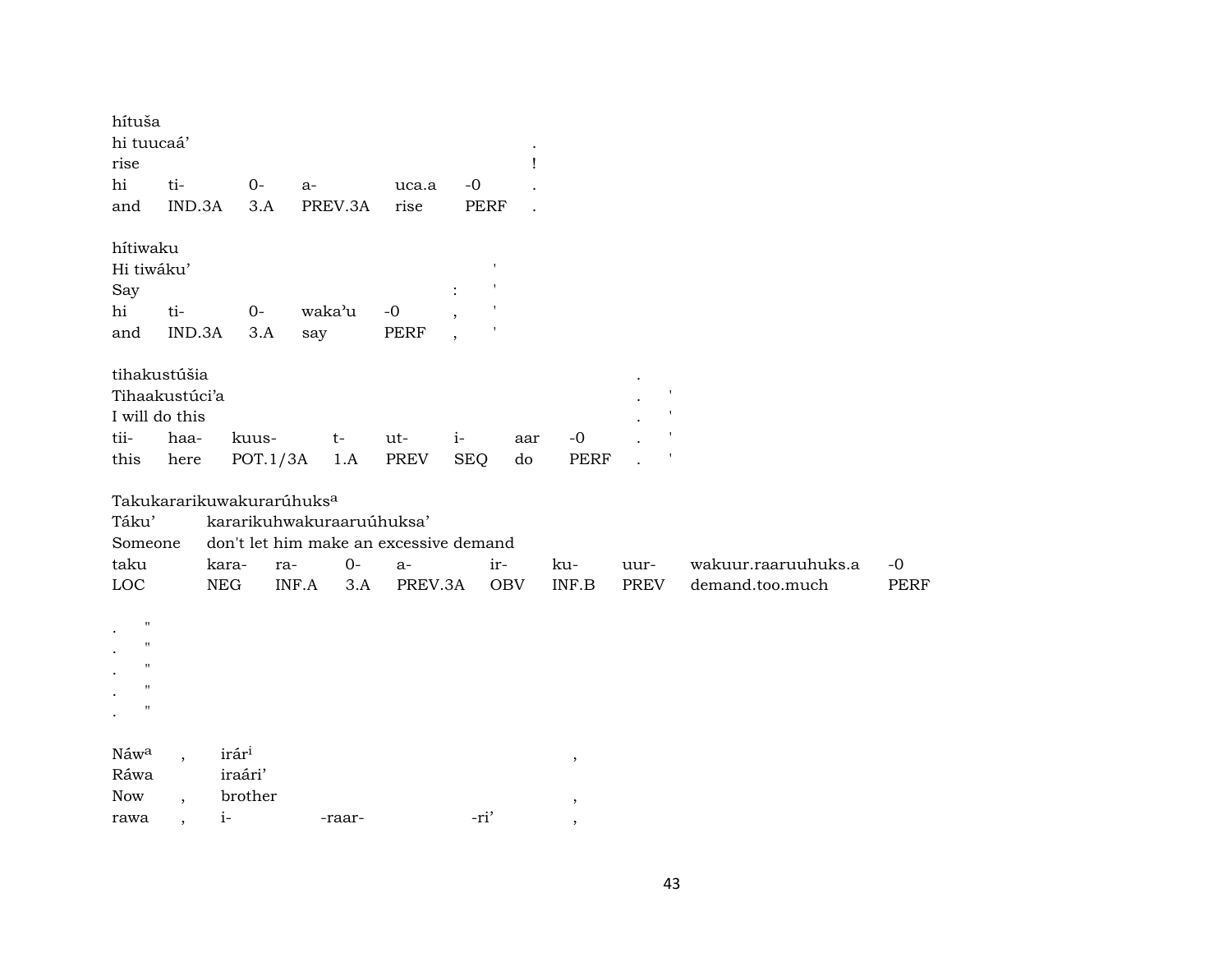| 3.POSS.A<br>same.sex.sibling<br>3.POSS.B<br>now                                                                                                                                                                                                                                                                |                                       |
|----------------------------------------------------------------------------------------------------------------------------------------------------------------------------------------------------------------------------------------------------------------------------------------------------------------|---------------------------------------|
| ahúša<br>pírusk <sup>i</sup><br>ahuúcaa'<br>piíraski<br>a boy<br>he arose<br>piiras-<br>$0-$<br>$-0$<br>-kis<br>ar-<br>ra-<br>uca.a<br>$a-$<br><b>ABS</b><br>3.A<br>PREV.3A<br>EV.<br>get.up<br>PERF<br>boy<br><b>DIM</b>                                                                                      | a<br>a<br>and<br>a<br>and             |
| $\mathcal{C}\mathcal{C}$<br>ahawáku<br>Náw <sup>a</sup><br>,<br>ahawáku'<br>$\mathcal{C}\mathcal{C}$<br>Ráwa<br>$\boldsymbol{\zeta}\boldsymbol{\zeta}$<br>he said<br><b>Now</b><br>11<br>waka'u<br>0-<br>$-0$<br>ra-<br>ar-<br>rawa<br>,<br>Ħ<br>EV<br><b>ABS</b><br>3.A<br><b>PERF</b><br>say<br>now          |                                       |
| tátišk <sup>a</sup><br>Pahukátawa<br>katahka<br>táticka'<br>Paahukaátawa<br>kátahka<br>Pahukatawa,<br>I want<br>$\overline{\phantom{a}}$<br>wicka<br>Paahukaatawa<br>$-0$<br>t-<br>ta-<br>1.A<br>Pahukatawa<br>IND.1/2A<br>want<br>PERF<br>rátkuk <sup>i</sup><br>$^{\prime}$<br>$^{\prime\prime}$<br>rátkuuki | an enemy<br>katahkaa<br>foreign.tribe |
| $\pmb{\mathsf{H}}$<br>for me to strike                                                                                                                                                                                                                                                                         |                                       |
| $^{\prime\prime}$<br>$-0$<br>$t-$<br>kii<br>ku-<br>ra-                                                                                                                                                                                                                                                         |                                       |
| Ħ<br>strike<br>INF.A<br>1.A<br>INF.B<br>SUB.4                                                                                                                                                                                                                                                                  |                                       |
| Hiahašikstiwakta<br>Hi<br>ahaacikstiiwakta'<br>And<br>he grunted<br>hi<br>aciks.riiwaktaa<br>$0-$<br>-0<br>ar-<br>ra-<br>EV<br>ABS.<br>3.A<br>PERF<br>and<br>grunt                                                                                                                                             |                                       |
| kuhašíkstaiitn<br>Hiásku                                                                                                                                                                                                                                                                                       |                                       |
| Kúhaaciksta'i'it<br>Hi<br>ásku                                                                                                                                                                                                                                                                                 |                                       |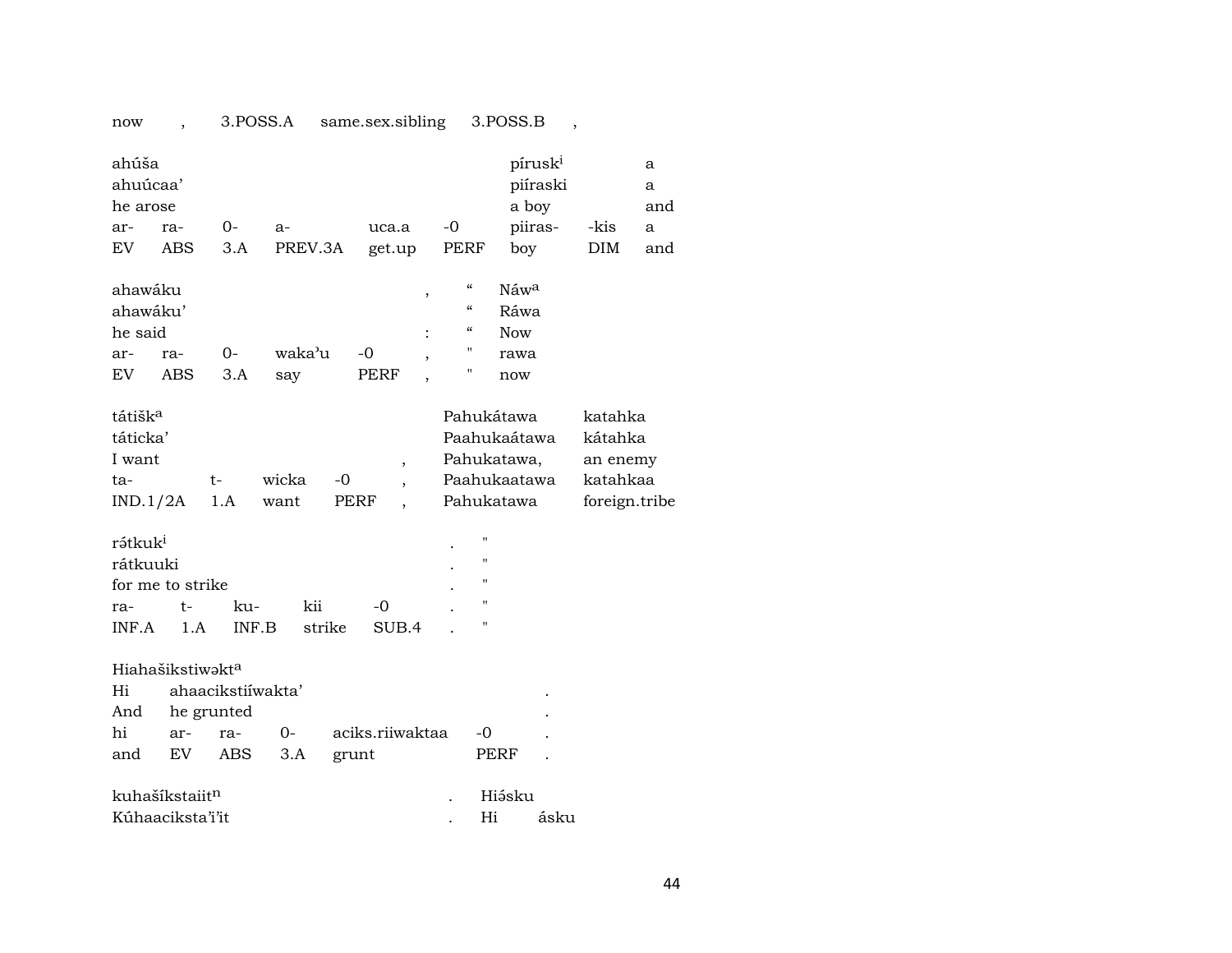| He was glad     |            |             |                            |        |       |                                        | And              | one                      |       |                |
|-----------------|------------|-------------|----------------------------|--------|-------|----------------------------------------|------------------|--------------------------|-------|----------------|
| kuur-           | ra-        | $0-$        | aciks.ta'it                |        | $-2$  |                                        | hi               | asku                     |       |                |
| <b>DUB</b>      | ABS        | 3.A         | be.glad                    |        | EX    |                                        | and              | one                      |       |                |
|                 |            |             |                            |        |       |                                        |                  |                          |       |                |
| ahúša           |            |             |                            |        |       |                                        |                  |                          |       |                |
| ahuúcaa'        |            |             |                            |        |       |                                        |                  |                          |       |                |
| he rose         |            |             |                            |        |       |                                        |                  |                          |       |                |
| ar-             | ra-        | $0-$        | $a-$                       | uca.a  |       | $-0$                                   |                  |                          |       |                |
| EV              | <b>ABS</b> | 3.A         | PREV.3A                    | get.up |       | PERF                                   |                  |                          |       |                |
| ahawáku         |            |             |                            |        |       | $\mathcal{C}\mathcal{C}$               | Náw <sup>a</sup> |                          |       |                |
| Ahawáku'        |            |             |                            |        | ,     | $\boldsymbol{\zeta}\boldsymbol{\zeta}$ | Ráwa             | $\overline{\phantom{a}}$ |       |                |
| He said         |            |             |                            |        |       | $\mathcal{C}$                          | <b>Now</b>       |                          |       |                |
| ar-             | ra-        | $0-$        | waka'u                     | -0     |       | Н                                      | rawa             | $\overline{\phantom{a}}$ |       |                |
| EV              | ABS        | 3.A         | say                        | PERF   | ,     | П                                      | now              |                          |       |                |
|                 |            |             |                            |        |       |                                        |                  | ,                        |       |                |
| Pahukátawa      |            |             | tátišk <sup>a</sup>        |        |       |                                        |                  |                          | pitku |                |
| Paahukaátawa    |            |             | táticka'                   |        |       |                                        |                  |                          | pítku |                |
| Pahukatawa      |            |             | I want                     |        |       |                                        |                  |                          | two   |                |
| Paahukaatawa    |            |             | ta-                        |        | t-    | wicka                                  | $-0$             |                          | pitku |                |
| Pahukatawa      |            |             | IND.1/2A                   |        | 1.A   | want                                   | PERF             |                          | two   |                |
|                 |            |             |                            |        |       |                                        |                  |                          |       |                |
| kátahka         |            | sirátkuki   |                            |        |       |                                        |                  |                          |       | П              |
| kátahka         |            | sirátkuuki  |                            |        |       |                                        |                  |                          |       | $\blacksquare$ |
| enemies         |            |             | for me to strike them (du) |        |       |                                        |                  |                          |       | 11             |
| katahkaa        |            | $\sin$      | ra-                        | $t-$   | ku-   |                                        | kii              | -0                       |       | Ħ              |
| foreign.tribe   |            | DU          | INF.A                      | 1.A    | INF.B |                                        | strike           | SUB.4                    |       | 11             |
|                 |            |             |                            |        |       |                                        |                  |                          |       |                |
| Hawárikuwituta. |            |             |                            |        |       |                                        |                  |                          |       |                |
| Hawá            |            | rikuwituúta |                            |        |       |                                        |                  |                          |       |                |
| Also            |            |             | that is what he did:       |        |       |                                        |                  |                          |       |                |
| haawa           | riku-      |             | wi-                        | ti-    | 0-    |                                        | ut-              | aar                      | -0    |                |
| also            | that.is    |             | QUOT                       | IND.3A | 3.A   |                                        | <b>PREV</b>      | do                       | PERF  |                |
|                 |            |             |                            |        |       |                                        |                  |                          |       |                |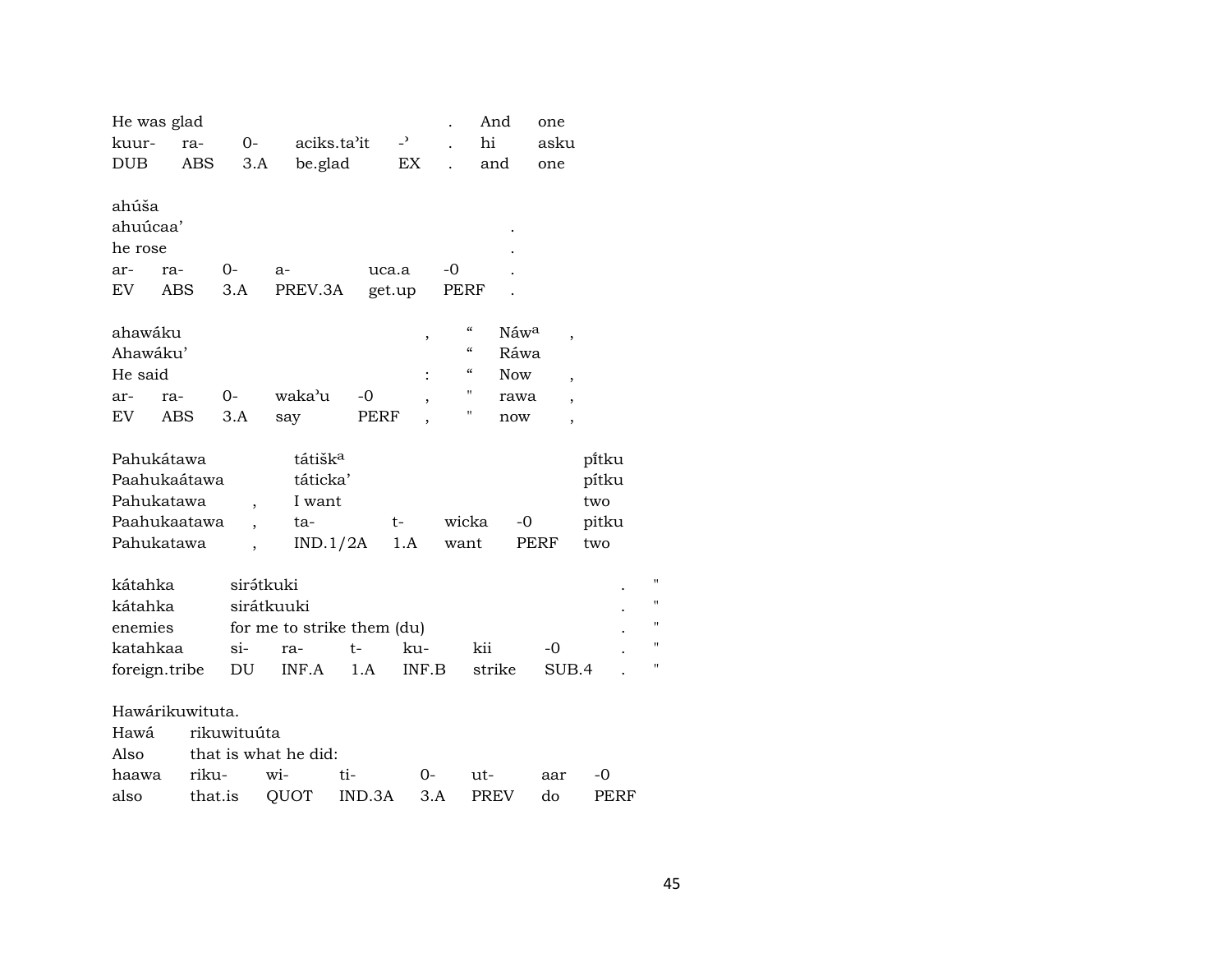| Aahararitíhaksət <sup>n</sup>                                      |                          |                         |                          |                            |              |                          |                          |            |                          |
|--------------------------------------------------------------------|--------------------------|-------------------------|--------------------------|----------------------------|--------------|--------------------------|--------------------------|------------|--------------------------|
| a                                                                  |                          | aharaaritiihaksat       |                          |                            |              |                          |                          |            |                          |
| and                                                                |                          |                         |                          | he took them one at a time |              |                          |                          |            |                          |
| a                                                                  | ar-                      | ra-                     | $0 -$                    | raar-                      |              | ri-                      | tiihaks.at               |            | -0                       |
| and                                                                | EV                       | ABS                     | 3.A                      |                            | 3PL.INAN.P   | PORT                     | group.to.go              |            | PERF                     |
|                                                                    |                          |                         |                          |                            |              |                          |                          |            |                          |
| $\boldsymbol{\zeta}\boldsymbol{\zeta}$<br>$\overline{\phantom{a}}$ |                          | Tátitska                |                          |                            |              |                          | Pahukatáwa               |            |                          |
| $\epsilon\epsilon$                                                 |                          | Táticka'                |                          |                            |              |                          | Paahukaátawa             |            |                          |
| $\boldsymbol{\zeta}\boldsymbol{\zeta}$                             | I want                   |                         |                          |                            |              | $\,$                     | Pahukatawa               |            | $\overline{\phantom{a}}$ |
| "                                                                  | ta-                      |                         | t-                       | wicka                      | $-0$         |                          | Paahukaatawa             |            |                          |
| н                                                                  |                          | IND.1/2A                | 1.A                      | want                       | PERF         |                          | Pahukatawa               |            | $\overline{\phantom{a}}$ |
|                                                                    |                          |                         |                          |                            |              |                          |                          |            |                          |
| táwitn                                                             |                          | rətkúkarah <sup>a</sup> |                          |                            |              |                          | $\overline{\phantom{a}}$ | hišíkstitn |                          |
| táwit                                                              |                          | ratkúkaraaha            |                          |                            |              |                          |                          | hi         | cíkstit                  |
| three                                                              |                          | for me to strike        |                          |                            |              |                          | $\overline{ }$           | and        | well                     |
| tawit                                                              | ra-                      |                         | $t-$                     | ku-                        | karaah       | -a                       |                          | hi         | cikstik                  |
| three                                                              |                          | INF.A                   | 1.A                      | INF.B                      | strike       | SUB.1                    |                          | and        | well                     |
|                                                                    |                          |                         |                          |                            |              |                          |                          |            |                          |
| naruitušíšiks <sup>u</sup>                                         |                          |                         |                          |                            |              |                          |                          |            |                          |
| raaruu'ituciíciksu'                                                |                          |                         |                          |                            |              |                          |                          |            |                          |
| then I'll just feel                                                |                          |                         |                          |                            |              |                          |                          |            |                          |
| raa-                                                               | ruu-                     | $i-$                    |                          | $t-$                       | $ut -$       | $i-$                     |                          | aciks.uu   | -0                       |
| just                                                               | then                     |                         | CONT.1/2A                | 1.A                        | PREV         | SEQ                      |                          | feel.fine  | PERF                     |
|                                                                    |                          |                         |                          |                            |              |                          |                          |            |                          |
| 11                                                                 | $\mathcal{C}\mathcal{C}$ | Nawa                    | $\overline{\phantom{a}}$ | Pahukátawa                 |              | ,                        |                          |            |                          |
| 11                                                                 | $\mathcal{C}\mathcal{C}$ | Ráwa                    |                          |                            | Paahukaátawa |                          |                          |            |                          |
| 11                                                                 | $\mathcal{C}$            | <b>Now</b>              | $\overline{\phantom{a}}$ | Pahukatawa                 |              | $\overline{ }$           |                          |            |                          |
| 11                                                                 | $^{\prime\prime}$        | rawa                    | $\overline{\phantom{a}}$ |                            | Paahukaatawa | $\overline{ }$           |                          |            |                          |
| 11                                                                 | $\pmb{\mathsf{H}}$       | now                     |                          | Pahukatawa                 |              | $\overline{\phantom{a}}$ |                          |            |                          |
|                                                                    |                          |                         |                          |                            |              |                          |                          |            |                          |
| tátiška                                                            |                          |                         |                          |                            |              |                          |                          |            |                          |
| táticka'                                                           |                          |                         |                          |                            |              |                          |                          |            |                          |
| I want                                                             |                          |                         |                          |                            |              |                          |                          |            |                          |
| ta-                                                                |                          | t-                      | wicka                    | $-0$                       |              |                          |                          |            |                          |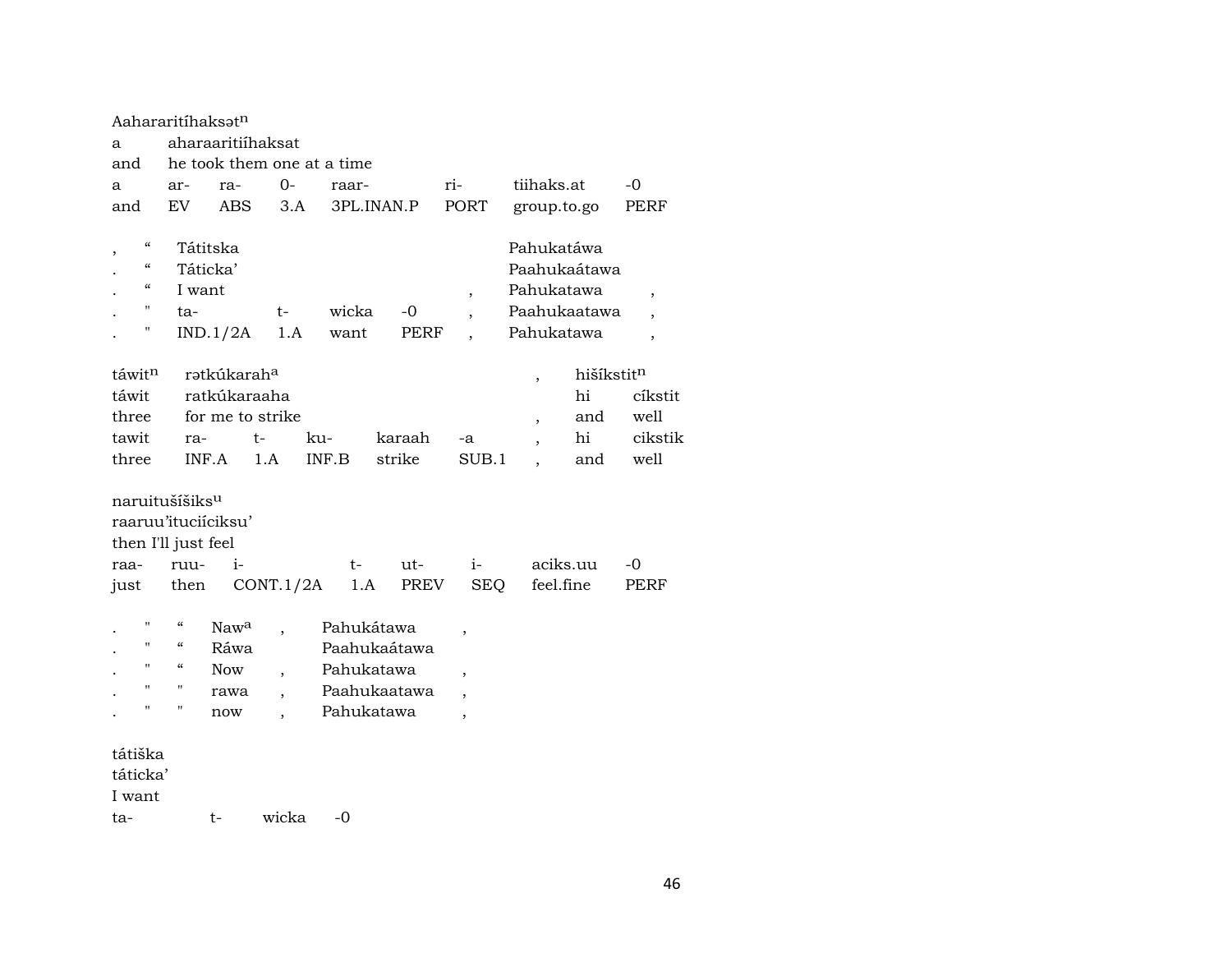## IND.1/2A 1.A want PERF

| nutkúkarah <sup>a</sup><br>ratkúkaraaha<br>for me to strike |               |                          |           | škítiiks<br>kskiíti'iks<br>four | П<br>$\pmb{\mathsf{H}}$<br>$\pmb{\mathsf{H}}$ | $\epsilon$<br>$\epsilon$<br>$\epsilon$ |
|-------------------------------------------------------------|---------------|--------------------------|-----------|---------------------------------|-----------------------------------------------|----------------------------------------|
| $t-$<br>ra-                                                 | ku-           | karaah                   | -a        | iks.kiiti'iks                   | $\pmb{\mathsf{H}}$                            | $\blacksquare$                         |
| 1.A<br>INF.A                                                | INF.B         | strike                   | SUB.1     | four                            | $\mathbf{H}$                                  | $\blacksquare$                         |
|                                                             |               |                          |           |                                 |                                               |                                        |
| Naw <sup>a</sup>                                            | Pahukátawa    | $\overline{\phantom{a}}$ |           |                                 |                                               |                                        |
| Ráwa                                                        | Paahukaátawa  |                          |           |                                 |                                               |                                        |
| Now<br>$\overline{\phantom{a}}$                             | Pahukatawa    | $\overline{\phantom{a}}$ |           |                                 |                                               |                                        |
| rawa<br>$\ddot{\phantom{0}}$                                | Paahukaatawa  |                          |           |                                 |                                               |                                        |
| now                                                         | Pahukatawa    | $\overline{\phantom{a}}$ |           |                                 |                                               |                                        |
|                                                             |               |                          |           |                                 |                                               |                                        |
| tatitskanisar <sup>u</sup>                                  |               |                          |           |                                 |                                               |                                        |
| táticka'                                                    |               |                          | riísaaru' |                                 |                                               |                                        |
| I want                                                      |               |                          | a chief   |                                 |                                               |                                        |
| ta-                                                         | wicka<br>$t-$ | $-0$                     | riisaar   | $-u^{\prime}$                   |                                               |                                        |
| IND.1/2A                                                    | 1.A<br>want   | PERF                     | be.chief  | <b>NOM</b>                      |                                               |                                        |
|                                                             |               |                          |           |                                 |                                               |                                        |
| nakúkuar <sup>a</sup>                                       |               |                          |           |                                 |                                               |                                        |
| rakukú'aara                                                 |               |                          |           |                                 |                                               |                                        |
| for me to become                                            |               |                          |           |                                 |                                               |                                        |
| ku-<br>ra-                                                  | ku-           | aar                      | -a        |                                 |                                               |                                        |
| $INF.A$ 1.P                                                 | INF.B         | become                   | SUB.1     |                                 |                                               |                                        |
|                                                             |               |                          |           |                                 |                                               |                                        |
| tátiška                                                     |               |                          | súhuks    |                                 |                                               |                                        |
| Táticka'                                                    |               |                          | súhuks    |                                 |                                               |                                        |
| I want                                                      |               |                          | five      |                                 |                                               |                                        |
| ta-                                                         | wicka<br>$t-$ | $-0$                     | suhuks    |                                 |                                               |                                        |
| $IND.1/2A$ 1.A                                              | want          | PERF                     | five      |                                 |                                               |                                        |
|                                                             |               |                          |           | $\pmb{\mathsf{H}}$              |                                               |                                        |
| nətkúkarah <sup>a</sup>                                     |               |                          |           | $\pmb{\mathsf{H}}$              |                                               |                                        |
| ratkúkaraaha                                                |               |                          |           |                                 |                                               |                                        |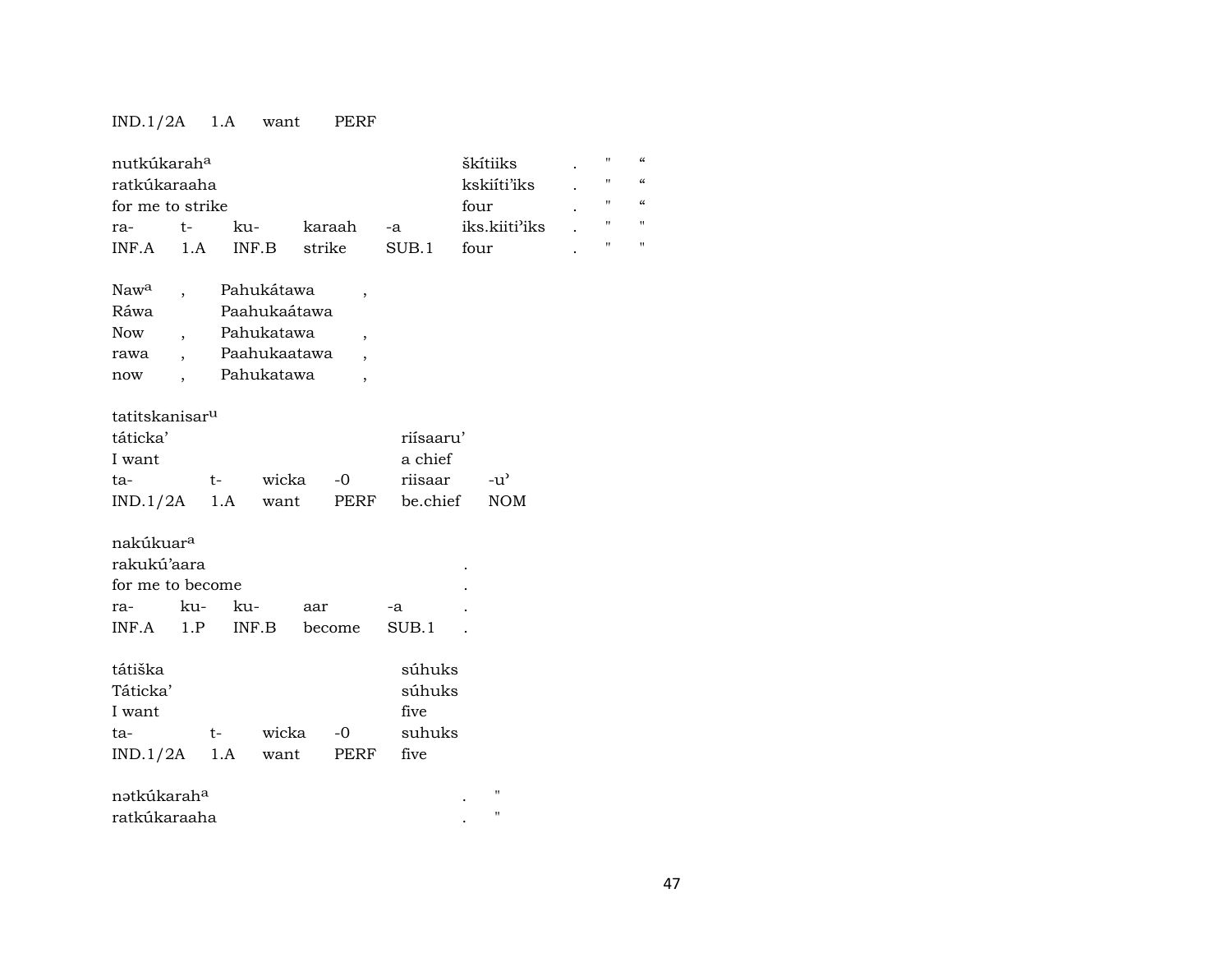| for me to strike |                          |              |                               |                     |             |                          |                          | $\mathbf{H}$       |             |        |                          |  |
|------------------|--------------------------|--------------|-------------------------------|---------------------|-------------|--------------------------|--------------------------|--------------------|-------------|--------|--------------------------|--|
| ra-              | t-                       | ku-          |                               | karaah              | -a          |                          |                          | $\mathbf{H}$       |             |        |                          |  |
| INF.A            | 1.A                      | INF.B        |                               | strike              |             | SUB.1                    |                          | $\pmb{\mathsf{H}}$ |             |        |                          |  |
|                  |                          |              |                               |                     |             |                          |                          |                    |             |        |                          |  |
| Hiruwitawaku     |                          |              |                               |                     |             |                          |                          |                    |             | $\, ,$ | $\mathcal{C}\mathcal{C}$ |  |
| Hiru             |                          | witaahwáku'  |                               |                     |             |                          |                          |                    |             |        | $\pmb{\zeta}\pmb{\zeta}$ |  |
| Then             |                          | he would say |                               |                     |             |                          |                          |                    |             |        | $\mathcal{C}\mathcal{C}$ |  |
| hiruu            | wi-                      |              | ti-                           | $0-$                | ar-         |                          | waka'u                   | $-0$               |             |        | $\pmb{\mathsf{H}}$       |  |
| then             | QUOT                     |              | IND.3A                        | 3.A                 | ${\rm EV}$  |                          | say                      |                    | <b>PERF</b> |        | $\pmb{\mathsf{H}}$       |  |
|                  |                          |              |                               |                     |             |                          |                          |                    |             |        |                          |  |
| Háa<br>Haá'a'    | $\overline{\phantom{a}}$ |              | nikurakuwáka<br>rikurakuwaáka |                     |             |                          |                          |                    |             |        |                          |  |
| Yes              |                          |              |                               | that which you said |             |                          |                          |                    |             |        |                          |  |
| haa'a'           | $\overline{\phantom{a}}$ | riku-        |                               | ra-                 | $0-$        | ku-                      |                          | waak               |             | -a     |                          |  |
| yes              | $\overline{\phantom{a}}$ | that.is      |                               | INF.A               | 3.A         | INF.B                    |                          | say.SUB            |             | SUB.1  |                          |  |
|                  |                          |              |                               |                     |             |                          |                          |                    |             |        |                          |  |
| 11<br>Asku       |                          | ahúša        |                               |                     |             |                          |                          |                    |             | $\, ,$ |                          |  |
| Π<br>Ásku        |                          | ahuúcaa'     |                               |                     |             |                          |                          |                    |             |        |                          |  |
| П<br>One         |                          | he arose     |                               |                     |             |                          |                          |                    |             |        |                          |  |
| 11<br>asku       |                          | ar-          | ra-                           | $0-$                | $a-$        |                          | uca.a                    |                    | $-0$        |        |                          |  |
| П<br>one         |                          | EV           | <b>ABS</b>                    | 3.A                 |             | PREV.3A                  |                          | get.up             | PERF        |        |                          |  |
|                  |                          |              |                               |                     |             |                          |                          |                    |             |        |                          |  |
| ahawáku          |                          |              |                               |                     |             | ,                        | $\pmb{\zeta}\pmb{\zeta}$ |                    |             |        |                          |  |
| Ahawáku'         |                          |              |                               |                     |             |                          | $\pmb{\zeta}\pmb{\zeta}$ |                    |             |        |                          |  |
| He said          |                          |              |                               |                     |             | $\ddot{\cdot}$           | $\pmb{\zeta}\pmb{\zeta}$ |                    |             |        |                          |  |
| ar-              | ra-                      | $O-$         |                               | waka'u              | $-0$        | ,                        | $\pmb{\mathsf{H}}$       |                    |             |        |                          |  |
| EV               | <b>ABS</b>               | 3.A          | say                           |                     | PERF        | $\overline{\phantom{a}}$ | $\pmb{\mathsf{H}}$       |                    |             |        |                          |  |
| Tátiška          |                          |              |                               |                     |             |                          |                          |                    |             |        |                          |  |
| Táticka'         |                          |              |                               |                     |             |                          |                          |                    |             |        |                          |  |
| I want           |                          |              |                               |                     |             |                          |                          |                    |             |        |                          |  |
| ta-              |                          | t-           | wicka                         | $-0$                |             |                          |                          |                    |             |        |                          |  |
| IND.1/2A         |                          | $1.A$        | want                          |                     | <b>PERF</b> |                          |                          |                    |             |        |                          |  |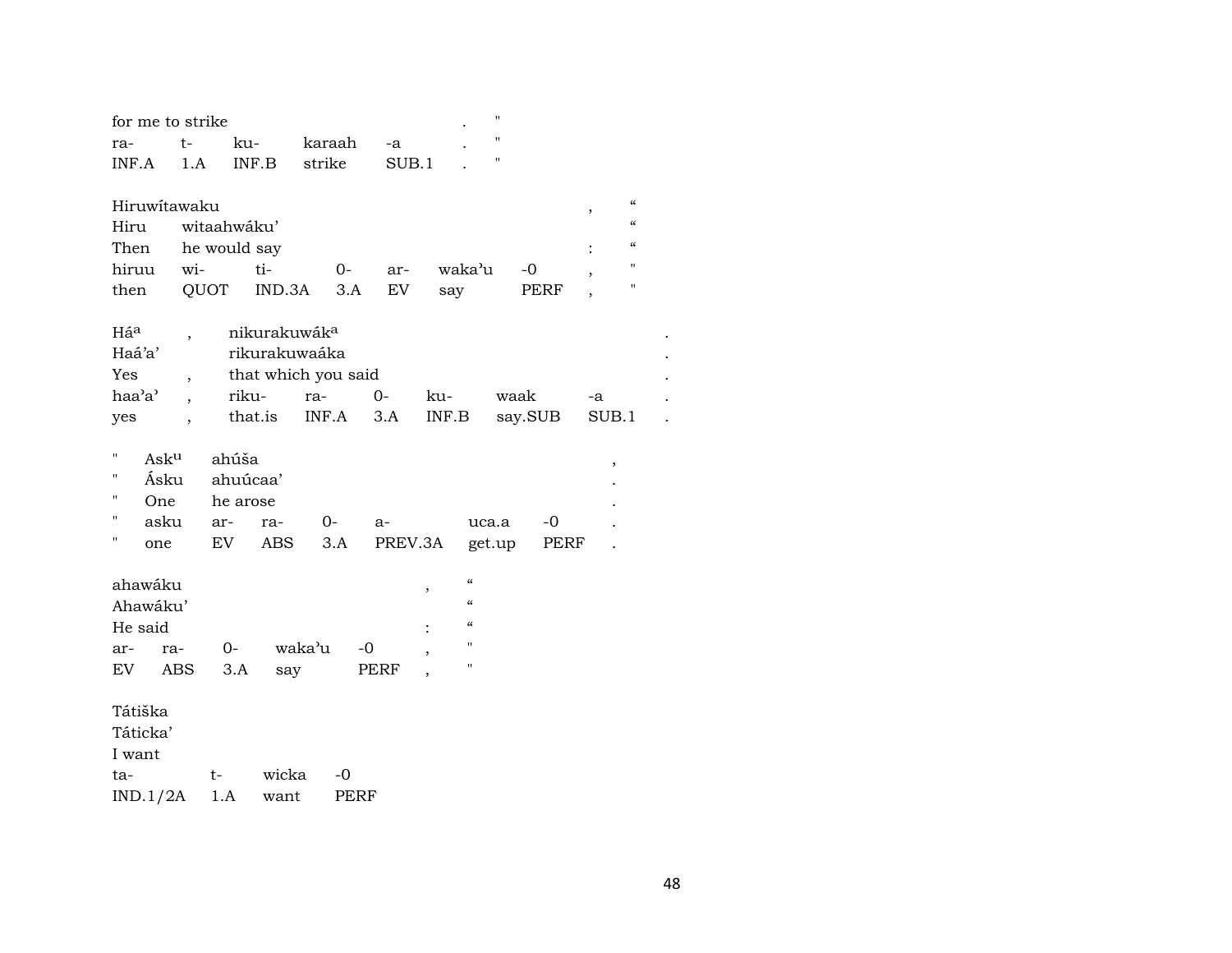| rutkúkara  |                       |              |          |         |        |                                        | skíksapiš          |                          | $\pmb{\mathsf{H}}$ | $5$ s $ku$ |
|------------|-----------------------|--------------|----------|---------|--------|----------------------------------------|--------------------|--------------------------|--------------------|------------|
|            | ratkúkaraaha          |              |          |         |        |                                        | ckíksaapic         |                          | 11                 | Ásku       |
|            | for me to strike them |              |          |         |        | six                                    |                    |                          | 11                 | One        |
| ra-        | t-                    | ku-          | karaah   |         | -a     |                                        | ickiksaapic        |                          | $\pmb{\mathsf{H}}$ | asku       |
| INF.A      | 1.A                   | INF.B        | strike   |         | SUB.1  | six                                    |                    |                          | П                  | one        |
| ahúša      |                       |              |          |         |        |                                        | $\, ,$             |                          |                    |            |
| ahuúcaa'   |                       |              |          |         |        |                                        |                    |                          |                    |            |
| he arose   |                       |              |          |         |        |                                        |                    |                          |                    |            |
| ar-        | ra-                   | $0-$         | $a-$     | uca.a   |        | $-0$                                   |                    |                          |                    |            |
| EV         | ABS                   | 3.A          | PREV.3A  |         | get.up | PERF                                   |                    |                          |                    |            |
| ahawáku    |                       |              |          |         |        | $\epsilon\epsilon$                     | Náw <sup>a</sup>   |                          |                    |            |
| Ahawáku'   |                       |              |          |         |        | $\boldsymbol{\zeta}\boldsymbol{\zeta}$ | Ráwa               |                          |                    |            |
| He said    |                       |              |          |         |        | $\boldsymbol{\mathcal{C}}$             | <b>Now</b>         | ,                        |                    |            |
| ar-        | ra-                   | $0-$         | waka'u   | $-0$    |        | $\mathbf{H}$                           | rawa               |                          |                    |            |
| EV         | <b>ABS</b>            | 3.A          | say      | PERF    |        | Н                                      | now                | $\overline{\phantom{a}}$ |                    |            |
|            |                       |              |          |         |        |                                        |                    |                          |                    |            |
| Pahukátawa |                       |              | tátiška  |         |        |                                        |                    | əsku                     |                    |            |
|            | Paahukaátawa          |              | táticka' |         |        |                                        |                    | ásku                     |                    |            |
|            | Pahukatawa,           |              | I want   |         |        |                                        |                    | one                      |                    |            |
|            | Paahukaatawa          | ta-          |          | t-      | wicka  | $-0$                                   |                    | asku                     |                    |            |
| Pahukatawa |                       |              | IND.1/2A | 1.A     | want   |                                        | PERF               | one                      |                    |            |
| rátkuki,   |                       |              |          |         |        |                                        |                    |                          |                    |            |
| rátkuuki   |                       |              |          |         |        |                                        |                    |                          |                    |            |
|            | for me to strike      |              |          |         |        |                                        |                    |                          |                    |            |
| ra-        | t-                    | ku-          | kii      | $-0$    |        |                                        |                    |                          |                    |            |
| INF.A      | 1.A                   | INF.B        | strike   |         | SUB.4  |                                        |                    |                          |                    |            |
|            |                       |              |          |         |        |                                        |                    |                          |                    |            |
|            | hirikúhurahuš         |              |          |         |        |                                        | $\pmb{\mathsf{H}}$ |                          |                    |            |
| hi         |                       | rikuuhúrahac |          |         |        |                                        | 11                 |                          |                    |            |
| and        | I'll die              |              |          |         |        |                                        | $\pmb{\mathsf{H}}$ |                          |                    |            |
| hi         | ri-                   |              | ku-      | hurahac | $-0$   |                                        | Ħ                  |                          |                    |            |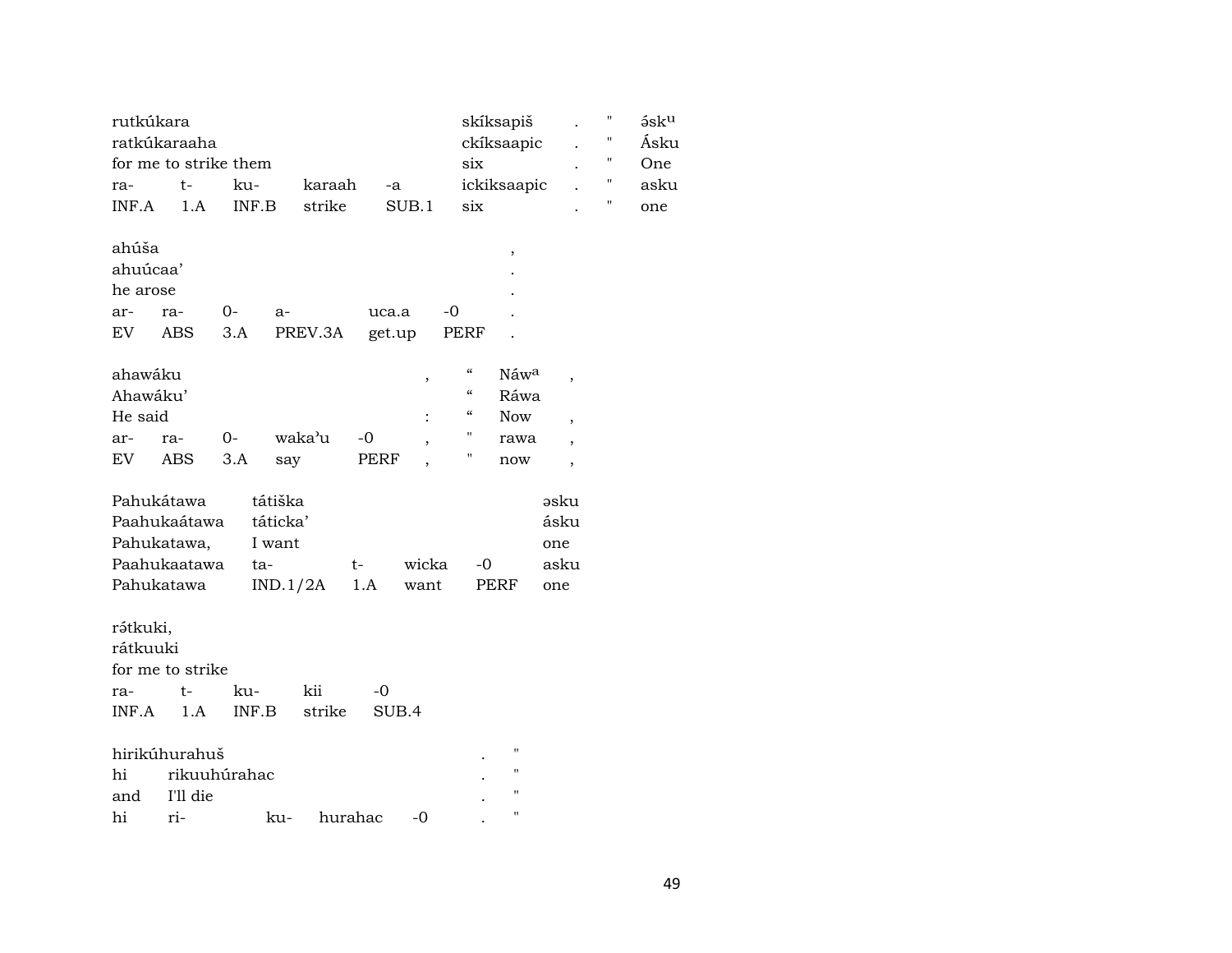| and                                    | CONT.3A                                                             |                   | 1.P               | die             | PERF                     |                                                 | 11     |      |  |
|----------------------------------------|---------------------------------------------------------------------|-------------------|-------------------|-----------------|--------------------------|-------------------------------------------------|--------|------|--|
| Ahawáku<br>Ahawáku'<br>He said         |                                                                     |                   |                   |                 | $\, ,$                   | $\alpha$<br>$\epsilon\epsilon$<br>$\mathcal{C}$ |        |      |  |
| ar-                                    | ra-                                                                 | 0-                | waka'u            | $-0$            |                          | Ħ                                               |        |      |  |
| <b>EV</b>                              | <b>ABS</b>                                                          | 3.A               | say               | PERF            | ,                        | $\pmb{\mathsf{H}}$                              |        |      |  |
|                                        | Kariritiwišk <sup>a</sup>                                           |                   |                   |                 |                          |                                                 | ,      |      |  |
|                                        | Kariiriitíwicka'                                                    |                   |                   |                 |                          |                                                 |        |      |  |
|                                        | I do not want                                                       |                   |                   |                 |                          |                                                 |        |      |  |
| karii-                                 |                                                                     | rii-              | t-                | $i-$            | wicka                    | -0                                              |        |      |  |
|                                        | EMPH.NEG                                                            | <b>ASSR</b>       | 1.A               | <b>SEQ</b>      | want                     |                                                 | PERF   |      |  |
|                                        |                                                                     |                   |                   |                 |                          |                                                 |        |      |  |
| irii-<br>what                          | iriwirəspaka<br>iriiwiraspaaka<br>what you have said<br>wii-<br>now | ra-<br><b>ABS</b> | $S-$<br>$2.A$     | waak<br>say.SUB |                          | -a<br>SUB.1                                     | ,      |      |  |
| Hawá<br>Also                           | hawakararúšia                                                       | kararúci'a        | let him not do it |                 |                          |                                                 |        |      |  |
| haawa                                  | kara-                                                               |                   | ri-               | $O-$            | ut-                      | $i-$                                            | aar    | -0   |  |
| also                                   | <b>NEG</b>                                                          |                   | CONT.3A           | 3.A             | PREV                     | <b>SEQ</b>                                      | do     | PERF |  |
| táku                                   |                                                                     |                   | Asku              | ahawáku         |                          |                                                 |        |      |  |
| táku'                                  |                                                                     | Н                 | Ásku              | ahawáku'        |                          |                                                 |        |      |  |
| anyone                                 |                                                                     | 11                | One               | he said         |                          |                                                 |        |      |  |
| taku                                   |                                                                     | $\mathbf{H}$      | asku              | ar-             | ra-                      | $O-$                                            | waka'u | -0   |  |
| someone                                |                                                                     | Ħ                 | one               | EV              | ABS                      | 3.A                                             | say    | PERF |  |
| $\boldsymbol{\zeta}\boldsymbol{\zeta}$ | Náw <sup>a</sup>                                                    |                   | Pahukátawa        |                 | $\overline{\phantom{a}}$ |                                                 |        |      |  |
| $\boldsymbol{\zeta}\boldsymbol{\zeta}$ | Ráwa                                                                |                   |                   | Paahukaátawa    |                          |                                                 |        |      |  |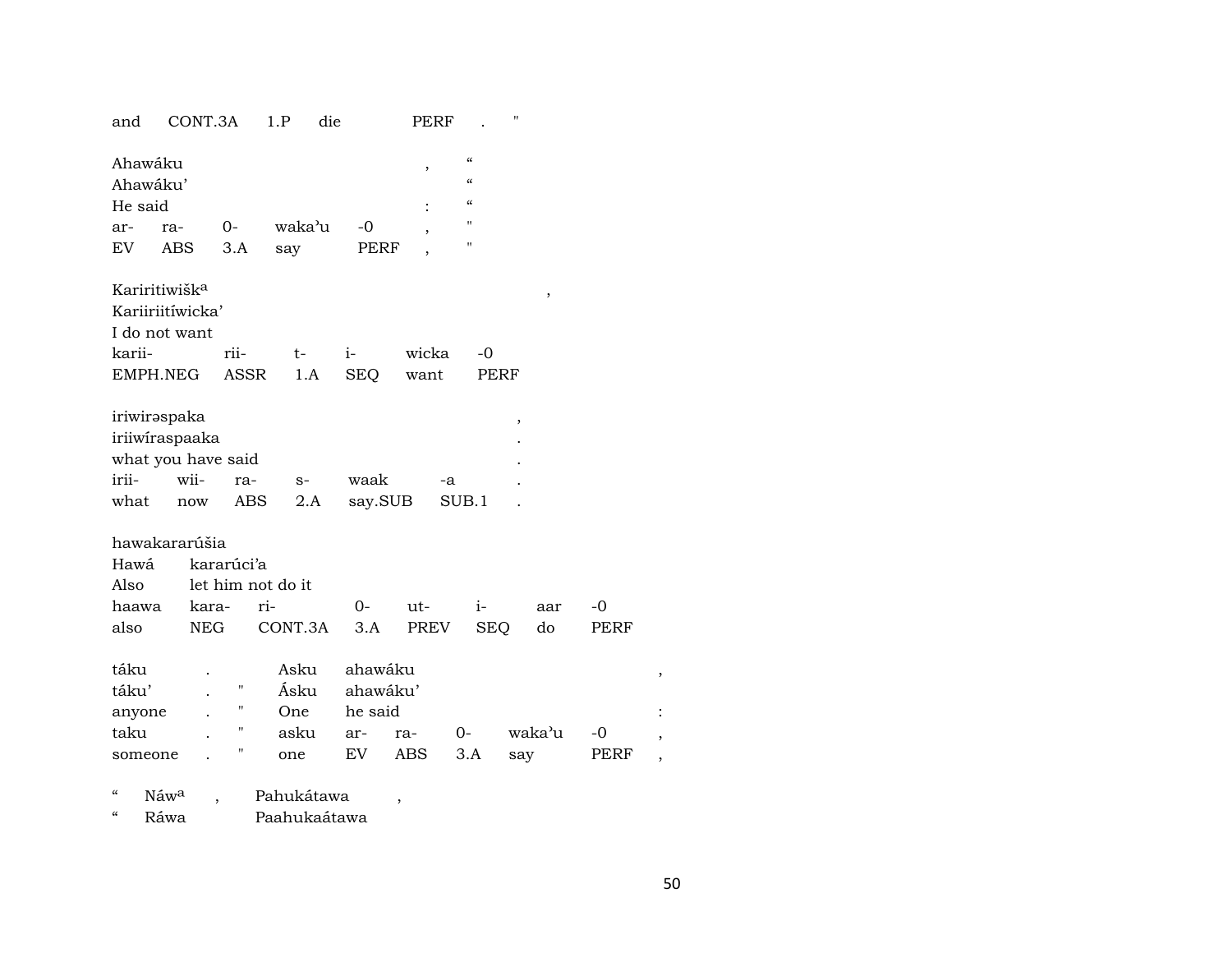| $\mathcal{C}$            | <b>Now</b>                              |              |                       | Pahukatawa                 |             | $\overline{\phantom{a}}$ |             |                          |                |                          |                |                          |                          |               |
|--------------------------|-----------------------------------------|--------------|-----------------------|----------------------------|-------------|--------------------------|-------------|--------------------------|----------------|--------------------------|----------------|--------------------------|--------------------------|---------------|
| $\pmb{\mathsf{H}}$       | rawa                                    |              |                       | Paahukaatawa               |             |                          |             |                          |                |                          |                |                          |                          |               |
| $\pmb{\mathsf{H}}$       | now                                     |              |                       | Pahukatawa                 |             | $\overline{\phantom{a}}$ |             |                          |                |                          |                |                          |                          |               |
|                          |                                         |              |                       |                            |             |                          |             |                          |                |                          |                |                          |                          |               |
|                          | tatiškaratkúkararuksiríwar <sup>a</sup> |              |                       |                            |             |                          |             |                          |                |                          |                |                          |                          |               |
| táticka'                 |                                         |              |                       |                            |             |                          |             | ratkúkaraaha             |                |                          |                |                          |                          | ruksiríwaara  |
| I want                   |                                         |              |                       |                            |             |                          |             | for me to strike him     |                |                          |                |                          |                          | nine          |
| ta-                      |                                         | $t-$         |                       | wicka                      | $-0$        | ra-                      |             | $t-$                     | ku-            |                          |                | karaah                   | -a                       | ruksiri.waara |
|                          | IND.1/2A                                | 1.A          |                       | want                       | <b>PERF</b> |                          | INF.A       | 1.A                      | INF.B          |                          |                | strike                   | SUB.1                    | nine          |
|                          |                                         |              |                       |                            |             |                          |             |                          |                |                          |                |                          |                          |               |
|                          | hirurikisikiitn                         |              |                       |                            |             |                          |             |                          |                |                          |                |                          |                          |               |
|                          | hirú                                    |              |                       | rikísiki'it                |             |                          |             |                          |                |                          |                |                          |                          |               |
| $\, ,$                   | and then                                |              |                       | if he is alive             |             |                          |             |                          |                |                          |                |                          |                          |               |
| $\overline{\phantom{a}}$ | hiruu                                   |              | ri-                   |                            | $0-$        | kisikit                  |             | $\overline{\phantom{a}}$ |                |                          |                |                          |                          |               |
| $\overline{ }$           | then                                    |              |                       | CONT.3A                    | 3.A         |                          | be.alive    | EX                       |                |                          |                |                          |                          |               |
|                          |                                         |              |                       |                            |             |                          |             |                          |                |                          |                |                          |                          |               |
|                          | hiituturíkatn                           |              |                       |                            |             |                          |             |                          |                |                          |                |                          |                          |               |
| hi                       |                                         | ituutuuríkut |                       |                            |             |                          |             |                          |                |                          | $^{\prime}$    |                          |                          |               |
| and                      |                                         |              |                       | then I'll take hold of him |             |                          |             |                          |                |                          | $\blacksquare$ |                          |                          |               |
| hi                       | $i-$                                    |              |                       | $t-$                       | ut-         |                          | uurikuk     | $-0$                     |                |                          | $^{\prime}$    |                          |                          |               |
| and                      |                                         | CONT.1/2A    |                       | 1.A                        | <b>PREV</b> | hold                     |             |                          | <b>PERF</b>    |                          | $\blacksquare$ |                          |                          |               |
|                          |                                         |              |                       |                            |             |                          |             |                          |                |                          |                |                          |                          |               |
|                          | Híruahiwáku                             |              |                       |                            |             |                          |             |                          | $\, ,$         | $\mathcal{C}\mathcal{C}$ |                | Náwa                     | $\overline{\phantom{a}}$ |               |
| Hiru                     |                                         | ahiwáku'     |                       |                            |             |                          |             |                          |                | $\mathcal{C}\mathcal{C}$ |                | Ráwa                     |                          |               |
| Then                     |                                         | he said      |                       |                            |             |                          |             |                          | $\ddot{\cdot}$ | $\mathcal{C}\mathcal{C}$ |                | <b>Now</b>               | $\overline{\phantom{a}}$ |               |
| hiruu                    | ar-                                     |              | ri-                   |                            | $0-$        | waka'u                   |             | $-0$                     |                | 11                       |                | rawa                     | $\cdot$                  |               |
| then                     | EV                                      |              | CONT.3A               |                            | 3.A         | say                      |             | PERF                     |                | Н                        |                | now                      | $\overline{\phantom{a}}$ |               |
|                          |                                         |              |                       |                            |             |                          |             |                          |                |                          |                |                          |                          |               |
| náw <sup>a</sup>         |                                         |              | nurišuhú <sup>u</sup> |                            |             |                          |             |                          |                |                          |                |                          |                          |               |
| ráwa                     |                                         |              |                       | ruurucuuhú'u               |             |                          |             |                          |                |                          |                |                          |                          |               |
| now                      |                                         |              |                       | let it be awhile           |             |                          |             |                          |                |                          |                |                          | Ţ                        |               |
| rawa                     |                                         |              | ruu-                  | ri-                        |             | $0-$                     | ut-         |                          | uhur-          | $\mathbf 0$              |                | $\overline{\phantom{a}}$ |                          |               |
| now                      |                                         |              | then                  | CONT.3A                    |             | 3.A                      | <b>PREV</b> |                          | awhile         | be                       |                | EX                       |                          |               |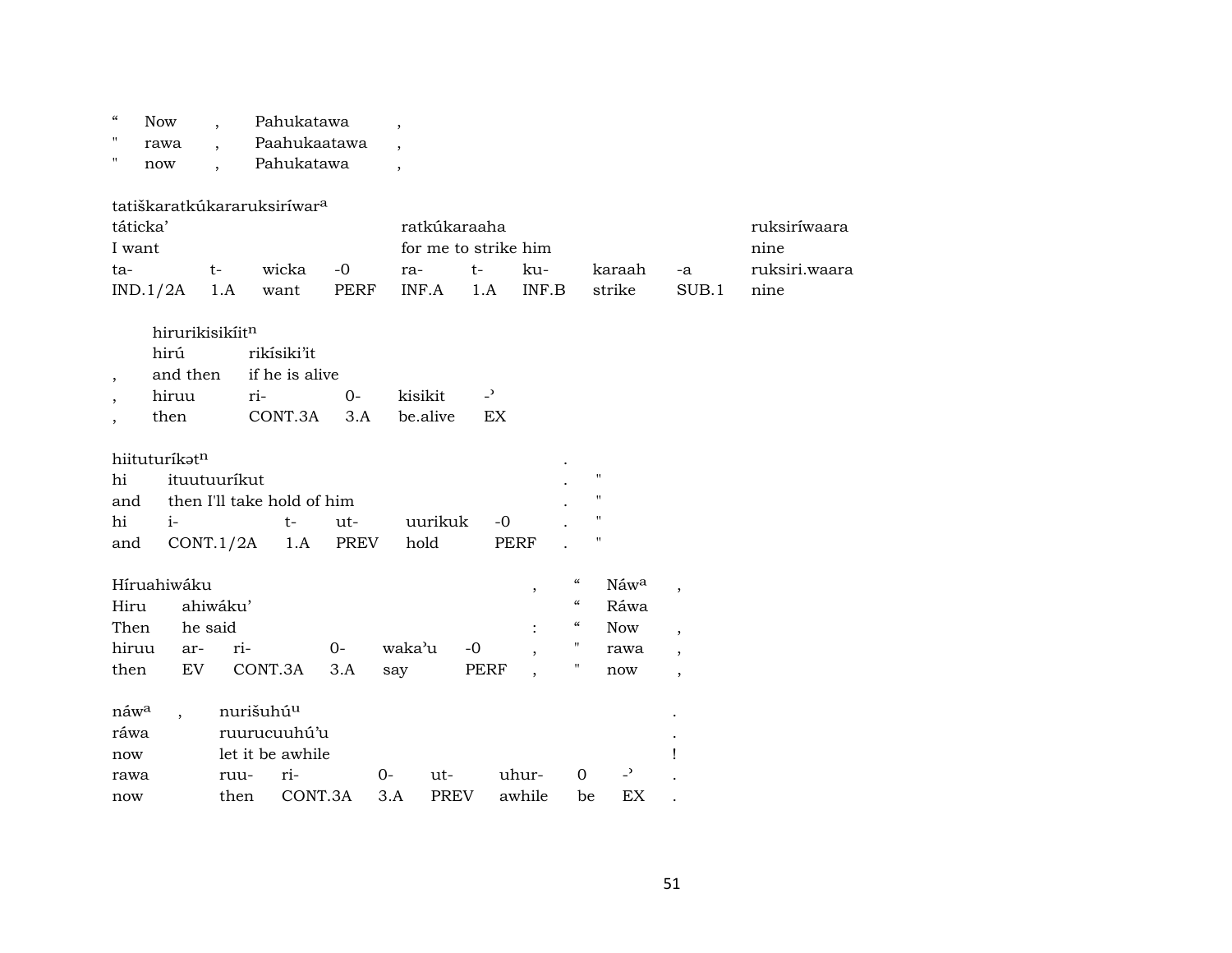| $\mathbf H$<br>$\mathsf{H}$              |                                   |                          |                                   |        |                 |                            |             |                     |                            |       |         |              |             |
|------------------------------------------|-----------------------------------|--------------------------|-----------------------------------|--------|-----------------|----------------------------|-------------|---------------------|----------------------------|-------|---------|--------------|-------------|
| $\mathsf{H}$<br>$\mathbf H$              |                                   |                          |                                   |        |                 |                            |             |                     |                            |       |         |              |             |
|                                          |                                   |                          |                                   |        |                 |                            |             |                     |                            |       |         |              |             |
| Iriísi'ahaaku                            | Irísiahakuwitararikáahu           |                          |                                   |        |                 |                            |             |                     | witaraarikaa'aahu'         |       |         |              |             |
| irii-                                    | The one sitting with him<br>$si-$ | ar-                      | ra-                               | $0-$   | kus             | $-0$                       | wi-         |                     | he was telling them<br>ti- | $O -$ | $a-$    | raa.ri.kaa.a | -:hus       |
| where                                    | DU                                | ${\rm EV}$               | <b>ABS</b>                        | 3.A    | be.sitting      | SUB.4                      |             | QUOT                | IND.3A                     | 3.A   | PREV.3A | tell.to      | <b>IMPF</b> |
| $\epsilon\epsilon$                       | Náwa                              | $\overline{\phantom{a}}$ |                                   |        |                 |                            |             |                     |                            |       |         |              |             |
| $\mathcal{C}\mathcal{C}$                 | Ráwa                              |                          |                                   |        |                 |                            |             |                     |                            |       |         |              |             |
| $\mathcal{C}\mathcal{C}$<br>$\mathbf{H}$ | <b>Now</b>                        |                          |                                   |        |                 |                            |             |                     |                            |       |         |              |             |
| $\pmb{\mathsf{H}}$                       | rawa                              |                          |                                   |        |                 |                            |             |                     |                            |       |         |              |             |
|                                          | now                               |                          |                                   |        |                 |                            |             |                     |                            |       |         |              |             |
|                                          | iriwiruwitúšista                  |                          |                                   |        |                 |                            |             |                     |                            |       |         |              |             |
|                                          | iriwiruuwitúcista                 |                          |                                   |        |                 |                            |             |                     |                            |       |         |              |             |
|                                          |                                   |                          | now that is how it is going to be |        |                 |                            |             |                     |                            |       |         |              |             |
| irii-                                    | wii-                              | ruu-                     | wi-                               | ti-    | $O -$<br>IND.3A | ut-<br><b>PREV</b>         | $\mathbf 0$ | -his<br><b>PERF</b> | -ta<br><b>INT</b>          |       |         |              |             |
| that                                     | now                               | then                     | QUOT                              |        | 3.A             |                            | be          |                     |                            |       |         |              |             |
| $\pmb{\pi}$                              | Ahawáku                           |                          |                                   |        |                 | $\boldsymbol{\mathcal{C}}$ |             |                     |                            |       |         |              |             |
| $\mathbf{H}$                             | Ahawáku'                          |                          |                                   |        |                 | $\boldsymbol{\mathcal{C}}$ |             |                     |                            |       |         |              |             |
| $\mathbf{H}$                             | He said:                          |                          |                                   |        |                 | $\boldsymbol{\mathcal{C}}$ |             |                     |                            |       |         |              |             |
| $\pmb{\mathsf{H}}$                       | ar-                               | ra-                      | $O -$                             | waka'u | $-0$            | $\pmb{\mathsf{H}}$         |             |                     |                            |       |         |              |             |
| $\pmb{\mathsf{H}}$                       | EV                                | ABS                      | 3.A                               | say    | PERF            | $\pmb{\mathsf{H}}$         |             |                     |                            |       |         |              |             |
| Nikakátišk <sup>a</sup>                  |                                   |                          |                                   |        |                 |                            |             |                     |                            |       |         |              |             |
|                                          | Rikaakaáticka'                    |                          |                                   |        |                 |                            |             |                     |                            |       |         |              |             |
|                                          | I do not want it                  |                          |                                   |        |                 |                            |             |                     |                            |       |         |              |             |
|                                          |                                   |                          |                                   |        |                 |                            |             |                     |                            |       |         |              |             |

rii- kaaka- t- wicka -0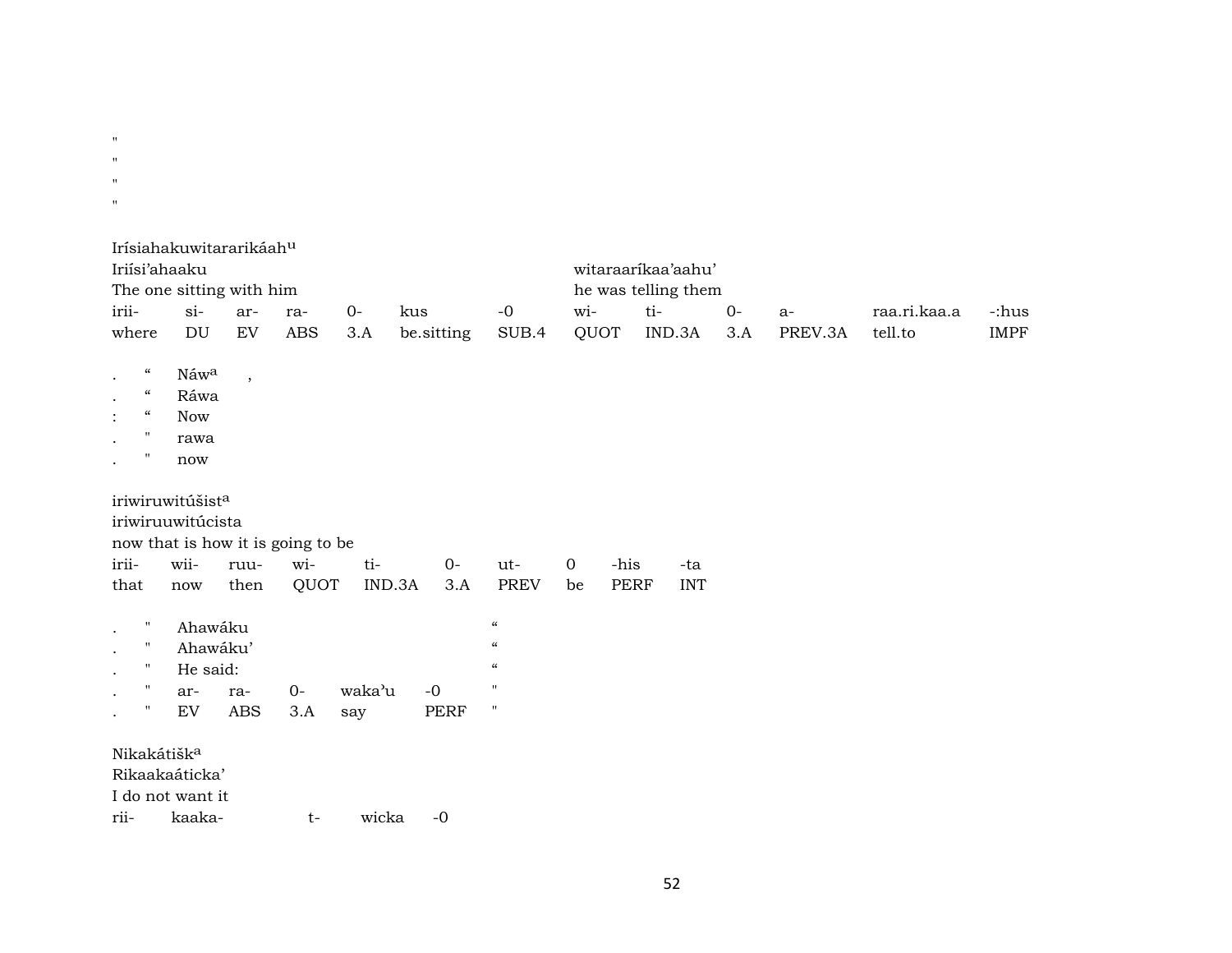| that         |                                                                        | NEG.ID.1/2A                                                                                       | 1.A   | want              | PERF    |              |              |                                                      |               |
|--------------|------------------------------------------------------------------------|---------------------------------------------------------------------------------------------------|-------|-------------------|---------|--------------|--------------|------------------------------------------------------|---------------|
|              | tiiriwirawak <sup>a</sup><br>ti'iriiwirawaaka<br>this that he has said |                                                                                                   |       |                   |         |              |              |                                                      |               |
| tii-         | irii-                                                                  | wii-                                                                                              | ra-   | $0-$              | waak    | -a           |              |                                                      |               |
| this         | that                                                                   | now                                                                                               | ABS   | 3.A               | say.SUB | SUB.1        |              |                                                      |               |
| ra-<br>INF.A | $O -$<br>3.A                                                           | nakukuwakurarúhuksa,<br>rakukuhwakuraaruúhuksa<br>when he slighted me verbally<br>$a-$<br>PREV.3A |       | ku-<br>ku-<br>1.P | INF.B   | uur-<br>PREV |              | wakuur.raaruuhuks.a<br>speak.caustically.to          | $-0$<br>SUB.4 |
|              | hirikurutárist <sup>a</sup>                                            |                                                                                                   |       |                   |         |              |              | $\pmb{\mathsf{H}}$                                   |               |
| hi           |                                                                        | rikuruutárista                                                                                    |       |                   |         |              |              | $\pmb{\mathsf{H}}$                                   |               |
| and          |                                                                        | he is going to do that                                                                            |       |                   |         |              |              | $\pmb{\mathsf{H}}$                                   |               |
| hi           | riku-                                                                  |                                                                                                   | $0 -$ |                   |         | -his         | -ta          | $\pmb{\mathsf{H}}$                                   |               |
|              |                                                                        | ra-                                                                                               |       | ut-               | aar     |              |              | П                                                    |               |
| and          | that.is                                                                | ABS                                                                                               | 3.A   | <b>PREV</b>       | do      | PERF         | <b>INT</b>   |                                                      |               |
| Náwa         |                                                                        | irár <sup>i</sup>                                                                                 |       |                   |         |              | $\, ,$       |                                                      |               |
| Ráwa         |                                                                        | iraári'                                                                                           |       |                   |         |              |              |                                                      |               |
| Now          | $\overline{\phantom{a}}$                                               | brother                                                                                           |       |                   |         |              | $\,$         |                                                      |               |
| rawa         | $\ddot{\phantom{0}}$                                                   | $i-$                                                                                              |       | -raar-            |         | -ri'         | ,            |                                                      |               |
| now          |                                                                        | 3.POSS.A                                                                                          |       | same.sex.sibling  |         | 3.POSS.B     |              |                                                      |               |
|              |                                                                        |                                                                                                   |       |                   |         |              |              |                                                      |               |
| aahawáku     |                                                                        |                                                                                                   |       |                   |         | Pahukátawa   |              | $\mathcal{C}\mathcal{C}$<br>$\overline{\phantom{a}}$ |               |
| a            | ahawáku'                                                               |                                                                                                   |       |                   |         |              | Paahukaátawa | $\epsilon\epsilon$                                   |               |
| and          | he said                                                                |                                                                                                   |       |                   |         | Pahukatawaa  |              | $\boldsymbol{\zeta}\boldsymbol{\zeta}$               |               |
| a            | ar-                                                                    | ra-                                                                                               | 0-    | waka'u            | $-0$    |              | Paahukaatawa | 11                                                   |               |
| and          | EV                                                                     | ABS                                                                                               | 3.A   | say               | PERF    | Pahukatawa   |              | $\blacksquare$<br>,                                  |               |

Wikasirakirarátatn

Wikaasiraakiraraátut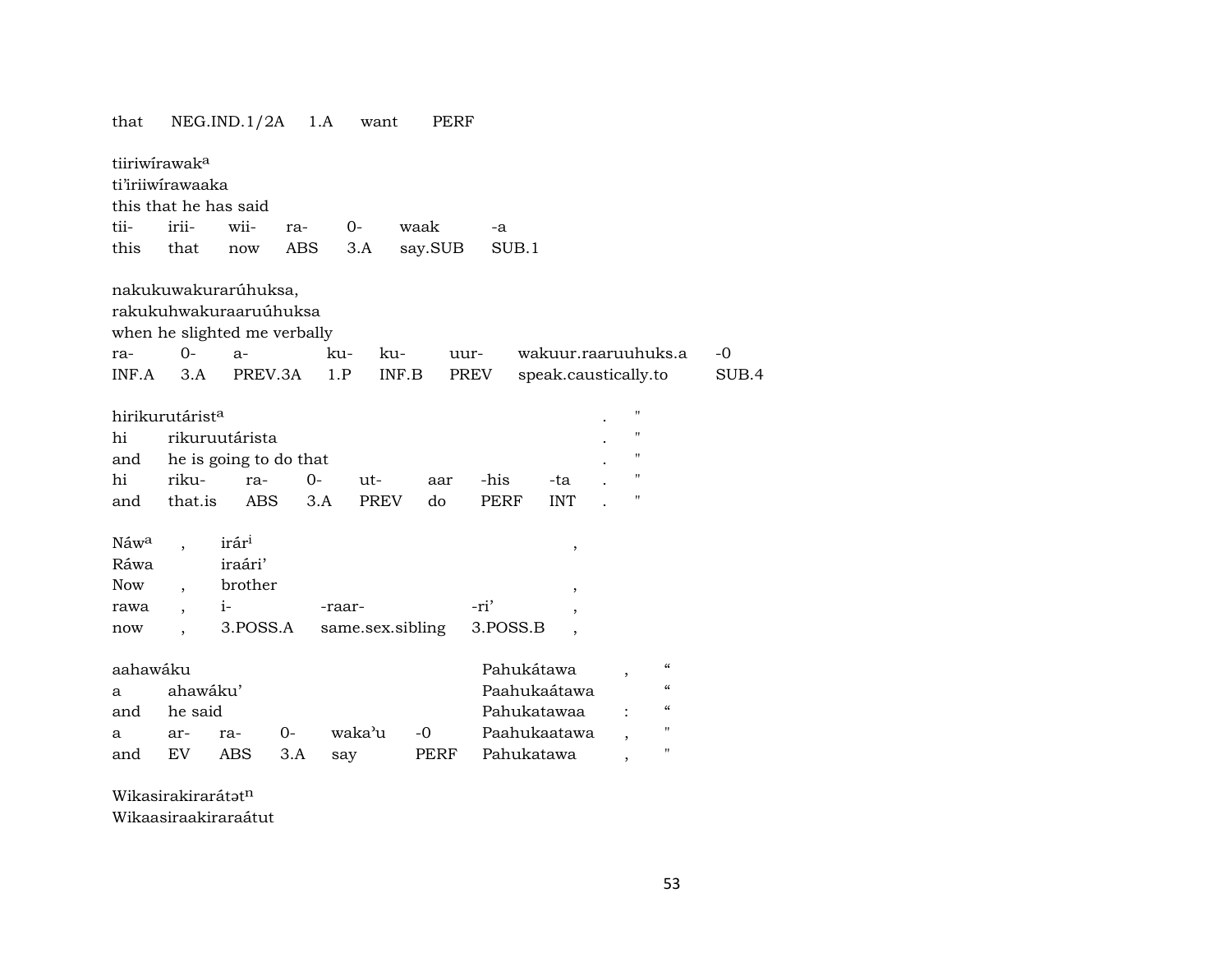|                                                                     | You must put water in it (a bowl)                                                   |                            |                                                                  |                     |                                                                                                                     |                     |              |                   |
|---------------------------------------------------------------------|-------------------------------------------------------------------------------------|----------------------------|------------------------------------------------------------------|---------------------|---------------------------------------------------------------------------------------------------------------------|---------------------|--------------|-------------------|
| wii-                                                                | kaas-                                                                               | $i-$<br>$S-$               | rak-                                                             |                     | kiraar.raatuk                                                                                                       | -0                  |              |                   |
| now                                                                 | POT.2A                                                                              | 2.A                        | SEQ<br>$1/2$ .PL                                                 |                     | put.water.in                                                                                                        | PERF                |              |                   |
| kúškīš <sup>u</sup><br>kúckiicu'<br>clay<br>kuc.kiic-<br>white.clay | $-u^{\prime}$<br><b>NOM</b>                                                         | $\mathbf{r}$               | ríhuksu<br>Ríhuksu'<br>Only<br>rihuks<br>alone                   | $-u'$<br><b>NOM</b> |                                                                                                                     |                     |              |                   |
| ráhisa<br>ráhiisa<br>ra-<br>ABS                                     | when dawn comes<br>$0-$<br>$a-$<br>3.A                                              | PREV.3A                    | hiis<br>be.morning                                               | a<br>come           | -0<br>SUB.4                                                                                                         |                     |              |                   |
| witi-<br>REFL                                                       | wititastatarakúškirúksta<br>wititastattarahkúckiirúksta<br>ta-<br>IND.1/2A          | $S-$<br>2.A                | you are going to put the clay on yourselves<br>rak-<br>$1/2$ .PL | raar-<br>PL.INDV.A  | put.clay.on                                                                                                         | raar.kuc.kiir.ra'uk | -his<br>PERF | -ta<br><b>INT</b> |
| Ħ<br>"<br>"<br>$\pmb{\mathsf{H}}$<br>П                              | Ahawáku<br>Ahawáku'<br>He said<br>ar-<br>ra-<br>EV                                  | $O -$<br><b>ABS</b><br>3.A | waka'u<br>say                                                    | -0<br>PERF          | $\boldsymbol{\zeta}\boldsymbol{\zeta}$<br>,<br>$\epsilon\epsilon$<br>$\epsilon\epsilon$<br>$\pmb{\mathsf{H}}$<br>11 |                     |              |                   |
| kara-                                                               | Kárisiratahkaruwatn<br>Kariisirattahkáruuwat<br>Don't take them out<br>$\mathbf{i}$ | $S-$                       | $i-$                                                             | rak-                | raar-                                                                                                               | kawat               | -ruu         | $-0$              |
| <b>NEG</b>                                                          | CONT.1/2A                                                                           | 2.A                        | <b>SEQ</b>                                                       | $1/2$ .PL           | 3PL.INAN.P                                                                                                          | take.out            | <b>DIST</b>  | <b>PERF</b>       |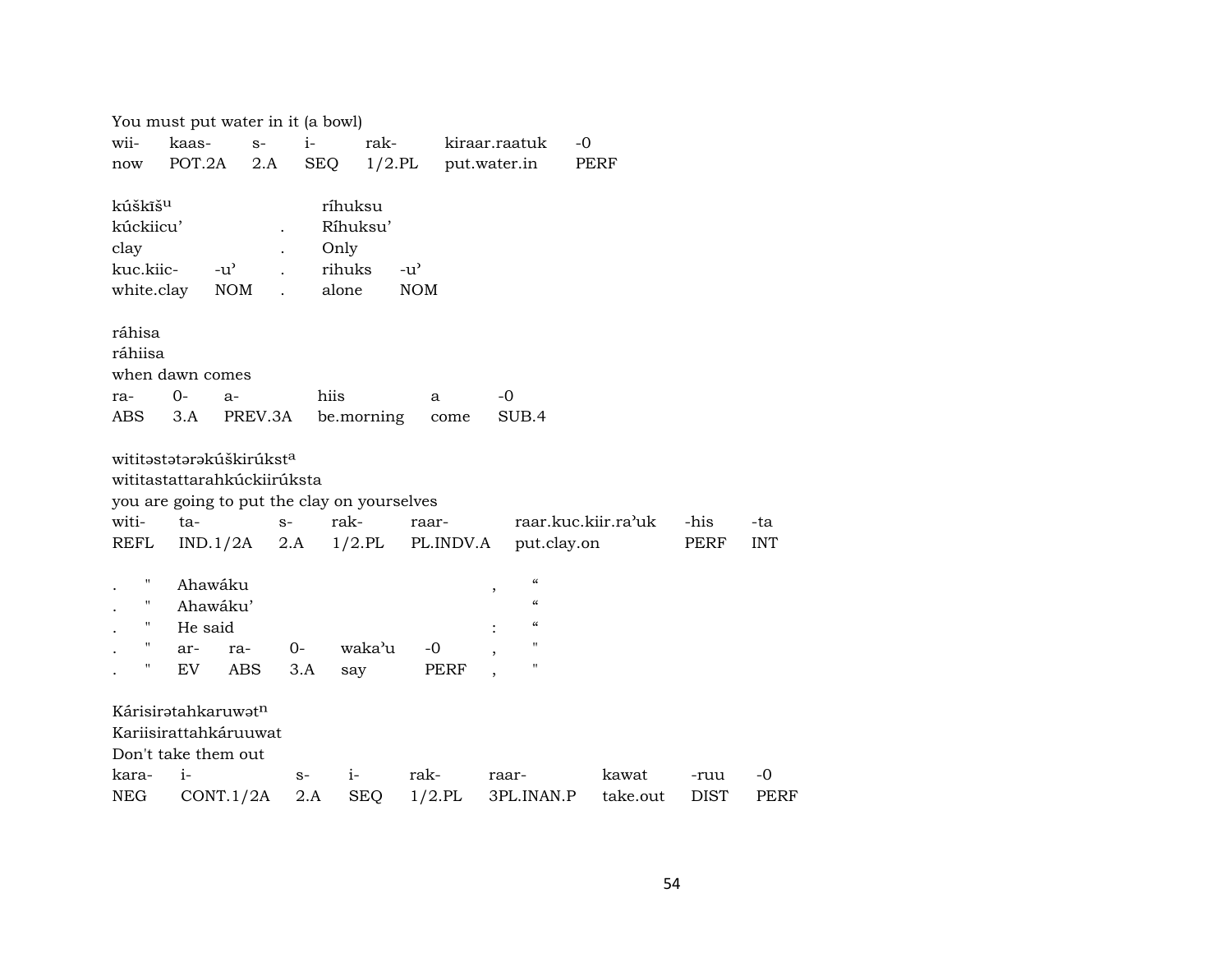arúsa hiwirakúrihəš aruúsa' hi wirakúriihac the horses and until one finishes aruusaa hi wii- ra- 0- ku- riihac -0 horse and when INF.A 3.A INF.B finish SUB.4  $irírakukitawístarit<sup>n</sup>$ iriirakuukitawístarit the one you are going to ride irii- ra- 0- ku- ikita -wi -his -ta -rit that INF.A 3.A INF.B ride SUB.L PERF INT INT.SUB arús<sup>a</sup> . " aruúsa' . horse . aruusaa . horse . Wituritataísa Wituurihtata'iísa' He (enemy) is coming close (to the village) to fight wi- ti- 0- a- uur- ihtata- iis.a -0 QUOT IND.3A 3.A PREV.3A PREV beside come.into PERF šáhiks . " Witíwišk<sup>a</sup><br>cáhiks . Witíwicka change . Witíwicka' person . He wants icaahiks . wi- ti- 0- wicka -0 person . QUOT IND.3A 3.A want PERF rŸkuriwárik° , rakuriwárika to kill him , ra- 0- ku- ri.warik -a ,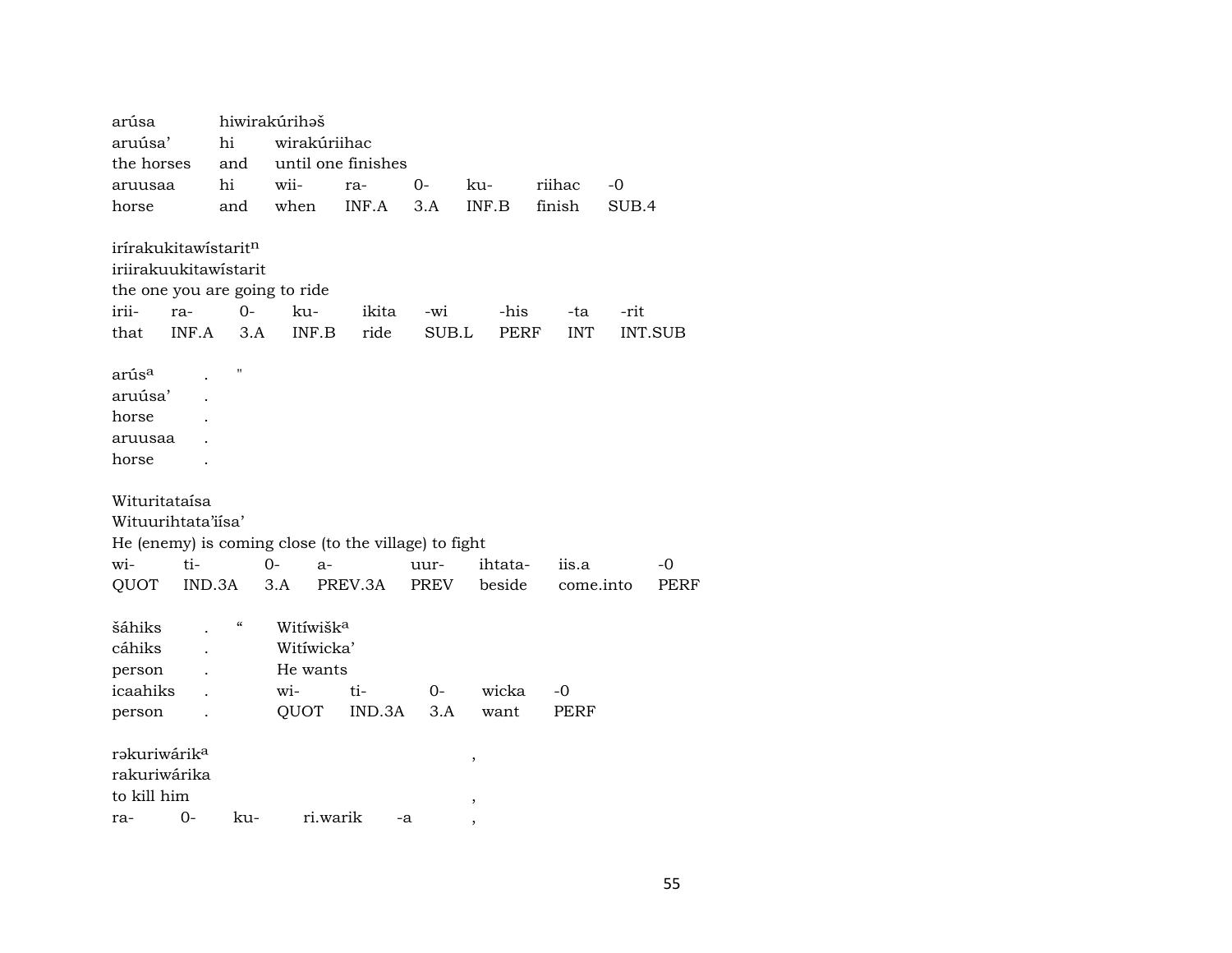## INF.A 3.A INF.B get.rid.of SUB.1 ,

| hi<br>and<br>hi<br>and             | hikariritíwitsk <sup>a</sup><br>kariiriitíwicka'<br>I do not want it<br>karii-<br>EMPH.NEG                 |             | rii-<br><b>ASSR</b> | $t-$<br>1.A        | $i-$<br><b>SEQ</b> | wicka<br>want          | $-0$<br><b>PERF</b>                                                                                     |                                                            | п<br>п<br>п<br>п<br>п       |
|------------------------------------|------------------------------------------------------------------------------------------------------------|-------------|---------------------|--------------------|--------------------|------------------------|---------------------------------------------------------------------------------------------------------|------------------------------------------------------------|-----------------------------|
| Aahawáku<br>A<br>And<br>a<br>and   | ahawáku'<br>he said<br>ar-<br>EV.                                                                          | ra-<br>ABS  | 0-<br>3.A           | waka'u<br>say      | $-0$<br>PERF       | ,                      | $\pmb{\zeta}\pmb{\zeta}$<br>$\epsilon\epsilon$<br>$\boldsymbol{\mathcal{C}}$<br>$\pmb{\mathsf{H}}$<br>" | Níhuks <sup>u</sup><br>Ríhuksu'<br>Only<br>rihuks<br>alone | $-u^{\prime}$<br><b>NOM</b> |
| witi-<br>REFL                      | witikasirákitatut <sup>n</sup><br>witikaasiraákitatut<br>you must lay yourselves on top<br>kaas-<br>POT.2A | $S-$        | $i-$<br>2.A         | SEQ                | rak-<br>$1/2$ .PL  | kita.tut<br>lay.on.top |                                                                                                         | -0<br>PERF                                                 |                             |
| kararətakətn<br>akaar-<br>dwelling | karaarátaakat<br>on the earth lodge<br>raar-<br>PL                                                         |             | ataa<br>sod         | -kat<br>LOC        |                    |                        |                                                                                                         |                                                            |                             |
| $Si-$<br>DU                        | sikasúširašiksta<br>Sikaasúciraaciksta<br>You must watch<br>kaas-<br>POT.2A                                | $S-$<br>2.A | ut-<br><b>PREV</b>  | $i-$<br><b>SEQ</b> |                    | raa.aciks.ta<br>watch  | -0                                                                                                      | PERF                                                       |                             |

Irahwitúruhə $\mathfrak{t}^{\text{n}}$ 

Iraahwiituúruhat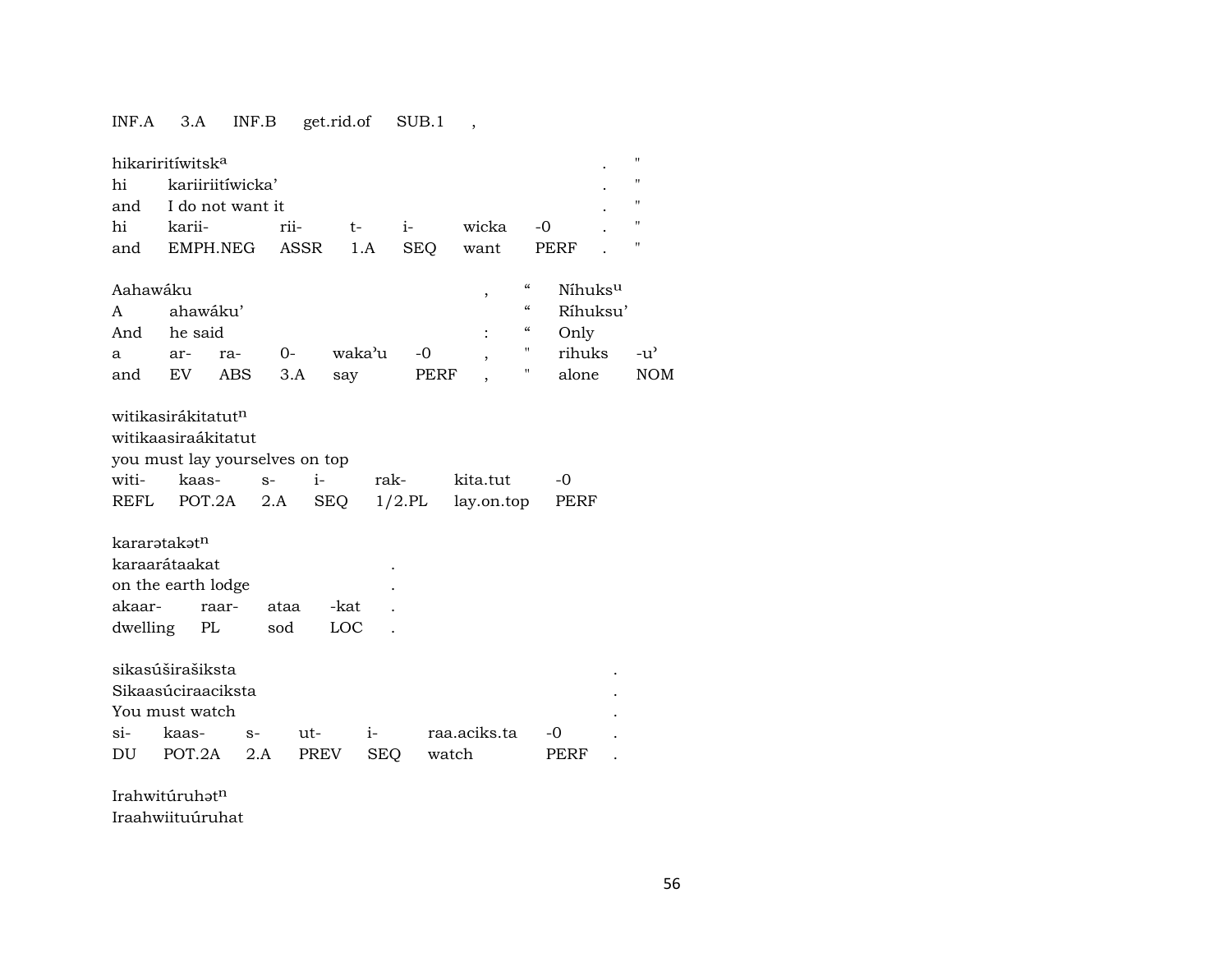|                       |                             |               | That ridge in the distance |                              |                        |             |            |                              |                    |       |                                                      |
|-----------------------|-----------------------------|---------------|----------------------------|------------------------------|------------------------|-------------|------------|------------------------------|--------------------|-------|------------------------------------------------------|
| ii-                   | ra-                         |               | $O -$                      | ar-                          | wiituur-               |             | u.hak      |                              | $-0$               |       |                                                      |
| that                  | ABS                         |               | 3.A                        | EV                           |                        |             |            | level.ridge extend.in.a.line |                    | SUB.4 |                                                      |
|                       |                             |               |                            |                              |                        |             |            |                              |                    |       |                                                      |
|                       | iruhurahtaráhi <sup>u</sup> |               |                            |                              |                        |             |            |                              |                    |       |                                                      |
|                       | iruuhuraahtaráhii'u         |               |                            |                              |                        |             |            |                              |                    |       |                                                      |
|                       | that dip/depression         |               |                            |                              |                        |             |            |                              |                    |       |                                                      |
| ii-                   | ra-                         |               | $0 -$                      | uur-                         | huraar-                |             | tarahii    |                              | -u                 |       |                                                      |
| that                  | ABS                         |               | 3.A                        | PREV                         |                        | ground      | be.grooved |                              | SUB.D              |       |                                                      |
| níhuks <sup>u</sup> , |                             |               |                            | nutára                       |                        |             |            |                              | kírik <sup>u</sup> |       |                                                      |
| ríhuksu'              |                             |               |                            | ruutaára                     |                        |             |            |                              | kíriku'            |       |                                                      |
| only                  |                             |               |                            | when he does it              |                        |             |            |                              | something          |       |                                                      |
| rihuks                |                             | $-u^{\prime}$ | ra-                        | 0-                           | ut-                    |             | aar        | -a                           | kiriku'            |       |                                                      |
| alone                 |                             | <b>NOM</b>    |                            | ABS<br>3.A                   |                        | PREV        | do         | SUB.1                        | something          |       | $\overline{\phantom{a}}$<br>$\overline{\phantom{a}}$ |
|                       |                             |               |                            |                              |                        |             |            |                              |                    |       |                                                      |
| ihi                   |                             |               |                            | sikasúširašikst <sup>a</sup> |                        |             |            |                              |                    |       |                                                      |
| ihi                   |                             |               |                            | sikaasúciraaciksta           |                        |             |            |                              |                    |       |                                                      |
| uh                    | $\overline{\phantom{a}}$    |               |                            |                              | you must watch for him |             |            |                              |                    |       |                                                      |
| ihii                  |                             | $\sin$        | kaas-                      |                              | $S-$                   | ut-         | $i-$       |                              | raa.aciks.ta       | -0    |                                                      |
| uh                    |                             | DU            |                            | POT.2A                       | 2.A                    | <b>PREV</b> | <b>SEQ</b> |                              | watch              | PERF  |                                                      |
|                       |                             |               |                            |                              |                        |             |            |                              |                    |       |                                                      |
|                       | níhuksu<br>Ríhuksu'         |               |                            |                              |                        |             |            |                              |                    |       |                                                      |
|                       |                             |               |                            |                              |                        |             |            |                              |                    |       |                                                      |
|                       | Only<br>rihuks              |               | $-u^{\prime}$              |                              |                        |             |            |                              |                    |       |                                                      |
|                       | alone                       |               | <b>NOM</b>                 |                              |                        |             |            |                              |                    |       |                                                      |
|                       |                             |               |                            |                              |                        |             |            |                              |                    |       |                                                      |
|                       | nahwitúruhatn               |               |                            |                              |                        |             |            |                              |                    |       |                                                      |
|                       | raahwiituúruhat             |               |                            |                              |                        |             |            |                              |                    |       |                                                      |
|                       | that prairie yonder         |               |                            |                              |                        |             |            |                              |                    |       |                                                      |
| ra-                   | 0-                          |               | ar-                        | wiituur-                     |                        |             | u.hak      |                              | -0                 |       |                                                      |
| <b>ABS</b>            | 3.A                         |               | EV                         |                              | elevated.prairie       |             |            | extend.in.a.line             | SUB.4              |       |                                                      |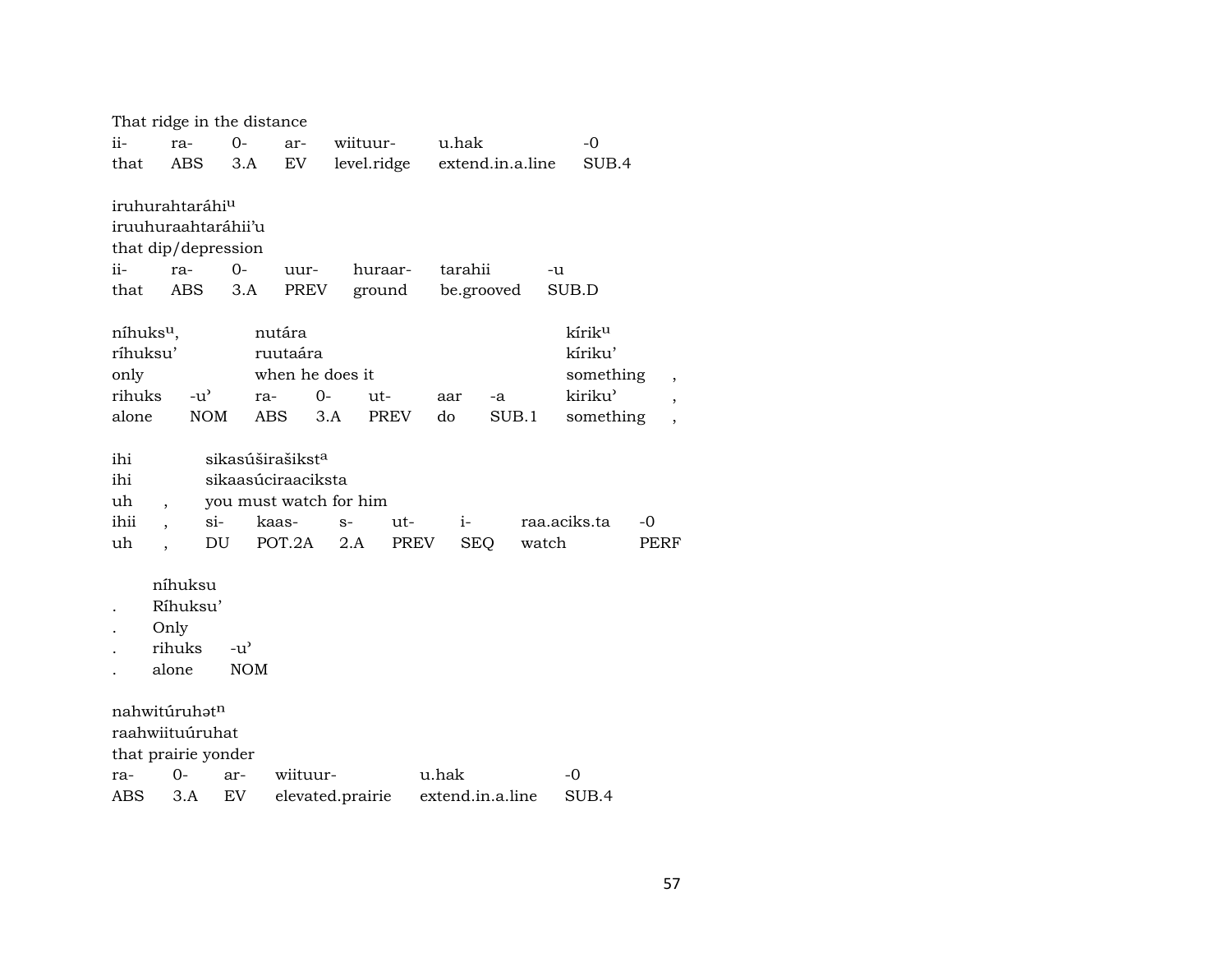| kusiisutírit <sup>n</sup>                                                   |               |                                |                                           |       |              |       |       | $\,$  |            |
|-----------------------------------------------------------------------------|---------------|--------------------------------|-------------------------------------------|-------|--------------|-------|-------|-------|------------|
| kusi'isuutiírit                                                             |               |                                |                                           |       |              |       |       |       |            |
| if you see any                                                              |               |                                |                                           |       |              |       |       |       |            |
| ku-                                                                         | $\sin$        | $i-$                           |                                           | $S-$  | ut-          | iirik | -0    |       |            |
| INDF                                                                        | DU            |                                | CONT.1/2A                                 | 2.A   | PREV         | see   | SUB.4 |       |            |
| nahúrahk <sup>i</sup><br>rahúrahki<br>an animal<br>rahuraar<br>animal       |               | -kis<br><b>DIM</b>             |                                           |       |              |       |       |       |            |
| nasáwata<br>raacawáta<br>if it comes over                                   |               |                                |                                           |       |              |       |       |       |            |
| ri-                                                                         |               | 0-                             | $a-$                                      |       | icawaat-     | a     | -0    |       |            |
| CONT.3A                                                                     |               | 3.A                            | PREV.3A                                   |       | over.a.point |       | come  | SUB.4 |            |
| irirútirasihísta<br>iriruutiirasíhista<br>there he is going to run<br>irii- | ruu-          | ti-                            |                                           | $O -$ | ir-          | uur-  | as-i  | -his  | -ta        |
| there                                                                       | then          |                                | IND.3A                                    | 3.A   | OBV          | PREV  | run   | PERF  | <b>INT</b> |
| kátuhka<br>kátahka<br>the enemy<br>katahkaa<br>foreign.tribe                |               | $\mathbf{r}$<br>$\overline{a}$ | Náwa<br>Ráwa<br><b>Now</b><br>rawa<br>now | ,     |              |       |       |       |            |
| hitiharútast <sup>u</sup>                                                   |               |                                |                                           |       |              |       |       |       |            |
| hi                                                                          |               | tihaaruútasta                  |                                           |       |              |       |       |       |            |
| and                                                                         | this shall be |                                |                                           |       |              |       |       |       |            |
| hi                                                                          | tii-          | haa-                           | ra-                                       | $0-$  | ut-          | 0     | -as   |       | -ta        |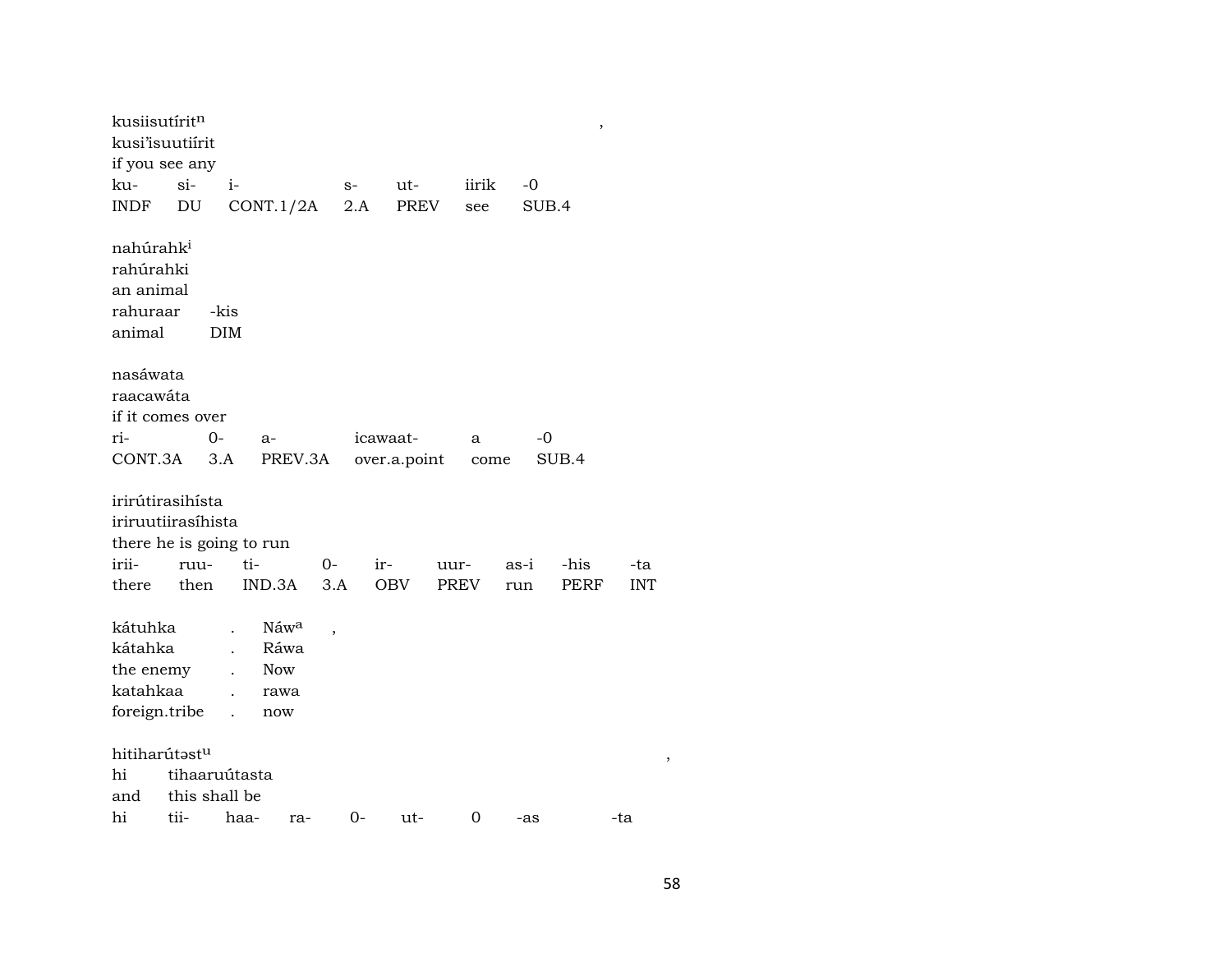and this here ABS 3.A PREV be IMPF.IRR INT

| wiista kapáku                  |                          |  |      |       |          |  |  |  |  |  |
|--------------------------------|--------------------------|--|------|-------|----------|--|--|--|--|--|
| wi'istaakapáku                 |                          |  |      |       |          |  |  |  |  |  |
| that you will be fighting them |                          |  |      |       |          |  |  |  |  |  |
| wii-                           | $1-$                     |  | rak- | apak  | -hus     |  |  |  |  |  |
| now                            | $CONT.1/2A$ 2.A $1/2.PL$ |  |      | fight | IMPF.SUB |  |  |  |  |  |

írikuruasirakašikstáiit

Irikuruu'asiraakacikstá'i'it

Thereupon you should have your mind on it

| irii- ku- ruu- aa- |  |  | s- i- rak- aciks.ta'it -'                                  |  |
|--------------------|--|--|------------------------------------------------------------|--|
|                    |  |  | then INDF then $SUBJ.1/2A$ 2.A SEQ 1/2.PL be.mindful.of EX |  |

|     | rakíšpiraráwa <sup>a</sup> |         |               |       |           |       |
|-----|----------------------------|---------|---------------|-------|-----------|-------|
|     | Rakicpiiraráwa'a           |         |               |       |           |       |
|     | When it sprinkles          |         |               |       |           |       |
| ra- | $()$ -                     | a-      | kicpiir-      | raar- | awa.a     | $-()$ |
|     | ABS 3.A                    | PREV.3A | be.a.sprinkle | PL    | come.down | SUB.4 |

šuskírarit $<sup>n</sup>$ </sup> caskiírarit very little caskii raarit a.little really

. . . .

irikuruəsiratarikitáwirutitn irikuruu'asiraattaarikitawiiruútit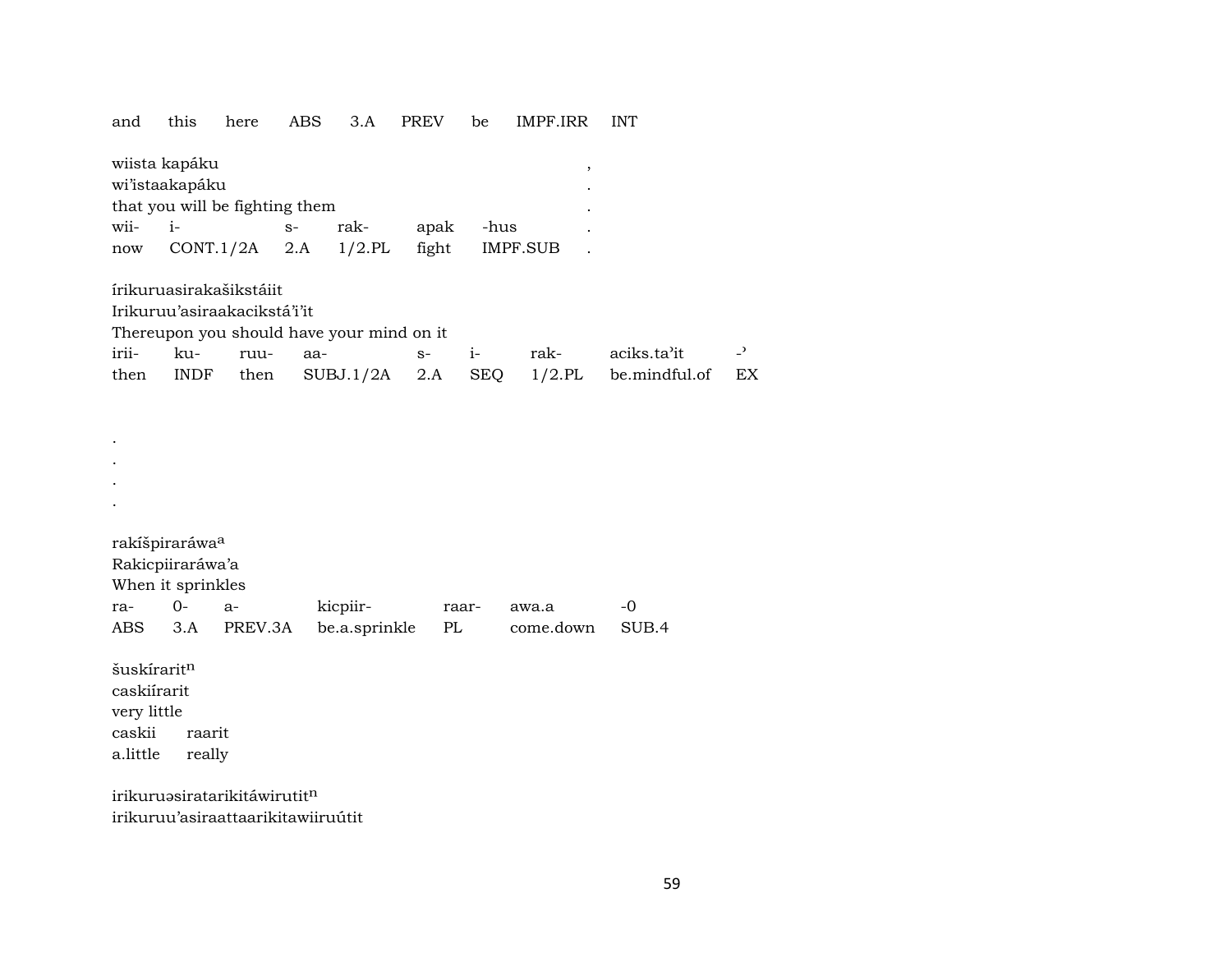|                    |                          |                   | thereupon you should mount (your horses) |                  |                   |          |                          |                            |               |             |             |
|--------------------|--------------------------|-------------------|------------------------------------------|------------------|-------------------|----------|--------------------------|----------------------------|---------------|-------------|-------------|
| irii-              | ku-                      | ruu-              | aa-                                      |                  | $i-$<br>$S-$      | rak-     |                          | raar-                      | ikita.wi.itik | -ruu        | $-0$        |
| then               | <b>INDF</b>              | then              | SUBJ.1/2A                                |                  | 2.A<br><b>SEQ</b> |          | $1/2$ .PL                | PL.INDV.A                  | mount         | <b>DIST</b> | <b>PERF</b> |
| $\mathbf{H}$       |                          |                   |                                          |                  |                   |          |                          |                            |               |             |             |
| $\mathbf{H}$       |                          |                   |                                          |                  |                   |          |                          |                            |               |             |             |
| $\mathbf{H}$       |                          |                   |                                          |                  |                   |          |                          |                            |               |             |             |
| $\mathbf{H}$       |                          |                   |                                          |                  |                   |          |                          |                            |               |             |             |
| $\mathbf{H}$       |                          |                   |                                          |                  |                   |          |                          |                            |               |             |             |
|                    |                          |                   |                                          |                  |                   |          |                          |                            |               |             |             |
| Náwa               | $\overline{\phantom{a}}$ | irár <sup>i</sup> |                                          |                  |                   |          | $\, ,$                   |                            |               |             |             |
| Ráwa               |                          | iraári'           |                                          |                  |                   |          |                          |                            |               |             |             |
| Now                | $\cdot$                  | brother           |                                          |                  |                   |          | $\overline{\phantom{a}}$ |                            |               |             |             |
| rawa               | $\overline{ }$ ,         | $i-$              | -raar-                                   |                  | -ri'              |          |                          |                            |               |             |             |
| now                | $\ddot{\phantom{0}}$     | 3.POSS.A          |                                          | same.sex.sibling |                   | 3.POSS.B |                          |                            |               |             |             |
|                    | nihuksuwitáhisa          |                   |                                          |                  |                   |          |                          |                            |               |             |             |
| rihúksu'           |                          |                   | witáhiisa'                               |                  |                   |          |                          |                            |               |             |             |
| only               |                          |                   | morning came                             |                  |                   |          |                          |                            |               |             |             |
| rihuks-            | $-u^{\prime}$            | wi-               | $ti-$                                    | $0-$             | $a-$              |          | hiis-                    | $\mathbf{a}$               | $-0$          |             |             |
| only               | $\rm{NOM}$               |                   | IND.3A<br>QUOT                           |                  | 3.A               | PREV.3A  | morning                  | come                       | <b>PERF</b>   |             |             |
|                    | hiwiahiwúktiku           |                   |                                          |                  |                   |          |                          | $\boldsymbol{\mathcal{C}}$ |               |             |             |
| hi                 |                          | wi'ahiwáktiku'    |                                          |                  |                   |          |                          | $\boldsymbol{\mathcal{C}}$ |               |             |             |
| and                |                          | he was crying out |                                          |                  |                   |          |                          | $\epsilon\epsilon$         |               |             |             |
| hi                 | wii-                     | ar-               | ri-                                      | $0-$             | wak.tik           | -:hus    | $\cdot$                  | $\pmb{\mathsf{H}}$         |               |             |             |
| and                | $\operatorname{now}$     | EV                | CONT.3A                                  | 3.A              | cry.out           | IMPF     | $\overline{\phantom{a}}$ | $\pmb{\mathsf{H}}$         |               |             |             |
|                    |                          |                   |                                          |                  |                   |          |                          |                            |               |             |             |
| Náw <sup>a</sup> , |                          |                   |                                          |                  |                   |          |                          |                            |               |             |             |
| Rawa               |                          |                   |                                          |                  |                   |          |                          |                            |               |             |             |
| <b>Now</b>         |                          |                   |                                          |                  |                   |          |                          |                            |               |             |             |
| rawa               |                          |                   |                                          |                  |                   |          |                          |                            |               |             |             |

now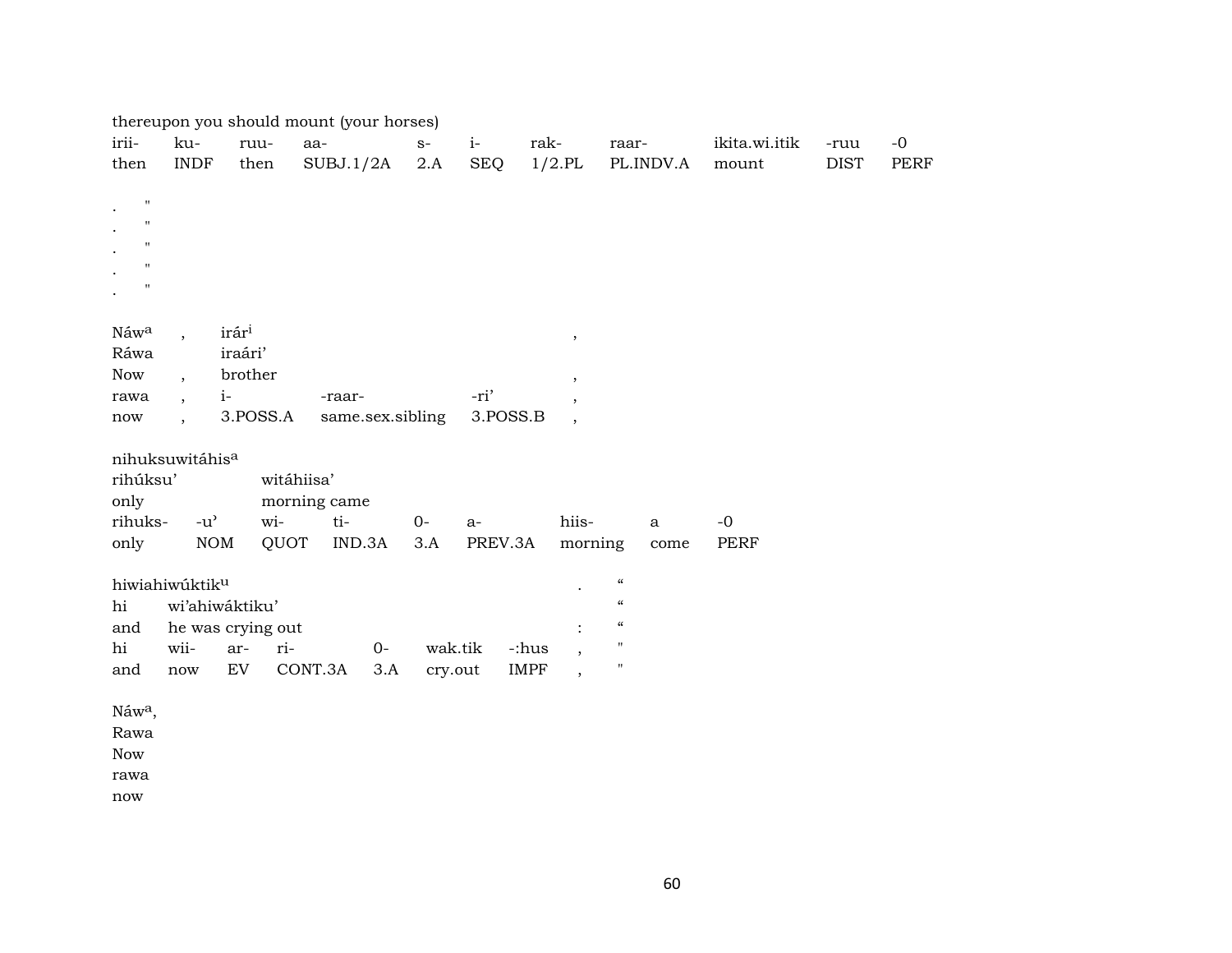|                              |             | wítisukstakítawawauš,<br>witisukstaakitawaáwa'uc |                                            |             |      |                    |               |             |        |                 |    |          |      |
|------------------------------|-------------|--------------------------------------------------|--------------------------------------------|-------------|------|--------------------|---------------|-------------|--------|-----------------|----|----------|------|
| lie down on top              |             |                                                  |                                            |             |      |                    |               |             |        |                 |    |          |      |
| witi-                        | $i-$        |                                                  | $S-$                                       | uks-        |      | rak-               |               | kita-       |        | waawa-          | uc |          | $-0$ |
| <b>REFL</b>                  |             | CONT.1/2A                                        | 2.A                                        | <b>JUSS</b> |      |                    | $1/2$ .PL     | on.top      |        | <b>DIST</b>     |    | lie.down | PERF |
|                              |             |                                                  |                                            |             |      |                    |               |             |        |                 |    |          |      |
| ákararátakatn                |             |                                                  |                                            |             |      | $\pmb{\mathsf{H}}$ |               |             |        |                 |    |          |      |
| akaraarátaakat               |             |                                                  |                                            |             |      | $\pmb{\mathsf{H}}$ |               |             |        |                 |    |          |      |
| on the earth lodge           |             |                                                  |                                            |             |      | $\pmb{\mathsf{H}}$ |               |             |        |                 |    |          |      |
| akaar-                       |             | raar-                                            | ataa                                       | -kat        |      | $\pmb{\mathsf{H}}$ |               |             |        |                 |    |          |      |
| dwelling                     |             | PL                                               | sod                                        | <b>LOC</b>  |      | $\pmb{\mathsf{H}}$ |               |             |        |                 |    |          |      |
|                              |             |                                                  |                                            |             |      |                    |               |             |        |                 |    |          |      |
|                              |             | Awitiahikitawawáuš,                              |                                            |             |      |                    |               |             |        |                 |    |          |      |
| A                            |             |                                                  | witi'ahikitawaáwa'uc                       |             |      |                    |               |             |        |                 |    |          |      |
| And                          |             |                                                  | they lay down on top                       |             |      |                    |               |             |        |                 |    |          |      |
| a                            | witi-       | ar-                                              | ri-                                        |             | $0-$ |                    | kita-         |             | waawa- | uc              |    | -0       |      |
| and                          | <b>REFL</b> | EV                                               |                                            | CONT.3A     | 3.A  |                    | on.top        | <b>DIST</b> |        | lie.down        |    | PERF     |      |
|                              |             |                                                  |                                            |             |      |                    |               |             |        |                 |    |          |      |
| híkiš <sup>i</sup>           |             | asákahkat                                        |                                            |             |      |                    |               |             |        |                 |    |          |      |
| híkiici'                     |             |                                                  | asaákaahkat                                |             |      |                    |               |             |        |                 |    |          |      |
| but                          |             |                                                  | in the horse arbor                         |             |      |                    |               |             |        |                 |    |          |      |
| hi                           | kici        | asaa-                                            | akaar-                                     |             | -kat |                    |               |             |        |                 |    |          |      |
| and                          | but         | horse                                            |                                            | dwelling    | LOC  |                    |               |             |        |                 |    |          |      |
|                              |             |                                                  |                                            |             |      |                    |               |             |        |                 |    |          |      |
| wiahihkawákaruk <sup>u</sup> |             |                                                  |                                            |             |      |                    |               |             |        |                 |    |          |      |
|                              |             | wi'ahihkawaákaruku                               |                                            |             |      |                    |               |             |        |                 |    |          |      |
|                              |             |                                                  |                                            |             |      |                    |               |             |        |                 |    |          |      |
|                              |             |                                                  | their making (ie decorating) them<br>$0 -$ | ir-         |      |                    |               |             |        |                 |    |          |      |
| wii-                         | ar-         | ra-                                              |                                            |             |      |                    | kawaaka.ra'uk |             | -hus   |                 |    |          |      |
| now                          | EV          | <b>ABS</b>                                       | 3.A                                        | PL.3A       |      |                    | make.DIST     |             |        | <b>IMPF.SUB</b> |    |          |      |
|                              |             |                                                  |                                            |             |      |                    |               |             |        |                 |    |          |      |
| árus <sup>a</sup>            |             |                                                  |                                            |             |      |                    |               |             |        |                 |    |          |      |
| áruusa'                      |             |                                                  |                                            |             |      |                    |               |             |        |                 |    |          |      |
| the horses                   |             |                                                  |                                            |             |      |                    |               |             |        |                 |    |          |      |
| aruusaa                      |             |                                                  |                                            |             |      |                    |               |             |        |                 |    |          |      |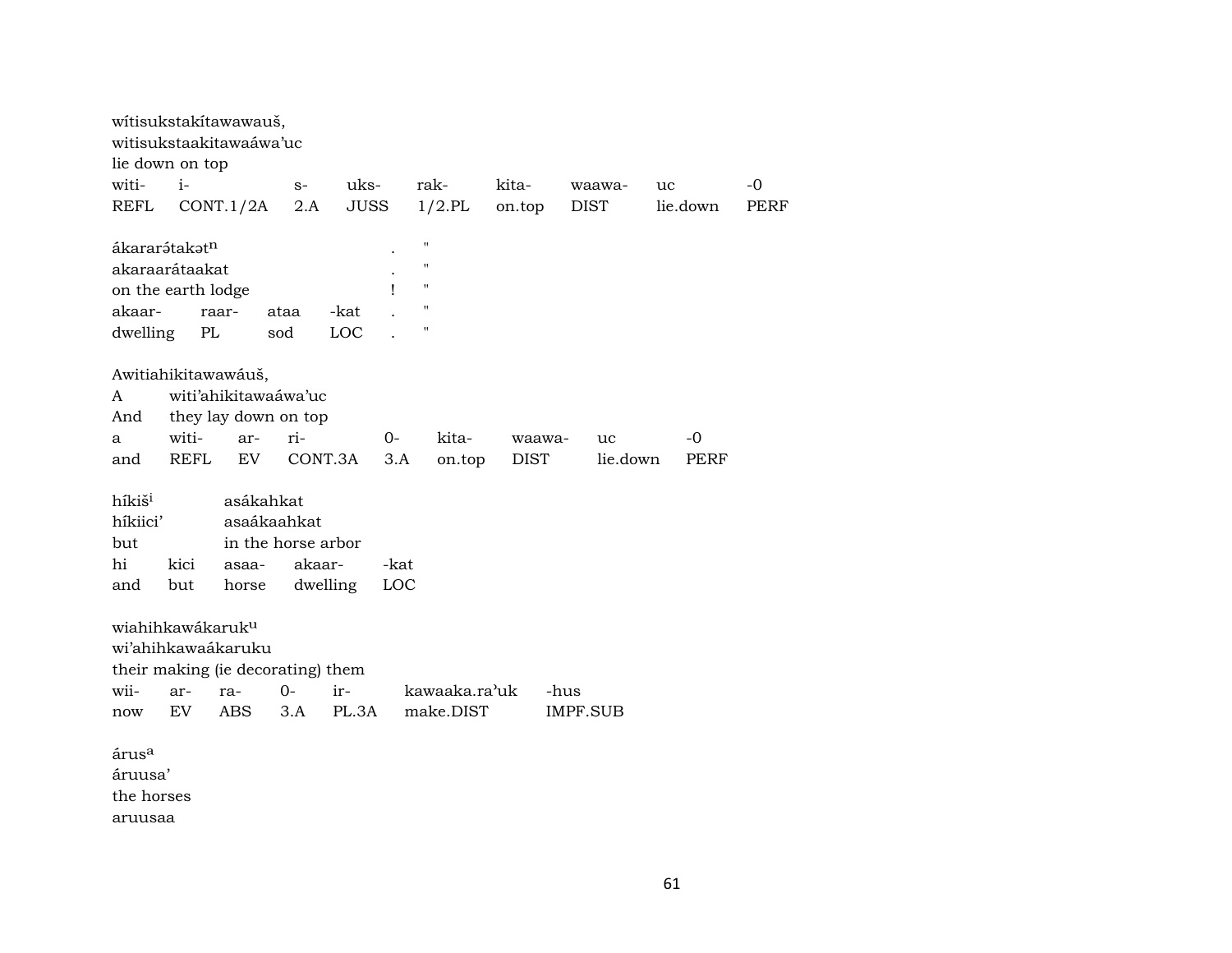horse

|         | nahkupakústaritn<br>raahkuupakústarit |        |       |       |       |            |             |         |              |             |            |
|---------|---------------------------------------|--------|-------|-------|-------|------------|-------------|---------|--------------|-------------|------------|
|         | when each is going to fight           |        |       |       |       |            |             |         |              |             |            |
| ra-     | $0-$                                  | ar-    | ku-   | apak  |       | -hus       | -ta         | -rit    |              |             |            |
| INF.A   | 3.A                                   | EV     | INF.B | fight |       | IMPF.SUB   | <b>INT</b>  | INT.SUB |              |             |            |
|         |                                       |        |       |       |       |            |             |         |              |             |            |
|         | nikutišiksarihúsuk <sup>u</sup>       |        |       |       |       |            |             |         |              |             |            |
|         | Rikutiiciksaariihusuuku'              |        |       |       |       |            |             |         |              |             |            |
|         | That is what they used to do          |        |       |       |       |            |             |         |              |             |            |
| riku-   | ti-                                   |        | $0-$  | ir-   | ut-   | $i-$       | uks-        | aar     | $-i$         | -:hus       | -uuku      |
| that.is | IND.3A                                |        | 3.A   | PL.3A | PREV  | <b>SEQ</b> | <b>AOR</b>  | do      | <b>IMPF</b>  | <b>IMPF</b> | <b>HAB</b> |
|         |                                       |        |       |       |       |            |             |         |              |             |            |
|         |                                       |        |       |       |       |            |             |         |              |             |            |
|         |                                       |        |       |       |       |            |             |         |              |             |            |
|         |                                       |        |       |       |       |            |             |         |              |             |            |
|         |                                       |        |       |       |       |            |             |         |              |             |            |
|         |                                       |        |       |       |       |            |             |         |              |             |            |
|         |                                       |        |       |       |       |            |             |         |              |             |            |
|         | Awisiahihášikst <sup>a</sup>          |        |       |       |       |            |             |         |              |             |            |
| A       | wisi'ahiihaáciksta                    |        |       |       |       |            |             |         |              |             |            |
| And     | now they were watching                |        |       |       |       |            |             |         |              |             |            |
| a       | wii-                                  | $\sin$ | ar-   | ra-   | $O -$ | ir-        | ut-         |         | raa.aciks.ta | $-0$        |            |
| and     | now                                   | DU     | EV    | ABS   | 3.A   | PL.3A      | <b>PREV</b> | watch   |              | PERF        |            |
|         |                                       |        |       |       |       |            |             |         |              |             |            |

kitúwikuhahuratarúwiš<sup>a</sup>

. . . .

Kítuu'u' wikuuhahuraahtaruúwispa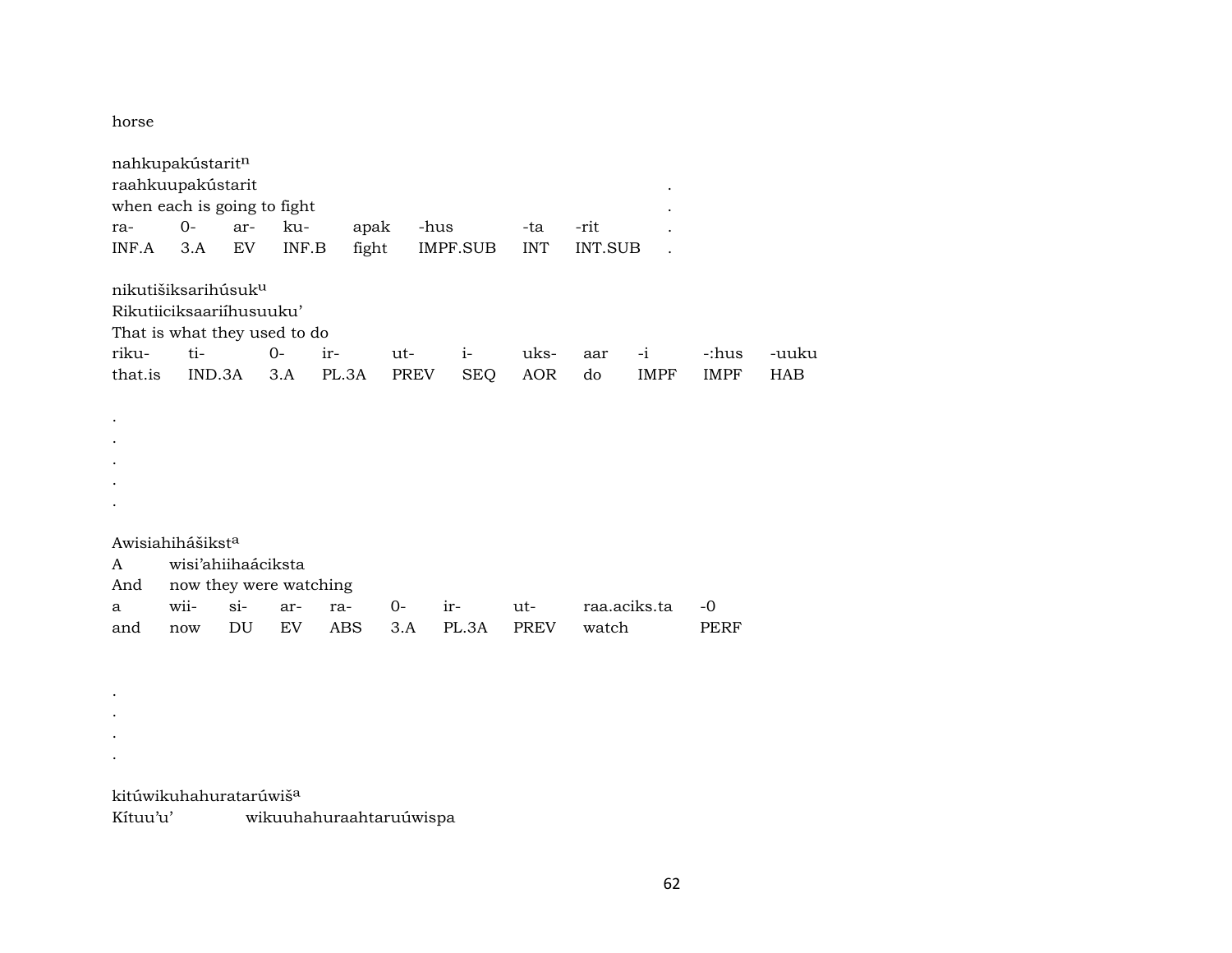| All                                                                                                     |                                                                   |                     |                   | now daylight was appearing |            |                   |                          |                                                                |                      |                     |                  |                     |                      |
|---------------------------------------------------------------------------------------------------------|-------------------------------------------------------------------|---------------------|-------------------|----------------------------|------------|-------------------|--------------------------|----------------------------------------------------------------|----------------------|---------------------|------------------|---------------------|----------------------|
| kituu                                                                                                   | $-u'$                                                             | wii-                |                   | kuur-                      | ra-        | $0 -$             |                          |                                                                | huraar.ta.ruu.wis.wa | $-0$                |                  |                     |                      |
| all                                                                                                     | <b>NOM</b>                                                        |                     | now               | <b>DUB</b>                 | <b>ABS</b> | 3.A               | be.daybreak              |                                                                |                      | <b>PERF</b>         |                  |                     |                      |
|                                                                                                         | wikuhasákta<br>Wikúhaasaáktaa'<br>Now the sun rose<br>wii-<br>now | kuur-<br><b>DUB</b> | ra-<br><b>ABS</b> | $O-$<br>3.A                | $a-$       | PREV.3A           | saak-<br>sun             |                                                                | ta.a<br>come.up      | $-0$<br><b>PERF</b> |                  |                     |                      |
|                                                                                                         | Hatakaráhis <sup>u</sup>                                          |                     |                   |                            |            |                   |                          |                                                                |                      |                     |                  |                     |                      |
|                                                                                                         | Haa                                                               |                     | takaaraáhisu'     |                            |            |                   |                          |                                                                |                      |                     |                  |                     |                      |
|                                                                                                         | See!                                                              | sud denly           |                   |                            |            |                   |                          |                                                                |                      |                     |                  |                     |                      |
|                                                                                                         | takaaraahis<br>$-u^{\prime}$<br>haa                               |                     |                   |                            |            |                   |                          |                                                                |                      |                     |                  |                     |                      |
| see                                                                                                     |                                                                   | all.at.once         |                   | <b>NOM</b>                 |            |                   |                          |                                                                |                      |                     |                  |                     |                      |
|                                                                                                         | ahawakásakt <sup>a</sup><br>ahawaakásakta'<br>he called out       |                     |                   |                            |            |                   | $\overline{\phantom{a}}$ | $\zeta\zeta$<br>$\epsilon\epsilon$<br>$\mathcal{C}\mathcal{C}$ |                      |                     |                  |                     |                      |
| ar-                                                                                                     | ra-                                                               | $O -$               |                   | waak.as.akta               |            | $-0$              |                          | $\pmb{\mathsf{H}}$                                             |                      |                     |                  |                     |                      |
| EV                                                                                                      | <b>ABS</b>                                                        | 3.A                 |                   | be.heard.saying            |            | <b>PERF</b>       |                          | $\pmb{\mathsf{H}}$                                             |                      |                     |                  |                     |                      |
| Naruhuratarahí <sup>u</sup><br>Raruuhuraahtárahii'u<br>That depression in the land<br>ra-<br><b>ABS</b> | ar-<br>EV                                                         | uur-<br><b>PREV</b> | huraar-<br>ground | tarahii                    | be.grooved | -u                | SUB.D                    |                                                                |                      |                     |                  |                     |                      |
|                                                                                                         | wiririšawátaškirihtakakuš <sup>u</sup><br>wiriiricawaáta'         |                     |                   |                            |            |                   |                          |                                                                |                      |                     |                  | ckirihtaakaáhkucu'  |                      |
|                                                                                                         | it is now coming over its bank                                    |                     |                   |                            |            |                   |                          |                                                                |                      |                     |                  | a large white wolf  |                      |
| wii-<br>now                                                                                             | ri-<br>CONT.3A                                                    |                     | $0-$<br>3.A       | $a-$<br>PREV.3A            |            | ir-<br><b>OBV</b> | icawaat-<br>over.a.point |                                                                | a<br>come            | $-0$<br><b>PERF</b> | ickirir-<br>wolf | taakaar<br>be.white | -kucuu<br><b>AUG</b> |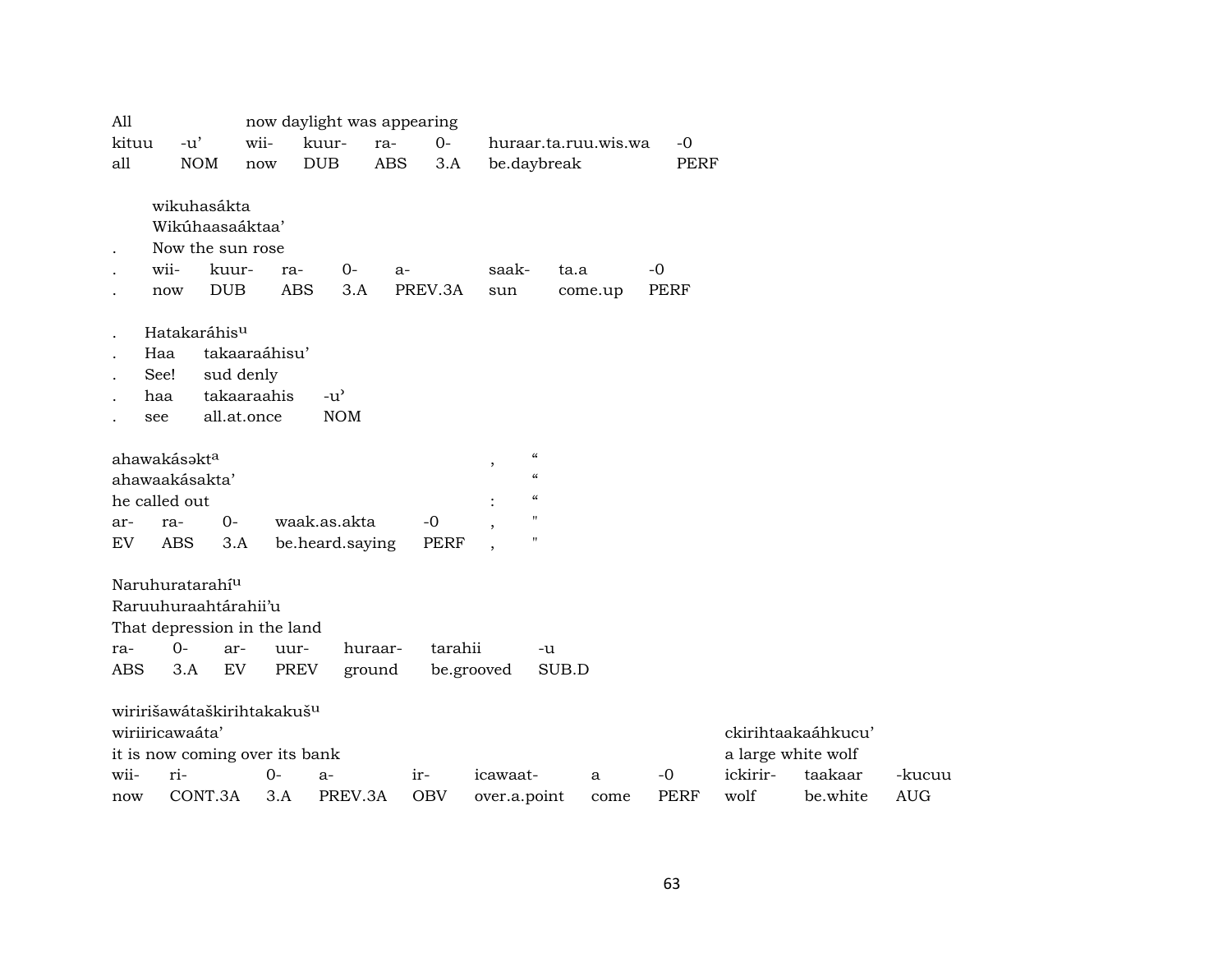| $\pmb{\mathsf{H}}$<br>$^{\prime\prime}$<br>$\pmb{\mathsf{H}}$<br>$^{\prime\prime}$<br>" |                                              |                            |                                               |                                 |               |                                 |                  |                               |                                                                                                                                                                  |    |
|-----------------------------------------------------------------------------------------|----------------------------------------------|----------------------------|-----------------------------------------------|---------------------------------|---------------|---------------------------------|------------------|-------------------------------|------------------------------------------------------------------------------------------------------------------------------------------------------------------|----|
| Nihuksurikuwitiwáku<br>Ríhuksu'<br>Only<br>rihuks<br>alone                              | $-u^{\prime}$<br><b>NOM</b>                  |                            | rikuwitiwáku'<br>riku-<br>that.is             | he had said that<br>wi-<br>QUOT | ti-<br>IND.3A | 0-<br>3.A                       | waka'u<br>say    | -0                            | PERF                                                                                                                                                             |    |
| hisiahitíritn<br>hi<br>and<br>hi<br>and                                                 | si'ahiitiírit<br>they saw it<br>$\sin$<br>DU | ar-<br>EV                  | ra-<br><b>ABS</b>                             | 0-<br>3.A                       | ir-<br>PL.3A  | ut-<br><b>PREV</b>              | iirik<br>see     | -0<br><b>PERF</b>             | $\boldsymbol{\zeta}\boldsymbol{\zeta}$<br>$\boldsymbol{\zeta}\boldsymbol{\zeta}$<br>$\boldsymbol{\zeta}\boldsymbol{\zeta}$<br>$\mathbf{H}$<br>$\pmb{\mathsf{H}}$ |    |
| Hawirira<br>Haawiiriíra'<br>Here it comes over there<br>haa-<br>here                    | wii-<br>now                                  | ri-                        | CONT.3A                                       | 0-<br>3.A                       | a-<br>PREV.3A | ir-<br><b>OBV</b>               | ar-<br><b>EV</b> | a<br>come                     | $-0$<br>PERF                                                                                                                                                     |    |
| н<br>11<br>н<br>Ţ<br>$\mathbf{H}$<br>11                                                 | Hi<br>And<br>hi<br>and                       | Hiahawakásata<br>ar-<br>EV | ahawaakásatta'<br>he called out<br>ra-<br>ABS | 0-<br>3.A                       |               | waak.as.akta<br>be.heard.saying | $-0$<br>PERF     | ,<br>$\overline{\phantom{a}}$ | $\mathcal{C}$<br>$\epsilon\epsilon$<br>$\epsilon\epsilon$<br>$\mathbf{H}$<br>$\mathbf{H}$                                                                        |    |
| Wituhara<br>Wituuhaara'<br>They (enemy) are coming to fight<br>wi-                      | ti-                                          |                            | 0-                                            | a-                              | ut-           | raar-                           |                  | a                             |                                                                                                                                                                  | -0 |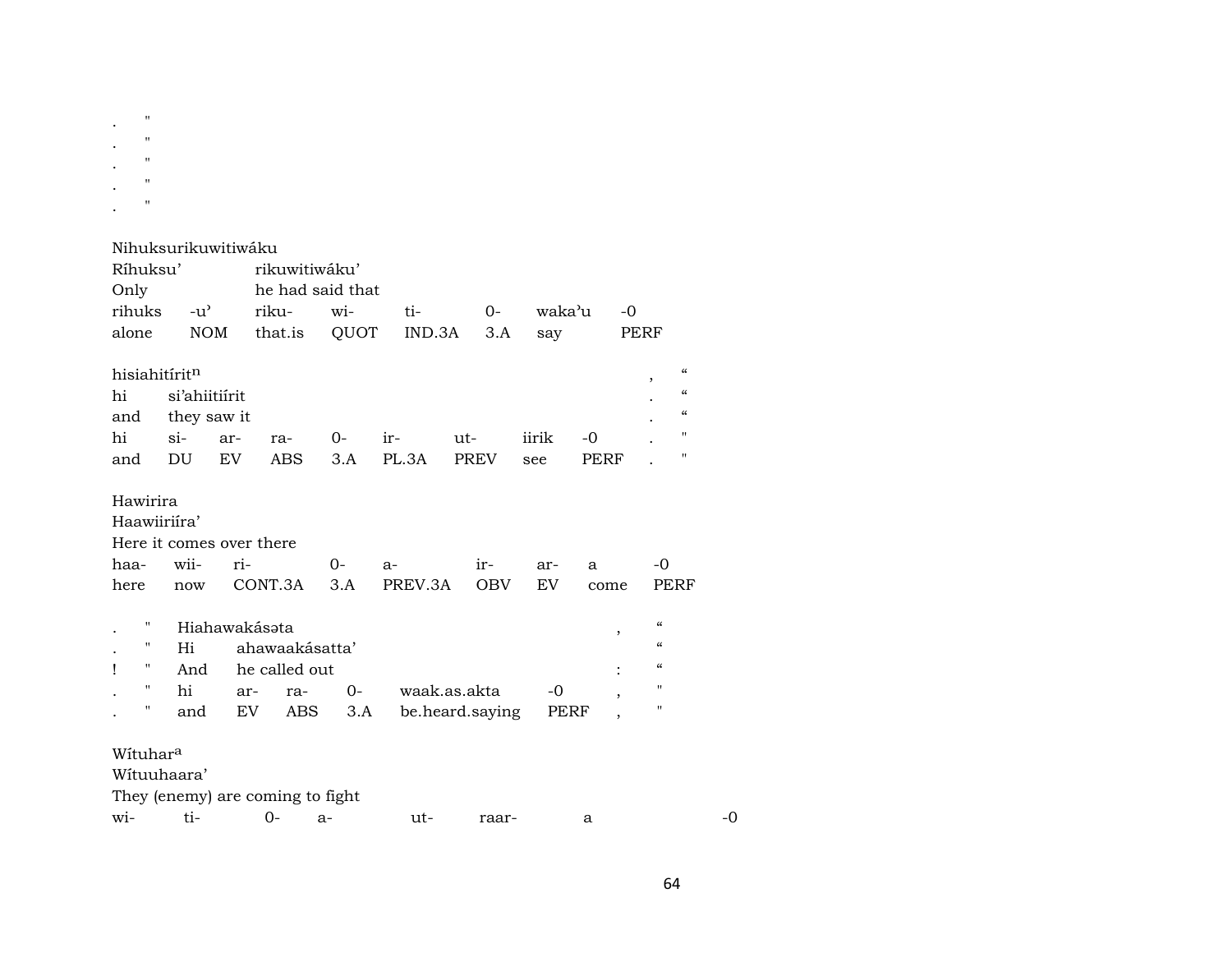| OUOT |  |  | IND.3A 3.A PREV.3A |  |  | PREV PL.INDV.A come.to.attack | PERF |
|------|--|--|--------------------|--|--|-------------------------------|------|
|------|--|--|--------------------|--|--|-------------------------------|------|

! "  $\cdot$  "

- $\mathbf{.}$  "
- . "
- $\mathbf{.}$  "

Akiirikutihírəsa

| Aki               |                                |        | irikutihírasa           |                          |         |           |            |             |              |             |            |                  |             |
|-------------------|--------------------------------|--------|-------------------------|--------------------------|---------|-----------|------------|-------------|--------------|-------------|------------|------------------|-------------|
| And here          |                                |        |                         | that one was in the lead |         |           |            |             |              |             |            |                  |             |
| $a-$              | ki                             | irii-  | ku-                     | ti-                      | $0-$    | a-        | ir-        | hiras-      | $\mathbf{a}$ | $-0$        |            |                  |             |
| and               | there                          | that   | <b>INDF</b>             | IND.3A                   | 3.A     | PREV.3A   | <b>OBV</b> | in.the.lead | come         | <b>PERF</b> |            |                  |             |
| íra <sup>a</sup>  |                                |        |                         |                          |         | nahúrahki |            |             |              |             |            |                  |             |
| íraa'a            |                                |        |                         |                          |         | rahúrahki |            |             |              |             |            |                  |             |
|                   | that one coming                |        |                         |                          |         | animal    |            |             |              |             |            |                  |             |
| $ii-$             | ra-                            | $0-$   | a-                      | a                        | $-0$    | rahuraar  | -kis       |             |              |             |            |                  |             |
| that              | <b>ABS</b>                     | 3.A    | PREV.3A                 | come                     | SUB.4   | animal    | DIM        |             |              |             |            |                  |             |
|                   |                                |        |                         |                          |         |           |            |             |              |             |            |                  |             |
| Irár <sup>i</sup> |                                |        |                         |                          | $\,$    |           |            |             |              |             |            |                  |             |
| Iraári'           |                                |        |                         |                          |         |           |            |             |              |             |            |                  |             |
| <b>Brother</b>    |                                |        |                         |                          | $\cdot$ |           |            |             |              |             |            |                  |             |
| $i-$              |                                | -raar- |                         | -ri'                     | $\cdot$ |           |            |             |              |             |            |                  |             |
| 3.POSS.A          |                                |        | same.sex.sibling        | 3.POSS.B                 | $\cdot$ |           |            |             |              |             |            |                  |             |
|                   |                                |        |                         |                          |         |           |            |             |              |             |            |                  |             |
|                   | hiahirirutatáhwiš <sup>a</sup> |        |                         |                          |         |           |            |             |              |             |            |                  |             |
| hi                |                                |        | ahiiriruutattaahwica'   |                          |         |           |            |             |              |             |            |                  |             |
| and               |                                |        | the enemy attacked them |                          |         |           |            |             |              |             |            |                  |             |
| hi                | ar-                            | ra-    | $0-$                    | a-                       | ir-     | ri-       | ri-        |             | ut-          | ak-         | raar-      | wic.a            | $-0$        |
| and               | EV                             | ABS    | 3.A                     | PREV.3A                  | PL.3A   | PHYS.POSS |            | PHYS.POSS   | <b>PREV</b>  | PL.AN.3P    | 3PL.INAN.P | arrive.to.attack | <b>PERF</b> |
|                   | rakurarirúhši <sup>u</sup>     |        |                         |                          |         |           |            | šáhiks      |              |             |            |                  |             |
|                   | rakuraarirúhci'u               |        |                         |                          |         |           |            | cáhiks      |              |             |            |                  |             |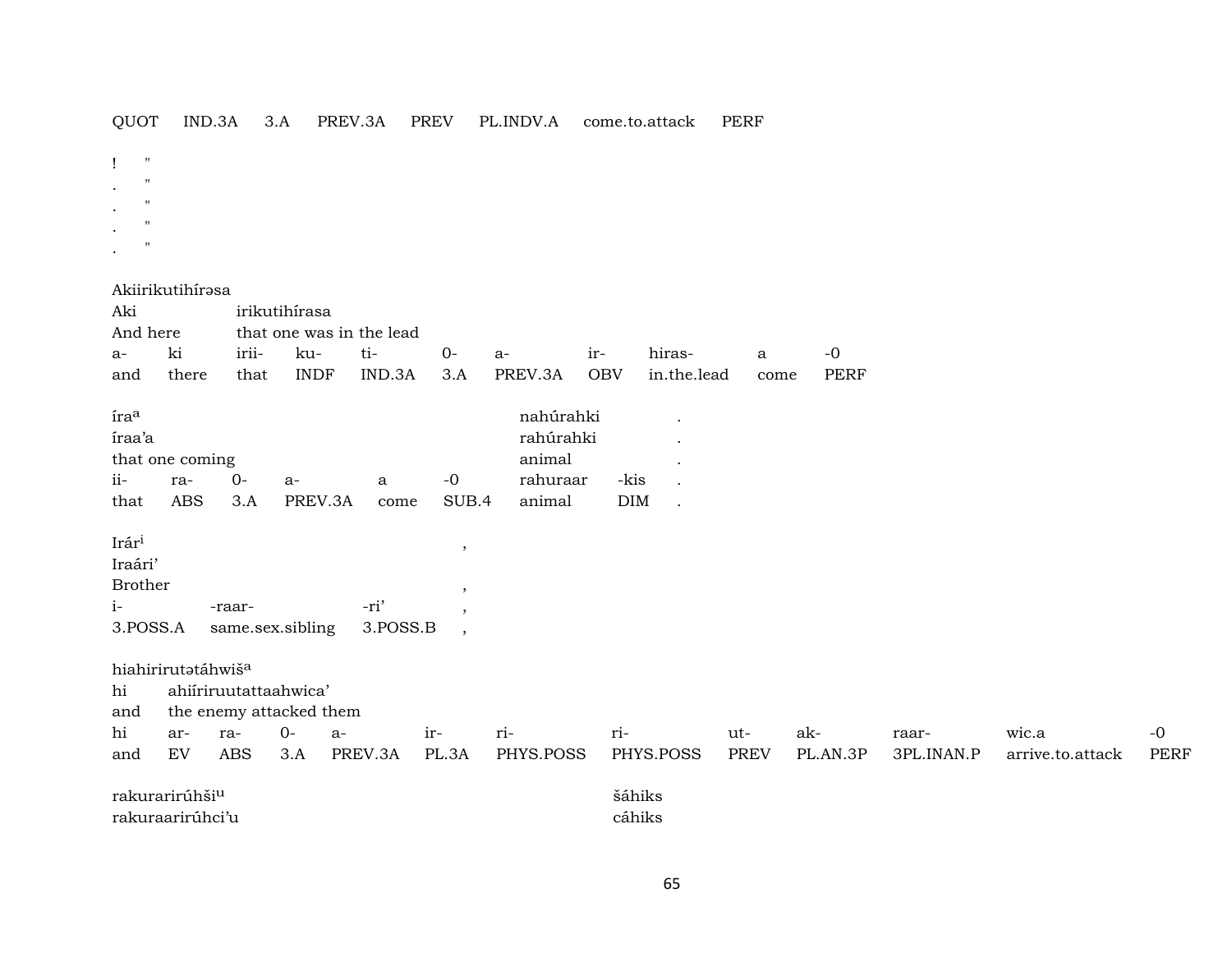| there being a huge number                                                                                                            |                                                |                                    |                   |                  |                     | persons           |               |
|--------------------------------------------------------------------------------------------------------------------------------------|------------------------------------------------|------------------------------------|-------------------|------------------|---------------------|-------------------|---------------|
| $O -$<br>ra-                                                                                                                         | ku-                                            | raar-                              | riruhci           |                  | -u                  | icaahiks          |               |
| INF.A<br>3.A                                                                                                                         | INF.B                                          | PL.INDV.A                          | be.numerous       |                  | SUB.D               | person            |               |
| iriahatukstákitkahahk <sup>u</sup><br>irii'ahatukstaakitkahaahku<br>where the earth lodge village was<br>irii-<br>ar-<br>where<br>EV | $t-$<br>ra-<br><b>ABS</b><br>1.A               | uks-<br><b>AOR</b>                 | rak-<br>$1/2$ .PL | kitka.haar-      | earth.lodge.village | kus<br>be.sitting | $-0$<br>SUB.4 |
| tikítkaharasa<br>Tikitkahaarasa'<br>ti-<br>IND.3A                                                                                    | The village was named<br>$0-$<br>3.A           | kitka.haar-<br>earth.lodge.village | asar              | be.named         | $-0$<br><b>PERF</b> |                   |               |
| kitkaháhpakut <sup>u</sup><br>Kitkahaáhpakuhtu'<br>Old Village<br>kitka.haar-<br>earth.lodge.village                                 | pakuht<br>be.old                               | $-u^{\prime}$<br><b>NOM</b>        |                   |                  |                     |                   |               |
| Nikuwituhíwiš<br>Rikuwituuhíwic<br>That is where he appeared<br>riku-<br>wi-<br>QUOT<br>that.is                                      | ti-<br>IND.3A                                  | $0-$<br>3.A                        | uur-<br>PREV      | hiwihc<br>appear | $-0$<br>PERF        |                   |               |
| Pahukátawa<br>Paahukaátawa<br>Pahukatawa                                                                                             | Irár <sup>i</sup><br>Iraári'<br><b>Brother</b> |                                    |                   |                  |                     | ,                 |               |
| Paahukaatawa                                                                                                                         | $i-$                                           |                                    | -raar-            |                  | -ri'                | ,                 |               |
| Pahukatawa                                                                                                                           |                                                | 3.POSS.A                           | same.sex.sibling  |                  | 3.POSS.B            | ,                 |               |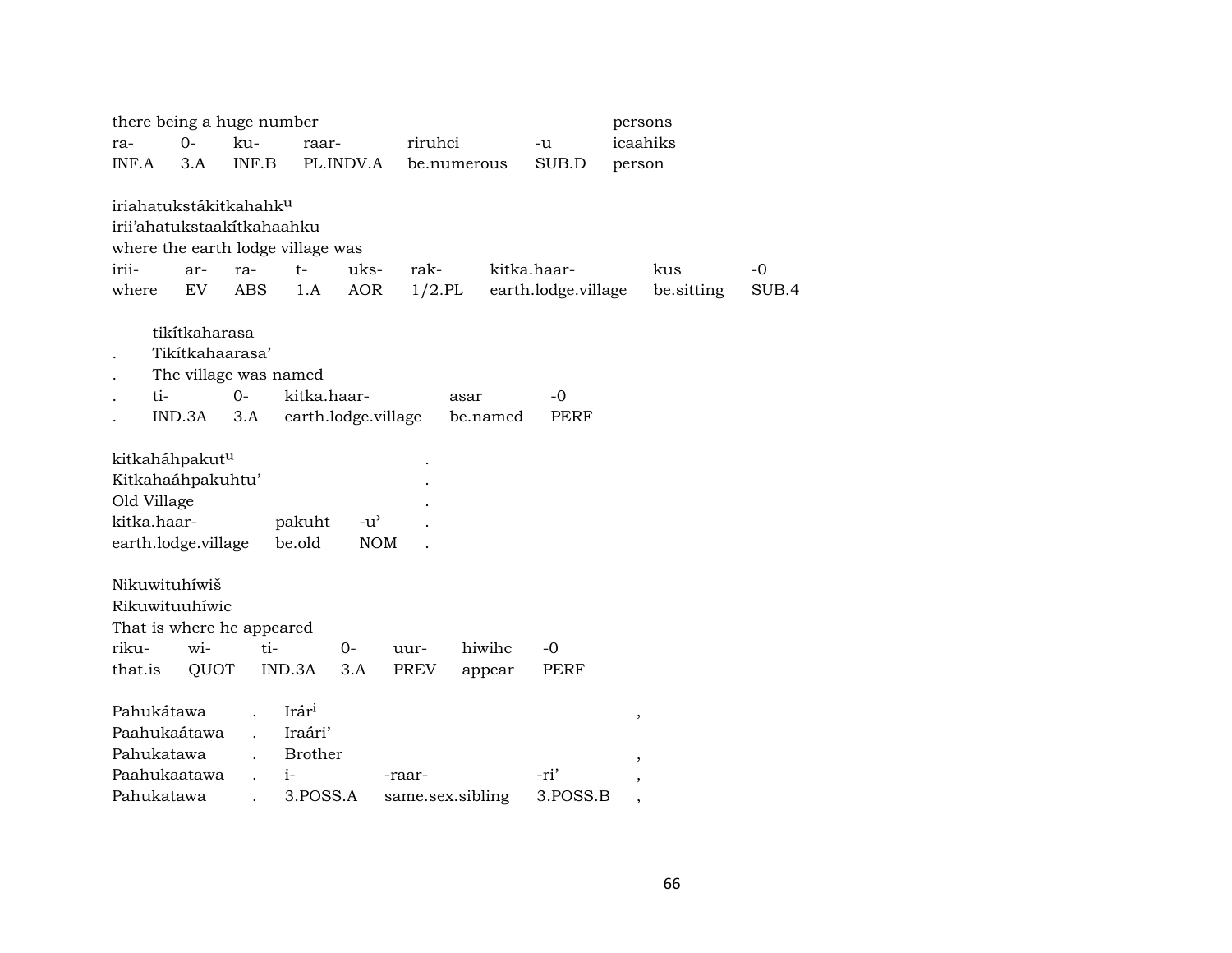|                            | naruwituširašawiráwa                                                                                          |            |                                     |             |                                           |               |                         |            |                                      |                     |             |             |
|----------------------------|---------------------------------------------------------------------------------------------------------------|------------|-------------------------------------|-------------|-------------------------------------------|---------------|-------------------------|------------|--------------------------------------|---------------------|-------------|-------------|
|                            | raaruuwituciracawiraáwaa'                                                                                     |            |                                     |             |                                           |               |                         |            |                                      |                     |             |             |
|                            | then they (enemy) just came down the hill                                                                     |            |                                     |             |                                           |               |                         |            |                                      |                     |             |             |
| raa-                       | ruu-                                                                                                          | wi-        | ti-                                 | $0-$        | a-                                        |               | ut-                     | $i-$       | raar-                                | tawiraa.a           | -wa         | $-0$        |
| just                       | then                                                                                                          | QUOT       |                                     | IND.3A      | 3.A                                       | PREV.3A       | <b>PREV</b>             | <b>SEQ</b> | PL.INDV.A                            | come.down           | <b>DIST</b> | <b>PERF</b> |
| pituráhkitu<br>all the men | piitaraahkituu'u'                                                                                             |            |                                     |             | kátahka<br>kátahka<br>enemy               |               |                         |            |                                      |                     |             |             |
| wiita                      | raar-                                                                                                         | kituu      | $-u$ <sup><math>\prime</math></sup> |             | katahkaa                                  |               |                         |            |                                      |                     |             |             |
| man                        | PL                                                                                                            | all        | <b>NOM</b>                          |             | foreign.tribe                             |               |                         |            |                                      |                     |             |             |
| kara-<br><b>NEG</b>        | Karawitúširarišpatat<br>Karawituciraaricpaátat<br>They did not go over the edge of the village<br>wi-<br>QUOT | ti-        | IND.3A                              | 0-<br>3.A   | ut-<br>$i-$<br>PREV                       | <b>SEQ</b>    | raar-<br>PL.INDV.A      |            | ic.waat-<br>at<br>over.a.point<br>go | $-0$<br><b>PERF</b> |             |             |
| hi<br>and                  | hiahuharišitaíspa<br>ahuuhaaricihta'ispaa'                                                                    |            |                                     |             | they came to the outskirts of the village |               |                         |            |                                      |                     |             |             |
| hi                         | ar-                                                                                                           | ra-        | 0-                                  | $a-$        | ut-                                       | raar-         |                         | icihta-    |                                      | iis.a               | -wa         | -0          |
| and                        | EV                                                                                                            | <b>ABS</b> | 3.A                                 | PREV.3A     | <b>PREV</b>                               |               | PL.INDV.A               |            | edge.of.the.village                  | come.into           | <b>DIST</b> | <b>PERF</b> |
| irii-<br>where             | iriwiahirapák <sup>u</sup><br>iriwi'ahiirapáku<br>where they were fighting<br>wii-<br>now                     | ar-<br>EV  | ra-<br>ABS                          | $0-$<br>3.A | ir-<br>PL.3A                              | apak<br>fight | -hus<br><b>IMPF.SUB</b> |            |                                      |                     |             |             |
|                            | iriruahituhtíhatn                                                                                             |            |                                     |             |                                           |               |                         |            |                                      |                     |             |             |
|                            | Iriruu'ahiituhtiihat                                                                                          |            |                                     |             |                                           |               |                         |            |                                      |                     |             |             |
|                            | Where the edge of the village was                                                                             |            |                                     |             |                                           |               |                         |            |                                      |                     |             |             |
| irii-                      | ruu-                                                                                                          | ar-        | ra-                                 | $0-$        | ituur-                                    | tiihak        |                         | $-0$       |                                      |                     |             |             |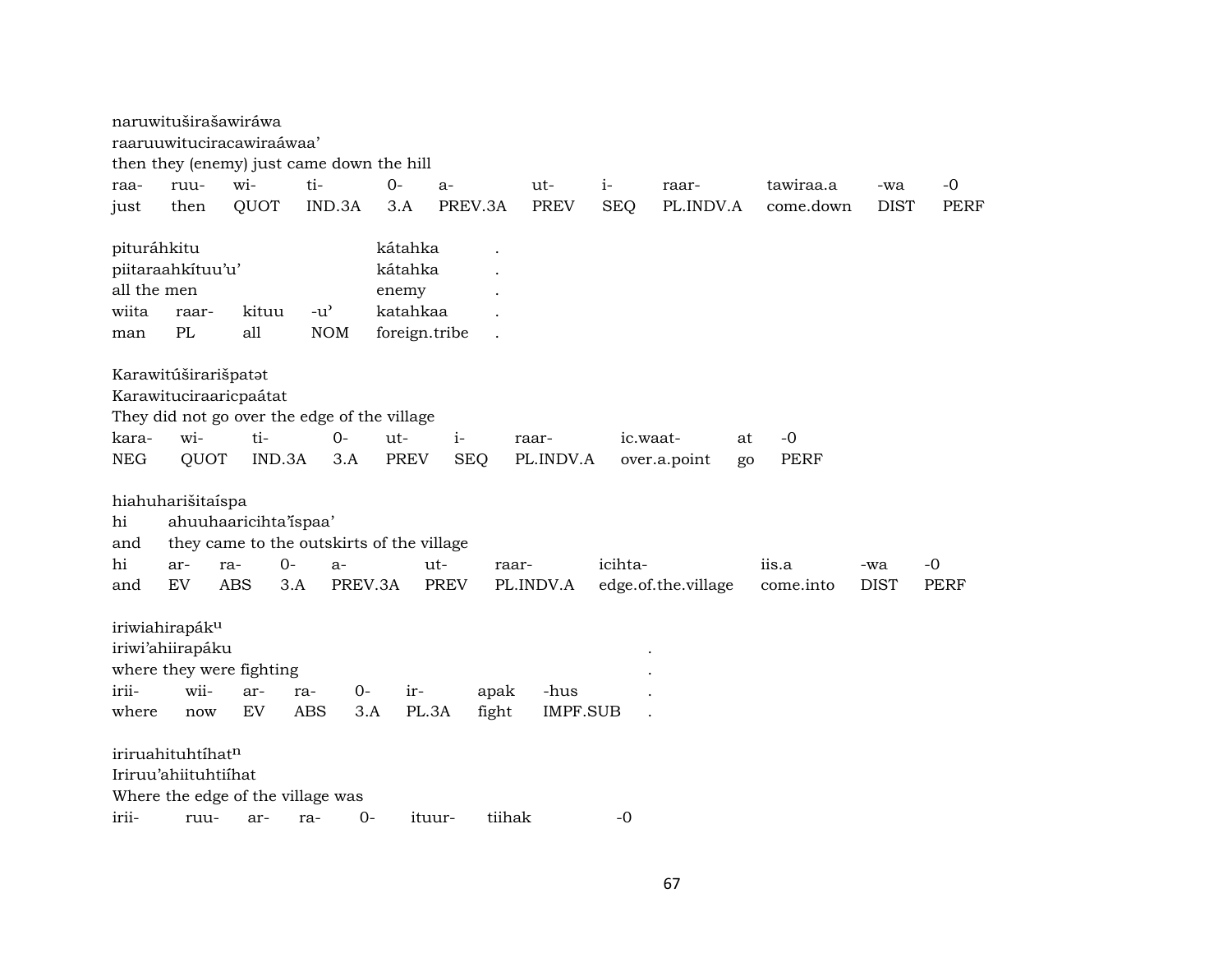where then EV ABS 3.A village be.the.border PERF

| witirapaku<br>witiirapaku'<br>they were fighting                               |                                     |                                         |                    |              |                  |        |                   |                      | Only                     | níhuksu<br>Ríhuksu' |                                     |             |              |             |
|--------------------------------------------------------------------------------|-------------------------------------|-----------------------------------------|--------------------|--------------|------------------|--------|-------------------|----------------------|--------------------------|---------------------|-------------------------------------|-------------|--------------|-------------|
| wi-                                                                            | ti-                                 |                                         | $0-$               | ir-          | apak             |        | -:hus             | $\ddot{\phantom{a}}$ | rihuks                   |                     | $-u$ <sup><math>\prime</math></sup> |             |              |             |
| QUOT                                                                           | IND.3A                              |                                         | 3.A                | PL.3A        | fight            |        | <b>IMPF</b>       |                      | alone                    |                     | <b>NOM</b>                          |             |              |             |
| wikuhatatatírisišpatpa                                                         |                                     |                                         |                    |              |                  |        |                   |                      |                          |                     |                                     |             |              |             |
| wikuuhatatatiirisicpátpaa'                                                     |                                     |                                         |                    |              |                  |        |                   |                      |                          |                     |                                     |             |              |             |
| they came out as a group                                                       |                                     |                                         |                    |              |                  |        |                   |                      |                          |                     |                                     |             |              |             |
| wii-                                                                           | kuur-                               | ra-                                     |                    | $0-$<br>$a-$ |                  |        | tatatiir.his-     |                      |                          |                     | ic.waat-                            | wa-         | $\mathbf{a}$ | $-0$        |
| now                                                                            | <b>DUB</b>                          | <b>ABS</b>                              |                    | 3.A          | PREV.3A          |        | gathered.together |                      |                          |                     | over.a.point                        | <b>DIST</b> | come         | <b>PERF</b> |
| nahkutakawitaw <sup>i</sup><br>raahkuutakaahwitawi<br>where the last lodge was |                                     |                                         |                    |              |                  |        |                   |                      |                          |                     |                                     |             |              |             |
| ra-                                                                            | $0-$                                | ar-                                     | ku-                | ut-          |                  | akaar- |                   | wita                 |                          | -wi                 |                                     |             |              |             |
| INF.A                                                                          | 3.A                                 | EV                                      | $\textsf{INF.B}{}$ |              | PREV             |        | dwelling          | be.last              |                          | SUB.L               |                                     |             |              |             |
| nahákuk <sup>i</sup><br>rahaákuki<br>ours                                      |                                     |                                         |                    |              |                  |        |                   |                      |                          |                     |                                     |             |              |             |
| ra-                                                                            | $t-$                                | rak-                                    | $\overline{0}$     |              | -ka.uk           | $-i$   |                   |                      |                          |                     |                                     |             |              |             |
| ABS                                                                            | 1.A                                 | $1/2$ .PL                               |                    | be           | <b>DIST</b>      |        | SUB.2             |                      |                          |                     |                                     |             |              |             |
| Nawa<br>Ráwa<br><b>Now</b>                                                     | $\overline{\phantom{a}}$<br>$\cdot$ | irár <sup>i</sup><br>iraári'<br>brother |                    |              |                  |        |                   |                      | $^\mathrm{,}$<br>$\, ,$  |                     |                                     |             |              |             |
| rawa                                                                           | $\overline{\phantom{a}}$            | $i-$                                    |                    | -raar-       |                  |        | -ri'              |                      | ,                        |                     |                                     |             |              |             |
| now                                                                            | $\overline{ }$                      |                                         | 3.POSS.A           |              | same.sex.sibling |        |                   | 3.POSS.B             | $\overline{\phantom{a}}$ |                     |                                     |             |              |             |

iriwikuhasákarit¶ iriiwikuuhásaakarit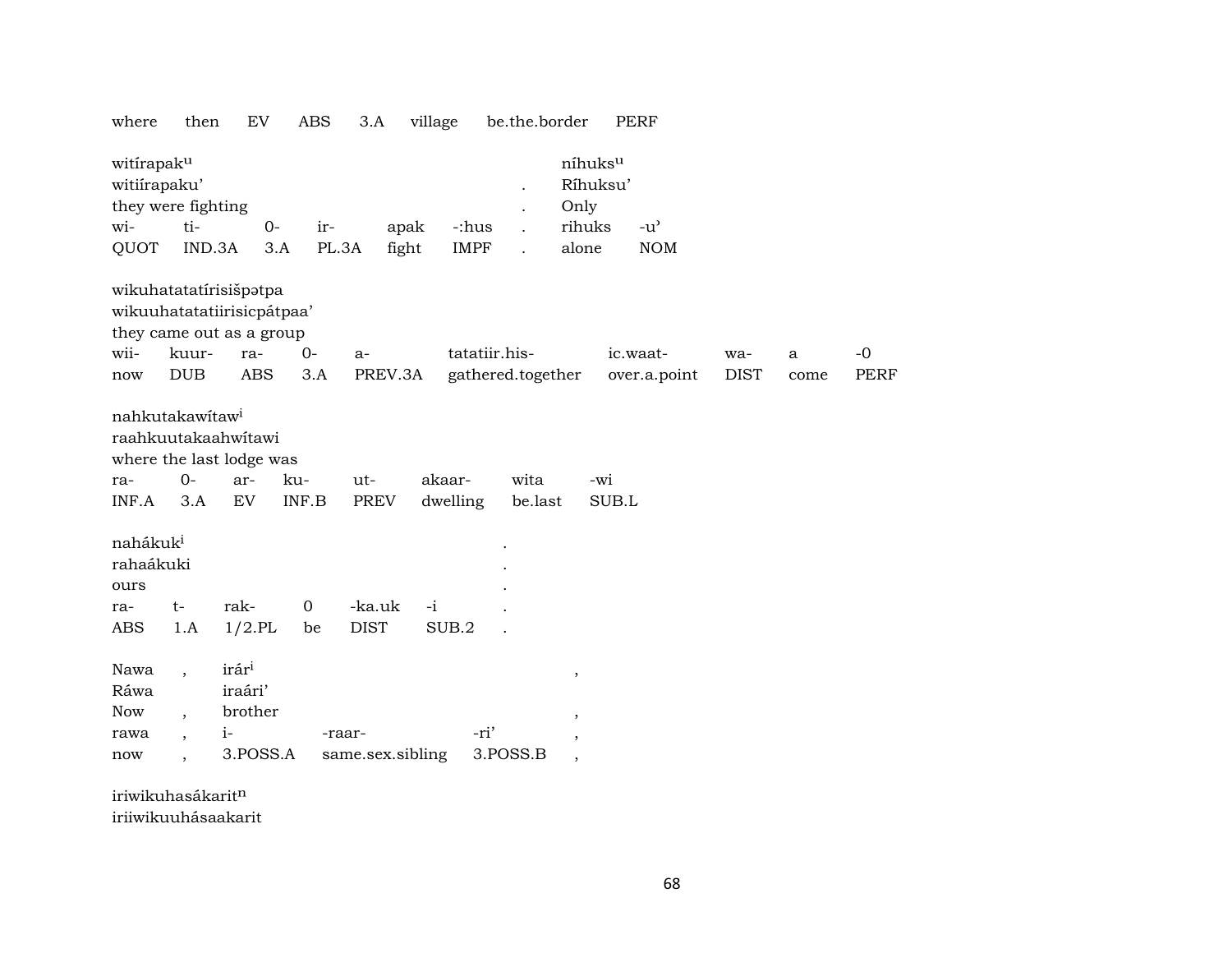|              |                                    |                     | whatever the time of day was |          |               |                            |             |             |            |       |
|--------------|------------------------------------|---------------------|------------------------------|----------|---------------|----------------------------|-------------|-------------|------------|-------|
| irii-        | wii-                               | kuur-               | ra-                          | $0-$     | saak-         | arik                       | $-0$        |             |            |       |
| when         | now                                | <b>DUB</b>          | <b>ABS</b>                   | 3.A      | sun           | be.standing                | <b>PERF</b> |             |            |       |
|              |                                    |                     |                              |          |               |                            |             |             |            |       |
|              | hirawitakaráhis <sup>u</sup>       |                     |                              |          |               |                            |             |             |            |       |
| hi           |                                    | raawiitakaaraáhisu' |                              |          |               |                            |             |             |            |       |
| and          | suddenly                           |                     |                              |          |               |                            |             |             |            |       |
| hi           | raa-                               | wii-                | takaaraahis                  |          | $-u^{\prime}$ |                            |             |             |            |       |
| and          | just                               | now                 | all.at.once                  |          | <b>NOM</b>    |                            |             |             |            |       |
|              |                                    |                     |                              |          |               |                            |             |             |            |       |
|              | ahakišpirárawa                     |                     |                              |          |               |                            |             |             |            |       |
|              | ahakicpiraárawaa'                  |                     |                              |          |               |                            |             |             |            |       |
| it sprinkled |                                    |                     |                              |          |               |                            |             |             |            |       |
| ar-          | ra-                                | $0-$                | a-                           | kicpiir- |               | raar-<br>awa.a             |             | -0          |            |       |
| <b>EV</b>    | <b>ABS</b>                         | 3.A                 | PREV.3A                      |          | be.a.sprinkle | PL                         | come.down   | <b>PERF</b> |            |       |
|              |                                    |                     |                              |          |               |                            |             |             |            |       |
| irirutáhu    |                                    |                     |                              |          |               |                            |             |             |            |       |
| iriiruútahu  |                                    |                     |                              |          |               |                            |             |             |            |       |
|              | the way it was                     |                     |                              |          |               |                            |             |             |            |       |
| irii-        | ra-                                | $O -$               | ut-                          | 0<br>-a  |               | -hus                       |             |             |            |       |
| that         | ABS                                | 3.A                 | PREV                         | be       | SUB.1         | <b>IMPF.SUB</b>            |             |             |            |       |
|              | kukararakúškakátak <sup>u</sup>    |                     |                              |          |               |                            |             |             |            |       |
|              | kukararakuckakatáku                |                     |                              |          |               |                            |             |             |            |       |
|              |                                    |                     |                              |          |               |                            |             |             |            |       |
|              | there not being any cloud<br>kara- |                     | $0-$                         |          | icka-         |                            |             |             | kus        | $-0$  |
| ku-          |                                    | ra-<br>INF.A        |                              | ku-      |               | kata-                      |             |             |            |       |
| <b>INDF</b>  | <b>NEG</b>                         |                     | 3.A                          | INF.B    | cloud         | against.a.vertical.surface |             |             | be.sitting | SUB.4 |
|              | hirarutakišpirárawa                |                     |                              |          |               |                            |             |             |            |       |
| hi           |                                    |                     | raaruutakicpiraárawaa'       |          |               |                            |             |             |            |       |
| and          |                                    |                     | then it just sprinkled       |          |               |                            |             |             |            |       |
| hi           | raa-                               | ruu-                | ti-                          | 0-       | a-            | kicpiir-                   |             | raar-       | awa.a      | $-0$  |
| and          | just                               | then                | IND.3A                       | 3.A      | PREV.3A       | be.a.sprinkle              | PL          |             | come.down  | PERF  |
|              |                                    |                     |                              |          |               |                            |             |             |            |       |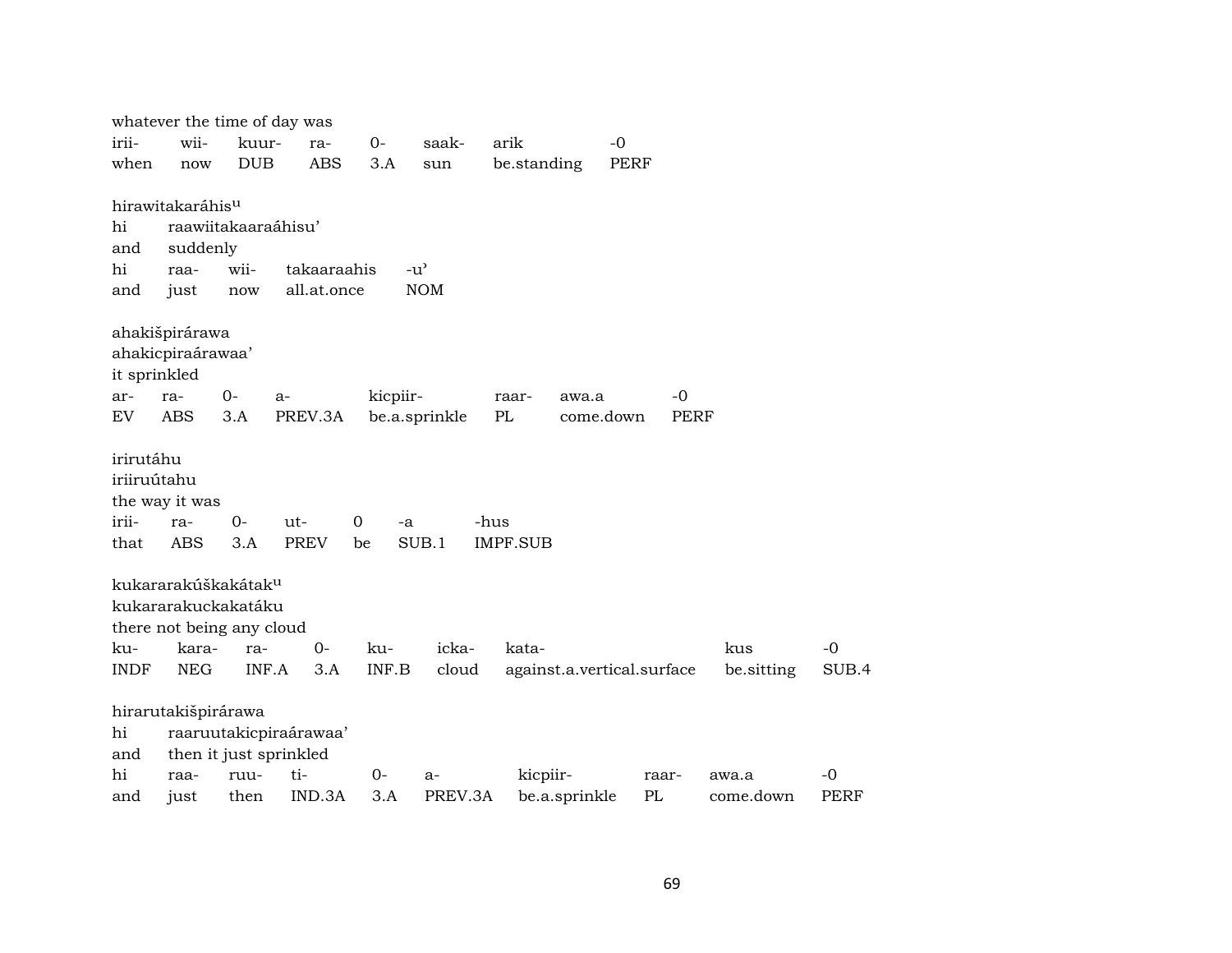|             | Hiruahiriwák <sup>i</sup>                                         |                                                                                           |         |                                   |                   |                      |               |             |             |
|-------------|-------------------------------------------------------------------|-------------------------------------------------------------------------------------------|---------|-----------------------------------|-------------------|----------------------|---------------|-------------|-------------|
|             | Hiru                                                              | ahiriiwáki'                                                                               |         |                                   |                   |                      |               |             |             |
|             | Then                                                              | they said                                                                                 |         |                                   |                   |                      |               |             |             |
|             | hiruu                                                             | ar-                                                                                       | ri-     | $0-$                              | ir-               | $i-$                 | waki          | $-0$        |             |
|             | then                                                              | EV                                                                                        | CONT.3A | 3.A                               | PL.3A             | <b>SEQ</b>           | say.PL        | PERF        |             |
|             | $\epsilon$<br>$\epsilon$<br>$\epsilon$<br>11<br>н                 | Náwa<br>$\overline{\phantom{a}}$<br>Ráwa<br><b>Now</b><br>rawa<br>now                     |         |                                   |                   |                      |               |             |             |
| wii-<br>now | wirikutuatn<br>wirikutuu'ut<br>it is that way<br>riku-<br>that.is | ti-                                                                                       | IND.3A  | $0-$<br>ut-<br>3.A<br><b>PREV</b> | $\mathbf 0$<br>be | $\overline{a}$<br>EX |               |             |             |
|             | iriahawák <sup>a</sup><br>irii'ahawaáka<br>as he said             |                                                                                           |         |                                   |                   | $\,$                 |               |             |             |
| irii-       | ar-                                                               | ra-                                                                                       | $O -$   | waak                              | -a                |                      |               |             |             |
| when        | EV                                                                | ABS                                                                                       | 3.A     | say.SUB                           | SUB.1             |                      |               |             |             |
| $i-$        |                                                                   | suhuratarikitawirútitn<br>Suhuurattaarikitawiiruútit<br>Mount your horses at last<br>$S-$ | uhur-   | rak-                              | raar-             |                      | ikita.wi.itik | -ruu        | $-0$        |
|             |                                                                   | $CONT.1/2A$ 2.A                                                                           | finally | $1/2$ .PL                         |                   | PL.INDV.P            | mount         | <b>DIST</b> | <b>PERF</b> |
|             | Ħ<br>Н<br>$\pmb{\mathsf{H}}$<br>$i-$                              | Irári<br>Iraári'<br><b>Brother</b>                                                        | -raar-  |                                   | -ri'              |                      | ,<br>,        |             |             |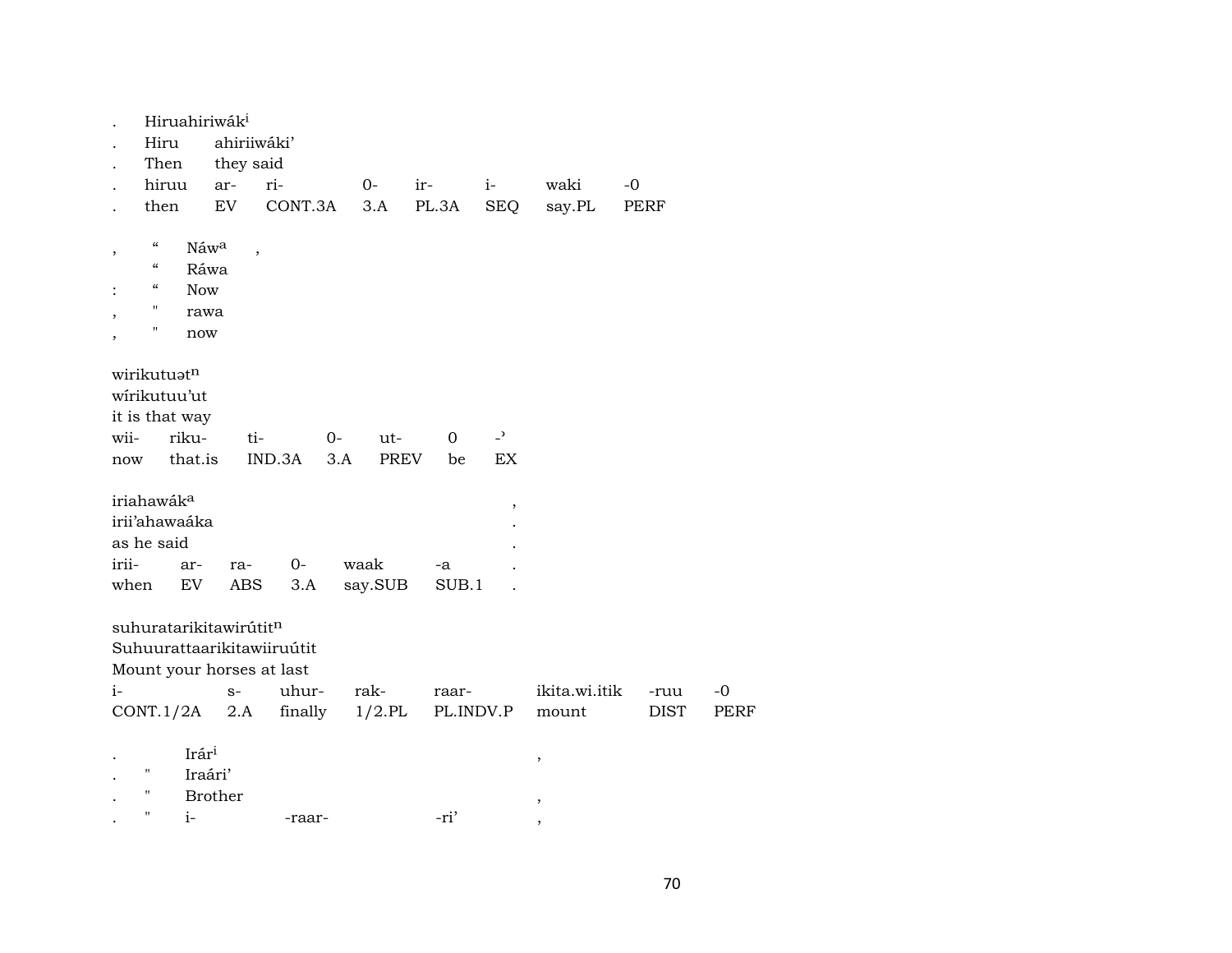. " 3.POSS.A same.sex.sibling 3.POSS.B , pahiturawitirarikitáwirutit<sup>n</sup>, pahiítu' raawitiraarikítawiiruutit slowly they just mounted pahiit -u" raa- wi- ti- 0- raar- ikita.wi.itik -ruu -0 be.quiet NOM just QUOT IND.3A 3.A PL.INDV.A mount DIST PERF hišikašíharak<sup>u</sup> hici kaciíharaaku' but on foot hi.ci kaciiharaak -u' and stretched.out NOM witiahištahariwírutitn witi'ahictahaariwiíruutit they had come against each other (to fight) witi- ar- ra- 0- ir- ut- tahaari.wi.itik -ruu -0 REFL EV ABS 3.A PL.3A PREV come.together.in.battle DIST PERF . Karawitiraríkita . Karawitiraaríkita . They were not on horseback . kara- wi- ti- 0- raar- ikita -0 . NEG QUOT IND.3A 3.A PL.INDV.A ride PERF kátaka . Kašíharak<sup>u</sup> kátahka . Kaciíharaaku' the enemy . On foot katahkaa . kaciiharaak -u" foreign.tribe . stretched.out NOM  $w$ ítiit $<sup>n</sup>$ </sup> wíti'it

71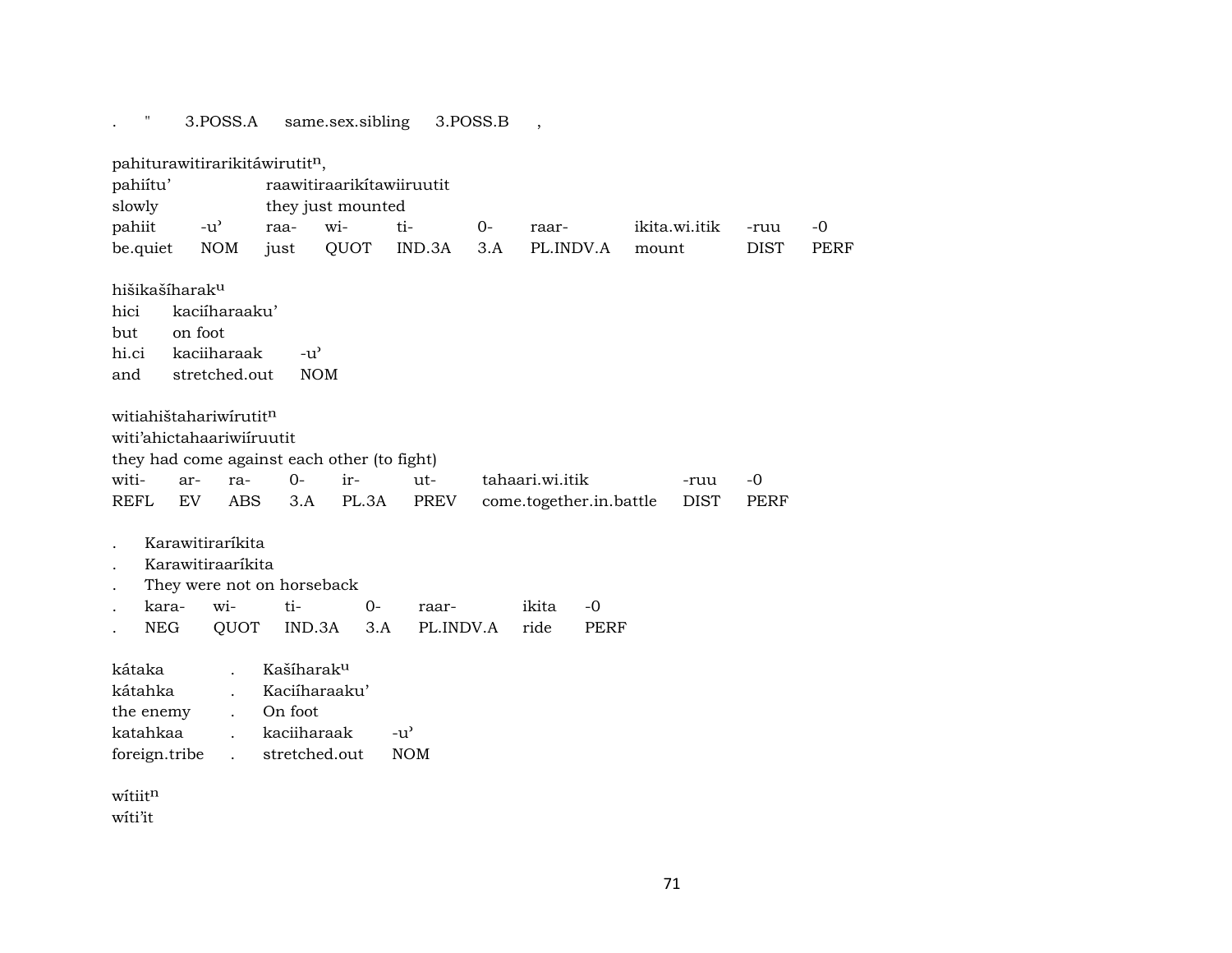| they were                      |                          |                                    |              |          |                  |               |                      |             |                      |                     |            |     |         |       |  |
|--------------------------------|--------------------------|------------------------------------|--------------|----------|------------------|---------------|----------------------|-------------|----------------------|---------------------|------------|-----|---------|-------|--|
| wi-                            | ti-                      |                                    | $O -$        | $\Omega$ | -ik              | $-0$          |                      |             |                      |                     |            |     |         |       |  |
| QUOT                           |                          | IND.3A                             | 3.A          | be       | <b>DIST</b>      | PERF          |                      |             |                      |                     |            |     |         |       |  |
| hiaharasuhúra                  |                          |                                    |              |          |                  |               |                      |             |                      |                     |            |     |         |       |  |
| hi<br>and                      |                          | aharasuhuúra<br>it became a battle |              |          |                  |               |                      |             |                      |                     |            |     |         |       |  |
| hi                             | ar-                      | ra-                                | 0-           |          | rasuhuur         | -aar          |                      | $-0$        |                      |                     |            |     |         |       |  |
| and                            | EV                       | ABS                                | 3.A          |          | be.a.battle      | <b>INCH</b>   |                      | <b>PERF</b> |                      |                     |            |     |         |       |  |
| Tuhkuháriiriráhuraru           |                          |                                    |              |          |                  |               |                      |             |                      |                     |            |     |         |       |  |
| Tuhkuúhaari                    |                          |                                    |              |          |                  |               |                      |             |                      | iriiráhuraaru       |            |     |         |       |  |
| It was a nice prairie          |                          |                                    |              |          |                  |               |                      |             |                      | where that land was |            |     |         |       |  |
| ti-                            | $0-$                     |                                    | uur-         | kuuhaar- |                  | hiir          |                      | $-0$        |                      | irii-               | ra-        | 0-  | huraar  | -u    |  |
| IND.3A                         | 3.A                      |                                    | PREV         |          | flat.ground      | be.good       |                      | <b>PERF</b> |                      | where               | <b>ABS</b> | 3.A | be.land | SUB.D |  |
| tatuturariritn                 |                          |                                    |              |          |                  |               |                      |             |                      |                     |            |     |         |       |  |
| Tatúturaariirit                |                          |                                    |              |          |                  |               |                      |             |                      |                     |            |     |         |       |  |
| I saw the land                 |                          |                                    |              |          |                  |               |                      |             |                      |                     |            |     |         |       |  |
| ta-                            |                          | t-                                 | ut-          |          | huraar-          | iirik         | $-0$                 |             |                      |                     |            |     |         |       |  |
| IND.1/2A                       |                          | 1.A                                | <b>PREV</b>  | land     |                  | see           | <b>PERF</b>          |             |                      |                     |            |     |         |       |  |
| Náwa                           |                          | irár <sup>i</sup>                  |              |          |                  |               |                      |             |                      | $^\mathrm{,}$       |            |     |         |       |  |
| Ráwa                           |                          | iraári'                            |              |          |                  |               |                      |             |                      |                     |            |     |         |       |  |
| <b>Now</b>                     | $\cdot$                  | brother                            |              |          |                  |               |                      |             |                      |                     |            |     |         |       |  |
| rawa                           | $\overline{\phantom{a}}$ | $i-$                               |              | -raar-   |                  |               | -ri'                 |             |                      |                     |            |     |         |       |  |
| now                            |                          |                                    | 3.POSS.A     |          | same.sex.sibling |               | 3.POSS.B             |             |                      |                     |            |     |         |       |  |
| hiahirapakusit <sup>i</sup> tn |                          |                                    |              |          |                  |               |                      |             |                      |                     |            |     |         |       |  |
| hi                             |                          | ahiirapákusitit                    |              |          |                  |               |                      |             |                      |                     |            |     |         |       |  |
| and                            |                          | they began fighting them           |              |          |                  |               |                      |             |                      |                     |            |     |         |       |  |
| hi<br>and                      | ar-<br>${\rm EV}$        | ra-<br><b>ABS</b>                  | $O -$<br>3.A | ir-      | PL.3A            | apak<br>fight | -:hus<br><b>IMPF</b> |             | -itik<br><b>INCH</b> |                     |            |     |         |       |  |
|                                |                          |                                    |              |          |                  |               |                      |             |                      |                     |            |     |         |       |  |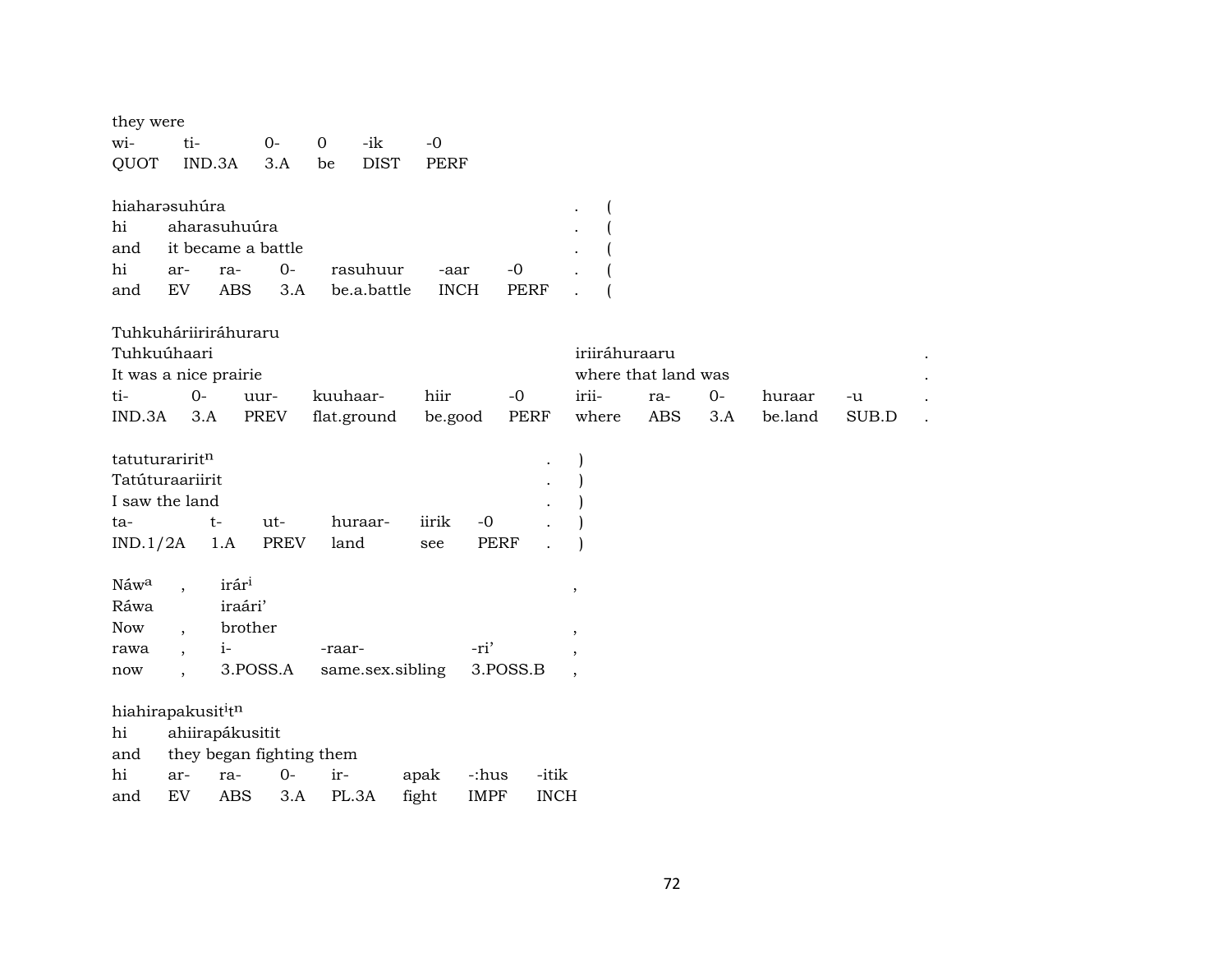| iriahá <sup>u</sup><br>irii'ahá'u<br>irii-<br>that | the main one<br>ar-<br>EV                              | ra-<br><b>ABS</b> | 0-<br>3.A                     | uu<br>be      | $-0$<br>SUB.4                      |             | šáhiks<br>cáhiks<br>a person<br>icaahiks<br>person               |                     |                    |                                                                 |                       |             |  |
|----------------------------------------------------|--------------------------------------------------------|-------------------|-------------------------------|---------------|------------------------------------|-------------|------------------------------------------------------------------|---------------------|--------------------|-----------------------------------------------------------------|-----------------------|-------------|--|
| witikita<br>witiikita<br>he rode it<br>wi-<br>QUOT | ti-<br>IND.3A                                          |                   | $0-$<br>3.A                   | ikita<br>ride | $-0$<br><b>PERF</b>                | stallion    | pikarústaka<br>piikarústaaka<br>a white stallion<br>piik.karuus- | taakaar<br>be.white |                    | $\overline{\phantom{a}}$<br>$\cdot$<br>$\overline{\phantom{a}}$ |                       |             |  |
| hi<br>and<br>hi                                    | hiahutkakarárihta<br>ar-                               | ra-               | ahutkaakaaraárihta<br>$0-$    | $a-$          | he wore a crow bustle at his waist | ut-         | kaakaa-                                                          |                     | raar-              | ihta                                                            |                       | $-0$        |  |
| and                                                | EV                                                     | <b>ABS</b>        | 3.A                           |               | PREV.3A                            | <b>PREV</b> | crow                                                             | PL                  |                    |                                                                 | have.under.one's.belt | <b>PERF</b> |  |
| ciru<br>yet<br>ciruu<br>yet                        | širunakupitísutk <sup>i</sup><br>ráku'<br>ra-<br>INF.A | his being         | $0 -$<br>3.A                  | ku-<br>INF.B  | $-0$<br>uu<br>be                   | SUB.4       | piitiísutki<br>a young man<br>wiita.isut<br>young.man            |                     | -kis<br><b>DIM</b> |                                                                 |                       |             |  |
| he mounted                                         | ahukítawititn<br>ahuukítawiitit                        |                   |                               |               |                                    |             |                                                                  |                     |                    |                                                                 |                       |             |  |
| ar-<br>EV                                          | ra-<br><b>ABS</b>                                      | $0-$<br>3.A       | mount                         | ikita.wi.itik | $-0$<br>PERF                       |             |                                                                  |                     |                    |                                                                 |                       |             |  |
|                                                    | Iriahiksawawúsuku<br>Irii'ahiksawaawuúsuku             |                   | Where they used to play games |               |                                    |             |                                                                  |                     |                    |                                                                 |                       |             |  |
| irii-                                              | ar-                                                    | ra-               | $0-$                          | ir-           |                                    | uks-        | awuu                                                             |                     |                    | -waa                                                            | -hus                  | -uku        |  |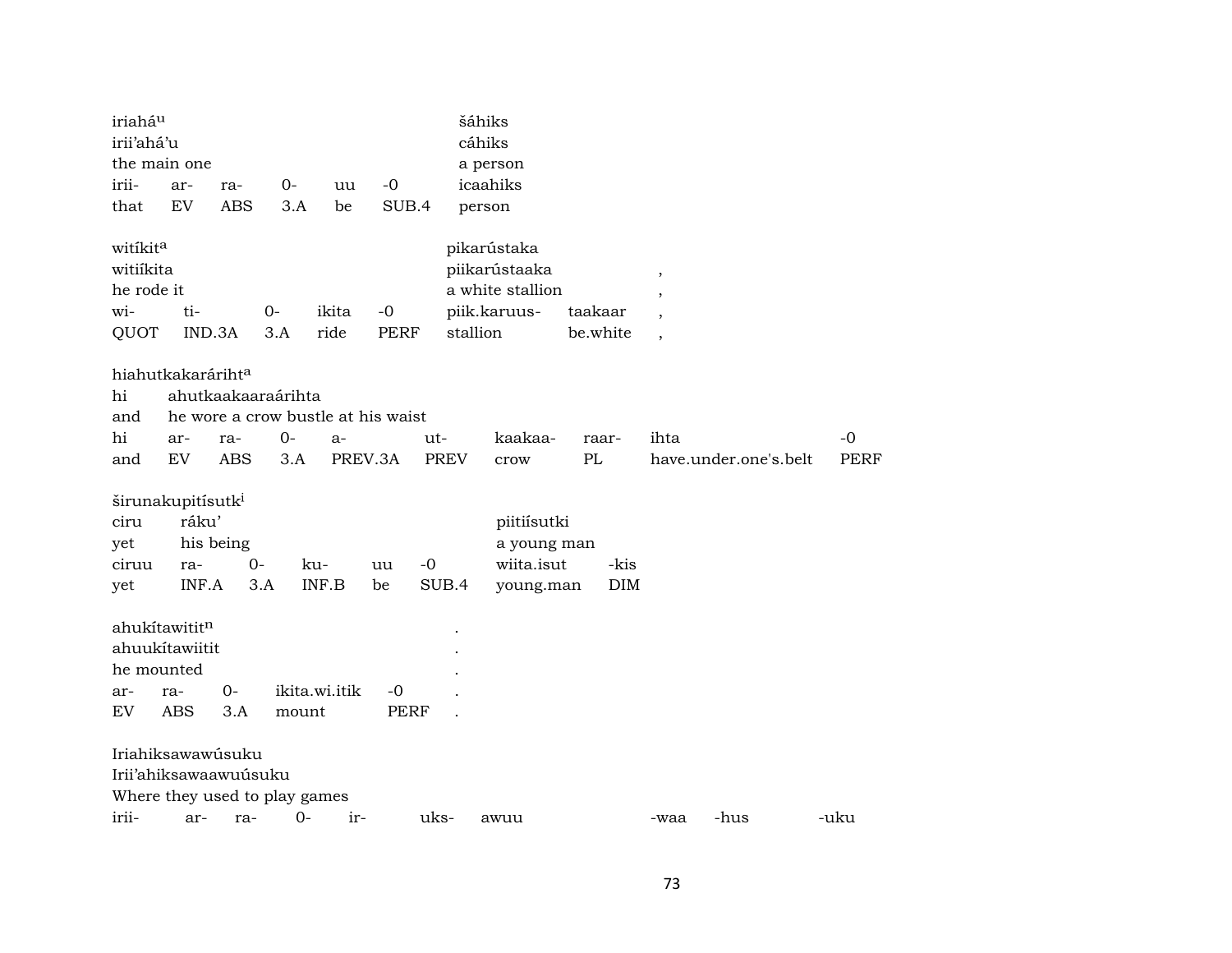| where |            | EV                             | <b>ABS</b>                  | 3.A                             | PL.3A                    | AOR        |           | play.hoop.and.pole |               | <b>DIST</b> | <b>IMPF.SUB</b> | HAB.SUB       |             |
|-------|------------|--------------------------------|-----------------------------|---------------------------------|--------------------------|------------|-----------|--------------------|---------------|-------------|-----------------|---------------|-------------|
|       |            | tiharakátaharuhat <sup>n</sup> |                             |                                 |                          |            |           |                    |               |             |                 |               |             |
|       |            |                                | tihaarakaátahaaruhat        |                                 |                          |            |           |                    |               |             |                 |               |             |
|       |            |                                |                             | here where the ground was level |                          |            |           |                    |               |             |                 |               |             |
| tii-  |            | haa-                           | ra-                         | $0-$                            | kaata.haar-              |            | u.hak     |                    | $-0$          |             |                 |               |             |
| here  |            | here                           | <b>ABS</b>                  | 3.A                             | level.ground             |            |           | extend.in.a.line   | SUB.4         |             |                 |               |             |
|       |            | nutíkuhapárihitn               |                             |                                 |                          |            |           |                    |               |             |                 |               |             |
|       |            |                                | ruutiíkuuhaahpárihit        |                                 |                          |            |           |                    |               |             |                 |               |             |
|       |            |                                | there the prairie is smooth |                                 |                          |            |           |                    |               |             |                 |               |             |
| ruu-  |            | ti-                            | $0-$                        |                                 | kuuhaar-                 | parit.rik  |           | $-0$               |               |             |                 |               |             |
| there |            | IND.3A                         | 3.A                         |                                 | flat.ground              |            | be.smooth | <b>PERF</b>        |               |             |                 |               |             |
|       |            | hirákuahawíriwu                |                             |                                 |                          |            |           |                    | kátahka       |             |                 |               |             |
|       | hiitáku    |                                |                             | ahaawiriwu'                     |                          |            |           |                    | kátahka       |             |                 |               |             |
|       | over there |                                |                             | he ran into him                 |                          |            |           |                    | the enemy     |             |                 |               |             |
| hii-  |            | -taku                          | ar-                         | ra-                             | $0-$                     | awi.ri.wuh |           | $-0$               | katahkaa      |             |                 |               |             |
| other |            | LOC                            | EV                          | <b>ABS</b>                      | 3.A                      | run.into   |           | <b>PERF</b>        | foreign.tribe |             |                 |               |             |
|       |            | Hawahitak <sup>u</sup>         |                             |                                 | sístu                    |            |           |                    |               |             |                 |               |             |
|       | Hawá       |                                | hiítaku                     |                                 | sístu                    |            |           |                    |               |             |                 |               |             |
|       | Also       |                                | another place               |                                 | again,                   |            |           |                    |               |             |                 |               |             |
|       | haawa      |                                | hii-                        | -taku                           | sistu                    |            |           |                    |               |             |                 |               |             |
|       | also       |                                | other                       | LOC                             | again                    |            |           |                    |               |             |                 |               |             |
|       |            |                                | hiháwasiahirataraspatasitn  |                                 |                          |            |           |                    |               |             |                 |               |             |
| hi    |            | hawá                           |                             |                                 | si'ahiirattaaraspaátasit |            |           |                    |               |             |                 |               |             |
| and   |            | again                          |                             |                                 | they moved them back     |            |           |                    |               |             |                 |               |             |
| hi    |            | haawa                          | $\sin$                      | ar-                             | ra-                      | $0 -$      | ir-       | uur-               | ak-           |             | raar-           | as.waat.as.ik | $-0$        |
| and   |            | also                           | DU                          | EV                              | <b>ABS</b>               | 3.A        | PL.3A     | <b>PREV</b>        | PL.AN.3P      |             | 3PL.INAN.P      | start         | <b>PERF</b> |

## hiháw°ahawíriwu ,

hi haáwa' ahaawíriwu'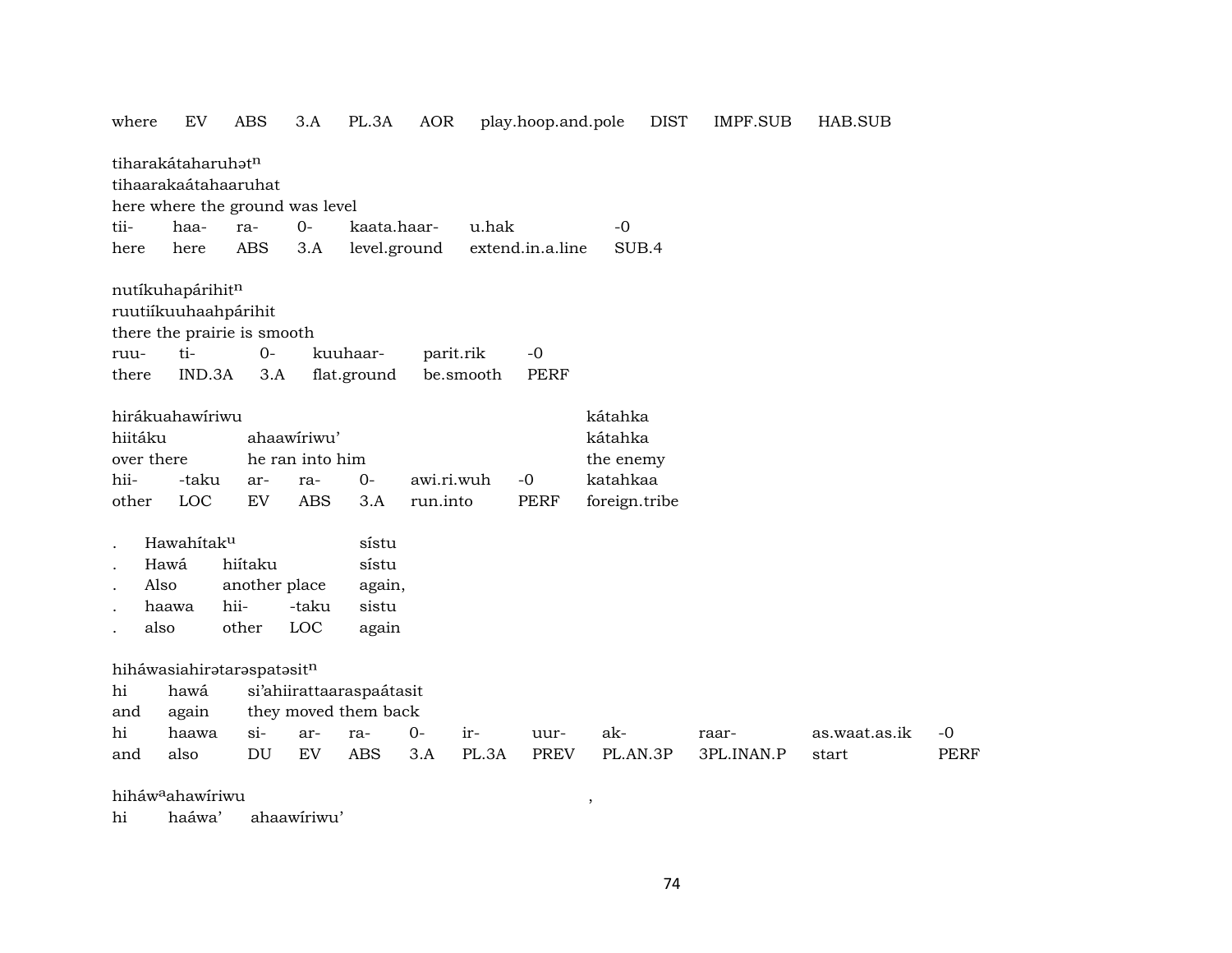| and               | also                     |                       | he ran into him                       |                  |                          |          |                          | ,                         |             |             |            |
|-------------------|--------------------------|-----------------------|---------------------------------------|------------------|--------------------------|----------|--------------------------|---------------------------|-------------|-------------|------------|
| hi                | haawa                    | ar-                   | ra-                                   | $0-$             | awi.ri.wuh               |          | $-0$                     |                           |             |             |            |
| and               | also                     | EV                    | <b>ABS</b>                            | 3.A              | run.into                 |          | <b>PERF</b>              | $\overline{\phantom{a}}$  |             |             |            |
|                   |                          |                       |                                       |                  |                          |          |                          |                           |             |             |            |
| irár <sup>i</sup> |                          |                       |                                       |                  | $\, ,$                   |          |                          |                           |             |             |            |
| iraári'           |                          |                       |                                       |                  |                          |          |                          |                           |             |             |            |
| brother           |                          |                       |                                       |                  | $\overline{\phantom{a}}$ |          |                          |                           |             |             |            |
| i-                |                          | -raar-                |                                       | -ri'             |                          |          |                          |                           |             |             |            |
| 3.POSS.A          |                          |                       | same.sex.sibling                      | 3.POSS.B         |                          |          |                          |                           |             |             |            |
|                   |                          |                       |                                       |                  |                          |          |                          |                           |             |             |            |
|                   |                          | akiwirikututaríhusta, |                                       |                  |                          |          |                          |                           |             |             |            |
| aki               |                          |                       | wirikutuutariihusta                   |                  |                          |          |                          |                           |             |             |            |
| and here          |                          |                       | this is what he was going to be doing |                  |                          |          |                          |                           |             |             |            |
| a-                | ki                       | wii-                  | riku-                                 | ti-              | $0 -$                    | ut-      |                          | aar                       | -i          | -:hus       | -ta        |
| and               | there                    | now                   | that.is                               | IND.3A           |                          | 3.A      | <b>PREV</b>              | do                        | <b>IMPF</b> | <b>IMPF</b> | <b>INT</b> |
|                   |                          |                       |                                       |                  |                          |          |                          |                           |             |             |            |
| hi                | $\overline{\phantom{a}}$ | irár <sup>i</sup>     |                                       |                  |                          |          | $\, ,$                   |                           |             |             |            |
| hi                |                          | iraári'               |                                       |                  |                          |          |                          |                           |             |             |            |
| and               | $\overline{\phantom{a}}$ | brother               |                                       |                  |                          |          | $^\mathrm{,}$            |                           |             |             |            |
| hi                | $\overline{\phantom{a}}$ | $i-$                  | -raar-                                |                  |                          | -ri'     | $\overline{\phantom{a}}$ |                           |             |             |            |
| and               |                          | 3.POSS.A              |                                       | same.sex.sibling |                          | 3.POSS.B |                          |                           |             |             |            |
|                   |                          |                       |                                       |                  |                          |          |                          |                           |             |             |            |
| hi                | hisiahirakapáha          |                       |                                       |                  |                          |          |                          |                           |             |             |            |
|                   |                          | si'ahiiraakapáhaa'    |                                       |                  |                          |          |                          |                           |             |             |            |
| and<br>hi         | $si-$                    |                       | they drove them back                  |                  |                          |          |                          |                           |             |             |            |
|                   |                          | ar-                   | ra-                                   | $0-$<br>$a-$     |                          | ir-      |                          | aak.apaha.a<br>drive.back |             | $-0$        |            |
| and               | DU                       | EV                    | <b>ABS</b>                            | 3.A              | PREV.3A                  | PL.3A    |                          |                           |             | PERF        |            |
| kátahka           |                          |                       |                                       |                  |                          |          |                          |                           |             |             |            |
| kátahka           |                          |                       |                                       |                  |                          |          |                          |                           |             |             |            |
| the enemy         |                          |                       |                                       |                  |                          |          |                          |                           |             |             |            |
| katahkaa          |                          |                       |                                       |                  |                          |          |                          |                           |             |             |            |

foreign.tribe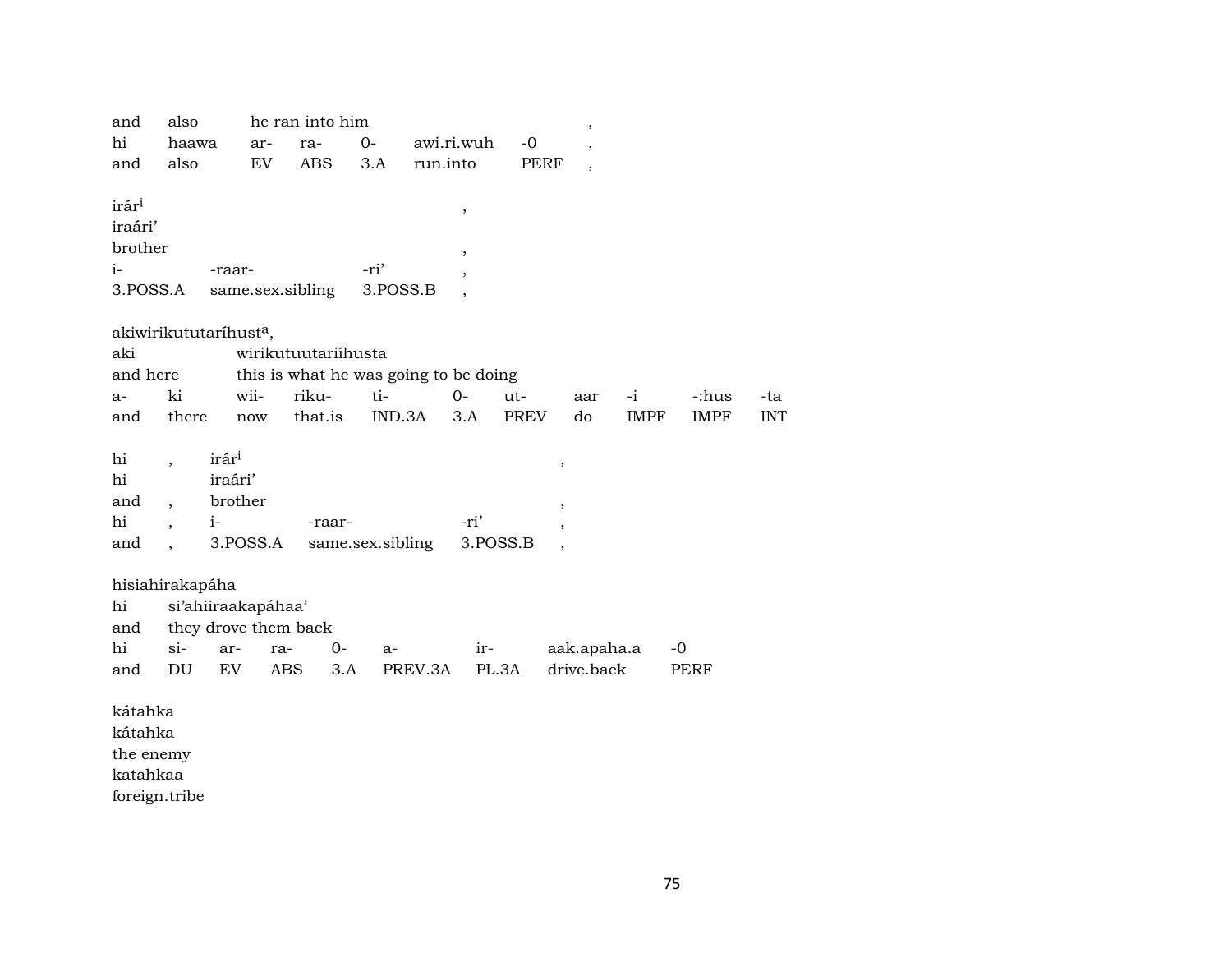|                            |                            |         | irirusirihkukútik <sup>a</sup><br>iriruusirihkukuútika                              | there where they killed him               |            |        |        |       |              |       |        |                    |                            |             |
|----------------------------|----------------------------|---------|-------------------------------------------------------------------------------------|-------------------------------------------|------------|--------|--------|-------|--------------|-------|--------|--------------------|----------------------------|-------------|
| irii-                      |                            |         | ruu-                                                                                | $\sin$                                    | ra-        |        | $0-$   | $ir-$ |              | ku-   |        | kuut.ik            |                            | $-a$        |
| where                      |                            |         | there                                                                               | DU                                        | INF.A      |        | 3.A    | PL.3A |              | INF.B |        | kill               |                            | SUB.1       |
|                            |                            |         |                                                                                     |                                           |            |        |        |       |              |       |        |                    |                            |             |
|                            |                            |         | Hiirirákuwak <sup>a</sup>                                                           |                                           |            |        |        |       |              |       |        |                    |                            |             |
|                            | Hi                         |         |                                                                                     | irirákuwaaka                              |            |        |        |       |              |       |        |                    | $\boldsymbol{\mathcal{C}}$ |             |
|                            | And                        |         |                                                                                     | as one said:                              |            |        |        |       |              |       |        |                    | $\alpha$                   |             |
|                            | hi                         |         | irii-                                                                               | ra-                                       | $O -$      |        | ku-    |       | waak         |       | -a     |                    | $\pmb{\mathsf{H}}$         |             |
|                            | and                        |         | that                                                                                | INF.A                                     |            | 3.A    | INF.B  |       | say.SUB      |       |        | SUB.1              | 11                         |             |
|                            |                            |         |                                                                                     |                                           |            |        |        |       |              |       |        |                    |                            |             |
| tikustíkara<br>Tikustíkara |                            |         |                                                                                     |                                           |            |        |        |       |              |       |        | $\pmb{\mathsf{H}}$ |                            |             |
|                            |                            |         | I will strike this one                                                              |                                           |            |        |        |       |              |       | $\, ,$ | $^{\prime\prime}$  |                            |             |
| tii-                       |                            | kuus-   |                                                                                     | $t-$                                      | $i-$       |        | karaah |       | -0           |       |        | $\pmb{\mathsf{H}}$ |                            |             |
| this                       |                            |         |                                                                                     | $POT.1/3A$ 1.A                            | <b>SEQ</b> |        | strike |       | PERF         |       |        | $\pmb{\mathsf{H}}$ |                            |             |
|                            |                            |         | wirikuwitihkaríhk <sup>u</sup><br>wirikuwitihkarihku'                               | now they were striking those various ones |            |        |        |       |              |       |        |                    |                            |             |
| wii-                       |                            | riku-   |                                                                                     | wi-                                       | ti-        |        | $O -$  |       | ir-          |       | karihk |                    |                            | -:hus       |
| now                        |                            | that.is |                                                                                     | QUOT                                      |            | IND.3A |        | 3.A   | PL.3A        |       |        | count.coup.on      |                            | <b>IMPF</b> |
|                            | Kišítirata<br>Kici<br>kici |         | tiraáta<br>But this one<br>tii-                                                     | ra-                                       | 0-         |        | at     | -a    |              |       |        |                    |                            |             |
|                            | but                        |         | this                                                                                | ABS                                       | 3.A        |        | go     | SUB.1 |              |       |        |                    |                            |             |
| irii-                      |                            | ar-     | iríahararúhuks <sup>a</sup><br>irii'aharaaruúhuksa<br>the one who overdid it<br>ra- | 0-                                        | a-         |        |        |       | raaruuhuks.a |       |        | -0                 | $\,$<br>$\,$               |             |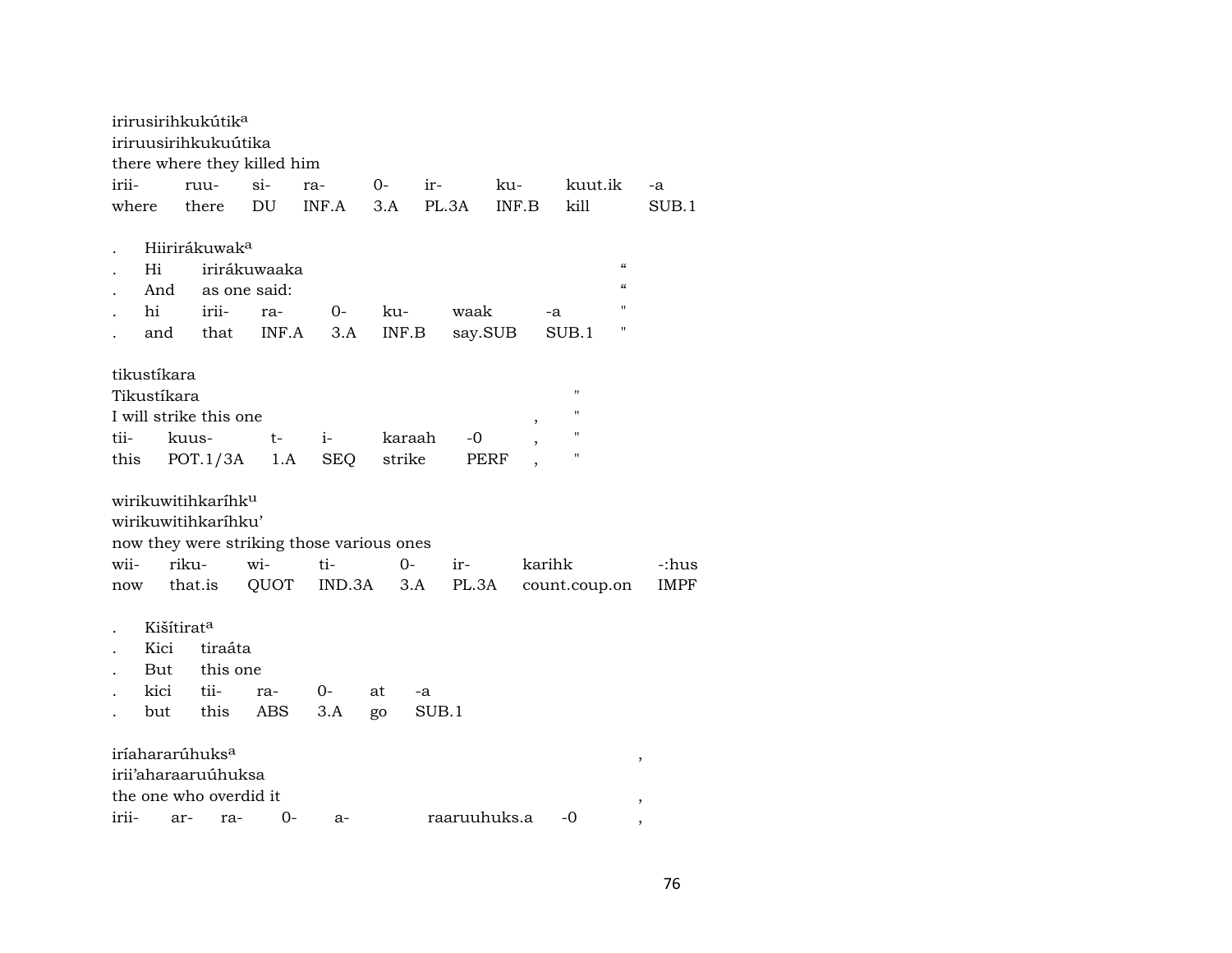| that                                                        | EV                                   | <b>ABS</b>                                                                                                | 3.A       |                   | PREV.3A          | overdo                                      | SUB.4                            | $\overline{\phantom{a}}$ |                   |                   |                   |          |                     |
|-------------------------------------------------------------|--------------------------------------|-----------------------------------------------------------------------------------------------------------|-----------|-------------------|------------------|---------------------------------------------|----------------------------------|--------------------------|-------------------|-------------------|-------------------|----------|---------------------|
| irár <sup>i</sup><br>iraári'<br>brother<br>$i-$<br>3.POSS.A |                                      | -raar-<br>same.sex.sibling                                                                                |           |                   | -ri'<br>3.POSS.B | $\,$<br>$\overline{\phantom{a}}$<br>$\cdot$ |                                  |                          |                   |                   |                   |          |                     |
| wiwitikara<br>wii-<br>now                                   | wiwitikarassúhuks<br>wi-<br>QUOT     | he now struck them<br>ti-                                                                                 | IND.3A    | $O -$<br>3.A      | karaah<br>strike | $-0$<br><b>PERF</b>                         | súhuks<br>five<br>suhuks<br>five |                          |                   |                   |                   |          |                     |
| hi<br>and<br>hi<br>and                                      | wii-<br>now                          | hiwisiahiraktiwárakaukatn<br>wisi'ahiiraktiwáraaka'uukut<br>they drove them into the woods<br>$si-$<br>DU | ar-<br>EV | ra-<br><b>ABS</b> | $O -$<br>3.A     | ir-<br>PL.3A                                | ak-<br>PL.AN.3P                  | ri-<br>PORT              | waraa-<br>woods   | ka-<br>in         | uukuk<br>get.into |          | $-0$<br><b>PERF</b> |
|                                                             |                                      | Wisiwitiraktikatustáhkaatn<br>Wisiwitiiraktikatustáhka'at<br>They drove them across a wooded ravine       |           |                   |                  |                                             |                                  |                          |                   |                   |                   |          |                     |
| wii-<br>$\operatorname{now}$                                | $si$ -<br>$\mathop{\rm DU}\nolimits$ | wi-<br>QUOT                                                                                               | ti-       | IND.3A            | $0-$<br>3.A      | ir-<br>PL.3A                                | ak-<br>PL.AN.3P                  | ri-<br>PORT              | katuus-<br>ravine | raar-<br>$\rm PL$ | ka-<br>in         | at<br>go | $-0$<br><b>PERF</b> |
| hiahakára<br>hi                                             | ahakára                              |                                                                                                           |           |                   |                  |                                             | táwitn<br>táwit                  |                          |                   |                   |                   |          |                     |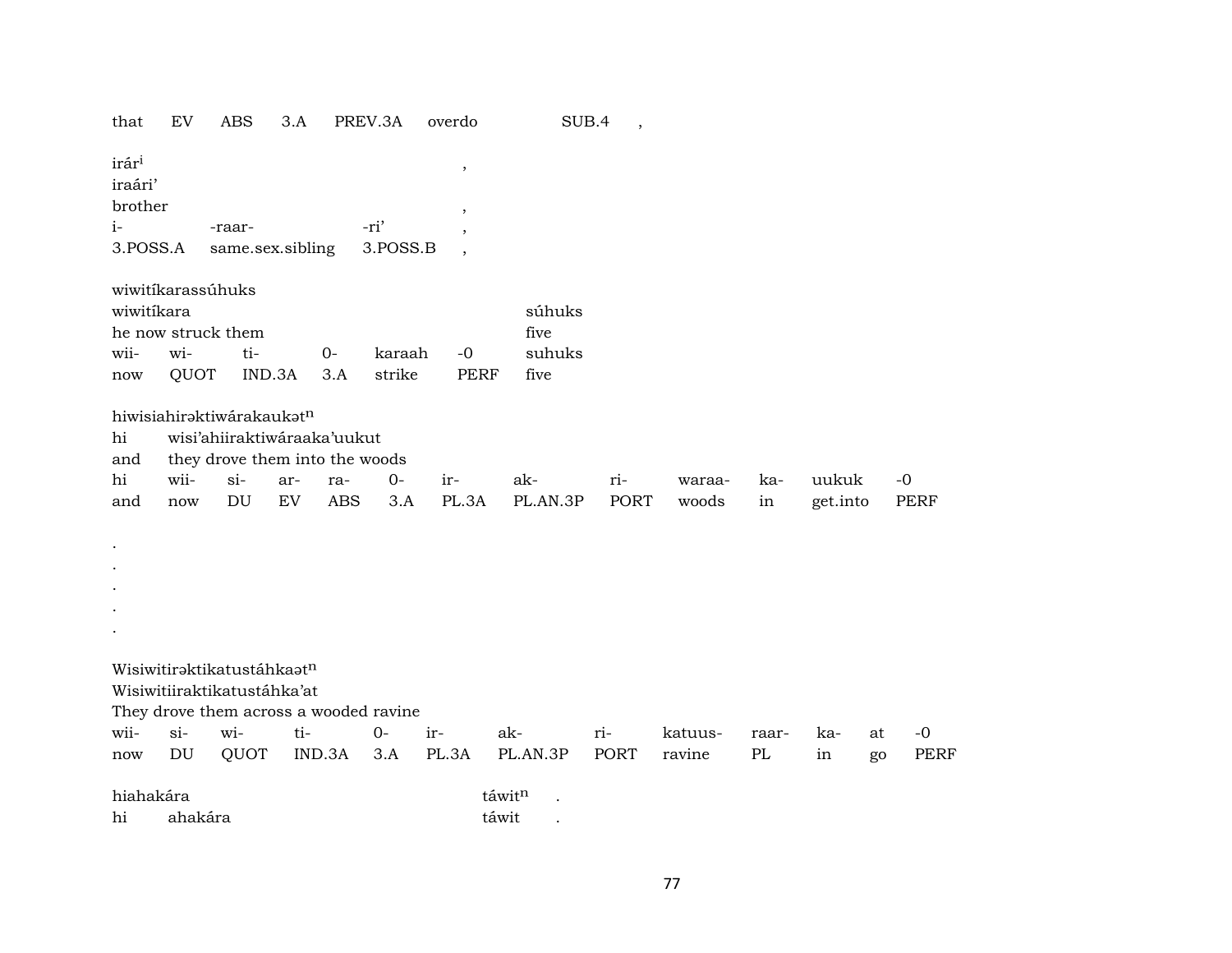| and            |                   | he struck them            |        |          |            |             | three                   |                           |     |          |             |
|----------------|-------------------|---------------------------|--------|----------|------------|-------------|-------------------------|---------------------------|-----|----------|-------------|
| hi             | ar-               | ra-                       | $O -$  |          | karaah     | $-0$        | tawit                   |                           |     |          |             |
| and            | <b>EV</b>         | <b>ABS</b>                | 3.A    | strike   |            | <b>PERF</b> | three                   |                           |     |          |             |
|                |                   |                           |        |          |            |             |                         |                           |     |          |             |
|                |                   | Wiwitirawitukaúkatn       |        |          |            |             |                         |                           |     |          |             |
|                |                   | Wiwitiiraahwiitúhka'uukut |        |          |            |             |                         |                           |     |          |             |
|                |                   | They went onto a clearing |        |          |            |             |                         |                           |     |          |             |
| wii-           | wi-               | ti-                       |        | $0-$     | $i-$       | raar-       |                         | wiituur-                  | ka- | uukuk    | $-0$        |
| now            | QUOT              |                           | IND.3A | 3.A      | <b>SEQ</b> |             | PL.INDV.A               | level.ridge               | in  | get.into | <b>PERF</b> |
| hiaháki        |                   |                           |        |          |            |             | háw <sup>a</sup>        |                           |     |          |             |
| hi             | aháki'            |                           |        |          |            |             | haáwa'                  |                           |     |          |             |
| and            |                   | he struck one             |        |          |            |             | also                    |                           |     |          |             |
| hi             | ar-               | ra-                       | $0-$   | kii      |            | $-0$        | haawa                   |                           |     |          |             |
| and            | EV                | <b>ABS</b>                | 3.A    | strike   |            | <b>PERF</b> | also                    |                           |     |          |             |
|                |                   |                           |        |          |            |             |                         |                           |     |          |             |
| Irári          |                   |                           |        |          |            |             | $^\mathrm{^\mathrm{o}}$ |                           |     |          |             |
| Iraári'        |                   |                           |        |          |            |             |                         |                           |     |          |             |
| <b>Brother</b> |                   |                           |        |          |            |             | ,                       |                           |     |          |             |
| $i-$           |                   | -raar-                    |        |          | -ri'       |             |                         |                           |     |          |             |
| 3.POSS.A       |                   | same.sex.sibling          |        |          | 3.POSS.B   |             |                         |                           |     |          |             |
|                |                   |                           |        |          |            |             |                         |                           |     |          |             |
| wiwitíkara     |                   |                           |        |          |            |             |                         | ruksiríwar <sup>a</sup> , |     |          |             |
| wiwitíkara     |                   |                           |        |          |            |             |                         | ruksiríwaara              |     |          |             |
|                | now he struck him |                           |        |          |            |             |                         | nine                      |     |          |             |
| wii-           | wi-               | ti-                       |        | $0-$     | karaah     |             | $-0$                    | ruksiri.waara             |     |          |             |
| now            | QUOT              |                           | IND.3A | 3.A      | strike     |             | <b>PERF</b>             | nine                      |     |          |             |
| tīrasa         |                   |                           |        |          |            |             |                         |                           |     |          |             |
| tiíraasa       |                   |                           |        |          |            |             |                         |                           |     |          |             |
| this one       |                   |                           |        |          |            |             |                         |                           |     |          |             |
| tii-           |                   | $0-$                      | sa     |          | -0         |             |                         |                           |     |          |             |
| this           | ra-<br><b>ABS</b> | 3.A                       |        |          | SUB.3      |             |                         |                           |     |          |             |
|                |                   |                           |        | be.lying |            |             |                         |                           |     |          |             |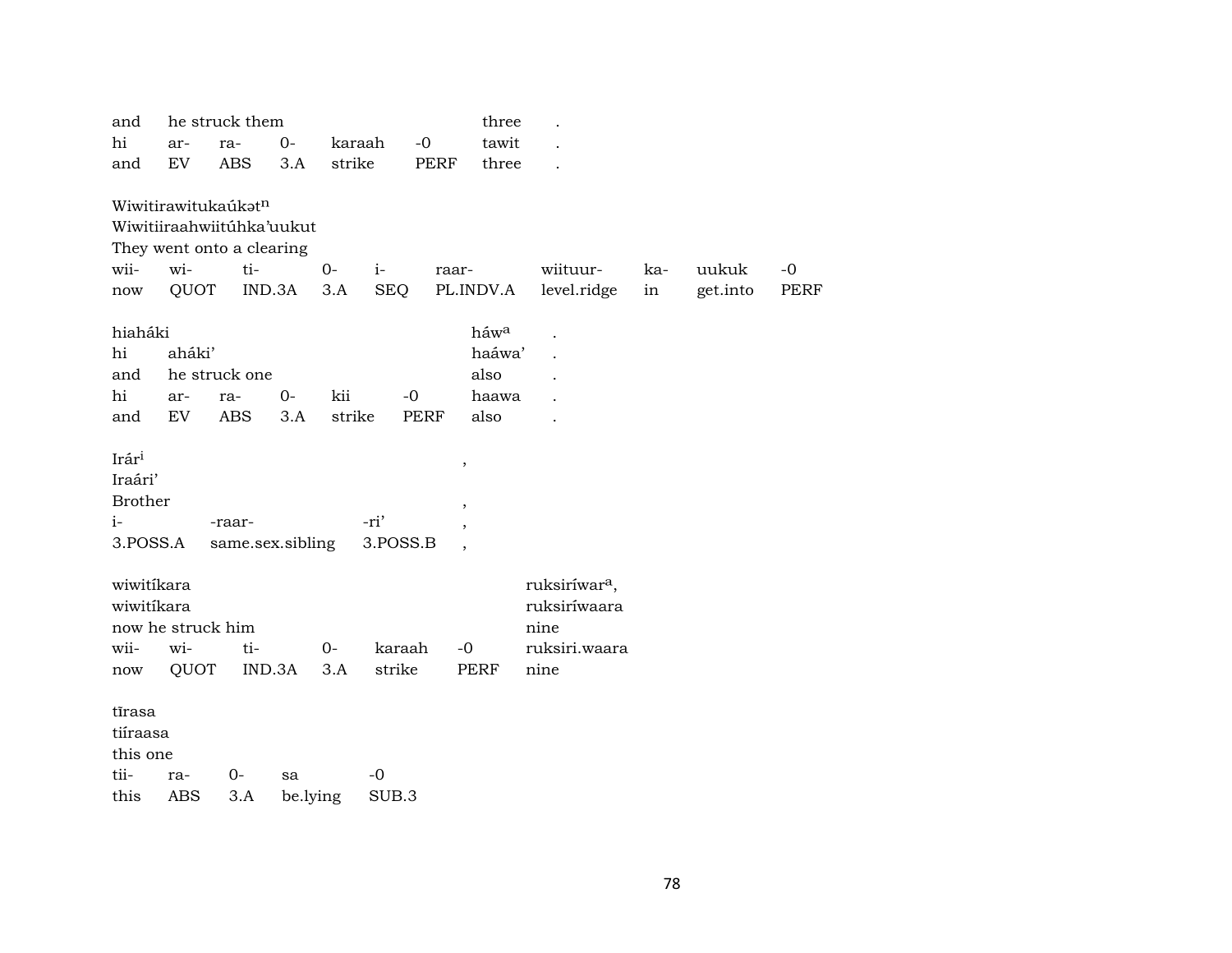|                  | hiahakawika              |                         |      |                  |                                                     |          |                          |           |             |             |
|------------------|--------------------------|-------------------------|------|------------------|-----------------------------------------------------|----------|--------------------------|-----------|-------------|-------------|
| hi               |                          | ahaakawikaa'            |      |                  |                                                     |          |                          |           |             |             |
| and              |                          | he came behind          |      |                  |                                                     |          |                          |           |             |             |
| hi               | ar-                      | ra-                     | $0-$ | $a-$             | kawikaa.a                                           |          | $-0$                     |           |             |             |
| and              | EV                       | <b>ABS</b>              | 3.A  | PREV.3A          | come.behind                                         |          | PERF                     |           |             |             |
|                  |                          |                         |      |                  |                                                     |          |                          |           |             |             |
|                  |                          | hiahuhnuktawaturikáhatn |      |                  |                                                     |          |                          |           |             |             |
| hi               |                          | ahuuraktahwaturikáhat   |      |                  |                                                     |          |                          |           |             |             |
| and              |                          |                         |      |                  | he passed between them (ie, two groups of fighters) |          |                          |           |             |             |
| hi               | ar-                      | ra-                     | $0-$ | uur-             | ak-                                                 | raar-    |                          | waturika- | hak         | $-0$        |
| and              | EV                       | <b>ABS</b>              | 3.A  | <b>PREV</b>      | PL.AN.3P                                            |          | 3PL.INAN.P               | between   | pass.by     | <b>PERF</b> |
|                  |                          |                         |      |                  |                                                     |          |                          |           |             |             |
|                  |                          |                         |      |                  |                                                     |          |                          |           |             |             |
|                  |                          |                         |      |                  |                                                     |          |                          |           |             |             |
|                  |                          |                         |      |                  |                                                     |          |                          |           |             |             |
|                  |                          |                         |      |                  |                                                     |          |                          |           |             |             |
|                  |                          |                         |      |                  |                                                     |          |                          |           |             |             |
|                  |                          |                         |      |                  |                                                     |          |                          |           |             |             |
| Náw <sup>a</sup> |                          | irár <sup>i</sup>       |      |                  |                                                     |          | $\, ,$                   |           |             |             |
| Ráwa             |                          | iraári'                 |      |                  |                                                     |          |                          |           |             |             |
| Now              | $\ddot{\phantom{0}}$     | brother                 |      |                  |                                                     |          | $^\mathrm{^\mathrm{o}}$  |           |             |             |
| rawa             | $\overline{\phantom{a}}$ | $i-$                    |      | -raar-           | -ri'                                                |          | $\overline{\phantom{a}}$ |           |             |             |
| now              |                          | 3.POSS.A                |      | same.sex.sibling |                                                     | 3.POSS.B | $\overline{\phantom{a}}$ |           |             |             |
|                  |                          |                         |      |                  |                                                     |          |                          |           |             |             |
|                  |                          | hiahuhruktawaturikáhatn |      |                  |                                                     |          |                          |           |             |             |
| hi               |                          | ahuuraktawaturikáhat    |      |                  |                                                     |          |                          |           |             |             |
| and              |                          | he went between them    |      |                  |                                                     |          |                          |           |             |             |
| hi               | ar-                      | ra-                     | 0-   | uur-             | ak-                                                 |          | ta.waturika-             | hak       | $-0$        |             |
| and              | EV                       | <b>ABS</b>              | 3.A  | PREV             | PL.AN.3P                                            | between  |                          | pass.by   | <b>PERF</b> |             |
| kátahka          |                          |                         |      |                  |                                                     |          |                          |           |             |             |
| kátahka          |                          |                         |      |                  |                                                     |          |                          |           |             |             |
| the enemy        |                          |                         |      |                  |                                                     |          |                          |           |             |             |
| katahkaa         |                          |                         |      |                  |                                                     |          |                          |           |             |             |
|                  |                          |                         |      |                  |                                                     |          |                          |           |             |             |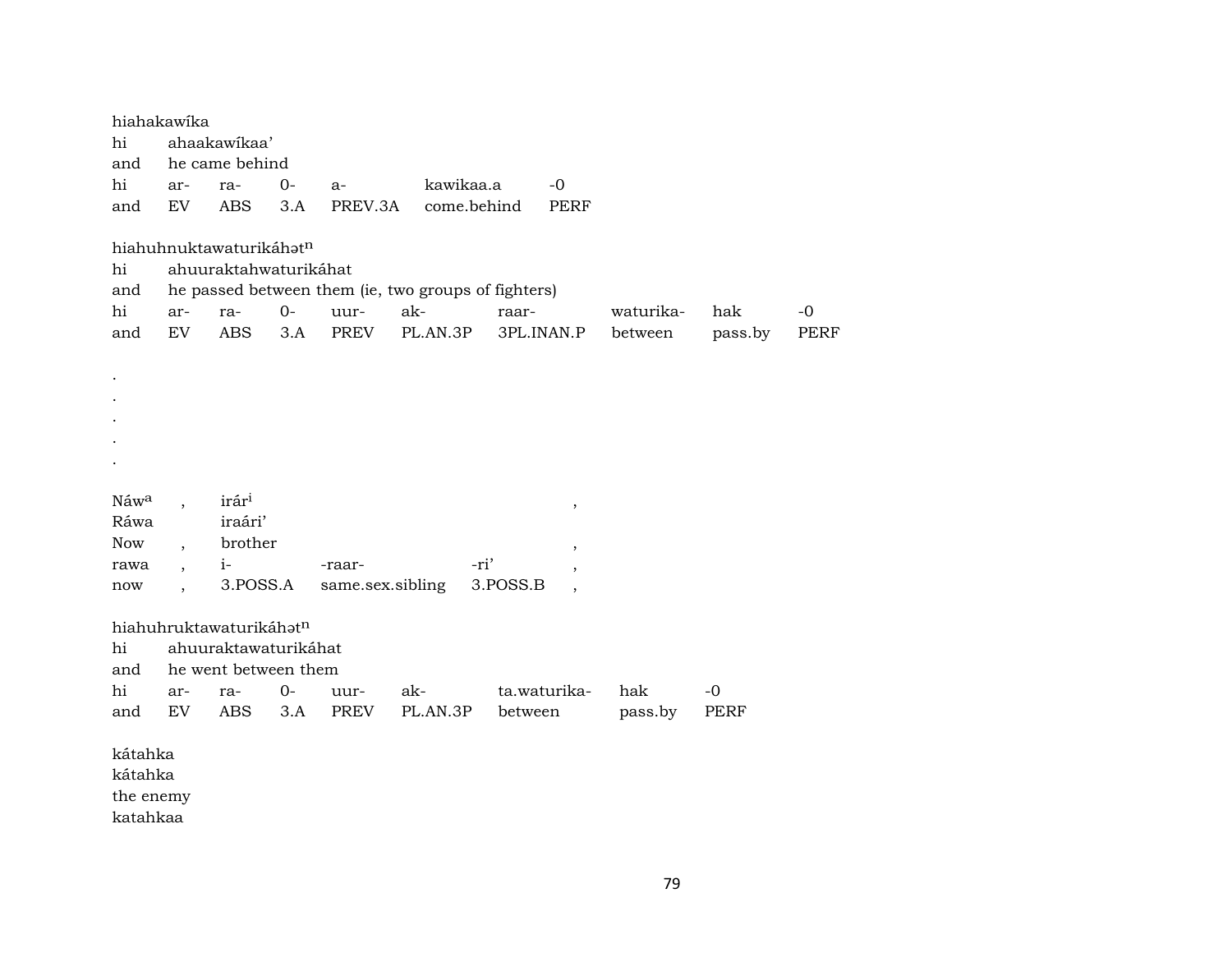foreign.tribe

|       | iríahuksukataíwari                 |        |                   |                             |      |             |                                                    |             |                          |         |       |                        |      |                 |
|-------|------------------------------------|--------|-------------------|-----------------------------|------|-------------|----------------------------------------------------|-------------|--------------------------|---------|-------|------------------------|------|-----------------|
|       | irii'ahuksuukata'iwari             |        |                   |                             |      |             |                                                    |             |                          |         |       |                        |      |                 |
|       |                                    |        |                   |                             |      |             | where he was going back and forth in front of them |             |                          |         |       |                        |      |                 |
| irii- |                                    | ar-    | ra-               | $0-$                        |      | uks-        | huukata-                                           |             | -wi                      |         | warii |                        | -hus |                 |
| where |                                    | EV     | <b>ABS</b>        |                             | 3.A  | <b>AOR</b>  | across.water                                       |             | SUB.L                    |         |       | be.going.about.IMPF    |      | <b>IMPF.SUB</b> |
|       |                                    |        |                   |                             |      |             |                                                    |             |                          |         |       |                        |      |                 |
|       |                                    |        |                   |                             |      |             |                                                    |             |                          |         |       |                        |      |                 |
|       |                                    |        |                   |                             |      |             |                                                    |             |                          |         |       |                        |      |                 |
|       |                                    |        |                   |                             |      |             |                                                    |             |                          |         |       |                        |      |                 |
|       |                                    |        |                   |                             |      |             |                                                    |             |                          |         |       |                        |      |                 |
|       |                                    |        |                   |                             |      |             |                                                    |             |                          |         |       |                        |      |                 |
|       |                                    |        |                   |                             |      |             |                                                    |             |                          |         |       |                        |      |                 |
|       | witutkakarárita                    |        |                   |                             |      |             |                                                    |             |                          |         |       |                        |      |                 |
|       | Witutkaakaaraárihta                |        |                   |                             |      |             |                                                    |             |                          |         |       |                        |      |                 |
|       | He wore a crow bustle              |        |                   |                             |      |             |                                                    |             |                          |         |       |                        |      |                 |
| wi-   |                                    | ti-    |                   | $O -$                       | a-   |             | ut-                                                | kaakaa-     |                          | raar-   |       | ihta                   |      | $-0$            |
| QUOT  |                                    | IND.3A |                   | 3.A                         |      | PREV.3A     | <b>PREV</b>                                        | crow        |                          | PL      |       | have.under.one's.belt  |      | <b>PERF</b>     |
|       |                                    |        |                   |                             |      |             |                                                    |             |                          |         |       |                        |      |                 |
|       | hiahuruhuwaturikáhatn              |        |                   |                             |      |             |                                                    |             |                          |         |       |                        |      |                 |
| hi    |                                    |        |                   | ahuuruhuhwaturikáhat        |      |             |                                                    |             |                          |         |       |                        |      |                 |
| and   |                                    |        |                   | he passed between the lines |      |             |                                                    |             |                          |         |       |                        |      |                 |
| hi    | ar-                                |        | ra-               | $0-$                        | uur- |             | uhur-                                              | waturika-   |                          | hak     |       | $-0$                   |      |                 |
| and   | EV                                 |        | <b>ABS</b>        | 3.A                         |      | <b>PREV</b> | now                                                | between     |                          | pass.by |       | <b>PERF</b>            |      |                 |
|       |                                    |        | Hiahútawiwitakáta |                             |      |             |                                                    |             |                          |         |       |                        |      |                 |
|       | Hi                                 |        | ahuúta            |                             |      |             |                                                    |             |                          |         |       |                        |      |                 |
|       | And                                |        | he did it         |                             |      |             |                                                    |             |                          |         |       |                        |      |                 |
|       | hi                                 |        |                   |                             |      |             |                                                    |             |                          |         |       |                        |      |                 |
|       |                                    | ar-    |                   | ra-                         | 0-   | ut-         | aar                                                | $-0$        |                          |         |       |                        |      |                 |
|       | and                                | EV     |                   | <b>ABS</b>                  | 3.A  | <b>PREV</b> | do                                                 | <b>PERF</b> | $\overline{\phantom{a}}$ |         |       |                        |      |                 |
|       | hiwitiahuharihtarikat <sup>n</sup> |        |                   |                             |      |             |                                                    |             |                          |         |       |                        |      |                 |
|       | wiwitakátaa'                       |        |                   |                             |      |             |                                                    | hi          |                          |         |       |                        |      |                 |
|       |                                    |        |                   |                             |      |             |                                                    |             |                          |         |       | witi'ahuuhaarihtarikut |      |                 |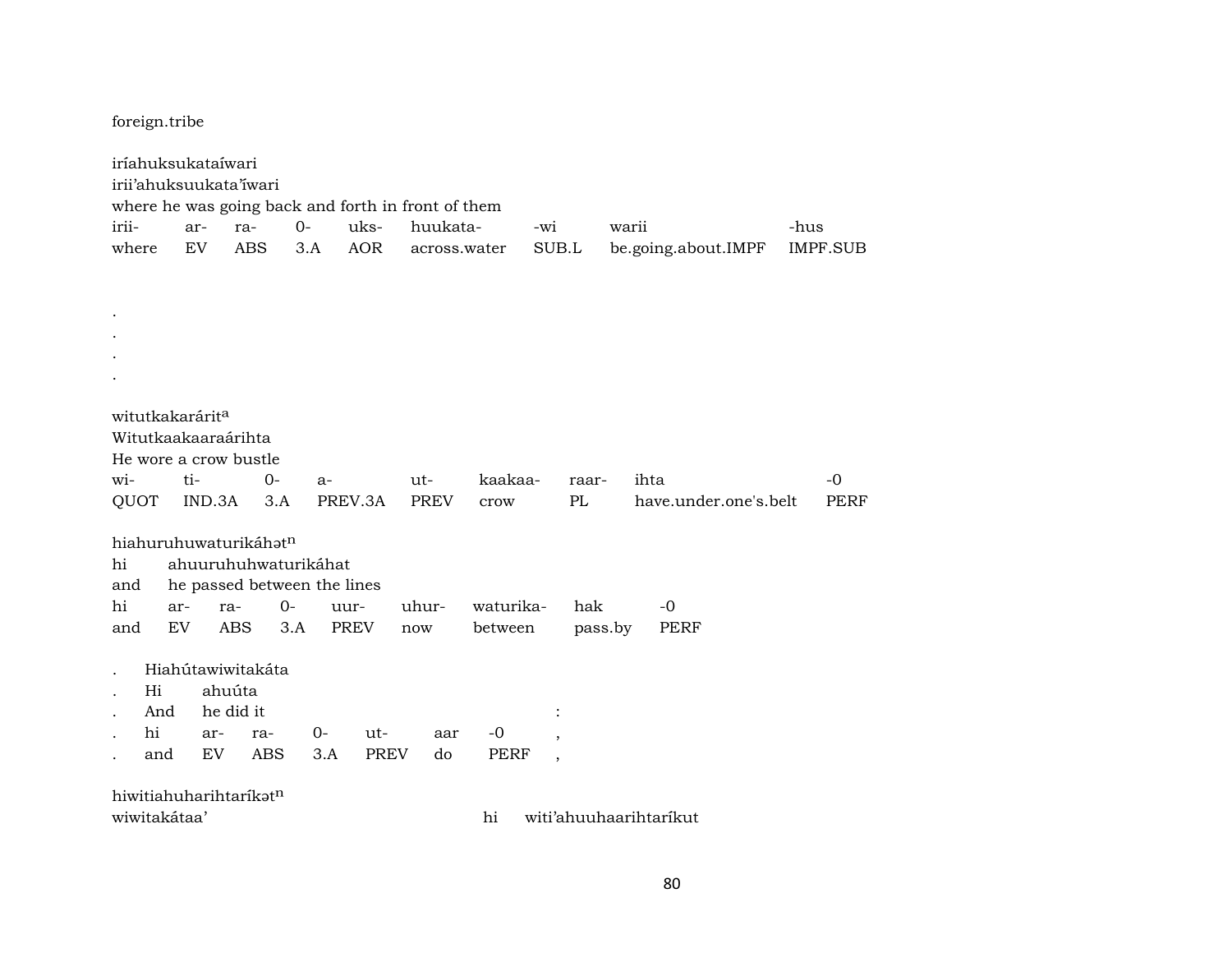| he came up (the rise)      |                            |            |              |                        |      |         |             |                                     |       | and he took it off his belt |      |     |                       |             |                                                                                                                          |       |      |
|----------------------------|----------------------------|------------|--------------|------------------------|------|---------|-------------|-------------------------------------|-------|-----------------------------|------|-----|-----------------------|-------------|--------------------------------------------------------------------------------------------------------------------------|-------|------|
| wii- wi-                   | ti-                        | $0-$<br>a- |              | kata.a                 |      | $-0$    | hi          |                                     |       | witi- ar-ra- 0- a-          |      | ut- | raar-                 | ihta        |                                                                                                                          | rikuk | $-0$ |
|                            |                            |            |              |                        |      |         |             |                                     |       |                             |      |     |                       |             | now QUOT IND.3A 3.A PREV.3A come.up PERF and REFL EV ABS 3.A PREV.3A PREV 3PL.INAN.P have.under.one's.belt pull.off PERF |       |      |
|                            |                            |            |              |                        |      |         |             |                                     |       |                             |      |     |                       |             |                                                                                                                          |       |      |
| kakararihtáwiu             |                            |            |              |                        |      |         |             |                                     |       | kátahka                     |      |     |                       |             |                                                                                                                          |       |      |
| kaakaaraarihtáwi'u'        |                            |            |              |                        |      |         |             |                                     |       | kátahka                     |      |     |                       |             |                                                                                                                          |       |      |
| the crow bustle            |                            |            |              |                        |      |         |             |                                     |       | the enemy                   |      |     |                       |             |                                                                                                                          |       |      |
| kaakaa-                    | raar-                      | ihta       |              |                        |      | -wi     |             | $-u$ <sup><math>\prime</math></sup> |       | katahkaa                    |      |     |                       |             |                                                                                                                          |       |      |
| crow                       | $\rm PL$                   |            |              | have.under.one's.belt  |      |         | SUB.L       | <b>NOM</b>                          |       | foreign.tribe               |      |     |                       |             |                                                                                                                          |       |      |
| $\bullet$                  | Hihawatirárik <sup>i</sup> |            |              |                        |      |         |             |                                     |       |                             |      |     |                       |             |                                                                                                                          |       |      |
| Hi<br>$\bullet$            | hawá                       |            | tiraáriki    |                        |      |         |             |                                     |       |                             |      |     |                       |             |                                                                                                                          |       |      |
| And<br>$\bullet$           | also                       |            | this one     |                        |      |         |             |                                     |       |                             |      |     |                       |             |                                                                                                                          |       |      |
| hi<br>$\ddot{\phantom{a}}$ | haawa                      | tii-       |              | ra-                    | $0-$ | arik    |             |                                     | $-i$  |                             |      |     |                       |             |                                                                                                                          |       |      |
| and<br>$\bullet$           | also                       | this       |              | <b>ABS</b>             | 3.A  |         | be.standing |                                     | SUB.2 |                             |      |     |                       |             |                                                                                                                          |       |      |
|                            |                            |            |              |                        |      |         |             |                                     |       |                             |      |     |                       |             |                                                                                                                          |       |      |
| rahákuk <sup>i</sup>       |                            |            |              |                        |      |         |             |                                     |       |                             |      |     |                       |             |                                                                                                                          |       |      |
| rahaákuki                  |                            |            |              |                        |      |         |             |                                     |       |                             |      |     |                       |             |                                                                                                                          |       |      |
| ours                       |                            |            |              |                        |      |         |             |                                     |       |                             |      |     |                       |             |                                                                                                                          |       |      |
| t-<br>ra-                  | rak-                       |            | 0            | -ka.uk                 | $-i$ |         |             |                                     |       |                             |      |     |                       |             |                                                                                                                          |       |      |
| <b>ABS</b><br>1.A          | $1/2$ .PL                  |            | be           | <b>DIST</b>            |      | SUB.2   |             |                                     |       |                             |      |     |                       |             |                                                                                                                          |       |      |
|                            |                            |            |              |                        |      |         |             |                                     |       |                             |      |     |                       |             |                                                                                                                          |       |      |
| hihawaahuhárihta           |                            |            |              |                        |      |         |             |                                     |       |                             |      |     |                       |             |                                                                                                                          |       |      |
| hi<br>hawá                 |                            |            | ahuuhaárihta |                        |      |         |             |                                     |       |                             |      |     |                       |             |                                                                                                                          |       |      |
| also<br>and                |                            |            |              | he had it at his waist |      |         |             |                                     |       |                             |      |     |                       |             |                                                                                                                          |       |      |
| hi<br>haawa                | ar-                        |            | ra-          | $0-$                   | $a-$ |         | ut-         |                                     | raar- |                             | ihta |     |                       | $-0$        |                                                                                                                          |       |      |
| also<br>and                | EV                         |            | <b>ABS</b>   | 3.A                    |      | PREV.3A |             | <b>PREV</b>                         |       | 3PL.INAN.P                  |      |     | have.under.one's.belt | <b>PERF</b> |                                                                                                                          |       |      |
| kakararihtáwiu             |                            |            |              |                        |      |         |             |                                     |       |                             |      |     |                       |             |                                                                                                                          |       |      |
| kaakaaraarihtáwi'u'        |                            |            |              |                        |      |         |             |                                     |       |                             |      |     |                       |             |                                                                                                                          |       |      |
| a crow bustle              |                            |            |              |                        |      |         |             |                                     |       |                             |      |     |                       |             |                                                                                                                          |       |      |
| kaakaa-                    | raar-                      | ihta       |              |                        |      | -wi     |             | $-u$ <sup><math>\prime</math></sup> |       |                             |      |     |                       |             |                                                                                                                          |       |      |
| crow                       | PL                         |            |              | have.under.one's.belt  |      |         | SUB.L       | <b>NOM</b>                          |       |                             |      |     |                       |             |                                                                                                                          |       |      |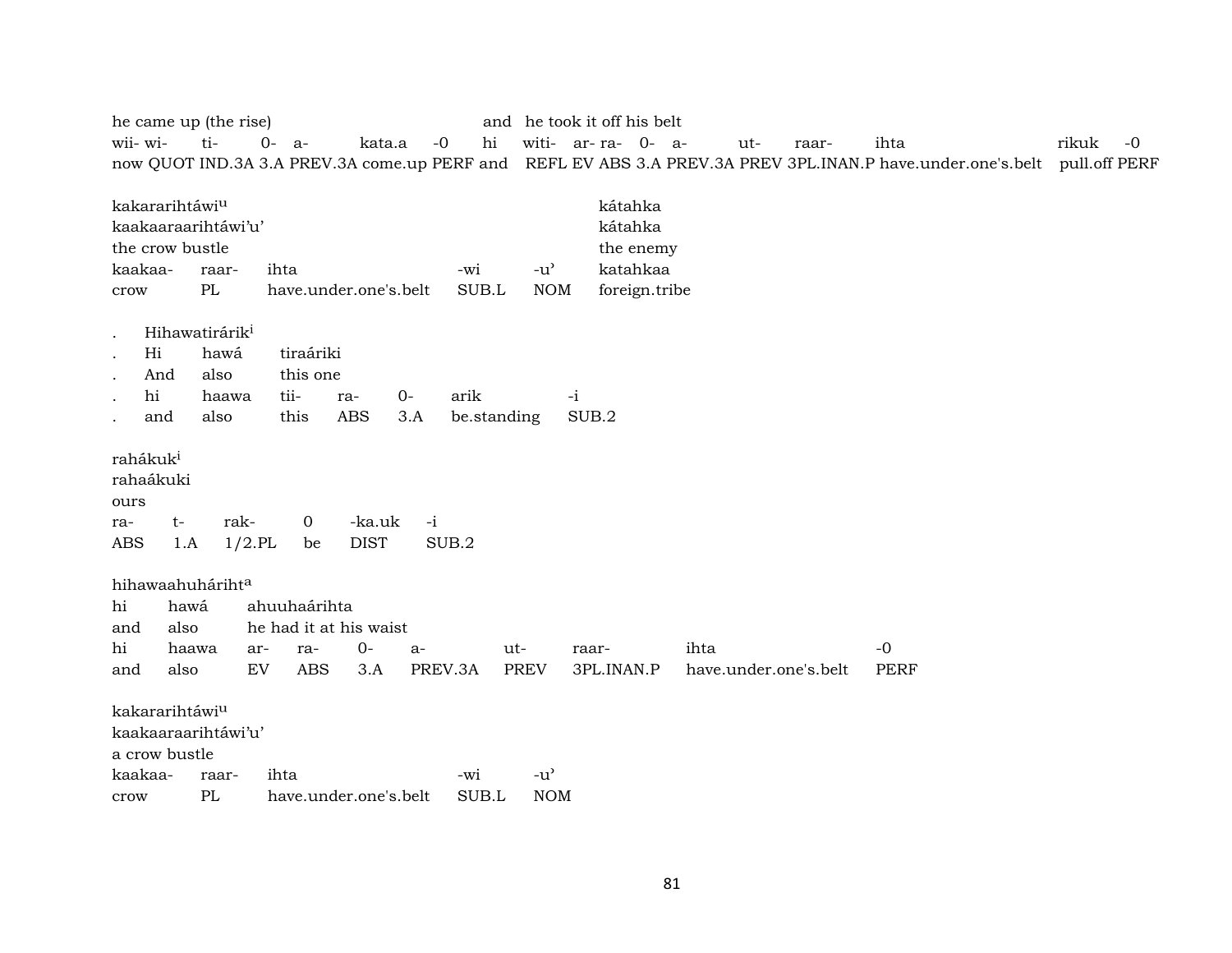|           | hiahatakáhət <sup>n</sup>    |                         |                        |           |      |              |       |                  |                          |      |
|-----------|------------------------------|-------------------------|------------------------|-----------|------|--------------|-------|------------------|--------------------------|------|
| hi        |                              | ahatakaáhat             |                        |           |      |              |       |                  |                          |      |
| and       | he got down                  |                         |                        |           |      |              |       |                  |                          |      |
| hi        | ar-                          | ra-                     | $0-$                   | takaa.hak |      | -0           |       |                  |                          |      |
| and       | EV                           | ABS                     | 3.P                    | get.down  |      | PERF         |       |                  |                          |      |
|           | kišihiwítiraru               |                         |                        |           |      |              |       |                  |                          |      |
| kici      | hi                           | witiráru                |                        |           |      |              |       |                  |                          |      |
| but       |                              | and he gave them to him |                        |           |      |              |       |                  |                          |      |
| kici      | hi                           | wi-                     | ti-                    |           | $0-$ | raar-        |       | uh               | -0                       |      |
| but       | and                          | QUOT                    |                        | IND.3A    | 3.A  | 3PL.INAN.P   |       | give             | PERF                     |      |
|           |                              |                         |                        |           |      |              |       |                  |                          |      |
|           | kakararihtáwi <sup>u</sup>   |                         |                        |           |      |              |       |                  |                          |      |
|           | kaakaaraarihtáwi'u'          |                         |                        |           |      |              |       |                  |                          |      |
|           | the crow bustle              |                         |                        |           |      |              |       |                  |                          |      |
| kaakaa-   |                              | raar-                   | ihta                   |           |      | -wi          |       | $-u^{\prime}$    |                          |      |
| crow      |                              | PL                      | have.under.one's.belt  |           |      |              | SUB.L | <b>NOM</b>       |                          |      |
|           | hiahuturíkat <sup>n</sup>    |                         |                        |           |      |              |       |                  |                          |      |
| hi        |                              | ahuutuuríkut            |                        |           |      |              |       |                  |                          |      |
| and       |                              | he caught him           |                        |           |      |              |       |                  |                          |      |
| hi        | ar-                          | ra-                     | $0-$                   | ut-       |      | uurikuk      | -0    |                  |                          |      |
| and       | EV.                          | ABS                     | 3.A                    | PREV      |      | catch        | PERF  |                  |                          |      |
|           |                              |                         |                        |           |      |              |       |                  |                          |      |
|           | Wikarahišiksúat <sup>n</sup> |                         |                        |           |      |              |       |                  |                          |      |
|           | Wikaraahiicíksu'at           |                         |                        |           |      |              |       |                  |                          |      |
|           |                              | His mind was not clear  |                        |           |      |              |       |                  |                          |      |
| wii-      | kara-                        | ar-                     | ri-                    |           | $0-$ | $i$ - $\sim$ |       | aciks.u.at       |                          | -0   |
| now       | NEG                          | EV                      |                        | CONT.3A   | 3.A  | SEQ          |       | mind.to.be.clear |                          | PERF |
|           |                              |                         | ruwitikisikiitn        |           |      |              |       |                  |                          |      |
| kátahka   |                              |                         |                        |           |      |              |       |                  |                          |      |
| kátahka   |                              |                         | Ruuwitikisiki'it       |           |      |              |       |                  |                          |      |
| the enemy |                              |                         | Then he was alive      |           |      |              |       |                  |                          |      |
| katahkaa  |                              |                         | $r1111 - W1 - W1 - 11$ |           |      |              | $O-$  | kisikit          | $\overline{\phantom{a}}$ |      |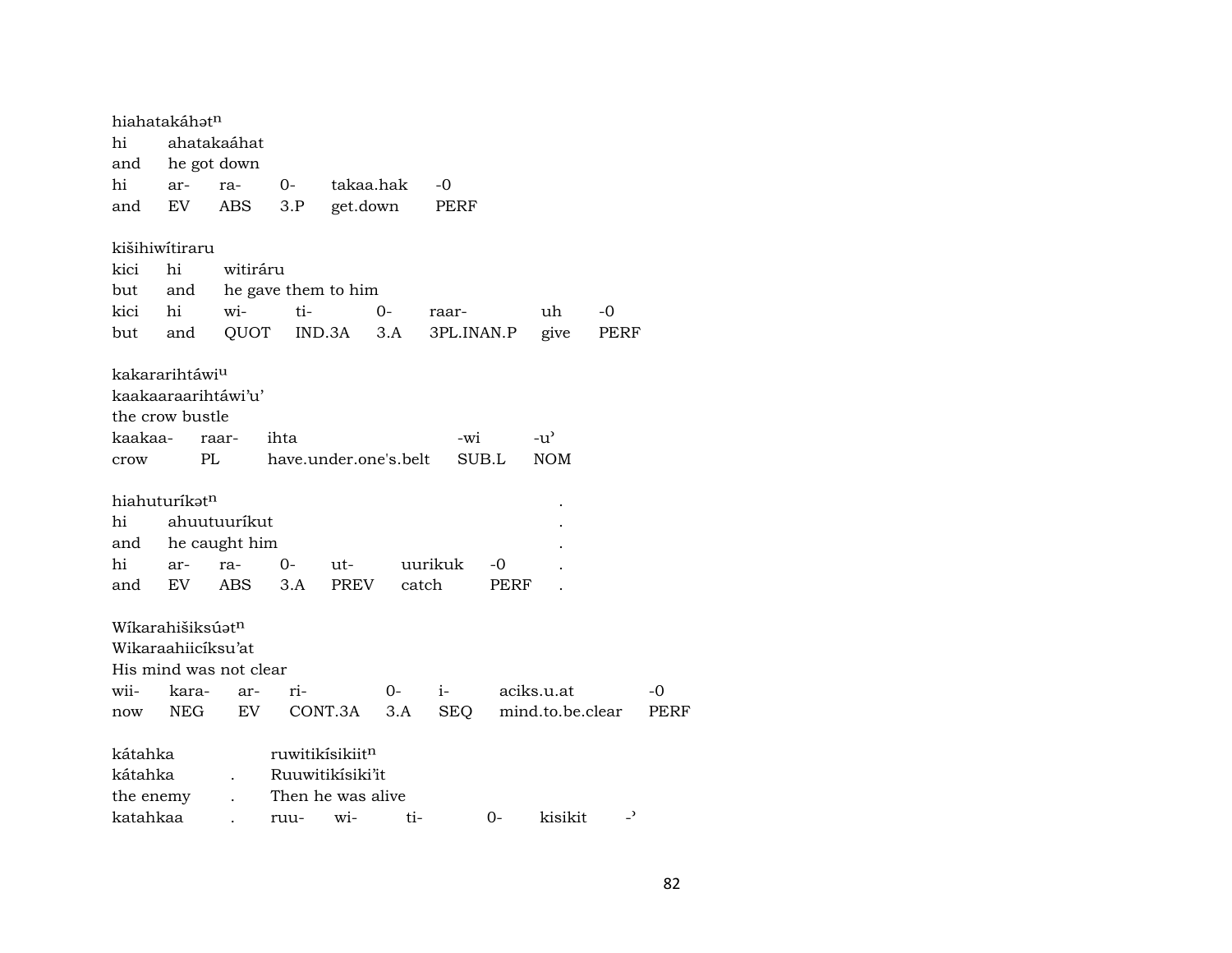|                     |                          |                                   |       |           | foreign.tribe . then QUOT IND.3A | 3.A      | be.alive                 | EX.          |
|---------------------|--------------------------|-----------------------------------|-------|-----------|----------------------------------|----------|--------------------------|--------------|
| hiahuturíkatn<br>hi |                          | ahuutuurikut                      |       |           |                                  |          |                          |              |
| and                 |                          | when he caught him                |       |           |                                  |          |                          |              |
| hi                  | ar-                      | ra-                               | $0 -$ | ut-       | uurikuk                          | $-0$     |                          |              |
| and                 | EV                       | <b>ABS</b>                        | 3.A   | PREV      | catch                            | PERF     |                          |              |
|                     |                          |                                   |       |           |                                  |          |                          |              |
| Náw <sup>a</sup>    | $\overline{\phantom{a}}$ | irár <sup>i</sup>                 |       |           |                                  |          | $\, ,$                   |              |
| Ráwa                |                          | iraári'                           |       |           |                                  |          |                          |              |
| <b>Now</b>          |                          | brother                           |       |           |                                  |          | $\overline{\phantom{a}}$ |              |
| rawa                | $\overline{\phantom{a}}$ | $i$ - $\sim$                      |       | -raar-    |                                  | -ri'     |                          |              |
| now                 |                          | 3.POSS.A                          |       |           | same.sex.sibling                 | 3.POSS.B |                          |              |
|                     |                          |                                   |       |           |                                  |          |                          |              |
| iwiahuturíkatn      |                          |                                   |       |           |                                  |          |                          |              |
| iwi'ahuutuurikut    |                          |                                   |       |           |                                  |          |                          |              |
|                     |                          | when he caught him                |       |           |                                  |          |                          | ,            |
| ii-                 | wii-                     | ar-                               | ra-   | $O-$      | ut-                              | uurikuk  | -0                       |              |
| when                | now                      | EV                                | ABS   | 3.A       | <b>PREV</b>                      | catch    | SUB.4                    |              |
| hiaharáhwišatn      |                          |                                   |       |           |                                  |          |                          |              |
| hi                  |                          | aharaáhwicat                      |       |           |                                  |          |                          |              |
| and                 | they arrived             |                                   |       |           |                                  |          |                          |              |
| hi                  | ar-                      | ra-                               | 0-    | raar-     | wic.at                           | $-0$     |                          |              |
|                     | EV                       | ABS                               | 3.A   | PL.INDV.A | arrive                           | PERF     |                          |              |
| and                 |                          |                                   |       |           |                                  |          |                          |              |
|                     |                          | Híkuharasiksuhurítit <sup>n</sup> |       |           |                                  |          |                          | $\mathbf{i}$ |
| Hi                  |                          | kúhaaraciksúhuritit               |       |           |                                  |          |                          | $\mathbf{i}$ |
| And                 |                          | he was reviving                   |       |           |                                  |          |                          | and          |
| hi                  | kuur-                    | ra-                               | $0-$  | ar-       | aciks.uhur.itik                  |          | $-0$                     | i            |
| and                 | <b>DUB</b>               | ABS                               | 3.A   | EV.       | revive                           |          | PERF                     | and          |
|                     |                          |                                   |       |           |                                  |          |                          |              |

 $\overline{\phantom{a}}$ 

 $\mathrm{ir\acute{a}r^{i}}$ 

iraári'

 $\overline{\phantom{a}}$ 

 $\,$  ,  $\,$  ,  $\,$  ,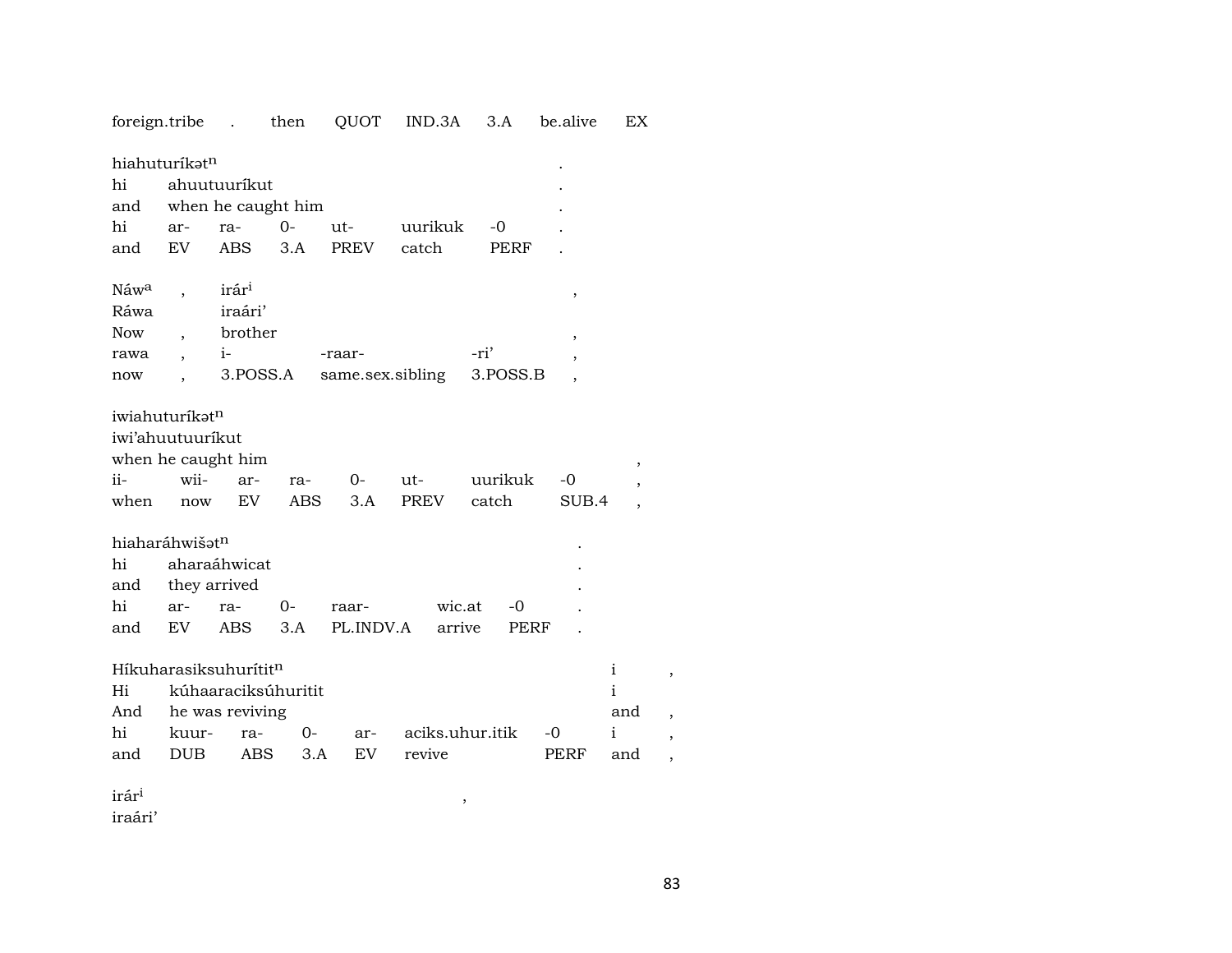| brother<br>$i-$<br>3.POSS.A |                                                                         | -raar-<br>same.sex.sibling                                                                             |                               | -ri'               | 3.POSS.B           | $\overline{\phantom{a}}$<br>$\overline{\phantom{a}}$  |              |                             |                           |                 |           |               |               |               |
|-----------------------------|-------------------------------------------------------------------------|--------------------------------------------------------------------------------------------------------|-------------------------------|--------------------|--------------------|-------------------------------------------------------|--------------|-----------------------------|---------------------------|-----------------|-----------|---------------|---------------|---------------|
| hi<br>and<br>hi<br>and      | ar-<br>EV                                                               | hiahawiškakárarakuša <sup>a</sup><br>ahawicka'<br>he wanted<br>ra-<br><b>ABS</b>                       | $O -$<br>3.A                  | wicka<br>think     | $-0$<br>PERF       | kararaakuuca'a<br>not to arise<br>kara-<br><b>NEG</b> | ra-<br>INF.A | $0-$                        | 3.A                       | $a-$<br>PREV.3A |           | ku-<br>INF.B  | uca.a<br>rise | $-0$<br>SUB.4 |
|                             |                                                                         |                                                                                                        |                               |                    |                    |                                                       |              |                             |                           |                 |           |               |               |               |
| $si-$<br>DU                 | ra-<br>INF.A                                                            | Sirikuksawašušará <sup>a</sup><br>Sirihkuksawahcucará'a<br>When they even made him rise<br>$0-$<br>3.A | ir-<br>PL.3A                  | ku-<br>INF.B       | uks-<br><b>AOR</b> | awahc-<br>even                                        |              | uca.a<br>up                 | ra-                       | PORT            | a<br>come | $-0$<br>SUB.4 |               |               |
| hihi<br>and<br>hi<br>and    | hihitáhwiška<br>hi<br>and                                               | taáhwicka'<br>ti-<br>IND.3A                                                                            | he would think<br>$0-$<br>3.A | ar-<br>EV          | wicka<br>think     | $-0$<br><b>PERF</b>                                   | ,            |                             |                           |                 |           |               |               |               |
| $si-$<br>DU                 | siaskukútik <sup>a</sup><br>si'aaskukuútika<br>you might kill me<br>aa- | SUBJ.1/2A                                                                                              | $S-$<br>2.A                   | ku-<br>1.P<br>kill | kuut.ik            | -a<br>SUB.1                                           |              | kátahka<br>kátahka<br>enemy | katahkaa<br>foreign.tribe |                 |           |               |               |               |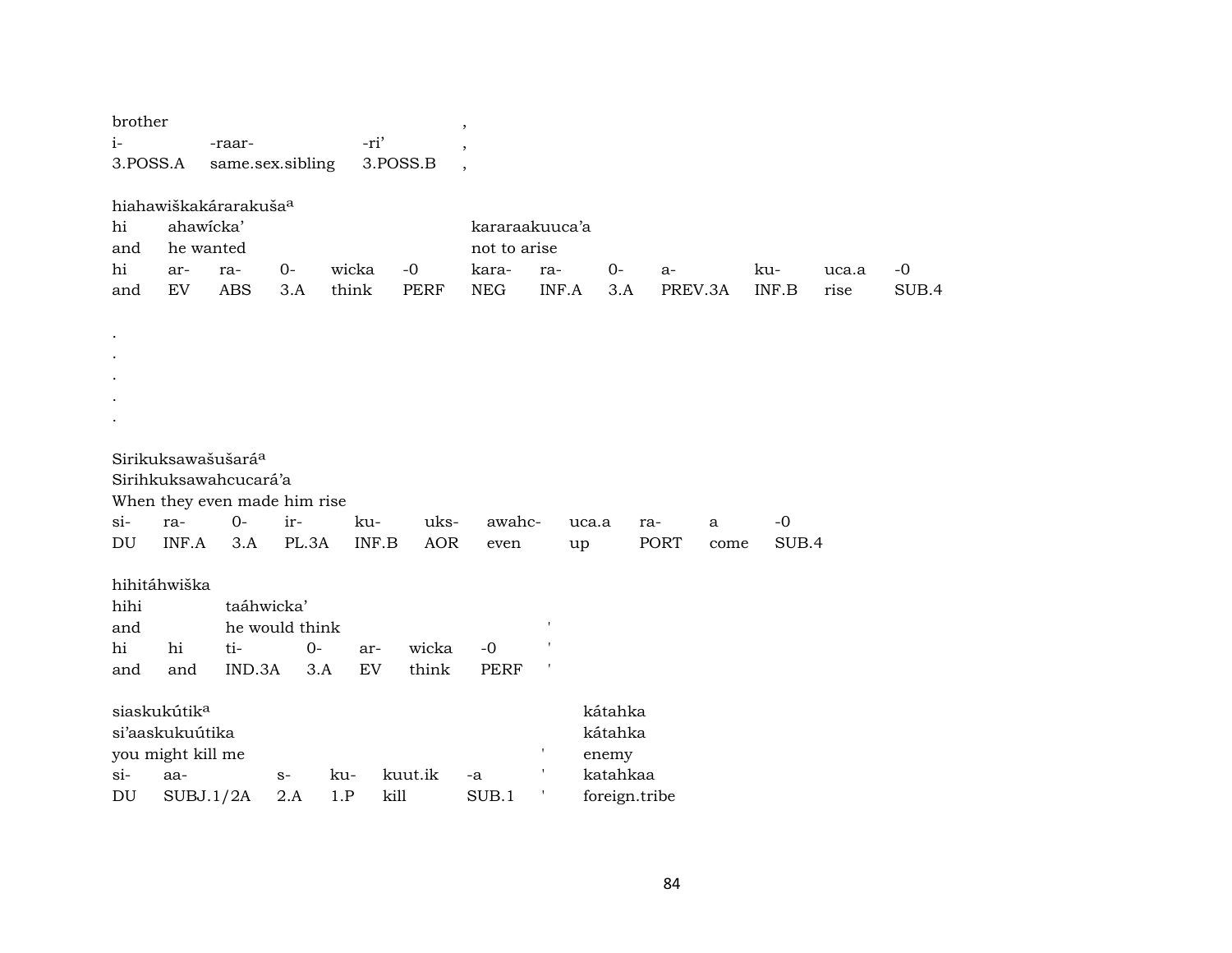|                         | Hiaháwiša                |                        |                  |                        |        |         |           |                    |                      | pita     |             |
|-------------------------|--------------------------|------------------------|------------------|------------------------|--------|---------|-----------|--------------------|----------------------|----------|-------------|
| Hi                      |                          | ahaáwica'              |                  |                        |        |         |           |                    |                      | piíta    |             |
|                         | And                      | he arrived             |                  |                        |        |         |           |                    |                      | the man  |             |
| hi                      |                          | ar-                    | ra-              | $0-$                   | $a-$   |         | wic.a     |                    | $-0$                 | wiita    |             |
|                         | and                      | EV.                    | <b>ABS</b>       | 3.A                    |        | PREV.3A | arrive    |                    | PERF                 | man      |             |
|                         |                          |                        |                  |                        |        |         |           |                    |                      |          |             |
| hiahawáku               |                          |                        |                  |                        |        |         | ,         | $\epsilon\epsilon$ |                      |          |             |
| hi                      |                          | ahawáku'               |                  |                        |        |         |           | $\epsilon\epsilon$ |                      |          |             |
| and                     | he said                  |                        |                  |                        |        |         |           | $\epsilon\epsilon$ |                      |          |             |
| hi                      | ar-                      | ra-                    |                  | $0 -$                  | waka'u | $-0$    |           | $\pmb{\mathsf{H}}$ |                      |          |             |
| and                     | EV                       | ABS                    |                  | 3.A<br>say             |        | PERF    |           | $\pmb{\mathsf{H}}$ |                      |          |             |
|                         |                          |                        |                  |                        |        |         |           |                    |                      |          |             |
| Suksuhuratahkatáhatn    |                          |                        |                  |                        |        |         |           |                    |                      |          |             |
| Suksuhuuraattaahkatáhat |                          |                        |                  |                        |        |         |           |                    |                      |          |             |
| Get away for a while    |                          |                        |                  |                        |        |         |           |                    |                      |          |             |
| $i-$                    |                          | $S-$                   |                  | uks-                   | uhur-  | rak-    |           | raar-              |                      | katahak  | $-0$        |
| CONT.1/2A               |                          |                        | 2.A              | <b>JUSS</b>            | now    |         | $1/2$ .PL |                    | PL.INDV.A            | get.away | <b>PERF</b> |
|                         |                          |                        | hiruahitaráhpitn |                        |        |         |           |                    |                      |          |             |
| Н                       |                          | Hiru                   |                  | ahitaráhpit            |        |         |           |                    |                      |          |             |
| Ħ<br>ı                  |                          | Then                   |                  | he took it off the bow |        |         |           |                    |                      |          |             |
| Ħ                       |                          | hiruu                  | ar-              | ri-                    |        | $0-$    | tarahpik  |                    |                      | -0       |             |
| Н                       |                          | then                   | EV               | CONT.3A                |        | 3.A     |           |                    | take.off.a.bowstring | PERF     |             |
|                         |                          |                        |                  |                        |        |         |           |                    |                      |          |             |
| pítku                   |                          | tiraskási <sup>u</sup> |                  |                        |        |         |           |                    |                      |          |             |
| pítku                   |                          | tiraakási'u'           |                  |                        |        |         |           |                    |                      |          |             |
| two                     |                          | bowstrings             |                  |                        |        |         |           |                    |                      |          |             |
| pitku                   |                          | tiraak.kasii           |                  | $-u^{\prime}$          |        |         |           |                    |                      |          |             |
| two                     |                          | bowstring              |                  | <b>NOM</b>             |        |         |           |                    |                      |          |             |
|                         |                          |                        |                  |                        |        |         |           |                    |                      |          |             |
| Náwa                    |                          | irár <sup>i</sup>      |                  |                        |        |         |           |                    | $\, ,$               |          |             |
| Ráwa                    |                          |                        | iraári'          |                        |        |         |           |                    |                      |          |             |
| <b>Now</b>              | $\overline{\phantom{a}}$ |                        | brother          |                        |        |         |           |                    | $^\mathrm{,}$        |          |             |
| rawa                    |                          | $i-$                   |                  | -raar-                 |        |         | -ri'      |                    |                      |          |             |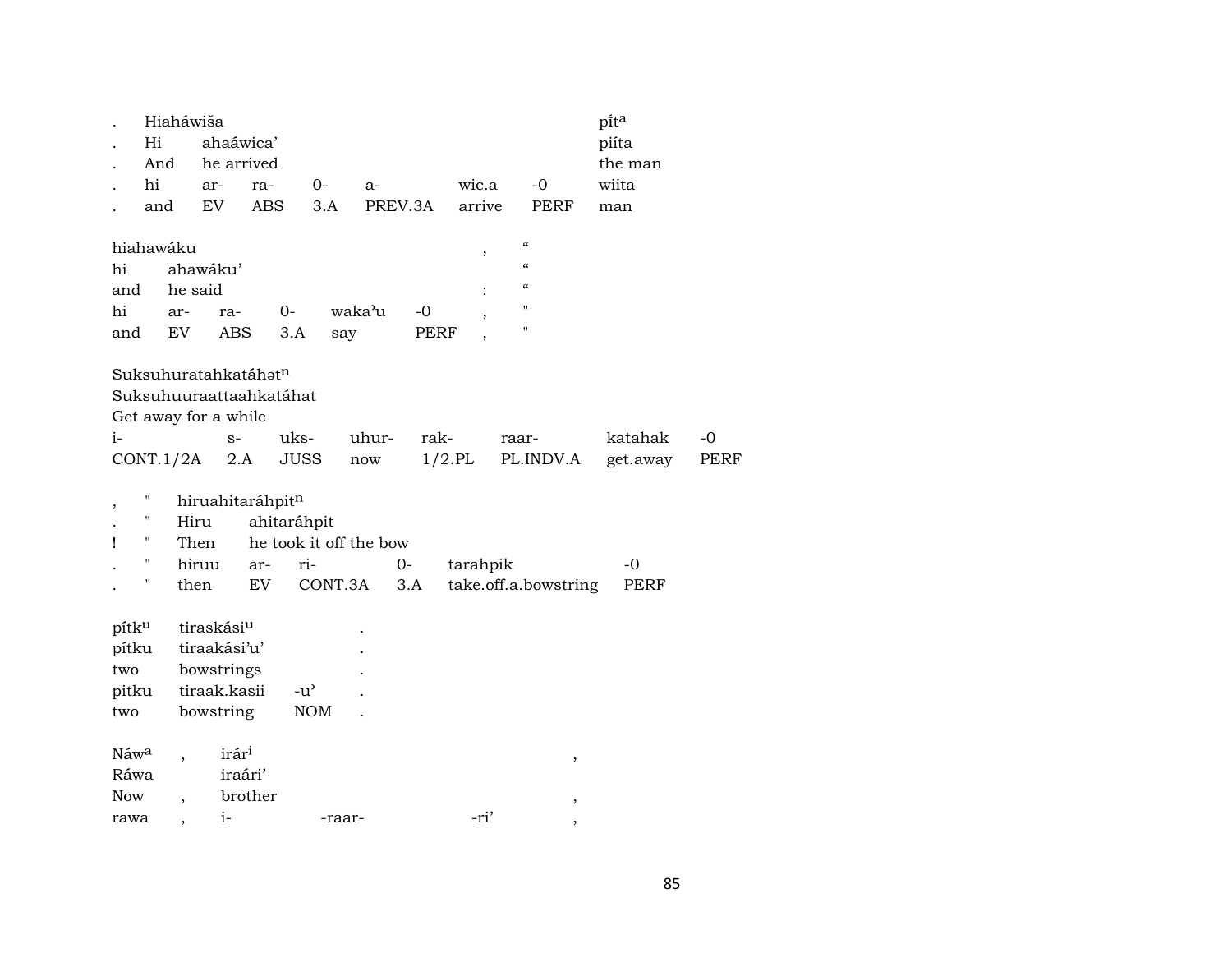now , 3.POSS.A same.sex.sibling 3.POSS.B ,

| nikuwitúta                  |  |                              |  |  |        |      | hi  |  |  |  |
|-----------------------------|--|------------------------------|--|--|--------|------|-----|--|--|--|
| rikuwituúta                 |  |                              |  |  |        |      | hi  |  |  |  |
| that is what he did:<br>and |  |                              |  |  |        |      |     |  |  |  |
|                             |  |                              |  |  | aar -0 |      | hi  |  |  |  |
|                             |  | that.is QUOT IND.3A 3.A PREV |  |  | do     | PERF | and |  |  |  |

| kátahka                     |            |               | ahapitahkáwaritn             |     |       |             |    |       |          |      |
|-----------------------------|------------|---------------|------------------------------|-----|-------|-------------|----|-------|----------|------|
| kátahka                     |            |               | ahapiitahkáwarit             |     |       |             |    |       |          |      |
| the enemy                   |            |               | he put it over his testicles |     |       |             |    |       |          |      |
| katahkaa                    |            | ar-           | ra-                          | 0-  | piik- |             |    | raar- | kawarik  | -0   |
| foreign.tribe               |            | EV            | ABS                          | 3.A |       | testicle    | PL |       | put.into | PERF |
| tirakási <sup>u</sup>       |            |               |                              |     |       |             |    |       |          |      |
| tiraakási'u'                |            |               |                              |     |       |             |    |       |          |      |
| the bowstring               |            |               |                              |     |       |             |    |       |          |      |
| tiraak.kasii                |            | $-u^{\prime}$ |                              |     |       |             |    |       |          |      |
| bowstring                   |            | NOM           |                              |     |       |             |    |       |          |      |
| Nikuksúwihita               |            |               |                              |     |       |             |    |       |          |      |
| Rihúksu'                    |            |               | wiruúta                      |     |       |             |    |       |          |      |
| Only                        |            |               | he did it                    |     |       |             |    |       |          |      |
| rihuks-                     | $-u'$      |               | wii-                         | ra- | 0-    | ut-         |    | aar   | $-0$     |      |
| only                        | <b>NOM</b> |               | now                          | ABS | 3.A   | <b>PREV</b> |    | do    | PERF     |      |
| ahutasawišīkət <sup>n</sup> |            |               |                              |     |       |             |    |       |          |      |
| ahuutasawiciihkut           |            |               |                              |     |       |             |    |       |          |      |

| he pulled the string |  |                             |                                      |       |  |
|----------------------|--|-----------------------------|--------------------------------------|-------|--|
|                      |  |                             | ar- ra- 0- ut- haas- awi.ciih.kuk -0 |       |  |
|                      |  | EV ABS 3.A PREV string pull |                                      | PERF. |  |

naruwituhurúša raaruuwituuhuruúcaa'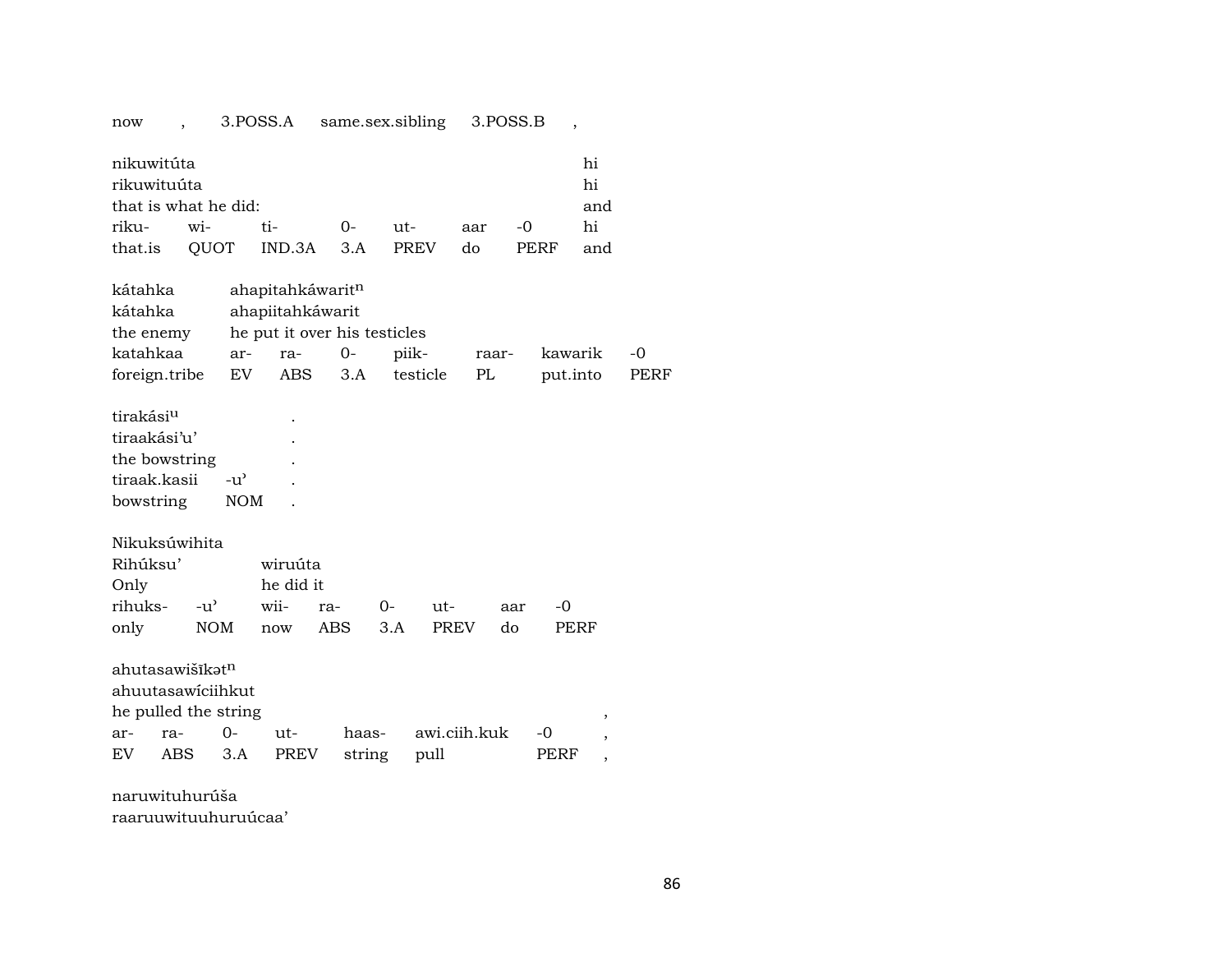|               |                                       | then he just jumped up                                                                           |                                         |                  |                                                        |                     |                     |        |        |                 |             |
|---------------|---------------------------------------|--------------------------------------------------------------------------------------------------|-----------------------------------------|------------------|--------------------------------------------------------|---------------------|---------------------|--------|--------|-----------------|-------------|
| raa-          | ruu-                                  | wi-                                                                                              | ti-                                     | $0-$             | $a-$                                                   |                     | uhuur.uca.a         | $-0$   |        |                 |             |
| just          | then                                  | QUOT                                                                                             | IND.3A                                  | 3.A              | PREV.3A                                                | jump.up             |                     | PERF   |        |                 |             |
| raa-<br>just  | wi-                                   | Nawititaráhkistatataatn<br>Raawititaráhkistatata'at<br>He just ran following them<br>ti-<br>QUOT | $O -$<br>IND.3A<br>3.A                  |                  | tarahkis-<br>be.strong                                 | tatata.at<br>follow | $-0$<br><b>PERF</b> |        |        |                 |             |
| Nawa          |                                       | irári                                                                                            |                                         |                  |                                                        | $\, ,$              |                     |        |        |                 |             |
| Ráwa          |                                       | iraári'                                                                                          |                                         |                  |                                                        |                     |                     |        |        |                 |             |
| <b>Now</b>    | $\ddot{\phantom{0}}$                  | my brother                                                                                       |                                         |                  |                                                        |                     |                     |        |        |                 |             |
| rawa          | $\ddot{\phantom{0}}$                  | $i-$                                                                                             | -raar-                                  |                  | -ri'                                                   |                     |                     |        |        |                 |             |
| now           |                                       | 3.POSS.A                                                                                         | same.sex.sibling                        |                  | 3.POSS.B                                               |                     |                     |        |        |                 |             |
|               | hiruásiahiširəskáisətn                |                                                                                                  |                                         |                  |                                                        |                     |                     |        |        |                 |             |
| hiru          | $\mathbf{a}$                          |                                                                                                  | si'ahiicíciraskaa'iisat                 |                  |                                                        |                     |                     |        |        |                 |             |
| then          | and                                   |                                                                                                  | they took him back to the village       |                  |                                                        |                     |                     |        |        |                 |             |
| hiruu         | a                                     | $si-$                                                                                            | ar-<br>ra-                              | $0 -$            | ir-                                                    | ut-                 | $i-$                | ciras- | kaa-   | iis.at          | $-0$        |
| then          | and                                   | DU                                                                                               | <b>ABS</b><br>EV                        | 3.A              | PL.3A                                                  | <b>PREV</b>         | <b>SEQ</b>          | COM    | inside | go.out.of.sight | <b>PERF</b> |
| Irári<br>$i-$ | Iraári'<br><b>Brother</b><br>3.POSS.A | -raar-                                                                                           | same.sex.sibling                        | -ri'<br>3.POSS.B | $\,$<br>$\overline{\phantom{a}}$<br>$\cdot$<br>$\cdot$ |                     |                     |        |        |                 |             |
| hiruirihí     |                                       |                                                                                                  | šústit <sup>n</sup> tíhuks <sup>u</sup> |                  |                                                        | írihi               |                     |        |        |                 |             |
| hiru          | irihií                                |                                                                                                  | cústittíhuksu'                          |                  |                                                        | irihií              |                     |        |        |                 |             |
| then          | those                                 |                                                                                                  | old women only                          |                  |                                                        |                     | those               |        |        |                 |             |
| hiruu         | irii-                                 | hii                                                                                              | custit                                  |                  | rihuks<br>$-u^{\prime}$                                | irii-               | hii                 |        |        |                 |             |
| then          | that                                  | other                                                                                            | old.woman                               |                  | alone                                                  | <b>NOM</b><br>that  | other               |        |        |                 |             |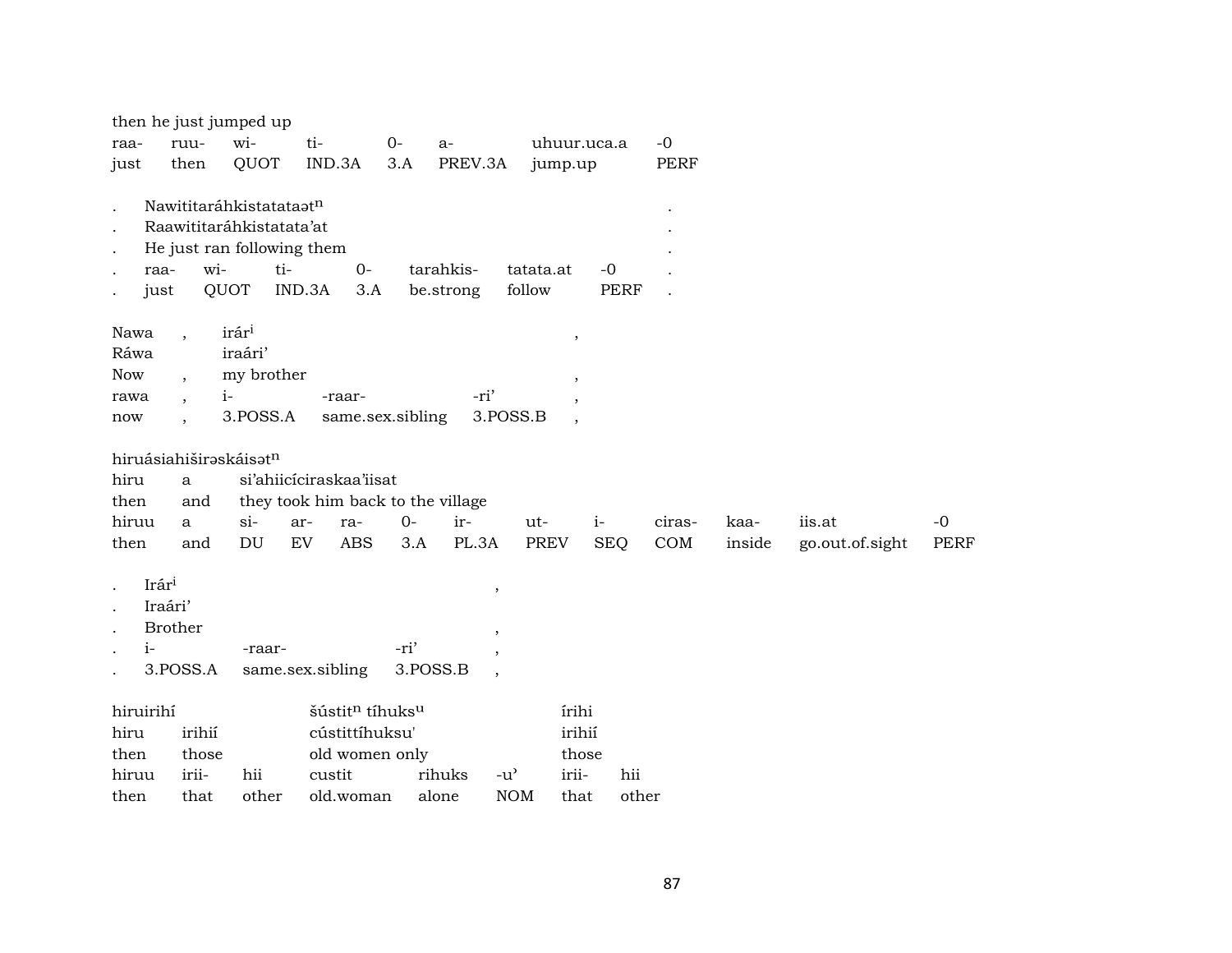asiahikútit $^{\rm n}$ a si'ahihkuútit and they killed him . a si- ar- ra- 0- ir- kuut.ik -0 . and DU EV ABS 3.A PL.3A kill PERF . hirukaháhiri, šustíkahik<sup>u</sup> Hiru kaahaáhiri' custíkaahiiku' Then in the lodge aged old women hiruu kaa- -haar -hiri' custit kaahik -u' then inside LOC LOC old.woman aged NOM níhuksµ ríhuksu' only rihuks -u" alone NOM nikusiwitihkútitn rikusiwitihkuútit . they were the ones who killed him riku- si- wi- ti- 0- ir- kuut.ik -0 . that.is DU QUOT IND.3A 3.A PL.3A kill PERF ahuturikət<sup>n</sup> ihi Ahuutuúrikut ihi He captured him states and the captured him states of the states of the states of the states of the states of the states of the states of the states of the states of the states of the states of the states of the states of ar- ra- 0- ut- uurikuk -0 , ihii , EV ABS 3.A PREV catch PERF , uh , aktár<sup>u</sup> witúksasa<sup>a</sup> aktaáru' witúksasa'a Aktaru\* he was named aktaaru<sup>"</sup> wi- ti- 0- uks- asar -<sup>"</sup>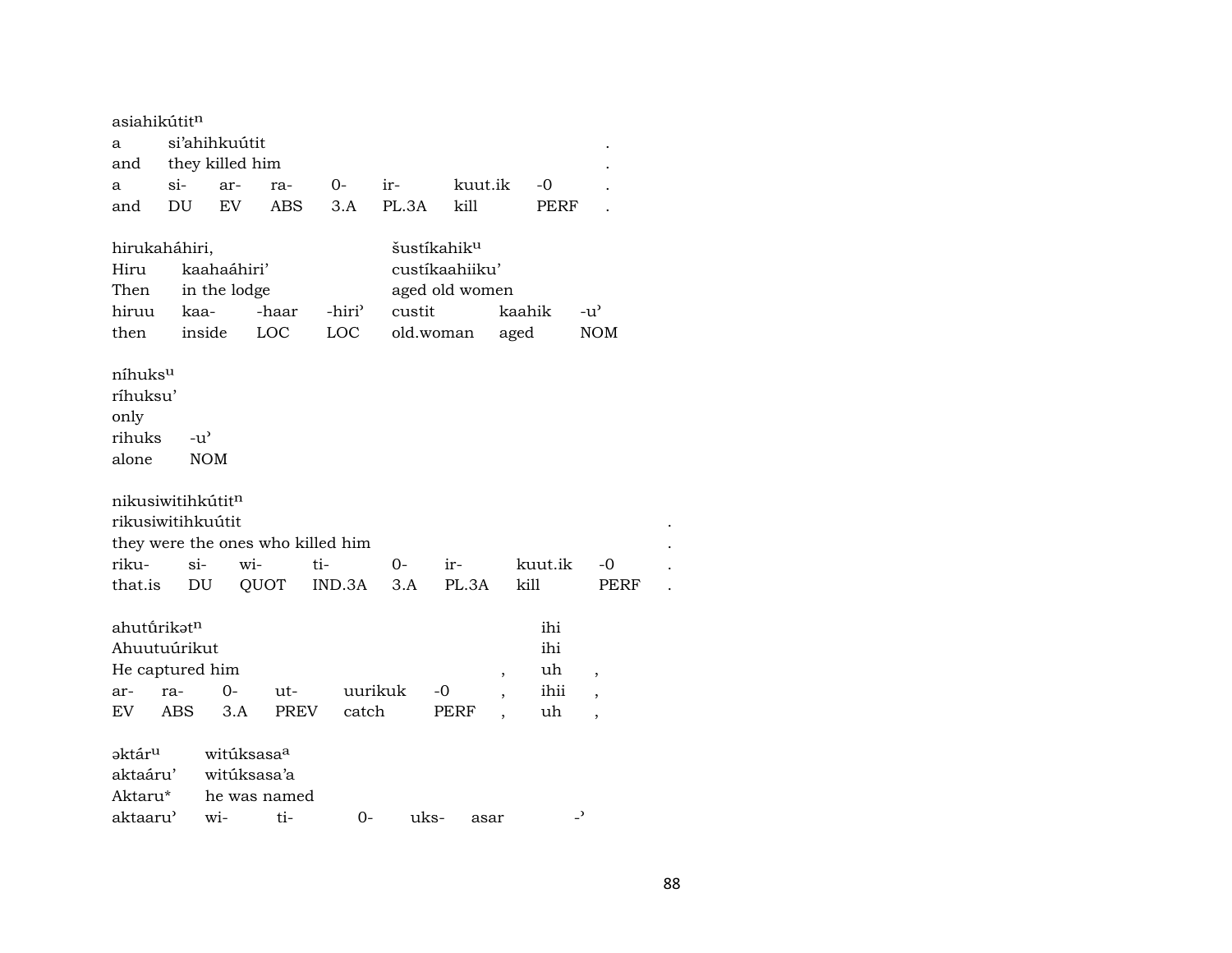| Aktaaru                                                                                   | QUOT                                                        | IND.3A                             | 3.A                                                                                                | AOR              | be.named      | EX                      |              |
|-------------------------------------------------------------------------------------------|-------------------------------------------------------------|------------------------------------|----------------------------------------------------------------------------------------------------|------------------|---------------|-------------------------|--------------|
| kúrahus<br>kúrahus<br>the old man<br>kurahuus<br>old.man                                  |                                                             |                                    |                                                                                                    |                  |               |                         |              |
| Náw <sup>a</sup><br>Ráwa<br>Now<br>rawa<br>now<br>$\overline{\phantom{a}}$                | irár <sup>i</sup><br>iraári'<br>brother<br>$i-$<br>3.POSS.A | -raar-                             | same.sex.sibling                                                                                   | -ri'             | 3.POSS.B      | $^\mathrm{,}$<br>$\, ,$ |              |
| iwiruhiwiš<br>iwiruuhíwic<br>when he appeared<br>$ii -$<br>wii-<br>when                   | ra-<br>when<br><b>ABS</b>                                   | $0-$<br>3.A                        | uur-<br>PREV                                                                                       | hiwihc<br>appear | $-0$<br>SUB.4 |                         |              |
| Pahukátawa<br>Paahukaátawa<br>Pahukatawa<br>Paahukaatawa<br>Pahukatawa                    | $\overline{\phantom{a}}$<br>$\ddot{\phantom{0}}$            | náwa<br>ráwa<br>now<br>rawa<br>now | $\overline{\phantom{a}}$<br>$\overline{\phantom{a}}$<br>$\overline{\phantom{a}}$<br>$\overline{ }$ |                  |               |                         |              |
| wirusírirášihtis<br>wiruusiriirácihtis<br>they revered him<br>wii-<br>ruu-<br>then<br>now | $\sin$<br>DU                                                | ri-<br>CONT.3A                     | $O-$<br>3.A                                                                                        | ir-<br>PL.3A     | uur-<br>PREV  | racihtis<br>respect     | $-0$<br>PERF |

hitírahakit $\mathfrak{h}^n$ 

hi tiráhaakitat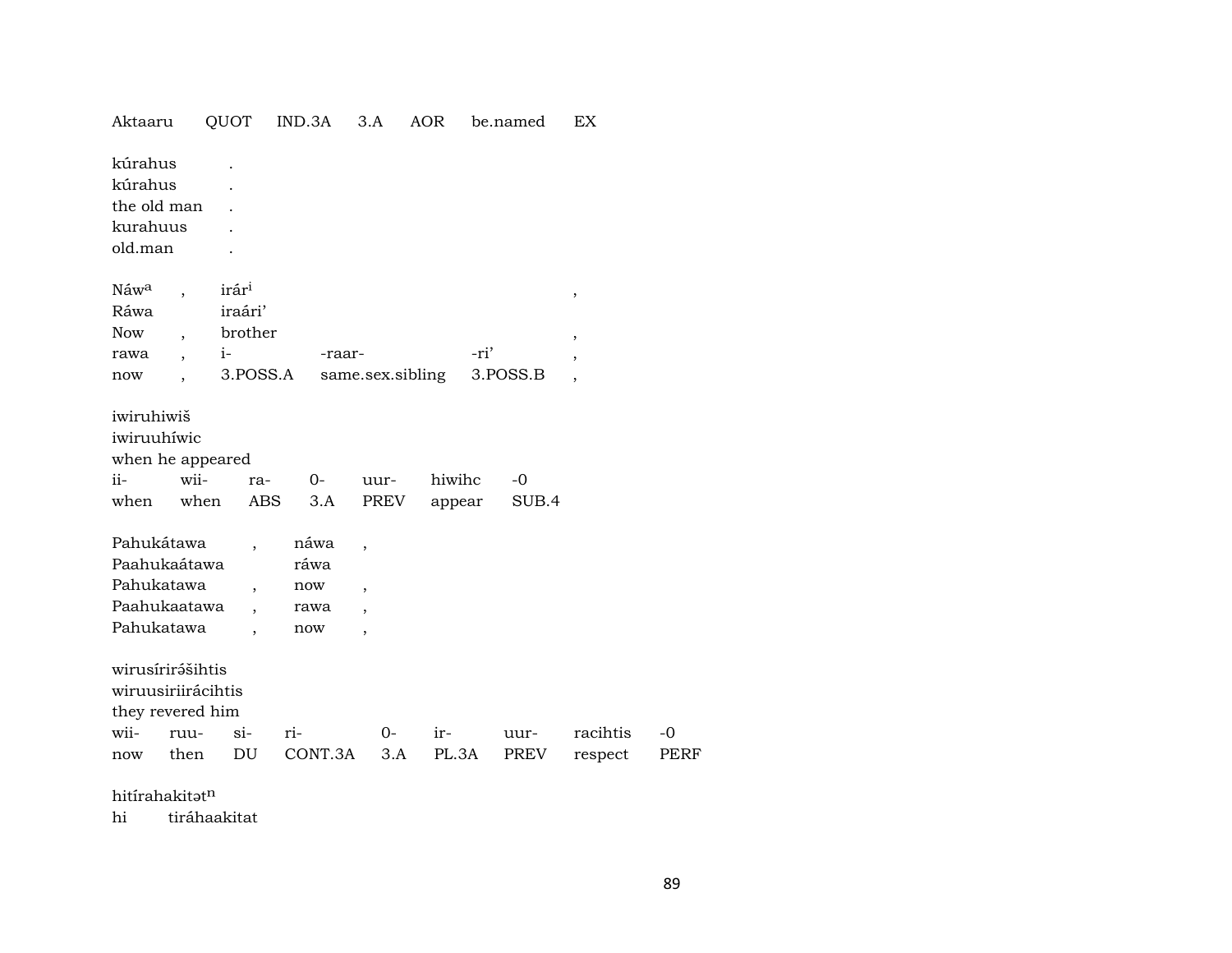| and                   |                                  | this our village     |       |                     |                 |                                |                 |                          |             |
|-----------------------|----------------------------------|----------------------|-------|---------------------|-----------------|--------------------------------|-----------------|--------------------------|-------------|
| hi                    | tii-                             | ra-                  | $t-$  | rak-                | itak            | $-0$                           |                 |                          |             |
| and                   | this                             | ABS                  | 1.A   | $1/2$ .PL           | be.a.camp       | SUB.4                          |                 |                          |             |
|                       |                                  |                      |       |                     |                 |                                |                 |                          |             |
|                       | hitiratašikskápak <sup>i</sup> s |                      |       |                     |                 |                                |                 |                          |             |
| hi                    |                                  | tiitaakacikskápaakis |       |                     |                 |                                |                 |                          |             |
| and                   |                                  | he pitied them       |       |                     |                 |                                |                 |                          |             |
| hi                    | ti-                              | $O -$                | ir-   | ut-                 | ak-             |                                | aciks.kaapaakis | $-0$                     |             |
| and                   | IND.3A                           | 3.A                  | PL.3A | PREV                | PL.AN.3P        | feel.pity.for                  |                 |                          | <b>PERF</b> |
|                       |                                  |                      |       |                     |                 |                                |                 |                          |             |
|                       | nihkuharíka <sup>a</sup>         |                      |       |                     |                 |                                |                 |                          |             |
|                       | rihkuuhaaríkaa'a                 |                      |       |                     |                 |                                |                 |                          |             |
|                       | when he revealed it              |                      |       |                     |                 |                                |                 |                          |             |
| ra-                   | 0-                               | a-                   | ir-   | ku-                 | ut-             | raa.ri.kaa.a                   |                 | -0                       |             |
| INF.A                 | 3.A                              | PREV.3A              |       | INF.B<br><b>OBV</b> | <b>PREV</b>     | reveal.to                      |                 | SUB.4                    |             |
|                       |                                  |                      |       |                     |                 |                                |                 |                          |             |
| náhkuwak <sup>a</sup> |                                  |                      |       |                     |                 | "<br>,                         | Nawa            | $\overline{\phantom{a}}$ |             |
|                       | raáhkuwaaka                      |                      |       |                     |                 | $\mathcal{C}$                  | Ráwa            |                          |             |
|                       | when he said                     |                      |       |                     |                 | $\boldsymbol{\mathcal{C}}$     | <b>Now</b>      |                          |             |
| ra-                   | $0-$                             | ar-                  | ku-   | waak                | -a              | 11<br>$\overline{\phantom{a}}$ | rawa            |                          |             |
| INF.A                 | 3.A                              | EV                   | INF.B | say.SUB             | SUB.1           | 11                             | now             |                          |             |
|                       |                                  |                      |       |                     |                 |                                |                 |                          |             |
|                       | tatutašikskápak <sup>i</sup> s   |                      |       |                     |                 |                                |                 |                          |             |
|                       | tatuutacikskápaakis              |                      |       |                     |                 |                                |                 |                          |             |
|                       | I am pitying you                 |                      |       |                     |                 |                                |                 |                          |             |
| ta-                   | $t-$                             | $a-$                 | ut-   |                     | aciks.kaapaakis | $-0$                           |                 |                          |             |
| IND.1/2A              |                                  | 1.A<br>2.P           | PREV  |                     | feel.pity.for   | PERF                           |                 |                          |             |
|                       |                                  |                      |       |                     |                 |                                |                 |                          |             |
| tiráspari             |                                  |                      |       |                     |                 |                                |                 |                          |             |
| tiráspari             |                                  |                      |       |                     |                 |                                |                 |                          |             |
|                       | you living here                  |                      |       |                     |                 |                                |                 |                          |             |
| tii-                  | ra-                              | $S-$                 | warii |                     | -hus            |                                |                 |                          |             |
| this                  | ABS                              | 2.A                  |       | be.going.about.IMPF | IMPF.SUB        |                                |                 |                          |             |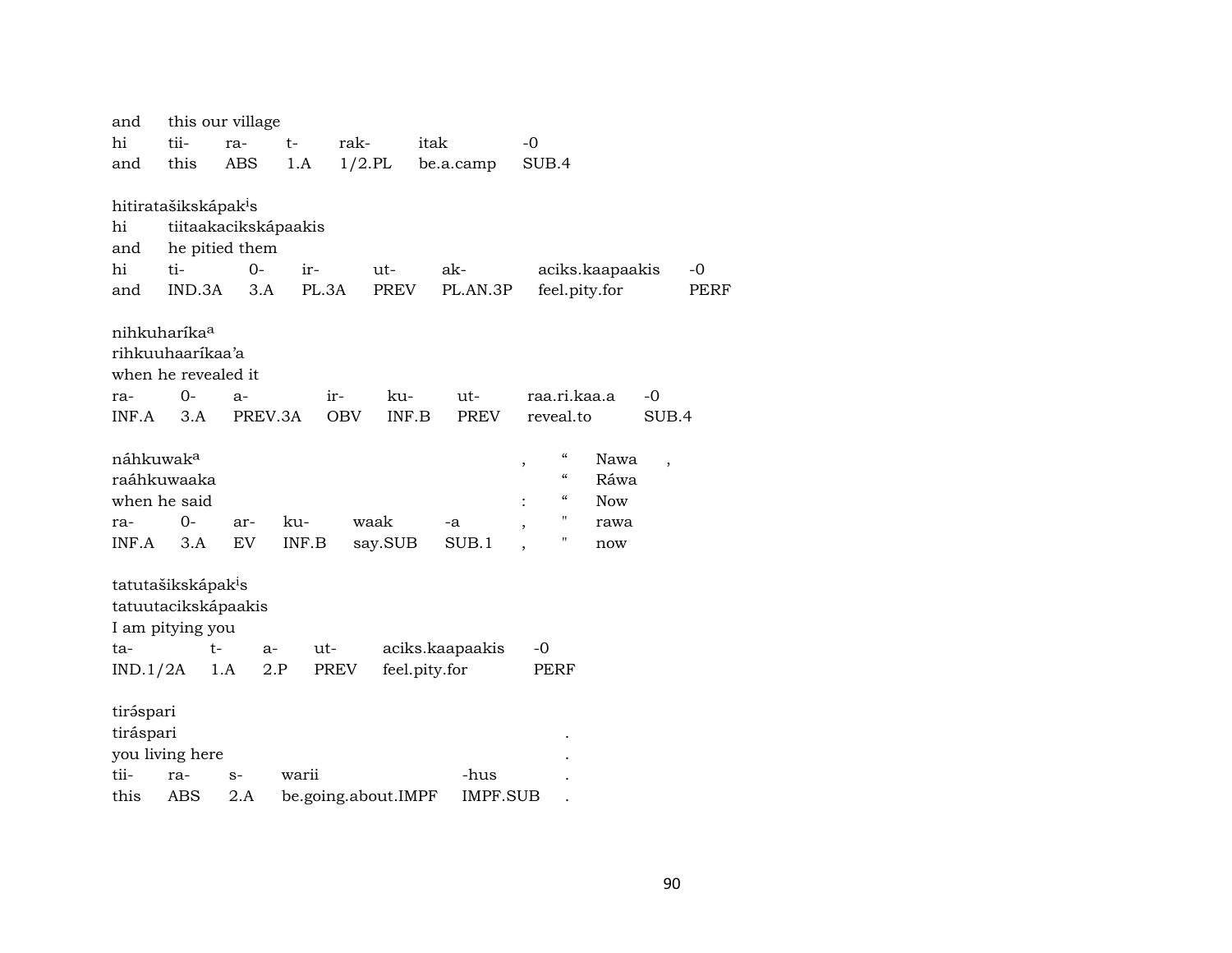| You are pitiful<br><b>Now</b><br>irii-<br>wi-<br>$-0$<br>kaapaakis<br>ta-<br>$S-$<br>rawa<br>QUOT<br>be.pitiful<br><b>PERF</b><br>that<br>IND.1/2A<br>2.A<br>now<br>witatarauraskuwarukstí <sup>u</sup><br>witataraá'u<br>raskuwaárukstii'u<br>I am giving you the way<br>for you to be powerful<br>wi-<br>ta-<br>$t-$<br>$-0$<br>ku-<br>uh<br>$S-$<br>waarukstii<br>ra-<br>raa-<br>-u<br>$a-$<br>2.P<br>INF.B<br>QUOT<br>IND.1/2A<br>PERF<br>INF.A<br>2.A<br>be.holy<br>1.A<br>give<br>way<br>Irár <sup>i</sup><br>$\overline{\phantom{a}}$<br>$\pmb{\mathsf{H}}$<br>Iraári'<br>"<br><b>Brother</b><br>$^\mathrm{^\mathrm{o}}$<br>"<br>-ri'<br>$i-$<br>-raar-<br>$\overline{\phantom{a}}$<br>Ħ<br>3.POSS.A<br>3.POSS.B<br>same.sex.sibling<br>$\overline{\phantom{a}}$<br>šáhiks<br>witúkstawi<br>witúkstawi'<br>cáhiks<br>there was among them<br>a person<br>ti-<br>icaahiks<br>$O -$<br>uks-<br>$-0$<br>wi-<br>tawi<br><b>AOR</b><br>QUOT<br>IND.3A<br><b>PERF</b><br>3.A<br>be.among<br>person<br>šáhiks<br>witúkstawi<br>Witúkstawi'<br>cáhiks<br>There was among them<br>a person<br>wi-<br>ti-<br>$0-$<br>icaahiks<br>uks-<br>$-0$<br>tawi<br>QUOT<br>IND.3A<br><b>AOR</b><br><b>PERF</b><br>3.A<br>be.among<br>person<br>nihkurúha<br>Pahukátawa | iriwitəskápak <sup>i</sup> s | Iriwitaskaápaakis |  |  |  | Náwa<br>Ráwa | $\overline{\phantom{a}}$ |  |       |
|-----------------------------------------------------------------------------------------------------------------------------------------------------------------------------------------------------------------------------------------------------------------------------------------------------------------------------------------------------------------------------------------------------------------------------------------------------------------------------------------------------------------------------------------------------------------------------------------------------------------------------------------------------------------------------------------------------------------------------------------------------------------------------------------------------------------------------------------------------------------------------------------------------------------------------------------------------------------------------------------------------------------------------------------------------------------------------------------------------------------------------------------------------------------------------------------------------------------------------------------------------------|------------------------------|-------------------|--|--|--|--------------|--------------------------|--|-------|
|                                                                                                                                                                                                                                                                                                                                                                                                                                                                                                                                                                                                                                                                                                                                                                                                                                                                                                                                                                                                                                                                                                                                                                                                                                                           |                              |                   |  |  |  |              |                          |  |       |
|                                                                                                                                                                                                                                                                                                                                                                                                                                                                                                                                                                                                                                                                                                                                                                                                                                                                                                                                                                                                                                                                                                                                                                                                                                                           |                              |                   |  |  |  |              |                          |  |       |
|                                                                                                                                                                                                                                                                                                                                                                                                                                                                                                                                                                                                                                                                                                                                                                                                                                                                                                                                                                                                                                                                                                                                                                                                                                                           |                              |                   |  |  |  |              |                          |  |       |
|                                                                                                                                                                                                                                                                                                                                                                                                                                                                                                                                                                                                                                                                                                                                                                                                                                                                                                                                                                                                                                                                                                                                                                                                                                                           |                              |                   |  |  |  |              |                          |  |       |
|                                                                                                                                                                                                                                                                                                                                                                                                                                                                                                                                                                                                                                                                                                                                                                                                                                                                                                                                                                                                                                                                                                                                                                                                                                                           |                              |                   |  |  |  |              |                          |  |       |
|                                                                                                                                                                                                                                                                                                                                                                                                                                                                                                                                                                                                                                                                                                                                                                                                                                                                                                                                                                                                                                                                                                                                                                                                                                                           |                              |                   |  |  |  |              |                          |  |       |
|                                                                                                                                                                                                                                                                                                                                                                                                                                                                                                                                                                                                                                                                                                                                                                                                                                                                                                                                                                                                                                                                                                                                                                                                                                                           |                              |                   |  |  |  |              |                          |  | SUB.D |
|                                                                                                                                                                                                                                                                                                                                                                                                                                                                                                                                                                                                                                                                                                                                                                                                                                                                                                                                                                                                                                                                                                                                                                                                                                                           |                              |                   |  |  |  |              |                          |  |       |
|                                                                                                                                                                                                                                                                                                                                                                                                                                                                                                                                                                                                                                                                                                                                                                                                                                                                                                                                                                                                                                                                                                                                                                                                                                                           |                              |                   |  |  |  |              |                          |  |       |
|                                                                                                                                                                                                                                                                                                                                                                                                                                                                                                                                                                                                                                                                                                                                                                                                                                                                                                                                                                                                                                                                                                                                                                                                                                                           |                              |                   |  |  |  |              |                          |  |       |
|                                                                                                                                                                                                                                                                                                                                                                                                                                                                                                                                                                                                                                                                                                                                                                                                                                                                                                                                                                                                                                                                                                                                                                                                                                                           |                              |                   |  |  |  |              |                          |  |       |
|                                                                                                                                                                                                                                                                                                                                                                                                                                                                                                                                                                                                                                                                                                                                                                                                                                                                                                                                                                                                                                                                                                                                                                                                                                                           |                              |                   |  |  |  |              |                          |  |       |
|                                                                                                                                                                                                                                                                                                                                                                                                                                                                                                                                                                                                                                                                                                                                                                                                                                                                                                                                                                                                                                                                                                                                                                                                                                                           |                              |                   |  |  |  |              |                          |  |       |
| Paahukaátawa<br>ríhkuruuha<br>his being given a way by him<br>Pahukatawa<br>$0-$<br>ir-<br>Paahukaatawa<br>ku-<br>uh<br>ra-<br>raa-<br>-a                                                                                                                                                                                                                                                                                                                                                                                                                                                                                                                                                                                                                                                                                                                                                                                                                                                                                                                                                                                                                                                                                                                 |                              |                   |  |  |  |              |                          |  |       |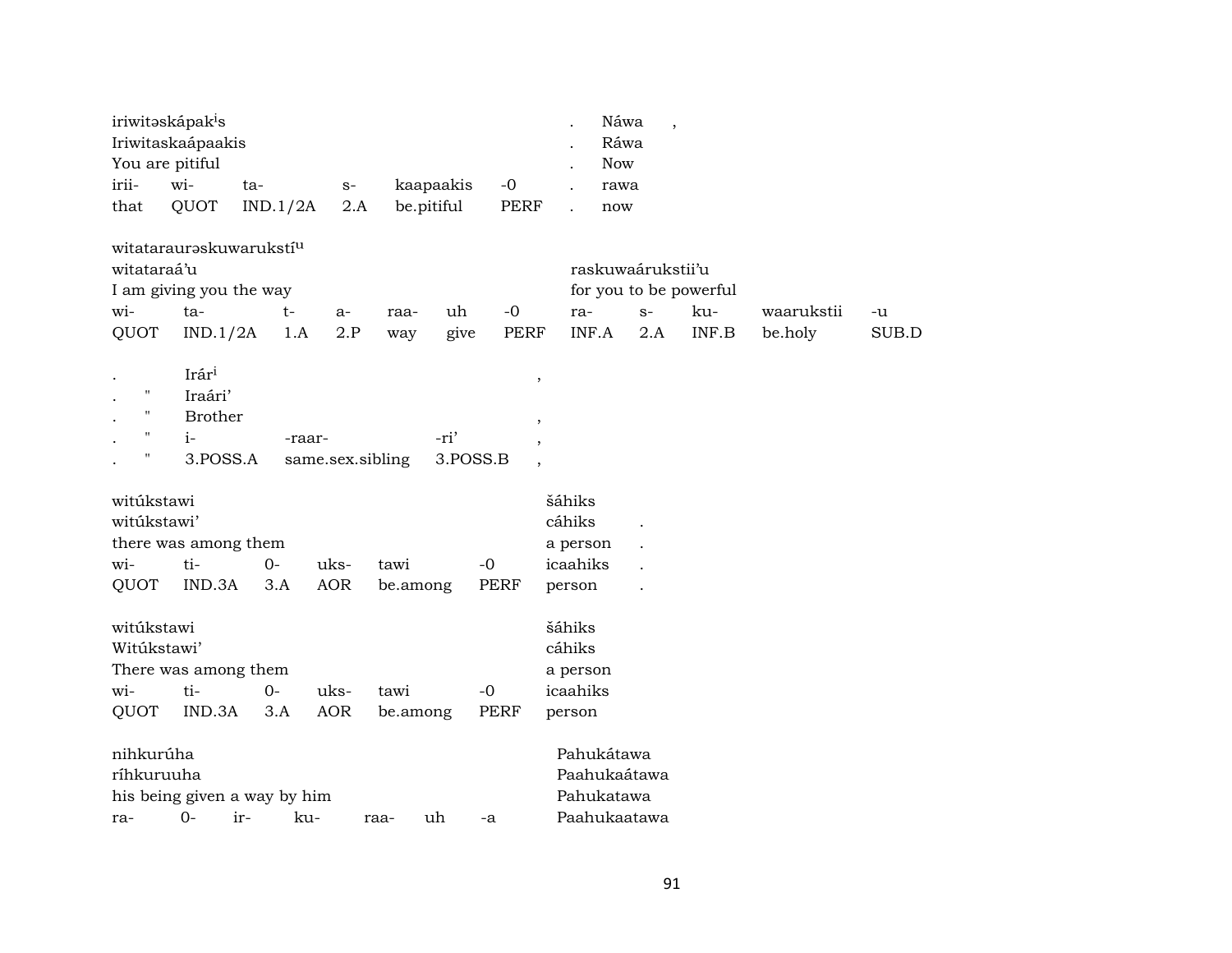| INF.A                                                                                                   | 3.A                 | OBV           | INF.B                                                | way                | give    | SUB.1    |                                      | Pahukatawa    |                      |
|---------------------------------------------------------------------------------------------------------|---------------------|---------------|------------------------------------------------------|--------------------|---------|----------|--------------------------------------|---------------|----------------------|
| nakuwarukstí <sup>u</sup><br>rakuwaárukstii'u<br>to be powerful<br>ra-                                  | $O -$               | ku-           | waarukstii                                           |                    | -u      |          | Kahšu<br>Káhcu'<br>Medicines<br>kahc | $-u^{\prime}$ |                      |
| INF.A                                                                                                   | 3.A                 | INF.B         | be.holy                                              |                    | SUB.D   |          | herb                                 | <b>NOM</b>    |                      |
| kītututataihk <sup>u</sup> ,<br>kítuu'u'<br>all<br>kituu<br>all                                         | $-u'$<br><b>NOM</b> | ti-<br>IND.3A | tuutatta'ihku'<br>he was meaning them<br>$0-$<br>3.A | ut-<br><b>PREV</b> | ak-     | PL.AN.3P | ra'ihk<br>mean                       |               | -:hus<br><b>IMPF</b> |
| šahiks<br>cáhiks<br>a person<br>icaahiks<br>person                                                      |                     |               |                                                      |                    |         |          |                                      |               |                      |
| nihkuksawákírawa<br>rihkuksawackíraawa<br>even when he is sick<br>ra-                                   | 0-                  | ir-           | ku-                                                  | uks-               | awahc-  |          | kiraawaahc                           |               | $-0$                 |
| INF.A                                                                                                   | 3.A                 | <b>OBV</b>    | INF.B                                                | <b>JUSS</b>        | even.if |          | be.sick                              |               | SUB.4                |
| wirahkuhurahašístar <sup>i</sup> t <sup>n</sup> ,<br>wiraahkuhurahacístarit<br>when he was going to die |                     |               |                                                      |                    |         |          |                                      |               |                      |
| wii-                                                                                                    | ra-                 | 0-            | ar-                                                  | ku-                | hurahac |          | -his                                 | -ta           | -rit                 |
| when                                                                                                    | INF.A               | 3.P           | EV <sub></sub>                                       | INF.B              | die     |          | PERF                                 | <b>INT</b>    | <b>INT.SUB</b>       |
|                                                                                                         |                     |               |                                                      |                    |         |          |                                      |               |                      |

hiwitarúhahuru

 $hi$ witaruúhahuru'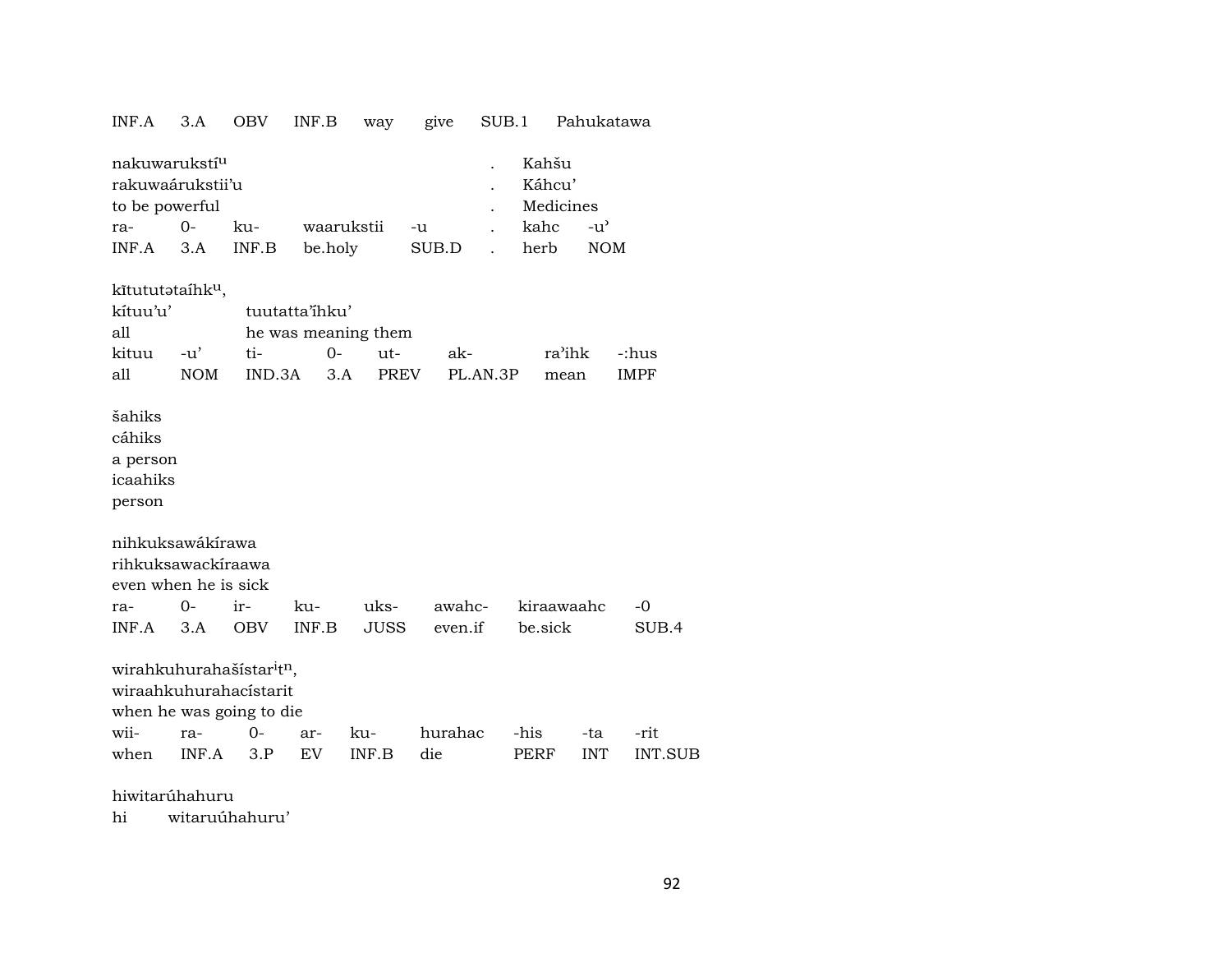| and                                                                     | he doctored him                                                                                                            |            |            |             |               |                      |            |                     |             |
|-------------------------------------------------------------------------|----------------------------------------------------------------------------------------------------------------------------|------------|------------|-------------|---------------|----------------------|------------|---------------------|-------------|
| hi                                                                      | wi-                                                                                                                        | ti-        | $0-$       | ar-         | ut-           | rahur.ra'uk          | $-0$       |                     |             |
| and                                                                     | QUOT                                                                                                                       | IND.3A     | 3.A        | EV.         | <b>PREV</b>   | treat                |            | PERF                |             |
| irii-<br>what                                                           | irikuaharaitustawar <sup>u</sup><br>iriku'aharaá'iitustaawaaru<br>what his words that were left were<br>ku-<br><b>INDF</b> | ar-<br>EV. | ra-<br>ABS | $0-$<br>3.A | a-<br>POSS.3A | raa.iit.us-<br>story | raar<br>do | -waa<br><b>DIST</b> | -u<br>SUB.D |
|                                                                         |                                                                                                                            |            |            |             |               |                      |            |                     |             |
| Pahukátawa<br>Pahukatawa<br>Pahukatawa<br>Awitáhkisitn<br>A<br>And<br>a | Paahukaátawa<br>Paahukaatawa<br>witaáhkisit<br>he would be lively<br>wi-                                                   | ti-        | $O -$      | ar-         | kisik         | $-0$                 |            |                     |             |
| and                                                                     | QUOT                                                                                                                       | IND.3A     | 3.A        | EV.         | survive       | PERF                 |            |                     |             |
| a<br>and<br>a                                                           | awitaruráhir <sup>i</sup> t <sup>n</sup><br>witaruuraáhiiriitit<br>he would get well<br>wi-                                | ti-        | 0-         | ar-         | uur-          | raa-                 | hiir       | -itik               | $-0$        |
| and                                                                     | QUOT                                                                                                                       | IND.3A     | 3.A        | EV          | PREV          | way                  | be.good    | <b>INCH</b>         | PERF        |
|                                                                         |                                                                                                                            |            |            |             |               |                      |            |                     |             |

- . A Pahukátawa
- . A Paahukaátawa
- . And Pahukatawa
- . a Paahukaatawa
- . and Pahukatawa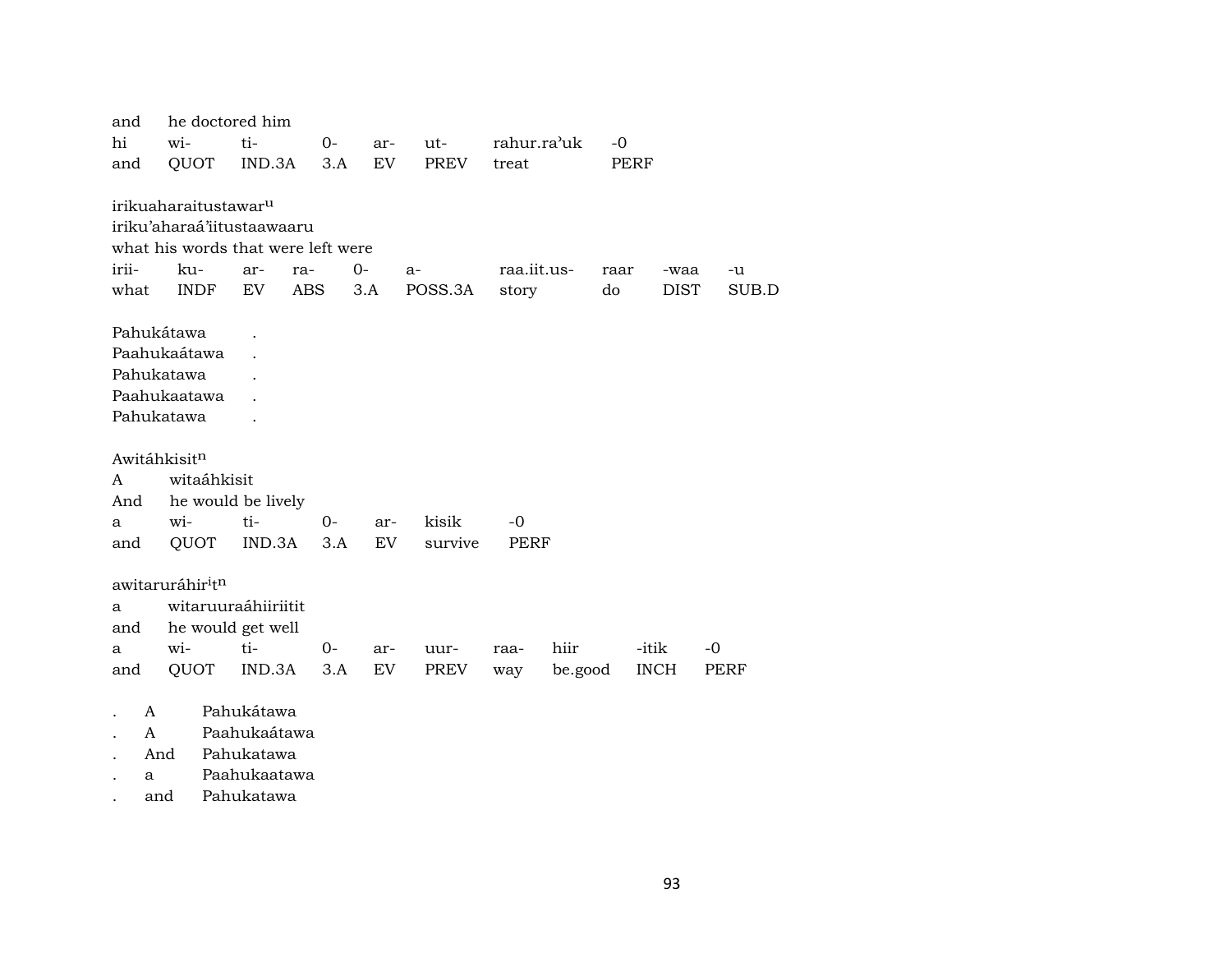|                                                             |             | irikukuharaitustawar <sup>u</sup> ,                                                    |            |             |         |             |             |          |             |                          |
|-------------------------------------------------------------|-------------|----------------------------------------------------------------------------------------|------------|-------------|---------|-------------|-------------|----------|-------------|--------------------------|
|                                                             |             | irikukúhaaraa'iitustaawa'                                                              |            |             |         |             |             |          |             |                          |
|                                                             |             | those were his stories                                                                 |            |             |         |             |             |          |             |                          |
| irii-                                                       | ku-         | kuur-                                                                                  | ra-        | $O -$       | $a-$    |             | raa.iit.us- | raar     | -waa        | -0                       |
| that                                                        | <b>INDF</b> | <b>DUB</b>                                                                             | <b>ABS</b> | 3.A         | POSS.3A | story       |             | do       | DIST        | <b>PERF</b>              |
|                                                             |             | wisirihkúksawaškútik <sup>a</sup><br>wisirihkuksawackuútika<br>even if they killed him |            |             |         |             |             |          |             |                          |
| wii-                                                        | $\sin$      | ra-                                                                                    | $0-$       | ir-         | ku-     | uks-        | awahc-      |          | kuut.ik     | -a                       |
| now                                                         | DU          | INF.A                                                                                  | 3.A        | PL.3A       | INF.B   | <b>JUSS</b> | even.if     | kill     |             | SUB.1                    |
| kátahka<br>kátahka<br>an enemy<br>katahkaa<br>foreign.tribe |             | Tirəskurətkawawúku<br>Tiraskuuratkawaawúku                                             |            |             |         |             |             |          |             |                          |
|                                                             |             | What you are hearing from me                                                           |            |             |         |             |             |          |             |                          |
| tii-                                                        | ra-         | $S-$                                                                                   | ku-        | uur-        | atka'uk | -waawa      | -hus        |          |             |                          |
| this                                                        | <b>ABS</b>  | 2.A                                                                                    | 1.P        | <b>PREV</b> | hear    | <b>DIST</b> |             | IMPF.SUB |             |                          |
| hi<br>and                                                   |             | hirikuaharaitástawa <sup>a</sup><br>riku'aharaa'iitustaawá'a<br>those are his words    |            |             |         |             |             |          |             |                          |
| hi                                                          | riku-       | ar-                                                                                    | ra-        | $0-$        | a-      |             | raa.iit.us- | raar     | -waa        | $\overline{\phantom{0}}$ |
| and                                                         | that.is     | EV.                                                                                    | ABS        | 3.A         | POSS.3A | story       |             | do       | <b>DIST</b> | EX                       |
| $\mathcal{C}$                                               |             |                                                                                        |            |             |         |             |             |          |             |                          |

. . .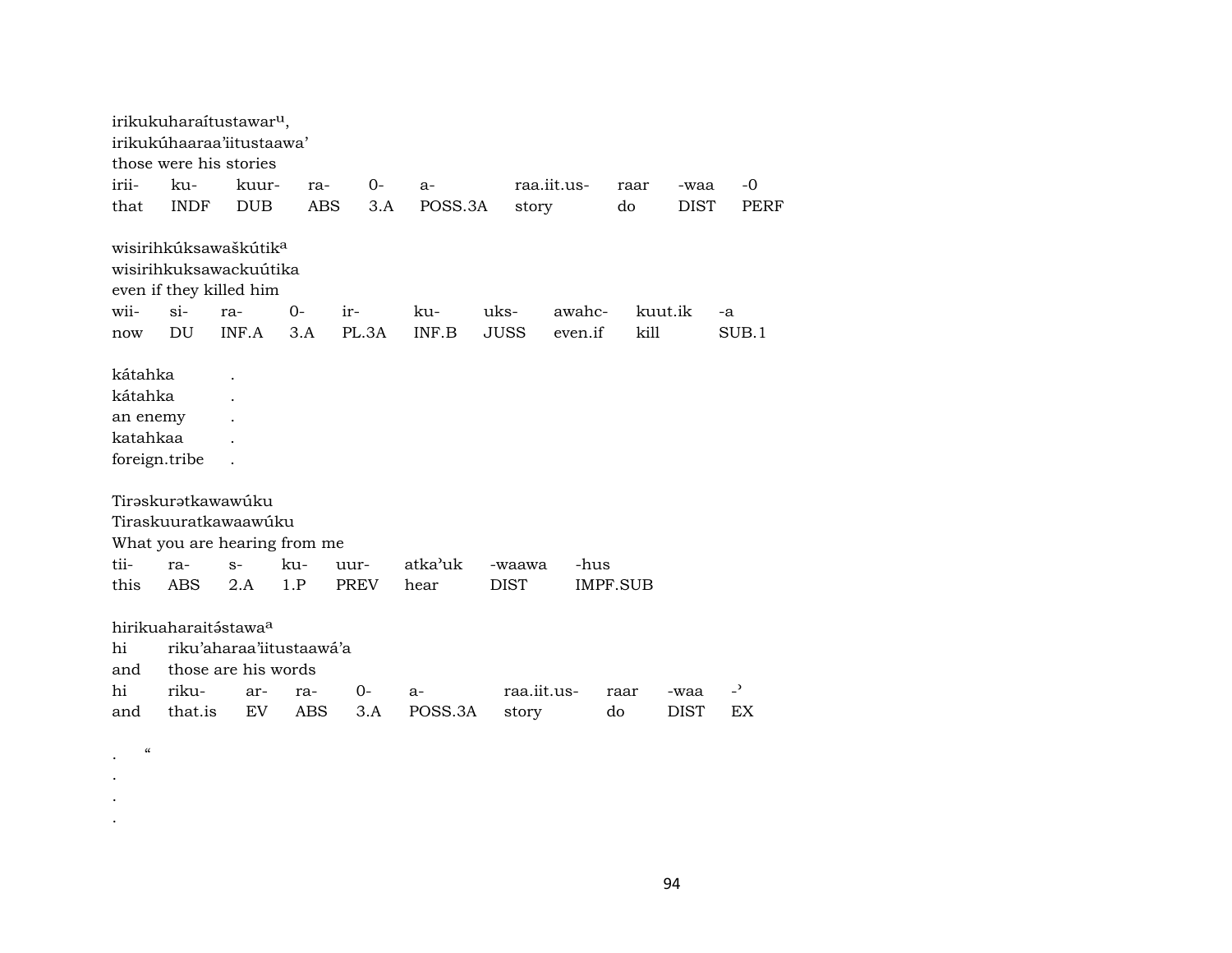| Iririhkuráhšitis     |                                         |  |       |  |
|----------------------|-----------------------------------------|--|-------|--|
| Iririhkurácihtis     |                                         |  |       |  |
| One will notice that |                                         |  |       |  |
| irii- ra- 0-         |                                         |  |       |  |
|                      | that INF.A 3.A 3.INDF INF.B PREV notice |  | SUB 4 |  |

| Náw <sup>a</sup><br>Ráwa                                                                 |                          | irár <sup>i</sup><br>iraári' |                                                                   |        |                  |       |            | $\overline{\phantom{a}}$ |       |      |
|------------------------------------------------------------------------------------------|--------------------------|------------------------------|-------------------------------------------------------------------|--------|------------------|-------|------------|--------------------------|-------|------|
| <b>Now</b>                                                                               | $\overline{\phantom{a}}$ | brother                      |                                                                   |        |                  |       |            | ,                        |       |      |
| rawa                                                                                     | $\overline{\phantom{a}}$ | $i-$                         |                                                                   | -raar- |                  |       | -ri'       | $\overline{ }$           |       |      |
| now                                                                                      |                          |                              | 3.POSS.A                                                          |        | same.sex.sibling |       | 3.POSS.B   | $\overline{ }$           |       |      |
| nikuwitaraítus <sup>i</sup> t <sup>n</sup><br>rikuwitaraa'iitusit<br>those are his words |                          |                              |                                                                   |        |                  |       |            |                          |       |      |
| riku-                                                                                    | wi-                      |                              | ti-                                                               | $0-$   | $a-$             |       | raa.iit.us |                          | -ik   | -0   |
| that.is                                                                                  |                          | QUOT                         | IND.3A                                                            | 3.A    | POSS.3A          |       | be.a.story |                          | DIST  | PERF |
| Pahukátawa<br>Paahukaátawa<br>Pahukatawa                                                 |                          |                              | nihkuwáha <sup>a</sup><br>rihkuwáhaa'a<br>for one to be lifted up |        |                  |       |            |                          |       |      |
| Paahukaatawa                                                                             |                          |                              | ra-                                                               | 0-     | ir-              | ku-   | waha.a     |                          | $-0$  |      |
| Pahukatawa                                                                               |                          |                              | INF.A                                                             | 3.A    | 3.INDF           | INF.B | lift.up    |                          | SUB.4 |      |

šáhiks  $\rm N$ áw $\rm ^a$  $\ddot{\phantom{0}}$ cáhiks Ráwa  $\ddot{\phantom{a}}$ 

 $\sim$ 

 $\mathbf{u}$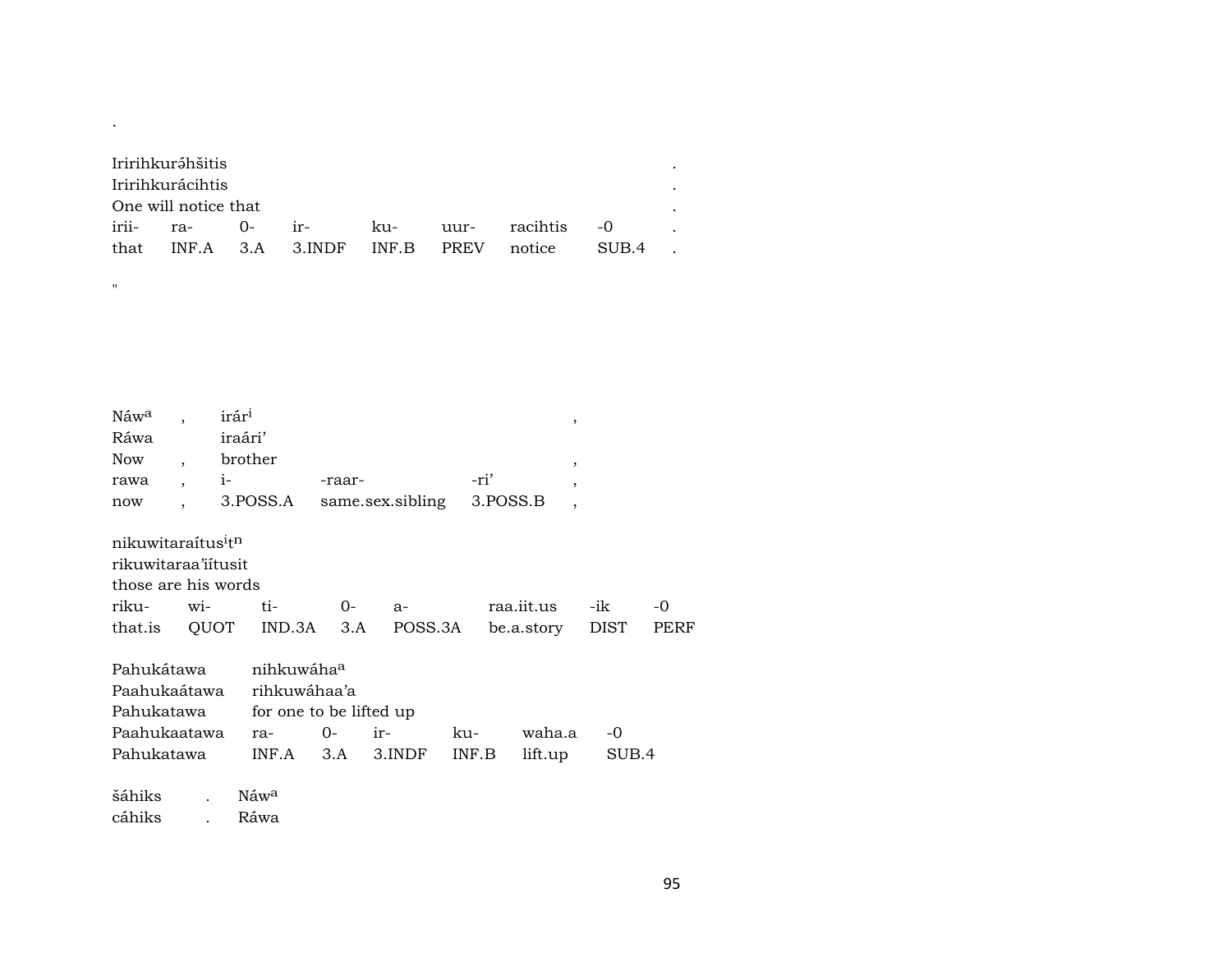| a person                  |     | Now           |                  |       |                     |                          |                          |            |                |                            |
|---------------------------|-----|---------------|------------------|-------|---------------------|--------------------------|--------------------------|------------|----------------|----------------------------|
| icaahiks                  |     | rawa          |                  |       |                     |                          |                          |            |                |                            |
| person                    |     | now           |                  |       |                     |                          |                          |            |                |                            |
|                           |     |               |                  |       |                     |                          |                          |            |                |                            |
| rikuwitiwáku              |     |               |                  |       |                     |                          | $\,$                     |            |                |                            |
| rikuwitiwáku'             |     |               |                  |       |                     |                          |                          |            |                |                            |
| that is what he said      |     |               |                  |       |                     |                          | $\overline{\phantom{a}}$ |            |                |                            |
| riku-                     | wi- | ti-           |                  | $0-$  | waka'u              | -0                       |                          |            |                |                            |
| that.is                   |     | QUOT          | IND.3A           | 3.A   | say                 | PERF                     | $\overline{\phantom{a}}$ |            |                |                            |
|                           |     |               |                  |       |                     |                          |                          |            |                |                            |
| irár <sup>i</sup>         |     |               |                  |       |                     | $\overline{\phantom{a}}$ | Pahukátawa               |            |                |                            |
| iraári'                   |     |               |                  |       |                     |                          | Paahukaátawa             |            |                | $\epsilon\epsilon$         |
| brother                   |     |               |                  |       |                     | $\overline{ }$           | Pahukatawa               |            |                | $\boldsymbol{\mathcal{C}}$ |
| $i-$                      |     | -raar-        |                  | -ri'  |                     |                          | Paahukaatawa             |            |                | $\mathbf{H}$               |
| 3.POSS.A                  |     |               | same.sex.sibling |       | 3.POSS.B            |                          | Pahukatawa               |            |                | п                          |
|                           |     |               |                  |       |                     |                          |                          |            |                |                            |
| Kískuhkáwi <sup>u</sup>   |     |               |                  |       |                     |                          |                          |            |                |                            |
| Kiskuhkáwi'u'             |     |               |                  |       |                     |                          |                          |            |                |                            |
| Soft white plume          |     |               |                  |       |                     |                          |                          |            |                |                            |
| kiis.kuhka.wi             |     | $-u^{\prime}$ |                  |       |                     |                          |                          |            |                |                            |
|                           |     |               |                  |       |                     |                          |                          |            |                |                            |
| soft.plume                |     | <b>NOM</b>    |                  |       |                     |                          |                          |            |                |                            |
|                           |     |               |                  |       |                     |                          |                          |            |                |                            |
| tirəstətaráh <sup>a</sup> |     |               |                  |       |                     |                          |                          |            |                |                            |
| tirastáttaraaha           |     |               |                  |       |                     |                          |                          |            |                |                            |
| this that you'll carry    |     |               |                  |       |                     |                          |                          |            |                |                            |
| tii-                      | ra- | $S-$          | rak-             | raar- |                     | raah                     | -a                       |            |                |                            |
| this                      | ABS | 2.A           | $1/2$ .PL        |       | 3PL.NAN.P           | have                     | SUB.1                    |            |                |                            |
|                           |     |               |                  |       |                     |                          |                          |            |                |                            |
| tirasparihástaritn        |     |               |                  |       |                     |                          |                          |            |                |                            |
| tiraspariihústarit        |     |               |                  |       |                     |                          |                          |            |                |                            |
| when you are going to go  |     |               |                  |       |                     |                          |                          |            |                |                            |
| tii-                      | ra- | $S-$          | warii            |       |                     | -hus                     |                          | -ta        | -rit           |                            |
| when                      | ABS | 2.A           |                  |       | be.going.about.IMPF |                          | IMPF.SUB                 | <b>INT</b> | <b>INT.SUB</b> |                            |
|                           |     |               |                  |       |                     |                          |                          |            |                |                            |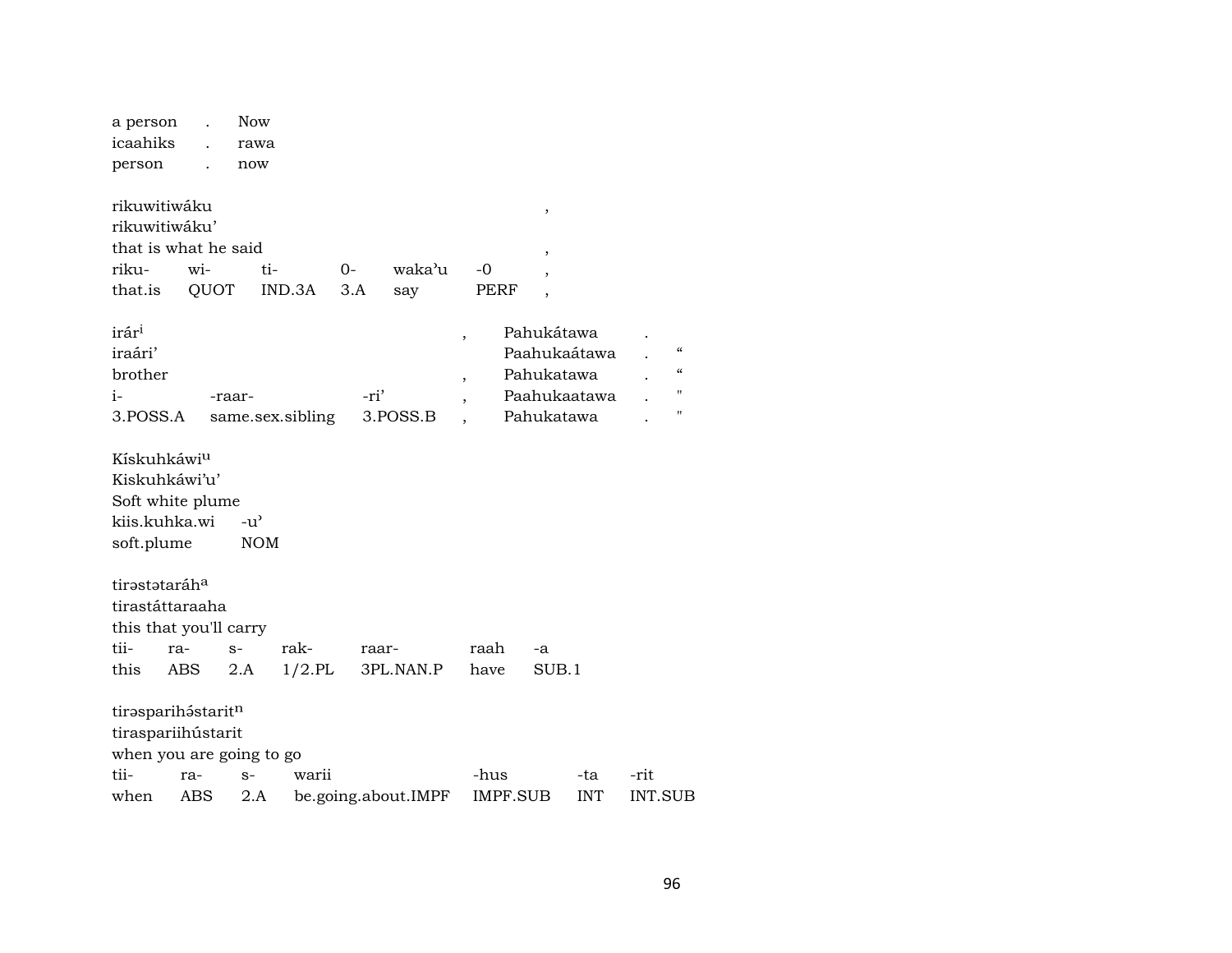nawirakúrµ raawiirakuúru' (on) the warpath raawiiraak.huur -u" war.party NOM tiráspari tiráspari when you go tii- ra- s- warii -hus this ABS 2.A be.going.about.IMPF IMPF.SUB nakútkas° raakútkasa when it lies on (your head) ra- 0- ku- itka sa -0 INF.A 3.A INF.B sleep be.lying SUB.3 nikutuhárukst<sup>a</sup> rikutuuhaáruksta it is the one that is going to give you the way riku- ti- 0- a- ut- raa- ra"uk -his -ta that.is IND.3A 3.A 2.P BEN way make PERF INT šáhiks kararáhuras cáhiks kararaáhuras . a person that he not find you . icaahiks kara- ra- 0- a- huras -0 . person NEG ABS 3.A 2.P find SUB.4 . NuksawáhšurŸs Ruksawáhcuras Even if he were to find you ri- 0- uks- awahc- huras -0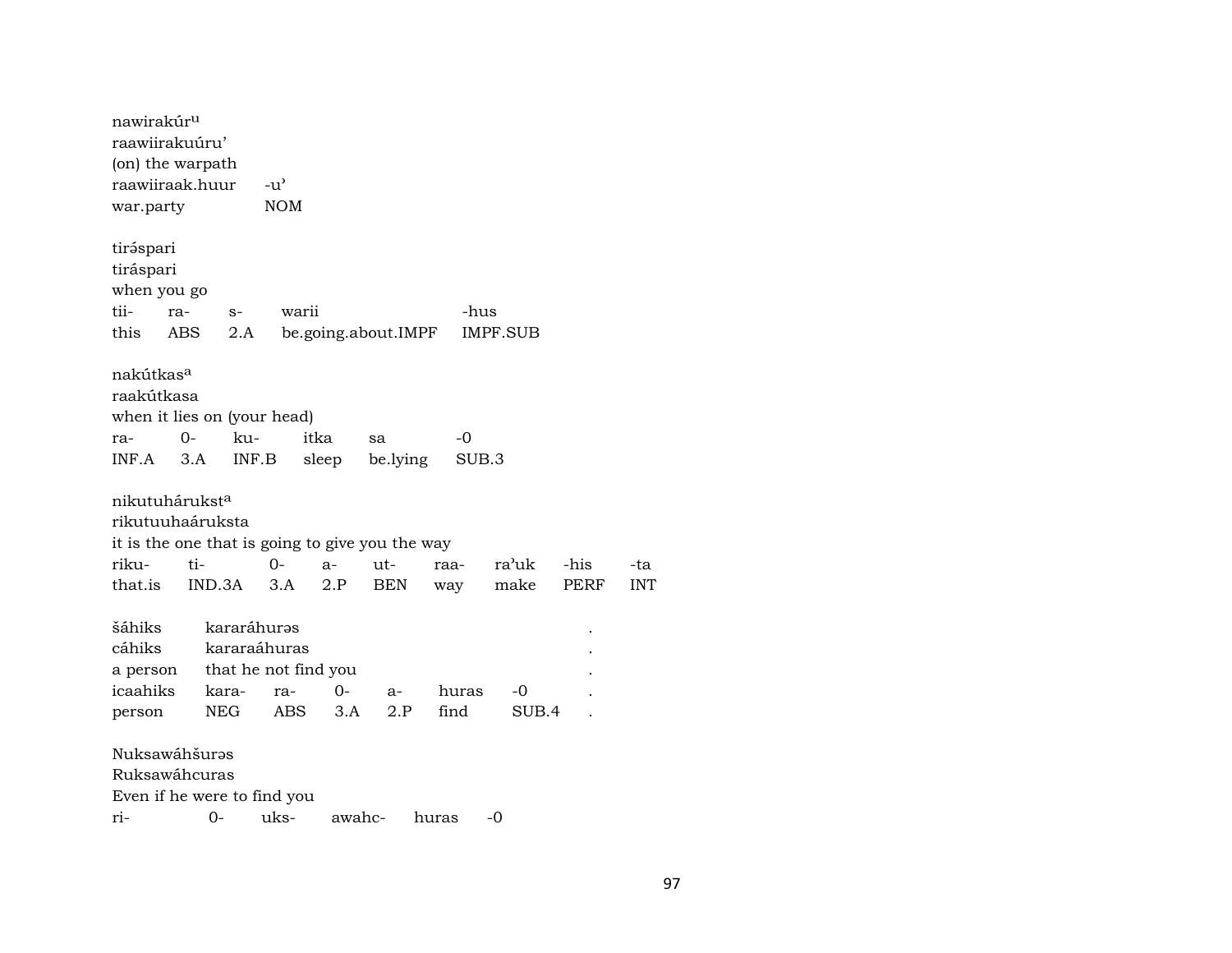|                         | 3.A              |                                                                                             |                                                                                                                                                       |                                                                                                                                                                        |                                                                                                                                                                    |                         |                                                  |                                                  |                              |                                                                                                                                                       |
|-------------------------|------------------|---------------------------------------------------------------------------------------------|-------------------------------------------------------------------------------------------------------------------------------------------------------|------------------------------------------------------------------------------------------------------------------------------------------------------------------------|--------------------------------------------------------------------------------------------------------------------------------------------------------------------|-------------------------|--------------------------------------------------|--------------------------------------------------|------------------------------|-------------------------------------------------------------------------------------------------------------------------------------------------------|
|                         |                  |                                                                                             |                                                                                                                                                       |                                                                                                                                                                        |                                                                                                                                                                    |                         |                                                  |                                                  |                              |                                                                                                                                                       |
|                         |                  |                                                                                             |                                                                                                                                                       |                                                                                                                                                                        |                                                                                                                                                                    |                         |                                                  |                                                  |                              |                                                                                                                                                       |
|                         |                  |                                                                                             |                                                                                                                                                       |                                                                                                                                                                        |                                                                                                                                                                    |                         |                                                  |                                                  |                              |                                                                                                                                                       |
|                         |                  |                                                                                             |                                                                                                                                                       |                                                                                                                                                                        |                                                                                                                                                                    |                         |                                                  |                                                  |                              |                                                                                                                                                       |
|                         |                  |                                                                                             |                                                                                                                                                       |                                                                                                                                                                        |                                                                                                                                                                    |                         |                                                  |                                                  |                              |                                                                                                                                                       |
|                         |                  |                                                                                             |                                                                                                                                                       |                                                                                                                                                                        |                                                                                                                                                                    |                         |                                                  |                                                  |                              |                                                                                                                                                       |
|                         |                  |                                                                                             |                                                                                                                                                       |                                                                                                                                                                        |                                                                                                                                                                    |                         |                                                  |                                                  |                              |                                                                                                                                                       |
|                         |                  |                                                                                             |                                                                                                                                                       |                                                                                                                                                                        |                                                                                                                                                                    |                         |                                                  |                                                  |                              |                                                                                                                                                       |
|                         |                  |                                                                                             |                                                                                                                                                       |                                                                                                                                                                        |                                                                                                                                                                    |                         |                                                  |                                                  |                              |                                                                                                                                                       |
|                         |                  | $0 -$                                                                                       |                                                                                                                                                       |                                                                                                                                                                        |                                                                                                                                                                    |                         |                                                  |                                                  | -a                           |                                                                                                                                                       |
| there                   |                  |                                                                                             |                                                                                                                                                       |                                                                                                                                                                        |                                                                                                                                                                    |                         |                                                  |                                                  |                              |                                                                                                                                                       |
|                         |                  |                                                                                             |                                                                                                                                                       |                                                                                                                                                                        |                                                                                                                                                                    |                         |                                                  |                                                  |                              |                                                                                                                                                       |
|                         |                  |                                                                                             |                                                                                                                                                       |                                                                                                                                                                        |                                                                                                                                                                    |                         |                                                  |                                                  |                              |                                                                                                                                                       |
|                         |                  |                                                                                             |                                                                                                                                                       |                                                                                                                                                                        |                                                                                                                                                                    |                         |                                                  |                                                  |                              |                                                                                                                                                       |
| but                     |                  |                                                                                             |                                                                                                                                                       |                                                                                                                                                                        |                                                                                                                                                                    |                         |                                                  |                                                  |                              |                                                                                                                                                       |
|                         |                  |                                                                                             |                                                                                                                                                       | $0-$                                                                                                                                                                   | $a-$                                                                                                                                                               |                         |                                                  | iirik                                            | -his                         | -ta                                                                                                                                                   |
|                         |                  |                                                                                             |                                                                                                                                                       | 3.A                                                                                                                                                                    | 2.P                                                                                                                                                                |                         |                                                  | see                                              | PERF                         | <b>INT</b>                                                                                                                                            |
|                         |                  |                                                                                             |                                                                                                                                                       |                                                                                                                                                                        |                                                                                                                                                                    |                         |                                                  |                                                  |                              |                                                                                                                                                       |
|                         |                  |                                                                                             |                                                                                                                                                       |                                                                                                                                                                        |                                                                                                                                                                    |                         |                                                  |                                                  |                              |                                                                                                                                                       |
|                         |                  |                                                                                             |                                                                                                                                                       |                                                                                                                                                                        |                                                                                                                                                                    |                         |                                                  |                                                  |                              |                                                                                                                                                       |
|                         |                  |                                                                                             |                                                                                                                                                       |                                                                                                                                                                        |                                                                                                                                                                    |                         |                                                  |                                                  |                              | -ta                                                                                                                                                   |
|                         |                  |                                                                                             |                                                                                                                                                       |                                                                                                                                                                        |                                                                                                                                                                    |                         |                                                  |                                                  |                              | <b>INT</b>                                                                                                                                            |
|                         |                  |                                                                                             |                                                                                                                                                       |                                                                                                                                                                        |                                                                                                                                                                    |                         |                                                  |                                                  |                              |                                                                                                                                                       |
| tirasítkas <sup>a</sup> |                  |                                                                                             |                                                                                                                                                       |                                                                                                                                                                        |                                                                                                                                                                    |                         |                                                  |                                                  |                              |                                                                                                                                                       |
| tirasítkasa             |                  |                                                                                             |                                                                                                                                                       |                                                                                                                                                                        |                                                                                                                                                                    |                         |                                                  |                                                  |                              |                                                                                                                                                       |
|                         |                  |                                                                                             |                                                                                                                                                       |                                                                                                                                                                        |                                                                                                                                                                    |                         |                                                  |                                                  |                              |                                                                                                                                                       |
|                         |                  | $S-$                                                                                        |                                                                                                                                                       | sa                                                                                                                                                                     |                                                                                                                                                                    | $-0$                    |                                                  |                                                  |                              | $-u^{\prime}$                                                                                                                                         |
| when                    |                  | 2.A                                                                                         | sleep                                                                                                                                                 |                                                                                                                                                                        |                                                                                                                                                                    |                         |                                                  |                                                  |                              | NOM                                                                                                                                                   |
|                         | CONT.3A<br>riku- | hikararáhurəs<br>kara-<br>NEG<br>ri-<br>hikarirusirikstu<br>karii-<br>that.is<br>ra-<br>ABS | kararaáhuras<br>ra-<br><b>ABS</b><br>nuruksawašihtátatat <sup>a</sup><br>CONT.3A<br>EMPH.NEG<br>Nikutuhárukst <sup>a</sup><br>Rikutuuhaáruksta<br>ti- | JUSS<br>he won't find you<br>0-<br>3.A<br>ruuruksawahcihtátataata<br>3.A<br>kariiruuciíriksta<br>he cannot see you<br>ra-<br><b>ABS</b><br>0-<br>IND.3A<br>3.A<br>itka | even.if<br>$a-$<br>2.P<br>even if he were close by one there<br>uks-<br><b>JUSS</b><br>That is how it is going to be<br>a-<br>2.P<br>when you have it on your head | find<br>ut-<br>be.lying | find<br>huras<br>awahc-<br>even.if<br><b>BEN</b> | -0<br>ut-<br><b>PREV</b><br>raa-<br>way<br>SUB.4 | SUB.4<br>PERF<br>ihtatata.at | go.close.by<br>SUB.1<br>ra'uk<br>-his<br>make<br>PERF<br>kiskukáwi <sup>u</sup><br>kiskuhkáwi'u'<br>a soft white plume<br>kiis.kuhka.wi<br>soft.plume |

. . "

98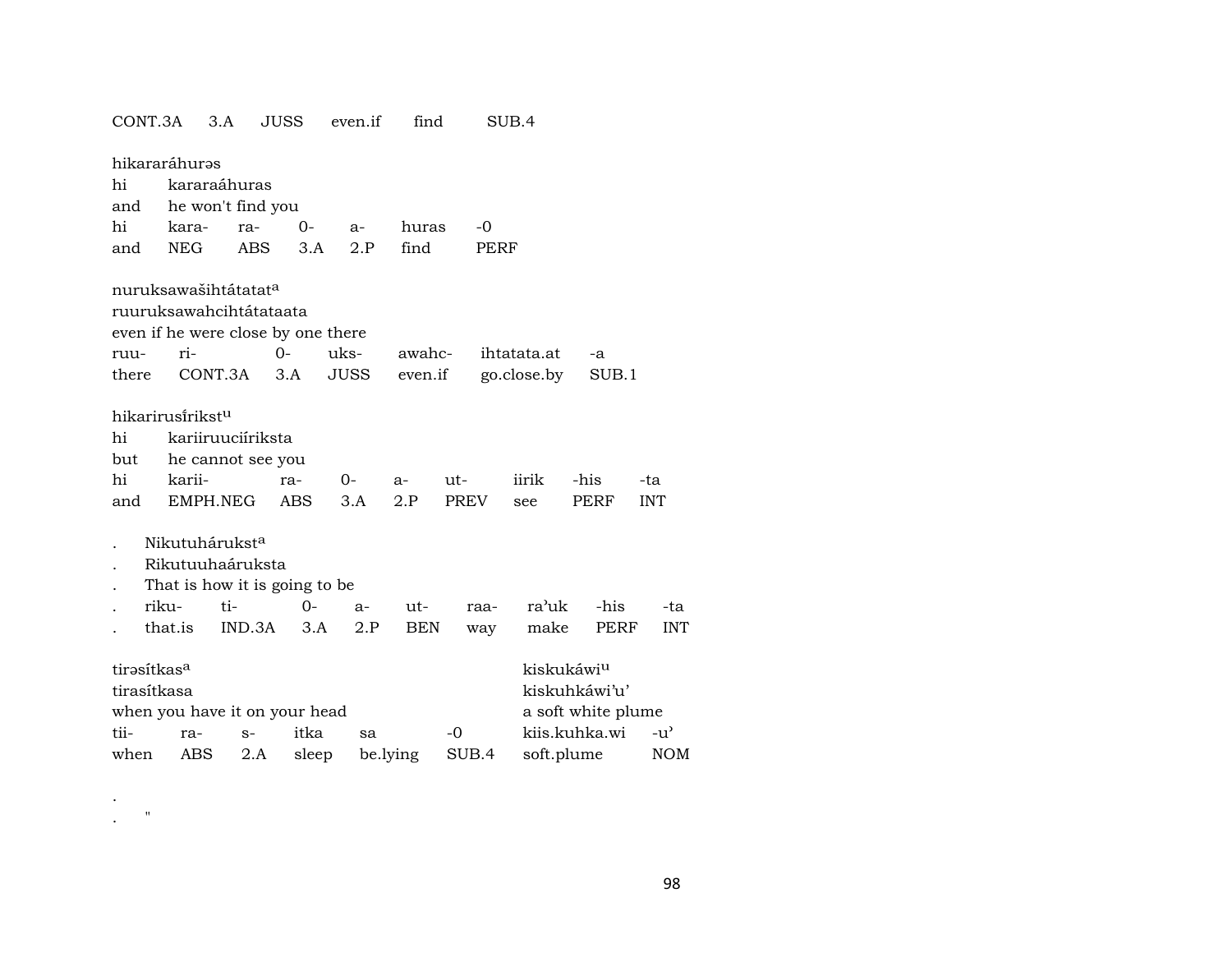| ,,                          |                      |                                  |                          |                  |              |                         |             |             |      |       |
|-----------------------------|----------------------|----------------------------------|--------------------------|------------------|--------------|-------------------------|-------------|-------------|------|-------|
| $\pmb{\mathsf{H}}$          |                      |                                  |                          |                  |              |                         |             |             |      |       |
| $\pmb{\mathsf{H}}$          |                      |                                  |                          |                  |              |                         |             |             |      |       |
|                             |                      |                                  |                          |                  |              |                         |             |             |      |       |
| Náwa                        |                      | irár <sup>i</sup>                |                          |                  |              |                         |             |             |      |       |
| Ráwa                        |                      | iraári'                          |                          |                  |              | $^\mathrm{^\mathrm{o}}$ |             |             |      |       |
| <b>Now</b>                  |                      | brother                          |                          |                  |              | $^\mathrm{,}$           |             |             |      |       |
| rawa                        | $\ddot{\phantom{0}}$ | $i-$                             | -raar-                   |                  | -ri'         |                         |             |             |      |       |
| now                         |                      | 3.POSS.A                         |                          | same.sex.sibling | 3.POSS.B     |                         |             |             |      |       |
| nikuwituhá                  |                      |                                  |                          |                  |              |                         |             |             |      |       |
| rikuwituuhá'                |                      |                                  |                          |                  |              |                         |             |             |      |       |
| he was the cause            |                      |                                  |                          |                  |              |                         |             |             |      |       |
| riku-                       | wi-                  | $ti-$                            | $0 -$                    | ut-              | raar         |                         | -0          |             |      |       |
| that.is                     |                      | QUOT                             | IND.3A<br>3.A            | PREV             | be.the.cause |                         | <b>PERF</b> |             |      |       |
| Pahukátawa                  |                      |                                  | tirahákitatn             |                  |              |                         |             |             |      |       |
| Paahukaátawa                |                      |                                  | tirahaákitat             |                  |              |                         |             |             |      |       |
| Pahukatawa                  |                      |                                  | this our village         |                  |              |                         |             |             |      |       |
| Paahukaatawa                |                      | tii-                             | ra-                      | rak-<br>$t-$     | itak         |                         | $-0$        |             |      |       |
| Pahukatawa                  |                      | this                             | ABS                      | 1.A              | $1/2$ .PL    | be.a.camp               | SUB.4       |             |      |       |
| ahiksəktarawúh <sup>a</sup> |                      |                                  |                          |                  |              |                         |             |             |      |       |
|                             |                      | ahiksaktáraawuuha                |                          |                  |              |                         |             |             |      |       |
|                             |                      | his having given the way to them |                          |                  |              |                         |             |             |      |       |
| ar-                         | ra-                  | $O -$<br>ir-                     | uks-                     | ak-              | raar-        |                         | raa-        | wa-         | uh   | -a    |
| <b>EV</b>                   | <b>ABS</b>           | 3.A                              | <b>OBV</b><br><b>AOR</b> | PL.AN.3P         |              | 3PL.INAN.P              | way         | <b>DIST</b> | give | SUB.1 |
| nakuwarúksti <sup>u</sup>   |                      |                                  |                          |                  |              |                         |             |             |      |       |
| rakuwaárukstii'u            |                      |                                  |                          |                  |              |                         |             |             |      |       |
| to be powerful              |                      |                                  |                          |                  |              |                         |             |             |      |       |
| ra-                         | $0-$                 | ku-                              | waarukstii               | -u               |              |                         |             |             |      |       |
| INF.A                       | 3.A                  | INF.B                            | be.holy                  | SUB.D            |              |                         |             |             |      |       |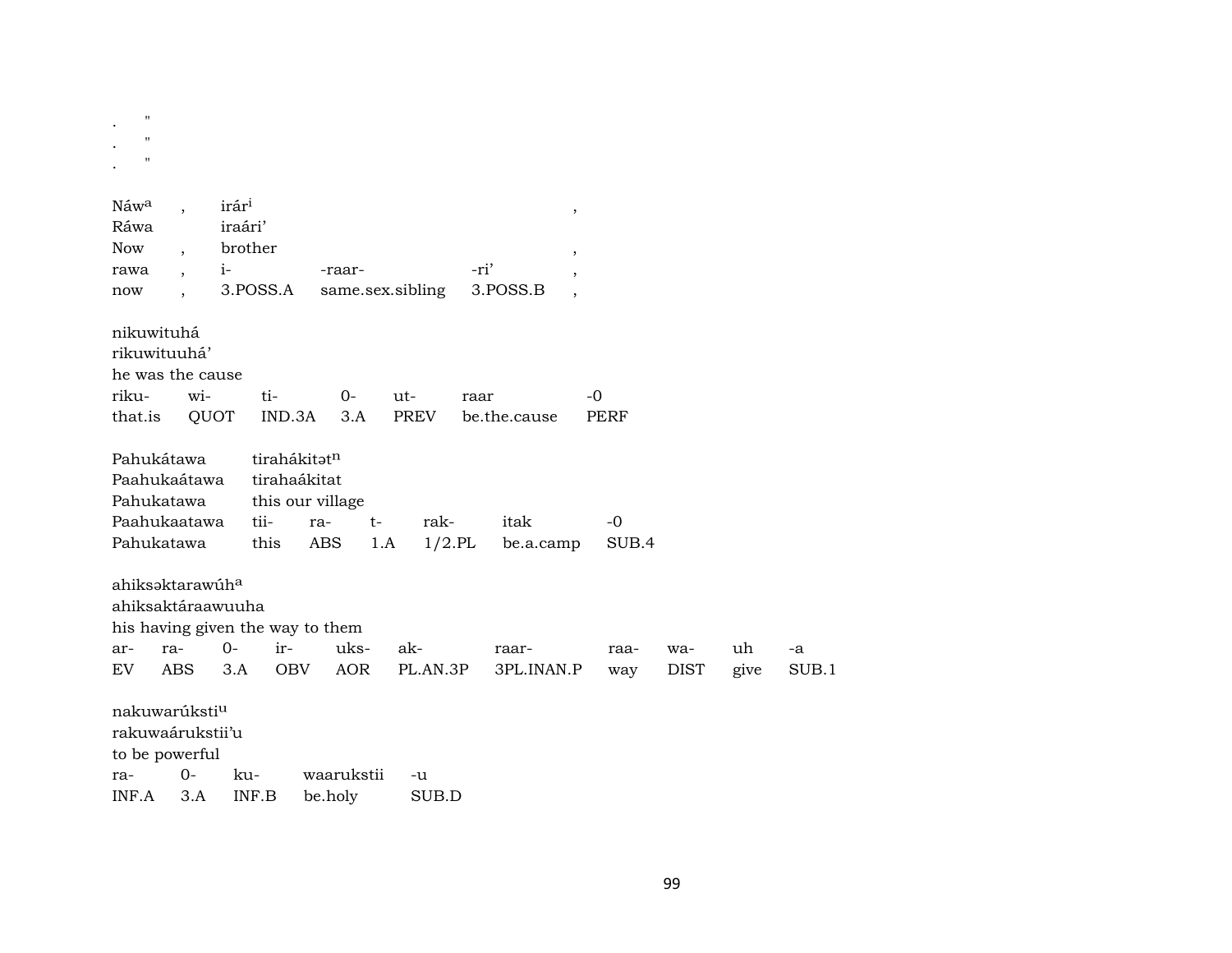| nakúrarah <sup>a</sup><br>rakúraaraaha |            |                                   |                           |                      |       |      | I<br>I       | $\overline{\phantom{a}}$ |     |            |      |
|----------------------------------------|------------|-----------------------------------|---------------------------|----------------------|-------|------|--------------|--------------------------|-----|------------|------|
| to possess the way                     |            |                                   |                           |                      |       |      | Well         | $\overline{ }$           |     |            |      |
| ra-                                    | $0-$       | ku-                               | raa-                      | raah                 | -a    |      | $\mathbf{i}$ | $\overline{ }$           |     |            |      |
| INF.A                                  | 3.A        | INF.B                             | way                       | have                 | SUB.1 |      | and          |                          |     |            |      |
| irár <sup>i</sup>                      |            |                                   |                           |                      |       | ,    |              |                          |     |            |      |
| iraári'                                |            |                                   |                           |                      |       |      |              |                          |     |            |      |
| brother                                |            |                                   |                           |                      |       | ,    |              |                          |     |            |      |
| $i-$                                   |            | -raar-                            |                           | -ri'                 |       |      |              |                          |     |            |      |
| 3.POSS.A                               |            | same.sex.sibling                  |                           | 3.POSS.B             |       |      |              |                          |     |            |      |
| narurukstatáwik <sup>u</sup>           |            |                                   |                           |                      |       |      |              |                          |     |            |      |
| raaruurukstaatáwiiku                   |            |                                   |                           |                      |       |      |              |                          |     |            |      |
|                                        |            | his way was just among the people |                           |                      |       |      |              |                          |     |            |      |
| raa-                                   | ruu-       | ra-                               | $0-$                      | uks-                 | raa-  | tawi |              | kus                      |     | -0         |      |
| just                                   | then       | ABS                               | 3.A                       | <b>AOR</b>           | way   |      | be.among     | be.sitting               |     | PERF       |      |
| Pahukátawa                             |            |                                   | iriríkuruh <sup>a</sup> , |                      |       |      |              |                          |     |            |      |
| Paahukaátawa                           |            |                                   | iriiríkuruuha             |                      |       |      |              |                          |     |            |      |
| Pahukatawa                             |            |                                   | what he gave me           |                      |       |      |              |                          |     |            |      |
| Paahukaatawa                           |            | irii-                             | ri-                       |                      | 0-    | ku-  | raa-         | uh                       | -a  |            |      |
| Pahukatawa                             |            | what                              |                           | CONT.3A              | 3.A   | 1.P  | way          | give                     |     | SUB.1      |      |
| kītutukstatawīk <sup>u</sup>           |            |                                   |                           |                      |       |      |              |                          |     |            |      |
| kítuu'u'                               |            |                                   |                           | Tukstaátawiiku       |       |      |              |                          |     |            |      |
| all                                    |            |                                   |                           | The way was among us |       |      |              |                          |     |            |      |
| kituu                                  | $-u'$      | ti-                               |                           | $0-$                 | uks-  | raa- | tawi         |                          | kus |            | $-0$ |
| all                                    | <b>NOM</b> | $\mathbb{R}^2$                    | IND.3A                    | 3.A                  | AOR   | way  |              | be.among                 |     | be sitting | PERF |
| nákuwaruksti <sup>u</sup>              |            |                                   |                           |                      |       |      |              |                          |     |            |      |
| rákuwaarukstii'u                       |            |                                   |                           |                      |       |      |              |                          |     |            |      |
| to be powerful                         |            |                                   |                           |                      |       |      |              |                          |     |            |      |
| ra-                                    | $0-$       | ku-                               | waarukstii                |                      | -u    |      |              |                          |     |            |      |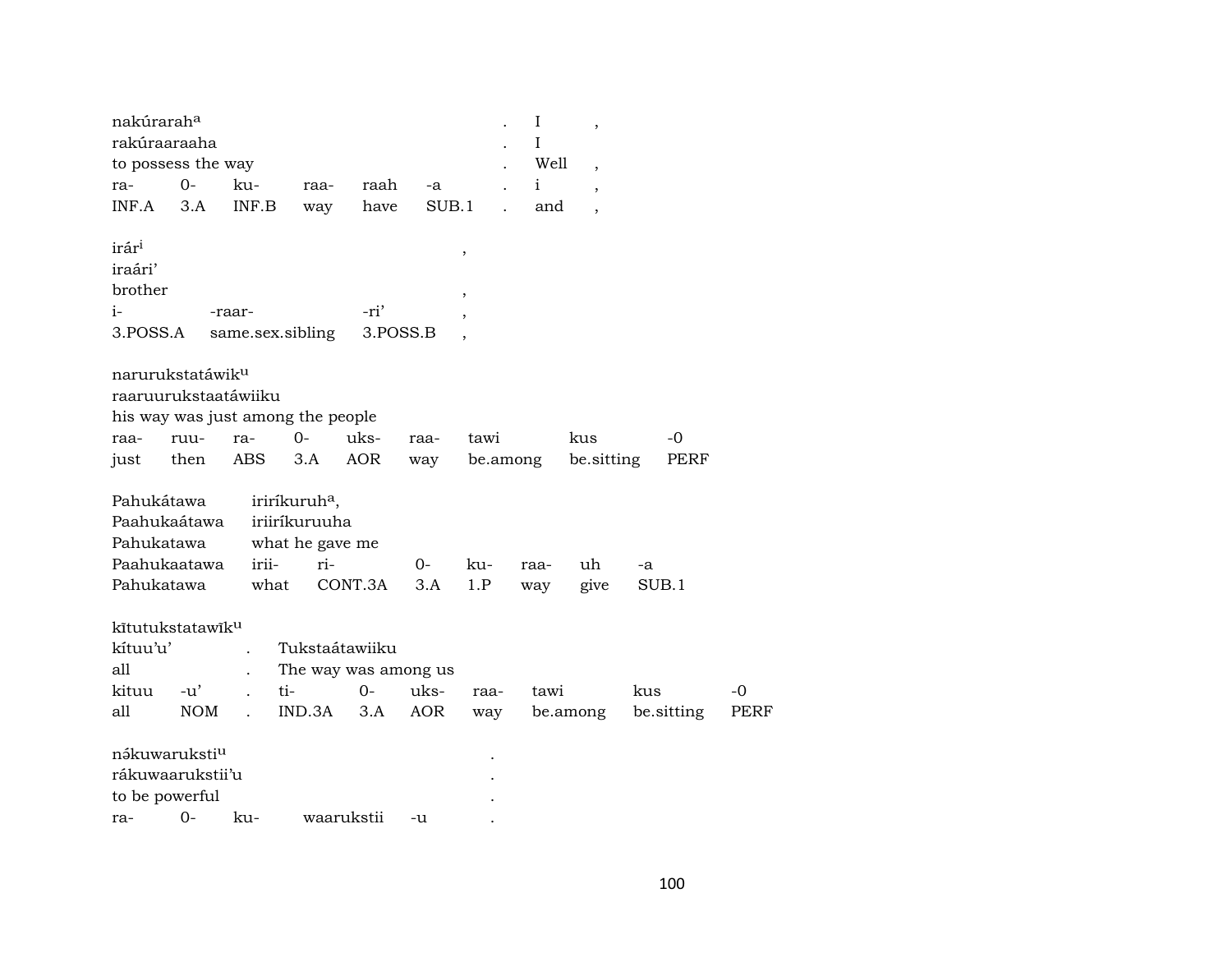|               | INF.A                                | 3.A                                                                                                      | INF.B                                           |                  | be.holy                    | SUB.D        |                  |                                                                         |                                                    |                     |
|---------------|--------------------------------------|----------------------------------------------------------------------------------------------------------|-------------------------------------------------|------------------|----------------------------|--------------|------------------|-------------------------------------------------------------------------|----------------------------------------------------|---------------------|
| Now<br>now    | Náw <sup>a</sup><br>Ráwa<br>rawa     | $\ddot{\phantom{0}}$<br>$\overline{\phantom{a}}$<br>$\overline{\phantom{a}}$<br>$\overline{\phantom{a}}$ | irár <sup>i</sup><br>iraári'<br>brother<br>$i-$ | 3.POSS.A         | -raar-<br>same.sex.sibling |              | -ri'<br>3.POSS.B | $^\mathrm{^\mathrm{o}}$<br>$^\mathrm{^{^\circ}}$<br>,<br>$\overline{ }$ |                                                    |                     |
| ta-           | tatariraiwatn                        | tatariiraa'iiwat<br>I am telling you<br>$IND.1/2A$ 1.A                                                   | $t-$                                            | ir-<br>PREV.1/2A | $a-$<br>1.P                | ri-          | PHYS.POSS        | uur-<br>PREV                                                            | raa.iiwaat<br>tell.a.story                         | $-0$<br><b>PERF</b> |
| irii-<br>that | iriahút <sup>a</sup><br>irii'ahuúta  | ar-<br>EV                                                                                                | how it was (ie happened)<br>ra-<br><b>ABS</b>   | 0-<br>3.A        | ut-<br>PREV                | aar<br>do    | $-0$<br>PERF     |                                                                         |                                                    |                     |
| tii-<br>this  | tirahákitatn<br>tírahaakitat         | this our village<br>ra-<br>ABS                                                                           | $0-$<br>3.A                                     | $t-$<br>1.A      | rak-<br>$1/2$ .PL          | itak         | be.a.camp        | $-0$<br>SUB.4                                                           | šáhiks<br>cáhiks<br>a person<br>icaahiks<br>person |                     |
| ar-<br>EV.    | ahúhiwiš<br>ahuúhiwic<br>he appeared | ra-<br>ABS                                                                                               | $0-$<br>3.A                                     | uur-<br>PREV     | hiwihc<br>appear           | $-0$<br>PERF |                  |                                                                         |                                                    |                     |
|               |                                      | nákuwarukstí <sup>u</sup>                                                                                |                                                 |                  |                            |              |                  |                                                                         |                                                    |                     |

rákuwaarukstii'u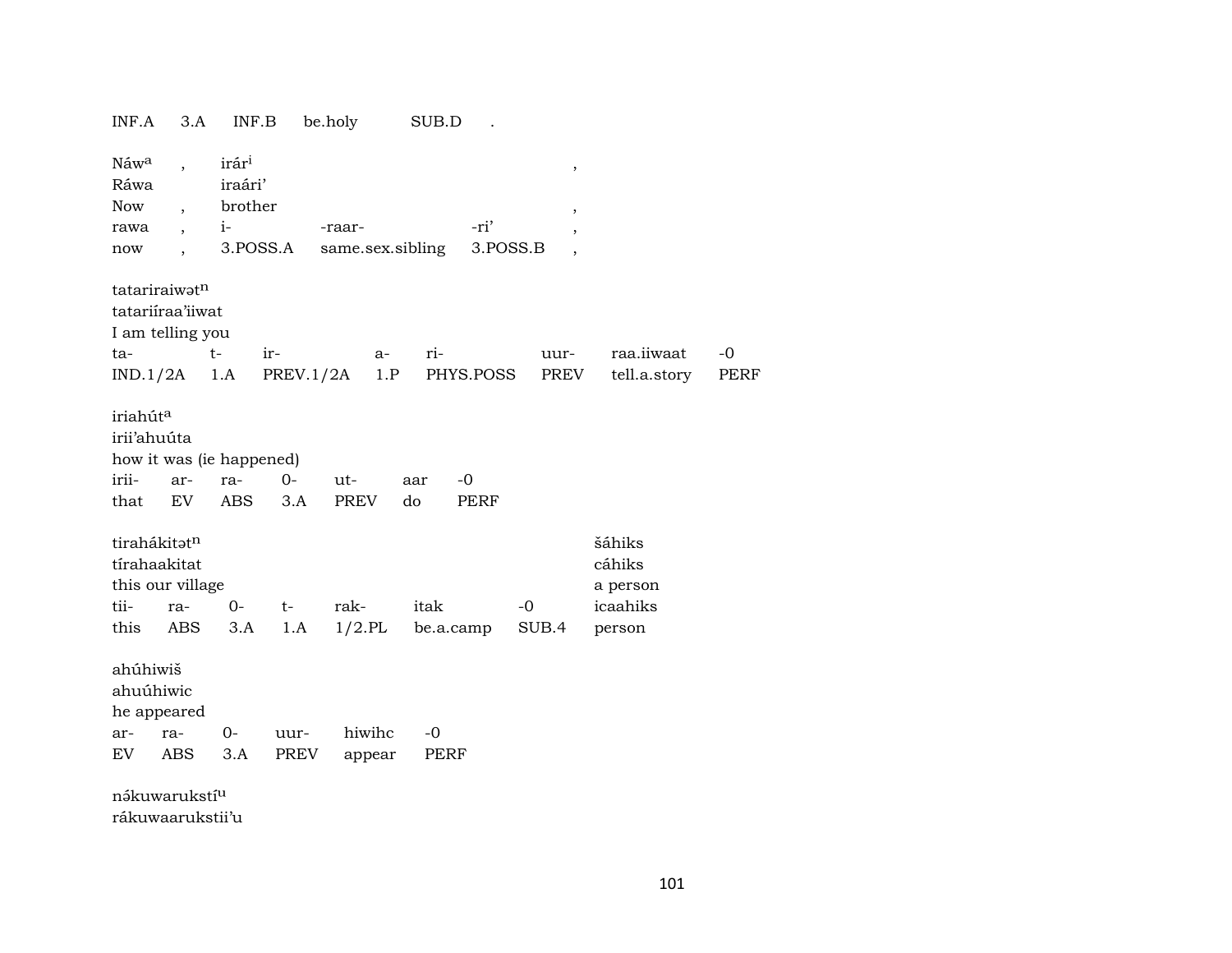| one who was holy            |            |                                        |             |            |                  |      |              |      |             |                  |             |             |       |
|-----------------------------|------------|----------------------------------------|-------------|------------|------------------|------|--------------|------|-------------|------------------|-------------|-------------|-------|
| ra-                         | $0 -$      | ku-                                    |             | waarukstii | $-u$             |      |              |      |             |                  |             |             |       |
| INF.A                       | 3.A        | $\ensuremath{\mathsf{INF}.\mathsf{B}}$ |             | be.holy    | SUB.D            |      |              |      |             |                  |             |             |       |
| nakuítaw <sup>i</sup>       |            |                                        |             |            |                  |      |              |      |             |                  |             |             |       |
| raaku'iítawi                |            |                                        |             |            |                  |      |              |      |             |                  |             |             |       |
| one who knew                |            |                                        |             |            |                  |      |              |      |             |                  |             |             |       |
| ra-                         | $O -$      | $a-$                                   |             | ku-        | iita             | -wi  |              |      |             |                  |             |             |       |
| INF.A                       | 3.A        | PREV.3A                                |             | INF.B      | know             |      | SUB.L        |      |             |                  |             |             |       |
| hirukítu                    |            |                                        |             |            |                  |      |              |      |             |                  |             |             |       |
| hiru                        | kítuu'u'   |                                        |             |            |                  |      |              |      |             |                  |             |             |       |
| there                       | all        |                                        |             |            |                  |      |              |      |             |                  |             |             |       |
| hiruu                       | kituu      | $-u'$                                  |             |            |                  |      |              |      |             |                  |             |             |       |
| there                       | all        | $\rm{NOM}$                             |             |            |                  |      |              |      |             |                  |             |             |       |
| tirawáhatn                  |            |                                        |             |            |                  |      |              |      |             |                  |             |             |       |
| Tiráwaahat                  |            |                                        |             |            |                  |      |              |      |             |                  |             |             |       |
| the Heavens                 |            |                                        |             |            |                  |      |              |      |             |                  |             |             |       |
| tii-                        | ra-        | $0-$                                   | waa-        | ahak       |                  |      | $-0$         |      |             |                  |             |             |       |
| this                        | <b>ABS</b> | 3.A                                    | <b>DIST</b> |            | extend.in.a.line |      | SUB.4        |      |             |                  |             |             |       |
| Kítu                        |            |                                        |             |            |                  |      |              |      |             |                  |             |             |       |
| Kítuu'u'                    |            |                                        |             |            |                  |      |              |      |             |                  |             |             |       |
| All                         |            |                                        |             |            |                  |      |              |      |             |                  |             |             |       |
| kituu                       | $-u'$      |                                        |             |            |                  |      |              |      |             |                  |             |             |       |
| all                         | $\rm{NOM}$ |                                        |             |            |                  |      |              |      |             |                  |             |             |       |
| nahkutirutakúk <sup>i</sup> |            |                                        |             |            |                  |      |              |      |             |                  |             |             |       |
| raáhku                      |            |                                        |             |            |                  |      | tiruutakuúki |      |             |                  |             |             |       |
| he was                      |            |                                        |             |            |                  |      | these things |      |             |                  |             |             |       |
| ra-                         | $0-$       | ar-                                    | kus         | $-0$       |                  | tii- | ra-          | $0-$ | ut-         | $\boldsymbol{0}$ | $\mbox{-a}$ | -ka'uk      | $-i$  |
| <b>ABS</b>                  | 3.A        | EV                                     | be.sitting  |            | <b>PERF</b>      | this | <b>ABS</b>   | 3.A  | <b>PREV</b> | be               | SUB.1       | <b>DIST</b> | SUB.2 |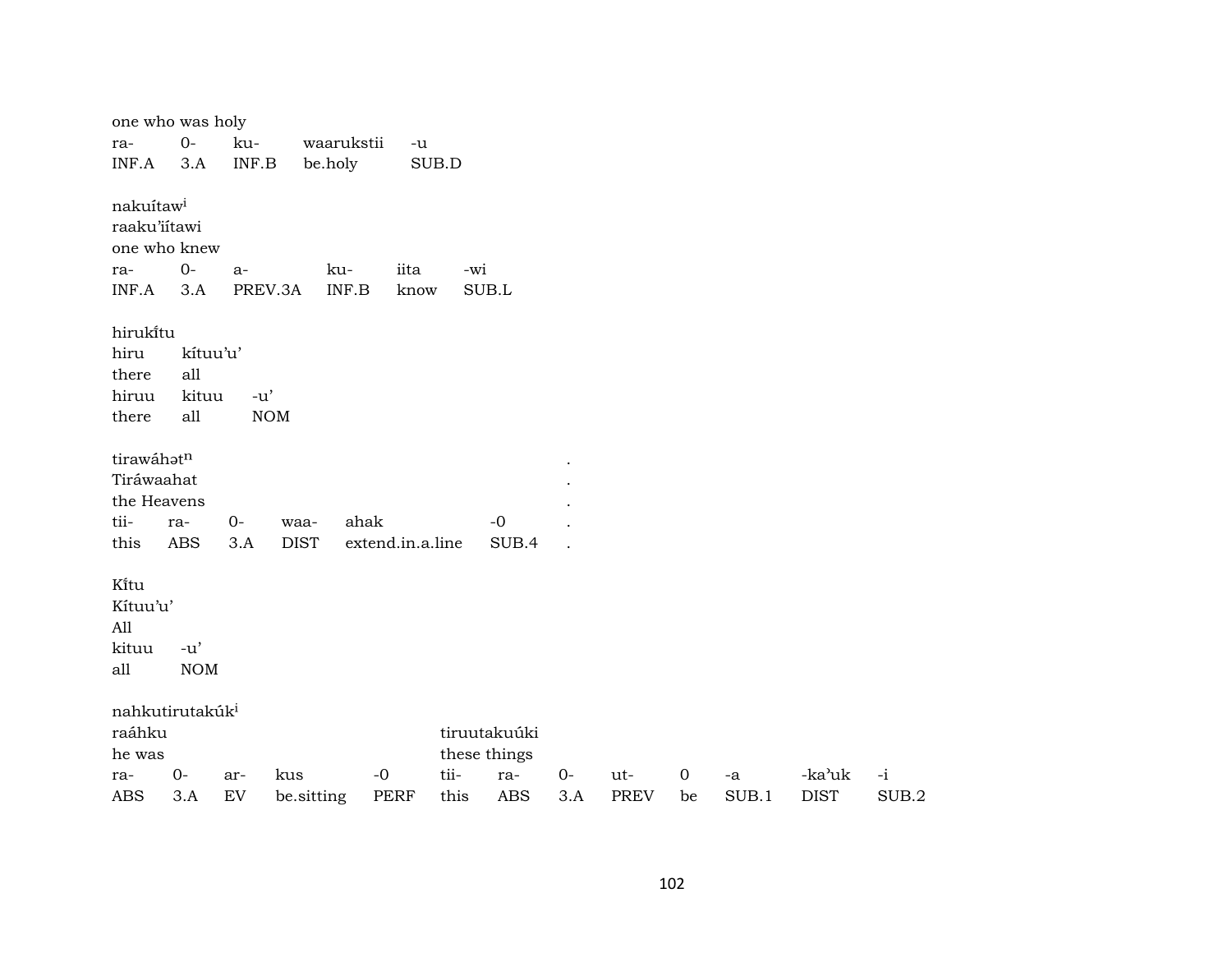|                                                               | tirashuhawíriku<br>tirasuuhaawiiriku<br>these things you see                                    |                                     |                                                                  |                                  |                            |               |                               |                                 |                                                      |              |                     |
|---------------------------------------------------------------|-------------------------------------------------------------------------------------------------|-------------------------------------|------------------------------------------------------------------|----------------------------------|----------------------------|---------------|-------------------------------|---------------------------------|------------------------------------------------------|--------------|---------------------|
| tii-                                                          | ra-                                                                                             | $S-$                                | $ut-$                                                            | raa-                             | wa-                        | iirik         | -hus                          |                                 |                                                      |              |                     |
| this                                                          | <b>ABS</b>                                                                                      | 2.A                                 | <b>PREV</b>                                                      | way                              | <b>DIST</b>                | see           | <b>IMPF.SUB</b>               |                                 |                                                      |              |                     |
| hi<br>and<br>hi<br>and                                        | hírahakukíahu<br>rahaákuki<br>ourselves<br>ra-<br>ABS                                           | $t-$<br>1.A                         | rak-<br>$1/2$ .PL                                                | $\boldsymbol{0}$<br>be           | -ka.uk<br><b>DIST</b>      | $-i$<br>SUB.2 | ahú'.<br>he was.<br>ar-<br>EV | ra-<br><b>ABS</b>               | $0-$<br>3.A                                          | uu<br>be     | $-0$<br><b>PERF</b> |
| skiríwit <sup>i</sup><br>Ckíri<br>A Skiri<br>ickirir<br>Skiri | witi'<br>he was<br>wi-<br>QUOT                                                                  |                                     | ti-<br>IND.3A                                                    | $0-$<br>$\mathbf 0$<br>3.A<br>be | $-0$<br><b>PERF</b>        |               |                               |                                 |                                                      |              |                     |
| Náw <sup>a</sup><br>Ráwa<br><b>Now</b><br>rawa<br>now         |                                                                                                 | i<br>i<br>SO<br>i<br>and            | irár <sup>i</sup><br>$\overline{\phantom{a}}$<br>iraári'<br>$i-$ | brother<br>3.POSS.A              | -raar-<br>same.sex.sibling |               | -ri'                          | 3.POSS.B                        | $\, ,$<br>$\overline{ }$<br>$\overline{\phantom{a}}$ |              |                     |
| ii-<br>that                                                   | iwisirirašihwít <sup>i</sup> s<br>iwisiriiracihwiitis<br>now they recognized him<br>wii-<br>now | $si-$<br>$\mathop{\rm DU}\nolimits$ | ri-<br>CONT.3A                                                   | 0-<br>3.A                        | ir-<br>PL.3A               | uur-<br>PREV  |                               | racih.wii.tis<br>recognize.DIST |                                                      | $-0$<br>PERF |                     |
| náhir <sup>a</sup><br>ráhiira'<br>rahiira                     | some (of them)                                                                                  |                                     | šáhiks<br>cáhiks<br>a person<br>icaahiks                         |                                  |                            |               |                               |                                 |                                                      |              |                     |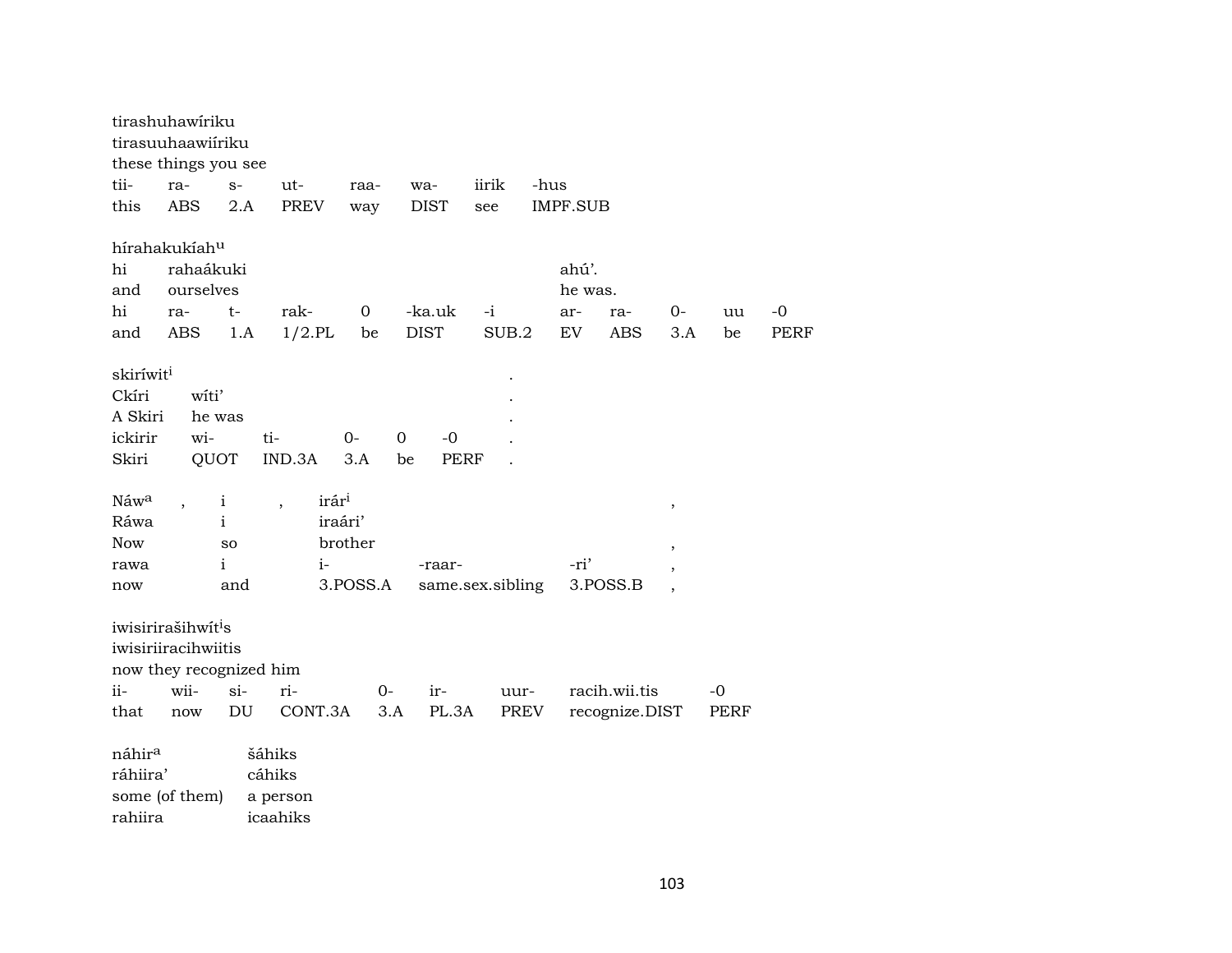| further                          |                                                                                 | person                  |                         |      |                                      |      |                                                                                   |          |
|----------------------------------|---------------------------------------------------------------------------------|-------------------------|-------------------------|------|--------------------------------------|------|-----------------------------------------------------------------------------------|----------|
| irirúhauk <sup>i</sup>           | iriruúhaa'uuki                                                                  | its being that way then |                         |      |                                      |      |                                                                                   |          |
| irii-                            | ra-                                                                             | 0-                      | ut-                     | raa- | uk                                   | $-i$ |                                                                                   |          |
| that                             | <b>ABS</b>                                                                      | 3.A                     | <b>PREV</b>             | way  | be                                   |      | SUB.2                                                                             |          |
| kara-                            | kararakúwakurik <sup>i</sup><br>kararakuúwakuuriki<br>his not speaking<br>ra-   | 0-                      | ku-                     |      | wakuur.ik                            |      | $-i$                                                                              |          |
| <b>NEG</b>                       | INF.A                                                                           | 3.A                     | INF.B                   |      | speak.thus                           |      | SUB.2                                                                             |          |
| pakuríšahiks<br>wakuur-<br>word  | pakuurícahiks<br>human speech<br>hitiruhwakúrawu                                | icaahiks<br>person      |                         |      |                                      |      |                                                                                   |          |
| hi                               |                                                                                 | tiruhwakuúrawu          |                         |      |                                      |      |                                                                                   |          |
| and<br>hi                        | tii-                                                                            | his doubting him        |                         |      |                                      |      |                                                                                   |          |
|                                  |                                                                                 | ra-                     | 0-                      | uur- | wakuur-                              |      | raa.wuu                                                                           | -hus     |
| and<br>irár <sup>i</sup><br>$i-$ | this<br>Iraári <sup></sup><br>Brother<br>3.POSS.A<br>nikúwitirákit <sup>u</sup> | <b>ABS</b><br>-raar-    | 3.A<br>same.sex.sibling | PREV | word<br>-ri <sup>3</sup><br>3.POSS.B |      | doubt<br>$\, ,$<br>$\, ,$<br>$\overline{\phantom{a}}$<br>$\overline{\phantom{a}}$ | IMPF.SUB |

rikuwitiraákita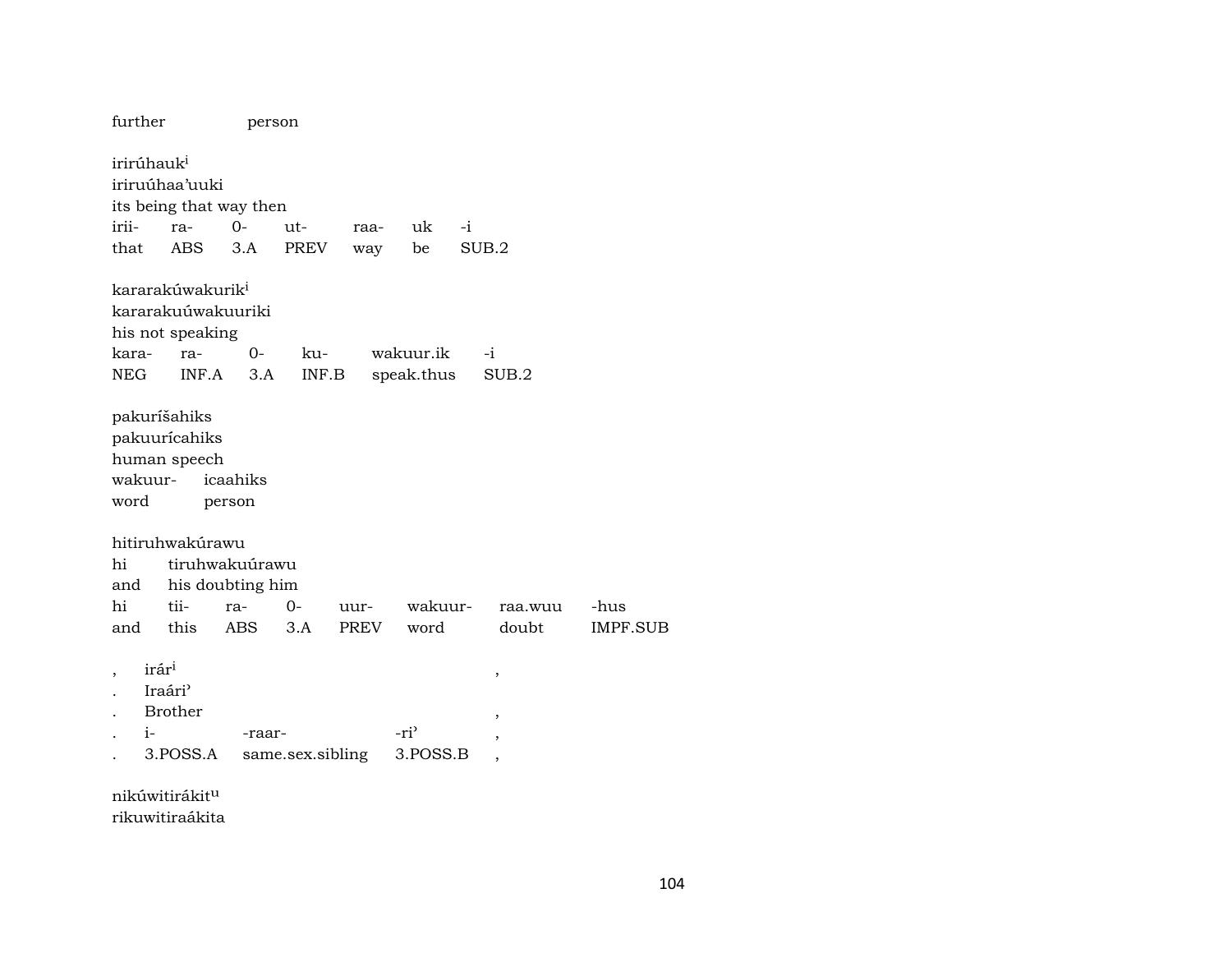| that was the reason                                     |                   |             |                              |                     |                          |                                                                      |                                           |            |     |
|---------------------------------------------------------|-------------------|-------------|------------------------------|---------------------|--------------------------|----------------------------------------------------------------------|-------------------------------------------|------------|-----|
| riku-                                                   | wi-               |             | ti-                          | $O-$                | raa.kita                 |                                                                      |                                           | $-0$       |     |
| that.is                                                 |                   | QUOT        | IND.3A                       | 3.A                 |                          | be.the.way.on.top                                                    |                                           | PERF       |     |
| áhawak <sup>u</sup><br>ahawáku'<br>he said<br>ar-<br>EV | ra-<br><b>ABS</b> | $0-$<br>3.A | waka'u<br>say                | $-0$<br><b>PERF</b> | ,<br>$\ddot{\cdot}$<br>, | $\mathcal{C}\mathcal{C}$<br>$\mathcal{C}\mathcal{C}$<br>"<br>11<br>Ħ | Náwa<br>Ráwa<br><b>Now</b><br>rawa<br>now |            |     |
| wikakatparíhusta                                        |                   |             |                              |                     |                          |                                                                      |                                           |            |     |
| wikaakaatpariihusta                                     |                   |             |                              |                     |                          |                                                                      |                                           |            |     |
|                                                         |                   |             | I am no longer going to live |                     |                          |                                                                      |                                           |            |     |
| wii-                                                    | kaaka-            |             | t-                           | warii               |                          |                                                                      |                                           | -:hus      | -ta |
| now                                                     | NEG.ID.1/2A       |             | 1.A                          |                     |                          | be.going.about.IMPF                                                  |                                           | IMPF       | INT |
| tītaku                                                  |                   |             | tiiriratu                    |                     |                          |                                                                      |                                           |            |     |
| tiítaku                                                 |                   |             | ti'iriiraátu                 |                     |                          |                                                                      |                                           |            |     |
| right here                                              |                   |             | here where I am              |                     |                          |                                                                      |                                           |            |     |
| tii-                                                    | -taku             | tii-        | irii-                        | ra-                 |                          | t-                                                                   | uu                                        | -0         |     |
| this                                                    | LOC               | here        | where                        |                     | <b>ABS</b>               | 1.A                                                                  | be                                        | SUB.4      |     |
|                                                         |                   |             |                              |                     |                          |                                                                      |                                           |            |     |
| ákitar <sup>u</sup>                                     |                   |             | Náw <sup>a</sup>             | ,                   |                          |                                                                      |                                           |            |     |
| ákitaaru'                                               |                   |             | Ráwa                         |                     |                          |                                                                      |                                           |            |     |
| tribe                                                   | $-u'$             |             | <b>Now</b>                   |                     |                          |                                                                      |                                           |            |     |
| akitaar-                                                |                   |             | rawa                         |                     |                          |                                                                      |                                           |            |     |
| tribe                                                   |                   | <b>NOM</b>  | now                          |                     |                          |                                                                      |                                           |            |     |
| hiruhiwitatuhta                                         |                   |             |                              |                     |                          |                                                                      |                                           |            |     |
| hiru                                                    | hi                |             | witátuhta                    |                     |                          |                                                                      |                                           |            |     |
| then                                                    | and               |             | I am going to go             |                     |                          |                                                                      |                                           |            |     |
| hiruu                                                   | hi                | wii-        | ta-                          |                     | t-                       | uh                                                                   |                                           | -ta        |     |
| then                                                    | and               | now         |                              | IND.1/2A            | 1.A                      | go.INT                                                               |                                           | <b>INT</b> |     |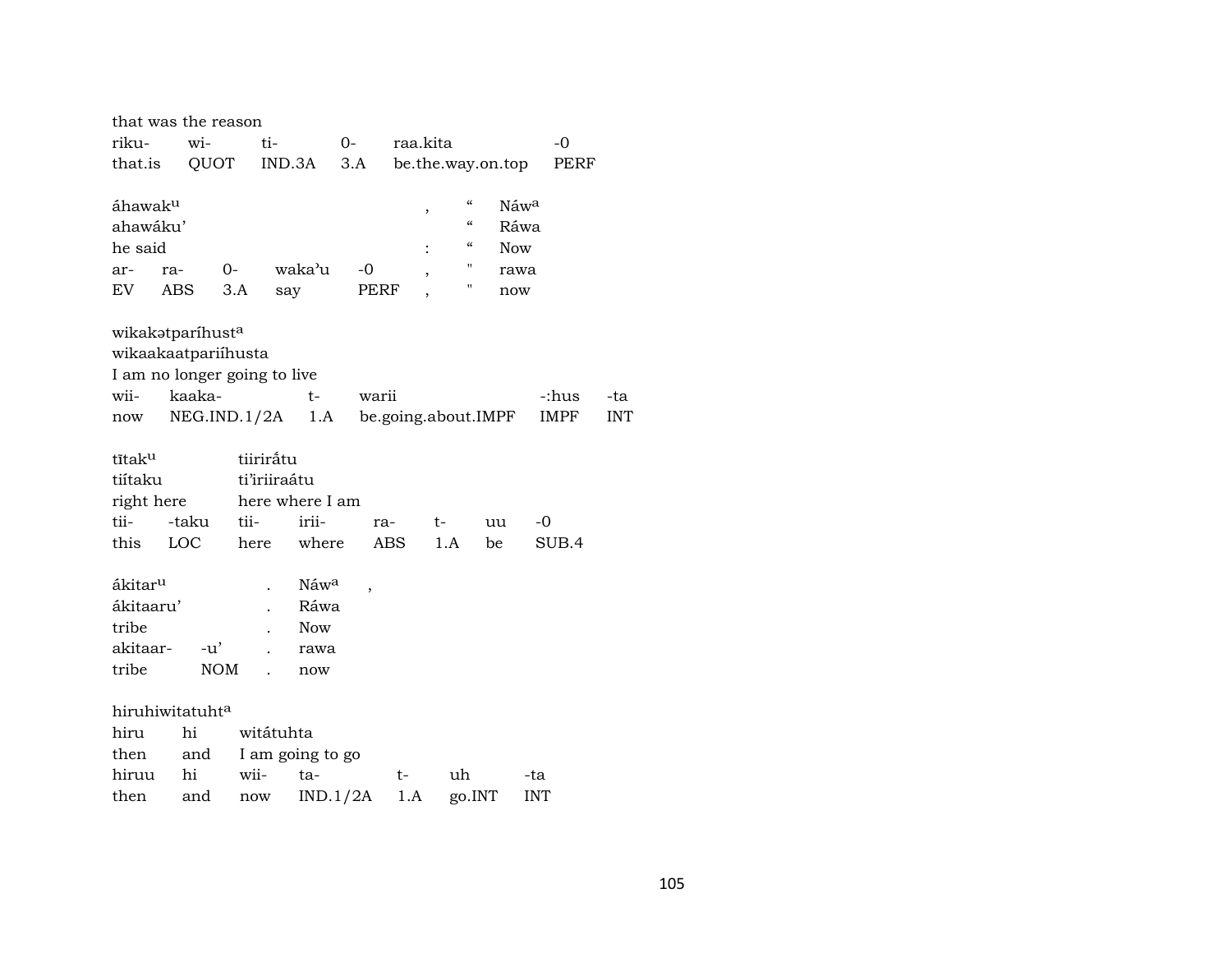|                    | iharaturáruhatn        |             |                        |                  |             |                          |       |       |
|--------------------|------------------------|-------------|------------------------|------------------|-------------|--------------------------|-------|-------|
|                    | iharaaturaáruhat       |             |                        |                  |             |                          |       |       |
| those villages     |                        |             |                        |                  |             |                          |       |       |
| ii-                | haa-                   | ra-         | $O-$                   | ituur-           | raar-       | u.hak                    |       | $-0$  |
| that               | here                   | ABS         | 3.A                    | village          | PL          | extend.in.a.line         |       | SUB.4 |
| Ħ                  |                        |             |                        |                  |             |                          |       |       |
| Η                  | Irári                  |             |                        |                  |             | $\,$                     |       |       |
| 11                 | Iraári'                |             |                        |                  |             |                          |       |       |
| $\pmb{\mathsf{H}}$ | <b>Brother</b>         |             |                        |                  |             | $\,$                     |       |       |
|                    | $i-$                   |             | -raar-                 |                  | -ri'        | $\overline{\phantom{a}}$ |       |       |
| 11                 | 3.POSS.A               |             |                        | same.sex.sibling | 3.POSS.B    | $\overline{\phantom{a}}$ |       |       |
|                    |                        |             |                        |                  |             |                          |       |       |
| tuharáihku         |                        |             |                        |                  |             |                          |       |       |
|                    | tuuhaará'ihku'         |             |                        |                  |             |                          |       |       |
|                    | he was meaning         |             |                        |                  |             |                          |       |       |
| ti-                | 0-                     | ut-         |                        | raa.ra'ihk       | -:hus       |                          |       |       |
| IND.3A             | 3.A                    | <b>PREV</b> | mean                   |                  | <b>IMPF</b> |                          |       |       |
|                    |                        |             |                        |                  |             |                          |       |       |
|                    | tiraturáruhatn         |             |                        |                  |             |                          |       |       |
|                    | tiraaturaáruhat        |             |                        |                  |             |                          |       |       |
|                    | these (other) villages |             |                        |                  |             |                          |       |       |
| tii-               | ra-                    | $0-$        | ituur-                 | raar-            | u.hak       |                          | $-0$  |       |
| this               | ABS                    | 3.A         | village                | $\rm PL$         |             | extend.in.a.line         | SUB.4 |       |
|                    |                        |             |                        |                  |             |                          |       |       |
| turahkítu          |                        |             |                        |                  |             |                          |       |       |
|                    | turaahkítuu'u'         |             |                        |                  |             |                          |       |       |
|                    | the entire village     |             |                        |                  |             |                          |       |       |
| ituur-             | raar-                  |             | kituu<br>$-u^{\prime}$ |                  |             |                          |       |       |
| village            | PL                     | all         |                        | <b>NOM</b>       |             |                          |       |       |
|                    |                        |             |                        |                  |             |                          |       |       |
| tuharáihku         |                        |             |                        |                  |             | $\mathcal{C}$            |       |       |
|                    | tuuhaará'ihku'         |             |                        |                  |             | $\mathcal{C}\mathcal{C}$ |       |       |
|                    | he was meaning         |             |                        |                  |             | $\pmb{\zeta}\pmb{\zeta}$ |       |       |
| ti-                | $0-$                   | ut-         |                        | raa.ra'ihk       | -:hus       | $\pmb{\mathsf{H}}$       |       |       |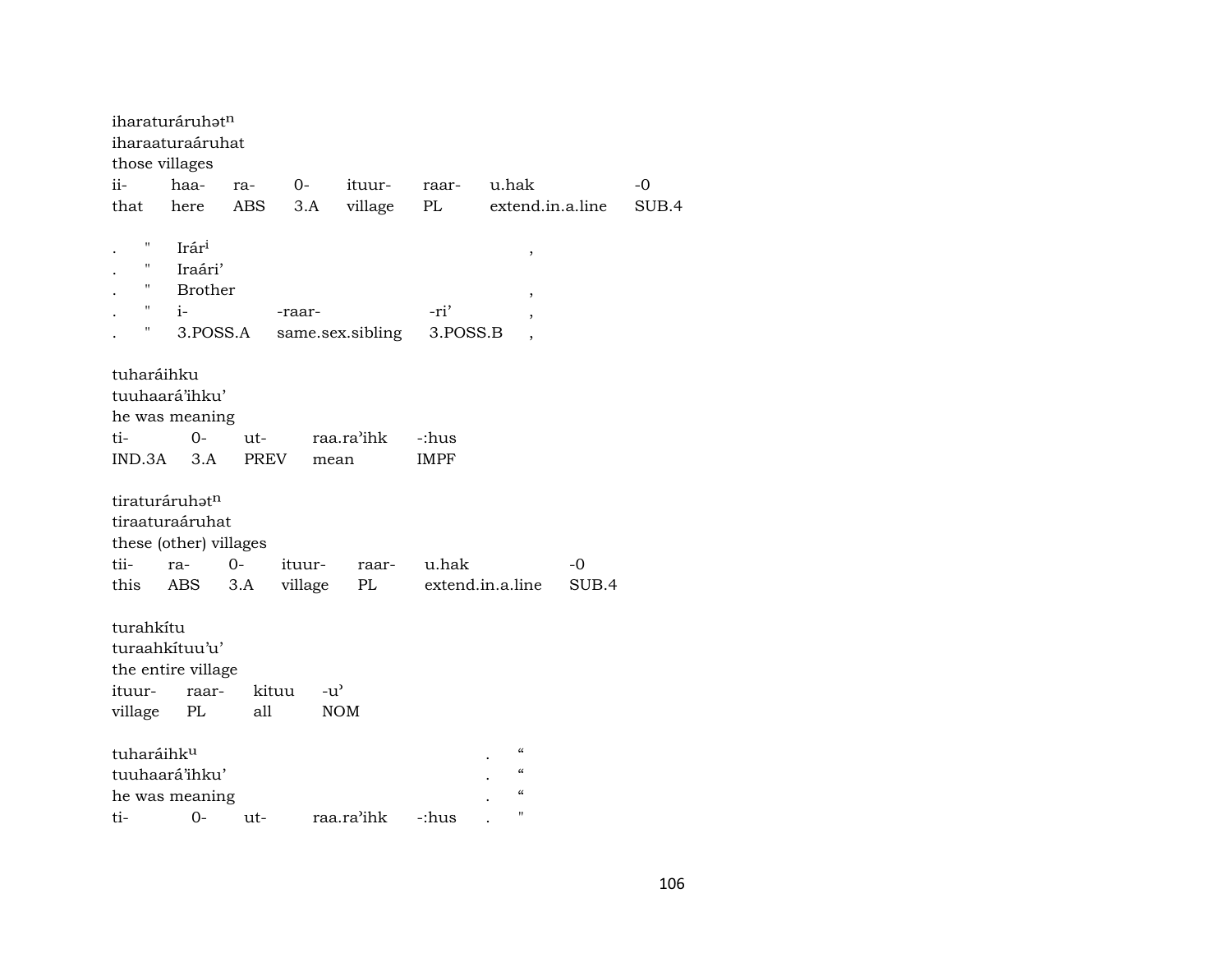| IND.3A             | 3.A                              | <b>PREV</b>                | mean                                   |                  | <b>IMPF</b> | $\pmb{\mathsf{H}}$ |                               |                     |             |            |
|--------------------|----------------------------------|----------------------------|----------------------------------------|------------------|-------------|--------------------|-------------------------------|---------------------|-------------|------------|
|                    |                                  | Hirúirihiwitatparíhusta    |                                        |                  |             |                    |                               |                     |             |            |
| Hiru               |                                  | irihiiwitatpariíhusta      |                                        |                  |             |                    |                               |                     |             |            |
| There              |                                  |                            | that other is where I am going to live |                  |             |                    |                               |                     |             |            |
| hiruu              | irii-                            | hii-                       | wi-                                    | ta-              |             | t-                 | warii                         |                     | -:hus       | -ta        |
| there              | that                             | other                      | QUOT                                   |                  | IND.1/2A    | 1.A                |                               | be.going.about.IMPF | <b>IMPF</b> | <b>INT</b> |
|                    |                                  |                            |                                        |                  |             |                    |                               |                     |             |            |
| $\, ,$             |                                  |                            |                                        |                  |             |                    |                               |                     |             |            |
|                    |                                  |                            |                                        |                  |             |                    |                               |                     |             |            |
|                    |                                  |                            |                                        |                  |             |                    |                               |                     |             |            |
|                    |                                  |                            |                                        |                  |             |                    |                               |                     |             |            |
|                    |                                  |                            |                                        |                  |             |                    |                               |                     |             |            |
|                    |                                  |                            |                                        |                  |             |                    |                               |                     |             |            |
|                    | irihisitikurášihtis              |                            |                                        |                  |             |                    |                               |                     |             |            |
|                    | Irihiisitikuurácihtis            |                            |                                        |                  |             |                    |                               |                     |             |            |
|                    |                                  |                            |                                        |                  |             |                    |                               |                     |             |            |
|                    |                                  | Those others recognize me  |                                        |                  |             |                    |                               |                     |             |            |
| irii-              | hii-                             | $si-$                      | ti-                                    | $0-$             | ir-         | ku-                | uur-                          | racihtis            | $-0$        |            |
| that               | other                            | $\mathop{\rm DU}\nolimits$ | IND.3A                                 | 3.A              | PL.3A       | 1.P                | PREV                          | recognize           | <b>PERF</b> |            |
|                    |                                  |                            |                                        |                  |             |                    |                               |                     |             |            |
| $\pmb{\mathsf{H}}$ |                                  |                            |                                        |                  |             |                    |                               |                     |             |            |
| $\pmb{\mathsf{H}}$ |                                  |                            |                                        |                  |             |                    |                               |                     |             |            |
| $\pmb{\mathsf{H}}$ |                                  |                            |                                        |                  |             |                    |                               |                     |             |            |
| $\pmb{\mathsf{H}}$ |                                  |                            |                                        |                  |             |                    |                               |                     |             |            |
| $\pmb{\mathsf{H}}$ |                                  |                            |                                        |                  |             |                    |                               |                     |             |            |
|                    |                                  |                            |                                        |                  |             |                    |                               |                     |             |            |
| Náwa               |                                  | irári                      |                                        |                  |             |                    |                               |                     |             |            |
| Ráwa               |                                  | iraári'                    |                                        |                  |             |                    | $^\mathrm{^\mathrm{o}}$       |                     |             |            |
| Now                | $\overline{\phantom{a}}$         | brother                    |                                        |                  |             |                    |                               |                     |             |            |
| rawa               | $i-$<br>$\overline{\phantom{a}}$ |                            | -raar-                                 |                  |             | -ri'               | $\, ,$                        |                     |             |            |
| now                |                                  | 3.POSS.A                   |                                        | same.sex.sibling |             | 3.POSS.B           | ,<br>$\overline{\phantom{a}}$ |                     |             |            |

tihararakarušpáwi tihaararaákarucpaawi

107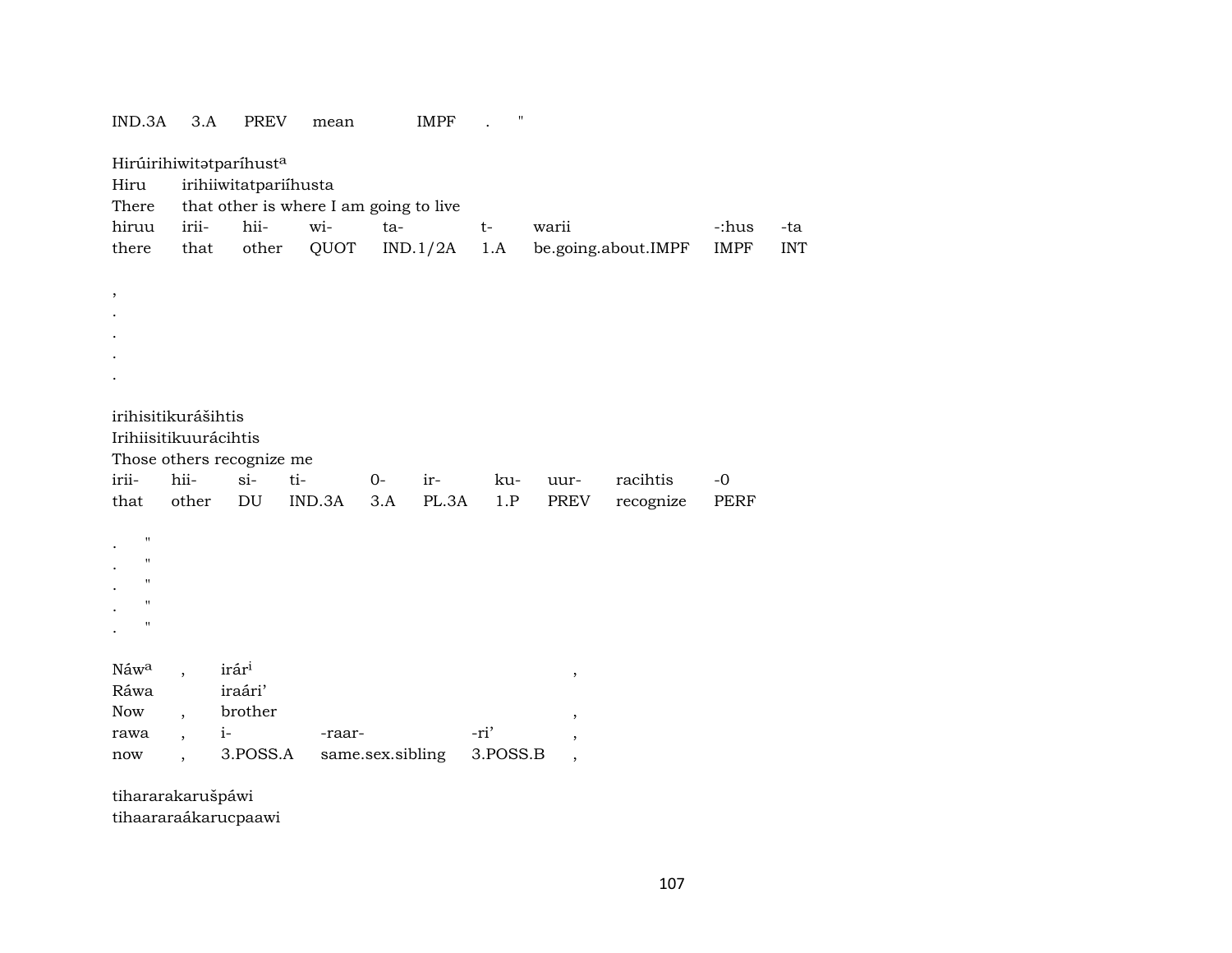| these ways lying inside          |        |        |              |                            |             |       |                 |      |       |  |
|----------------------------------|--------|--------|--------------|----------------------------|-------------|-------|-----------------|------|-------|--|
| tii-                             | haa-   | ra-    | $0-$         | raa-                       | kaa-        | ra.uc |                 | -waa | -wi   |  |
| this                             | here   | ABS    | 3.A          | way                        | inside      |       | be.lying.PL     | DIST | SUB.L |  |
|                                  |        |        |              |                            |             |       |                 |      |       |  |
| tiratuhawíriku                   |        |        |              |                            |             |       |                 |      |       |  |
| tiratuuhaawiíriku                |        |        |              |                            |             |       |                 |      |       |  |
| these things that I see          |        |        |              |                            |             |       |                 |      |       |  |
| tii-                             | ra-    | $t-$   | ut-          | raa-                       | wa-         | iirik | -hus            |      |       |  |
| this                             | ABS    | 1.A    | <b>PREV</b>  | way                        | <b>DIST</b> | see   | <b>IMPF.SUB</b> |      |       |  |
|                                  |        |        |              |                            |             |       |                 |      |       |  |
| hirutikušikská <sup>a</sup><br>, |        |        |              |                            |             |       |                 |      |       |  |
| tikuucíkskaa'a'<br>hiru          |        |        |              |                            |             |       |                 |      |       |  |
| I think of it<br>then            |        |        |              |                            |             |       |                 |      |       |  |
| hiruu                            | ti-    | $a-$   |              | aciks.kaa.a<br>ku-<br>$-0$ |             |       |                 |      |       |  |
| then                             |        | IND.3A | PREV.3A      | 1.P                        | think.of    |       | PERF            |      |       |  |
|                                  |        |        |              |                            |             |       |                 |      |       |  |
| hirúirihi                        |        |        |              | nårit <sup>n</sup>         |             |       |                 |      |       |  |
| hiru                             | irihii |        |              | raárit                     |             |       |                 |      |       |  |
| there                            | those  |        |              | really                     |             |       |                 |      |       |  |
| hiruu                            | irii-  | hii    | raarit       |                            |             |       |                 |      |       |  |
| there                            | that   | other  | really       |                            |             |       |                 |      |       |  |
|                                  |        |        |              |                            |             |       |                 |      |       |  |
| nikuhåra <sup>u</sup>            |        |        |              |                            |             |       |                 |      |       |  |
| rikuuháraa'u                     |        |        |              |                            |             |       |                 |      |       |  |
| the ways he gave me              |        |        |              |                            |             |       |                 |      |       |  |
| ri-                              |        | $0 -$  | ku-<br>$ut-$ |                            | raar-       | raa-  | uh              | -0   |       |  |
| CONT.3A                          |        | 3.A    | 1.P          | BEN                        | 3PL.INAN.P  | way   | give            | PERF |       |  |
|                                  |        |        |              |                            |             |       |                 |      |       |  |
| ki̇̃tu                           |        |        |              |                            |             |       |                 |      |       |  |
| kítuu'u'                         |        |        |              |                            |             |       |                 |      |       |  |
| all                              |        |        |              |                            |             |       |                 |      |       |  |

kituu -u'

all NOM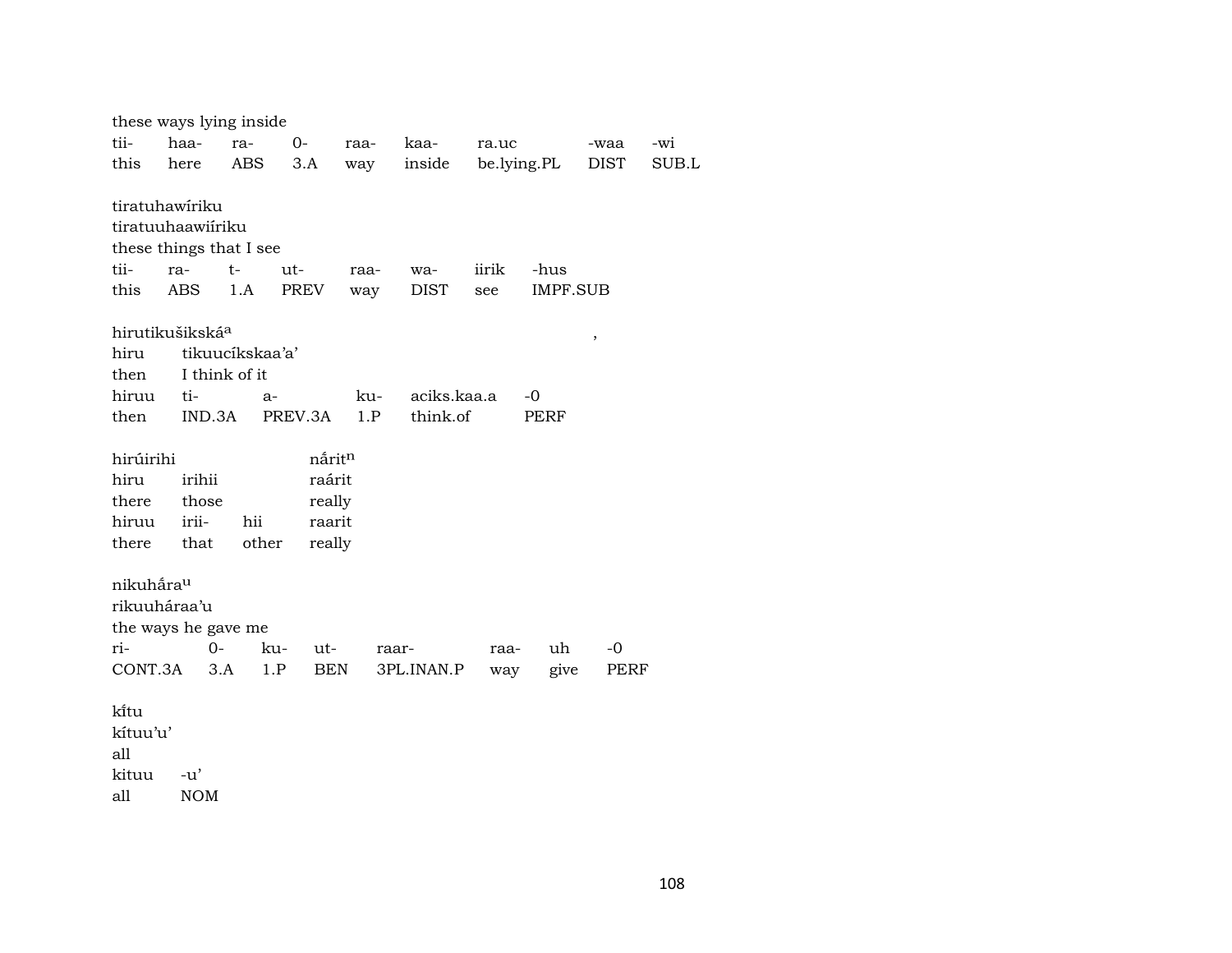|                                   | tiratuhawíriku<br>tiratuuhaawiiriku<br>these that I am seeing |            |                             |                |                       |             |             |                          |                            |            |      |                      |      |     |           |           |       |
|-----------------------------------|---------------------------------------------------------------|------------|-----------------------------|----------------|-----------------------|-------------|-------------|--------------------------|----------------------------|------------|------|----------------------|------|-----|-----------|-----------|-------|
| tii-                              | ra-                                                           | $t-$       | ut-                         |                | raa-                  | wa-         | iirik       | -hus                     |                            |            |      |                      |      |     |           |           |       |
| this                              | <b>ABS</b>                                                    | 1.A        |                             | <b>PREV</b>    | way                   | <b>DIST</b> | see         |                          | <b>IMPF.SUB</b>            |            |      |                      |      |     |           |           |       |
| titaku                            |                                                               |            |                             |                |                       |             |             |                          |                            |            |      |                      |      |     |           |           |       |
| tiítaku                           |                                                               |            |                             |                |                       |             |             |                          |                            |            |      |                      |      |     |           |           |       |
| here                              |                                                               |            |                             |                |                       |             |             |                          |                            |            |      |                      |      |     |           |           |       |
| tii-                              | -taku                                                         |            |                             |                |                       |             |             |                          |                            |            |      |                      |      |     |           |           |       |
| this                              | LOC                                                           |            |                             |                |                       |             |             |                          |                            |            |      |                      |      |     |           |           |       |
|                                   | Irikuahušukstírahakítatn                                      |            |                             |                |                       |             |             |                          |                            |            |      |                      |      |     |           |           |       |
|                                   | Iriku'ahucúks                                                 |            |                             |                |                       |             |             |                          |                            |            |      | tírahaakitat         |      |     |           |           |       |
|                                   | That was how it used to be                                    |            |                             |                |                       |             |             |                          |                            |            |      | this village of ours |      |     |           |           |       |
| irii-                             | ku-                                                           | ar-        | ra-                         |                | $0-$                  | ut-         | uks-        | 0                        | $-0$                       |            | tii- | ra-                  | $0-$ | t-  | rak-      | itak      | $-0$  |
| that                              | <b>INDF</b>                                                   | ${\rm EV}$ |                             | <b>ABS</b>     | 3.A                   | <b>PREV</b> | <b>AOR</b>  | be                       | <b>PERF</b>                |            | this | <b>ABS</b>           | 3.A  | 1.A | $1/2$ .PL | be.a.camp | SUB.4 |
| $\cdot$                           | Hiahawáku                                                     |            |                             |                |                       |             |             | $\cdot$                  | $\boldsymbol{\mathcal{C}}$ | Nawa       |      |                      |      |     |           |           |       |
| Hi<br>$\bullet$                   |                                                               | ahawáku'   |                             |                |                       |             |             |                          | $\boldsymbol{\mathcal{U}}$ | Ráwa       |      |                      |      |     |           |           |       |
| And                               |                                                               | he said    |                             |                |                       |             |             |                          | $\boldsymbol{\mathcal{G}}$ | <b>Now</b> |      |                      |      |     |           |           |       |
| hi                                | ar-                                                           |            | ra-                         | $0-$           |                       | waka'u      | $-0$        | $\cdot$                  | $\pmb{\mathsf{H}}$         | rawa       |      |                      |      |     |           |           |       |
| and<br>$\cdot$                    | EV                                                            |            | <b>ABS</b>                  | 3.A            | say                   |             | <b>PERF</b> | $\overline{\phantom{a}}$ | $\pmb{\mathsf{H}}$         | now        |      |                      |      |     |           |           |       |
|                                   | hawakakatiwihšáhista                                          |            |                             |                |                       |             |             |                          |                            |            |      |                      |      |     |           |           |       |
| hawá                              |                                                               |            | kaakaatihwicáhista          |                |                       |             |             |                          |                            |            |      |                      |      |     |           |           |       |
| also                              |                                                               |            | I am not going to come back |                |                       |             |             |                          |                            |            |      |                      |      |     |           |           |       |
| haawa                             | kaaka-                                                        |            |                             | $t-$           |                       | ir-         | wic.a       |                          | -his                       | -ta        |      |                      |      |     |           |           |       |
| also                              |                                                               |            | NEG.IND.1/2A                | 1.A            |                       | PREV.1/2A   | arrive      |                          | PERF                       | <b>INT</b> |      |                      |      |     |           |           |       |
| páruh <sup>i</sup> t <sup>n</sup> |                                                               |            | hitiharitúkst <sup>a</sup>  |                |                       |             |             |                          |                            |            |      |                      |      |     |           |           |       |
| páruhit                           | hi                                                            |            |                             | tihaariítuksta |                       |             |             |                          |                            |            |      |                      |      |     |           |           |       |
| quickly                           |                                                               | and        |                             |                | I am going to be this |             |             |                          |                            |            |      |                      |      |     |           |           |       |
| paruhit                           | hi                                                            |            | tii-                        | haa-           |                       | rii-        | uk<br>t-    |                          | -his                       | -ta        |      |                      |      |     |           |           |       |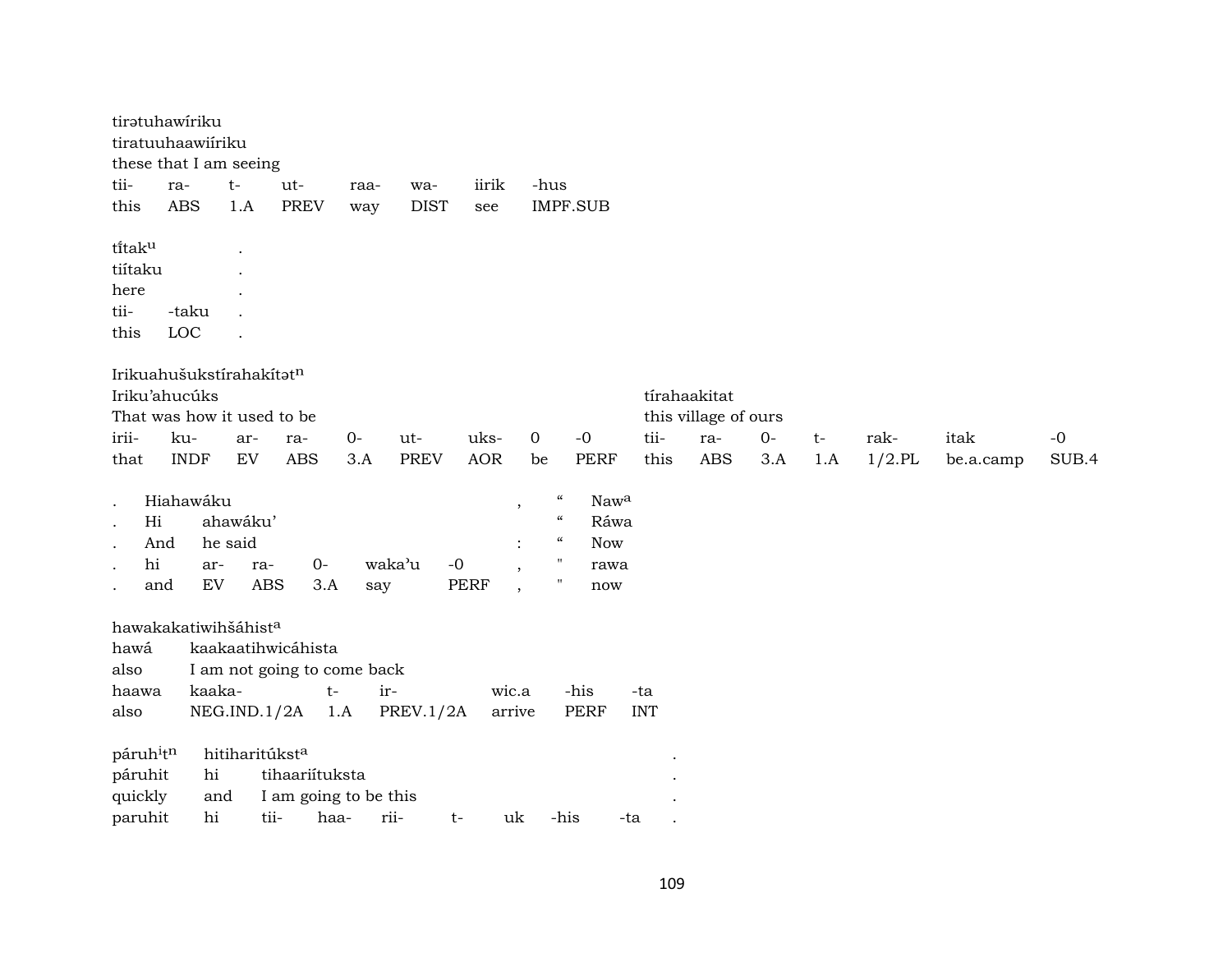| quickly                                                    |                                                      | this<br>and                          | here               |                 | ASSR         | 1.A      | be                | PERF | <b>INT</b>     |            |                |
|------------------------------------------------------------|------------------------------------------------------|--------------------------------------|--------------------|-----------------|--------------|----------|-------------------|------|----------------|------------|----------------|
| Tirawišahístarit <sup>n</sup><br>Tirawicahistarit          |                                                      |                                      |                    |                 |              |          |                   |      |                |            |                |
| When it is going to arrive                                 |                                                      |                                      |                    |                 |              |          |                   |      |                |            |                |
| tii-                                                       | ra-                                                  | $0-$                                 | a-                 |                 | wic.a        | -his     | -ta               | -rit |                |            |                |
| when                                                       | <b>ABS</b>                                           | 3.A                                  | PREV.3A            |                 | arrive       | PERF     | <b>INT</b>        |      | <b>INT.SUB</b> |            |                |
| nətkahar <sup>u</sup><br>Rátkahaaru'<br>Night              |                                                      |                                      | tirahu<br>tiíraahu | this one coming |              |          |                   |      |                |            |                |
| ratkahaar-                                                 |                                                      | $-u^{\prime}$                        | tii-               | ra-             | $0-$         | $a-$     |                   | a    | -hus           |            |                |
| night                                                      |                                                      | <b>NOM</b>                           | this               | ABS             | 3.A          | PREV.3A  |                   | come | IMPF.SUB       |            |                |
| nátkaharu<br>Rátkahaaru'<br>Night<br>ratkahaar-<br>night   |                                                      | -u'<br><b>NOM</b>                    |                    |                 |              |          |                   |      |                |            |                |
| nikurihahwirutikústaritn<br>rikuriihaahwiiruutíkustarit    |                                                      |                                      |                    |                 |              |          |                   |      |                |            |                |
| that is where I am going to be sitting down here and there |                                                      |                                      |                    |                 |              |          |                   |      |                |            |                |
| riku-                                                      | rii-                                                 | $t-$                                 | raar-              |                 |              | wi.itik  | -ruu              | -hus |                | -ta        | -rit           |
| that.is                                                    | ASSR                                                 | 1.A                                  |                    | 3PL.INAN.P      |              | sit.down | ITER              |      | IMPF.SUB       | <b>INT</b> | <b>INT.SUB</b> |
| $\overline{\phantom{a}}$<br>riku-                          | nikutátukst <sup>a</sup><br>Rikutaátuksta<br>that.is | I will be the one<br>ta-<br>IND.1/2A | t-<br>1.A          | uk<br>be        | -his<br>PERF |          | -ta<br><b>INT</b> |      |                |            |                |
| $\overline{ }$                                             | $\sim$                                               |                                      |                    |                 |              |          |                   |      |                |            |                |

awítihašikst $^a$ 

a witiihaáciksta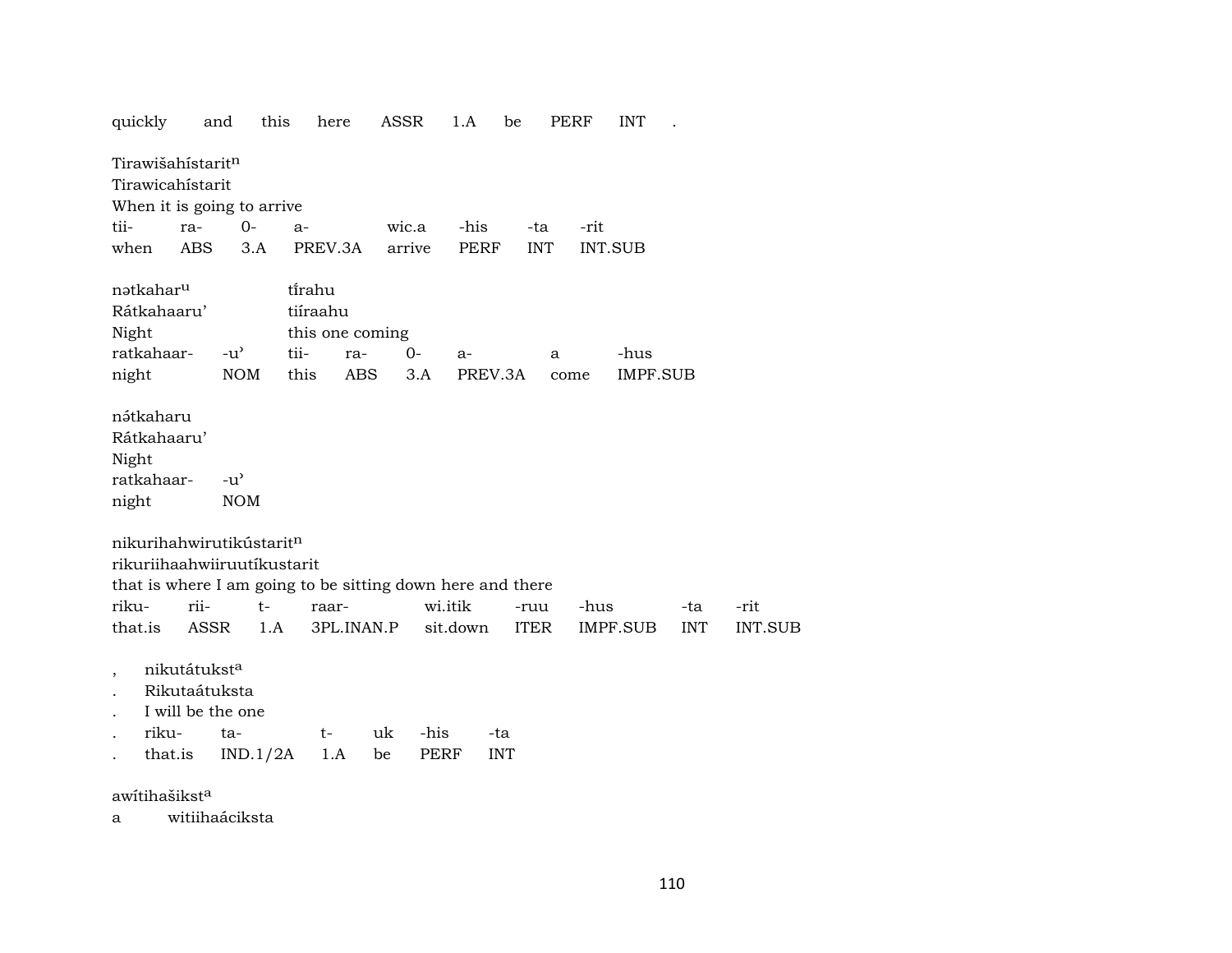| and              |                                  | they will be watching |                |                  |                 |                          |                         |
|------------------|----------------------------------|-----------------------|----------------|------------------|-----------------|--------------------------|-------------------------|
| a                | wi-                              | ti-                   | $0-$           | $ir-$            | $ut$ - $\qquad$ | raa.aciks.ta             | $-0$                    |
| and              | QUOT                             |                       | $IND.3A$ $3.A$ | PL.3A            | PREV            | watch                    | PERF                    |
|                  |                                  |                       |                |                  |                 |                          |                         |
| hitáhisa         |                                  |                       |                |                  |                 |                          | $\bar{\mathbf{H}}$<br>, |
| hi               | táhiisa'                         |                       |                |                  |                 |                          | $\pmb{\mathsf{H}}$      |
| and              | the dawn comes                   |                       |                |                  |                 |                          | п                       |
| hi               | ti-                              | $0-$                  | a-             | hiis-            | a               | $-0$                     | $\mathbf{H}$            |
| and              | IND.3A                           | 3.A                   | PREV.3A        | morning          |                 | PERF<br>come             | $\pmb{\mathsf{H}}$      |
|                  |                                  |                       |                |                  |                 |                          |                         |
|                  | nikuwitiwáku                     |                       |                |                  |                 |                          |                         |
|                  | Rikuwitiwáku'                    |                       |                |                  |                 |                          |                         |
|                  | That is what he said             |                       |                |                  |                 |                          |                         |
| riku-            | wi-                              | ti-                   | $0-$           | waka'u           | -0              |                          |                         |
|                  | that.is QUOT IND.3A              |                       | 3.A            | say              | PERF            |                          |                         |
|                  |                                  |                       |                |                  |                 |                          |                         |
| Náw <sup>a</sup> |                                  | irár <sup>i</sup>     |                |                  |                 | $\, ,$                   |                         |
| Ráwa             |                                  | iraári'               |                |                  |                 |                          |                         |
| <b>Now</b>       | $\overline{\phantom{a}}$         | brother               |                |                  |                 | $\overline{\phantom{a}}$ |                         |
| rawa             | $i-$<br>$\overline{\phantom{a}}$ |                       | -raar-         |                  | -ri'            | ,                        |                         |
| now              |                                  | 3.POSS.A              |                | same.sex.sibling |                 | 3.POSS.B                 |                         |
|                  | nikuwitiwáku                     |                       |                |                  |                 |                          |                         |
|                  | rikuwitiwáku'                    |                       |                |                  |                 | $\epsilon\epsilon$       |                         |
|                  | that is what he said:            |                       |                |                  |                 | $\epsilon\epsilon$       |                         |
| riku-            | wi-                              | ti-                   | $0-$           | waka'u           | -0              | 11                       |                         |
| that.is          | QUOT                             | IND.3A                | 3.A            | say              | PERF            | 11                       |                         |
|                  |                                  |                       |                |                  |                 |                          |                         |
|                  | titakuhirušáhiks                 |                       |                |                  | hirutitaku      |                          |                         |
| Tiitaku          |                                  | hiru                  | cáhiks         | hiru             | tiítaku         |                          |                         |
| Right here       |                                  | there                 | a person       | then             |                 | right here               |                         |
| tii-             | -taku                            | hiruu                 | icaahiks       | hiruu            | tii-            | -taku                    |                         |
| this             | LOC                              | there                 | person         | then             | this            | LOC                      |                         |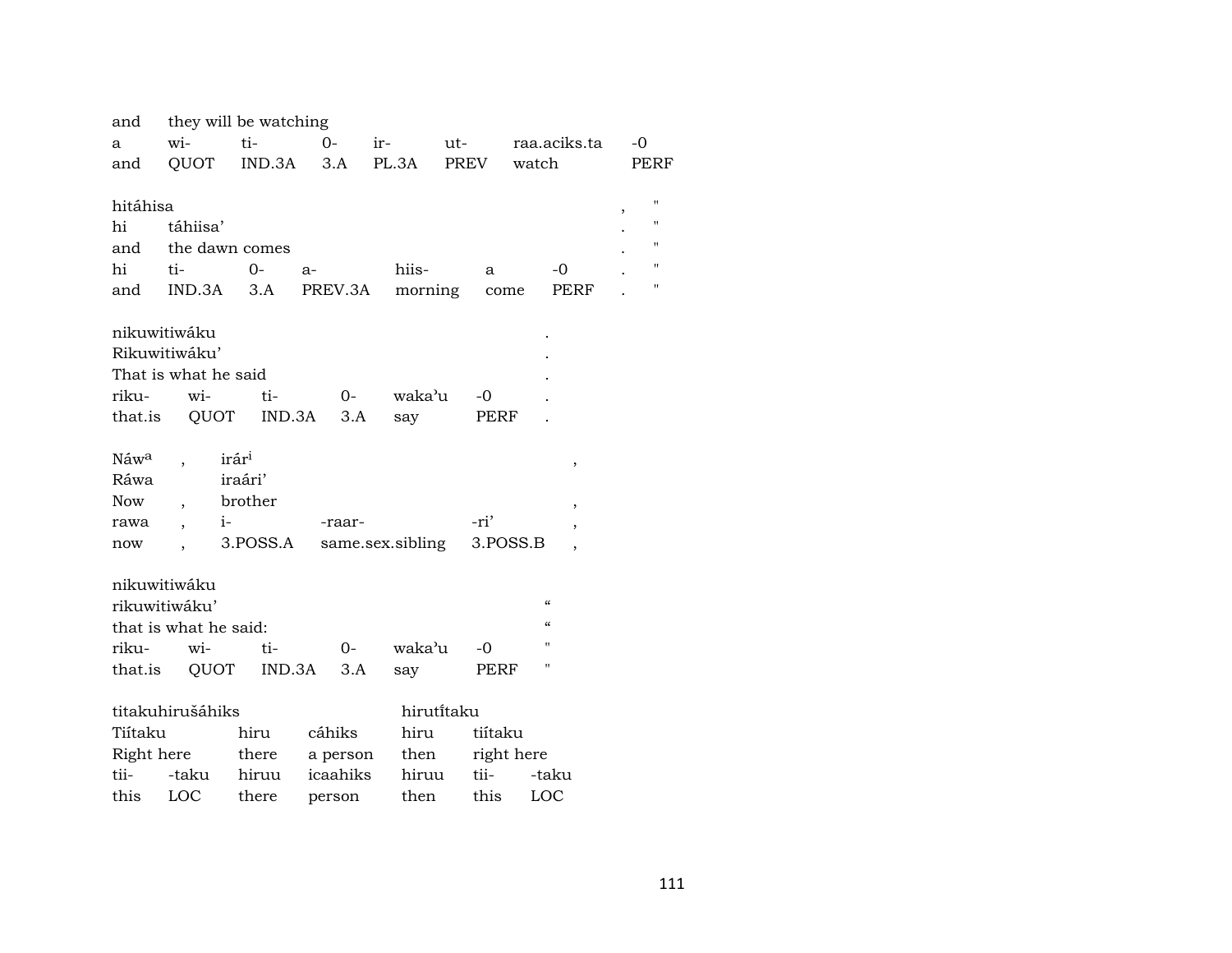| tíwari        |                 |                    |          |                     |             | šahiks             |       |  |
|---------------|-----------------|--------------------|----------|---------------------|-------------|--------------------|-------|--|
| tíwari'       |                 |                    |          |                     |             | cáhiks             |       |  |
|               | he goes around  |                    |          |                     |             | a person           |       |  |
| ti-           | $0-$            | warii              |          |                     | -:hus       | icaahiks           |       |  |
| IND.3A        | 3.A             |                    |          | be.going.about.IMPF | IMPF        | person             |       |  |
| hirúháwitn    |                 |                    |          |                     |             |                    |       |  |
| hirú          | haáwit          |                    |          |                     |             |                    |       |  |
| there         | in the east     |                    |          |                     |             |                    |       |  |
| hiruu         | haawit          |                    |          |                     |             |                    |       |  |
| there         | east            |                    |          |                     |             |                    |       |  |
| sikasuširíšis |                 |                    |          |                     |             |                    |       |  |
|               | Sikaasuciriícis |                    |          |                     |             |                    |       |  |
|               | You will learn  |                    |          |                     |             |                    |       |  |
| si-           | kaas-           | $S-$               | ut-      | $i-$                | riicis      |                    | -0    |  |
| DU            | POT.2A          | 2.A                | PREV     | SEQ                 | learn.about |                    | PERF  |  |
|               | hawárikutatútu  |                    |          |                     |             |                    |       |  |
| hawá          |                 | rikutatuútu'       |          |                     |             |                    |       |  |
| also          |                 | I am like that one |          |                     |             |                    |       |  |
| haawa         | riku-           | ta-                |          | t-                  | ut-         | uu                 | -0    |  |
| also          | that.is         |                    | IND.1/2A | 1.A                 | PREV        | be.like            | PERF  |  |
| hirutiráwa    |                 |                    |          |                     |             |                    |       |  |
| Hiru          | Tiráwaahat      |                    |          |                     |             |                    |       |  |
| There         |                 | (of) the Heavens   |          |                     |             |                    |       |  |
| hiruu         | tii-            | ra-                | $0 -$    | waa-                | ahak        |                    | $-0$  |  |
| there         | this            | ABS                | 3.A      | <b>DIST</b>         |             | extend.in.a.line   | SUB.4 |  |
| táita         |                 |                    |          |                     |             |                    |       |  |
| ta'iita       |                 |                    |          |                     |             | 11                 |       |  |
| he knows      |                 |                    |          |                     |             | $\pmb{\mathsf{H}}$ |       |  |
| ti-           | 0-              | $a-$               |          | iita                | $-0$        | $\pmb{\mathsf{H}}$ |       |  |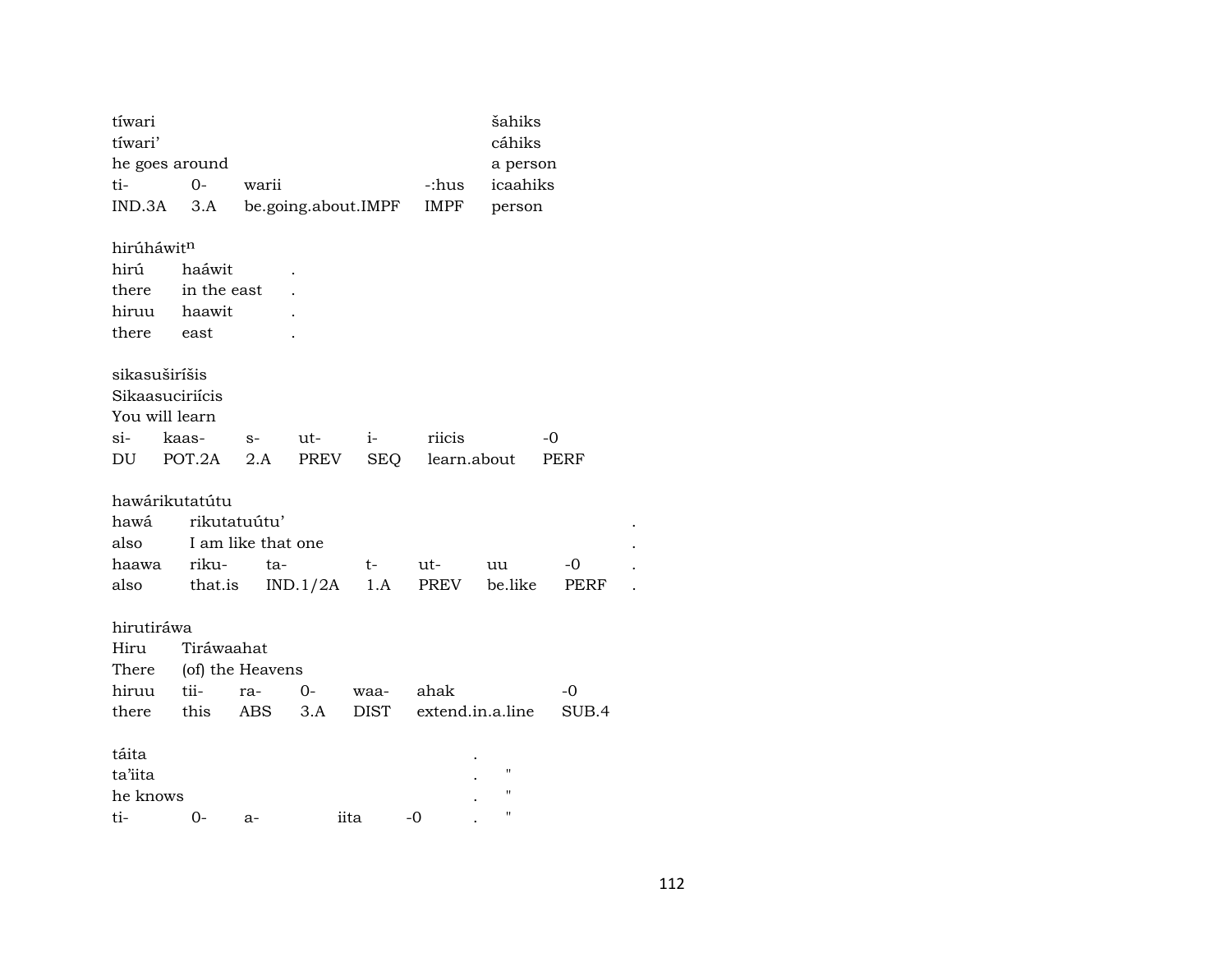## IND.3A 3.A PREV.3A know PERF . "

| Náw <sup>a</sup> | irár <sup>i</sup> |                  |          |  |
|------------------|-------------------|------------------|----------|--|
| Ráwa             | iraári'           |                  |          |  |
| <b>Now</b>       | brother           |                  |          |  |
| rawa             |                   | -raar-           | -ri'     |  |
| now              | 3.POSS.A          | same.sex.sibling | 3.POSS.B |  |

| nikuwitiwáku         |               |                  |  |                                   |  |  | . Náw <sup>a</sup> , |  |  |  |  |  |
|----------------------|---------------|------------------|--|-----------------------------------|--|--|----------------------|--|--|--|--|--|
|                      | rikuwitiwáku' |                  |  |                                   |  |  |                      |  |  |  |  |  |
| that is what he said | Now           |                  |  |                                   |  |  |                      |  |  |  |  |  |
|                      |               | riku- wi- ti- 0- |  | waka'u -0                         |  |  | rawa                 |  |  |  |  |  |
|                      |               |                  |  | that.is QUOT IND.3A 3.A say PERF. |  |  | now                  |  |  |  |  |  |

| iríhwaki     |               |          | kúrahus |      |               |                                   |            |   |
|--------------|---------------|----------|---------|------|---------------|-----------------------------------|------------|---|
| $\mathbf{i}$ | ríhwaki'      |          |         |      |               | kúrahus                           |            | " |
|              | and they said |          |         |      | the old men : |                                   | $\epsilon$ |   |
| $\mathbf{i}$ | ra-           | $\Omega$ | ir-     | waki | $-0$          | kurahuus                          |            | " |
| and          |               |          |         |      |               | ABS 3.A PL.3A say.PL PERF old.man |            | " |

## ikusíkarirituširisĩs<sup>u</sup>

| kusikariiriituciriiciisu |  |
|--------------------------|--|
|                          |  |

And we do not know anything of it

|     | ku- | $S1-$ | karii- | $r_{11}$ | ut- | $\sim$ 1- $\sim$ | <b>T11C1S</b>                                       | c:hus - |
|-----|-----|-------|--------|----------|-----|------------------|-----------------------------------------------------|---------|
| and |     |       |        |          |     |                  | INDF DU EMPH.NEG ASSR 1.A PREV SEO learn.about IMPF |         |

| irikúhuət <sup>n</sup> |  |
|------------------------|--|
|                        |  |

| iriikúhuu'ut       |  |  |                       |     |    |  |             |  |  |  |
|--------------------|--|--|-----------------------|-----|----|--|-------------|--|--|--|
| whatever it was    |  |  |                       |     |    |  |             |  |  |  |
| irii- kuur- ra- 0- |  |  | $u$ t-                | - റ |    |  | $^{\prime}$ |  |  |  |
|                    |  |  | what DUB ABS 3.A PREV | be  | EX |  | п           |  |  |  |

 $\hbox{Náw}^{\hbox{\scriptsize a}}$  ,  $\hbox{irár}^{\hbox{\scriptsize i}}$  , , Ráwa iraári'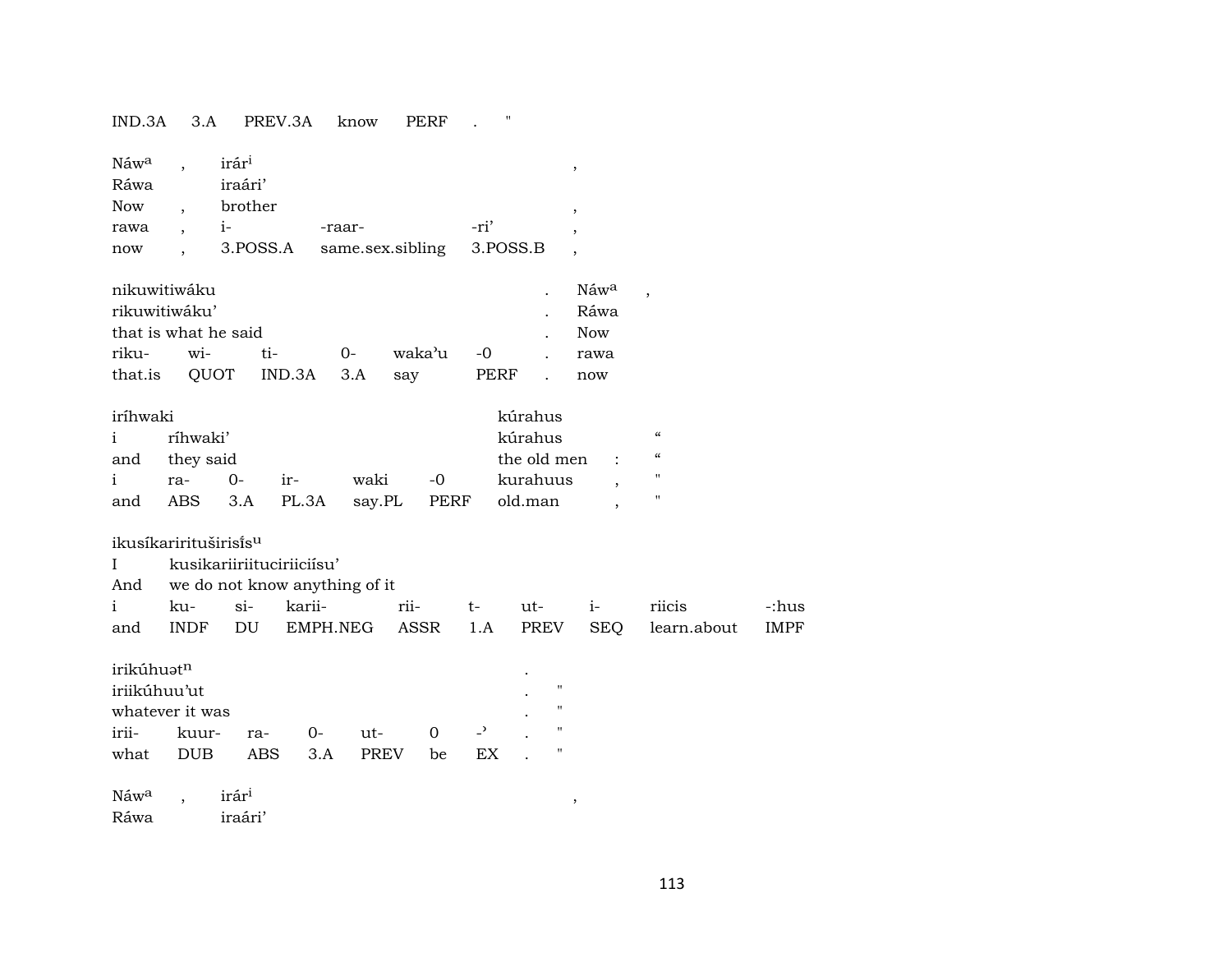| Now                                                            |                          | brother               |      |        |                  |                     |          | $\, ,$                   |       |
|----------------------------------------------------------------|--------------------------|-----------------------|------|--------|------------------|---------------------|----------|--------------------------|-------|
| rawa                                                           | $\overline{\phantom{a}}$ | $i-$                  |      | -raar- |                  | -ri'                |          | ,                        |       |
| now                                                            |                          | 3.POSS.A              |      |        | same.sex.sibling |                     | 3.POSS.B | $\overline{\phantom{a}}$ |       |
|                                                                |                          |                       |      |        |                  |                     |          |                          |       |
|                                                                | akírikutiruhú            |                       |      |        |                  |                     |          |                          |       |
| akí                                                            |                          | rikutiruuhú'          |      |        |                  |                     |          |                          |       |
| and here                                                       |                          | this is the way it is |      |        |                  |                     |          |                          |       |
| a                                                              | ki                       | riku-                 | ti-  |        | $O -$            | raa.uhur            |          | -0                       |       |
| and                                                            | there                    | that.is               |      | IND.3A | 3.A              | be.the.way          |          | PERF                     |       |
| titaku<br>tiítaku<br>right here<br>tii-<br>this                | -taku<br>LOC             |                       |      |        |                  |                     |          |                          |       |
| tiwirátpari                                                    |                          |                       |      |        |                  |                     |          |                          | hi    |
| tiwirátpari                                                    |                          |                       |      |        |                  |                     |          |                          | hi    |
|                                                                | my being here            |                       |      |        |                  |                     |          |                          | and   |
| tii-                                                           | wii-                     | ra-                   | $t-$ | warii  |                  |                     | -hus     |                          | hi    |
| here                                                           | now                      | ABS                   | 1.A  |        |                  | be.going.about.IMPF |          | <b>IMPF.SUB</b>          | and   |
| ákitar <sup>u</sup><br>ákitaaru'<br>tribe<br>akitaar-<br>tribe | $-u'$                    | <b>NOM</b>            |      |        |                  |                     |          |                          |       |
| tiwiraráwiša                                                   |                          |                       |      |        |                  |                     |          |                          |       |
|                                                                | tiwiraraáwica            |                       |      |        |                  |                     |          |                          |       |
|                                                                |                          | when the time arrived |      |        |                  |                     |          |                          |       |
| tii-                                                           | wii-                     | ra-                   | 0-   | a-     |                  | raa-                | wic.a    | -0                       |       |
| when                                                           | when                     | ABS                   | 3.A  |        | PREV.3A          | way                 | arrive   |                          | SUB.4 |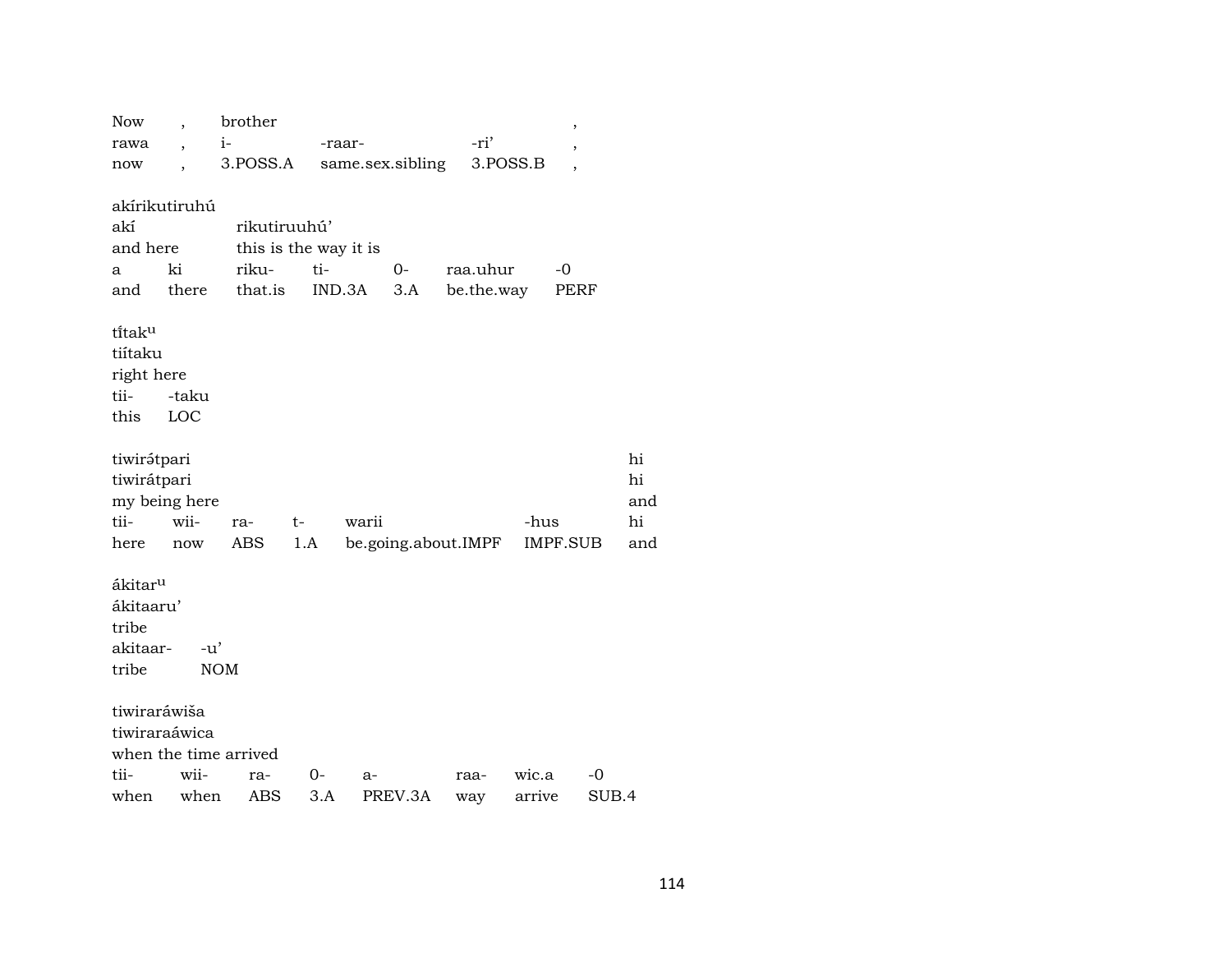| kúrahus               | tiwirahúrahaš          |                          |             |       |                          |                          |          |            |
|-----------------------|------------------------|--------------------------|-------------|-------|--------------------------|--------------------------|----------|------------|
| kúrahus               | tiwirahúrahac          |                          |             |       |                          |                          |          |            |
| an old man            | when he passed away    |                          |             |       |                          |                          | $\, ,$   |            |
| kurahuus              | tii-                   | wii-                     | ra-         | $O-$  | hurahac                  | $-0$                     |          |            |
| old.man               | when                   | when                     | <b>ABS</b>  | 3.P   | die                      | SUB.4                    |          |            |
|                       |                        |                          |             |       |                          |                          |          |            |
| tiwirararurahaškitu   |                        |                          |             |       |                          |                          |          |            |
| tiwiraraarúrahac      |                        |                          |             |       |                          |                          | kítuu'u' |            |
| when they passed away |                        |                          |             |       |                          |                          | all      |            |
| tii-<br>wii-          | ra-                    | 0-                       | raar-       |       | hurahac                  | $-0$                     | kituu    | $-u'$      |
| when<br>when          | <b>ABS</b>             | 3.P                      | 3PL.INAN.P  |       | die                      | SUB.4                    | all      | <b>NOM</b> |
| kúrahus               | Nawa                   |                          |             |       |                          |                          |          |            |
| kúrahus               | Ráwa<br>$\overline{a}$ |                          |             |       |                          |                          |          |            |
| the old men           | <b>Now</b>             | $\overline{\phantom{a}}$ |             |       |                          |                          |          |            |
| kurahuus              | rawa                   |                          |             |       |                          |                          |          |            |
| old.man               | now                    | $\cdot$                  |             |       |                          |                          |          |            |
|                       |                        |                          |             |       |                          |                          |          |            |
| tiwiratutíriku        |                        |                          |             |       |                          | $^\mathrm{,}$            |          |            |
| tiwiratuutiíriku      |                        |                          |             |       |                          |                          |          |            |
| my seeing you here    |                        |                          |             |       |                          | $\overline{ }$           |          |            |
| tii-<br>wii-          | ra-                    | t-                       | ut-         | iirik | -hus                     |                          |          |            |
| here<br>now           | <b>ABS</b>             | 1.A                      | <b>PREV</b> | see   | <b>IMPF.SUB</b>          | $\overline{\phantom{a}}$ |          |            |
|                       |                        |                          |             |       |                          |                          |          |            |
| irár <sup>i</sup>     |                        |                          |             |       | $\pmb{\mathcal{I}}$      |                          |          |            |
| iraári'               |                        |                          |             |       |                          |                          |          |            |
| brother               |                        |                          |             |       | $\overline{\phantom{a}}$ |                          |          |            |
| $i-$                  | -raar-                 |                          | -ri'        |       |                          |                          |          |            |
| 3.POSS.A              | same.sex.sibling       |                          | 3.POSS.B    |       |                          |                          |          |            |
| tiwiráspari           |                        |                          |             |       |                          |                          |          |            |
| tiwiráspari           |                        |                          |             |       |                          |                          |          |            |
| now that you live     |                        |                          |             |       |                          |                          |          |            |
| tii-<br>wii-          | ra-                    | $S-$                     | warii       |       | -hus                     |                          |          |            |
|                       |                        |                          |             |       |                          |                          |          |            |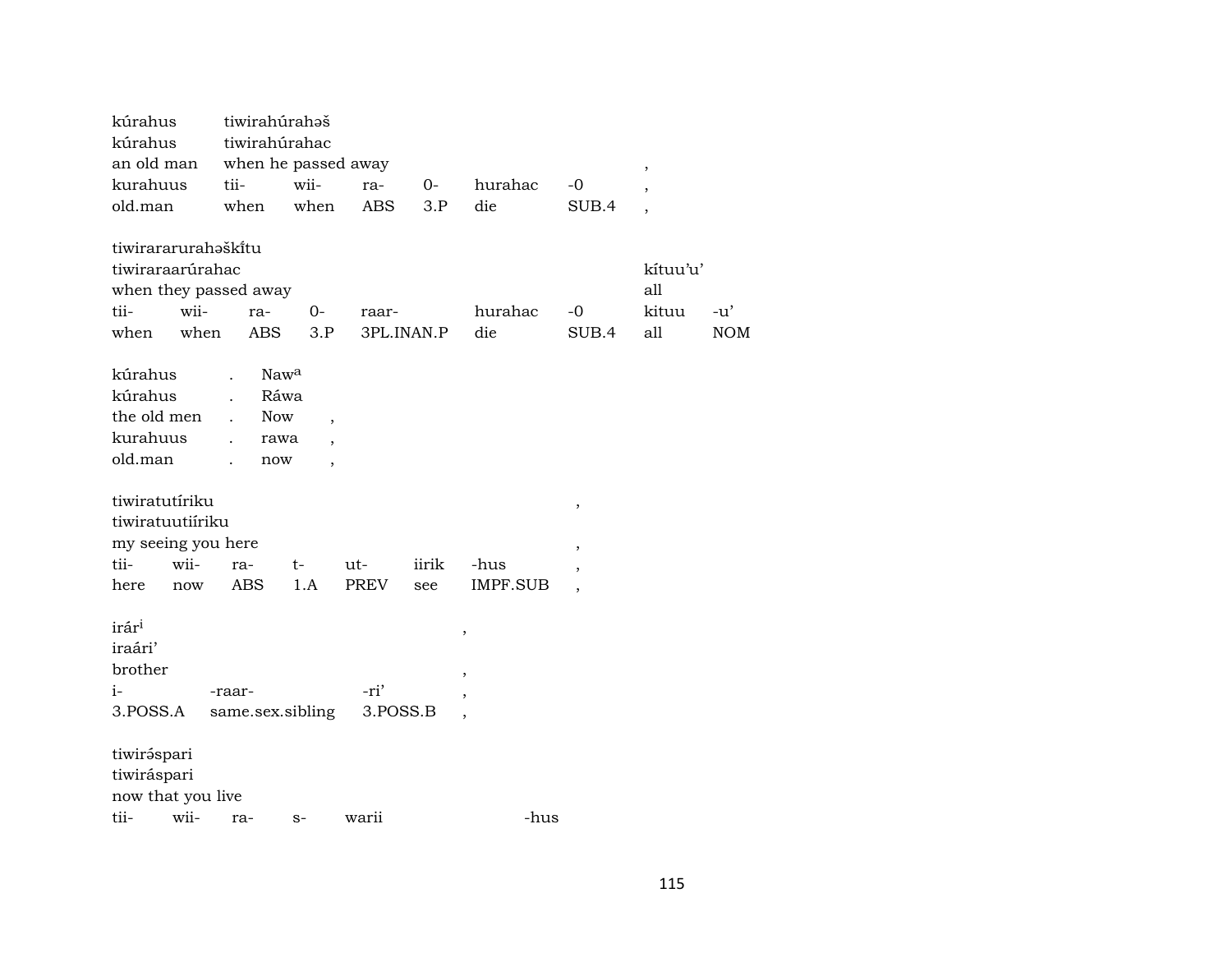| here                                                                                                        | now                                               | <b>ABS</b>                                   | 2.A                                               | be.going.about.IMPF          |                | <b>IMPF.SUB</b> |                      |                 |                                                                |
|-------------------------------------------------------------------------------------------------------------|---------------------------------------------------|----------------------------------------------|---------------------------------------------------|------------------------------|----------------|-----------------|----------------------|-----------------|----------------------------------------------------------------|
|                                                                                                             | tiráskuhárikah <sup>u</sup><br>tiraskuuhaaríkaahu | this that you are telling me                 |                                                   |                              |                |                 |                      |                 |                                                                |
| tii-                                                                                                        | ra-                                               | ir-<br>$S-$                                  |                                                   | ku-                          | ut-            | raa.ri.kaa.a    |                      | -hus            |                                                                |
| this                                                                                                        | ABS                                               | 2.A                                          | PREV.1/2A                                         | 1.P                          | PREV           | tell.to         |                      | <b>IMPF.SUB</b> |                                                                |
| $\boldsymbol{\zeta}\boldsymbol{\zeta}$<br>$\boldsymbol{\zeta}\boldsymbol{\zeta}$<br>$\epsilon\epsilon$<br>" | Titaku<br>Tiítaku<br>Right here<br>tii-           | -taku                                        |                                                   |                              |                |                 |                      |                 |                                                                |
| $\pmb{\mathsf{H}}$                                                                                          | this                                              | LOC                                          |                                                   |                              |                |                 |                      |                 |                                                                |
| witúkspari<br>witúkspari<br>wi-<br>QUOT                                                                     | he walked around<br>$0-$<br>$3.A$                 | ti-<br>IND.3A                                | uks-<br>AOR                                       | warii<br>be.going.about.IMPF |                |                 | -:hus<br><b>IMPF</b> |                 |                                                                |
| atíəs<br>atí'as<br>father<br>ati-<br>1.POSS                                                                 | as<br>father                                      | pirau<br>piíra'u'<br>child<br>piira<br>child | $-u$ <sup><math>\prime</math></sup><br>$\rm{NOM}$ |                              |                |                 |                      |                 |                                                                |
| kukuháha <sup>u</sup><br>kukúhaaha'                                                                         | he was his offspring                              |                                              |                                                   |                              |                |                 |                      |                 | $\pmb{\mathsf{H}}$<br>$\pmb{\mathsf{H}}$<br>$\pmb{\mathsf{H}}$ |
| ku-                                                                                                         | kuur-                                             | ra-                                          | $0-$                                              | a-                           | haa            |                 | $-0$                 |                 | $\pmb{\mathsf{H}}$                                             |
| <b>INDF</b>                                                                                                 | <b>DUB</b>                                        | <b>ABS</b>                                   | 3.A                                               | PREV.3A                      | be.one's.child |                 | PERF                 |                 | $\pmb{\mathsf{H}}$                                             |
| Náw <sup>a</sup>                                                                                            | tiwiritiráit <sup>a</sup>                         |                                              |                                                   |                              |                |                 |                      |                 |                                                                |

Ráwa tiwiriitiraá'iita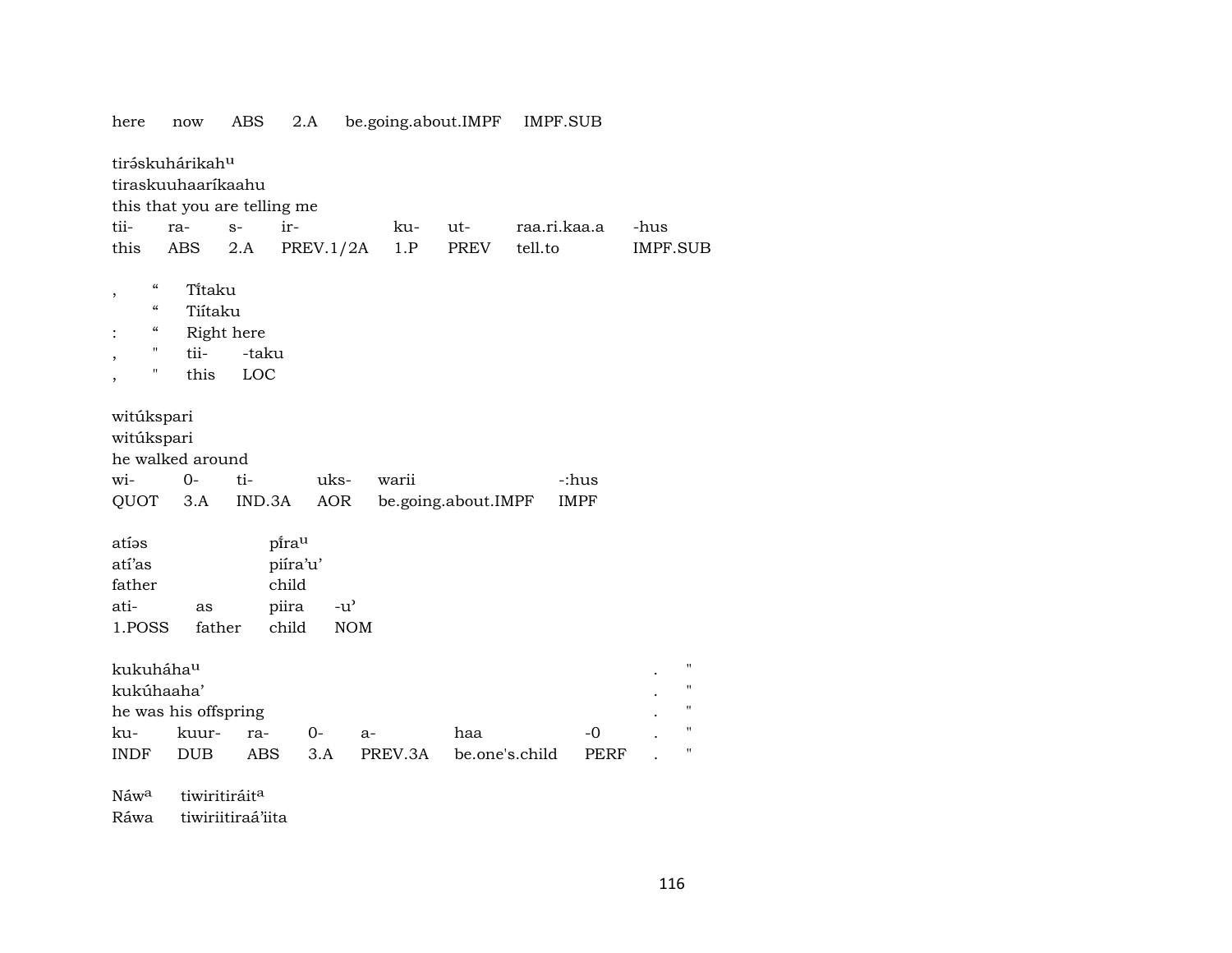| <b>Now</b>           |                                                | I now know it         |                     |          |      |                  |                     |      |             |
|----------------------|------------------------------------------------|-----------------------|---------------------|----------|------|------------------|---------------------|------|-------------|
| rawa                 | tii-                                           | wii-                  | rii-                | $t-$     | ir-  |                  | raa.iita            | $-0$ |             |
| now                  | this                                           | now                   | ASSR                | 1.A      |      | <b>PREV.1/2A</b> | know                | PERF |             |
|                      |                                                |                       |                     |          |      |                  |                     |      |             |
|                      | akiirikutuharáik <sup>u</sup>                  |                       |                     |          |      |                  |                     |      |             |
| aki                  |                                                | rikutuuhaará'ihku'    |                     |          |      |                  |                     |      |             |
| and here             |                                                | that is what he meant |                     |          |      |                  |                     |      |             |
| a-                   | ki                                             | riku-                 | ti-                 |          | $0-$ | ut-              | raa.ra'ihk          |      | -:hus       |
| and                  | there                                          | that.is               |                     | IND.3A   | 3.A  | <b>PREV</b>      | mean                |      | <b>IMPF</b> |
|                      |                                                |                       |                     |          |      |                  |                     |      |             |
|                      | pahkút <sup>u</sup>                            |                       | áhawak <sup>a</sup> |          |      |                  |                     |      | šáhiks,     |
|                      | Pakúhtu'                                       |                       |                     | ahawáku' |      |                  |                     |      | cáhiks      |
|                      | Long ago                                       |                       | he said             |          |      |                  |                     |      | a person    |
|                      | pakuht                                         | $-u^{\prime}$         | ar-                 | ra-      | 0-   | waka'u           | -0                  |      | icaahiks    |
|                      | be.old                                         | <b>NOM</b>            | EV                  | ABS      | 3.A  | say              | PERF                |      | person      |
|                      |                                                |                       |                     |          |      |                  |                     |      |             |
|                      | ahikuhárika <sup>a</sup>                       |                       |                     |          |      |                  |                     |      |             |
|                      | ahiikuuhaaríkaa'a                              |                       |                     |          |      |                  |                     |      |             |
|                      | when he told me                                |                       |                     |          |      |                  |                     |      |             |
| ar-                  | ri-                                            | $O -$                 | $a-$                |          | ku-  | ut-              | raa.ri.kaa.a        |      | $-0$        |
| EV.                  | CONT.3A                                        | 3.A                   |                     | PREV.3A  | 1.P  | <b>PREV</b>      | tell.to             |      | SUB.4       |
|                      |                                                |                       |                     |          |      |                  |                     |      |             |
| $\overline{ }$       | $\boldsymbol{\zeta}\boldsymbol{\zeta}$<br>Hiru | háwa                  |                     | tíwari   |      |                  |                     |      |             |
|                      | "<br>Hiru                                      | haáwa'                |                     | tíwari'  |      |                  |                     |      |             |
|                      | "<br>There                                     | also                  |                     | he walks |      |                  |                     |      |             |
| ,                    | Π<br>hiruu                                     | haawa                 |                     | ti-      | $0-$ | warii            |                     |      | -:hus       |
|                      | Π<br>there                                     | also                  |                     | IND.3A   |      | 3.A              | be.going.about.IMPF |      | IMPF        |
|                      |                                                |                       |                     |          |      |                  |                     |      |             |
| ti̇̃tak <sup>u</sup> |                                                | hirúhawitn            |                     |          |      |                  |                     |      |             |
| tiítaku              |                                                | hirú                  | haáwit              |          |      |                  |                     |      |             |
| here                 |                                                | there                 |                     | the east |      |                  |                     |      |             |
| tii-                 | -taku                                          | hiruu                 | haawit              |          |      |                  |                     |      |             |

this LOC there east .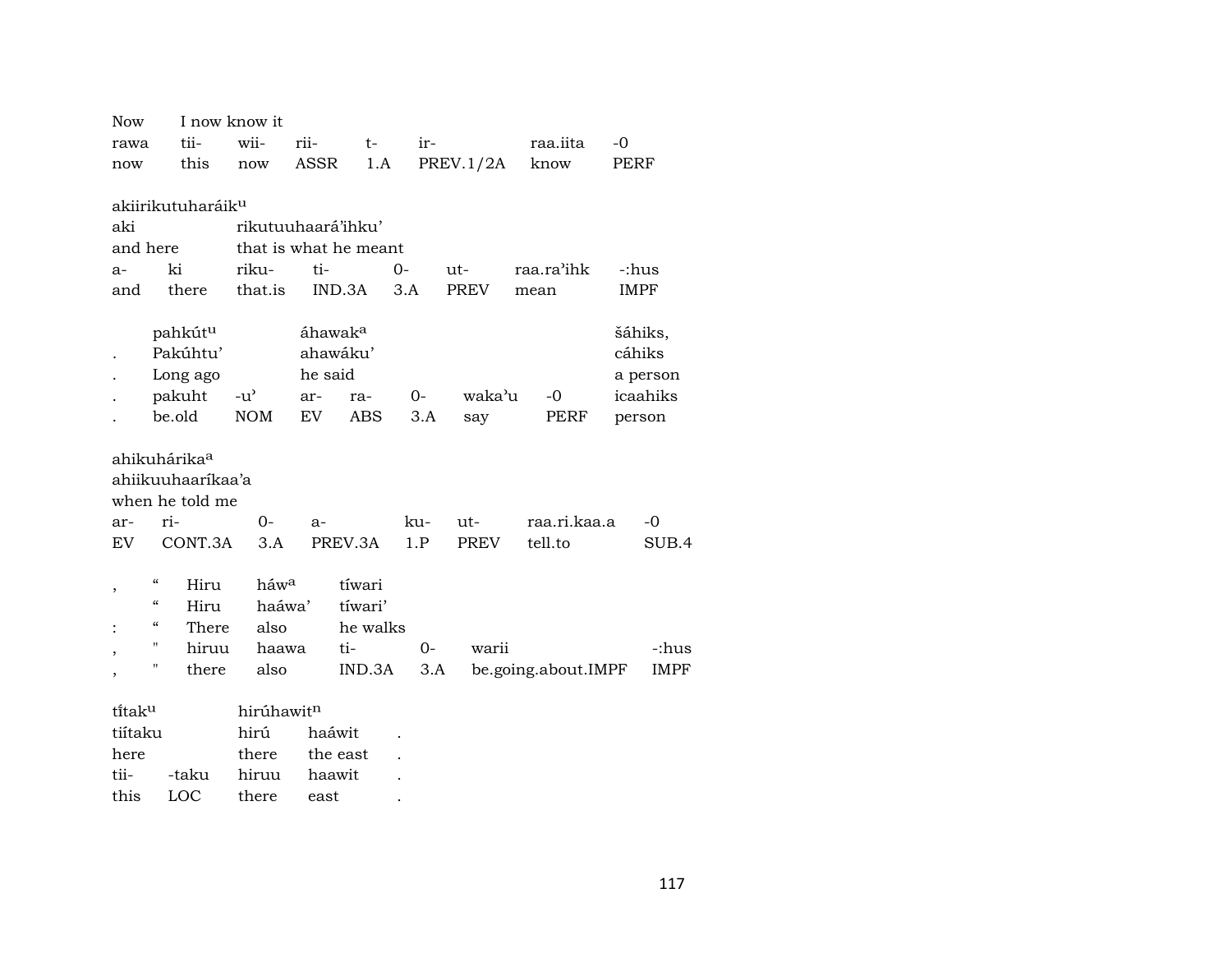| təsaruhíšisist <sup>a</sup>  |      |                                    |                  |      |          |             |    |              |            |               |  |
|------------------------------|------|------------------------------------|------------------|------|----------|-------------|----|--------------|------------|---------------|--|
| Tásaruuhiicísista            |      |                                    |                  |      |          |             |    |              |            |               |  |
|                              |      | You (pl) are going to learn of him |                  |      |          |             |    |              |            |               |  |
| ta-                          |      | $S-$                               | ar-              | ut-  | riicis   |             |    | -his         | -ta        |               |  |
| $IND.1/2A$ 2.A               |      |                                    | EV               | PREV |          | learn.about |    | <b>PERF</b>  | <b>INT</b> |               |  |
|                              |      |                                    |                  |      |          |             |    |              |            |               |  |
| háwárikutatutu               |      |                                    |                  |      |          |             |    |              |            | П             |  |
| Hawá                         |      | ríkutatuutu'                       |                  |      |          |             |    |              |            | "             |  |
| Also                         |      | I am like that one                 |                  |      |          |             |    |              |            | 11            |  |
| haawa                        |      | riku-                              | ta-              |      | t-       | ut-         | uu | -0           |            | П             |  |
| also                         |      | that.is                            | IND.1/2A         |      | 1.A      | PREV        | be |              | PERF       | 11            |  |
|                              |      |                                    |                  |      |          |             |    |              |            |               |  |
| Náw <sup>a</sup>             |      |                                    |                  |      |          |             |    |              |            |               |  |
| Ráwa                         |      |                                    |                  |      |          |             |    |              |            |               |  |
| <b>Now</b>                   |      |                                    |                  |      |          |             |    |              |            |               |  |
|                              |      |                                    |                  |      |          |             |    |              |            |               |  |
| rawa                         |      |                                    |                  |      |          |             |    |              |            |               |  |
| now                          |      |                                    |                  |      |          |             |    |              |            |               |  |
|                              |      |                                    |                  |      |          |             |    |              |            |               |  |
| itiwiritiráit <sup>a</sup>   |      |                                    |                  |      |          |             |    |              |            |               |  |
| i.                           |      | tiwiriitiraá'iita                  |                  |      |          |             |    |              |            |               |  |
| and                          |      | I do know this                     |                  |      |          |             |    |              |            |               |  |
| i                            | tii- | wii-                               | rii-             | t-   |          | ir-         |    | raa.iita     |            | -0            |  |
| and                          | this | now                                | ASSR             |      | 1.A      | PREV.1/2A   |    | know         |            | PERF          |  |
|                              |      |                                    |                  |      |          |             |    |              |            |               |  |
| irár <sup>i</sup>            |      |                                    |                  |      |          |             | ,  | Pahukátawa   |            | ,             |  |
| iraári'                      |      |                                    |                  |      |          |             |    | Paahukaátawa |            |               |  |
| brother                      |      |                                    |                  |      |          |             |    | Pahukatawa   |            |               |  |
| $i-$                         |      | -raar-                             |                  |      | -ri'     |             |    | Paahukaatawa |            |               |  |
| 3.POSS.A                     |      |                                    | same.sex.sibling |      |          | 3.POSS.B    |    | Pahukatawa   |            |               |  |
|                              |      |                                    |                  |      |          |             |    |              |            |               |  |
| nikuwitiníkašar <sup>u</sup> |      |                                    |                  |      |          |             |    |              |            |               |  |
| rikuwiti'                    |      |                                    |                  |      |          |             |    | ríkacaaru'   |            |               |  |
|                              |      |                                    |                  |      |          |             |    |              |            |               |  |
| that one is                  |      |                                    |                  |      |          |             |    | a ghost      |            |               |  |
| riku-                        |      | $W1 -$                             | ti-              | $0-$ | $\Omega$ | $-0$        |    | rikacaar     |            | $-u^{\prime}$ |  |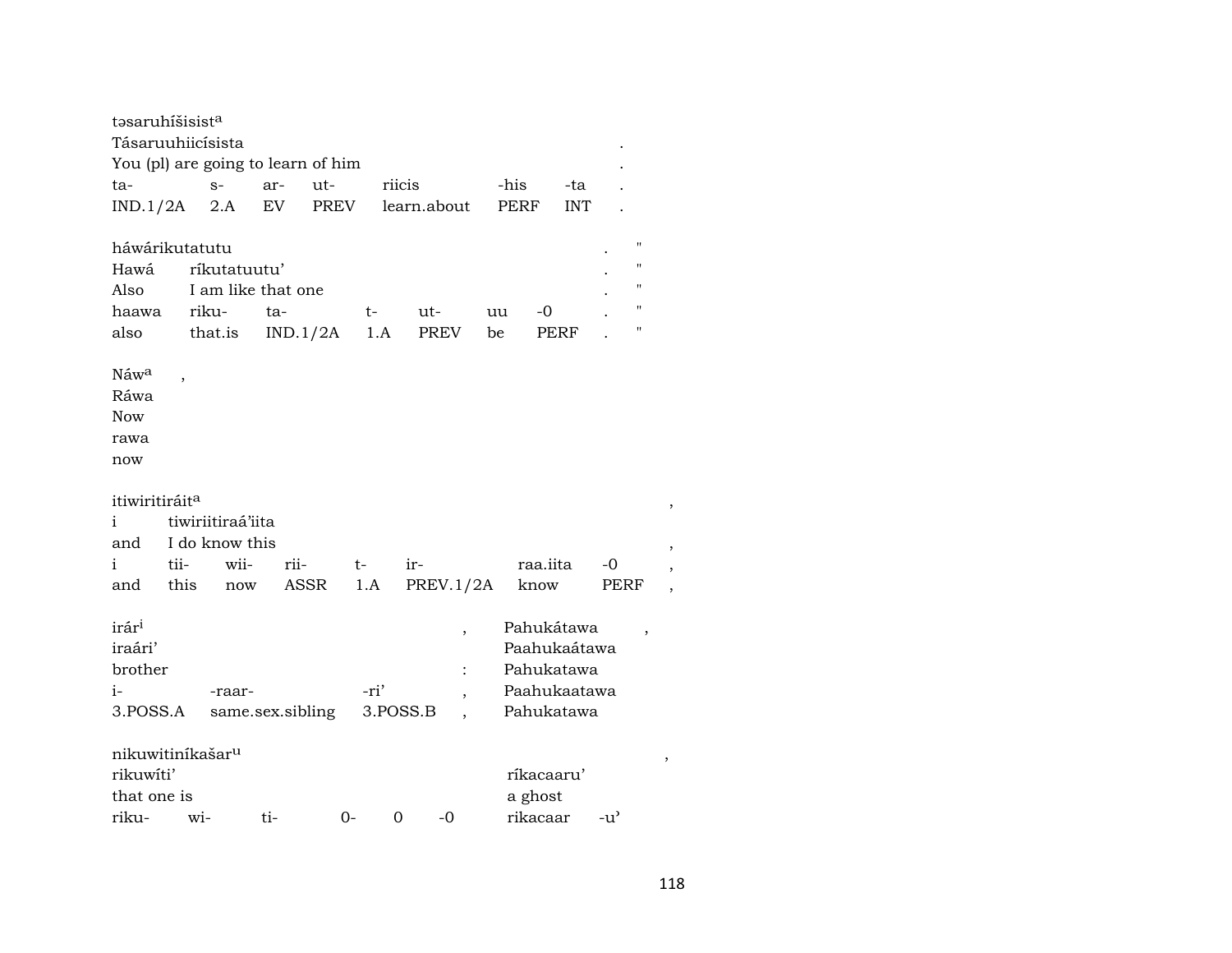| that.is                                                                   | QUOT                        | IND.3A                                | 3.A         | be                | PERF                 |                | ghost               | <b>NOM</b>                                                                                                                                         |
|---------------------------------------------------------------------------|-----------------------------|---------------------------------------|-------------|-------------------|----------------------|----------------|---------------------|----------------------------------------------------------------------------------------------------------------------------------------------------|
| tirahútawi<br>tirahútawi<br>this wind<br>tii-<br>ra-<br>this<br>ABS       | 0-<br>3.A                   | huta<br>be.windy                      |             | -wi<br>SUB.L      |                      |                |                     |                                                                                                                                                    |
| Nikuwitiwáku<br>Rikuwitiwáku'<br>That is what he said<br>riku-<br>that.is | wi-<br>QUOT                 | ti-<br>IND.3A                         | $O-$<br>3.A | say               | waka'u               | $-0$<br>PERF   | ,<br>$\overline{ }$ | $\boldsymbol{\zeta}\boldsymbol{\zeta}$<br>$\boldsymbol{\zeta}\boldsymbol{\zeta}$<br>$\boldsymbol{\zeta}\boldsymbol{\zeta}$<br>$\blacksquare$<br>11 |
| Tihấtatn<br>Tihaátat<br>I am this<br>tii-<br>haa-<br>this<br>here         | ta-                         | IND.1/2A                              | $t-$<br>1.A | $\mathbf 0$<br>be | $-0$<br>PERF         |                |                     |                                                                                                                                                    |
| Níkašarútatn<br>Ríkacaaru'<br>A ghost<br>rikacaar<br>ghost                | $-u^{\prime}$<br><b>NOM</b> | ruútat<br>there I am<br>ruu-<br>there | ta-         | IND.1/2A          | $t-$<br>1.A          | $\Omega$<br>be | $-0$<br>PERF        | ,                                                                                                                                                  |
| níkašarútat <sup>n</sup><br>Ríkacaaru'<br>A ghost<br>rikacaar<br>ghost    | $-u^{\flat}$<br><b>NOM</b>  | tat<br>I am<br>ta-<br>IND.1/2A        |             | $t-$<br>1.A       | $\overline{0}$<br>be | $-0$<br>PERF   | ,                   |                                                                                                                                                    |

hítiharit $<sup>n</sup>$ ,</sup>

Hi tíhaarit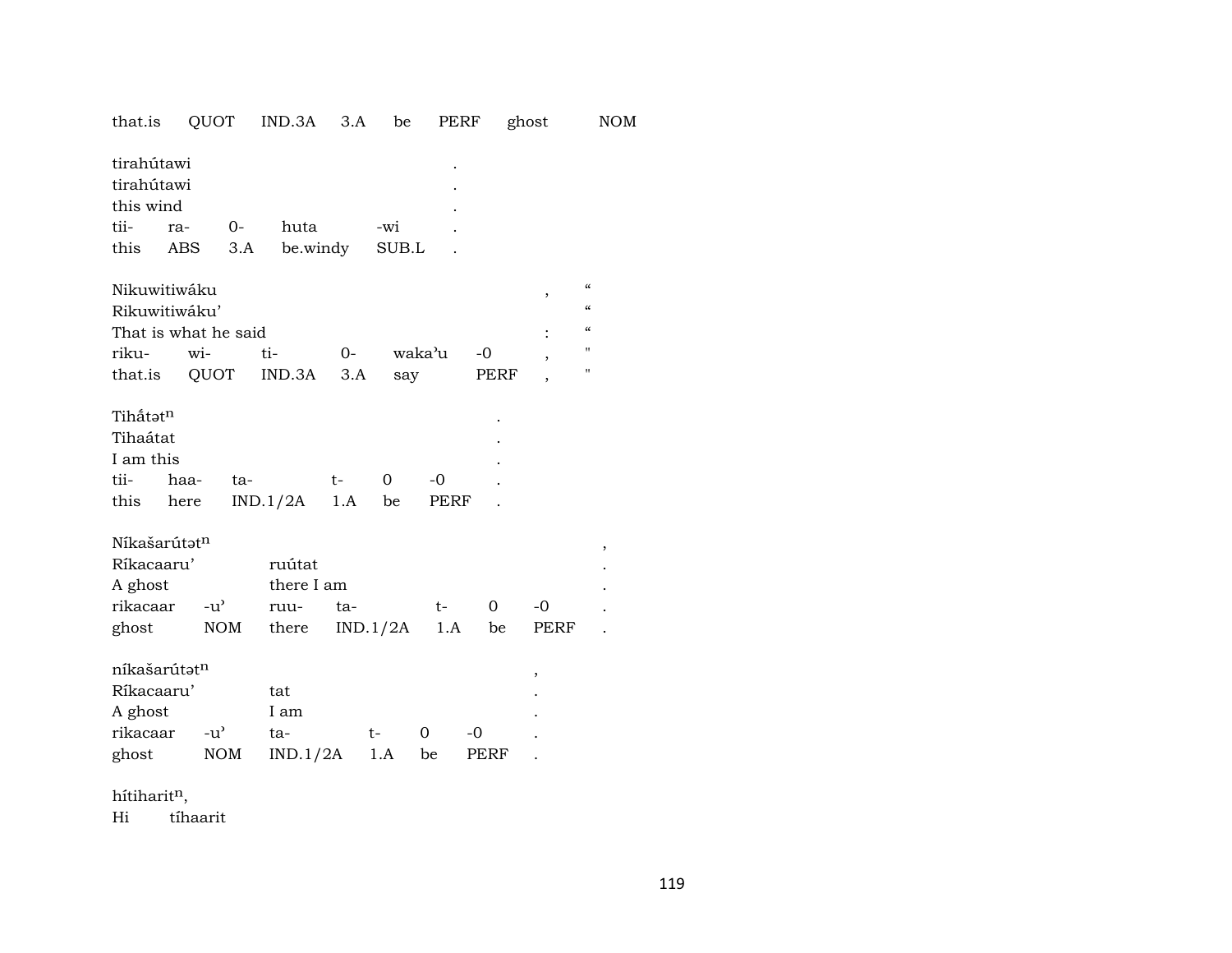| And                                                               | I am this         |             |                                                     |              |                                   |                              |             |                 |      |       |
|-------------------------------------------------------------------|-------------------|-------------|-----------------------------------------------------|--------------|-----------------------------------|------------------------------|-------------|-----------------|------|-------|
| hi                                                                | tii-              | haa-        | rii-                                                | $t-$         | 0                                 | $-0$                         |             |                 |      |       |
| and                                                               | this              | here        | <b>ASSR</b>                                         | 1.A          | be                                | PERF                         |             |                 |      |       |
| nahurarikiriwitari,<br>rahuraarikiriwitaari                       |                   |             | the changing of the land (ie seasons)               |              |                                   |                              |             |                 |      |       |
| ra-                                                               | $0-$              | huraar-     |                                                     | ikiriwit     | -aar                              | $-i$                         |             |                 |      |       |
| ABS                                                               | 3.A               | land        |                                                     | be.different | <b>INCH</b>                       | <b>IMPF.SUB</b>              |             |                 |      |       |
| wirahuratawastakárari<br>wirahuraatawastaakaarári<br>wii-<br>when | ra-<br><b>ABS</b> | $0-$<br>3.A | when the snow turns grayish white<br>huraa-<br>snow |              | tawas.taakaar<br>be.grayish.white | -aar<br><b>INCH</b>          | $-i$        | <b>IMPF.SUB</b> |      |       |
| nakutikirawahákusa<br>raakuutikiraawaahákusa                      |                   |             | when it comes whirling around                       |              |                                   |                              |             |                 |      |       |
| ra-                                                               | $0-$              | a-          |                                                     | ku-          | ut-                               | ikiraa.hak                   | -waa        | -hus            | a    | $-0$  |
| INF.A                                                             | 3.A               |             | PREV.3A                                             | INF.B        | <b>PREV</b>                       | turn                         | <b>DIST</b> | <b>IMPF.SUB</b> | come | SUB.4 |
| tirahútaw <sup>i</sup><br>tirahútawi<br>this wind<br>tii-<br>this | ra-<br>ABS        | $0-$<br>3.A | huta<br>be.windy                                    |              | -wi<br>SUB.L                      | $\pmb{\mathsf{H}}$<br>п<br>п |             |                 |      |       |
| Nikúwit <sup>i</sup><br>Rikúwiti'<br>That is what he is           |                   |             |                                                     |              |                                   |                              |             |                 |      |       |
| riku-                                                             | wi-               |             | ti-                                                 | $O -$        | $-0$                              |                              |             |                 |      |       |
| the.one                                                           |                   | QUOT        | IND.3A                                              | 3.A          | <b>PERF</b>                       |                              |             |                 |      |       |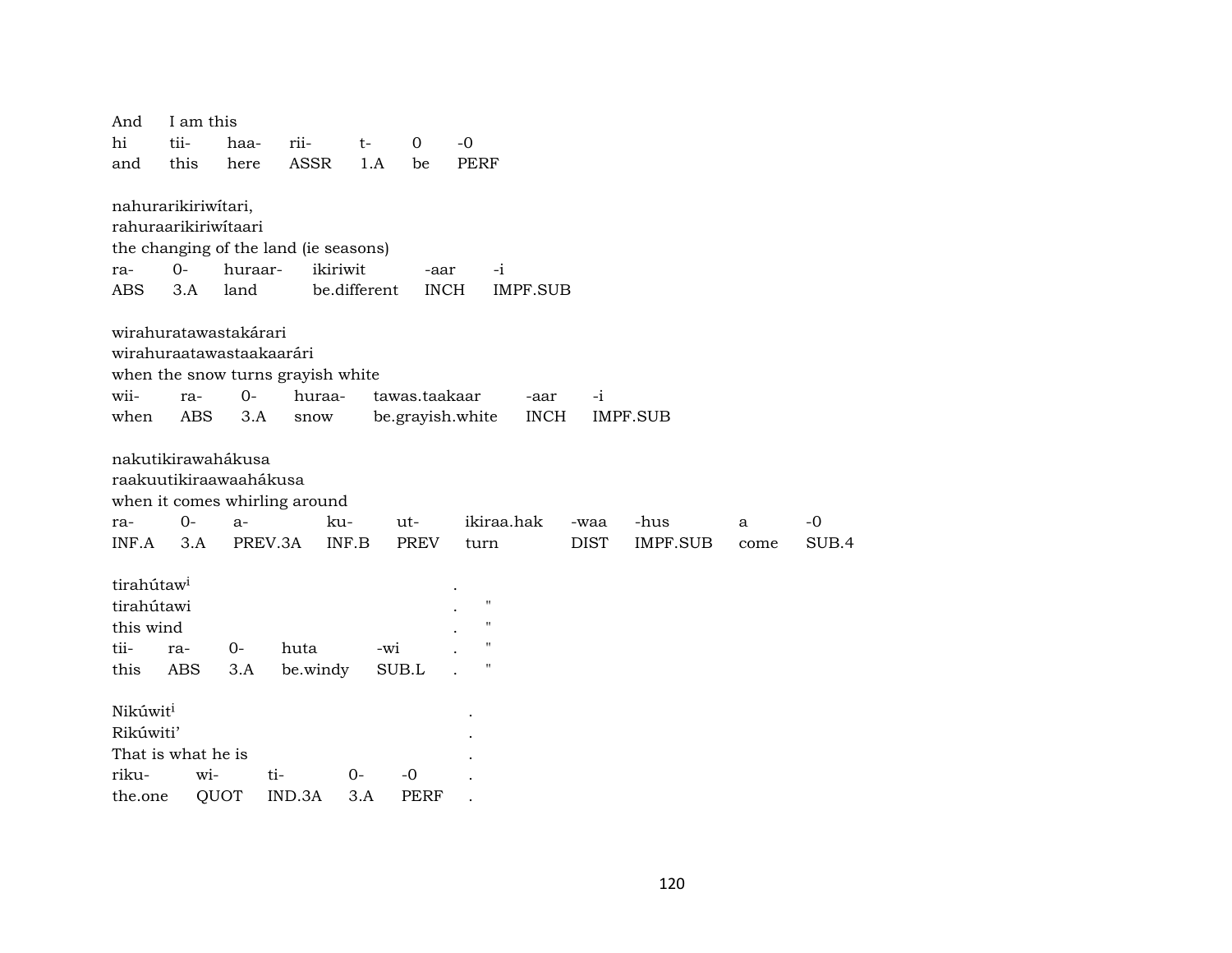| Náw <sup>a</sup><br>Ráwa                                   | $\cdot$                                          | irár <sup>1</sup><br>iraári'                                                            |                                   |                            |      |                                               | $\,$                     |             |    |      |   |      |
|------------------------------------------------------------|--------------------------------------------------|-----------------------------------------------------------------------------------------|-----------------------------------|----------------------------|------|-----------------------------------------------|--------------------------|-------------|----|------|---|------|
| <b>Now</b>                                                 |                                                  | brother                                                                                 |                                   |                            |      |                                               | ,                        |             |    |      |   |      |
| rawa                                                       |                                                  | $i-$                                                                                    | -raar-                            |                            |      | -ri'                                          | $\,$                     |             |    |      |   |      |
| now                                                        |                                                  | 3.POSS.A                                                                                |                                   | same.sex.sibling           |      | 3.POSS.B                                      | $\overline{\phantom{a}}$ |             |    |      |   |      |
| tiratúraiwat <sup>i</sup><br>tiratúraa'iiwaati<br>tii-     | ra-                                              | this I am telling about<br>$t-$                                                         | uur-                              | raa.iiwaat                 | $-i$ |                                               |                          |             |    |      |   |      |
| this                                                       | <b>ABS</b>                                       | 1.A                                                                                     | <b>PREV</b>                       | tell.a.story               |      | SUB.2                                         |                          |             |    |      |   |      |
| kariríhi<br>kariiríhi'<br>it was not<br>karii-<br>EMPH.NEG |                                                  | ri-<br>CONT.3A                                                                          | $O -$<br>3.A                      | ihii<br>be.in.a.place/time |      | $-0$                                          | PERF                     |             |    |      |   |      |
| títir <sup>i</sup>                                         |                                                  |                                                                                         |                                   |                            |      |                                               |                          |             |    |      |   |      |
| tiítiiri                                                   |                                                  |                                                                                         |                                   |                            |      |                                               |                          |             |    |      |   |      |
| today                                                      |                                                  |                                                                                         |                                   |                            |      |                                               |                          |             |    |      |   |      |
| tii-                                                       | tiiri                                            |                                                                                         |                                   |                            |      |                                               |                          |             |    |      |   |      |
| here                                                       | now                                              |                                                                                         |                                   |                            |      |                                               |                          |             |    |      |   |      |
| Hiru<br>Then<br>hiruu                                      | irii-                                            | hiruiriwikuhakahikawatn<br>iriwikuuhakaahikawut<br>however many died of old age<br>wii- | kuur-                             | ra-                        | $0-$ | kaahik                                        | ka.wa.ut                 | $-0$        |    |      |   |      |
| then                                                       | what                                             | now                                                                                     | <b>DUB</b>                        | <b>ABS</b>                 | 3.A  | aged                                          | die.DIST                 | <b>PERF</b> |    |      |   |      |
| hi<br>and<br>hi                                            | $\ddot{\phantom{0}}$<br>$\overline{\phantom{a}}$ | hikišiwitikuhiraitusúhus <sup>a</sup><br>kici<br>but<br>witi-<br>kici                   | witikuhiiraa'iitusúhusa'<br>kuur- | ra-                        | $0-$ | they passed the story on to one another<br>a- | ir-                      | raa.iit.us- | uh | -hus | a | $-0$ |
|                                                            |                                                  |                                                                                         |                                   |                            |      |                                               |                          |             |    |      |   |      |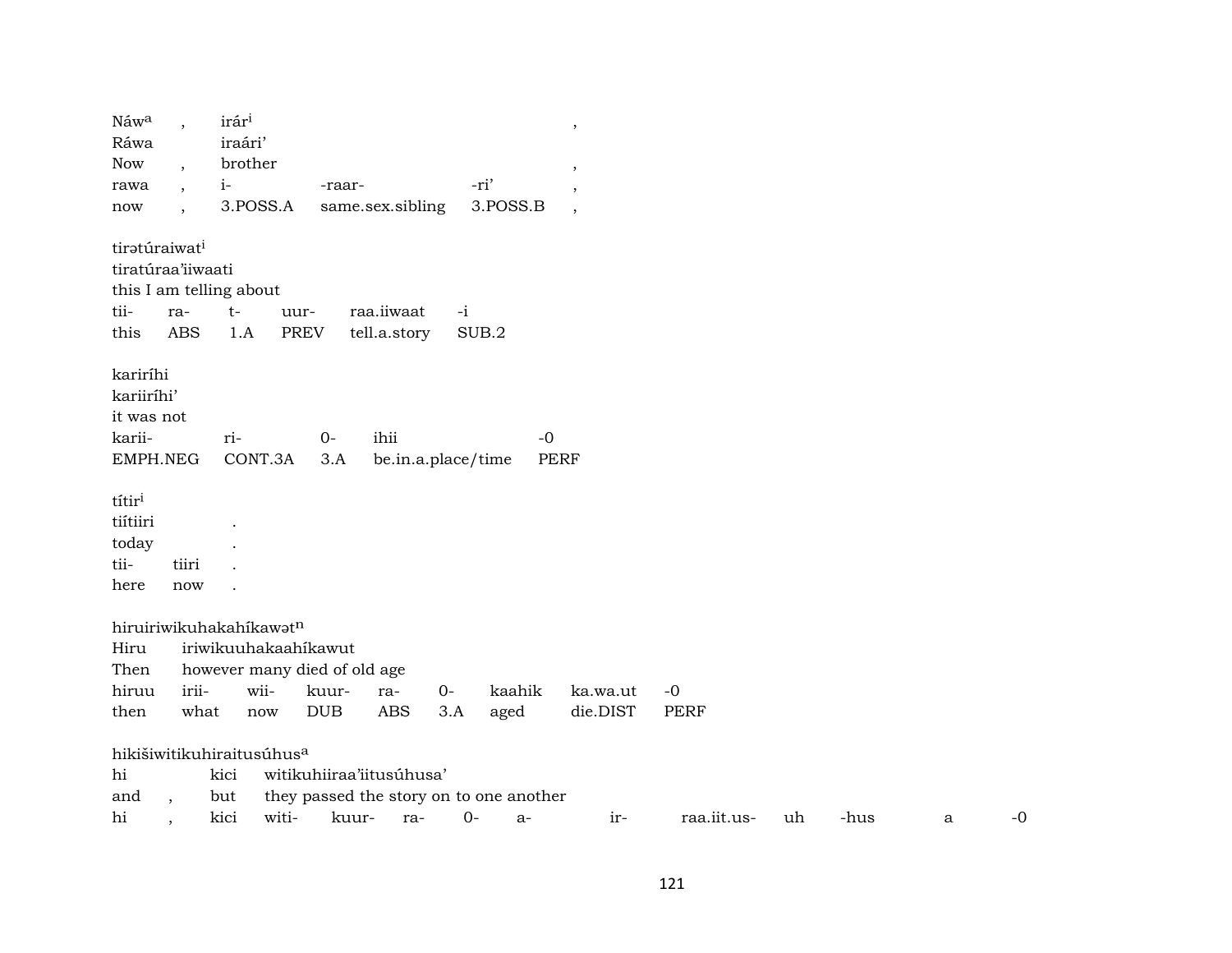| and       | $\cdot$                                                    | but                     | <b>REFL</b>               | <b>DUB</b>        | <b>ABS</b>            | 3.A           | PREV.3A                                       | PL.3A | story        | give            | <b>IMPF.SUB</b> | come | PERF |
|-----------|------------------------------------------------------------|-------------------------|---------------------------|-------------------|-----------------------|---------------|-----------------------------------------------|-------|--------------|-----------------|-----------------|------|------|
| $\cdot$   | nahákuki<br>rahaákuki<br>our (people)<br>ra-<br><b>ABS</b> | $t-$<br>1.A             | rak-<br>$1/2$ .PL         | $\mathbf 0$<br>be | -ka.uk<br><b>DIST</b> | $-i$<br>SUB.2 |                                               |       |              |                 |                 |      |      |
|           | nikuwituhíwiš,<br>Rikuwituuhíwic                           |                         |                           |                   |                       |               |                                               |       |              |                 |                 |      |      |
|           |                                                            | That one appeared       |                           |                   |                       |               |                                               |       |              |                 |                 |      |      |
| riku-     | wi-                                                        |                         | ti-                       | $O -$             | uur-                  | hiwihc        | $-0$                                          |       |              |                 |                 |      |      |
| that.is   |                                                            | QUOT                    | IND.3A                    | 3.A               | <b>PREV</b>           | appear        | <b>PERF</b>                                   |       |              |                 |                 |      |      |
|           |                                                            | kišinaritrakukuhárikahu |                           |                   |                       |               |                                               |       |              |                 |                 |      |      |
| kici      | raárit                                                     |                         | rakukuuhaarikaahu         |                   |                       |               |                                               |       |              |                 |                 |      |      |
| but       | really                                                     |                         | when he was telling me    |                   |                       |               |                                               |       |              |                 |                 |      |      |
| kici      | raarit                                                     | ra-                     | $O-$                      | $a-$              |                       | ku-           | ku-                                           | ut-   | raa.ri.kaa.a | -hus            |                 |      |      |
| but       | really                                                     |                         | INF.A<br>3.A              |                   | PREV.3A               | 1.P           | $\ensuremath{\mathsf{INF}}\xspace.\mathsf{B}$ | PREV  | tell.to      | <b>IMPF.SUB</b> |                 |      |      |
|           |                                                            |                         |                           |                   |                       |               |                                               |       |              |                 |                 |      |      |
|           | arakukurúha                                                |                         |                           |                   |                       |               |                                               |       |              |                 |                 |      |      |
| a         |                                                            | rakukúruuha             |                           |                   |                       |               |                                               |       |              |                 |                 |      |      |
| and       |                                                            |                         | to give me the way        |                   |                       |               |                                               |       |              |                 |                 |      |      |
| a         | ra-                                                        | $0-$                    | ku-                       | ku-               | raa-                  | uh            | -a                                            |       |              |                 |                 |      |      |
| and       | INF.A                                                      | 3.A                     | 1.P                       | INF.B             | way                   | give          | SUB.1                                         |       |              |                 |                 |      |      |
|           | nákuwaruksti <sup>u</sup>                                  |                         |                           |                   |                       |               |                                               |       |              |                 |                 |      |      |
|           | rakuwaárukstii'u                                           |                         |                           |                   |                       |               |                                               |       |              |                 |                 |      |      |
|           | to be powerful                                             |                         |                           |                   |                       |               |                                               |       |              |                 |                 |      |      |
| ra-       | $0-$                                                       | ku-                     |                           | waarukstii        | $-u$                  |               |                                               |       |              |                 |                 |      |      |
| INF.A     | 3.A                                                        |                         | $\textsf{INF}.\textsf{B}$ | be.holy           | SUB.D                 |               |                                               |       |              |                 |                 |      |      |
|           |                                                            |                         |                           |                   |                       |               |                                               |       |              |                 |                 |      |      |
|           |                                                            | Nikutirátiahinatuha     |                           |                   |                       |               |                                               |       |              |                 |                 |      |      |
| Rikutíra' |                                                            |                         |                           |                   |                       |               | ti'ahiraaruha                                 |       |              |                 |                 |      |      |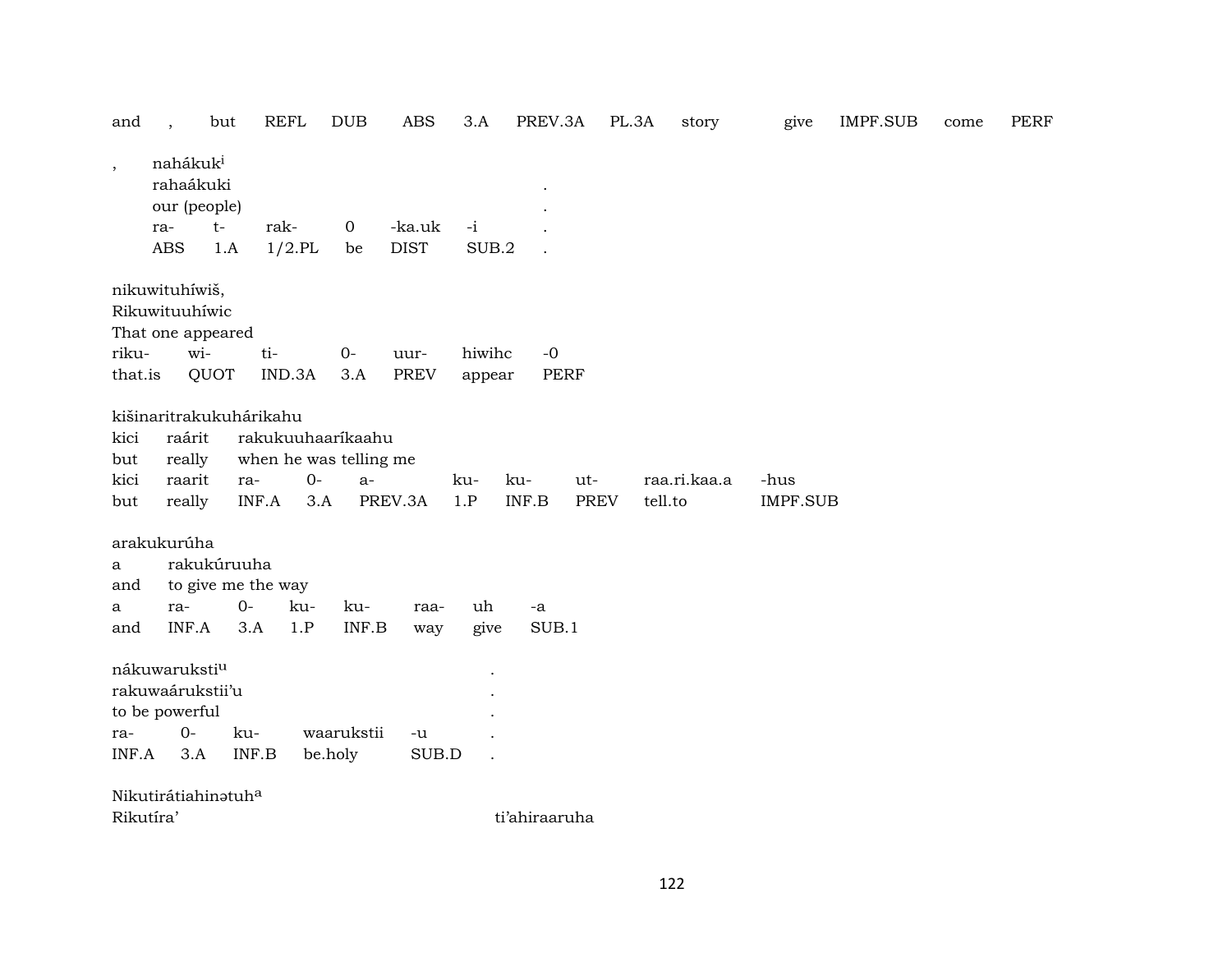|                                                                      | That was the way                                                                 |                    |                       |                                          |              |             | this way that he gave him     |      |            |            |      |               |
|----------------------------------------------------------------------|----------------------------------------------------------------------------------|--------------------|-----------------------|------------------------------------------|--------------|-------------|-------------------------------|------|------------|------------|------|---------------|
| riku-                                                                | ti-                                                                              | $O-$               | $\mathbf 0$<br>raa-   | $-0$                                     | tii-         | ar-         | ra-                           | $0-$ | ir-        | raar-      | uh   | $\textrm{-a}$ |
| that.is                                                              | IND.3A                                                                           | 3.A                | way                   | PERF<br>be                               | this         | EV          | $\mathbf A\mathbf B\mathbf S$ | 3.A  | <b>OBV</b> | 3PL.INAN.P | give | SUB.1         |
| nakuwáruksti <sup>u</sup><br>to be powerful<br>ra-<br>INF.A          | rakuwaárukstii'u<br>$0-$<br>ku-<br>$\ensuremath{\mathsf{INF}.\mathsf{B}}$<br>3.A |                    | waarukstii<br>be.holy | $-u$<br>SUB.D                            |              |             |                               |      |            |            |      |               |
|                                                                      | Tirəturukstaíwãt <sup>i</sup>                                                    |                    |                       |                                          |              |             |                               |      |            |            |      |               |
|                                                                      | Tiratuurukstaa'iiwaati                                                           |                    |                       |                                          |              |             |                               |      |            |            |      |               |
|                                                                      | This that I have told you                                                        |                    |                       |                                          |              |             |                               |      |            |            |      |               |
| tii-                                                                 | $t-$<br>ra-                                                                      | $a-$               | uur-                  | uks-                                     | raa.iiwaat   | $-i$        |                               |      |            |            |      |               |
| this                                                                 | ABS<br>1.A                                                                       | 2.P                | <b>PREV</b>           | AOR                                      | tell.a.story |             | SUB.2                         |      |            |            |      |               |
| tirúkšakat <sup>a</sup><br>tírukcaakata<br>yesterday<br>tii-<br>this | $0-$<br>ra-<br><b>ABS</b><br>3.A                                                 | uks-<br><b>AOR</b> | saak-<br>day          | at<br>go                                 | -a<br>SUB.1  | $\,$        |                               |      |            |            |      |               |
| rəspak <sup>a</sup>                                                  |                                                                                  |                    |                       |                                          |              |             |                               |      |            |            |      |               |
| raspaáka                                                             |                                                                                  |                    |                       | $\boldsymbol{\mathcal{C}}$               |              |             |                               |      |            |            |      |               |
| what you said                                                        |                                                                                  |                    |                       | $\mathcal{C}\mathcal{C}$<br>$\cdot$      |              |             |                               |      |            |            |      |               |
| ra-                                                                  | waak<br>$S-$                                                                     |                    | $-a$                  | $\pmb{\mathsf{H}}$<br>$\pmb{\mathsf{H}}$ |              |             |                               |      |            |            |      |               |
| <b>ABS</b>                                                           | 2.A<br>say.SUB                                                                   |                    | SUB.1                 |                                          |              |             |                               |      |            |            |      |               |
| kiisuraíwatn                                                         |                                                                                  |                    |                       |                                          |              |             |                               |      |            |            |      |               |
| Ki'isuraa'iiwat                                                      |                                                                                  |                    |                       |                                          |              |             | $\mathbf{H}$                  |      |            |            |      |               |
| Tell it                                                              |                                                                                  |                    |                       |                                          |              |             | $\mathbf{H}$                  |      |            |            |      |               |
| kii-                                                                 | $i-$                                                                             | $S-$               | uur-                  |                                          | raa.iiwaat   | $-0$        | $\pmb{\mathsf{H}}$            |      |            |            |      |               |
| <b>HORT</b>                                                          | CONT.1/2A                                                                        | 2.A                | PREV                  |                                          | tell.a.story | <b>PERF</b> | $\pmb{\mathsf{H}}$            |      |            |            |      |               |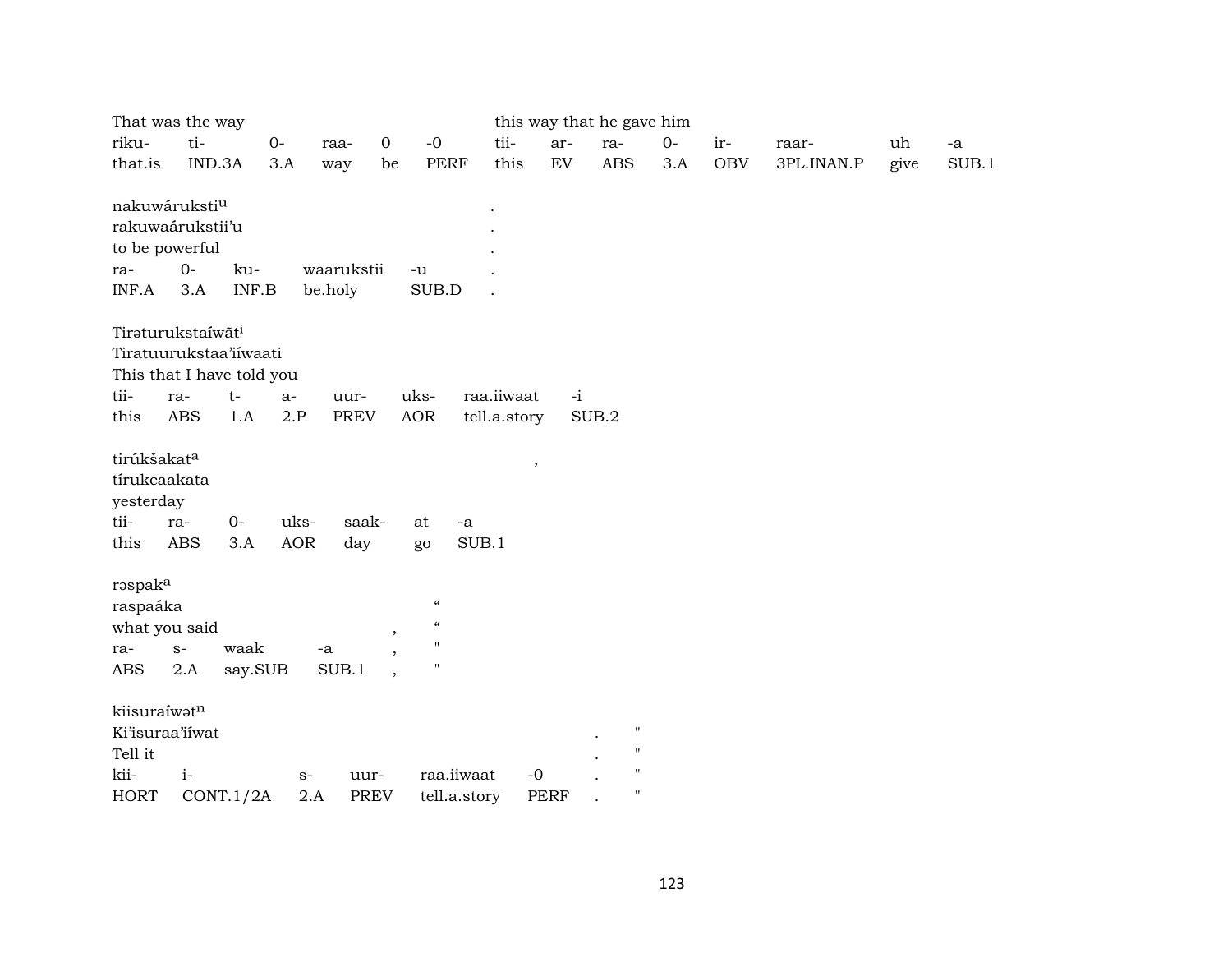| a<br>A<br>And    | šáhiks<br>cáhiks<br>a person |                                            |         |                  |       |      |      |          |                          |      |     |  |
|------------------|------------------------------|--------------------------------------------|---------|------------------|-------|------|------|----------|--------------------------|------|-----|--|
| a                | icaahiks                     |                                            |         |                  |       |      |      |          |                          |      |     |  |
| and              | person                       |                                            |         |                  |       |      |      |          |                          |      |     |  |
|                  |                              |                                            |         |                  |       |      |      |          |                          |      |     |  |
| atihwáha         |                              |                                            |         |                  |       |      |      |          |                          |      |     |  |
| atihwáhaa'       |                              |                                            |         |                  |       |      |      |          |                          |      |     |  |
|                  |                              | he would raise him up                      |         |                  |       |      |      |          |                          |      |     |  |
| a                | ti-                          | $O -$                                      | $a-$    |                  | $ir-$ |      | ar-  | waha.a   | $-0$                     |      |     |  |
| and              | IND.3A                       | 3.A                                        |         | PREV.3A          |       | OBV  | EV   | lift.up  |                          | PERF |     |  |
|                  |                              |                                            |         |                  |       |      |      |          |                          |      |     |  |
|                  | akihirikuáhu                 |                                            |         |                  |       |      |      |          |                          |      |     |  |
| aki              |                              | hi                                         |         | riku'ahú'        |       |      |      |          |                          |      |     |  |
| and here         |                              | and                                        |         | that was the one |       |      |      |          |                          |      |     |  |
| $a-$             | ki                           | hi                                         | riku-   |                  | ar-   | ra-  | 0-   | uu       | -0                       |      |     |  |
| and              | there                        | and                                        | that.is |                  | EV    | ABS. | 3.A  | be       |                          | PERF |     |  |
|                  |                              |                                            |         |                  |       |      |      |          |                          |      |     |  |
| Pahukátawa       |                              |                                            |         |                  |       |      |      |          |                          |      |     |  |
|                  | Paahukaátawa                 |                                            |         |                  |       |      |      |          |                          |      |     |  |
| Pahukatawa       |                              |                                            |         |                  |       |      |      |          |                          |      |     |  |
|                  | Paahukaatawa                 |                                            |         |                  |       |      |      |          |                          |      |     |  |
|                  | Pahukatawa                   |                                            |         |                  |       |      |      |          |                          |      |     |  |
|                  |                              |                                            |         |                  |       |      |      |          |                          |      |     |  |
| Náw <sup>a</sup> |                              | irár <sup>i</sup>                          |         |                  |       |      |      |          |                          |      |     |  |
| Ráwa             |                              | iraári'                                    |         |                  |       |      |      |          | $^\mathrm{^\mathrm{o}}$  |      |     |  |
| <b>Now</b>       |                              | brother                                    |         |                  |       |      |      |          |                          |      |     |  |
| rawa             | $\ddot{\phantom{0}}$         | $i-$                                       |         | -raar-           |       |      | -ri' |          | $^\mathrm{,}$            |      |     |  |
| now              |                              | 3.POSS.A                                   |         | same.sex.sibling |       |      |      | 3.POSS.B | $\overline{\phantom{a}}$ |      |     |  |
|                  |                              |                                            |         |                  |       |      |      |          |                          |      |     |  |
|                  |                              | tihawiraturiwatistaritn                    |         |                  |       |      |      |          |                          |      |     |  |
|                  |                              | tihaawiratuuriiwaatistarit                 |         |                  |       |      |      |          |                          |      |     |  |
|                  |                              | this that I am now going to tell you about |         |                  |       |      |      |          |                          |      |     |  |
| tii-             | haa-                         | wii-                                       | ra-     | t-               |       | a-   | uur- | iiwaat   |                          | -his | -ta |  |
|                  |                              |                                            |         |                  |       |      |      |          |                          |      |     |  |

-rit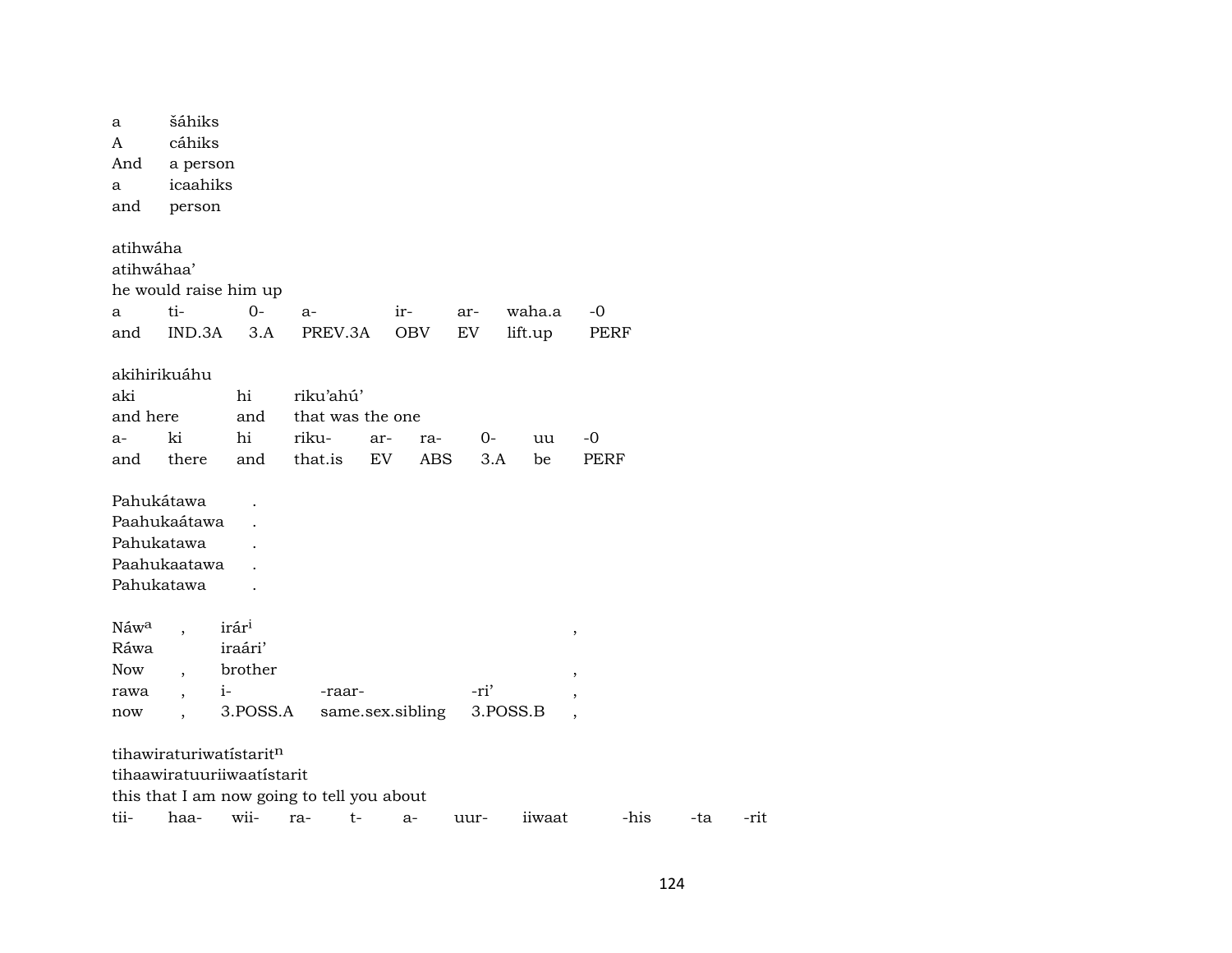| this                                                                | here<br>now                              | ABS                | 1.A                            | 2.P                                                                              | PREV                    |                                                                        | tell.about                                               | PERF        | <b>INT</b> |
|---------------------------------------------------------------------|------------------------------------------|--------------------|--------------------------------|----------------------------------------------------------------------------------|-------------------------|------------------------------------------------------------------------|----------------------------------------------------------|-------------|------------|
| nikuwitúta<br>rikuwituúta<br>he did that                            |                                          |                    |                                |                                                                                  |                         |                                                                        | $\ddot{\cdot}$                                           |             |            |
| riku-                                                               | wi-                                      | ti-                | $0-$                           | $ut-$                                                                            | aar                     | $-0$                                                                   |                                                          |             |            |
| that.is                                                             | QUOT                                     | IND.3A             | 3.A                            | PREV                                                                             | do                      | <b>PERF</b>                                                            | $\overline{\phantom{a}}$                                 |             |            |
|                                                                     |                                          |                    |                                |                                                                                  |                         |                                                                        |                                                          |             |            |
| siahiwáhaa<br>si'ahihwáhaa'a                                        | when they lifted him up                  |                    |                                |                                                                                  |                         |                                                                        |                                                          |             |            |
| si-<br>ar-                                                          | ra-                                      | $O -$              | $a-$                           | ir-                                                                              |                         | waha.a                                                                 | $-0$                                                     |             |            |
| EV<br>DU                                                            | <b>ABS</b>                               | 3.A                | PREV.3A                        | PL.3A                                                                            |                         | lift.up                                                                | SUB.4                                                    |             |            |
| tíihi<br>tí'it<br>it was they<br>ti-<br>IND.3A                      | $0 -$<br>$\mathbf 0$<br>3.A<br>be        | -ik<br><b>DIST</b> | $-0$<br>PERF                   | $\overline{\phantom{a}}$<br>$\overline{\phantom{a}}$<br>$\overline{\phantom{a}}$ | ihi<br>uh<br>ihii<br>uh | $\overline{\phantom{a}}$<br>$\overline{ }$<br>$\overline{\phantom{a}}$ | níkušk <sup>i</sup><br>ríkucki<br>birds<br>rikuc<br>bird | -kis<br>DIM |            |
| nahurarahkitu<br>all the animals<br>rahuraar-<br>animal             | rahuraaraahkituu'u'<br>raar-<br>$\rm PL$ | kituu<br>all       | $-u^{\prime}$<br><b>NOM</b>    |                                                                                  |                         |                                                                        |                                                          |             |            |
| níkut <sup>i</sup><br>Ríkuti'<br>He was the one<br>riku-<br>that.is | ti-<br>IND.3A                            | $0-$<br>3.A        | 0<br>$-0$<br>be<br><b>PERF</b> |                                                                                  |                         |                                                                        |                                                          |             |            |
| siahiwáhaa<br>si'ahihwáhaa'a                                        |                                          |                    |                                |                                                                                  |                         |                                                                        |                                                          |             |            |

**INT.SUB**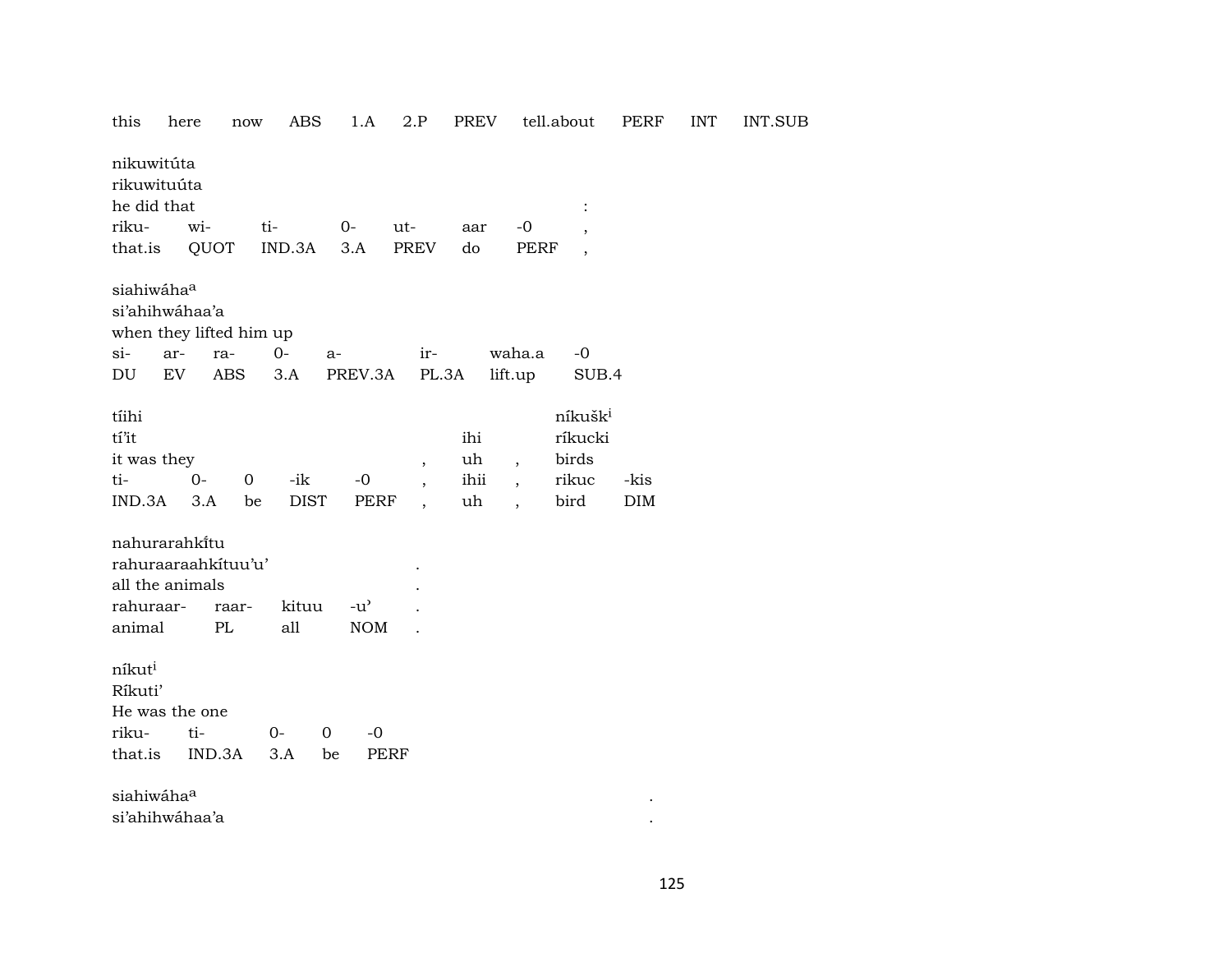|                  |                          | the one whom they lifted up     |               |                                            |         |              |                                        |       |            |
|------------------|--------------------------|---------------------------------|---------------|--------------------------------------------|---------|--------------|----------------------------------------|-------|------------|
| $\sin$           | ar-                      | ra-                             | $0-$          | $a-$                                       | $ir-$   | waha.a       | $-0$                                   |       |            |
| DU               | EV                       | ABS                             | 3.A           | PREV.3A                                    | PL.3A   | lift.up      | SUB.4                                  |       |            |
|                  |                          |                                 |               |                                            |         |              |                                        |       |            |
|                  | Akikutíwišk <sup>a</sup> |                                 |               |                                            |         |              |                                        |       |            |
| Aki              |                          |                                 | kutíwicka'    |                                            |         |              |                                        |       |            |
| And here         |                          |                                 | He desired it |                                            |         |              |                                        |       |            |
| $a-$             | ki                       | ku-                             | ti-           | $O-$                                       | wicka   | -0           |                                        |       |            |
| and              | there                    | <b>INDF</b>                     |               | IND.3A<br>3.A                              | want    | PERF         |                                        |       |            |
|                  |                          |                                 |               |                                            |         |              |                                        |       |            |
| tiráwa           |                          |                                 |               |                                            |         |              |                                        |       |            |
| Tiráwaahat       |                          |                                 |               |                                            |         |              | $\boldsymbol{\zeta}\boldsymbol{\zeta}$ |       |            |
|                  | the Heavens              |                                 |               |                                            |         |              | $\boldsymbol{\zeta}\boldsymbol{\zeta}$ |       |            |
| tii-             | ra-                      | $0-$                            | waa-          | ahak                                       |         | $-0$         | н                                      |       |            |
| this             | ABS                      | 3.A                             | <b>DIST</b>   | extend.in.a.line                           |         | SUB.4        | Ħ                                      |       |            |
|                  |                          |                                 |               |                                            |         |              |                                        |       |            |
|                  |                          | təsiruharikáwahust <sup>a</sup> |               |                                            |         |              |                                        |       |            |
|                  |                          | Tasiruuhaarikaáwaahusta         |               |                                            |         |              |                                        |       |            |
|                  |                          |                                 |               | You are going to be telling different ones |         |              |                                        |       |            |
| ta-              |                          | $S-$                            | ir-           | $ut-$                                      |         | raa.ri.kaa.a | -wa                                    | -:hus | -ta        |
|                  | IND.1/2A                 | 2.A                             |               | PREV<br>PREV.1/2A                          | tell.to |              | DIST                                   | IMPF  | <b>INT</b> |
|                  |                          |                                 |               |                                            |         |              |                                        |       |            |
|                  |                          |                                 |               |                                            |         |              |                                        |       |            |
|                  |                          |                                 |               |                                            |         |              |                                        |       |            |
|                  |                          |                                 |               |                                            |         |              |                                        |       |            |
|                  |                          |                                 |               |                                            |         |              |                                        |       |            |
|                  |                          |                                 |               |                                            |         |              |                                        |       |            |
|                  |                          |                                 |               |                                            |         |              |                                        |       |            |
| Náw <sup>a</sup> |                          | irár <sup>i</sup>               |               |                                            |         |              | ,                                      |       |            |
| Ráwa             |                          | iraári'                         |               |                                            |         |              |                                        |       |            |
| Now              |                          | brother                         |               |                                            |         |              | ,                                      |       |            |
| rawa             | $\ddot{\phantom{0}}$     | $i-$                            |               | -raar-                                     |         | -ri'         | ,                                      |       |            |
| now              |                          | 3.POSS.A                        |               | same.sex.sibling                           |         | 3.POSS.B     |                                        |       |            |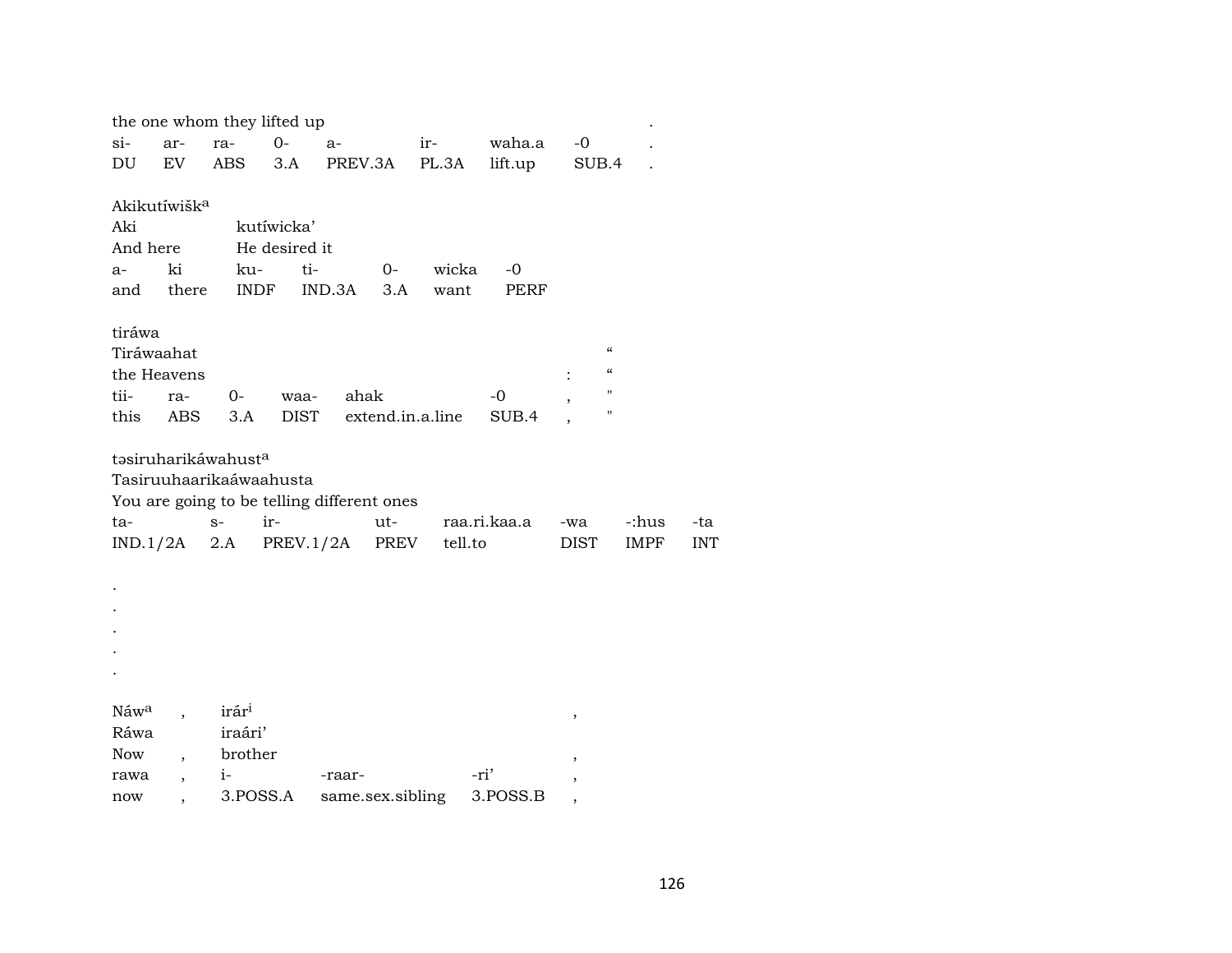| nikútira<br>rikútira'           |       |        |                     |           |       |               |                 |       |               |              |                          |
|---------------------------------|-------|--------|---------------------|-----------|-------|---------------|-----------------|-------|---------------|--------------|--------------------------|
| this is the way                 |       |        |                     |           |       |               |                 |       |               |              |                          |
| riku-                           | ti-   |        | $O -$               | raa-      | 0     |               | $-0$            |       |               |              |                          |
| that.is                         |       | IND.3A | 3.A                 | way       |       | be            | PERF            |       |               |              |                          |
|                                 |       |        |                     |           |       |               |                 |       |               |              |                          |
| tirahákitət <sup>n</sup>        |       |        |                     |           |       |               |                 |       |               |              |                          |
| tirahaákitat                    |       |        |                     |           |       |               |                 |       |               |              |                          |
| this village of ours            |       |        |                     |           |       |               |                 |       |               |              |                          |
| tii-                            | ra-   | $t-$   | rak-                |           | itak  |               |                 | -0    |               |              |                          |
| this                            | ABS   | 1.A    |                     | $1/2$ .PL |       | be.a.camp     |                 | SUB.4 |               |              |                          |
|                                 |       |        |                     |           |       |               |                 |       |               |              |                          |
| nihkuwitaruhú <sup>u</sup>      |       |        |                     |           |       |               |                 |       |               |              |                          |
| Rikuwitaruuhú'u                 |       |        |                     |           |       |               |                 |       |               |              |                          |
| That one is the cause           |       |        |                     |           |       |               |                 |       |               |              |                          |
| riku-                           | wi-   |        | ti-                 | 0-        |       | a-            |                 |       |               | raa.uhur     | $\overline{\phantom{0}}$ |
| that.is                         |       | QUOT   | IND.3A              |           | 3.A   |               | PREV.3A         |       |               | be.the.cause | <b>EX</b>                |
|                                 |       |        |                     |           |       |               |                 |       |               |              |                          |
| Pahukátawa,                     |       |        | rahurarahkitu       |           |       |               |                 |       |               |              |                          |
| Paahukaátawa                    |       |        | rahuraaraahkituu'u' |           |       |               |                 |       |               |              |                          |
| Pahukatawa                      |       |        | all the animals     |           |       |               |                 |       |               |              |                          |
| Paahukaatawa                    |       |        | rahuraar-           |           | raar- |               | kituu           |       | $-u^{\prime}$ |              |                          |
| Pahukatawa                      |       |        | animal              |           | PL    |               | all             |       | <b>NOM</b>    |              |                          |
| nihkútašikskapákis <sup>u</sup> |       |        |                     |           |       |               |                 |       |               |              | šáhiks                   |
| rihkuutacikskapaákisu           |       |        |                     |           |       |               |                 |       |               |              | cáhiks                   |
| when he is pitied by them       |       |        |                     |           |       |               |                 |       |               |              |                          |
| ra-                             | $O -$ | ku-    |                     | ut-       |       |               | aciks.kaapaakis |       |               | -u           | a person,<br>icaahiks    |
| INF.A                           | 3.A   | INF.B  |                     | PREV      |       | feel.pity.for |                 |       |               | SUB.D        |                          |
|                                 |       |        |                     |           |       |               |                 |       |               |              | person                   |
| šahiksisahiks                   |       |        |                     |           |       |               |                 |       |               |              |                          |

šahiksísahiks cahiksícahiks an Indian icaahiks icaahiks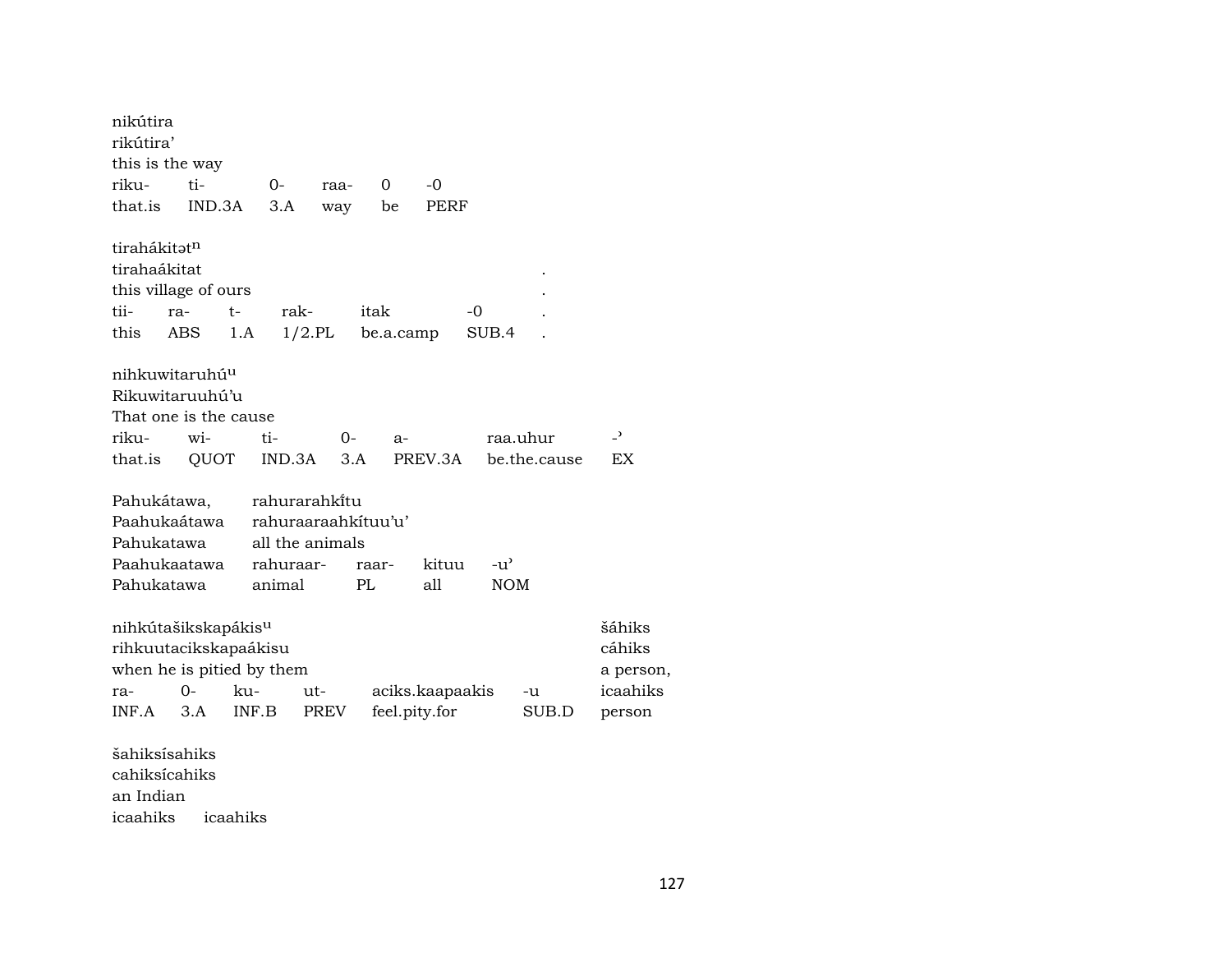| person                       |            | person                          |                                 |            |          |               |                 |             |      |
|------------------------------|------------|---------------------------------|---------------------------------|------------|----------|---------------|-----------------|-------------|------|
|                              |            | arikutušikakapákis <sup>u</sup> |                                 |            |          |               |                 |             |      |
| a                            |            |                                 | rihkuutacikskapaákisu           |            |          |               |                 |             |      |
| and                          |            |                                 | when he is pitied by them       |            |          |               |                 |             |      |
| a                            | ra-        | $0-$                            | ku-                             | ut-        |          |               | aciks.kaapaakis | -u          |      |
| and                          | INF.A      | 3.A                             | INF.B                           | PREV       |          | feel.pity.for |                 | SUB.D       |      |
| níkušk <sup>i</sup>          |            | $\ddot{\phantom{a}}$            | kĩtu                            |            |          |               |                 |             |      |
| ríkucki                      |            |                                 | Kítuu'u'                        |            |          |               |                 |             |      |
| the birds                    |            |                                 | All                             |            |          |               |                 |             |      |
| rikuc                        | -kis       |                                 | kituu                           | -u'        |          |               |                 |             |      |
| bird                         | <b>DIM</b> |                                 | all                             | <b>NOM</b> |          |               |                 |             |      |
|                              |            |                                 |                                 |            |          |               |                 |             |      |
| nikuwitaruhúrit <sup>n</sup> |            |                                 |                                 |            |          |               |                 |             |      |
| rikuwitaruuhuúrit            |            |                                 |                                 |            |          |               |                 |             |      |
|                              |            |                                 | these were his ways (ie powers) |            |          |               |                 |             |      |
| riku-                        | wi-        |                                 | ti-                             | 0-         | a-       |               | raa.uhur        | -ik         | -0   |
| that.is                      |            | QUOT                            | IND.3A                          | 3.A        |          | PREV.3A       | be.the.way      | <b>DIST</b> | PERF |
|                              |            |                                 |                                 |            |          |               |                 |             |      |
| tiraráhkasa                  |            |                                 |                                 |            |          |               |                 |             |      |
| tiraráhkasa                  |            |                                 |                                 |            |          |               |                 |             |      |
| these in the brush           |            |                                 |                                 |            |          |               |                 |             |      |
| tii-                         | ra-        | $0-$                            | raar-                           |            | ka-      |               | sa              | $-0$        |      |
| this                         | ABS        | 3.A                             | PL.INDV.A                       |            |          | in.the.brush  | be.lying        | SUB.3       |      |
|                              |            |                                 |                                 |            |          |               |                 |             |      |
| nahurahkirípašk <sup>i</sup> |            |                                 |                                 | ki̇̃tu     |          |               |                 |             |      |
| rahurahkíripacki             |            |                                 |                                 |            | kítuu'u' |               |                 |             |      |
| small animals                |            |                                 |                                 | all        |          |               |                 |             |      |
| rahuraar-                    |            | kiripac                         | -kis                            | kituu      |          | $-u'$         |                 |             |      |
| animal                       |            | small                           | <b>DIM</b>                      | all        |          | <b>NOM</b>    |                 |             |      |
|                              |            |                                 |                                 |            |          |               |                 |             |      |
| Náw <sup>a</sup>             |            | irár <sup>i</sup>               |                                 |            |          |               |                 | $\,$        |      |
| Ráwa                         |            | iraári'                         |                                 |            |          |               |                 |             |      |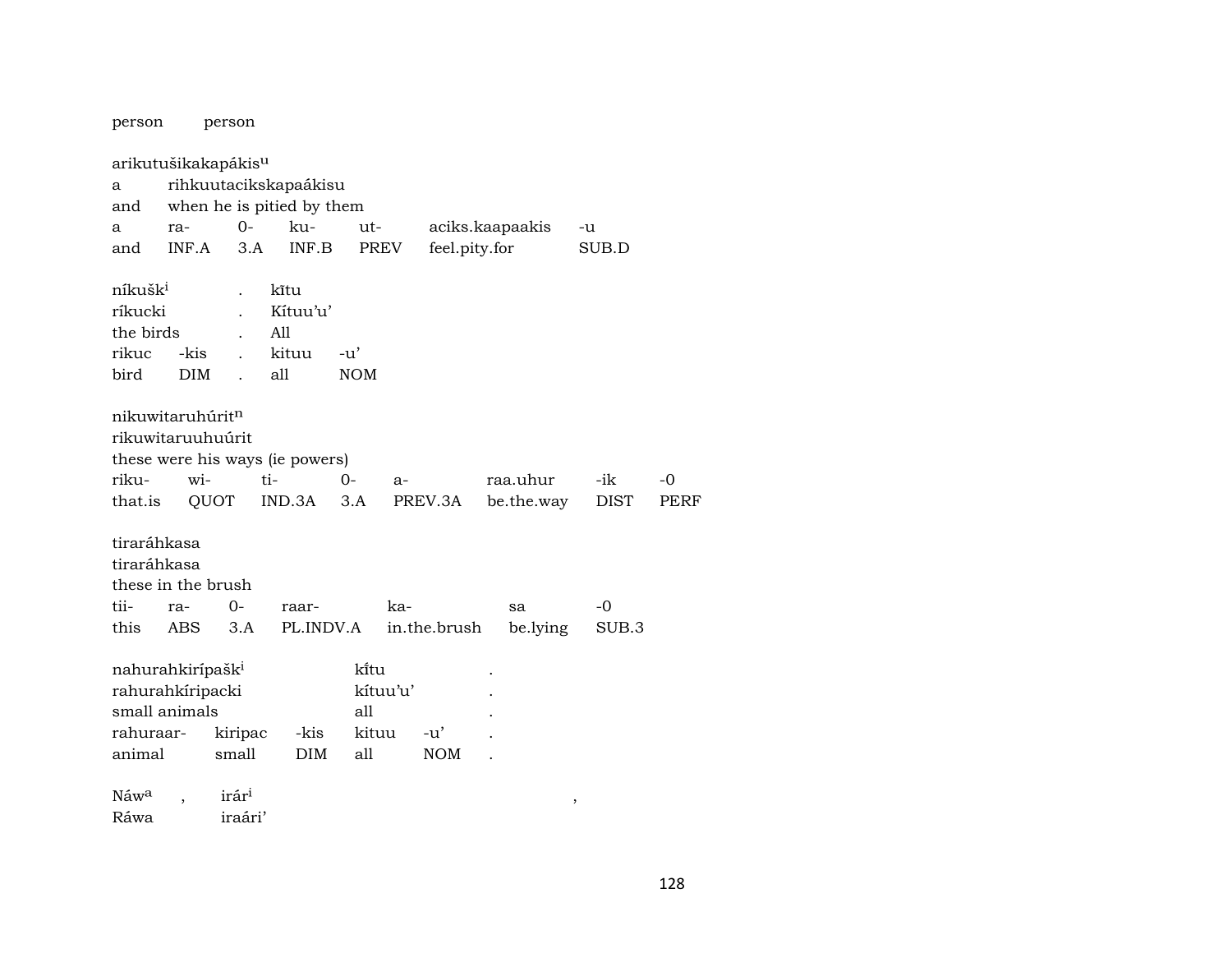| <b>Now</b>                   | brother                                     |                          |        |                  |                          | ,              |    |
|------------------------------|---------------------------------------------|--------------------------|--------|------------------|--------------------------|----------------|----|
| rawa                         | $i-$                                        |                          | -raar- |                  | -ri'                     | ,              |    |
| now                          |                                             | 3.POSS.A                 |        | same.sex.sibling | 3.POSS.B                 |                |    |
|                              |                                             |                          |        |                  |                          |                |    |
| nikuwitiwáku                 |                                             |                          |        |                  |                          | $\,$           |    |
| rikuwitiwáku'                |                                             |                          |        |                  |                          |                |    |
|                              | this is what he said                        |                          |        |                  |                          | ,              |    |
| riku-                        | wi-                                         | ti-                      | $0-$   | waka'u           | -0                       |                |    |
| that.is                      | QUOT                                        | IND.3A                   | 3.A    | say              | PERF                     |                |    |
|                              |                                             |                          |        |                  |                          |                |    |
| irár <sup>i</sup>            |                                             |                          |        |                  | ,                        |                |    |
| iraári'                      |                                             |                          |        |                  |                          |                |    |
| brother                      |                                             |                          |        |                  | $\overline{\phantom{a}}$ |                |    |
| i-                           | -raar-                                      |                          | -ri'   |                  |                          |                |    |
| 3.POSS.A                     |                                             | same.sex.sibling         |        | 3.POSS.B         |                          |                |    |
|                              |                                             |                          |        |                  |                          |                |    |
| tiratpakástaritn             |                                             |                          |        |                  |                          |                |    |
| tiratpaakástarit             |                                             |                          |        |                  |                          |                |    |
|                              | this that I am going to say                 |                          |        |                  |                          |                |    |
| tii-<br>ra-                  | $t-$                                        | waak                     |        | -as              | -ta                      | -rit           |    |
| this                         | ABS<br>1.A                                  | say.SUB                  |        | IMPF.IRR         | <b>INT</b>               | <b>INT.SUB</b> |    |
|                              |                                             |                          |        |                  |                          |                |    |
| Pahukátawa                   |                                             | ı                        | Hiru   |                  |                          |                |    |
| Paahukaátawa                 |                                             | $\mathcal{C}\mathcal{C}$ | Hiru   |                  |                          |                |    |
| Pahukatawa                   |                                             | $\mathcal{C}\mathcal{C}$ | Then   |                  |                          |                |    |
| Paahukaatawa                 |                                             | н                        | hiruu  |                  |                          |                |    |
| Pahukatawa                   |                                             | п                        | then   |                  |                          |                |    |
|                              |                                             |                          |        |                  |                          |                |    |
| šiksukasáširaat <sup>n</sup> |                                             |                          |        |                  |                          |                |    |
|                              | cíksu' kaasúcira'at*                        |                          |        |                  |                          |                |    |
|                              | take your thoughts to him (ie be prayerful) |                          |        |                  |                          |                |    |
| aciks-                       | $-u$ <sup><math>\sim</math></sup>           | kaas-                    | $S-$   |                  |                          |                |    |
| think.of                     | <b>NOM</b>                                  | POT.2A                   | 2.A    | ut-              | i-                       | ra-            | at |
|                              |                                             |                          |        | PREV             | <b>SEQ</b>               | PORT           | go |

 $-0$ PERF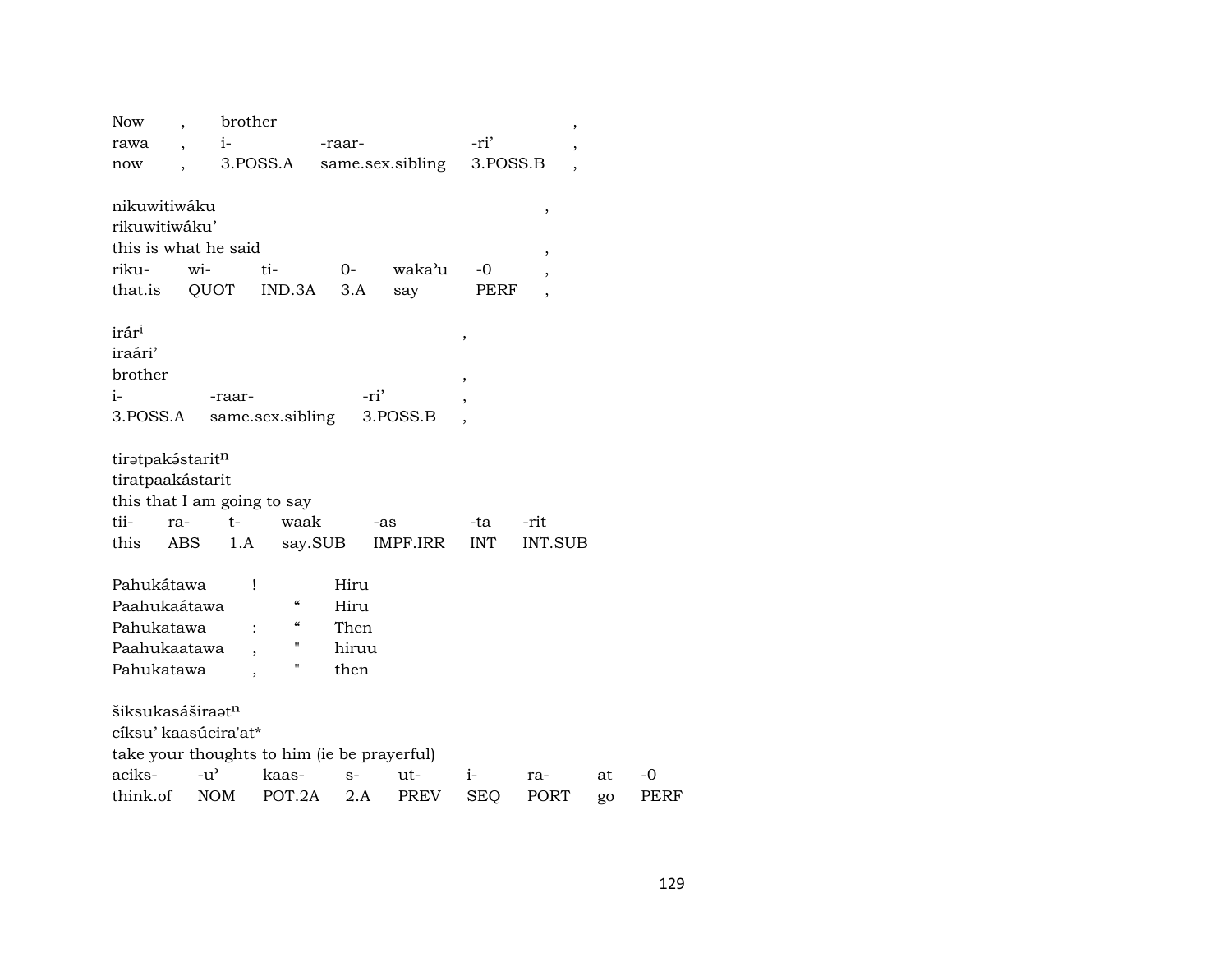| tirawáhatn  |                  |                      |             |                          |                  |      |        |             |             |
|-------------|------------------|----------------------|-------------|--------------------------|------------------|------|--------|-------------|-------------|
| Tiráwaahat  |                  |                      |             |                          |                  |      |        |             |             |
| the Heavens |                  |                      |             |                          |                  |      |        |             |             |
| tii-        | ra-              | $0-$                 | waa-        | ahak                     |                  |      | -0     |             |             |
| this        | <b>ABS</b>       | 3.A                  | <b>DIST</b> |                          | extend.in.a.line |      | SUB.4  |             |             |
|             | Hiruirihí túrahi |                      |             |                          |                  |      |        |             |             |
| Hiru        |                  | irihiitúraahi        |             |                          |                  |      |        |             |             |
| There       |                  | that is good         |             |                          |                  |      |        |             |             |
| hiruu       | irii-            | hii-                 |             | ti-                      | $0-$             | uur- | raa-   | hiir        | -0          |
| there       | that             | other                |             | IND.3A                   | 3.A              | PREV | way    | be.good     | PERF        |
|             |                  | Nikuwitiwáku         |             |                          |                  |      |        |             |             |
| Η           |                  | Rikuwitiwáku'        |             |                          |                  |      |        |             |             |
| 11          |                  | This is what he said |             |                          |                  |      |        |             |             |
| "           | riku-            |                      | wi-         | $ti-$                    |                  | $0-$ | waka'u | -0          |             |
| П           |                  | that.is              | QUOT        | IND.3A                   |                  | 3.A  | say    | <b>PERF</b> |             |
|             |                  |                      |             |                          |                  |      |        |             |             |
| Pahukátawa  |                  |                      | Ħ           |                          |                  |      |        |             |             |
|             | Paahukaátawa     |                      |             | $\mathcal{C}$            |                  |      |        |             |             |
| Pahukatawa  |                  |                      |             | $\mathcal{C}\mathcal{C}$ |                  |      |        |             |             |
|             | Paahukaatawa     |                      |             | п                        |                  |      |        |             |             |
| Pahukatawa  |                  |                      |             | П                        |                  |      |        |             |             |
|             |                  |                      |             |                          |                  |      |        |             |             |
|             | Hiruirihituráhi  |                      |             |                          |                  |      |        |             |             |
| Hiru        |                  | irihiitúraahi        |             |                          |                  |      |        |             |             |
| There       |                  | that is good         |             |                          |                  |      |        |             |             |
| hiruu       | irii-            | hii-                 |             | ti-                      | 0-               | uur- | raa-   | hiir        | $-0$        |
| there       | that             | other                |             | IND.3A                   | 3.A              | PREV | way    | be.good     | <b>PERF</b> |
|             |                  |                      |             |                          |                  |      |        |             |             |
|             | tiráwa,          |                      |             |                          |                  |      |        |             |             |
|             | Tiráwaahat       |                      |             |                          |                  |      |        |             |             |
|             | The Heavens      |                      |             |                          |                  |      |        |             |             |
|             | tii-             | ra-                  | $0-$        | waa-                     | ahak             |      | $-0$   |             |             |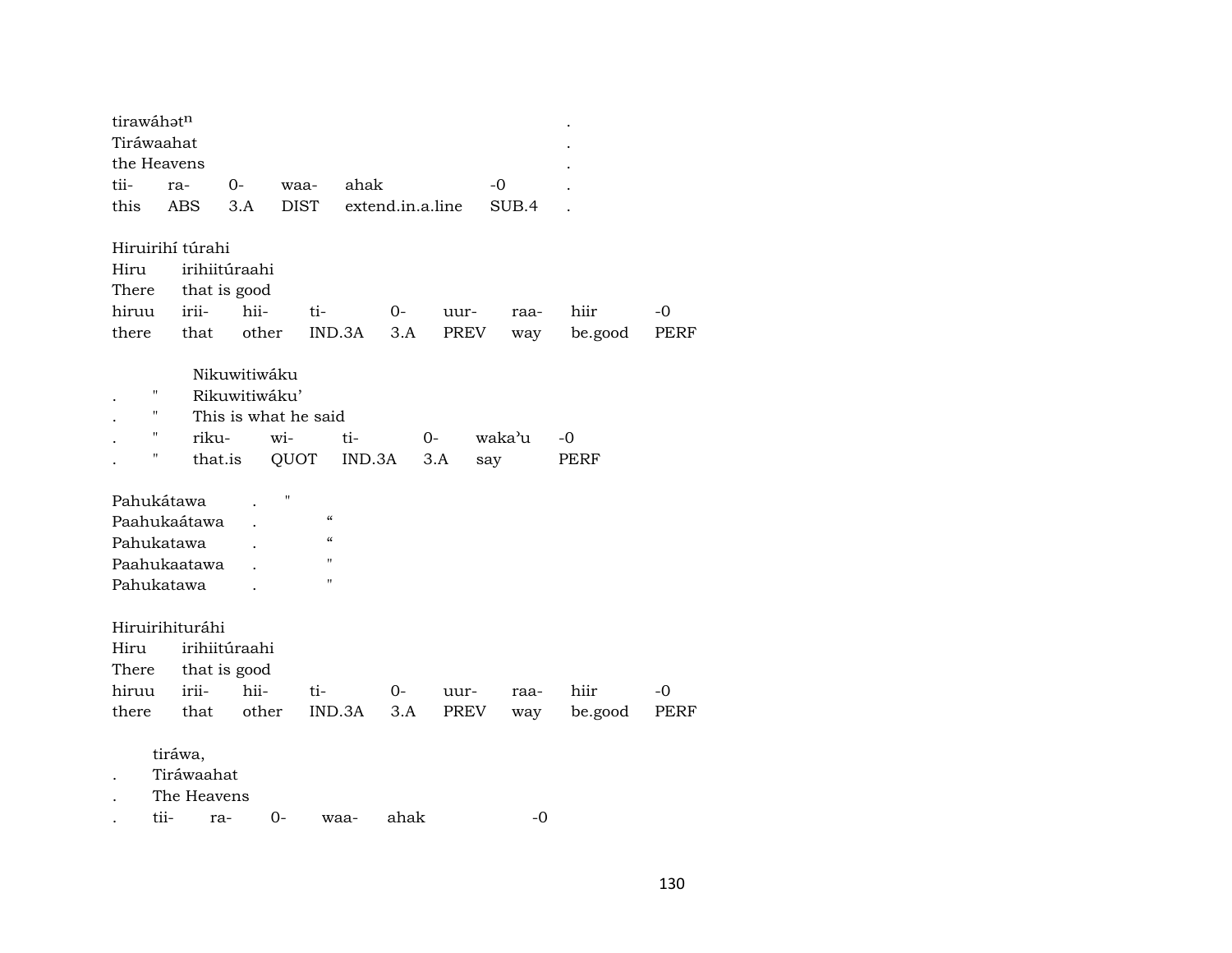## . this ABS 3.A DIST extend.in.a.line SUB.4

irihikasúšira $t^n$  šíks $u$ 

,

irihiikaasucira'at cíksu'

you must take your thoughts to him

|  |  |  |  | irii- hii- kaas- s- ut- i- ra- at -0 aciks -u'           |  |
|--|--|--|--|----------------------------------------------------------|--|
|  |  |  |  | that other POT.2A 2.A PREV SEQ PORT go PERF think.of NOM |  |

| tirətuharikah <sup>u</sup>      |                            |  |  |                                     |  |                          |                                         |          |  |  |  |  |  |
|---------------------------------|----------------------------|--|--|-------------------------------------|--|--------------------------|-----------------------------------------|----------|--|--|--|--|--|
| tiratuuhaaríkaahu               |                            |  |  |                                     |  |                          |                                         |          |  |  |  |  |  |
| as I tell you                   |                            |  |  |                                     |  |                          |                                         |          |  |  |  |  |  |
| tii-                            |                            |  |  |                                     |  |                          |                                         | -hus     |  |  |  |  |  |
|                                 |                            |  |  |                                     |  |                          | when ABS 1.A PREV.1/2A 2.P PREV tell.to | IMPF.SUB |  |  |  |  |  |
|                                 |                            |  |  |                                     |  |                          |                                         |          |  |  |  |  |  |
|                                 | kakatkísikiit <sup>n</sup> |  |  |                                     |  | $\overline{\phantom{a}}$ |                                         |          |  |  |  |  |  |
|                                 | Kaakaatkisiki'it           |  |  |                                     |  |                          |                                         |          |  |  |  |  |  |
|                                 | I am not alive             |  |  |                                     |  |                          |                                         |          |  |  |  |  |  |
|                                 |                            |  |  | kaaka- t- kisikit - <sup>&gt;</sup> |  |                          |                                         |          |  |  |  |  |  |
|                                 |                            |  |  | NEG.IND.1/2A 1.A be.alive EX.       |  |                          |                                         |          |  |  |  |  |  |
| tətkisikiit <sup>n</sup>        |                            |  |  |                                     |  |                          |                                         |          |  |  |  |  |  |
|                                 |                            |  |  |                                     |  |                          |                                         |          |  |  |  |  |  |
| Tatkísiki'it                    |                            |  |  |                                     |  |                          |                                         |          |  |  |  |  |  |
| I am alive                      |                            |  |  |                                     |  |                          |                                         |          |  |  |  |  |  |
| ta- t- kisikit                  |                            |  |  | $\rightarrow$                       |  |                          |                                         |          |  |  |  |  |  |
| $IND.1/2A$ 1.A be.alive         |                            |  |  | EX                                  |  |                          |                                         |          |  |  |  |  |  |
| hikariritikísikiit <sup>n</sup> |                            |  |  |                                     |  |                          |                                         |          |  |  |  |  |  |
| hi                              | kariiriitikisiki'it        |  |  |                                     |  |                          |                                         |          |  |  |  |  |  |
|                                 |                            |  |  |                                     |  |                          |                                         |          |  |  |  |  |  |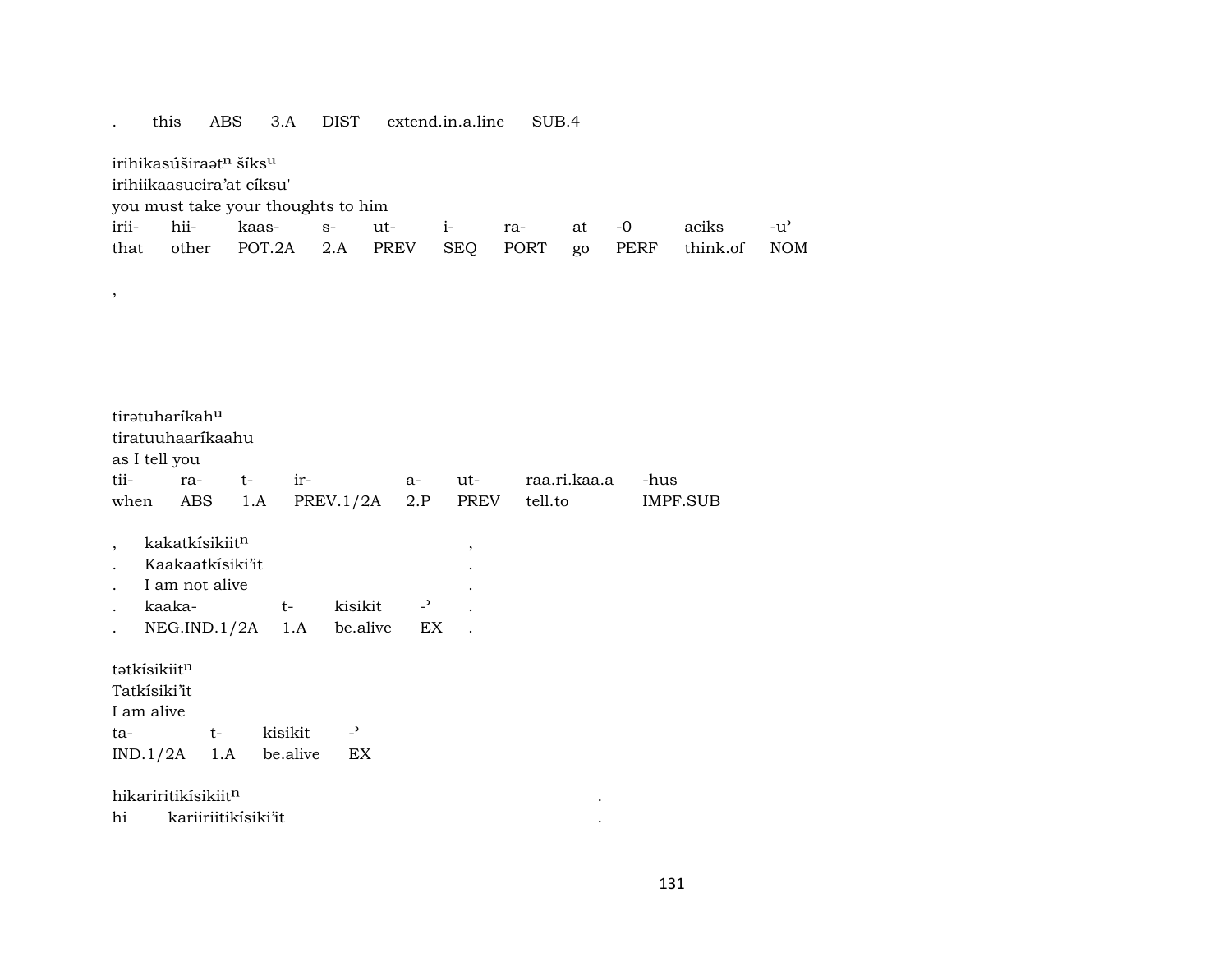| and                       |         | I am not alive            |             |         |                    |           |               |                          |              |       |
|---------------------------|---------|---------------------------|-------------|---------|--------------------|-----------|---------------|--------------------------|--------------|-------|
| hi                        | karii-  |                           | rii-        | $t-$    |                    | $i-$      | kisikit       | $\overline{a}$           |              |       |
| and                       |         | EMPH.NEG                  | ASSR        | 1.A     |                    |           | SEQ be.alive  | EX                       |              |       |
|                           |         |                           |             |         |                    |           |               |                          |              |       |
| Tət                       |         |                           |             |         | hutūr <sup>u</sup> |           |               | $\overline{\phantom{a}}$ | híkísi       |       |
| Tat                       |         |                           |             |         |                    | huutuúru' |               |                          | Hi           | kici  |
| I am                      |         |                           |             |         | the wind           |           |               |                          | And          | but   |
| ta-                       |         | t-                        | $\mathbf 0$ | $-0$    | huutuur-           |           | $-u^{\prime}$ |                          | hi           | kici  |
| $IND.1/2A$ 1.A            |         |                           | be          | PERF    | wind               |           | <b>NOM</b>    |                          | and          | but   |
|                           |         |                           |             |         |                    |           |               |                          |              |       |
| níwišk <sup>a</sup>       |         |                           |             |         |                    |           |               |                          |              |       |
| riíwicka'                 |         |                           |             |         |                    |           |               |                          |              |       |
| He wants                  |         |                           |             |         |                    |           |               |                          |              |       |
| rii-                      | $0-$    | wicka                     | $-0$        |         |                    |           |               |                          |              |       |
| ASSR                      | 3.A     | want                      |             | PERF    |                    |           |               |                          |              |       |
|                           |         |                           |             |         |                    |           |               |                          |              |       |
| rətakuharíka <sup>a</sup> |         |                           |             |         |                    |           |               |                          |              |       |
|                           |         | rataakuuhaarikaa'a        |             |         |                    |           |               |                          |              |       |
|                           |         | for me to tell it to you  |             |         |                    |           |               |                          |              |       |
| ra-                       | $t-$    | ir-                       |             | a-      |                    | ku-       | ut-           |                          | raa.ri.kaa.a | $-0$  |
| INF.A                     | 1.A     |                           | PREV.1/2A   | 2.P     |                    | INF.B     | PREV          | tell.to                  |              | SUB.4 |
|                           |         |                           |             |         |                    |           |               |                          |              |       |
|                           |         | nikuwitiruhú <sup>u</sup> |             |         |                    |           |               |                          |              |       |
|                           |         | rikuwitiruuhú'u           |             |         |                    |           |               |                          |              |       |
|                           |         | that was the reason       |             |         |                    |           |               |                          |              |       |
|                           | riku-   | wi-                       | ti-         |         | $0-$               |           | ruuhur        | $\overline{a}$           |              |       |
|                           | that.is | QUOT                      |             | IND.3A  | 3.A                |           | be.the.way    | EX                       |              |       |
|                           |         |                           |             |         |                    |           |               |                          |              |       |
| síahikuwaha               |         |                           |             |         |                    |           |               |                          |              |       |
| si'ahihkuwáhaa            |         |                           |             |         |                    |           |               |                          |              |       |
| their lifting me up       |         |                           |             |         |                    |           |               |                          |              |       |
| si-                       | ar-     | ra-                       | 0-          | a-      |                    | $ir-$     | ku-           |                          | waha.a       | -0    |
| DU                        | EV      | ABS                       | 3.A         | PREV.3A |                    | PL.3A     | 1.P           |                          | lift.up      | SUB.4 |
|                           |         |                           |             |         |                    |           |               |                          |              |       |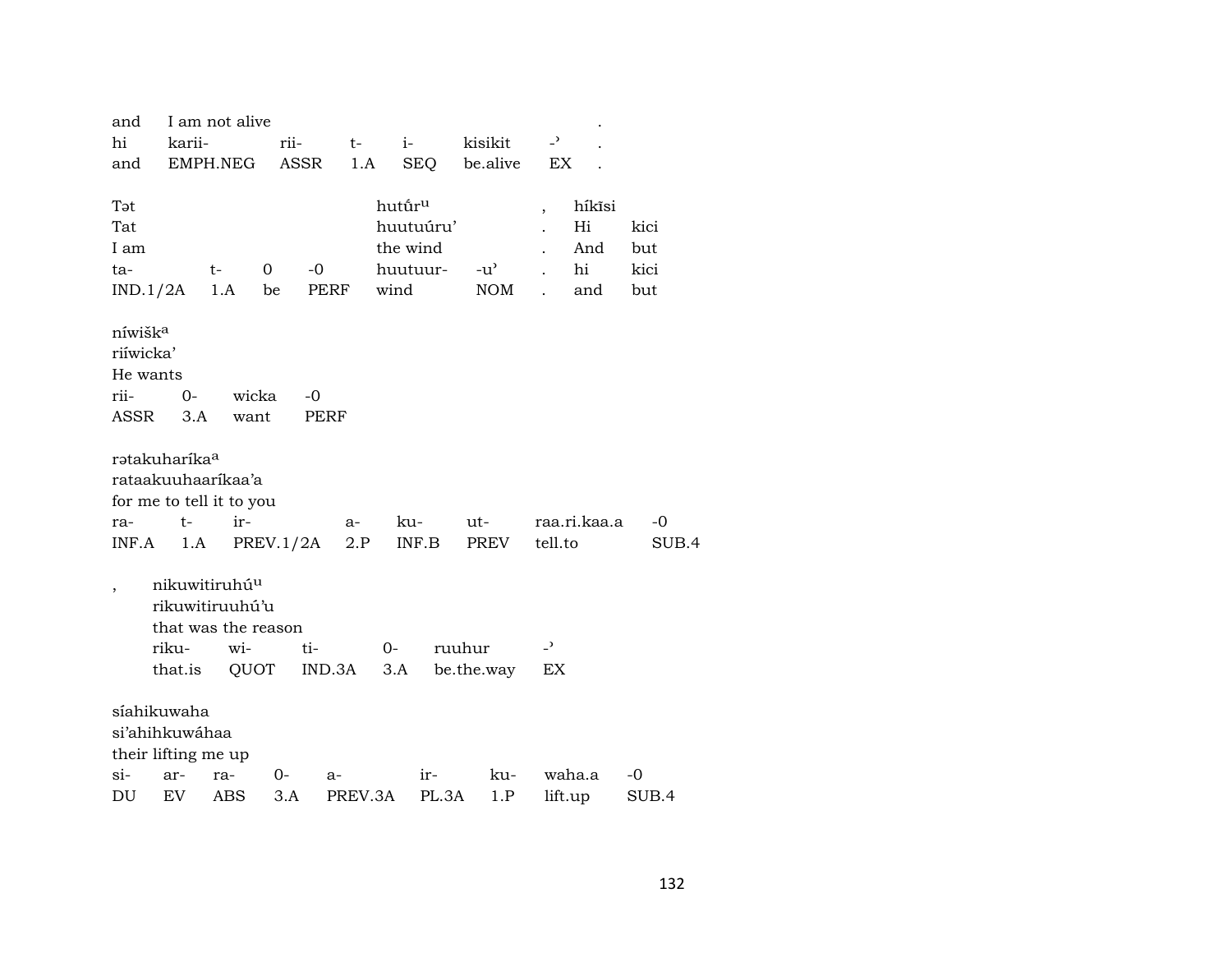| nahurarakītu                 |            |                                   |          |               | $\pmb{\mathsf{H}}$       |             |          |                   |
|------------------------------|------------|-----------------------------------|----------|---------------|--------------------------|-------------|----------|-------------------|
|                              |            | rahuraaraahkituu'u'               |          |               | $\pmb{\mathsf{H}}$       |             |          |                   |
| all the animals              |            |                                   |          |               | $\pmb{\mathsf{H}}$       |             |          |                   |
| rahuraar-                    |            | raar-                             | kituu    | $-u^{\prime}$ | $\pmb{\mathsf{H}}$       |             |          |                   |
| animal                       |            | PL                                | all      | <b>NOM</b>    | 11                       |             |          |                   |
|                              |            |                                   |          |               |                          |             |          |                   |
| Irár <sup>i</sup>            |            |                                   |          |               | $\, ,$                   |             |          |                   |
| Iraári'                      |            |                                   |          |               |                          |             |          |                   |
| <b>Brother</b>               |            |                                   |          |               | $\, ,$                   |             |          |                   |
| $i-$                         |            | -raar-                            |          | -ri'          | $\overline{\phantom{a}}$ |             |          |                   |
| 3.POSS.A                     |            | same.sex.sibling                  |          |               | 3.POSS.B                 |             |          |                   |
| nikutirákita                 |            |                                   |          |               |                          |             |          |                   |
| rikutiraákita                |            |                                   |          |               |                          |             |          |                   |
| that is the reason           |            |                                   |          |               |                          |             |          |                   |
|                              |            |                                   |          |               |                          |             |          |                   |
| riku-<br>that.is             | ti-        |                                   | 0-       | raa.kita      |                          | $-0$        |          |                   |
|                              |            | IND.3A                            | 3.A      |               | be.the.way.on.top        | <b>PERF</b> |          |                   |
|                              |            | tirəskurətkawawúku                |          |               |                          |             |          |                   |
|                              |            | tiraskuúratkawaawuku              |          |               |                          |             |          |                   |
|                              |            |                                   |          |               |                          |             |          |                   |
| tii-                         |            | this that you are hearing from me |          |               | atka'uk                  |             |          |                   |
|                              | ra-        | $S-$                              | ku-      | uur-          |                          | -waawa      | -hus     |                   |
| this                         | <b>ABS</b> | 2.A                               | 1.P      | PREV          | hear                     | <b>DIST</b> | IMPF.SUB |                   |
|                              |            |                                   |          |               |                          |             |          |                   |
| tíratpakahu                  |            |                                   |          |               |                          |             |          |                   |
| tiratpaákahu                 |            |                                   |          |               |                          |             |          |                   |
|                              |            | this that I am saying             |          |               |                          |             |          |                   |
| tii-                         | ra-        | t-                                | waaka    |               | -hus                     |             |          |                   |
| this                         | ABS        | 1.A                               | say.IMPF |               | <b>IMPF.SUB</b>          |             |          |                   |
| kakuatiraítusta <sup>a</sup> |            |                                   |          |               |                          |             |          |                   |
|                              |            | kaaku'aatiraa'iitusta'a           |          |               |                          |             |          |                   |
| it is not my stories         |            |                                   |          |               |                          |             |          |                   |
| kaaku-                       |            | aa-                               |          | t-            | ir-                      | raa.iit.us- | raa-     | د_<br>$\mathbf 0$ |
|                              |            |                                   |          |               |                          |             |          |                   |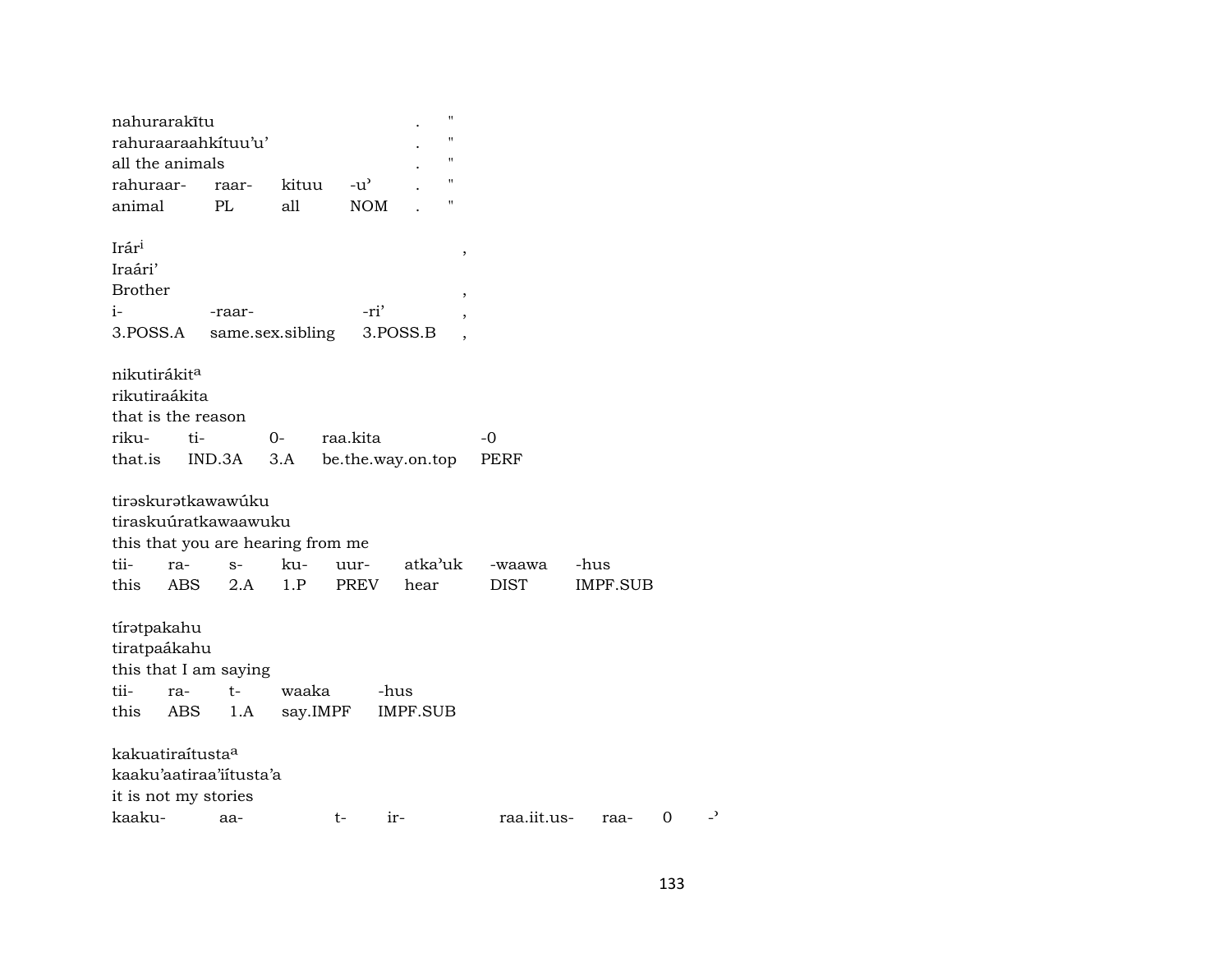. . . . tirataríraiwat<sup>i</sup>, Tiratariíraa'iiwaati This that I tell you tii- ra- t- ir- a- ri- uur- raa.iiwaat -i this ABS 1.A PREV.1/2A 2.P PHYS.POSS PREV tell.a.story SUB.2 kúrahus kutiraítusta³ . kúrahus kutiraa'iítusta'i . a priest it was the story he repeated . kurahuus ku- ti- 0- raa.iit.us- ta.iir -0 . priest INDF IND.3A 3.A story put.down PERF .  $S$ itikurírikstaiwawat $n$ Sitikuriírikstaa'iiwaawat They used to tell me stories si- ti- 0- a- ir- ku- ri- uur- i- uks- raa.iiwaat -wa -0 DU IND.3A 3.A PREV.3A PL.3A 1.P PHYS.POSS PREV SEQ AOR tell.a.story DIST PERF

akihirikuaharaítusta

,

aki hi riku'ahaaraa'iítusta'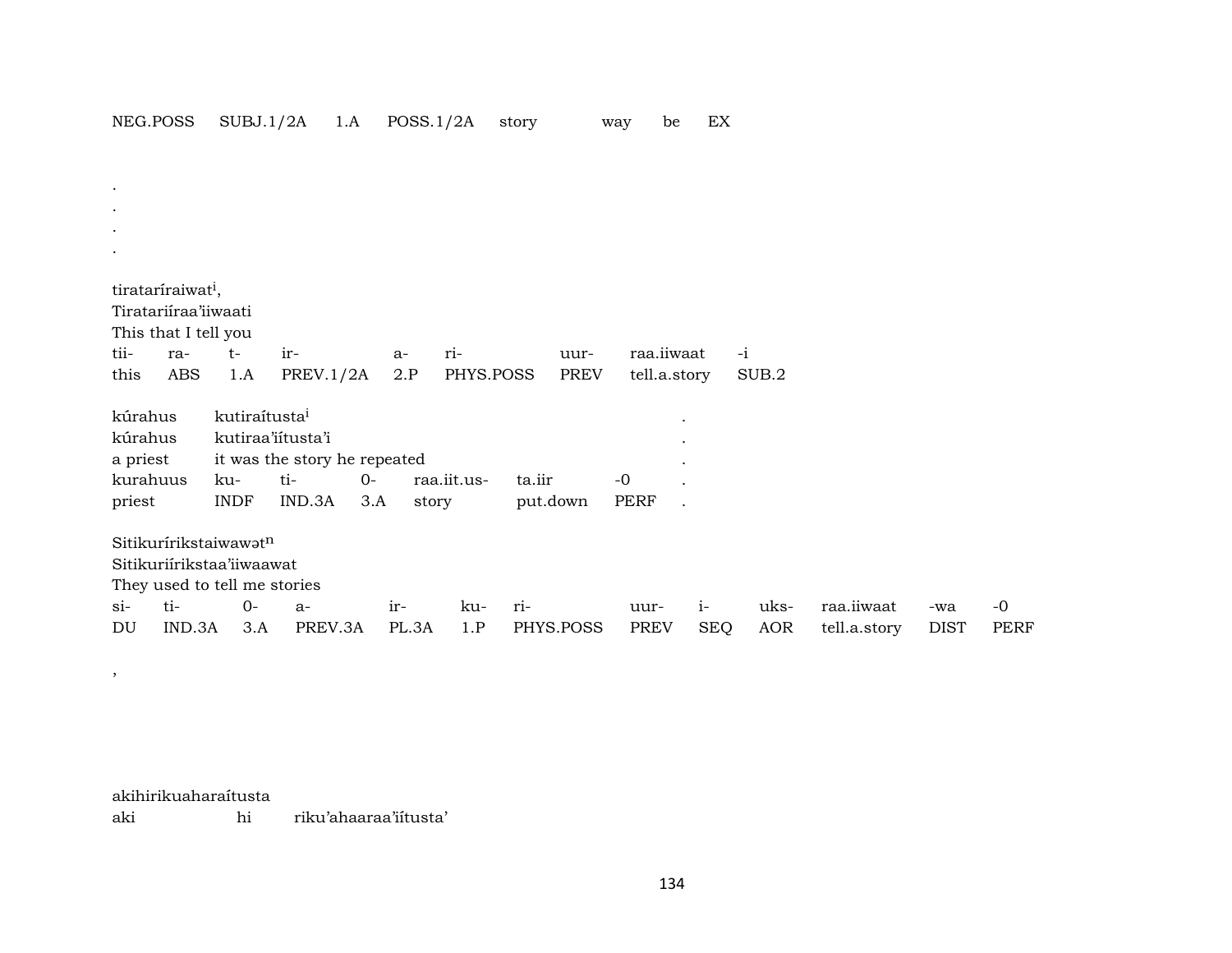| and here          | and                                  |                                                                                                                                                                              |                                                                 |                                                   |                                                     |                                               |                                                                                                  |                                         |                                                                                 |             |             |
|-------------------|--------------------------------------|------------------------------------------------------------------------------------------------------------------------------------------------------------------------------|-----------------------------------------------------------------|---------------------------------------------------|-----------------------------------------------------|-----------------------------------------------|--------------------------------------------------------------------------------------------------|-----------------------------------------|---------------------------------------------------------------------------------|-------------|-------------|
| ki                | hi                                   |                                                                                                                                                                              |                                                                 | ar-                                               |                                                     |                                               | $0-$                                                                                             |                                         |                                                                                 | raah        | $-0$        |
| there<br>and      |                                      |                                                                                                                                                                              |                                                                 | EV                                                |                                                     |                                               |                                                                                                  | story                                   |                                                                                 | have        | <b>PERF</b> |
|                   |                                      |                                                                                                                                                                              |                                                                 |                                                   |                                                     |                                               |                                                                                                  |                                         |                                                                                 |             |             |
|                   |                                      |                                                                                                                                                                              |                                                                 |                                                   |                                                     |                                               |                                                                                                  |                                         |                                                                                 |             |             |
|                   |                                      |                                                                                                                                                                              |                                                                 |                                                   |                                                     |                                               |                                                                                                  |                                         |                                                                                 |             |             |
|                   |                                      |                                                                                                                                                                              |                                                                 | ti-                                               |                                                     |                                               |                                                                                                  |                                         | $-0$                                                                            |             |             |
|                   |                                      |                                                                                                                                                                              |                                                                 |                                                   |                                                     |                                               |                                                                                                  |                                         |                                                                                 |             |             |
|                   |                                      |                                                                                                                                                                              |                                                                 |                                                   |                                                     |                                               |                                                                                                  |                                         |                                                                                 |             |             |
|                   |                                      |                                                                                                                                                                              |                                                                 |                                                   |                                                     |                                               |                                                                                                  |                                         |                                                                                 |             |             |
| And               |                                      |                                                                                                                                                                              |                                                                 |                                                   |                                                     |                                               |                                                                                                  |                                         |                                                                                 |             |             |
| ar-               | ra-                                  | $O -$                                                                                                                                                                        |                                                                 |                                                   | -0                                                  |                                               | $\overline{ }$                                                                                   |                                         |                                                                                 |             |             |
| and               | ABS                                  | 3.A                                                                                                                                                                          |                                                                 |                                                   |                                                     |                                               |                                                                                                  |                                         |                                                                                 |             |             |
| irár <sup>i</sup> |                                      |                                                                                                                                                                              |                                                                 |                                                   |                                                     |                                               | $\epsilon\epsilon$                                                                               |                                         |                                                                                 |             |             |
| iraári'           |                                      |                                                                                                                                                                              |                                                                 |                                                   |                                                     |                                               | $\epsilon\epsilon$                                                                               |                                         |                                                                                 |             |             |
| brother           |                                      |                                                                                                                                                                              |                                                                 |                                                   |                                                     |                                               | $\epsilon$                                                                                       |                                         |                                                                                 |             |             |
|                   |                                      |                                                                                                                                                                              |                                                                 | -ri'                                              |                                                     |                                               | н                                                                                                |                                         |                                                                                 |             |             |
| 3.POSS.A          |                                      |                                                                                                                                                                              |                                                                 |                                                   |                                                     |                                               | п                                                                                                |                                         |                                                                                 |             |             |
|                   |                                      |                                                                                                                                                                              |                                                                 |                                                   |                                                     |                                               |                                                                                                  |                                         |                                                                                 |             |             |
|                   |                                      |                                                                                                                                                                              |                                                                 |                                                   |                                                     |                                               |                                                                                                  |                                         |                                                                                 |             |             |
|                   |                                      |                                                                                                                                                                              |                                                                 |                                                   |                                                     |                                               |                                                                                                  |                                         |                                                                                 |             |             |
| ra-               | $t-$                                 |                                                                                                                                                                              |                                                                 |                                                   |                                                     |                                               |                                                                                                  |                                         |                                                                                 |             |             |
| this<br>ABS       | 1.A                                  |                                                                                                                                                                              |                                                                 |                                                   |                                                     |                                               |                                                                                                  |                                         |                                                                                 |             |             |
|                   |                                      |                                                                                                                                                                              |                                                                 |                                                   |                                                     |                                               |                                                                                                  |                                         |                                                                                 |             |             |
|                   |                                      |                                                                                                                                                                              |                                                                 |                                                   |                                                     |                                               |                                                                                                  |                                         |                                                                                 |             |             |
| and               |                                      |                                                                                                                                                                              |                                                                 |                                                   |                                                     |                                               |                                                                                                  |                                         |                                                                                 |             |             |
| ri-               |                                      |                                                                                                                                                                              |                                                                 |                                                   | $-0$                                                |                                               |                                                                                                  |                                         |                                                                                 |             |             |
| and               |                                      |                                                                                                                                                                              | die                                                             |                                                   |                                                     |                                               |                                                                                                  |                                         |                                                                                 |             |             |
|                   | Pahukátawa<br>Tirátpari<br>Tirátpari | Paahukaátawa<br>$\ddot{\phantom{0}}$<br>Pahukatawa<br>Paahukaatawa<br>Pahukatawa<br>ahawáku<br>ahawáku'<br>he said<br>EV<br>-raar-<br>irikuhúrahaš<br>rikuhúrahac<br>CONT.3A | and<br>Here where I am living<br>when I pass away<br>ku-<br>1.P | riku-<br>wi-<br>QUOT<br>same.sex.sibling<br>warii | that.is<br>witiwáruksti<br>waka'u<br>say<br>hurahac | Witiwaáruksti'<br>He was powerful<br>3.POSS.B | ra-<br>ABS<br>IND.3A<br>PERF<br>$\,$<br>$\overline{\phantom{a}}$<br>be.going.about.IMPF<br>SUB.4 | $O-$<br>3.A<br>$\, ,$<br>$\, ,$<br>-hus | that was the story belonging to him<br>3.A<br>waarukstii<br>be.holy<br>IMPF.SUB | raa.iit.us- | PERF        |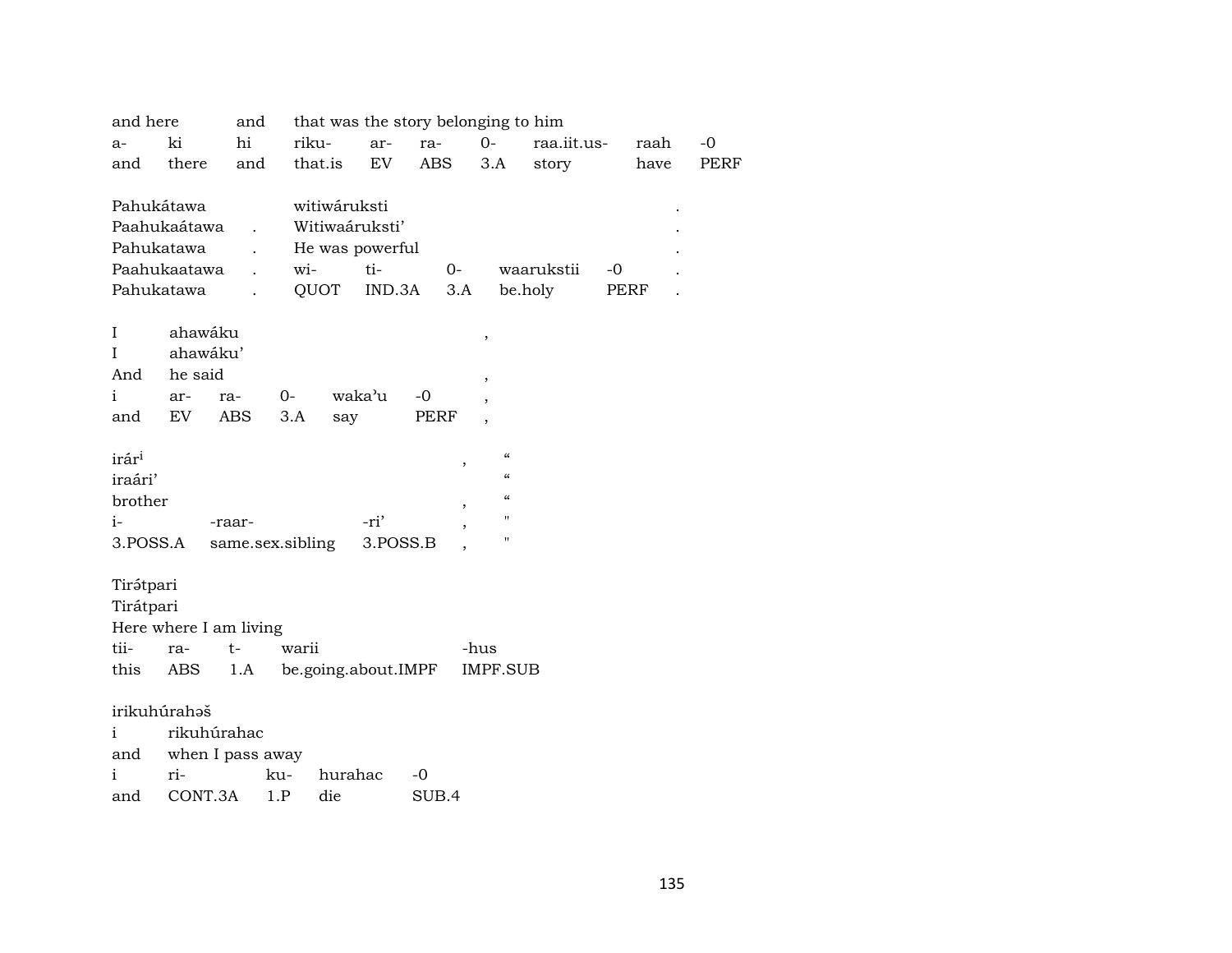| hiru<br>then  | hirusirikuráhwarit <sup>n</sup>                                                | sirikuráhwarit<br>they will send me |          |              |       |                  |     |              |                          |                          |             |              |
|---------------|--------------------------------------------------------------------------------|-------------------------------------|----------|--------------|-------|------------------|-----|--------------|--------------------------|--------------------------|-------------|--------------|
| hiruu         | $\sin$                                                                         | ri-                                 |          | 0-           | ir-   |                  | ku- |              | raar.warik               |                          | -0          |              |
| then          | DU                                                                             | CONT.3A                             |          | 3.A          | PL.3A |                  | 1.P | send         |                          |                          | <b>PERF</b> |              |
|               | tirakáhuraruhat <sup>n</sup><br>tirakaáhuraaruhat<br>(to) this earth extending |                                     |          |              |       |                  |     |              |                          |                          |             |              |
| tii-          | ra-                                                                            | $0 -$                               |          | kaahuraar-   | uhak  |                  |     |              | -0                       |                          |             |              |
|               |                                                                                |                                     |          |              |       |                  |     |              |                          |                          |             |              |
| this          | <b>ABS</b>                                                                     | 3.A                                 | earth    |              |       | extend.in.a.line |     |              | SUB.4                    |                          |             |              |
|               |                                                                                |                                     |          |              |       |                  |     | I            |                          |                          |             |              |
| tirapišíhiu   |                                                                                |                                     |          |              |       |                  |     | T            | $\overline{\phantom{a}}$ |                          |             |              |
| tirapiciíhi'u |                                                                                |                                     |          |              |       |                  |     |              |                          |                          |             |              |
|               | where it is cold                                                               |                                     |          |              |       |                  |     | And          |                          |                          |             |              |
| tii-          | ra-                                                                            | 0-                                  | pici.ihi |              | -u    |                  |     | $\mathbf{i}$ |                          |                          |             |              |
| here          | ABS                                                                            | 3.A                                 |          | be.very.cold |       | SUB.D            |     | and          |                          |                          |             |              |
|               |                                                                                |                                     |          |              |       |                  |     |              |                          |                          |             |              |
|               | hiruirihíritárit <sup>n</sup>                                                  |                                     |          |              |       |                  |     |              |                          |                          |             | Ι            |
| hiru          | irihiiriítarit                                                                 |                                     |          |              |       |                  |     |              |                          |                          |             | I            |
| there         |                                                                                | over there I do stand               |          |              |       |                  |     |              |                          |                          |             | And          |
| hiruu         | irii-                                                                          | hii-                                |          | rii-         | t-    | arik             |     |              | $-0$                     |                          |             | $\mathbf{i}$ |
| there         | there                                                                          | other                               |          | <b>ASSR</b>  | 1.A   |                  |     | be.standing  | <b>PERF</b>              |                          |             | and          |
|               |                                                                                |                                     |          |              |       |                  |     |              |                          | $\pmb{\zeta}\pmb{\zeta}$ |             |              |
|               | ristapakīhusta                                                                 |                                     |          |              |       |                  |     |              |                          |                          |             |              |
|               | riistapakiíhusta                                                               |                                     |          |              |       |                  |     |              |                          |                          |             |              |
|               | you are going to say                                                           |                                     |          |              |       |                  |     |              |                          |                          |             |              |
| rii-          | $S-$                                                                           | rak-                                |          | waki.a       |       | -:hus            |     | -ta          |                          |                          |             |              |
| ASSR          | 2.A                                                                            | $1/2$ .PL                           |          | say.PL.IMPF  |       | <b>IMPF</b>      |     | <b>INT</b>   |                          |                          |             |              |
|               |                                                                                |                                     |          |              |       |                  |     |              |                          |                          |             |              |
| Pahukátawa    |                                                                                |                                     | atípət   |              |       |                  |     |              | Pahukátawa               |                          |             |              |
|               | Paahukaátawa                                                                   |                                     | atípat   |              |       |                  |     |              | Paahukaátawa             |                          |             |              |
| Pahukatawa    |                                                                                | $\overline{\phantom{a}}$            |          | grandfather  |       |                  |     |              | Pahukatawa               |                          |             |              |
|               | Paahukaatawa                                                                   |                                     | ati-     |              | paak  |                  |     |              | Paahukaatawa             |                          |             |              |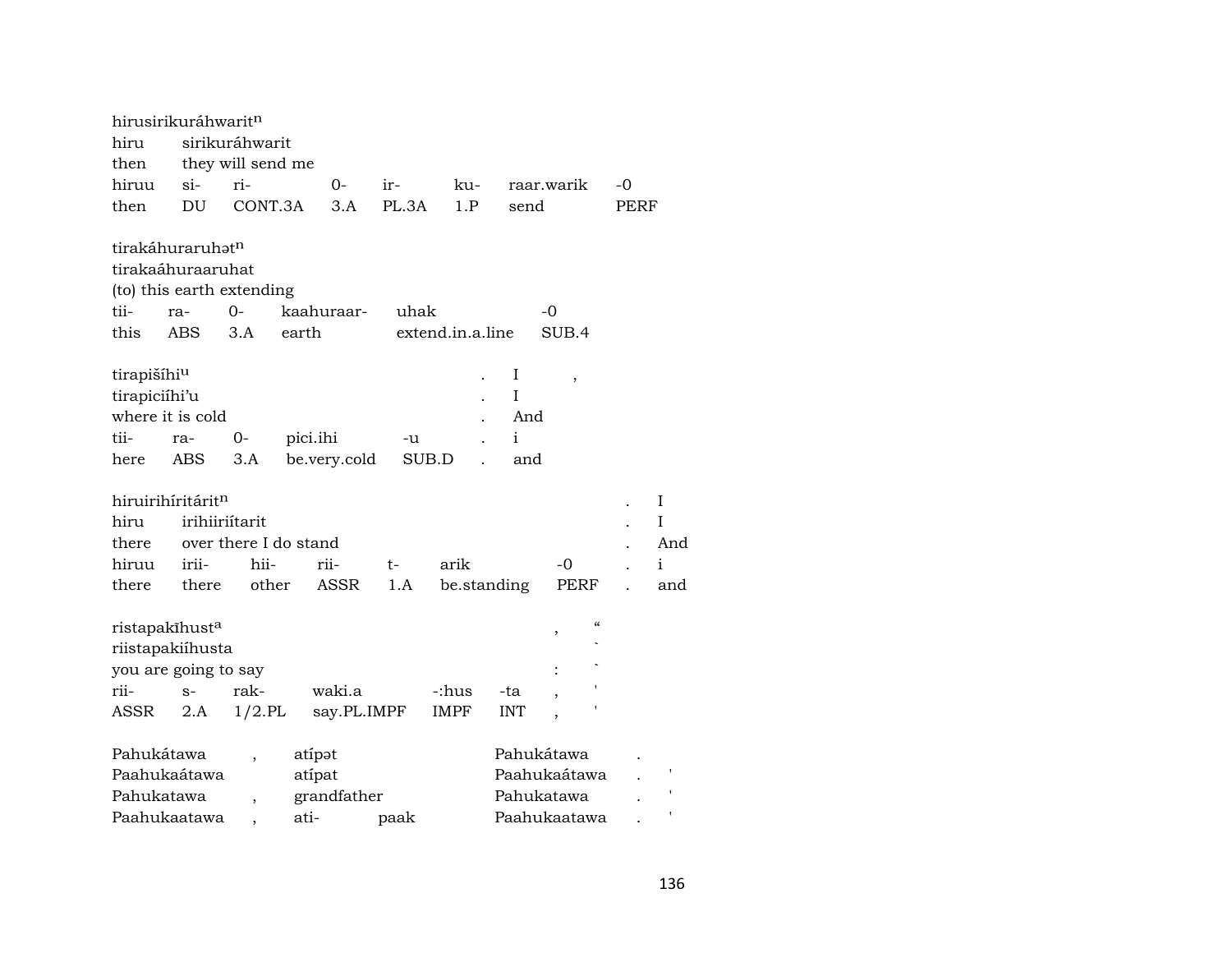| Pahukatawa                             |                   | 1.POSS               |                  | grandfather | Pahukatawa  |                         |      |                                        |       |
|----------------------------------------|-------------------|----------------------|------------------|-------------|-------------|-------------------------|------|----------------------------------------|-------|
| $\pmb{\mathsf{H}}$<br>Náw <sup>a</sup> | nikuwitiwáku      |                      |                  |             |             |                         |      | $\boldsymbol{\zeta}\boldsymbol{\zeta}$ |       |
| $\mathbf{H}$<br>Ráwa                   | rikuwitiwáku'     |                      |                  |             |             |                         |      | $\pmb{\zeta}\pmb{\zeta}$               |       |
| $\pmb{\mathsf{H}}$<br><b>Now</b>       |                   | that is what he said |                  |             |             |                         |      | $\pmb{\zeta}\pmb{\zeta}$               |       |
| $\mathbf{H}$<br>rawa                   | riku-             | wi-                  | ti-              | $O -$       | waka'u      | $-0$                    |      | $\pmb{\mathsf{H}}$                     |       |
| $\pmb{\mathsf{H}}$<br>now              | that.is           | QUOT                 | IND.3A           | 3.A         | say         | <b>PERF</b>             |      | $\mathbf{H}$                           |       |
| Irisitaskuháihk <sup>u</sup>           |                   |                      |                  |             |             |                         |      |                                        |       |
| Irisitaskuuhá'ihku'                    |                   |                      |                  |             |             |                         |      |                                        |       |
| That is how you'll be addressing me    |                   |                      |                  |             |             |                         |      |                                        |       |
| irii-<br>$si$ -                        | ta-               | $S-$                 | ku-              | ut-         | ra'ihk      | -:hus                   |      |                                        |       |
| ${\rm DU}$<br>that                     | IND.1/2A          | 2.A                  | 1.P              | PREV        | say.to      | <b>IMPF</b>             |      |                                        |       |
| šahiksišahikstatn                      |                   |                      |                  |             |             | $\pmb{\mathsf{H}}$      |      |                                        |       |
| Cahiksícahiks                          |                   | tat                  |                  |             |             | н                       |      |                                        |       |
| An Indian                              |                   | I am                 |                  |             |             | п                       |      |                                        |       |
| icaahiks                               | icaahiks          | ta-                  | t-               | $\mathbf 0$ | $-0$        | $\pmb{\mathsf{H}}$      |      |                                        |       |
| person                                 | person            | IND.1/2A             | 1.A              | be          | <b>PERF</b> | П                       |      |                                        |       |
| Náw <sup>a</sup>                       | irár <sup>i</sup> |                      |                  |             |             | $^\mathrm{^\mathrm{o}}$ |      |                                        |       |
| Ráwa                                   | iraári'           |                      |                  |             |             |                         |      |                                        |       |
| <b>Now</b>                             | brother           |                      |                  |             |             | $^\mathrm{^\mathrm{o}}$ |      |                                        |       |
| rawa                                   | $i-$              | -raar-               |                  | -ri'        |             |                         |      |                                        |       |
| now                                    | 3.POSS.A          |                      | same.sex.sibling |             | 3.POSS.B    |                         |      |                                        |       |
| tiwirataríraiwat <sup>i</sup>          |                   |                      |                  |             |             |                         |      |                                        |       |
| tiwiratariiraa'iiwaati                 |                   |                      |                  |             |             |                         |      |                                        |       |
| this that I have now told you          |                   |                      |                  |             |             |                         |      |                                        |       |
| tii-<br>wii-                           | ra-               | $t-$<br>ir-          |                  | a-          | ri-         |                         | uur- | raa.iiwaat                             | $-i$  |
| this<br>now                            | ABS               | 1.A                  | PREV.1/2A        | 2.P         | PHYS.POSS   |                         | PREV | tell.a.story                           | SUB.2 |
| tiraraítusku                           |                   |                      |                  |             |             |                         |      |                                        |       |

tiraraa'iítusku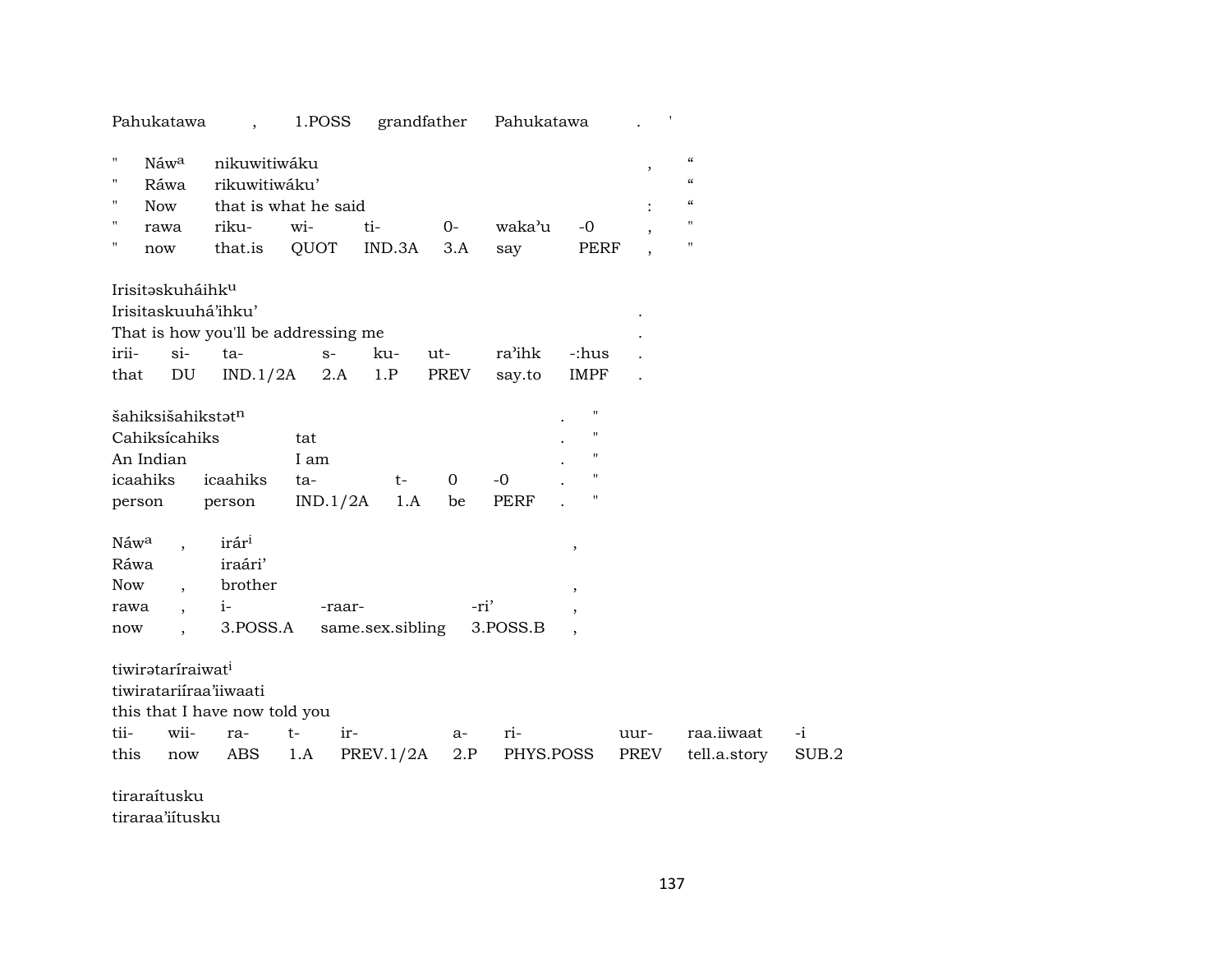|            | this story            |       |                                      |             |                       |            |            |             |      |               |                 |       |
|------------|-----------------------|-------|--------------------------------------|-------------|-----------------------|------------|------------|-------------|------|---------------|-----------------|-------|
| tii-       | ra-                   |       | $0-$                                 | raa.iit.us- |                       | kus        |            | $-0$        |      |               |                 |       |
| this       | <b>ABS</b>            |       | 3.A                                  | story       |                       | be sitting |            | SUB.4       |      |               |                 |       |
|            | tiraítuspáruksti      |       |                                      |             |                       |            |            |             |      |               |                 |       |
|            | tiraa'iituspaáruksti' |       |                                      |             |                       |            |            |             |      |               |                 |       |
|            | it is a holy story    |       |                                      |             |                       |            |            |             |      |               |                 |       |
| ti-        |                       | $0 -$ |                                      | raa.iit.us- |                       | waarukstii | $-0$       |             |      |               |                 |       |
|            | IND.3A                | 3.A   | story                                |             | be.holy               |            | PERF       |             |      |               |                 |       |
|            | Šahíkstaka            |       |                                      |             | kukuhátawi            |            |            |             |      |               |                 |       |
|            | Cahíkstaaka           |       |                                      |             | kukuuhátawi'          |            |            |             |      |               |                 |       |
|            | White man             |       |                                      |             | he must be among them |            |            |             |      |               |                 |       |
|            | icaahiks              |       | taakaar                              | ku-         |                       | kuur-      | ra-        | $O -$       | tawi |               | $-0$            |       |
| person     |                       |       | be.white                             | <b>INDF</b> | <b>DUB</b>            |            | <b>ABS</b> | 3.A         |      | be.among      | PERF            |       |
|            | tirakári <sup>u</sup> |       |                                      |             |                       |            |            | šahíkstaka  |      |               |                 |       |
|            | tirakári'u            |       |                                      |             |                       |            |            | cahíkstaaka |      |               |                 |       |
|            | these many            |       |                                      |             |                       |            |            | white men   |      |               |                 |       |
| tii-       | ra-                   |       | 0-                                   | kari        |                       | -u         |            | icaahiks    |      | taakaar       |                 |       |
| this       | <b>ABS</b>            |       | 3.A                                  |             | be.numerous           |            | SUB.D      | person      |      | be.white      |                 |       |
|            |                       |       | kurihkušuksašikskapákis <sup>u</sup> |             |                       |            |            |             |      |               |                 |       |
|            |                       |       | kurihkuucuksacikskaapaákisu          |             |                       |            |            |             |      |               |                 |       |
|            |                       |       | maybe their having been pitied       |             |                       |            |            |             |      |               |                 |       |
| kuur-      |                       | ra-   | $O -$                                | ir-         |                       | ku-        | ut-        | uks-        |      |               | aciks.kaapaakis | -u    |
| <b>DUB</b> |                       | INF.A | 3.A                                  |             | PL.3A                 | INF.B      | PREV       | <b>AOR</b>  |      | feel.pity.for |                 | SUB.D |
| $\, ,$     | akihírikuri           |       |                                      |             |                       |            |            |             |      |               | ,               |       |
|            | Aki                   |       |                                      | hi          | ríkuri'               |            |            |             |      |               |                 |       |
|            | And here              |       |                                      | and         | he is the one         |            |            |             |      |               |                 |       |
|            | $a-$                  | ki    |                                      | hi          | riku-                 | ri-        |            | $0-$        | 0    | -0            |                 |       |
|            | and                   | there |                                      | and         | that.is               |            | CONT.3A    | 3.A         | be   | PERF          |                 |       |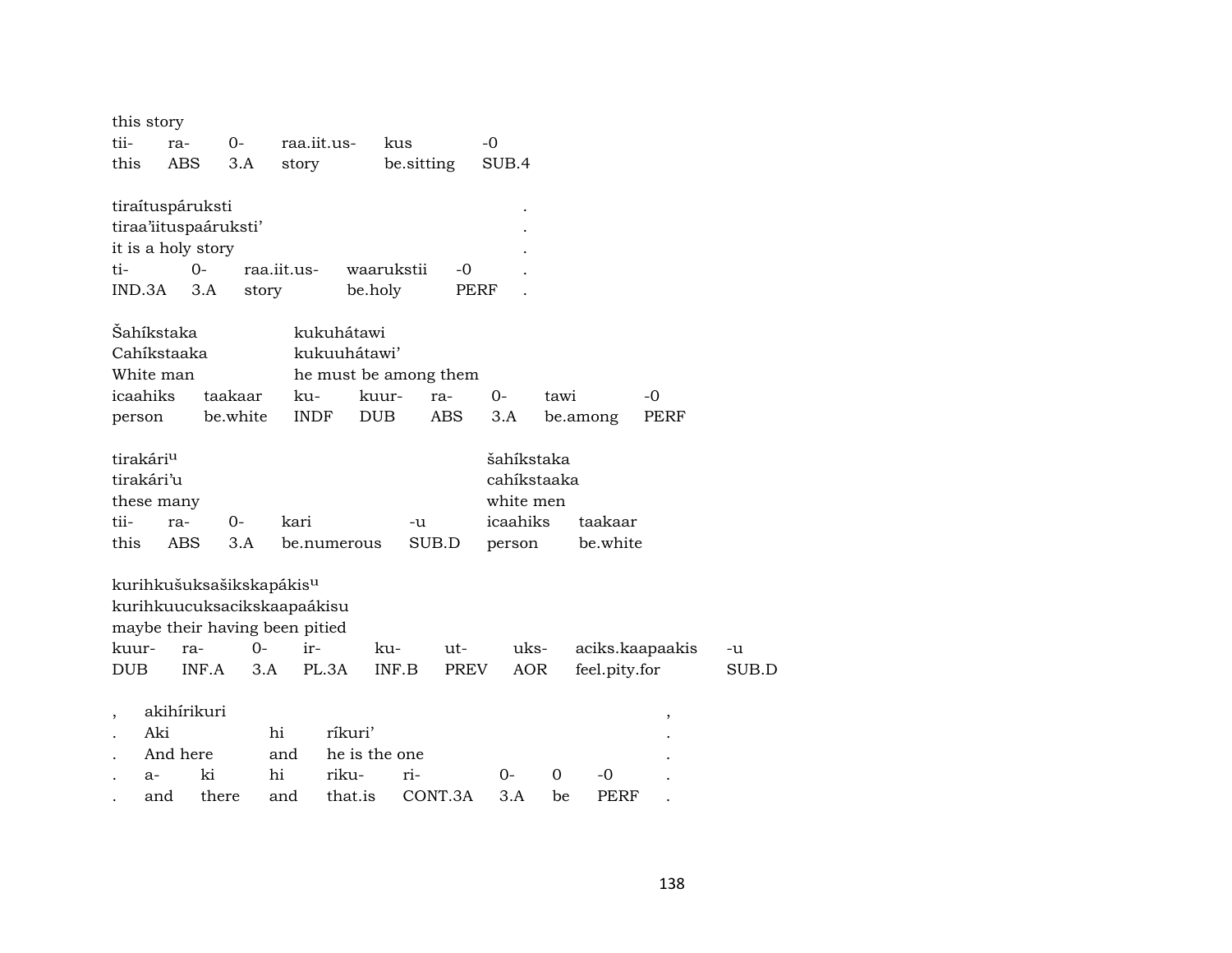| Tirahútawi                   | tirahutawiwit <sup>i</sup> |                   |                                                |                  | witi'       |                          |              |             |      |  |  |
|------------------------------|----------------------------|-------------------|------------------------------------------------|------------------|-------------|--------------------------|--------------|-------------|------|--|--|
| This wind                    |                            |                   |                                                |                  | he is       |                          |              |             |      |  |  |
| tii-                         | ra-                        | $0-$              | huta                                           | -wi              | wi-         | ti-                      | $0-$         | $\mathbf 0$ | $-0$ |  |  |
| this                         | <b>ABS</b>                 | 3.A               | be.windy                                       | SUB.L            | QUOT        | IND.3A                   | 3.A          | be          | PERF |  |  |
|                              |                            |                   |                                                |                  |             |                          |              |             |      |  |  |
|                              |                            |                   |                                                |                  |             |                          |              |             |      |  |  |
|                              |                            |                   |                                                |                  |             |                          |              |             |      |  |  |
|                              |                            |                   |                                                |                  |             |                          |              |             |      |  |  |
|                              |                            |                   |                                                |                  |             |                          |              |             |      |  |  |
|                              |                            |                   |                                                |                  |             |                          |              |             |      |  |  |
|                              |                            |                   |                                                |                  |             |                          |              |             |      |  |  |
| Náw <sup>a</sup>             |                            | irár <sup>i</sup> |                                                |                  |             | $\overline{\phantom{a}}$ | $\mathbf{i}$ | $\,$        |      |  |  |
| Ráwa                         |                            | iraári'           |                                                |                  |             |                          | $\mathbf{i}$ |             |      |  |  |
| Now                          |                            | brother           |                                                |                  |             | $\overline{\phantom{a}}$ | and          |             |      |  |  |
| rawa                         |                            | $i-$              | -raar-                                         |                  | -ri'        | $\overline{\phantom{a}}$ | $\mathbf{i}$ |             |      |  |  |
| now                          |                            | 3.POSS.A          |                                                | same.sex.sibling | 3.POSS.B    |                          | and          |             |      |  |  |
|                              |                            |                   |                                                |                  |             |                          |              |             |      |  |  |
| Pahukátawa<br>ahuhupíritn    |                            |                   |                                                |                  |             |                          |              |             |      |  |  |
|                              | Paahukaátawa               | ahú'              |                                                |                  |             | huupírit                 |              |             |      |  |  |
| Pahukatawa<br>he is          |                            |                   |                                                |                  |             | a star                   |              |             |      |  |  |
|                              | Paahukaatawa               | ar-               | ra-                                            | $0-$<br>uu       | $-0$        | huupirik                 |              |             |      |  |  |
| Pahukatawa                   |                            | EV                | ABS                                            | 3.A<br>be        | <b>PERF</b> | star                     |              |             |      |  |  |
|                              |                            |                   |                                                |                  |             |                          |              |             |      |  |  |
| Hirúwitiritn                 |                            |                   |                                                |                  |             |                          |              |             |      |  |  |
| Hiru                         | witiirit                   |                   |                                                |                  |             |                          |              |             |      |  |  |
| There                        | he stands                  |                   |                                                |                  |             |                          |              |             |      |  |  |
| hiruu                        | wi-                        | ti-               | $0-$                                           | arik             | $-0$        |                          |              |             |      |  |  |
| there                        | QUOT                       |                   | IND.3A<br>3.A                                  | be.standing      |             | PERF                     |              |             |      |  |  |
|                              |                            |                   |                                                |                  |             |                          |              |             |      |  |  |
| tiirirakahurakátituhatn      |                            |                   |                                                |                  |             |                          |              |             |      |  |  |
| ti'iriirakaahuraahkatiituhat |                            |                   |                                                |                  |             |                          |              |             |      |  |  |
|                              |                            |                   | here where the black part of the earth extends |                  |             |                          |              |             |      |  |  |
| tii-                         | irii-                      | ra-               | $0-$                                           | kaa.huraar-      | katiit      | u.hak                    |              |             | $-0$ |  |  |